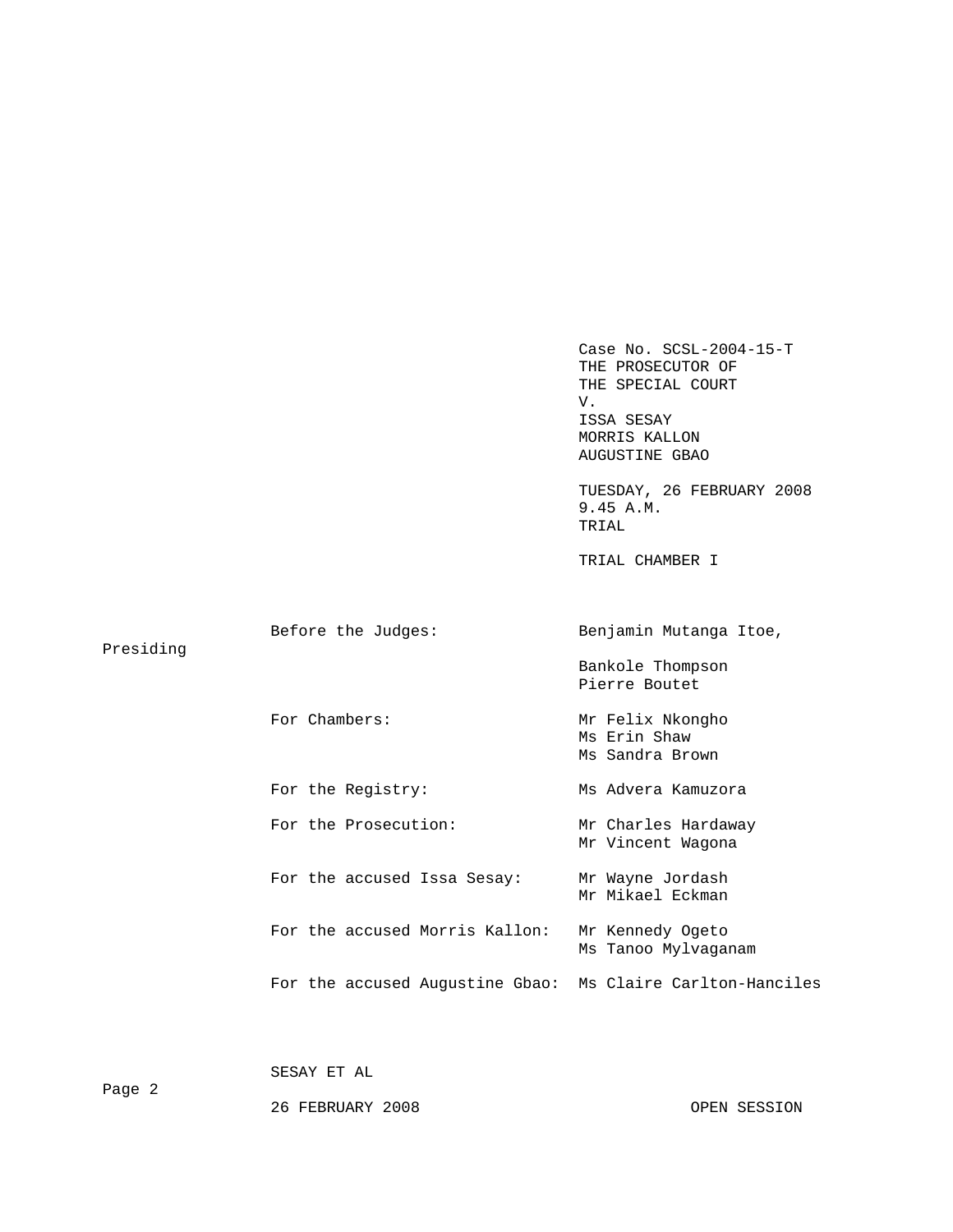1 [RUF1FEB08A-DG] 3 [Open session] 4 [The accused present] 6 [The witness entered Court] 7 WITNESS: DIS-103 [Continued] 9 PRESIDING JUDGE: Learned counsel, good morning. Mr 09:53:34 10 Witness, good morning. 12 PRESIDING JUDGE: How are you? You are looking cold. 13 are looking battered by cold. 14 THE WITNESS: Yes, sir. Yes, sir. e heard his 09:53:47 15 PRESIDING JUDGE: Mr Hardaway you'v 16 MR HARDAWAY: Yes I have, Your Honour. 17 PRESIDING JUDGE: So you better rescue him. You better 18 to his rescue. 19 MR HARDAWAY: I don't know if I can Your Honour, since 09:54:02 20 now been officially sworn in. 21 **PRESIDING JUDGE:** You know what I mean. 22 MR HARDAWAY: I understand, Your Honour. 24 to conclude your cross-examination of this witness please. 2 Tuesday, 26 February 2008 5 [Upon commencing at 9.45 a.m.] 8 **8** [The witness answered through interpreter] 11 THE WITNESS: Good morning, sir, My Lord. You complaint. go he's 23 PRESIDING JUDGE: Yes, right. Mr Hardaway, you may proceed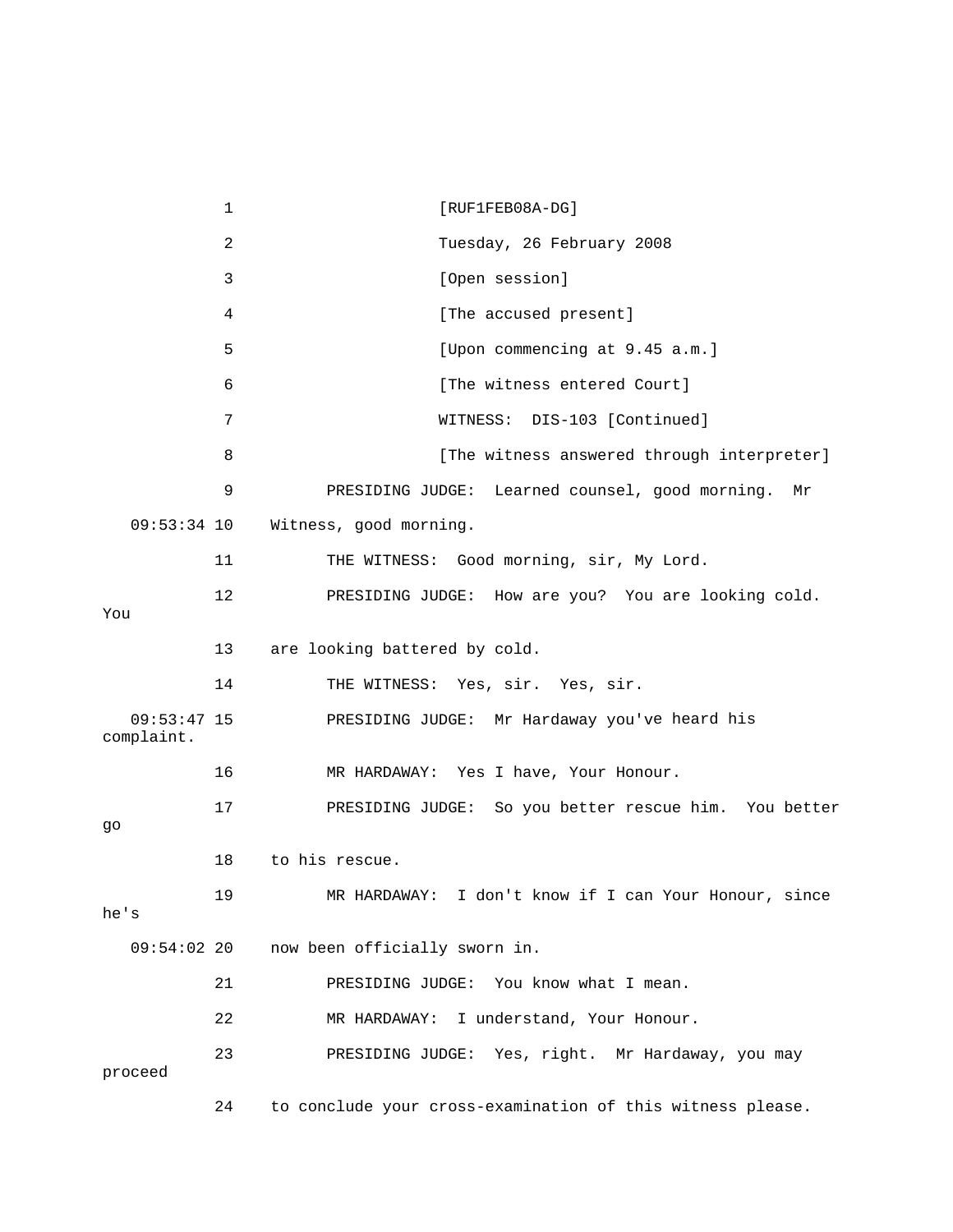09:54:17 25 MR HARDAWAY: Thank you, Your Honour.

 26 PRESIDING JUDGE: You have how many more minutes to 27 conclude? 29 But, as I've informed Defence counsel, I always tend to 28 MR HARDAWAY: I would say an hour or less, Your Honour.

SCSL - TRIAL CHAMBER I

 SESAY ET AL Page 3 26 FEBRUARY 2008 OPEN SESSION

1 overestimate.

 2 PRESIDING JUDGE: Right. Oh, you have already informed 3 for how long you'll be on your feet? 4 MR HARDAWAY: Roughly yes, Your Honour. 09:54:41 5 PRESIDING JUDGE: I hope it helps him too, you know, to 6 organise his next witnesses. 7 MR HARDAWAY: Understood Your Honour. 8 BRESIDING JUDGE: Right. Yes, please proceed. 9 MR HARDAWAY: Thank you. 09:54:49 10 CROSS-EXAMINED BY MR HARDAWAY: 12 Q. Mr Witness, good morning, sir. 14 Q. When we broke off yesterday, Mr Witness, we were talking him 11 MR HARDAWAY: 13 A. Good morning, sir.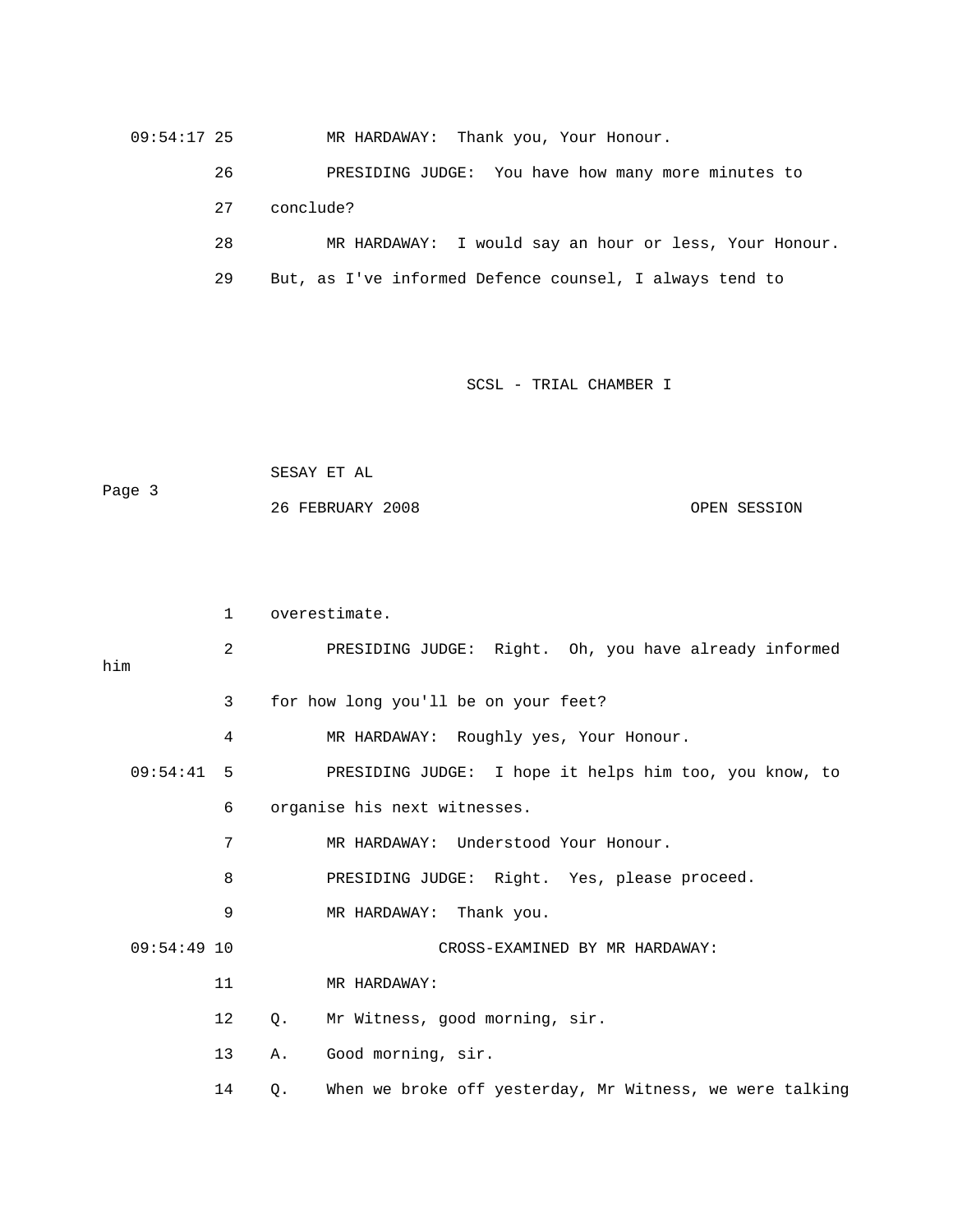| $09:55:04$ 15 |    |           | about the time you were meeting Issa Sesay in Makeni; do you  |
|---------------|----|-----------|---------------------------------------------------------------|
|               | 16 | remember? |                                                               |
|               | 17 | Α.        | Yes, sir.                                                     |
|               | 18 | О.        | Now, it was at that meeting that Issa Sesay made you a        |
|               | 19 |           | lieutenant-colonel in the RUF; is that correct?               |
| $09:55:28$ 20 |    | Α.        | That is correct, sir.                                         |
| the           | 21 |           | PRESIDING JUDGE: I just wanted to let you know this is        |
|               | 22 |           | third time the witness is testifying to this fact.            |
|               | 23 |           | MR HARDAWAY: Understood, Your Honour.                         |
|               | 24 |           | PRESIDING JUDGE: Yes.                                         |
| $09:55:38$ 25 |    |           | MR HARDAWAY:                                                  |
| men           | 26 | Q.        | And at that meeting he also let you keep control of the       |
|               | 27 |           | in the CDF -- over your men in the CDF; is that also correct? |
|               | 28 | Α.        | That is correct, sir.                                         |
|               | 29 | Q.        | And it would also be correct to say that as a result of       |

 SESAY ET AL Page 4 26 FEBRUARY 2008 OPEN SESSION

 1 your appointment by Issa Sesay, that you pledged your loyalty 3 A. It's not because of the appointment that I have loyalty to 2 Issa Sesay and the RUF; is that correct?

to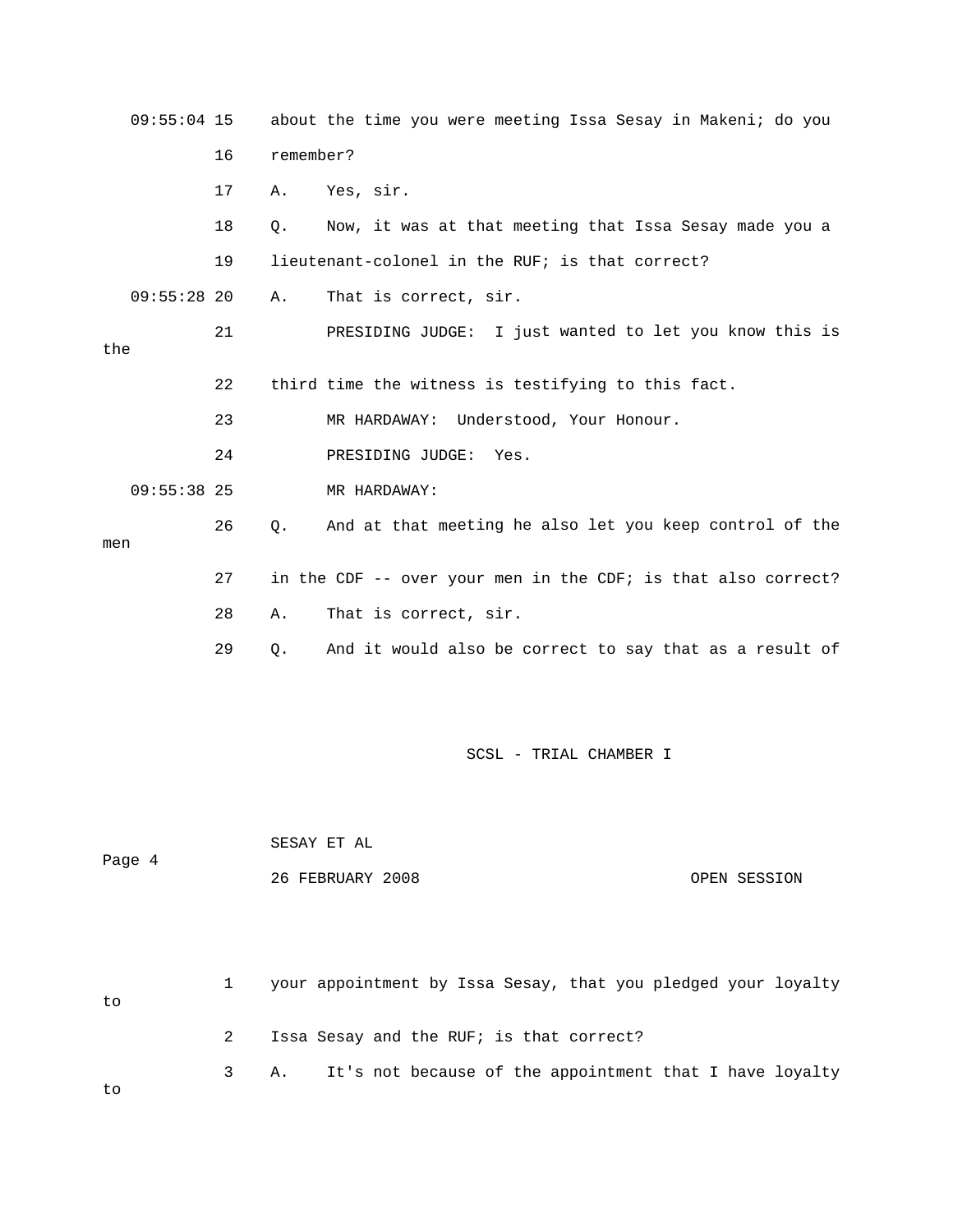|                     | 4  | See, what he told me about the safety of my people --<br>him.          |
|---------------------|----|------------------------------------------------------------------------|
| 09:56:25            | 5  | PRESIDING JUDGE: Now listen, listen. Did he have any                   |
|                     | 6  | loyalty? Move the appointment. Separate the two questions.             |
|                     | 7  | MR HARDAWAY: Yes, Your Honour.                                         |
|                     | 8  | PRESIDING JUDGE: Because I don't want us to divert you                 |
|                     | 9  | see, let's be focused.                                                 |
| $09:56:42$ 10       |    | MR HARDAWAY: Understood Your Honour.                                   |
|                     | 11 | PRESIDING JUDGE: Mr Witness, I want us to be focused.                  |
| offer               | 12 | When we would need an explanation from you, or you want to             |
|                     | 13 | one, we will allow you to do this. But please answer the               |
|                     | 14 | question directly as it is put to you; do understand me?               |
| $09:57:00$ 15       |    | THE WITNESS: Okay, sir, My Lord.                                       |
|                     | 16 | MR HARDAWAY:                                                           |
|                     | 17 | After that meeting with Issa Sesay, you became loyal to<br>$Q_{\star}$ |
|                     | 18 | Issa Sesay and the RUF; is that correct?                               |
|                     | 19 | Yes, sir. That's correct.<br>Α.                                        |
| $09:57:25$ 20       |    | Now, after your meeting with Issa Sesay you went back to<br>Q.         |
|                     | 21 | Masingbi; is that also correct?                                        |
|                     | 22 | That is correct, sir.<br>Α.                                            |
| was                 | 23 | And it was at Masingbi that you heard that Major Poison<br>Q.          |
| correct?            | 24 | molesting civilians and members of the CDF as well; also               |
| $09:57:53$ 25<br>is |    | When I arrived at Masingbi I met that complaint.<br>Α.<br>That         |
|                     | 26 | correct, sir.                                                          |
|                     | 27 | And by the time you returned to Masingbi, you outranked<br>Q.          |
|                     | 28 | Major Poison, didn't you?                                              |
|                     | 29 | Yes, sir.<br>Α.                                                        |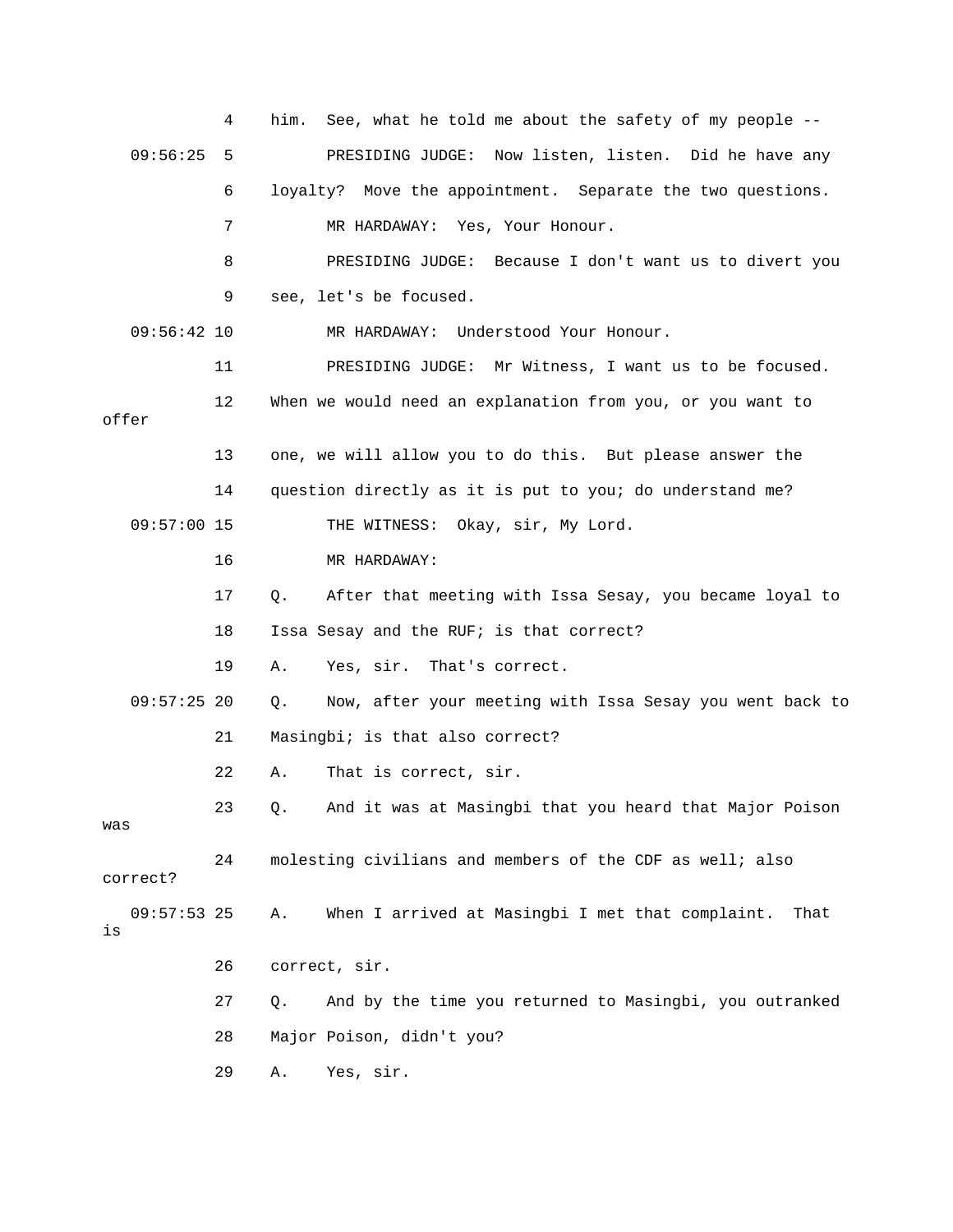| Page 5                |    | SESAY ET AL |                                                                |              |  |
|-----------------------|----|-------------|----------------------------------------------------------------|--------------|--|
|                       |    |             | 26 FEBRUARY 2008                                               | OPEN SESSION |  |
|                       |    |             |                                                                |              |  |
|                       |    |             |                                                                |              |  |
|                       | 1  | Q.          | But you did not say anything to Major Poison; isn't that       |              |  |
|                       | 2  |             | also correct?                                                  |              |  |
| with                  | 3  | Α.          | I did not tell him about that, but the man that went           |              |  |
|                       | 4  |             | me who was Kallon, he informed me about that.                  |              |  |
| 09:58:41<br>civilians | 5  | $Q$ .       | When you heard about Major Poison's treatment of               |              |  |
| correct?              | 6  |             | and the CDF, you did not talk to him about that; is that       |              |  |
|                       | 7  | Α.          | Well, it was I and Mr Morris Kallon that went. And when        |              |  |
|                       | 8  | $I$ $-$     |                                                                |              |  |
|                       | 9  |             | THE INTERPRETER: Your Honours, would the witness be            |              |  |
| $09:59:06$ 10         |    |             | instructed to go slow?                                         |              |  |
| because               | 11 |             | MR HARDAWAY: Mr Witness, please go a little slower             |              |  |
|                       | 12 |             | as has been mentioned to you before, it must be interpreted to |              |  |
|                       | 13 |             | everyone in the room, okay?                                    |              |  |
|                       | 14 |             | THE WITNESS: Okay, sir.                                        |              |  |
| $09:59:20$ 15         |    |             | MR HARDAWAY:                                                   |              |  |
|                       | 16 | Q.          | Now, can you please repeat your answer.                        |              |  |
|                       | 17 | Α.          | Yes, sir.                                                      |              |  |
|                       | 18 |             | PRESIDING JUDGE: Maybe he's forgotten the question.            |              |  |

Can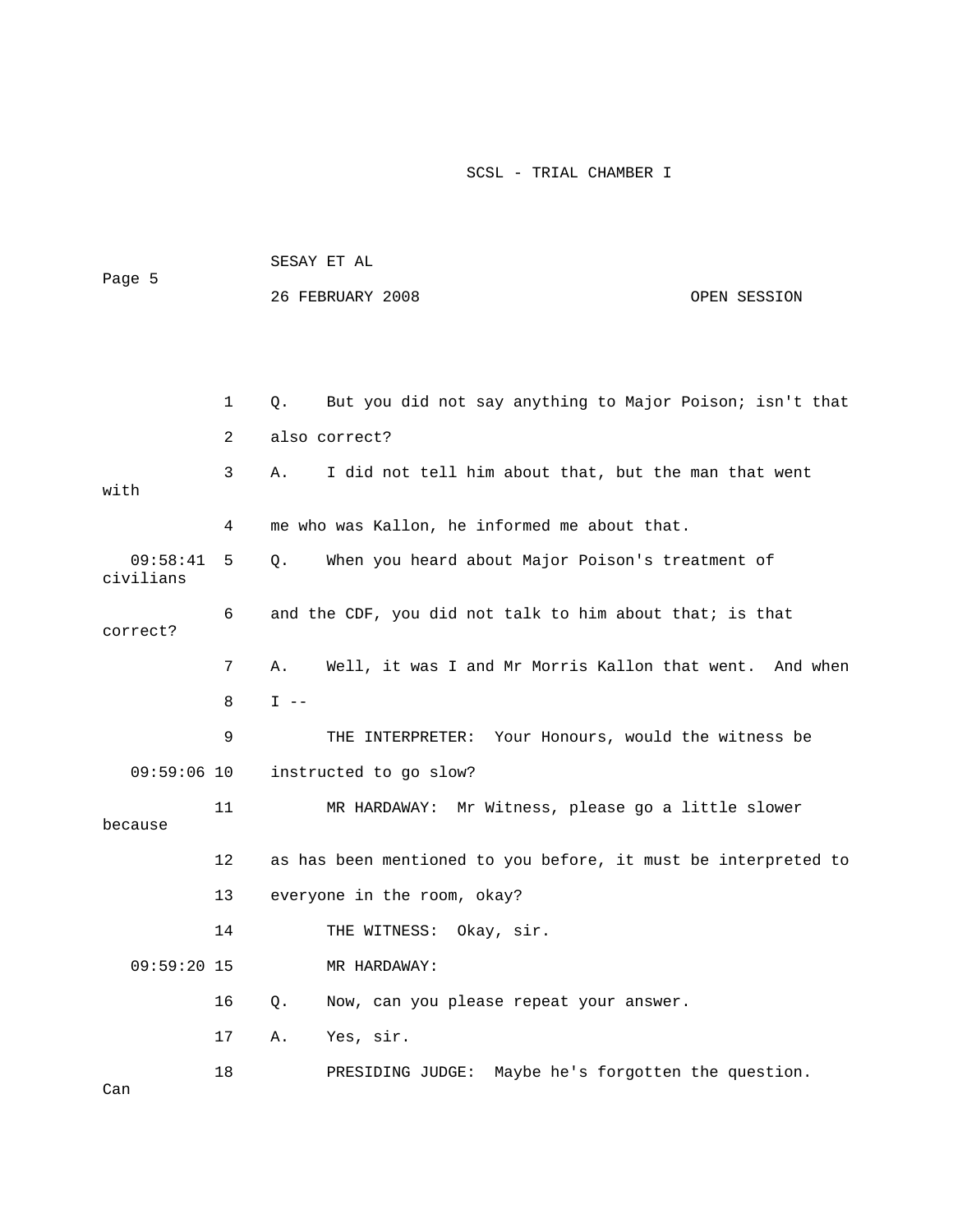19 you read the question back to him. 09:59:38 20 MR HARDAWAY: Yes, Your Honour. 21 Q. When you returned to Masingbi and you heard that Major 22 Poison was acting against the CDF and the civilians, you did 24 PRESIDING JUDGE: He said he did not, yes. He said he MR HARDAWAY: Very well, Your Honour. 27 Q. And you stated later that it was Issa Sesay that had 29 PRESIDING JUDGE: But the witness wanted to explain SCSL - TRIAL CHAMBER I SESAY ET AL Page 6 not 23 talk to him about that. Is - did 10:00:05 25 not. 26 Major 28 Poison flogged for his actions, correct?

26 FEBRUARY 2008 OPEN SESSION

 1 something. He said he did not mention this to him because he 2 went with Kallon. 4 Q. Could you expand upon that answer please Mr Witness? 10:00:32 5 PRESIDING JUDGE: Yes. 7 PRESIDING JUDGE: Yes, please do. 3 MR HARDAWAY: Right. 6 THE WITNESS: I want to explain that part, sir.

8 THE WITNESS: When we arrived at Masingbi, it was I and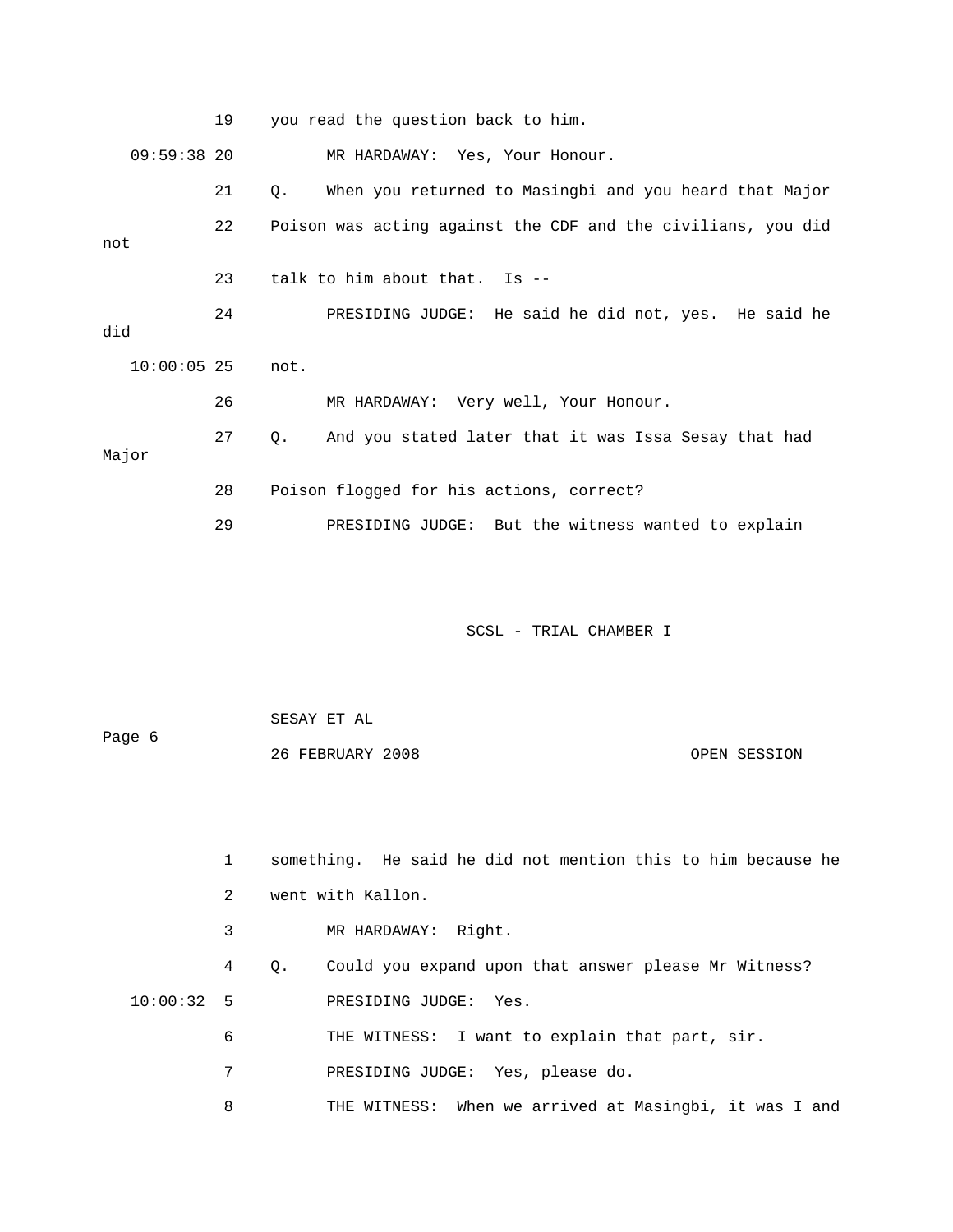| complaint,    | 9  | Kallon that arrived at Masingbi. When I received the           |
|---------------|----|----------------------------------------------------------------|
| $10:00:47$ 10 |    | I pass this through Kallon. So at that time I did not talk to  |
|               | 11 | Major Poison, to answer your question.                         |
|               | 12 | MR HARDAWAY:                                                   |
| correct?      | 13 | Okay. So Morris Kallon was your superior; is that<br>Q.        |
|               | 14 | Yes.<br>Α.                                                     |
| $10:01:10$ 15 |    | Now you had also stated that it was Issa Sesay that had<br>Q.  |
|               | 16 | Major Poison flogged because of his actions; is that also      |
|               | 17 | correct?                                                       |
| went          | 18 | After one day when they sent to Issa Sesay, Issa Sesay<br>А.   |
|               | 19 | to Masingbi. Yes, it was Issa Sesay who made the Poison to be  |
| $10:01:36$ 20 |    | flogged.                                                       |
|               | 21 | I put it to you, Mr Witness, that Major Poison was never<br>Q. |
| and           | 22 | punished for the actions he committed against the civilians    |
|               | 23 | the CDF; how do you respond, sir?                              |
| him           | 24 | PRESIDING JUDGE: He says he was punished. Do you want          |
| $10:01:53$ 25 |    | to say no?                                                     |
|               | 26 | MR HARDAWAY: Well, just putting the case Your Honour.          |
|               | 27 | PRESIDING JUDGE: Right.                                        |
| in            | 28 | THE WITNESS: Yes, sir. To my own knowledge, what I saw         |
| The           | 29 | Masingbi, Issa Sesay he nearly wanted to shoot at the man.     |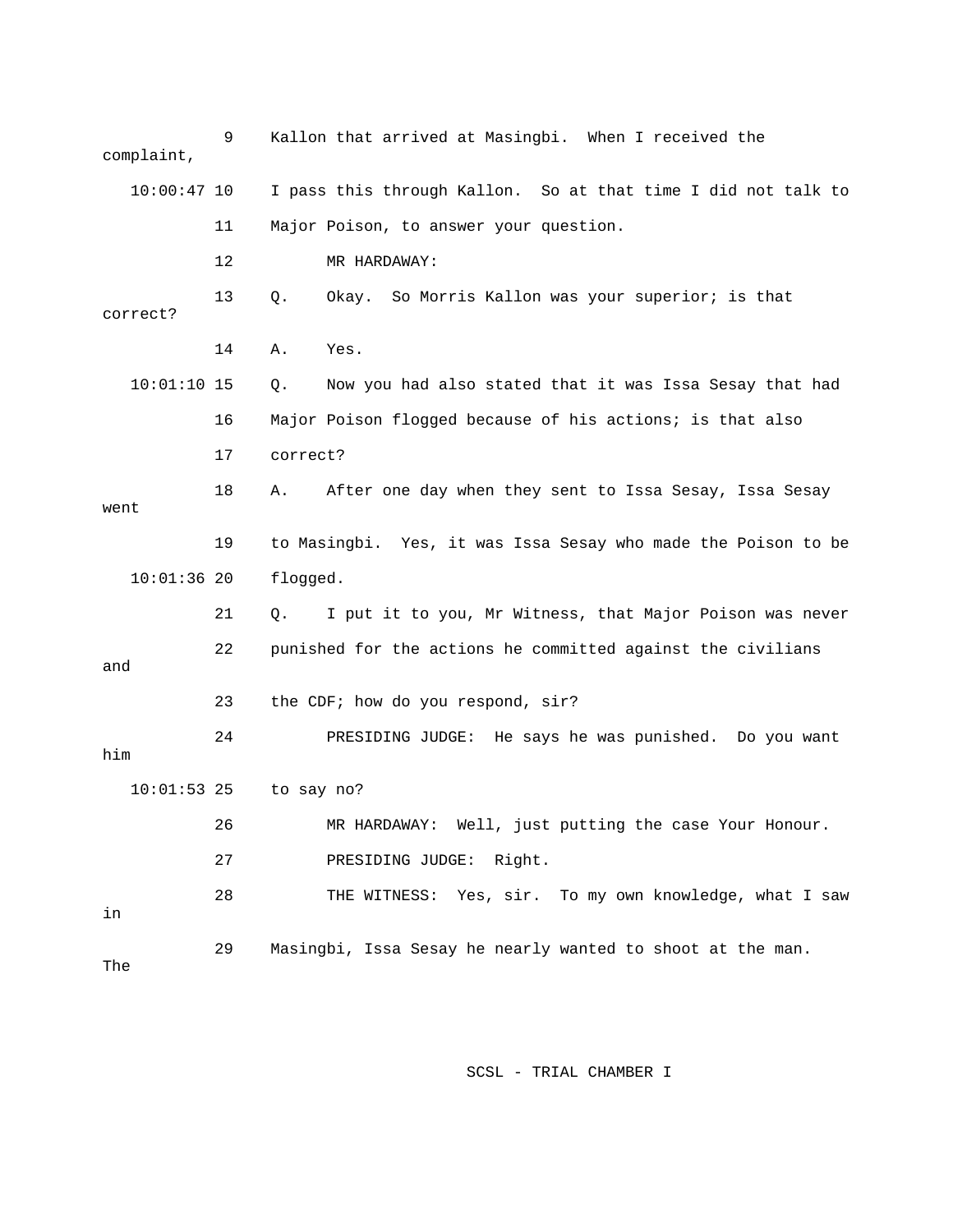| Page 7        |    | 26 FEBRUARY 2008<br>OPEN SESSION                               |
|---------------|----|----------------------------------------------------------------|
|               |    |                                                                |
| my            | 1  | man ran away. He made him to be tied. He was beaten before     |
|               | 2  | I saw that in Masingbi Town.<br>eyes.                          |
|               | 3  | MR HARDAWAY:                                                   |
|               | 4  | Now, Mr Witness, during the time that you were with the<br>Q.  |
| 10:02:36      | 5  | RUF, from the time you were captured until the end of the war, |
|               | 6  | did you ever hear of the term Operation No Living Thing?       |
| the           | 7  | Since I was captured I was with them in Masingbi up to<br>Α.   |
| that          | 8  | time of the peace. I never heard that word. I never heard      |
|               | 9  | word amongst them.                                             |
| $10:03:07$ 10 |    | Before you were captured by the RUF, have you ever heard<br>Q. |
|               | 11 | the term Operation No Living Thing?                            |
| RUF           | 12 | To understand the question, was it with regards to the<br>Α.   |
|               | 13 | or the junta?                                                  |
| Operation     | 14 | At any point before your capture, did you hear of<br>Q.        |
| $10:03:48$ 15 |    | No Living Thing?                                               |
|               | 16 | Well, yes before I was captured, yes I heard that word.<br>Α.  |
|               | 17 | And you would be correct to say that you heard this word<br>Q. |
|               | 18 | Operation No Living Thing, in late 1998; isn't that correct?   |
|               | 19 | No, in 1998 I did not hear that word.<br>Α.                    |
| $10:04:14$ 20 |    | When did you hear about Operation No Living Thing?<br>Q.       |
| word,         | 21 | From 1996, that was the time I started hearing that<br>Α.      |

SESAY ET AL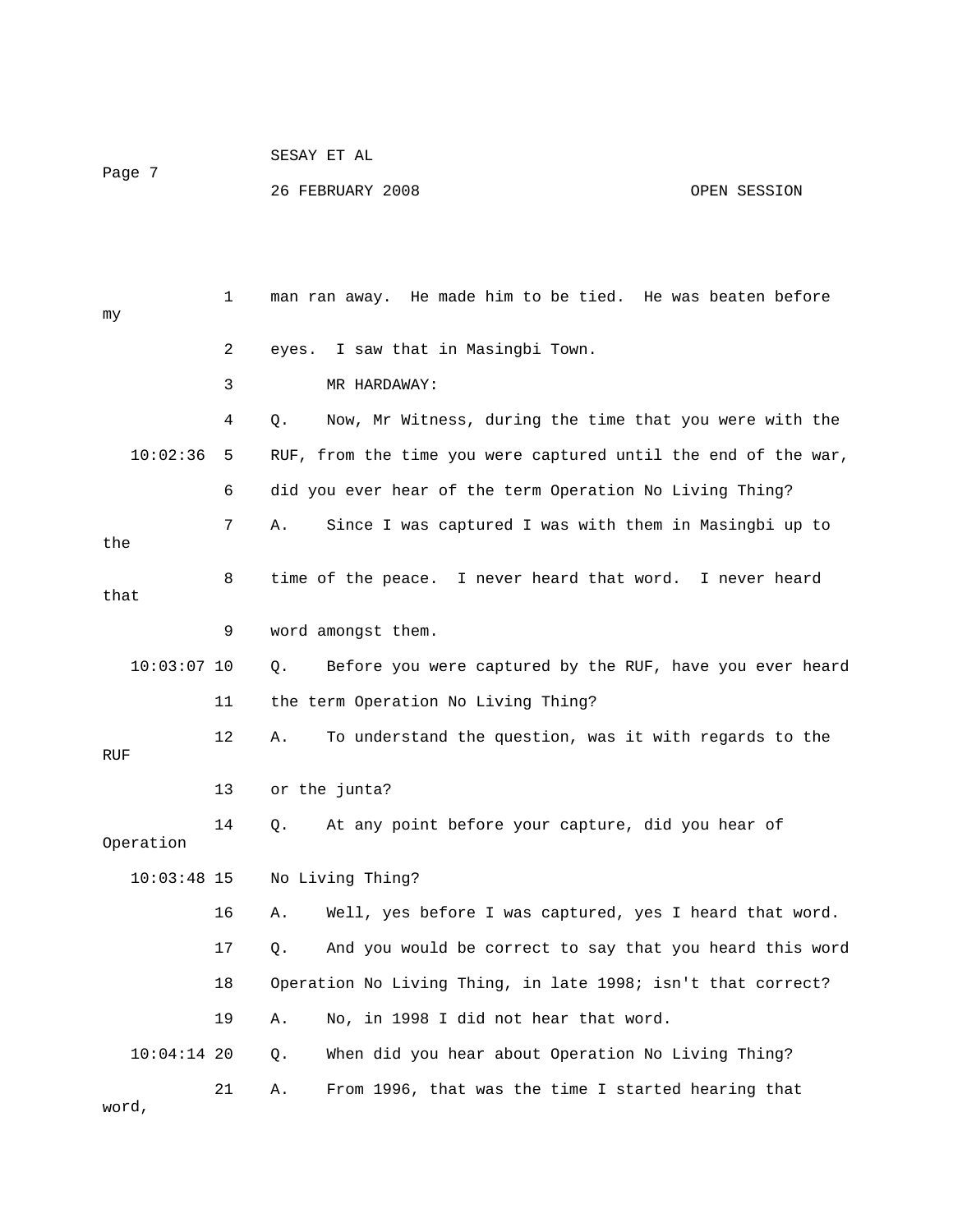|               | 22 | 1996.     |                                                       |
|---------------|----|-----------|-------------------------------------------------------|
|               | 23 | Q.        | And you heard it in relation to the RUF; isn't that   |
|               | 24 | correct?  |                                                       |
| $10:04:44$ 25 |    | Α.        | No.                                                   |
|               | 26 | $\circ$ . | What did you hear it in relation to, Mr Witness?      |
| That          | 27 | Α.        | Well, at that time we heard it during the junta time. |
|               | 28 |           | was the time that we heard that word.                 |
| Sesay         | 29 | 0.        | Mr Witness, it's your evidence that you've seen Issa  |

Page 8 26 FEBRUARY 2008 OPEN SESSION SESAY ET AL

 1 on several occasions during the course of the war, correct? 2 A. At the time that I was almost captured or before I was 10:05:33 5 you've had the occasion to see Issa Sesay on several 6 is that correct? 7 A. I could see him all the time sir, that's correct. 8 Q. And that on those occasions he had bodyguards, correct? 3 captured? 4 Q. I'll clarify that, Mr Witness. After you were captured, occasions; 9 A. Yes, sir, that's correct. 10:06:03 10 Q. I put it to you, Mr Witness, that among Issa Sesay's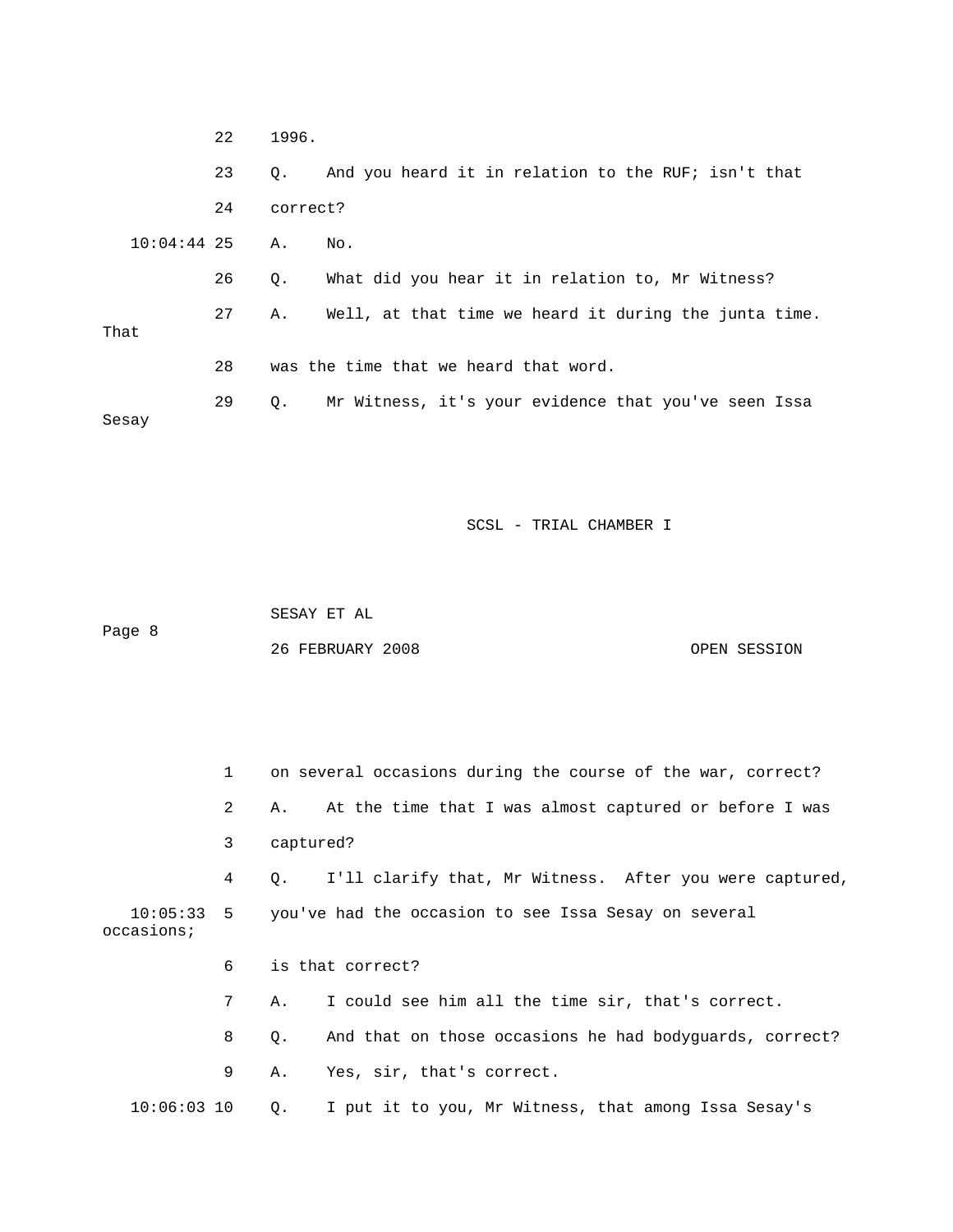| respond.              | 11      | bodyguards were children under the age of 15; how do you     |
|-----------------------|---------|--------------------------------------------------------------|
| child                 | $12 \,$ | Issa Sesay's bodyquards whom I saw, I did not see any<br>Α.  |
|                       | 13      | that was 15 years. I never saw that.                         |
| several               | 14      | Now you also stated that you saw Morris Kallon on<br>Q.      |
| $10:06:30$ 15         |         | occasions from 1998 to 2000, correct?                        |
|                       | 16      | That is correct, sir.<br>Α.                                  |
| bodyguards;           | 17      | And during these times Morris Kallon also had<br>Q.          |
|                       | 18      | isn't that also correct?                                     |
|                       | 19      | That's correct, sir.<br>Α.                                   |
| $10:06:51$ 20         |         | Mr Witness, I put to you that amongst Morris Kallon's<br>Q.  |
| respond?              | 21      | bodyguards were children under the age of 15; how do you     |
|                       | 22      | Well, to me, when I used to see Morris Kallon a lot of<br>Α. |
| never                 | 23      | times, when he would get to me, when I would come to him, I  |
|                       | 24      | saw children who were not up to 15 years. I never saw that.  |
| $10:07:27$ 25<br>land |         | Now, Mr Witness, you had also testified that the Mende<br>Q. |
| on                    | 26      | Kamajors had attacked Masingbi; do you remember that part of |
|                       | 27      | your evidence?                                               |
|                       | 28      | That is correct, sir.<br>Α.                                  |
|                       | 29      | And when was this attack?<br>О.                              |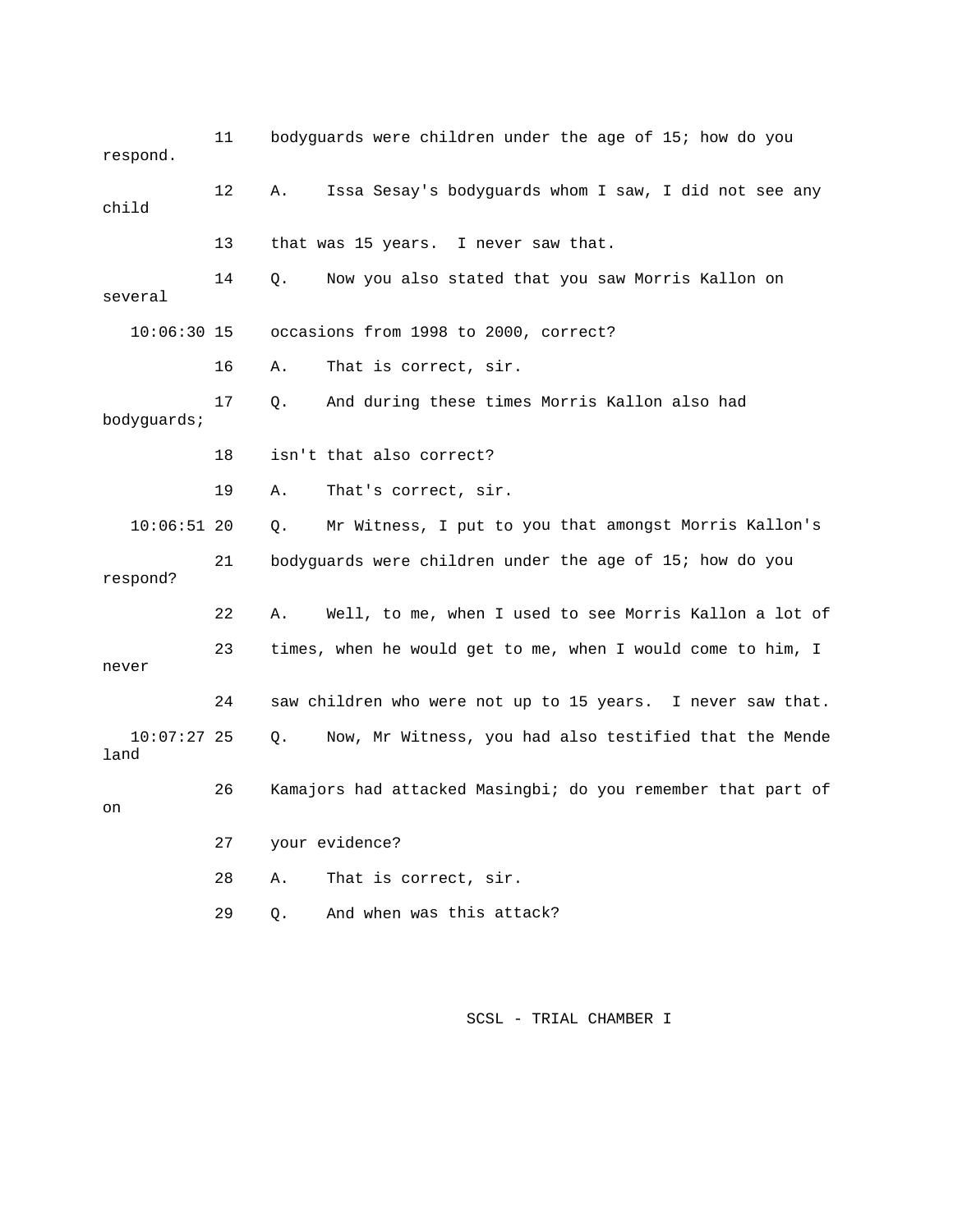Page 9

26 FEBRUARY 2008 OPEN SESSION

 1 A. The attack took place in 1999. 2 Q. Do you know the month, sir? 3 A. Around January. I cannot recall the date. 4 PRESIDING JUDGE: They attacked what town, Mr Hardaway? 7 PRESIDING JUDGE: What town did they -- you say they 10:08:14 10 PRESIDING JUDGE: Masingbi, okay. 12 Q. And aside from the RUF -- the Mende --13 PRESIDING JUDGE: And it was what year 1990 --17 Q. Now aside from the RUF, the Mende land Kamajors attacked 18 you and your men as well; isn't that correct? all 10:08:37 20 at Masingbi. So when they attacked, that was correct. Mende 22 land Kamajors attacked you and your men was that you and your 23 betrayed the CDF and became members of the RUF? 10:08:06 5 What town? 6 MR HARDAWAY: Excuse me Your Honour I didn't hear you. 8 attack, the Mende something -- 9 MR HARDAWAY: Masingbi. 11 MR HARDAWAY: 14 MR HARDAWAY: January 1999, Your Honour. 10:08:33 15 PRESIDING JUDGE: Thank you. 16 MR HARDAWAY: 19 A. Well, that's correct. Because during that time we were 21 Q. And would you agree that one of the reasons why the men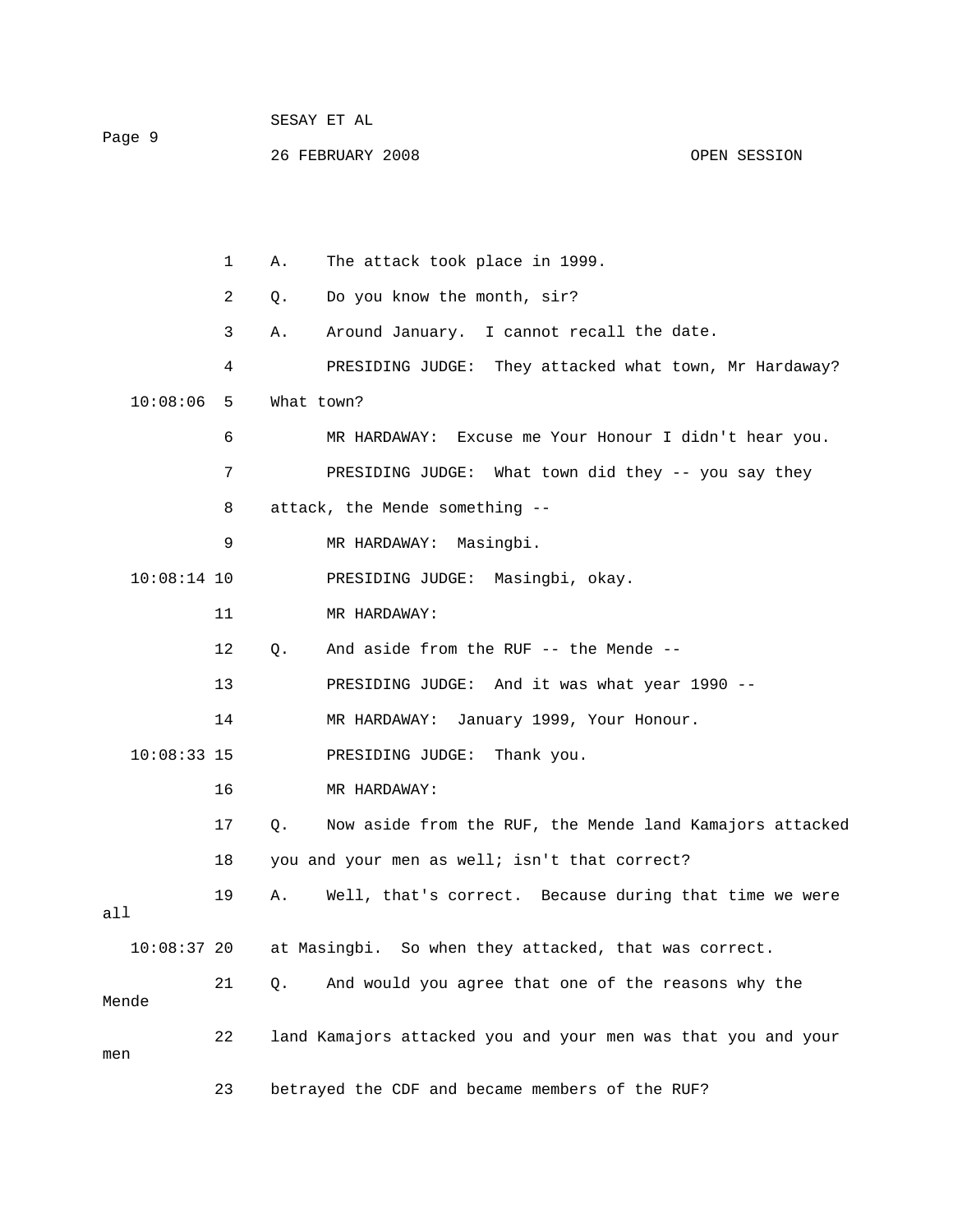24 A. No. That's not the reason why we were attacked. That was 10:09:09 25 not the reason why we were attacked. 26 Q. I want to move on now, Mr Witness, to your time in the RUF 27 as a lieutenant-colonel, okay? 28 A. Okay. 29 Q. Now, you would agree with me that after you were made a SCSL - TRIAL CHAMBER I Page 10 26 FEBRUARY 2008 OPEN SESSION responsibilities; 2 isn't that correct? 4 Q. And among those responsibilities would be to go to talk SESAY ET AL 1 lieutenant-colonel in the RUF, you had a lot of 3 A. Yes, I had a lot of responsibilities. to

 $10:09:45$  5 the civilians in the various towns to convince them to return 6 their towns and villages; is that correct? 8 Q. Now, in your evidence, Mr Witness, when you talked about 9 the bulgur; do you remember that?  $10:10:06$   $10$  A. I talked about that, sir. 11 Q. Did you -- did you have any role in the distribution of to 7 A. That is correct, sir.

the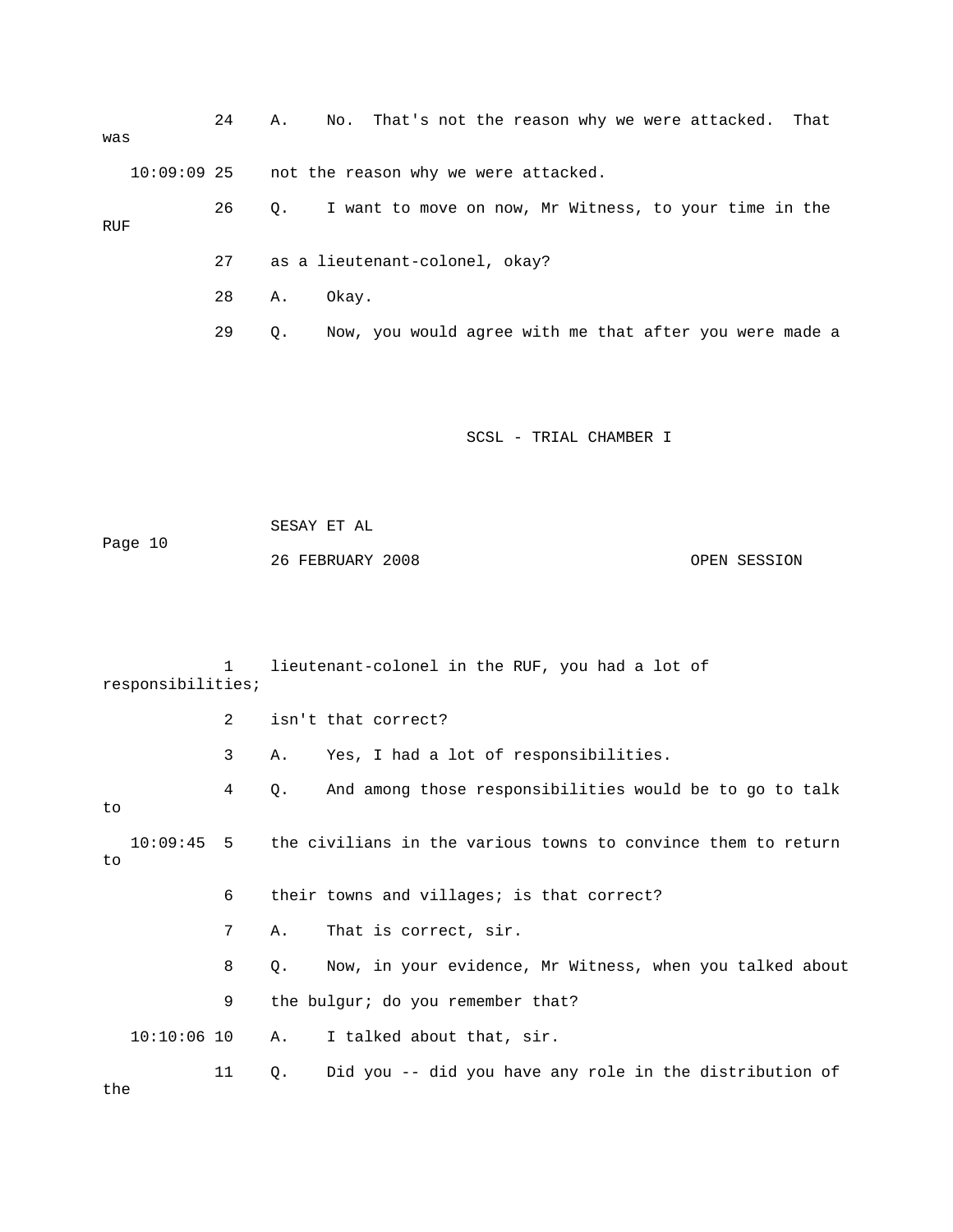12 bulgur after the refugee camp disbanded in 1998?

13 A. I don't understand the question.

14 Q. Did you have any job or any function as it related to 10:10:38 15 distributing the bulgur from the refugee camps in 1998? 16 A. I did not have any responsibility to distribute the 17 The only responsibility that I had, the civilians who came to 22 I don't have that power at all. 24 very important man in the RUF in Masingbi and the surrounding 10:11:33 25 areas; isn't that correct? 26 A. That's correct. 28 PRESIDING JUDGE: Yes, you may please. bulgur. 18 collect the bulgur, I had a role that I played so that they could 19 take the bulgur and go back to the villages so that they could 10:11:11 20 get something to eat. That was my own responsibility. But I did 21 not have any right or I did not have the power to distribute it. 23 Q. Now, Mr Witness, you would agree with me that you were a 27 MR HARDAWAY: If I may have a moment, Your Honour.

29 MR HARDAWAY: Thank you, Your Honour.

SCSL - TRIAL CHAMBER I

Page 11 26 FEBRUARY 2008 OPEN SESSION SESAY ET AL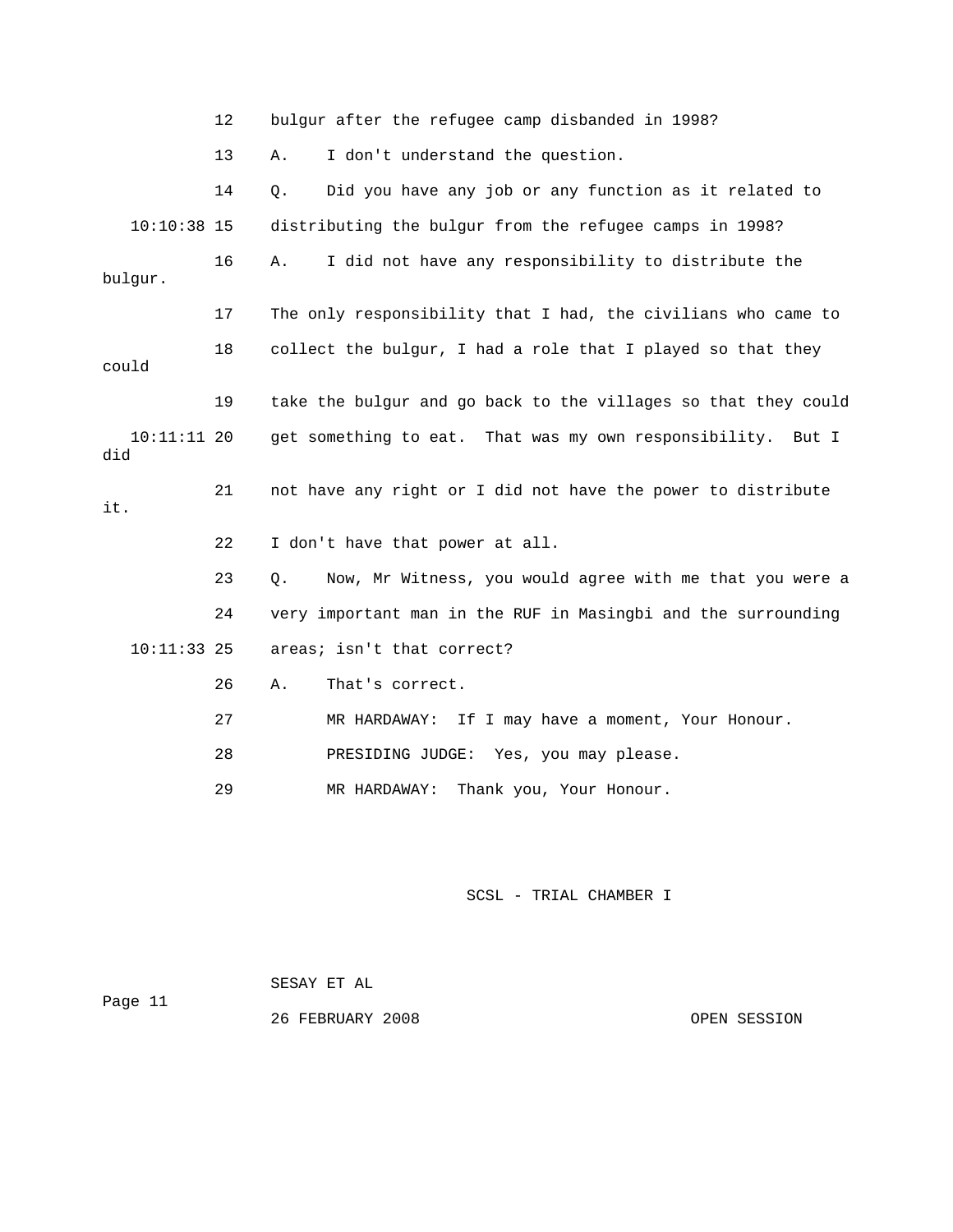| the                    | 1  | Mr Witness, you had mentioned that there was farming in<br>Q.  |
|------------------------|----|----------------------------------------------------------------|
|                        | 2  | Masingbi area in 1999; do you remember that, sir?              |
|                        | 3  | That's correct, sir.<br>Α.                                     |
| chief                  | 4  | And that you had mentioned that along with the town<br>Q.      |
| 10:12:24<br>farming as | 5  | that xxxxxx was also involved in the supervision of the        |
|                        | 6  | well; is that also correct?                                    |
|                        | 7  | That's correct, sir.<br>Α.                                     |
| also                   | 8  | And xxxxxxx was a member of the CDF with you; is that<br>Q.    |
|                        | 9  | correct; when you were both CDF?                               |
| $10:12:49$ 10          |    | That's correct, sir.<br>Α.                                     |
| that                   | 11 | And when you were both CDF would it be correct to say<br>Q.    |
|                        | 12 | you -- that xxxxxx was under you?                              |
|                        | 13 | That's correct, sir.<br>Α.                                     |
| still                  | 14 | And that when you became a member of the RUF, xxxxxx<br>Q.     |
| $10:13:10$ 15          |    | served under you as well; is that correct?                     |
|                        | 16 | That's correct, sir.<br>Α.                                     |
| you                    | 17 | Q. Now, in relation to your evidence about farming, sir,       |
| is                     | 18 | said that the civilians laid a farm before the peace accord;   |
|                        | 19 | that correct?                                                  |
| $10:13:39$ 20          |    | That's correct, sir.<br>Α.                                     |
|                        | 21 | And you further testified if I'm accurate, that the rice<br>Q. |
| and                    | 22 | went to the town -- that the harvest went to the town chief    |
|                        | 23 | xxxxxx who distributed it to the civilians according to        |
|                        | 24 | instructions from their superiors; is that also correct?       |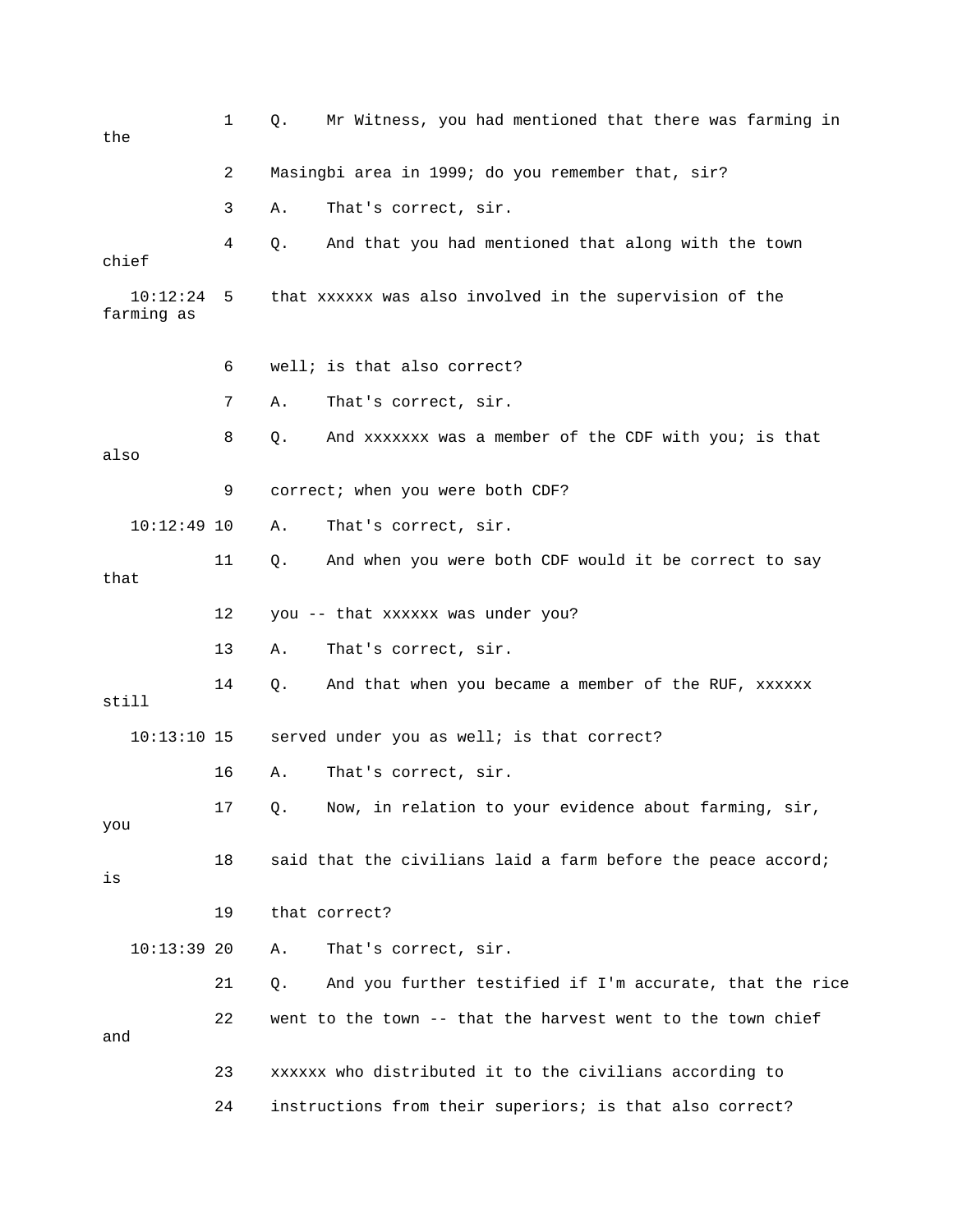10:13:56 25 A. That's correct, sir.

26 Q. Mr Witness, I put it to you that the harvest from the 27 in Masingbi went to the fighters and not the civilians; how do farms

28 you respond, sir?

29 A. To what I understand, the rice which was cultivated in

SCSL - TRIAL CHAMBER I

 SESAY ET AL 26 FEBRUARY 2008 OPEN SESSION Page 12

single 2 grain went to Issa. Not a single grain went to Issa. All the 3 rice was given to the civilians, see, as far as I know. 4 Q. Now, Mr Witness, you had also mentioned about travel in 9 Q. Now, would it be correct to say that the civilians needed a 11 A. Repeat that, sir. 12 Q. For example, if a civilian, if somebody wanted to go from 13 Masingbi to Kono, did they require a pass? 1 Masingbi, not a single grain went to the fighters. Not a 10:14:56 5 Masingbi and the surrounding areas; do you remember that? 6 A. That's correct, sir. 7 Q. And you mentioned that civilians could travel, yes? 8 A. That's correct, sir. 10:15:16 10 pass to travel?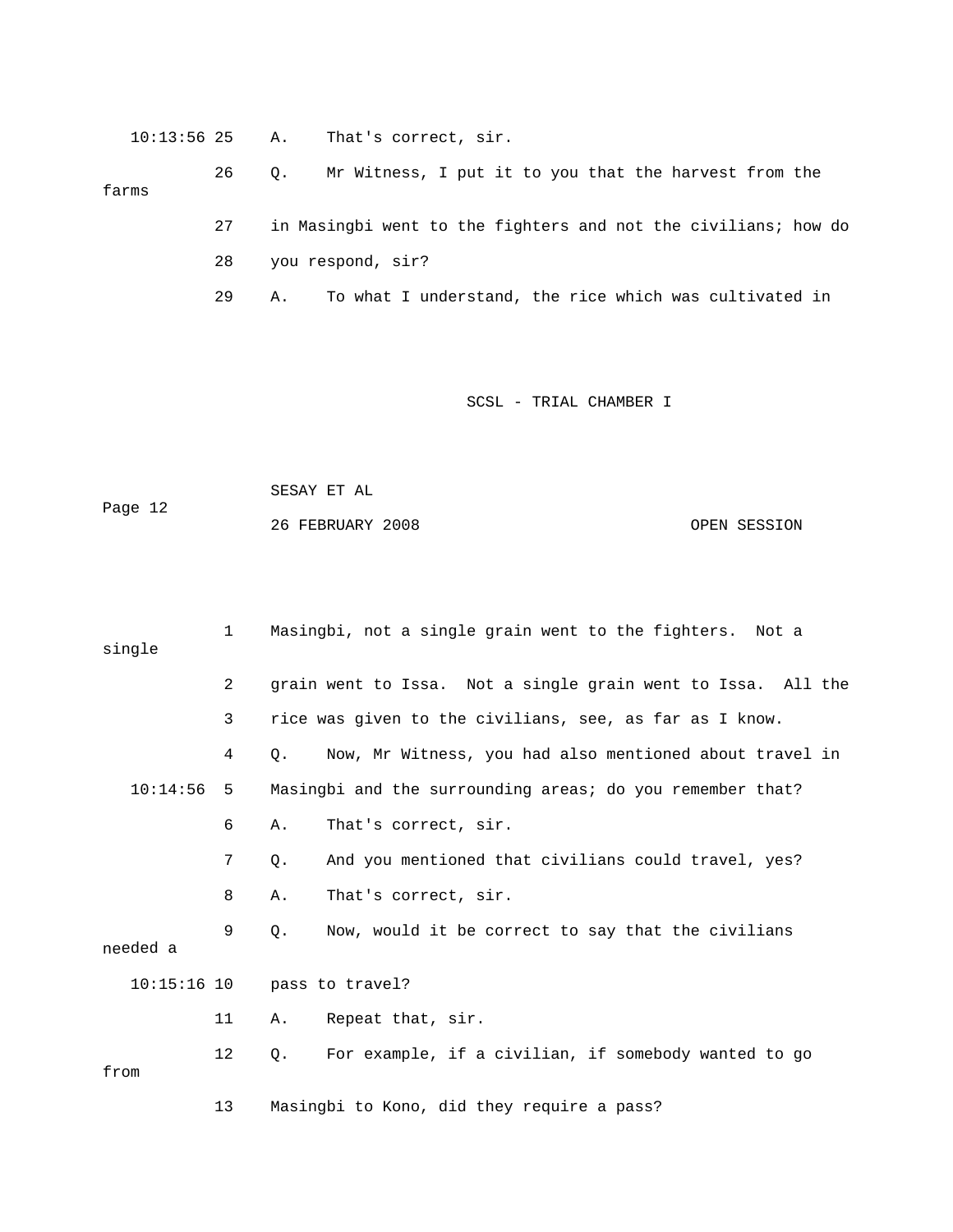14 A. I want to explain a little about that, sir. 10:15:48 15 PRESIDING JUDGE: Answer the question first. Did they 17 THE WITNESS: They did not require a pass, as long as they 18 were within the RUF zone. 19 MR HARDAWAY: Q. Now, if a civilian wanted to go somewhere outside of the E: Mr Hardaway, please, if I may. 22 PRESIDING JUDG E: Mr Witness, you say that the civilians 24 PRESIDING JUDG 10:16:28 25 did not require a pass, if they were moving in the RUF zone. 26 What explanation did you want to make to that? Is there any? 16 require a pass?  $10:16:04$  20 21 RUF zone, would -- 23 MR HARDAWAY: Yes, Your Honour. 27 THE WITNESS: Yes, My Lord. 28 PRESIDING JUDGE: We are ready for the explanation. Yes,

29 can we have it?

SCSL - TRIAL CHAMBER I

| Page 13 | SESAY ET AL      |              |
|---------|------------------|--------------|
|         | 26 FEBRUARY 2008 | OPEN SESSION |

1 THE WITNESS: As regard to the pass that he asked about, 2 when a civilian wanted to go anywhere he was not required to take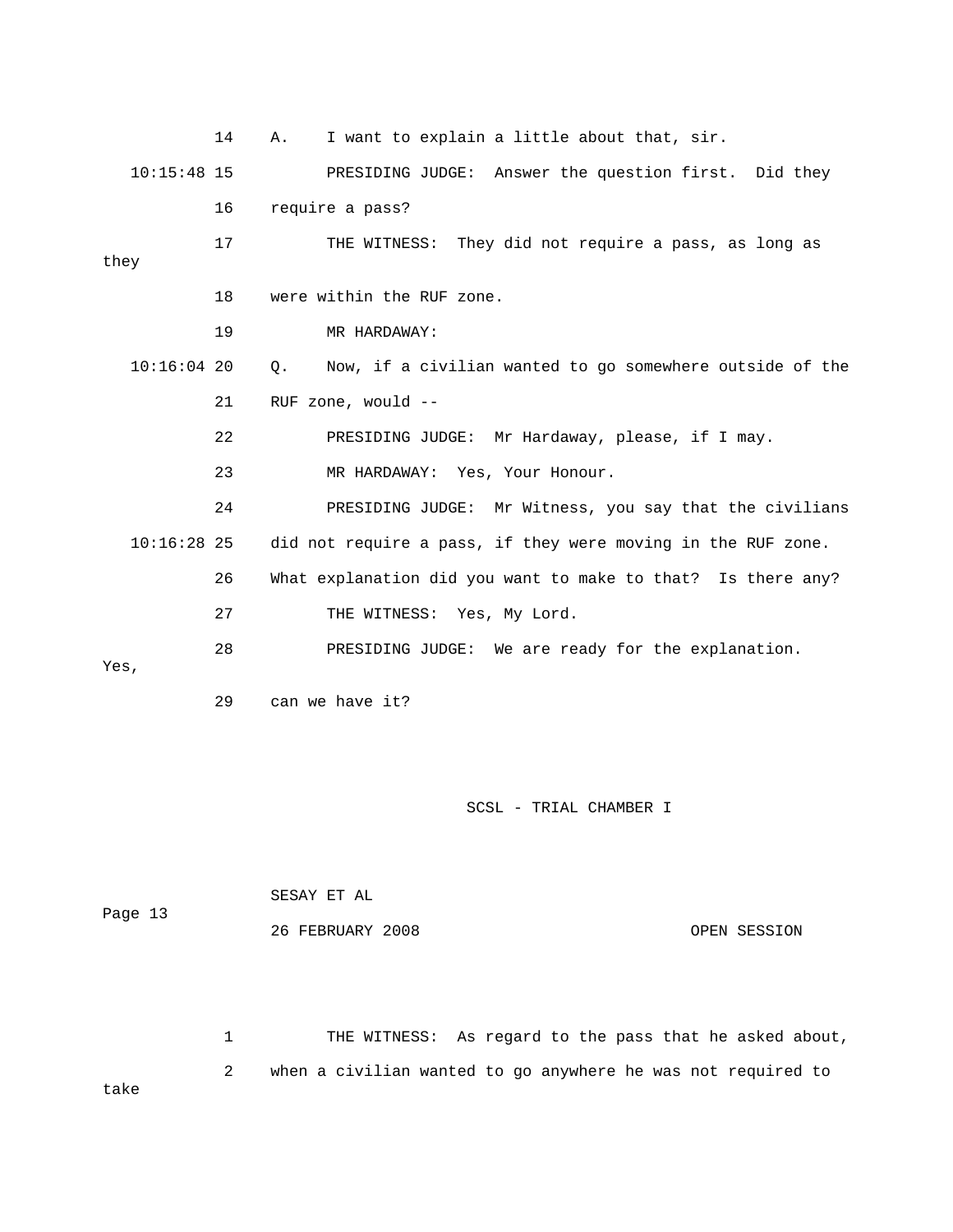3 a pass, he should go free. If a soldier wanted to go in or he 4 had any of his people that were within --

17:20 5 THE INTERPRETER: Your Honours, would the witness be asked  $10:17:20$ 

6 to repeat and slowly.

 7 MR HARDAWAY: Mr Witness, Mr Witness, I know you want to 8 get your information out, but could you please slow down so that 9 the interpreters could interpret and could you please repeat your

10:17:39 10 answer, sir.

 12 would not take a pass, he was free to go anywhere. If a 13 combatant wanted to go or he wanted to go and greet any of his and 10:18:13 15 would leave the gun in Masingbi Town and he would go into the 11 THE WITNESS: When a civilian wanted to go anywhere, he 14 family in the village, he was the one that would take a pass

 16 village with the pass with the time that was on the pass and 17 after the time had elapsed, he would come back to Masingbi Town. 18 So if you asked me about a pass for the civilians, they were PRESIDING JUDGE: Thank you. free 19 to go anywhere.  $10:18:29$  20

 21 THE WITNESS: Yes, sir. You're welcome. Yes, My Lord. 22 MR HARDAWAY:

23 Q. Now, Mr Witness, building upon what you've just said, could 10:19:05 25 A. The question is not so clear to me, repeat that. 26 Q. Let me backtrack a little bit. You said civilians travel 24 civilians travel to areas outside of the RUF zone?

27 from Masingbi to Kono; is that correct?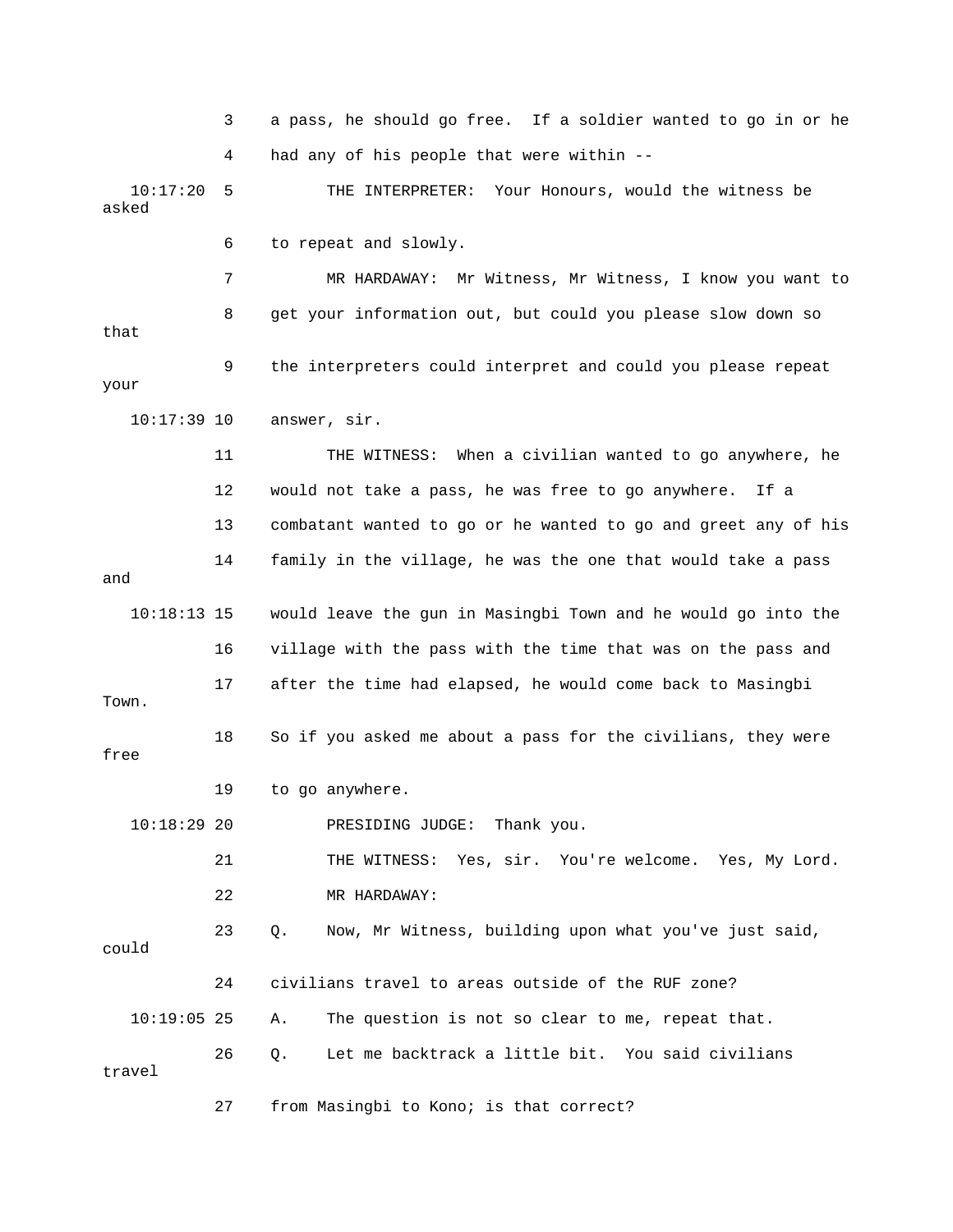28 A. That's correct, sir.

 29 Q. And according to what you just said civilians did not need

| Page 14                    |    | SESAY ET AL |                                                           |              |  |
|----------------------------|----|-------------|-----------------------------------------------------------|--------------|--|
|                            |    |             | 26 FEBRUARY 2008                                          | OPEN SESSION |  |
|                            |    |             |                                                           |              |  |
|                            |    |             |                                                           |              |  |
|                            | 1  |             | a pass to go from Masingbi to Kono; is that also correct? |              |  |
|                            | 2  | Α.          | That is correct, sir.                                     |              |  |
| control;                   | 3  | Q.          | It would be correct to say that Kono was under RUF        |              |  |
|                            | 4  |             | is that correct?                                          |              |  |
| 10:19:38                   | 5  | Α.          | That's correct, sir.                                      |              |  |
|                            | 6  | Q.          | Okay. Could a civilian travel to an area that was not     |              |  |
|                            | 7  |             | under RUF control?                                        |              |  |
| <b>RUF</b>                 | 8  | Α.          | They could travel from RUF zone, to go anywhere where     |              |  |
|                            | 9  |             | had not been controlling.                                 |              |  |
| $10:20:06$ 10<br>Freetown, |    | О.          | And so if a civilian in Masingbi wanted to go to          |              |  |
|                            | 11 |             | they would be allowed to do so?                           |              |  |
|                            | 12 | Α.          | Yes, sir.                                                 |              |  |
|                            | 13 | О.          | And could they do so with a pass or -- let me rephrase.   |              |  |
|                            | 14 |             | Did they need is a pass to do that?                       |              |  |
| $10:20:37$ 15              |    | Α.          | I want to explain a little about that.                    |              |  |
|                            | 16 | Q.          | Please, sir.                                              |              |  |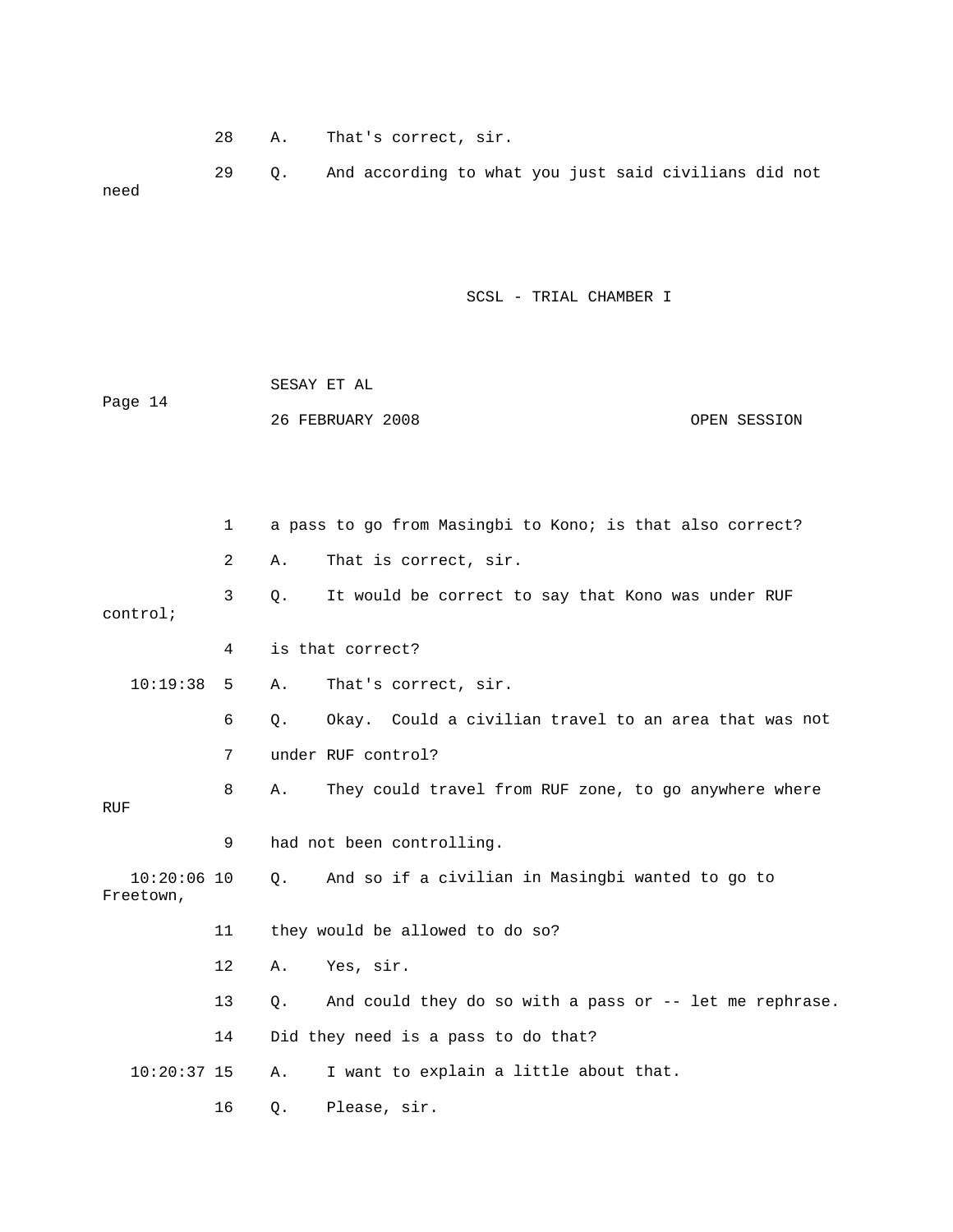|  | PRESIDING JUDGE: Yes. |  |
|--|-----------------------|--|
|--|-----------------------|--|

|                        | 18 | MR WITNESS: To answer your question, when a civilian             |
|------------------------|----|------------------------------------------------------------------|
| need                   | 19 | wanted to leave an RUF zone to come to Freetown, he did not      |
| $10:20:53$ 20<br>would |    | a pass because that pass would lead to his death because he      |
|                        | 21 | say these are the people that had been supporting the RUF so     |
|                        | 22 | there was no need for him to be given a pass. They would not     |
|                        | 23 | give him a pass.                                                 |
|                        | 24 | MR HARDAWAY:                                                     |
| $10:21:06$ 25          |    | And just so that we're clear Mr Witness, all of this is<br>О.    |
|                        | 26 | before the signing of the peace accord; is that correct?         |
|                        | 27 | About?<br>Α.                                                     |
| travel                 | 28 | About travelling, about the civilians being able to<br>$\circ$ . |
| this                   | 29 | to Freetown and being able to travel to Kono without a pass,     |

 SESAY ET AL Page 15 OPEN SESSION 26 FEBRUARY 2008

be

 1 was all before the peace accord; is that correct? 2 A. That is correct because they were the ones that had been 3 coming to -- 4 THE INTERPRETER: Your Honours would the witness again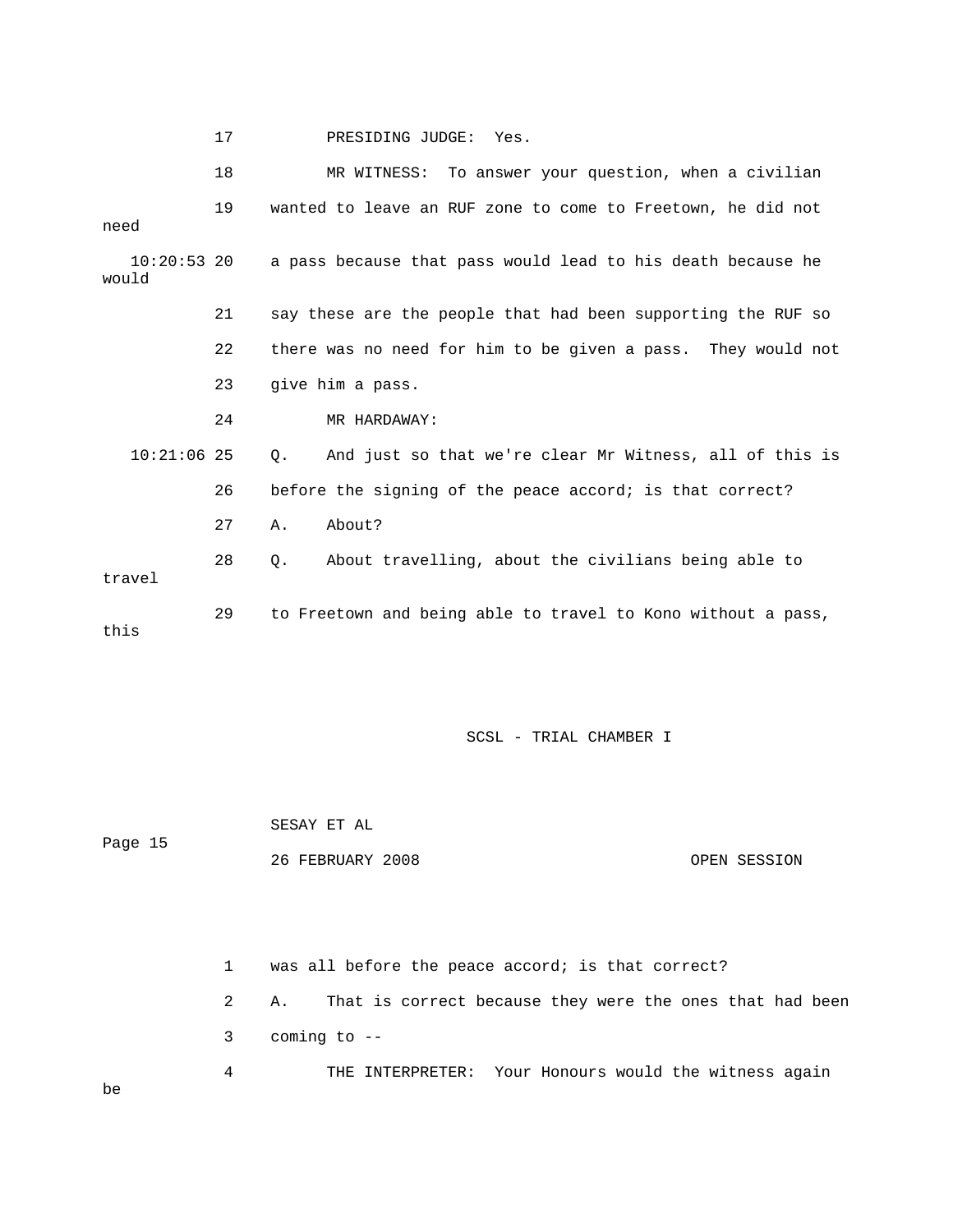10:21:44 5 asked to repeat and slowly.

 6 MR HARDAWAY: again 8 please, sir, please take it slow so that everyone can hear what 9 you're saying? 11 Q. Please repeat your answer, sir. 12 A. I said there was no need to give him a pass because if 13 was coming to Freetown, and what would he not have there, and 14 when he was coming to Freetown he would go with it, so they 16 Q. So Mr Witness, when I put it to you that civilians were 21 come to Freetown, you'd come from Freetown and you'd go back, 23 MR HARDAWAY: May I have a moment please, Your Honour? MR HARDAWAY: Thank you, Your Honours. 26 **PRESIDING JUDGE:** Yeah. 28 Q. Mr Witness, did you ever hear of Morris Kallon going to 7 Q. Mr Witness, could you please repeat your answer but 10:22:02 10 A. Okay, sir. he were 10:22:26 15 free to go anywhere. not 17 free to travel outside of RUF areas, you would disagree with me; 18 is that correct? 19 A. To my own understanding, for the travel of civilians, they 10:22:50 20 were free to go anywhere. See, if you left RUF zone you could you 22 are free. 24 PRESIDING JUDGE: Yes, please. Yes.  $10:24:09$  25 27 MR HARDAWAY: 29 Kono to engage in mining?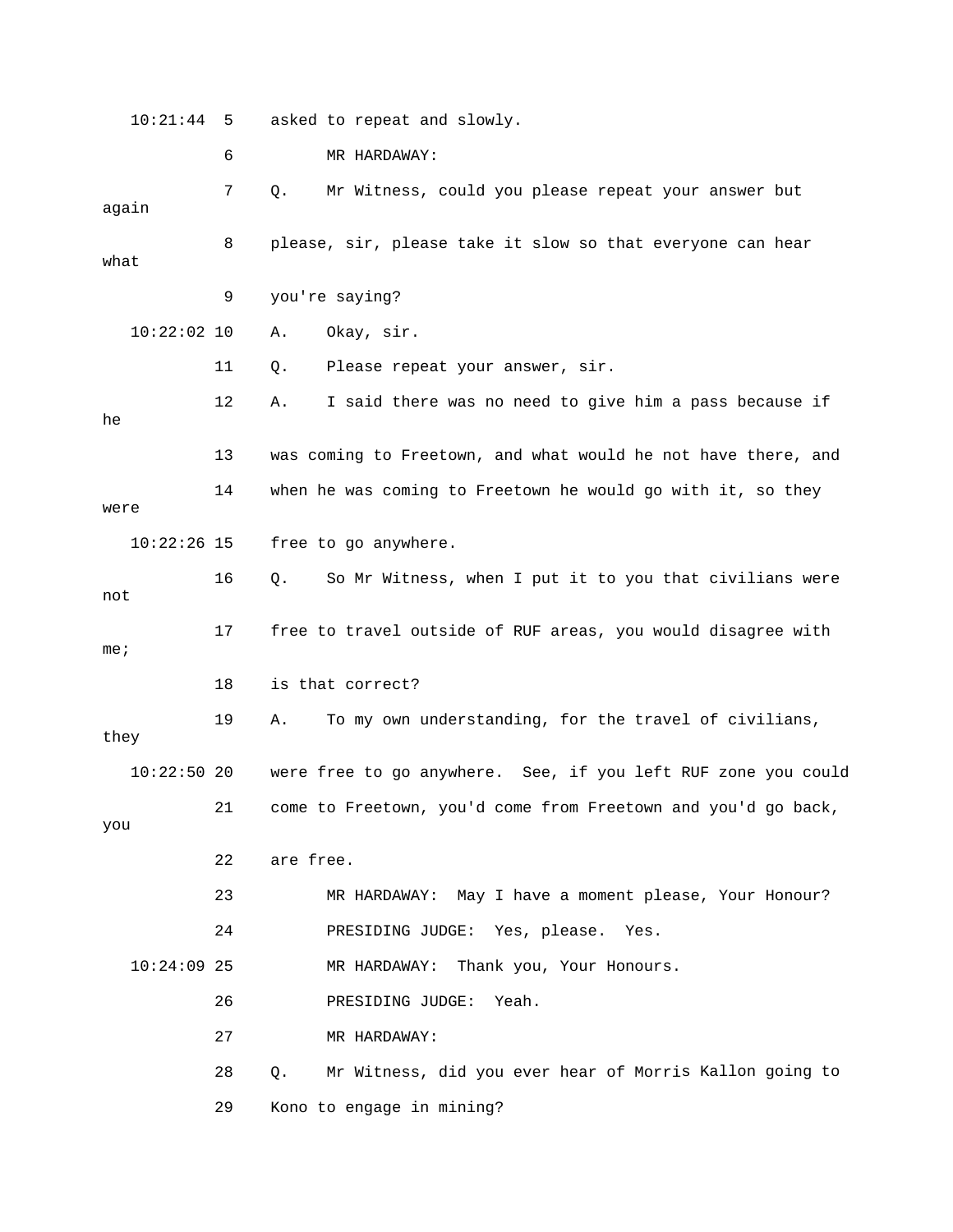| Page 16       |              | SESAY ET AL                                                    |  |
|---------------|--------------|----------------------------------------------------------------|--|
|               |              | 26 FEBRUARY 2008<br>OPEN SESSION                               |  |
|               |              |                                                                |  |
|               |              |                                                                |  |
|               | $\mathbf{1}$ | Α.<br>No.                                                      |  |
| оf            | 2            | Did you ever hear of Morris Kallon ordering the deaths<br>Q.   |  |
|               | 3            | civilians in Kono?                                             |  |
| my            | 4            | No, sir. I never heard that and I never saw that with<br>Α.    |  |
| 10:24:56      | 5            | eyes.                                                          |  |
|               | 6            | And did you ever hear of Morris Kallon himself killing<br>О.   |  |
|               | 7            | civilians in Kono?                                             |  |
|               | 8            | No, sir. I never saw that and I never heard that.<br>Α.        |  |
|               | 9            | Q.<br>It would be correct to say, Mr Witness, that during the  |  |
| $10:25:20$ 10 |              | time you spent with Morris Kallon from 1999 to 2000, that you  |  |
|               | 11           | became friends with him; isn't that correct?                   |  |
|               | 12           | Α.<br>That is correct, sir.                                    |  |
| friends       | 13           | О.<br>And it would be correct to say that you are still        |  |
|               | 14           | with Morris Kallon today; isn't that also correct?             |  |
| $10:25:41$ 15 |              | Α.<br>That's correct, sir.                                     |  |
|               | 16           | Now you had mentioned that Morris Kallon helped save the<br>О. |  |
|               | 17           | life of your father's brother; is that also correct?           |  |
|               | 18           | That's correct, sir, at Masingbi Town.<br>Α.                   |  |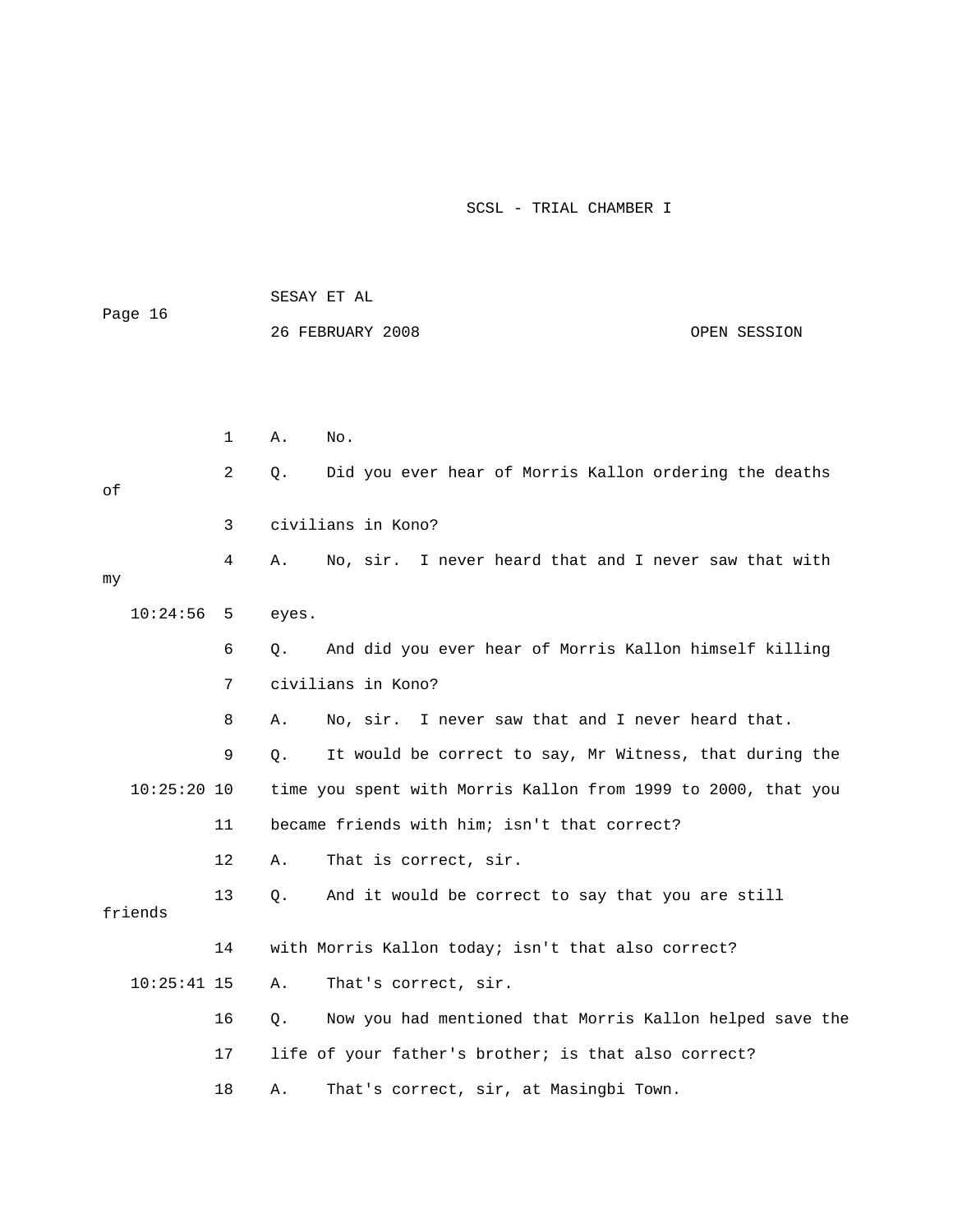|               | 19 | $\circ$ . | And it would be correct to say that you are grateful for            |
|---------------|----|-----------|---------------------------------------------------------------------|
|               |    |           | 10:26:13 20 Morris Kallon saving the life of your father's brother? |
|               | 21 | Α.        | Repeat that, sir.                                                   |
|               | 22 | Q.        | It would be correct to say, Mr Witness, that you were               |
|               | 23 |           | grateful for Morris Kallon saving the life of your father's         |
|               | 24 |           | brother; is that correct?                                           |
| $10:26:40$ 25 |    | A.        | To explain a little about that, sir --                              |
|               | 26 |           | PRESIDING JUDGE: Were you grateful, or you were not                 |
|               | 27 |           | grateful? Before you explain just answer the question.              |
|               | 28 |           | THE WITNESS: I am grateful.                                         |
|               | 29 |           | PRESIDING JUDGE: It's natural isn't it, would you be                |

| Page 17 | SESAY ET AL      |              |
|---------|------------------|--------------|
|         | 26 FEBRUARY 2008 | OPEN SESSION |

| can          | $\mathbf{1}$ | ungrateful to him for saving the life of your uncle? Now you |
|--------------|--------------|--------------------------------------------------------------|
|              | 2            | explain.                                                     |
| is           | 3            | THE WITNESS: Well, I have answered the question. There       |
|              | 4            | no need for me to explain, My Lord.                          |
| $10:27:20$ 5 |              | MR HARDAWAY:                                                 |
|              | 6            | And, Mr Witness --<br>Q.                                     |
|              | 7            | Yes, sir?<br>Α.                                              |
|              | 8            | Forgive me. May I have one more moment Your Honour,<br>Q.    |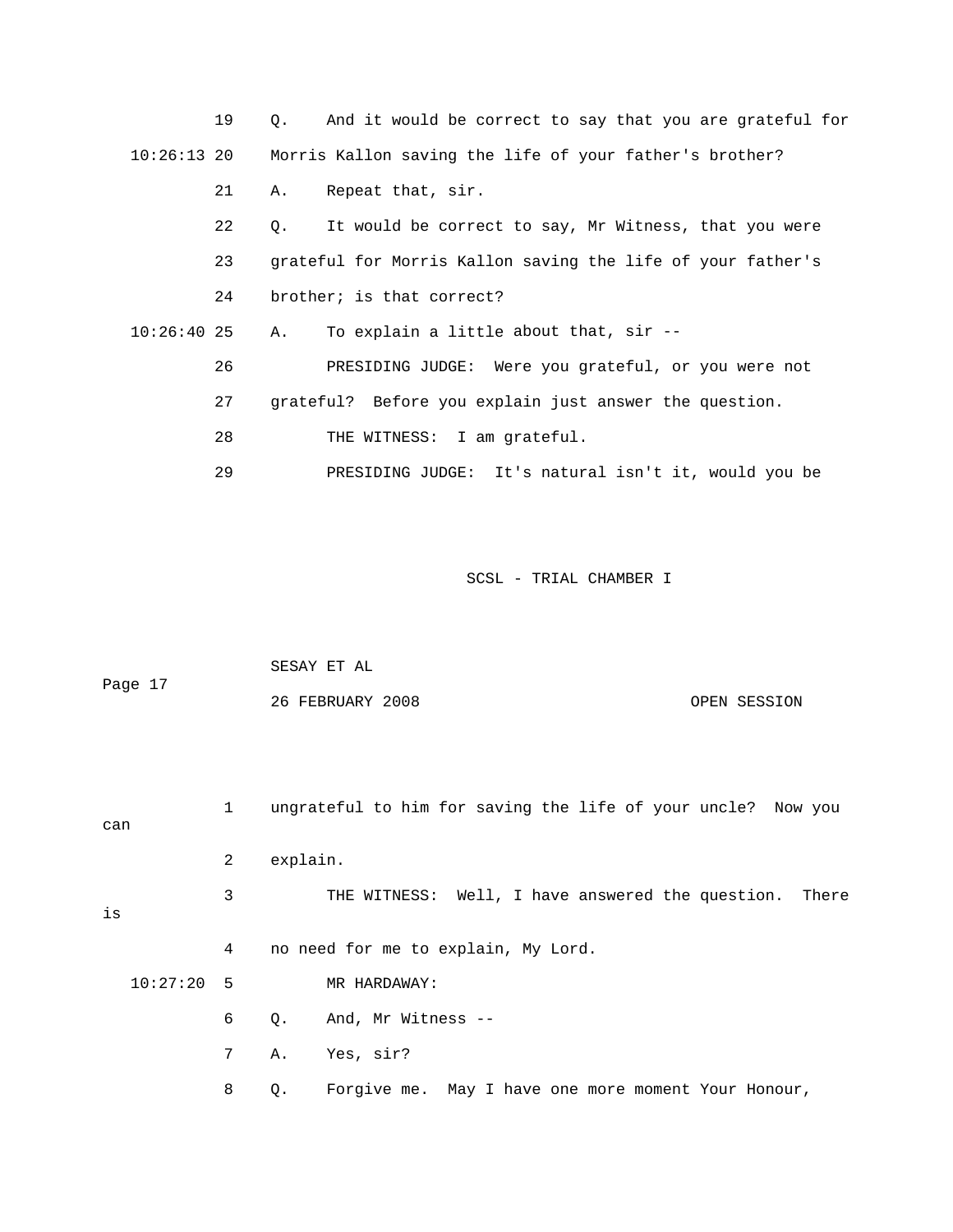|                     | 9  | please? This should be the last one.                            |
|---------------------|----|-----------------------------------------------------------------|
| $10:27:37$ 10       |    | PRESIDING JUDGE: Pardon me?                                     |
|                     | 11 | MR HARDAWAY: May I have one more moment, please?                |
| wish.               | 12 | PRESIDING JUDGE: You can have as many moments as you            |
| cognizant           | 13 | MR HARDAWAY: I understand, Your Honour, but I am                |
|                     | 14 | of the time, based upon the Bench's suggestion this morning.    |
| $10:27:47$ 15       |    | PRESIDING JUDGE:<br>Yes.                                        |
|                     | 16 | MR HARDAWAY: Thank you, Your Honours.                           |
|                     | 17 | Now, Mr Witness, you had testified earlier that you were<br>Q.  |
|                     | 18 | loyal to Issa Sesay; do you remember that?                      |
|                     | 19 | That is correct sir.<br>Α.                                      |
| $10:28:40$ 20<br>to |    | And it would be correct to say that you're still loyal<br>$Q$ . |
|                     | 21 | Issa Sesay today; isn't that so?                                |
|                     | 22 | Well, that's correct sir.<br>Α.                                 |
|                     | 23 | And it is because of that loyalty to Issa Sesay, and<br>Q.      |
| here                | 24 | because of your friendship with Morris Kallon, that you're      |
| $10:29:01$ 25       |    | testifying today; isn't that correct?                           |
| called              | 26 | As far as what I know and what I saw, if they<br>Α.<br>No.      |
|                     | 27 | upon me to come and testify, that's why I've come to testify.   |
| and                 | 28 | It's not because of the loyalty or the friendship between me    |
|                     | 29 | See what I knew, that is what I came to explain.<br>them.       |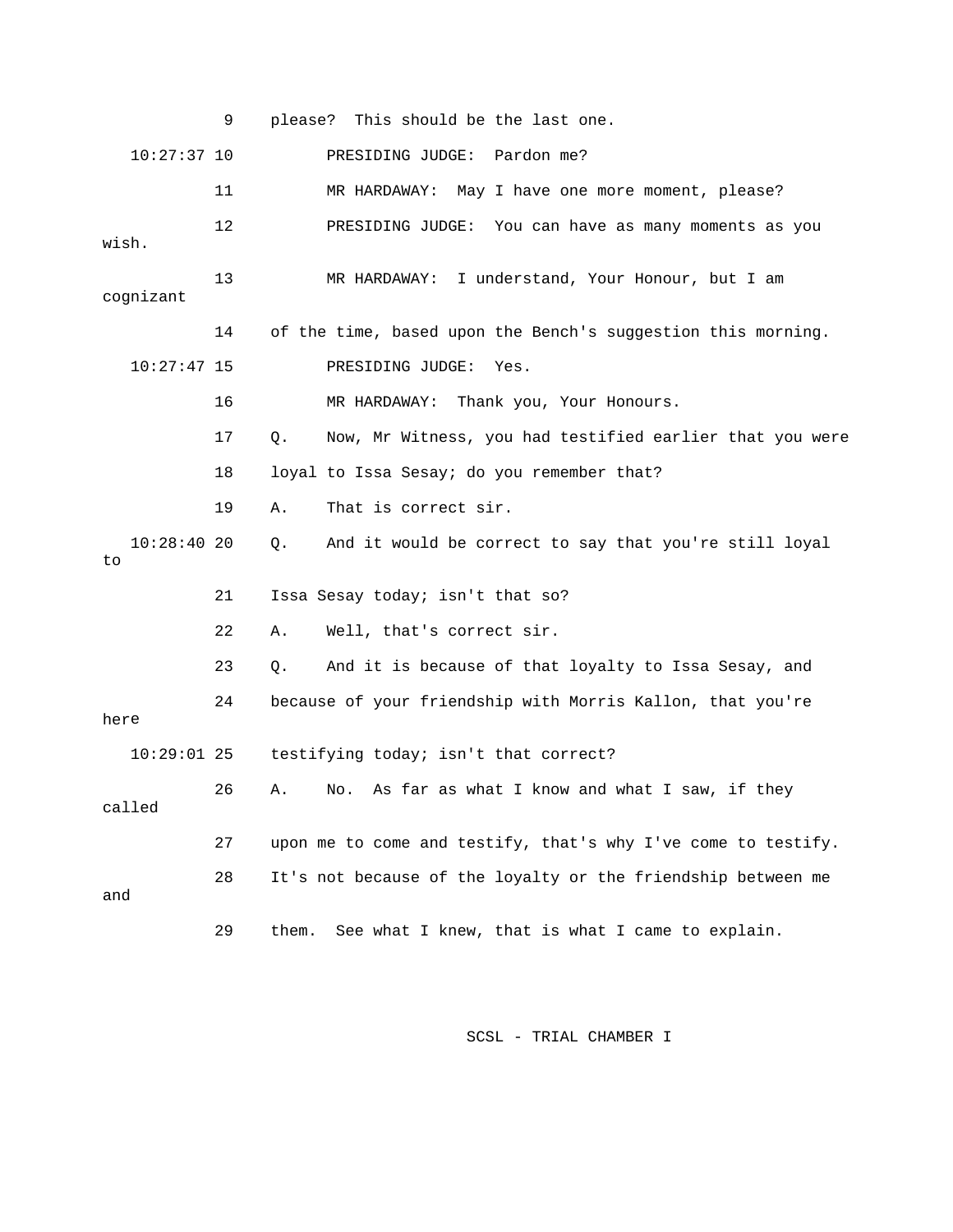| Page 18 | PRPHI FI HT      |              |
|---------|------------------|--------------|
|         | 26 FEBRUARY 2008 | OPEN SESSION |

 $CDOAY$   $CDP$   $27$ 

 1 Q. I put to you Mr Witness, that your sole reason for 3 with Morris Kallon, and your loyalty to Issa Sesay; your response 10:29:44 5 A. No. 6 MR HARDAWAY: Thank you, Mr Witness. I have no further 8 cross-examination. 9 PRESIDING JUDGE: Yes, Mr Jordash? MR JORDASH: Yes, I do have some questions. And I've 11 photocopied some pages of the draft from yesterday so that Your 12 Honours can see where I'm heading, so the witness can 14 THE WITNESS: Excuse me, sir. MR JORDASH: May I hand up the pages, and hand the pages 16 my learned friends across the room please? 17 JUDGE BOUTET: What are the pages, Mr Jordash? Which pages 19 MR JORDASH: It's pages 21, 22, 27, 28, 88 and 89. 21, 10:31:23 20 27, 28, 88, 89. 21 RE-EXAMINED BY MR JORDASH: 2 testifying today is because of your loyalty and your friendship 4 please? 7 questions of you. Your Honours, this concludes my  $10:30:26$  10 had understand 13 what I'm asking him about.  $10:30:50$  15 to 18 are we talking about? 22,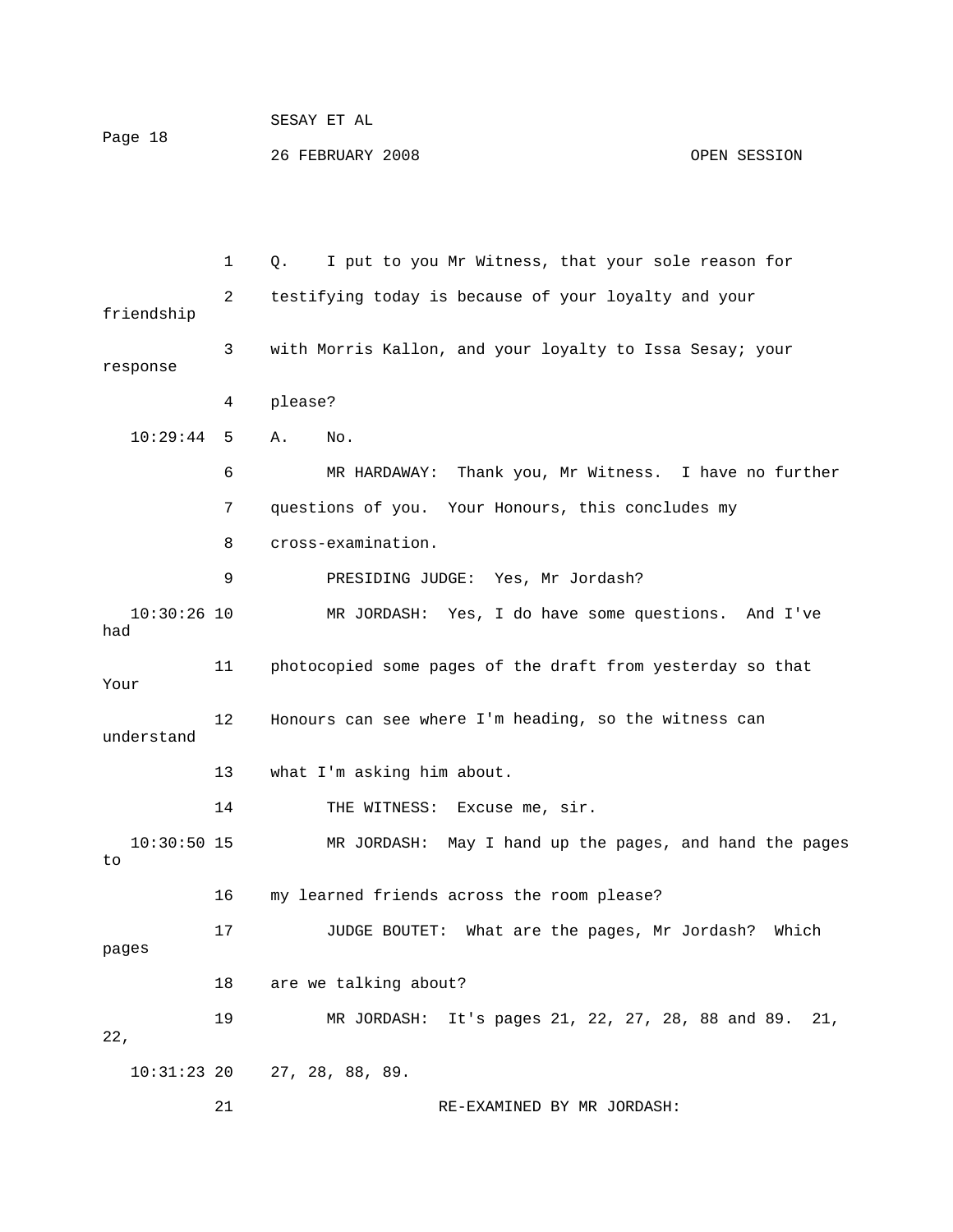|               | 22 |           | MR JORDASH:                                                |
|---------------|----|-----------|------------------------------------------------------------|
|               | 23 | $\circ$ . | Mr Witness, good morning?                                  |
|               | 24 | Α.        | Good morning, sir.                                         |
| $10:32:01$ 25 |    |           | Q. I'd like to ask you, if I may, about something you said |
|               | 26 |           | yesterday about two places, Mabeko and Masekoray?          |
|               | 27 |           | PRESIDING JUDGE: Yes?                                      |
| because       | 28 |           | MR HARDAWAY: Your Honour, Prosecution would object         |
| locations.    | 29 |           | no mention in cross-examination concerning those two       |

 SESAY ET AL ge 19 26 FEBRUARY 2008 OPEN SESSION Pa

|          | $1 \quad$   | Prosecution would submit that it's a new area not ripe for    |
|----------|-------------|---------------------------------------------------------------|
|          | $2^{\circ}$ | redirect examination.                                         |
|          | 3           | PRESIDING JUDGE: Yes, Mr Jordash, what's your response?       |
| turn     | 4           | MR JORDASH: Could I -- could I invite Your Honours to         |
|          |             | $10:32:53$ 5 to page 88.                                      |
|          | 6           | <b>JUDGE BOUTET: 88?</b>                                      |
| friend's | 7           | MR JORDASH: 88, Your Honour. This is my learned               |
|          | 8           | cross-examination of the witness. It may be -- it may be that |
|          | 9           | the witness --                                                |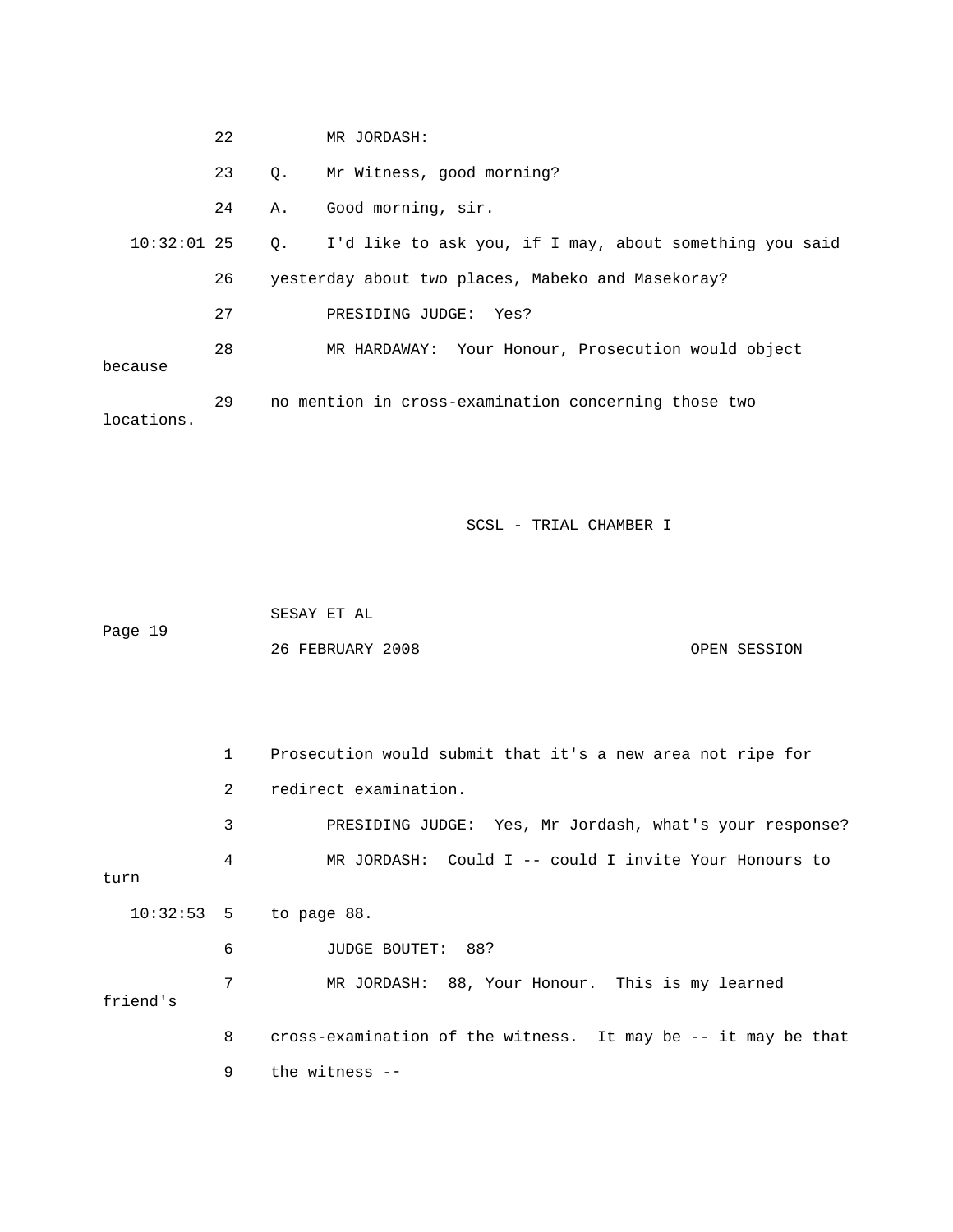10:33:11 10 PRESIDING JUDGE: May the witness please be asked to 11 the room, please? 12 MR JORDASH: Yes. 14 please. [The witness stood down] 16 MR JORDASH: If I may explain what I'd like to reexamine 17 on so we can deal with the objection which has been made. As 18 Your Honours can see from page 88, my learned friend 19 cross-examined the witness and the witness suggested that 10:34:40 20 Masekoray had been burnt by the junta. First point I'd make 21 this: That that was a new matter which was brought up in 23 Chamber, new matters brought up in cross-examination not dealt 24 with in chief, properly the subject -- or can properly be the 10:35:08 25 subject of re-examination. Secondly, there is also a lack of there. 28 Yes, this is a brief response you know to Mr Jordash to - leave 13 PRESIDING JUDGE: May he be assisted out of the room, 10:34:08 15 [ Mabeko, is 22 cross-examination. And on previous decisions of this Trial 26 clarity on the record. 27 PRESIDING JUDGE: Mr Jordash, if you may just stop 29 MR JORDASH: But --

SCSL - TRIAL CHAMBER I

SESAY ET AL

Page 20

26 FEBRUARY 2008 OPEN SESSION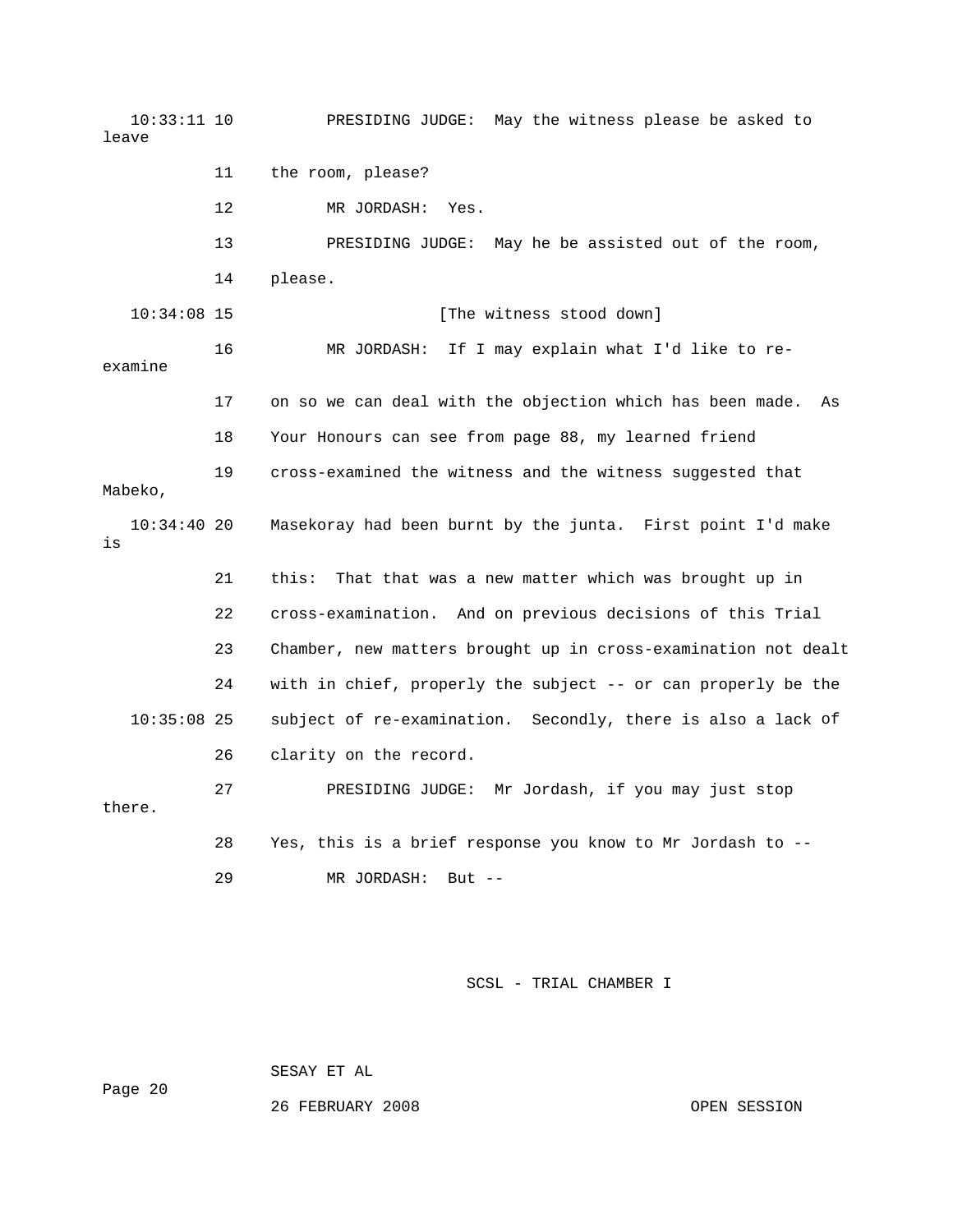1 MR HARDAWAY: I see the point that he's referring to, Your 2 Honour. I'm looking at the notes, I believe it says, it was line 3 20 where he said "the junta." So based on that I would withdraw 4 my objection as it relates to the mentioning of the towns. 6 MR HARDAWAY: Yes, Your Honour. 7 PRESIDING JUDGE: That's right. something 9 to say about an issue of clarification. 10:35:57 10 PRESIDING JUDGE: No no no, he didn't go there yet. 11 MR HARDAWAY: Right. s, you 12 PRESIDING JUDGE: See, I wanted to limit the issue 13 know, and for us to [indiscernible] them, you know, the way 14 come in. Now this is laid to rest. He will cross-examine on MR JORDASH: It depends. My learned friend chose his 10:36:15 20 words, I think, quite carefully and said he doesn't object to 22 want this witness to be going in and out, you know. 10:35:43 5 PRESIDING JUDGE: Of the two towns Mabeko and Masekoray. 8 MR HARDAWAY: But I believe my learned friend has they 10:36:10 15 that. 16 MR JORDASH: Well Your Honour -- 17 PRESIDING JUDGE: Do you need to bring in the issue of the 18 clarity of the records or -- 19 M -- 21 PRESIDING JUDGE: What did you want to say because we don't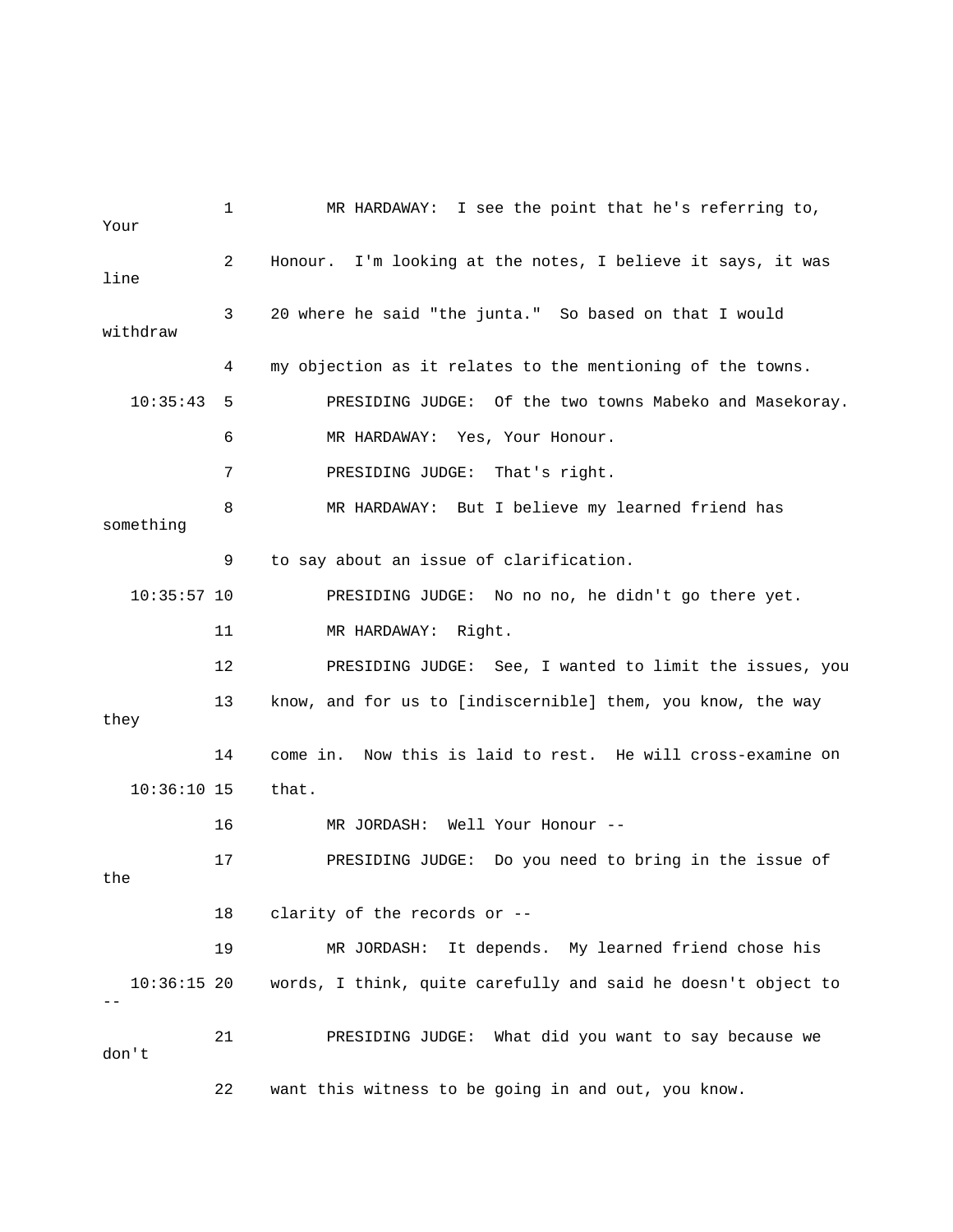23 MR JORDASH: Well --

 24 PRESIDING JUDGE: Or let me put it this way: Your 26 MR JORDASH: The burning of these two towns. 27 PRESIDING JUDGE: The burning of these two towns? 29 PRESIDING JUDGE: And the timings. 10:36:29 25 questions on re-examination would be based on what subjects. 28 MR JORDASH: Yes. And the timings.

SCSL - TRIAL CHAMBER I

 SESAY ET AL Page 21 26 FEBRUARY 2008 OPEN SESSION

 1 JUDGE BOUTET: So pages 21, 22 and so on, they deal with 2 the same issue and 27 or is your examination focusing on this 3 essentially? 4 MR JORDASH: But 21 and 22 -- 10:36:51 5 JUDGE BOUTET: And 28? 6 MR JORDASH: And 27 and 28. 8 MR JORDASH: The confusion is this: That in the early 9 pages during my direct examination, the witness said that the 10:37:02 10 junta -- let me just get this straight. Sorry for the delay. 11 Sorry. It's not 21 or 20 -- it's 27. It's 27 and 28. That 7 JUDGE BOUTET: Yes. has 12 been my confusion.

13 JUDGE BOUTET: So 21 and 22 are not there any more?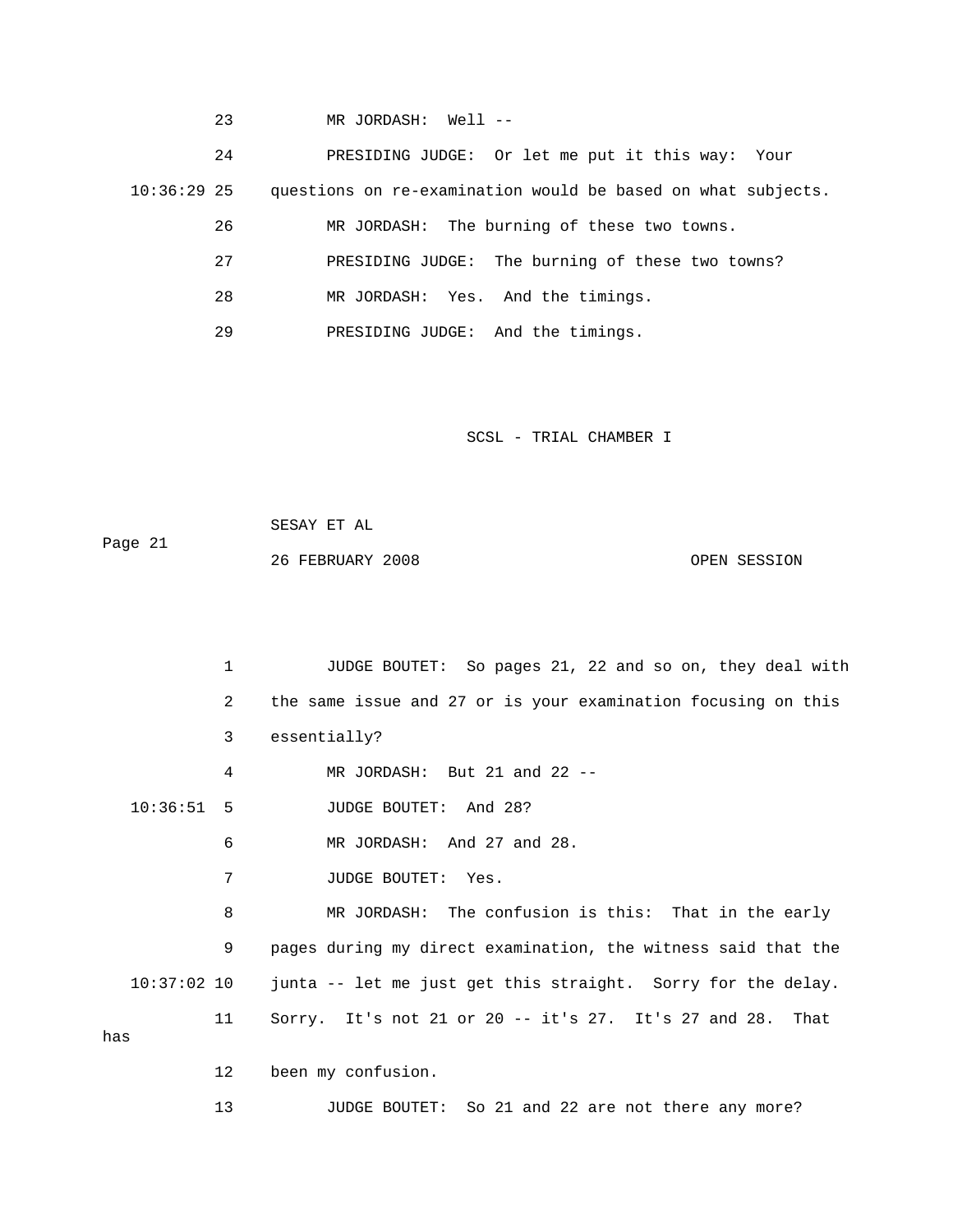| Mabeko                   | 14 | MR JORDASH: No, not there. There's mention about              |
|--------------------------|----|---------------------------------------------------------------|
| $10:37:51$ 15            |    | which $I$ --                                                  |
|                          | 16 | JUDGE BOUTET: But it's 27, 28.                                |
| in                       | 17 | MR JORDASH: 27, 28. In 27 and 28 the witness says that        |
|                          | 18 | the December 1998 attack --                                   |
| 27.                      | 19 | PRESIDING JUDGE: What line is that, please? 27 -- in          |
| $10:38:08$ 20            |    | MR JORDASH: Yes.                                              |
|                          | 21 | PRESIDING JUDGE: The page?                                    |
|                          | 22 | MR JORDASH: Page 27 line 25.                                  |
|                          | 23 | PRESIDING JUDGE: Yes.                                         |
|                          | 24 | MR JORDASH: The witness said during the December 1998         |
| $10:38:16$ 25<br>Mabeko, |    | attack by the RUF leading to Masingbi, the RUF bypassed       |
|                          | 26 | line 25, and entered Masingbi. The CDF had been positioned at |
|                          | 27 | Mabeko to prevent the RUF getting to Masingbi but the RUF     |
|                          | 28 | bypassed it and went into Masingbi. When my learned friend    |
| say                      | 29 | cross-examined the witness, page 88, the witness appeared to  |

| Page 22 | SESAY ET AL      |              |
|---------|------------------|--------------|
|         | 26 FEBRUARY 2008 | OPEN SESSION |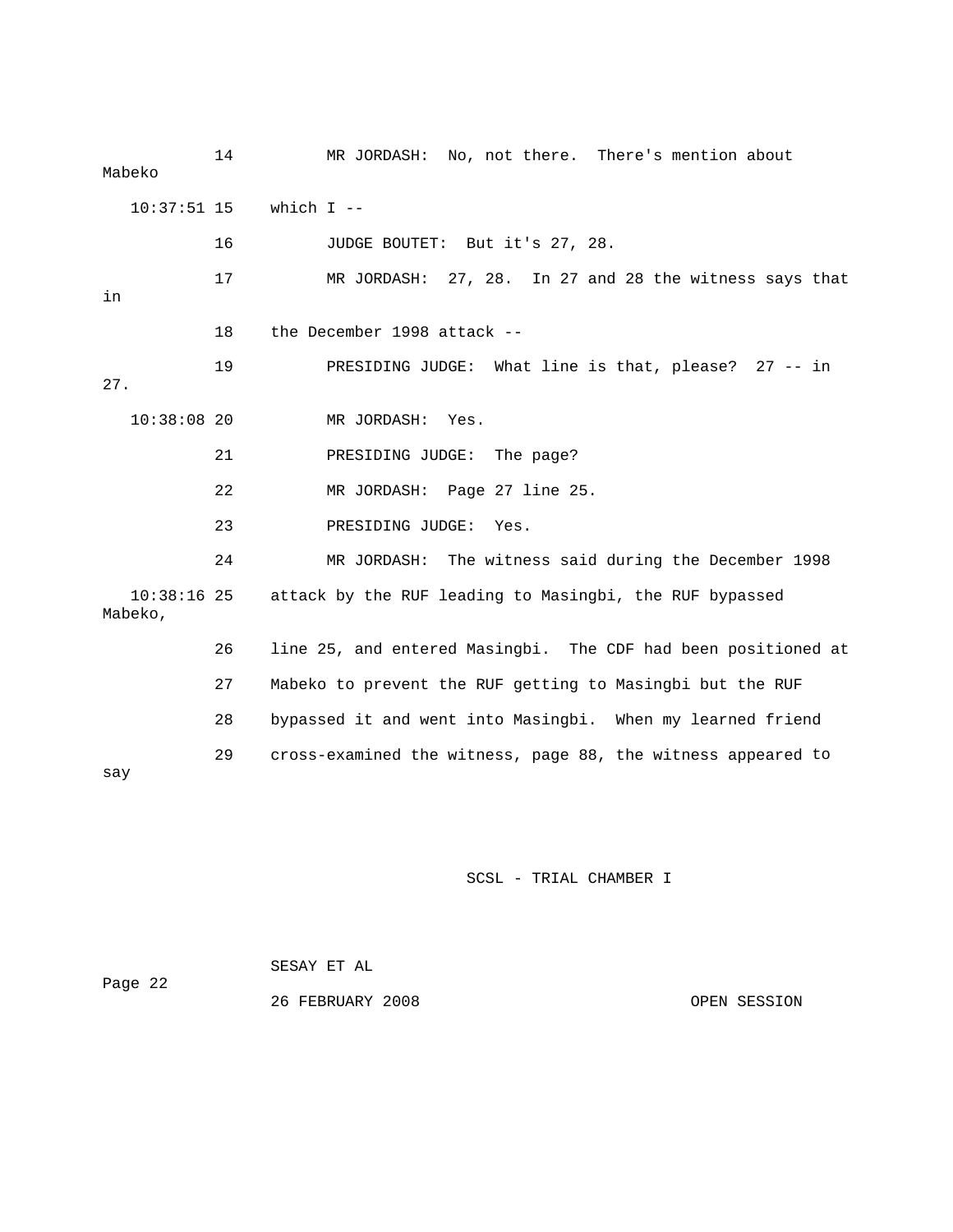1 in fact that in the same attack the RUF got to Mabeko and burnt 2 it, and both obviously cannot be true. And what I want to ask 3 this witness about is the burnt -- when Mabeko and Masekoray were 7 MR JORDASH: No. He said on page 98 -- page 88 that 9 burnt the place and went away and that was Mabeko. When they 10:39:46 10 arrive at Masekoray again they said: Oh, this was the Kamajor 11 base. This was the area they used to mount barrier and they 12 burned that place again. And certainly in relation to Mabeko, 16 second town. Both cannot be true. The RUF cannot have 17 Mabeko in December and also have burnt it. And so I have very 18 specific instructions on when these two places were burned and 19 I'd like to, if possible, ask the witness to think which is true and when in fact  $--$  we accept Mabeko  $--$  21 PRESIDING JUDGE: He has testified to the burning. The 22 witness, he's testified to the burning. 24 JUDGE BOUTET: Your question will be the time when 4 actually burnt? 10:39:22 5 JUDGE BOUTET: Yes. But I thought the witness had said no, 6 there were no burning. they 8 burnt -- if Your Honour looks at page 88, line 22, so the junta 13 there is that lack of clarity, and since Masekoray appears to 14 have occurred or the burning of it appears to have occurred 10:40:12 15 immediately after Mabeko, then the confusion also includes that bypassed scenario 10:40:37 20 23 MR JORDASH: Yes. When, is key though, because -- Mabeko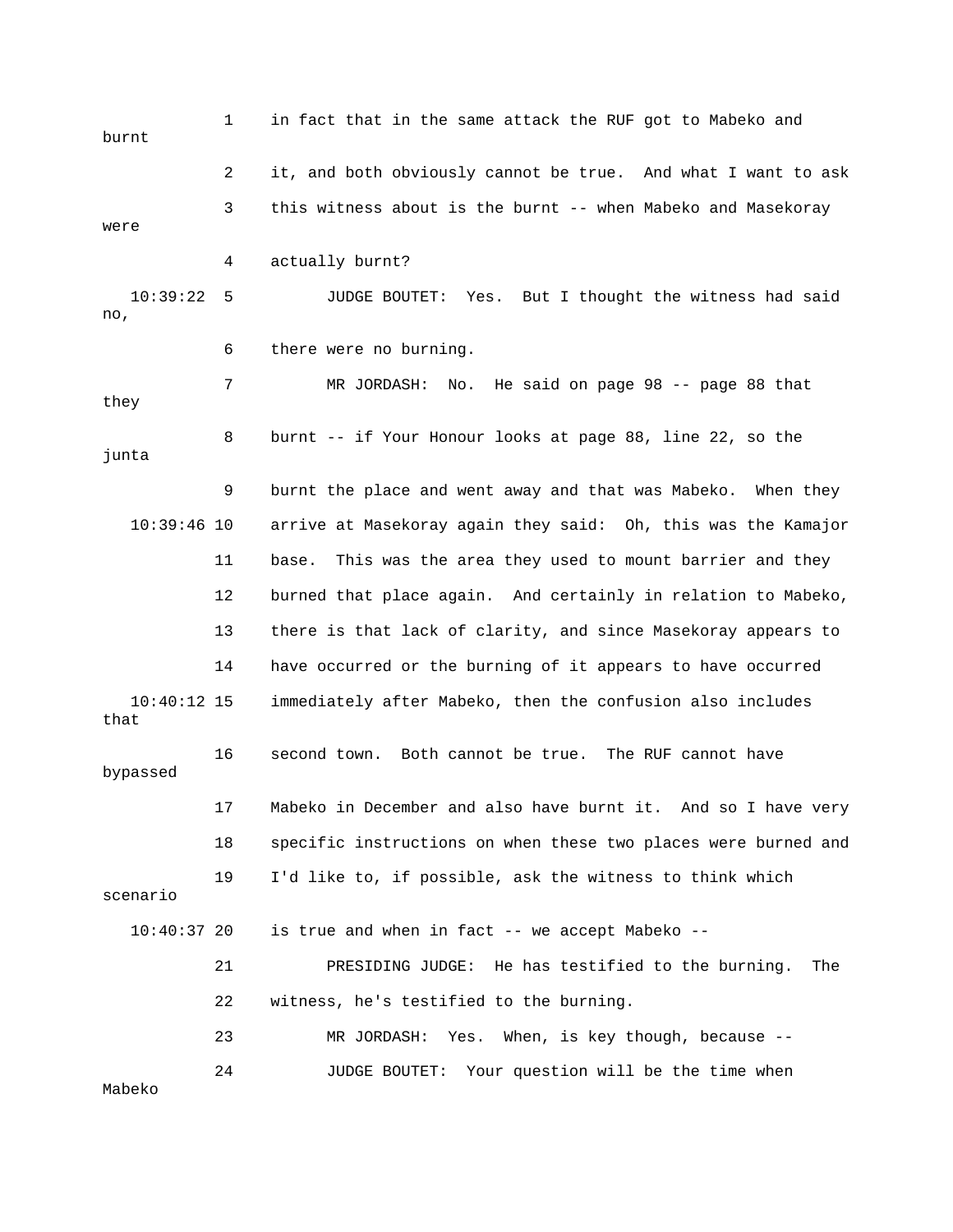10:40:57 25 was burned?

 26 MR JORDASH: It's our case that Mab eko/Masekoray were burnt 27 by Superman's advance group in February 1998 and that would 28 with the witness's first response in direct examination but it fit 29 doesn't fit with the answer in cross-examination.

SCSL - TRIAL CHAMBER I

1 JUDGE THOMPSON: That's precisely the focus of my own

 SESAY ET AL Page 23 26 FEBRUARY 2008 OPEN SESSION

2 understanding here of the law. That after a witness has been 3 cross-examined and he may be re-examined by the party that has 4 called him, in order to explain any part of his crossexamination 8 permissibility? In other words, how is it unfavourable to 11 cross-examination. So for me, you satisfy the first limb of 12 permissibility rule, but the second limb, as I understand it, 10:41:53 5 answers which may have been unfavourable to the party calling 6 him, And so the question for me is: Are those issues, this 7 particular issue, within the parameters of this rule of your 9 side, the answers that he gave under cross-examination? I 10:42:22 10 concede that this is all new material introduced under the is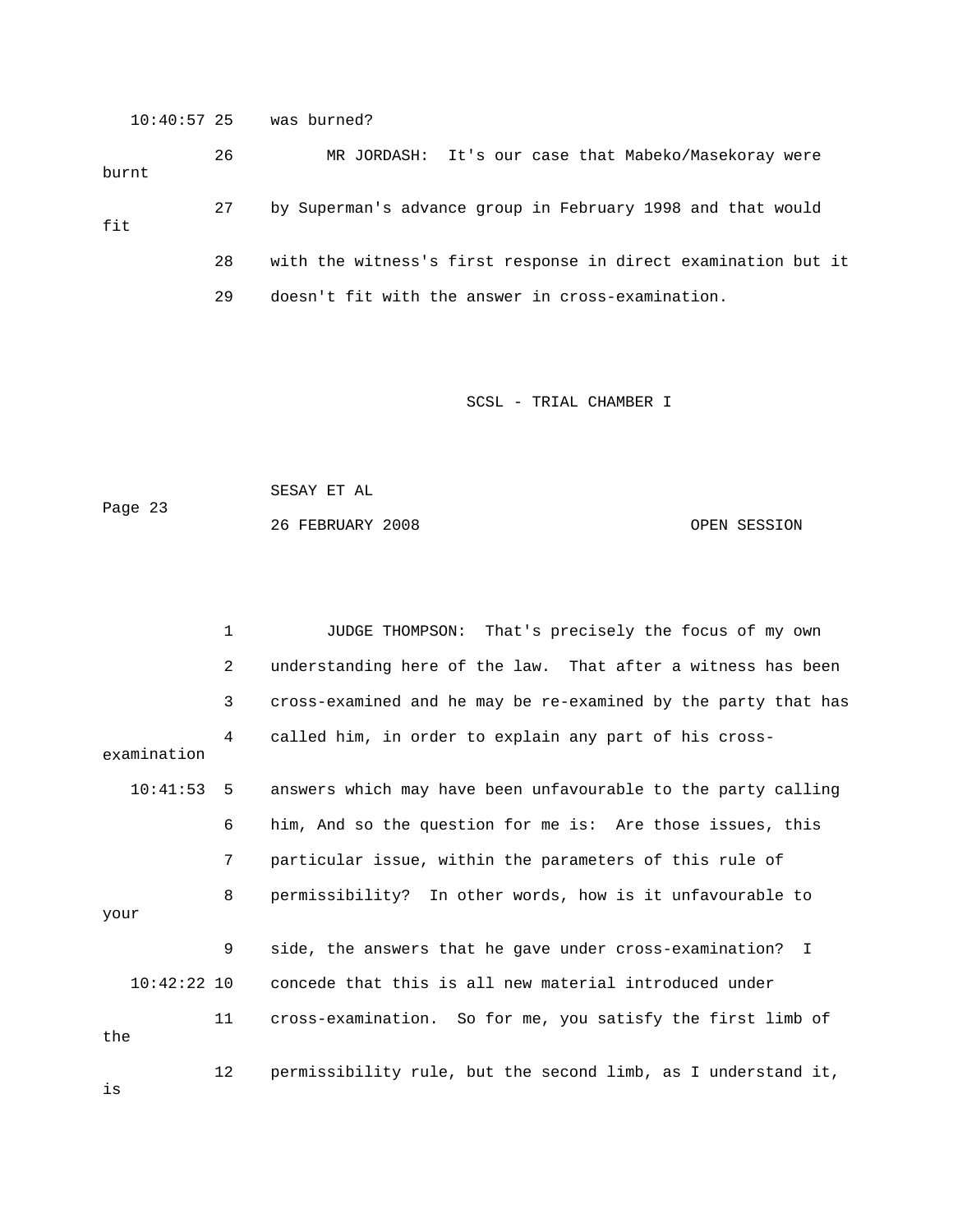| to                    | 13 | that the answers under cross-examination must be unfavourable  |
|-----------------------|----|----------------------------------------------------------------|
|                       | 14 | the side that examined the party to warrant re-examination.    |
| $10:42:53$ 15<br>they |    | PRESIDING JUDGE: And even if they are unfavourable,            |
|                       | 16 | must have a reason, you know, for the first time in            |
| have                  | 17 | cross-examination, you know. The issues which were -- which    |
|                       | 18 | arisen, you know, for the very first time in the               |
|                       | 19 | cross-examination of the witness. So yes, are you through, Mr  |
| $10:43:11$ 20         |    | Jordash, with --                                               |
|                       | 21 | MR JORDASH:<br>No, I haven't.                                  |
|                       | 22 | I would like to be just satisfied that<br>JUDGE THOMPSON:      |
| does                  | 23 | clearly what in fact your reason in this particular context    |
|                       | 24 | fall within the general rule of permissibility in terms of the |
| $10:43:28$ 25         |    | scope of re-examination. It doesn't -- it doesn't really say   |
|                       | 26 | suppose the answer given under cross-examination is not        |
|                       | 27 | unfavourable to your side, but you are giving it some kind of  |
| qiven,                | 28 | interpretation which you think the Prosecution might have      |
|                       | 29 | it doesn't necessarily trigger off the right to cross-examine  |

| Page 24 | SESAY ET AL      |              |
|---------|------------------|--------------|
|         | 26 FEBRUARY 2008 | OPEN SESSION |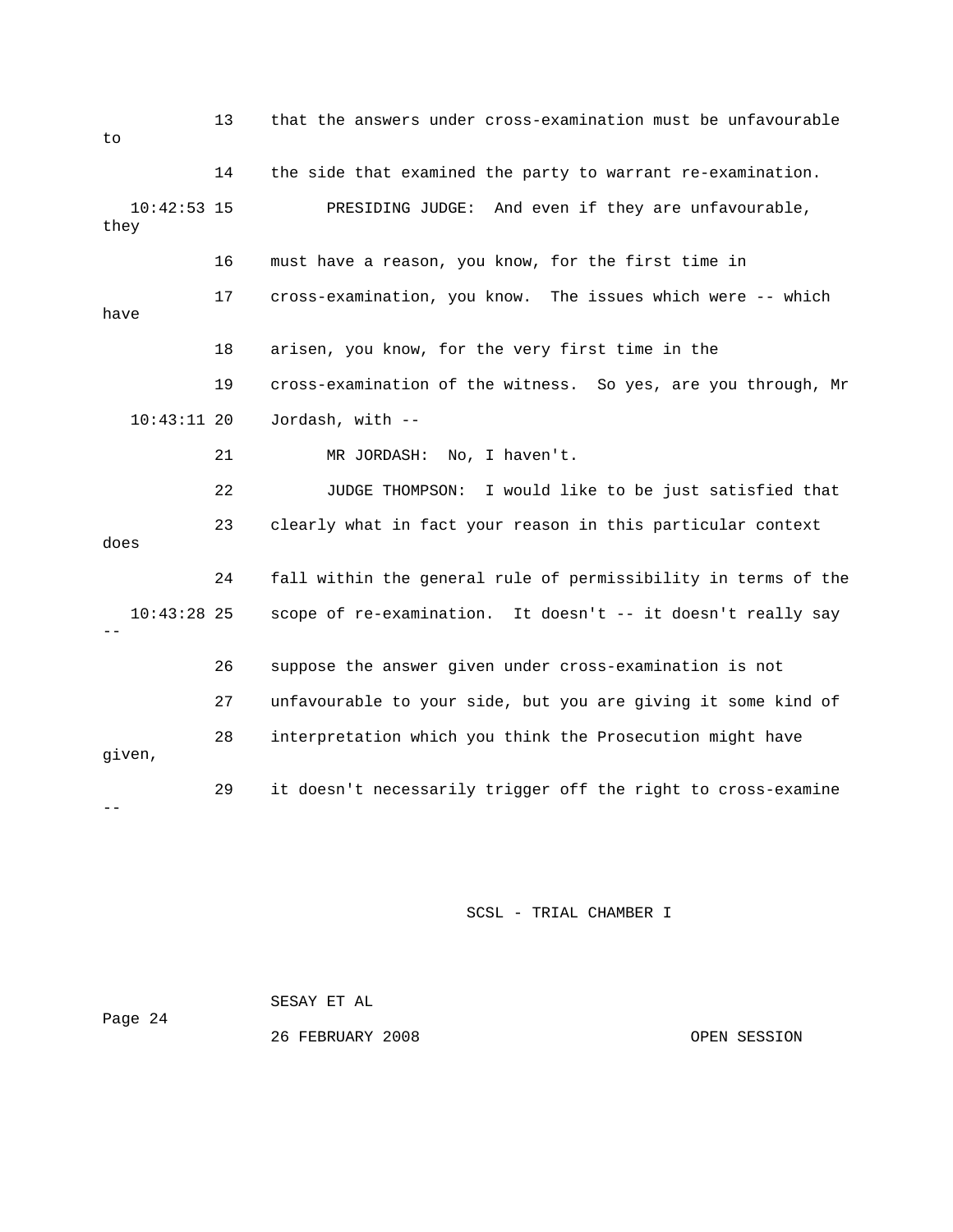1 to re-examine rather, and that's my difficulty. 2 PRESIDING JUDGE: Particularly, Mr Jordash, within the 3 context of page 88, I don't think the text you're reading is not 4 quite mine, you know -- 8 BRESIDING JUDGE: Page -- page 88 of what I have here, 9 know, from lines 20 to 25. 11 PRESIDING JUDGE: Page 88. I read out what I have. "When 12 they were going through the Kono Highway the town which was used 13 to attack the junta, when they arrived there, that is Mabeko, 10:44:44 15 so let us burn it down. So the junta burnt down the place and 16 went away and that was Mabeko. When they arrived at Masekoray 17 again, they said: Oh, this was a Kamajor base. This was the 19 again. That is correct, sir." That's what I have here. So 24 how is that unfavourable to your side? 10:44:12 5 MR JORDASH: Yes. 6 PRESIDING JUDGE: And I have a draft here. 7 MR JORDASH: Is not -- is not what? you 10:44:22 10 MR JORDASH: Which page, Your Honour? the 14 junta said: Oh, this is a village where they used to attack us, 18 area they used to mount a barrier and they burnt that place that 10:45:14 20 is the record as we have it. 21 MR JORDASH: Yes. 22 PRESIDING JUDGE: Being the testimony of this witness. 23 JUDGE THOMPSON: So, Mr Jordash, forgive my insistence but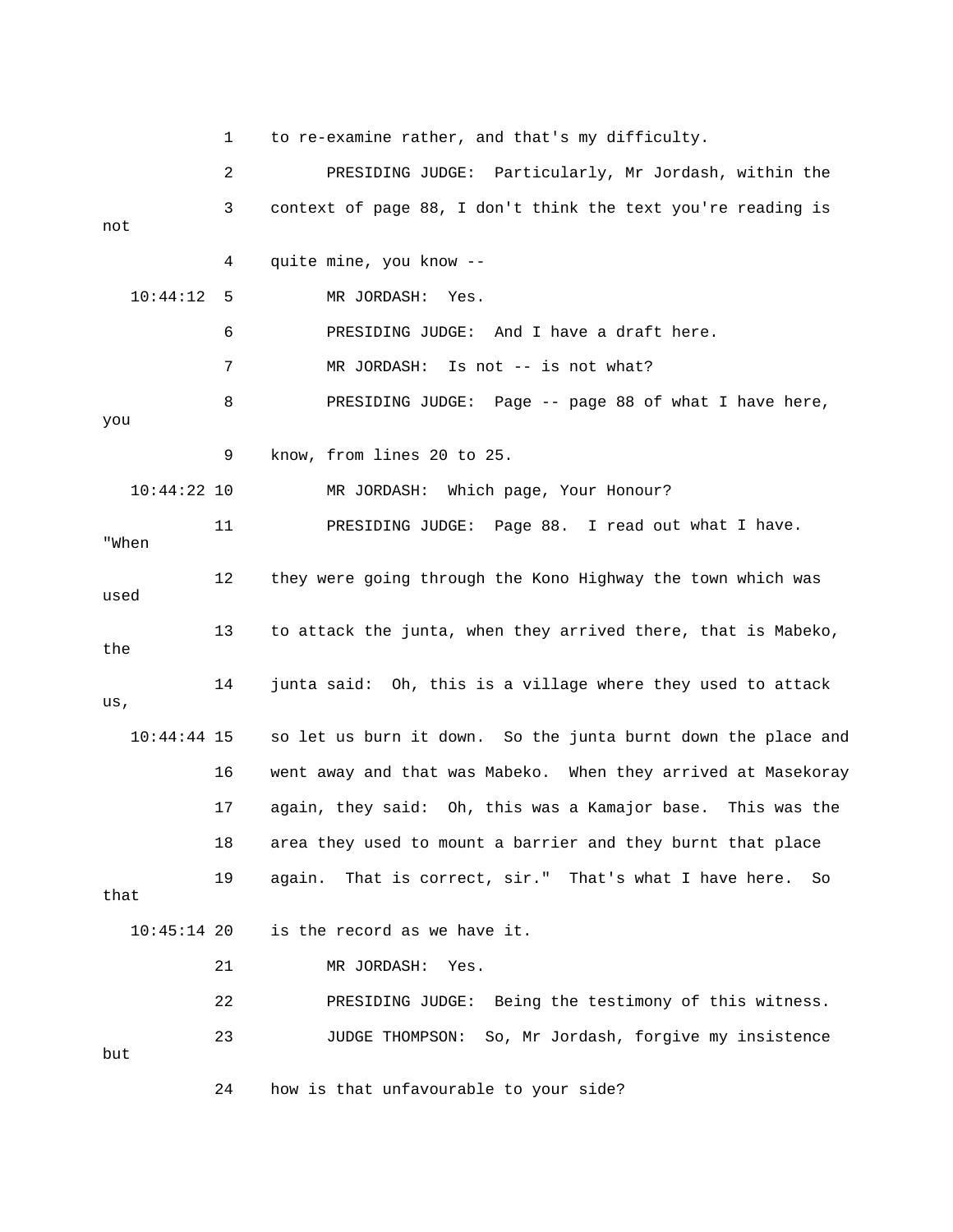|    | $10:45:31$ 25 |    | MR JORDASH: Well -- -                                          |
|----|---------------|----|----------------------------------------------------------------|
|    |               | 26 | That's my own difficulty. Because<br>JUDGE THOMPSON:           |
| to |               | 27 | precisely the scope of re-examination limits what can be asked |
|    |               | 28 | new material arising under cross-examination and that that     |
|    |               | 29 | particular new material, the answer given on the               |

 SESAY ET AL Page 25 26 FEBRUARY 2008 OPEN SESSION

| the           | $\mathbf{1}$   | cross-examination is unfavourable to the side that examined |
|---------------|----------------|-------------------------------------------------------------|
|               | $\overline{a}$ | witness.                                                    |
|               | 3              | MR JORDASH: Well, in terms of $-$ I'm just $-$ sorry.       |
| principles.   | 4              | JUDGE THOMPSON: I'm merely going down to first              |
| $10:46:47$ 5  |                | That's all.                                                 |
|               | 6              | MR JORDASH: Well, let me answer it.                         |
|               | 7              | JUDGE THOMPSON: Right. But don't answer it. The             |
|               | 8              | Presiding Judge wants a consultation.                       |
|               | 9              | PRESIDING JUDGE: Answer first. Answer first.                |
| $10:46:55$ 10 |                | MR JORDASH: No, no. I don't want to interrupt you.          |
| might         | 11             | PRESIDING JUDGE: Please. Please, answer first. You          |
|               | 12             | have gone a step forward. [Microphone not activated]        |
|               | 13             | THE INTERPRETER: Your Honours, Your Honour's mic is not     |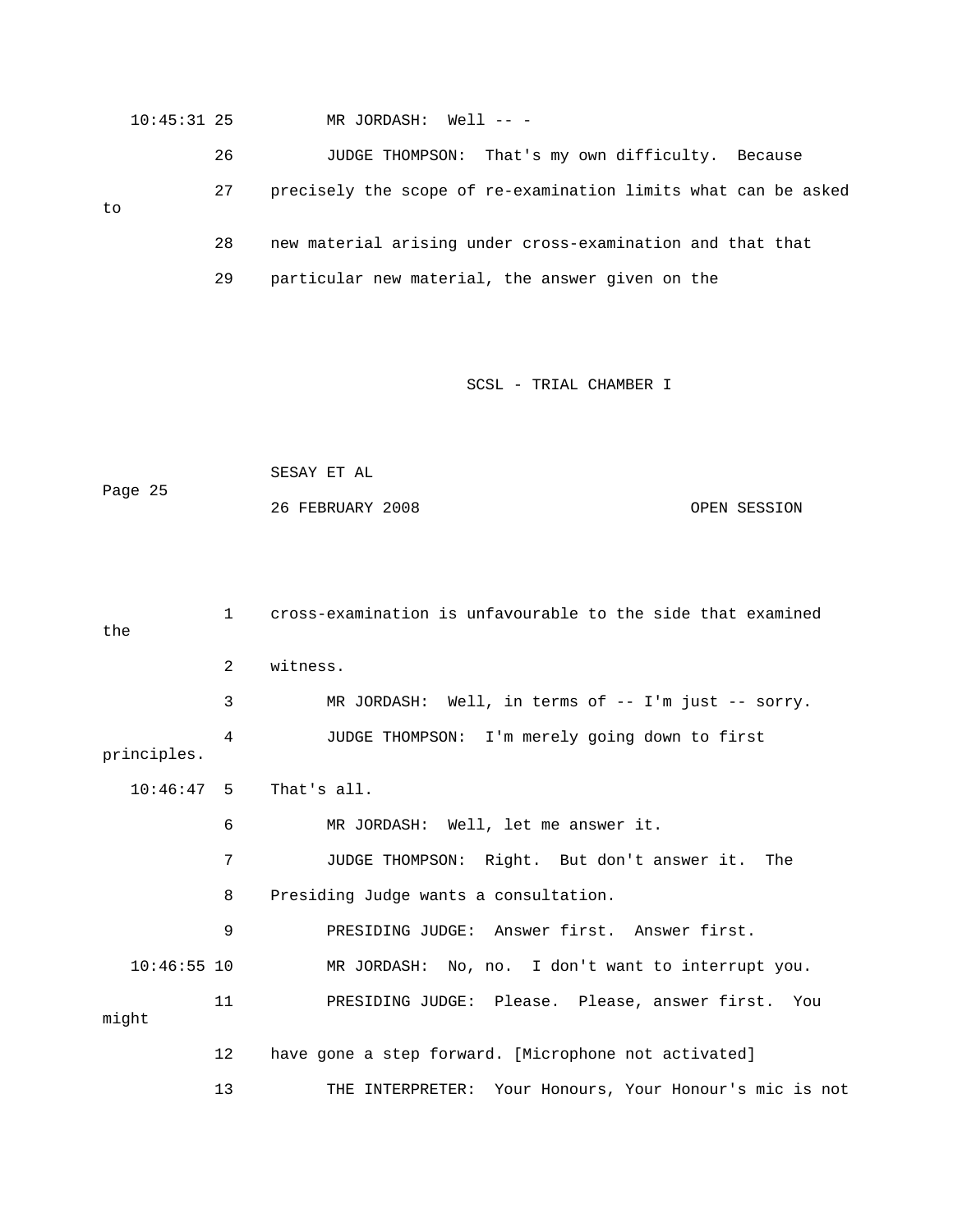14 on.

 $\perp\perp$ 

10:47:12 15 PRESIDING JUDGE: I'm sorry.

|                       | 16 | Just for my enlightenment, Mr Jordash.<br>JUDGE THOMPSON:      |
|-----------------------|----|----------------------------------------------------------------|
|                       | 17 | PRESIDING JUDGE: Mr Jordash, you know, you may --              |
|                       | 18 | JUDGE THOMPSON: And it's just a short question.                |
| 1998                  | 19 | MR JORDASH: The witness said that during the December          |
| $10:47:19$ 20<br>were |    | advance led as we accept by Issa Sesay, these two villages     |
|                       | 21 | burnt and the suggestion is burnt out of some sort of pique or |
|                       | 22 | vengeance for those places having been occupied previously by  |
|                       | 23 | Kamajors. That is my understanding of the testimony.           |
|                       | 24 | JUDGE BOUTET: At page 88?                                      |
| $10:47:45$ 25         |    | MR JORDASH: Page 88.                                           |
|                       | 26 | JUDGE BOUTET: Yes.                                             |
|                       | 27 | MR JORDASH: Now, in terms of the indictment, count 14,         |
| burning               | 28 | that evidence is not directly relevant to the looting and      |
|                       | 29 | count because it's in December 1998 and the indictment in Kono |

SCSL - TRIAL CHAMBER I

 SESAY ET AL ge 26 26 FEBRUARY 2008 OPEN SESSION Pa

1 JUDGE THOMPSON: You read my mind.

2 MR JORDASH: -- stops on the 30th of June 1998. And I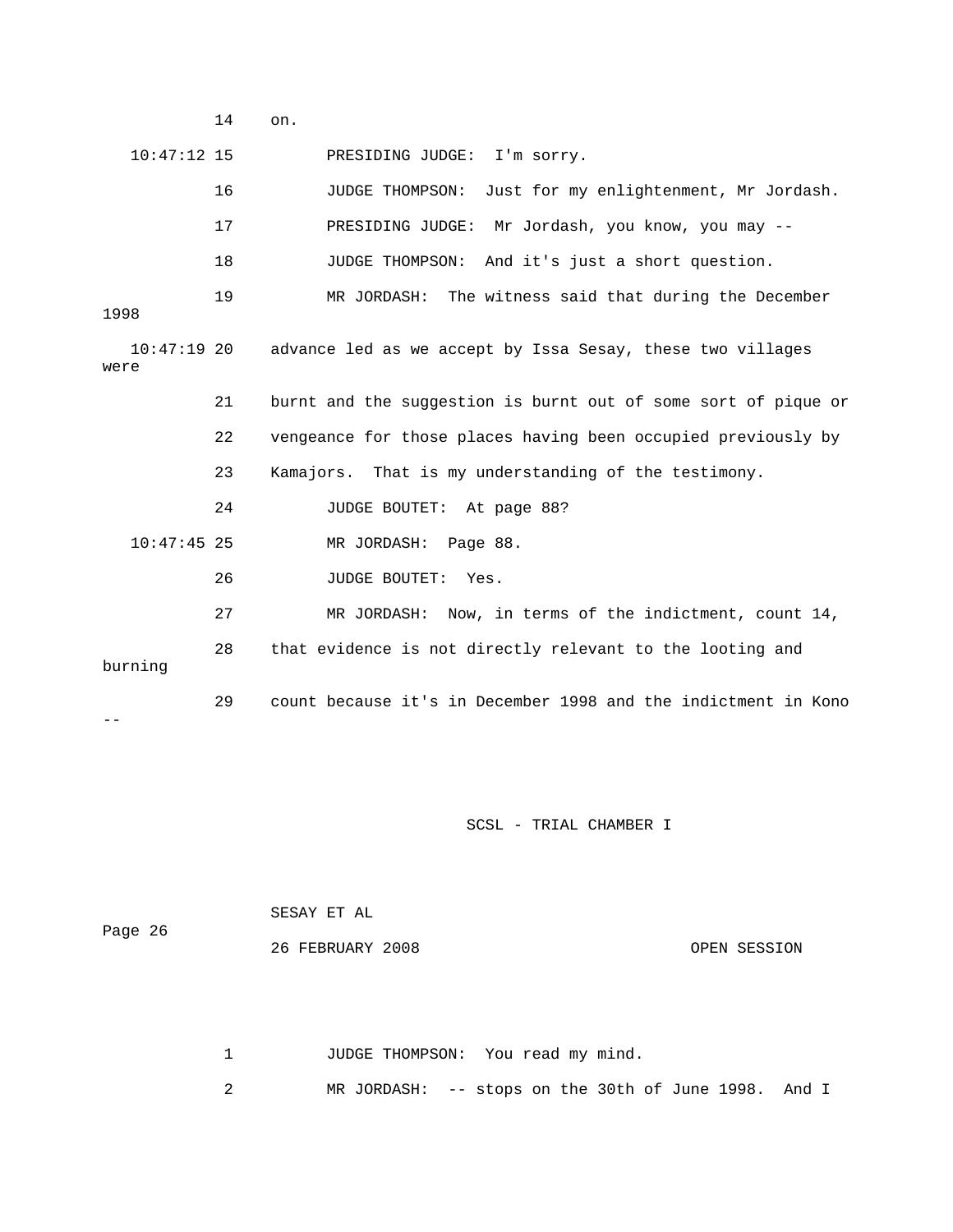3 think these two places are in Kono, but if they are not in Kono 4 they are in Tonkolili and since Tonkolili is not there either,  $10:48:19$  5 then strictly speaking, they are not relevant to the indictment. 6 JUDGE THOMPSON: I rest my case. 7 MR JORDASH: In terms of what the Prosecution may wish 8 say as an issue of credibility of the first accused who has 9 always maintained that there was never any crimes committed -- 10:48:44 10 well, that's perhaps taken it too far, that any crimes that were 11 committed were few and dealt with when known, then it might have, 12 in Your Honours mind, at least some -- on the issue of 14 So, yes, it's not relevant. JUDGE THOMPSON: Yeah, but the issue of credibility 16 arise if one of the first limb is satisfied. The first limb 17 not satisfied so why do I even bother to come in with issue of 18 credibility? 22 MR JORDASH: But I'm -- I'm grateful for that thinking and 23 if that thinking is shared by the Bench that it isn't relevant 10:49:44 25 JUDGE BOUTET: Well, there's another issue on this to 13 credibility some impact. Burning down two towns is a big thing.  $10:49:14$  15 would is 19 MR JORDASH: Well, if Your Honours, don't -- 10:49:28 20 JUDGE THOMPSON: It's just my own random thinking on this 21 subject. I'm prepared to acquiesce. 24 then I'm happy to - matter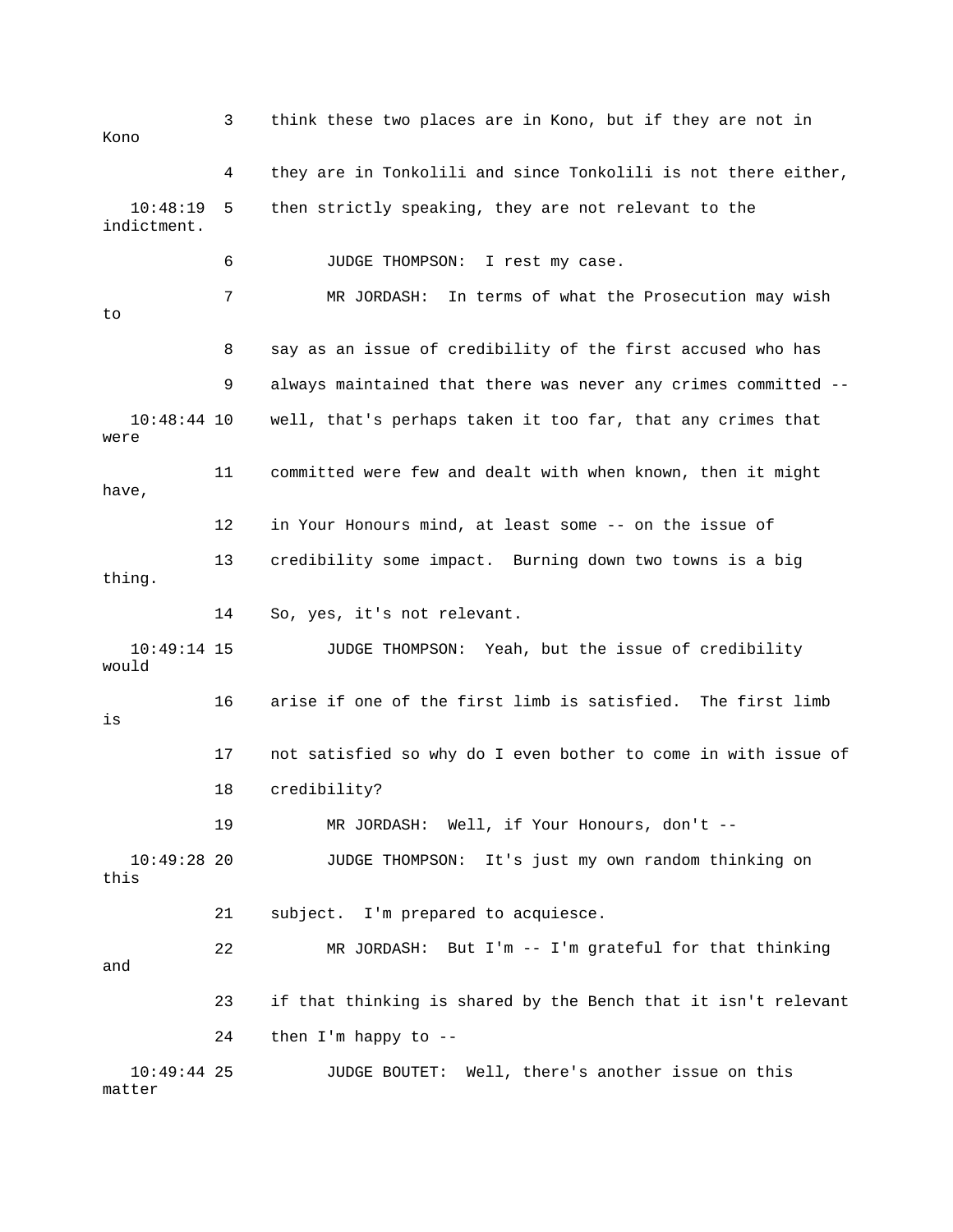26 and don't take my comments to be of an elaborated comment on this 27 but just by looking at the indictment, I certainly, I think we 28 have ruled that looting, burning is not included in looting. 29 may or may not have a full recollection of that, but count 14 I

```
 SESAY ET AL 
Page 27
            26 FEBRUARY 2008 OPEN SESSION
```

|                          | $\mathbf{1}$ | these were the -- the heading is looting and burning but we've |
|--------------------------|--------------|----------------------------------------------------------------|
|                          | 2            | said that looting is distinct and separate and different than  |
| don't                    | 3            | burning. So, whether or not we quash it on the 98 issue, I     |
|                          | 4            | recall, Mr Jordash, that is why I say I didn't -- but we have  |
| 10:50:33<br>does         | 5            | made comments of that nature in the CDF decision so burning    |
|                          | 6            | not mean looting. Now if, leaving aside the district as such,  |
| on                       | 7            | now whether or not it may come under acts of terrorism and so  |
| that                     | 8            | I can't say, I'm not there. I'm just talking and looking at    |
|                          | 9            | count 14 as burning. So if all of this is to do with burning,  |
| $10:50:48$ 10<br>little, |              | burning, as I said, under the Count 14 looting, has very       |
| whatever.                | 11           | I would say on the face of it, little value. So, but           |
|                          | 12           | I think Your Honours remembers this --<br>MR JORDASH:          |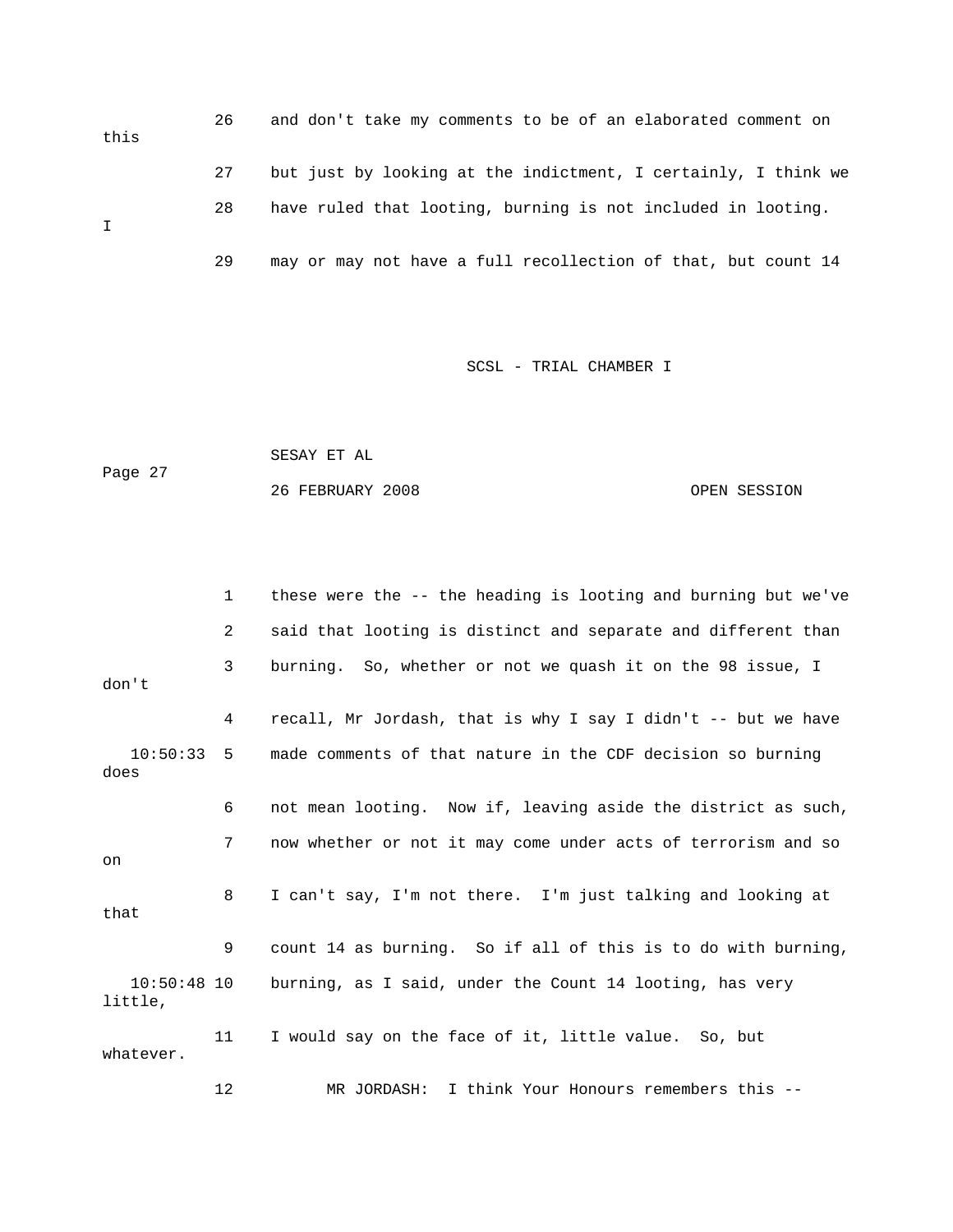13 JUDGE BOUTET: But this is not a final decision and I'm 14 just looking at it and thinking randomly on this. So, I do 16 MR JORDASH: Well, Your Honours did say that pillage -- 17 was count 5 in the CDF case did not include burning. It 19 an intention on the part of the accused. So to that extent, 10:51:31 20 count, it's even less relevant to Count 14. 21 JUDGE BOUTET: That's why I say that. So if your argument 22 about the burning is to that particular part of that count, it 23 the burning issue is not really alive in there, I would suggest. 24 PRESIDING JUDGE: But you have to address your mind to 10:51:47 25 global context of the indictment. ent 27 PRESIDING JUDGE: The global context of the indictm 29 JUDGE BOUTET: Whether it has an implication on acts of 10:51:08 15 recall what we said on the CDF on this issue. it included 18 appropriation of property without the consent of the owner with the is the 26 JUDGE BOUTET: As I say, this is - and 28 to look at all the counts.

SCSL - TRIAL CHAMBER I

Page 28 SESAY ET AL

26 FEBRUARY 2008 OPEN SESSION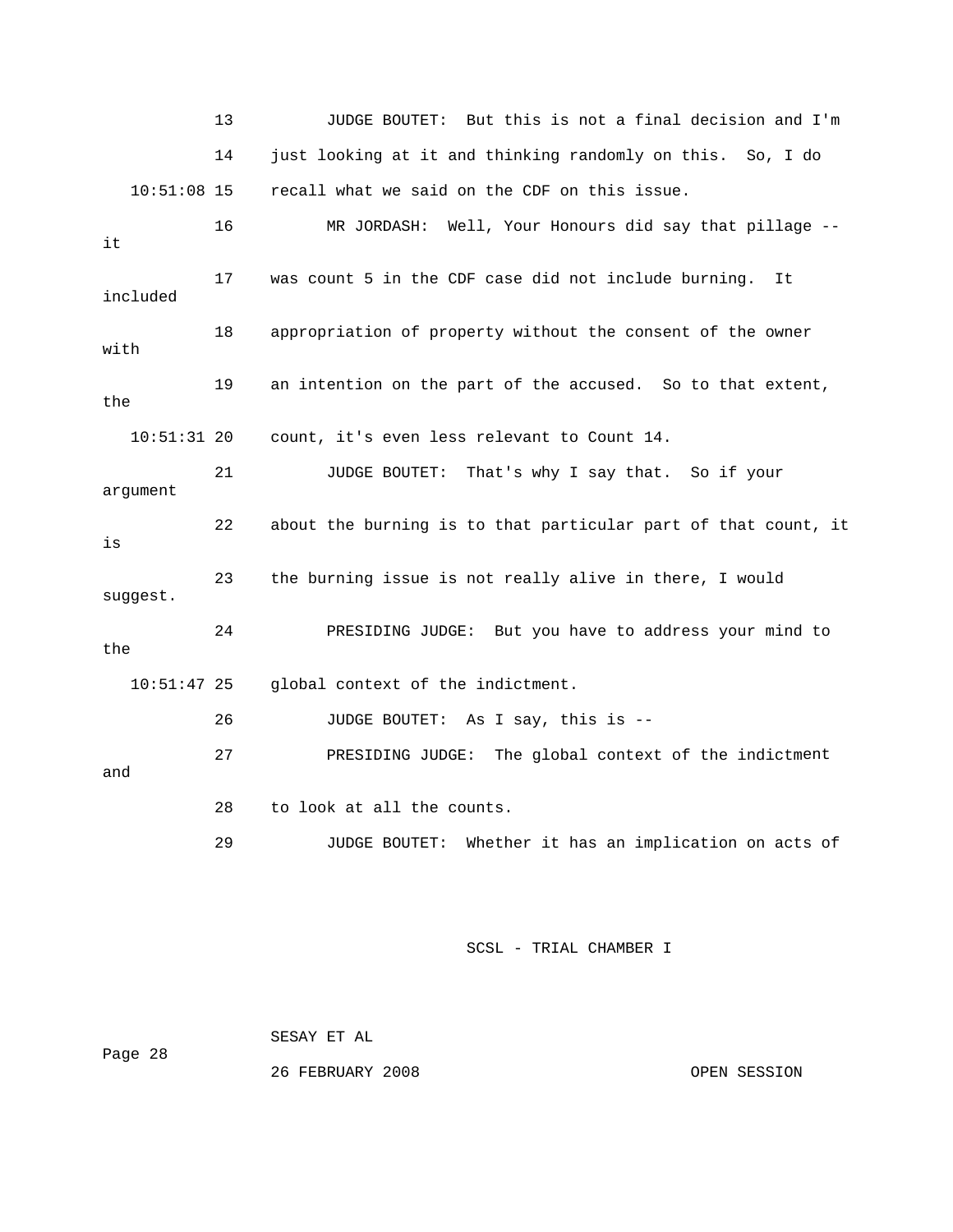1 terrorism and so on, or quality of punishment, I don't know. m I' 2 just talking here of burning as alleged in Count 14. I do not 3 any further than that at this juncture. I'm mentioning it 4 because in your argument you focus on Count 14, burning in there, 7 PRESIDING JUDGE: But that does not -- you know, the 9 doing what you think you're convinced, you know, to doing at 10:52:28 10 point in time, because it's -- we're on slippery grounds, you 11 know, you never know. 14 MR JORDASH: Sorry to interrupt. Sorry. know, 17 the other, and I think it is important, you know, if it is 18 permissible, you know, for you to do what you think you should 19 and what you're applying to do now, if it is permissible. MR JORDASH: Well, I maintain the application and to this 21 extent that if it's in Your Honours' hands whether Your Honours go 10:52:16 5 so I say well -- 6 MR JORDASH: No, I'm happily reminded of the CDF decision. 8 comments coming from here now, you know, do not preclude you from this 12 MR JORDASH: I'm in Your Honour's -- 13 PRESIDING JUDGE: Yes. What -- 10:52:48 15 PRESIDING JUDGE: No. No. No, it's okay. You never 16 you know, how the evidence may shift from one count, you know, to do  $10:53:05$  20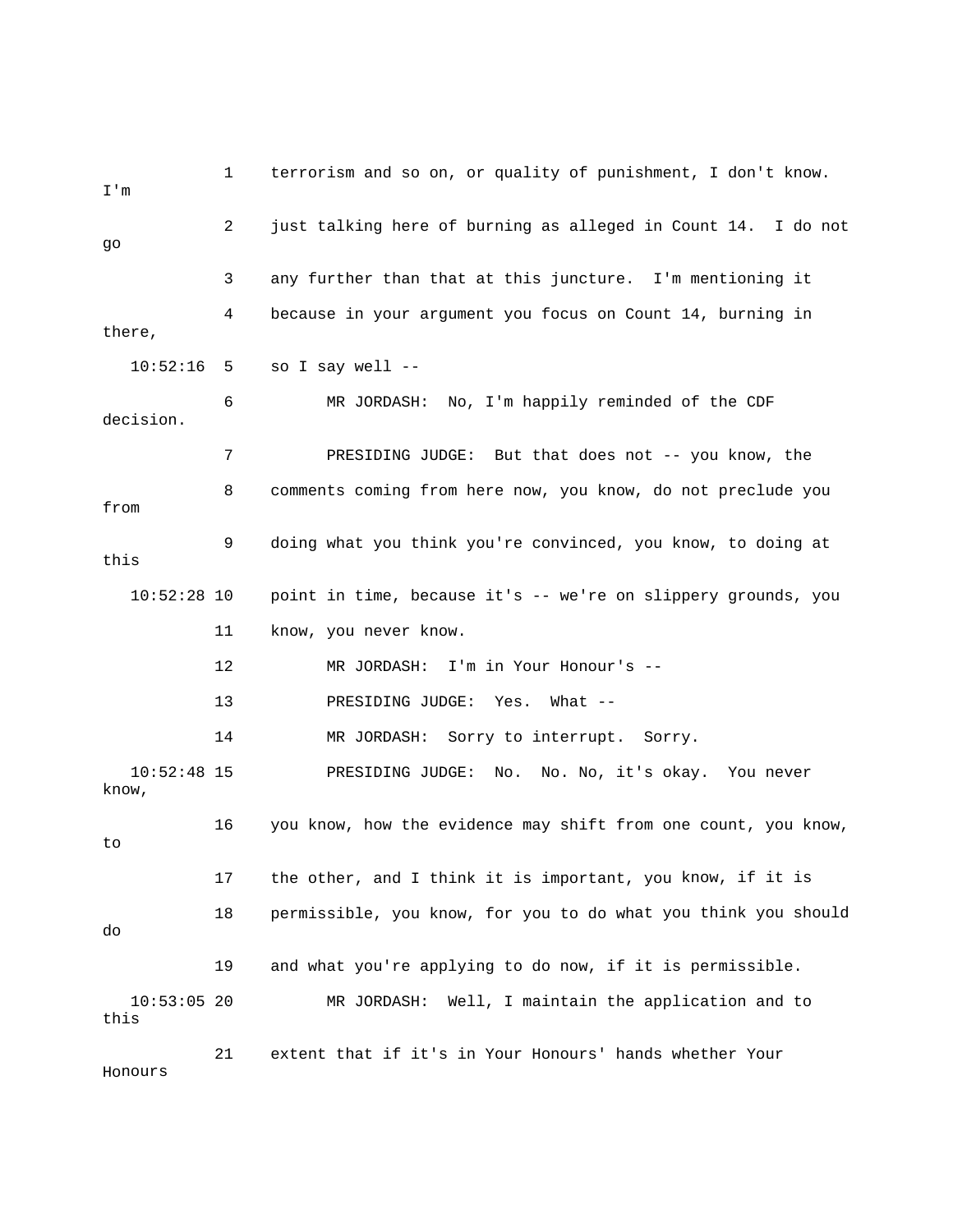| are           | 22 | conclude as a Trial Chamber that the questions I seek to ask   |
|---------------|----|----------------------------------------------------------------|
| to            | 23 | relevant. So I have to, I'm afraid, throw the question back    |
| Ιf            | 24 | Your Honours, and ask: Do Your Honours think it is relevant?   |
| $10:53:25$ 25 |    | Your Honours say it isn't relevant, I'm more than happy to sit |
|               | 26 | down knowing that no damage is left on the transcript.         |
|               | 27 | JUDGE THOMPSON: Well, I've anchored my thoughts on the         |
| for           | 28 | question of prejudice and unfavourability, and, as I say, I,   |
| don't         | 29 | the purpose of the rule which clearly is first principle, I    |

|         | SESAY ET AL      |              |
|---------|------------------|--------------|
| Page 29 |                  |              |
|         | 26 FEBRUARY 2008 | OPEN SESSION |

|    |              | $\mathbf{1}$ | see what adverse effect this has on the -- for the reason that |
|----|--------------|--------------|----------------------------------------------------------------|
| we |              | 2            | you and I have virtually been canvassing, and I don't know why |
|    |              | 3            | should -- the question should be asked, in fact, it might just |
|    |              | 4            | result in multiplying the issues.                              |
|    | $10:54:10$ 5 |              | MR JORDASH: If that view --                                    |
|    |              | 6            | JUDGE THOMPSON: That's my own random thought.                  |
| if |              | 7            | MR JORDASH: I'm grateful to receive it. I just wonder          |
|    |              | 8            | the rest of the Honourable Chamber agrees with it or at this   |
|    |              | 9            | point --                                                       |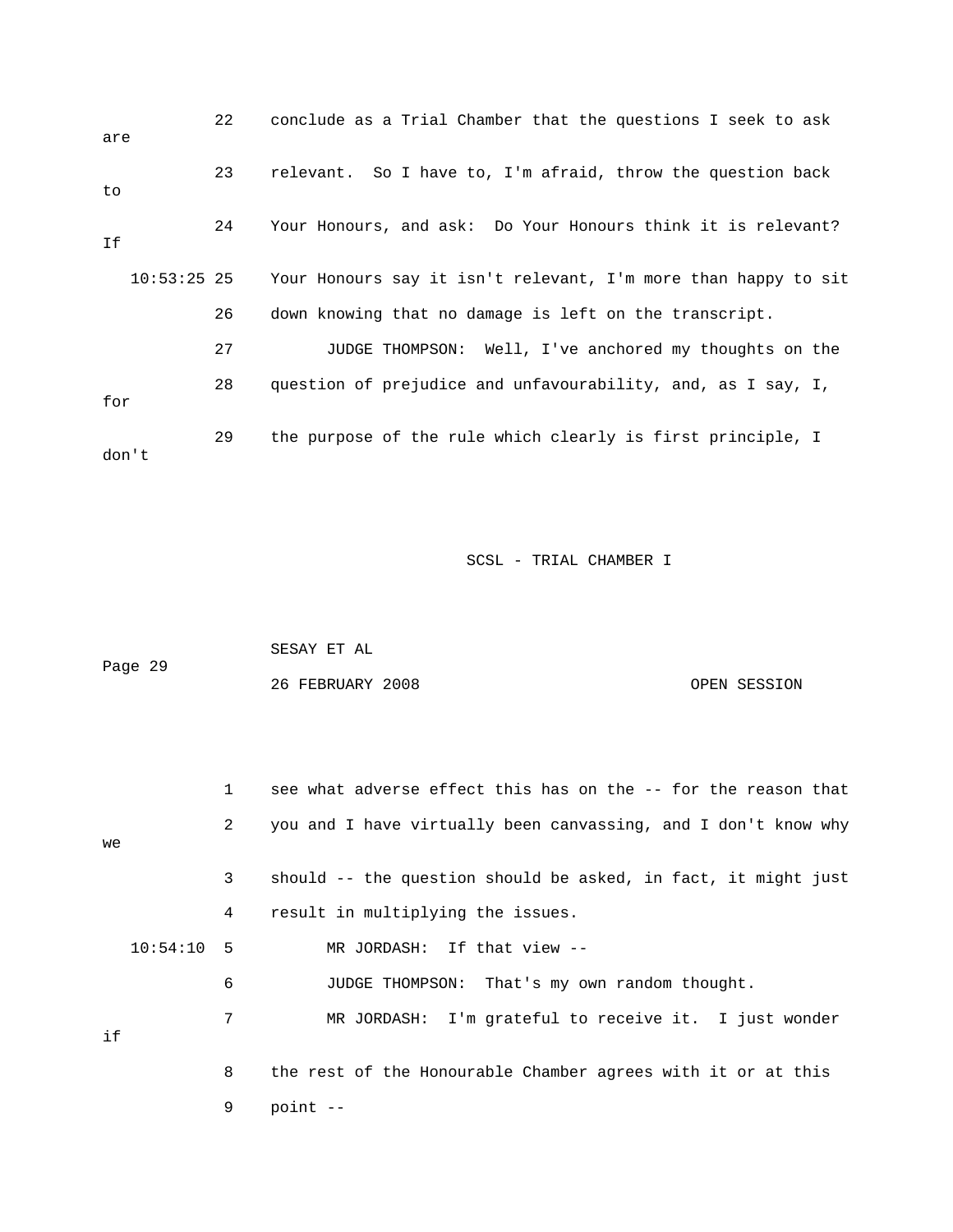10:54:22 10 PRESIDING JUDGE: I have no position in this because I 11 would -- it's a matter which I thought, you know, you can pursue evidence 14 know, that it is not necessary for you to do this or that because 10:54:41 15 I am not the judge of the indictment at this point in time. 16 know, it's for you to determine from what reading you make of 17 indictment, as to whether this evidence -- whether what you 18 to do is strategic to the interests, you know, of your client. JUDGE BOUTET: To be on safer ground, Mr Jordash, I don't 21 know what issues are being raised on appeal in CDF. That may 22 an issue that is raised by the Prosecution. I don't know. 23 as you know, the appeal has not been disposed of. So, I mean, 10:55:17 25 respect, so -- 27 JUDGE BOUTET: And as I say, I don't know what they have 28 raised on appeal. It may be one of those subjects. So having larger. 12 because the indictment is a large indictment, and this 13 of burning, it's your judgment. I will not come to say, you You the want 19 That's all I'm prepared to say at this point in time.  $10:55:02$  20 be And if 24 the Appeals Chamber were to overrule our decision in this 26 MR JORDASH: Well, I -- 29 said that, that's why Justice Itoe says: Well, it may be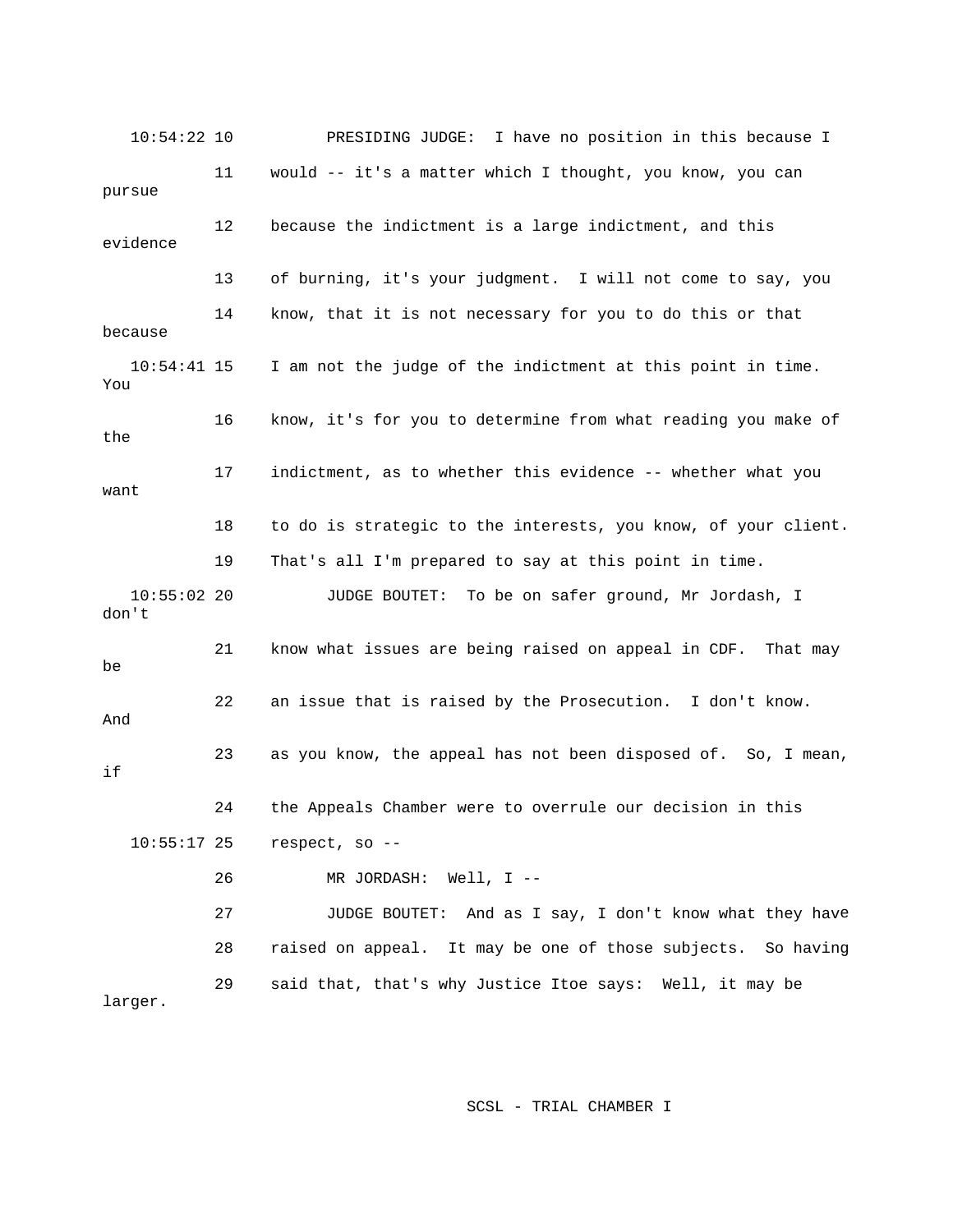## SESAY ET AL Page 30

not

## 26 FEBRUARY 2008 OPEN SESSION

 1 We may be in a different scenario when we have the decision from 2 the Appeals Chamber sometime in May, June. 3 MR JORDASH: I suspect not because I think Your Honours' 4 CDF decision is in line with international authority. 10:55:45 5 JUDGE BOUTET: I think so too, but I'm not the Appeals 6 Chamber, so. 7 MR JORDASH: I think maybe I'll --8 JUDGE BOUTET: But may I just ask you one question. 9 clarification does not have to do whether it was burnt or not. 10:56:00 10 You accept that they were burnt. It has to do with when? 12 JUDGE BOUTET: Not by whom but when. Well, it would be 14 MR JORDASH: Yes, when is the key. To be frank we say 16 JUDGE BOUTET: Yeah, but Superman is not part of the 17 evidence of this witness, it's just a question of timing. 19 talking of the burning, this witness, when he was talking of 10:56:27 20 burning, and he was so categorical about what happened, did Your 11 MR JORDASH: Yes, precisely. by 13 whom once we know the when, I take it. 10:56:17 15 burnt by Superman's advanced group. 18 PRESIDING JUDGE: He's not mentioned him, when he was the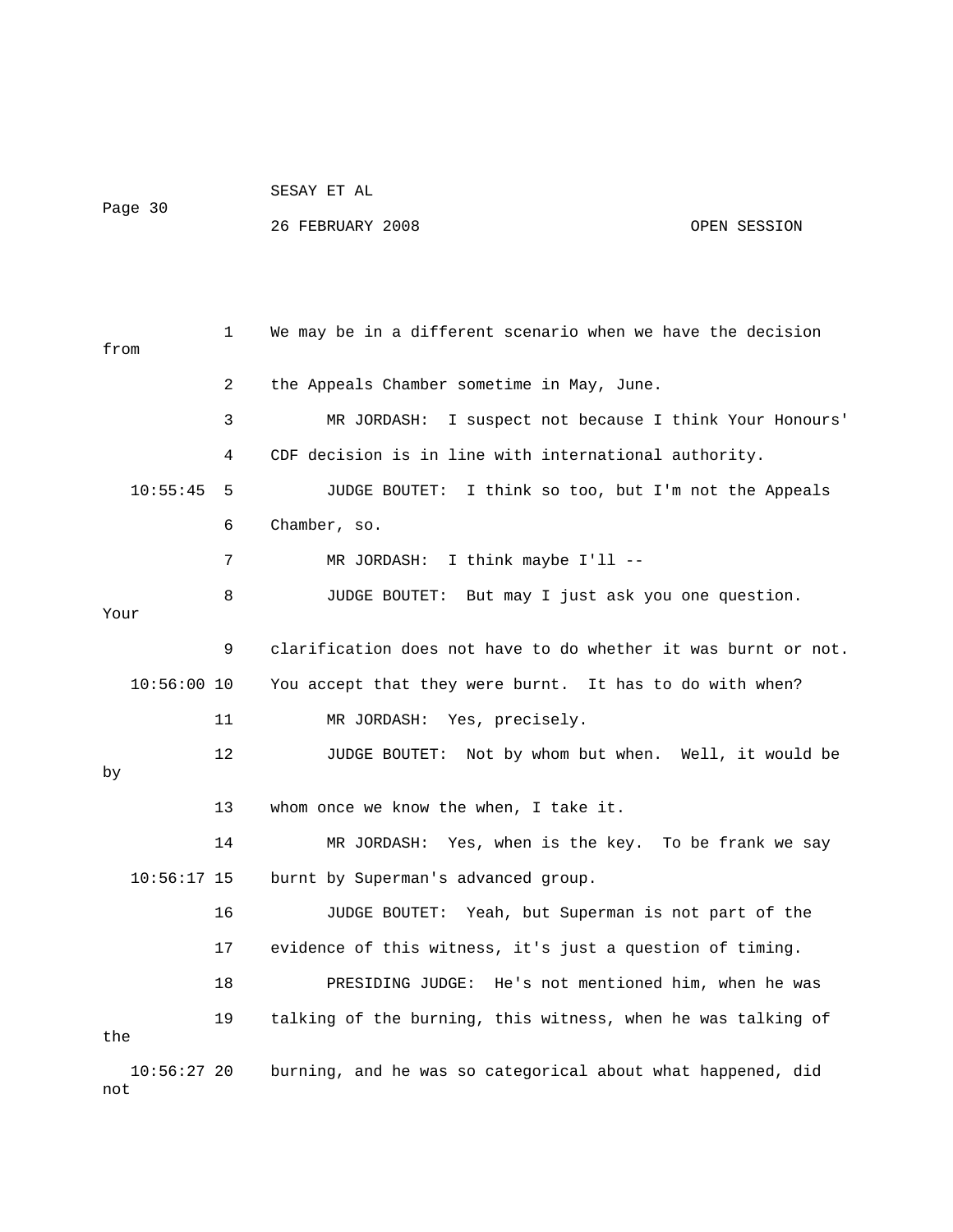|               | 21 | mention Superman. You know, you know, that nobody has been    |
|---------------|----|---------------------------------------------------------------|
| becomes       | 22 | hesitant to bringing in Superman each time, you know, it      |
| This          | 23 | necessary. He has not mentioned Superman, you know, here.     |
| consider.     | 24 | is another -- another factor, you know, that we have to       |
| $10:56:52$ 25 |    | If he has to come here now to start calling Superman then it  |
| dimension     | 26 | takes it to another dimension. It takes us to another         |
|               | 27 | that it was burnt not at this time, but at a time when it was |
| been          | 28 | Superman who was in control and so on and so forth. He has    |
|               | 29 | careful. This witness is so meticulous, is very, very well    |

 SESAY ET AL 26 FEBRUARY 2008 OPEN SESSION Page 31

1 advised and --

2 MR JORDASH: Well.

3 PRESIDING JUDGE: -- he has not -- he has not, you know, 4 brought in Superman about the burnings of these two villages. 10:57:25 5 MR JORDASH: And I won't ask him about Superman. I'm 6 simply -- there is an obvious contradiction. The RUF bypassed --

7 PRESIDING JUDGE: According to you. A contradiction,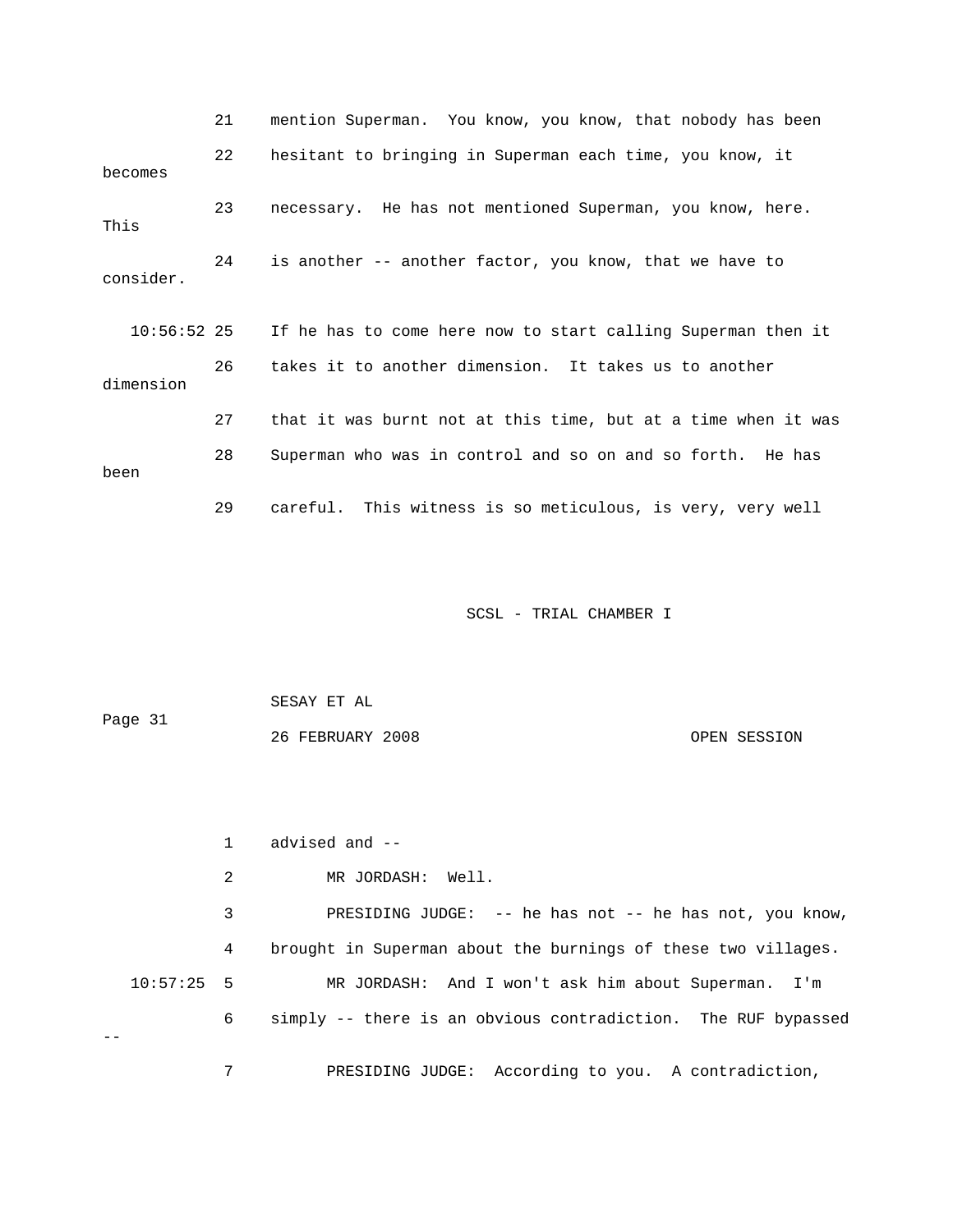8 that's according to your thesis. For now, you know, according  $t_{\Omega}$  9 your thesis. I don't want to draw any conclusions as to whether 10:57:46 10 there's a contradiction or not at this point in time. 11 MR JORDASH: Well, according to the plain meaning of the 13 cross-examination. , 14 PRESIDING JUDGE: Those are issues which, Mr Jordash 10:57:59 15 may wish to visit when it comes to the final brief in this case, 16 and we will exam them accordingly. So you want us to call in 17 witness for you to examine him on -- 19 PRESIDING JUDGE: -- on the dates or so, or when the burning took place? 22 PRESIDING JUDGE: Yes, Mr Hardaway. 23 MR HARDAWAY: Your Honour, as it relates to the point of is a 10:58:29 25 contradiction, the Prosecution would submit that it would be 26 for the Trial Chamber to make that determination in its 29 1998. It's very clear. If there is a discrepancy, as it 12 words he spoke in direct examination and those he spoke in you the 18 MR JORDASH: Yes, please.  $10:58:15$  20 21 MR JORDASH: Yes. 24 clarification, the Prosecution would object because if there up 27 deliberations. This witness clearly said, going back to page 88 28 in answer to my question, that he was referring to December of were, I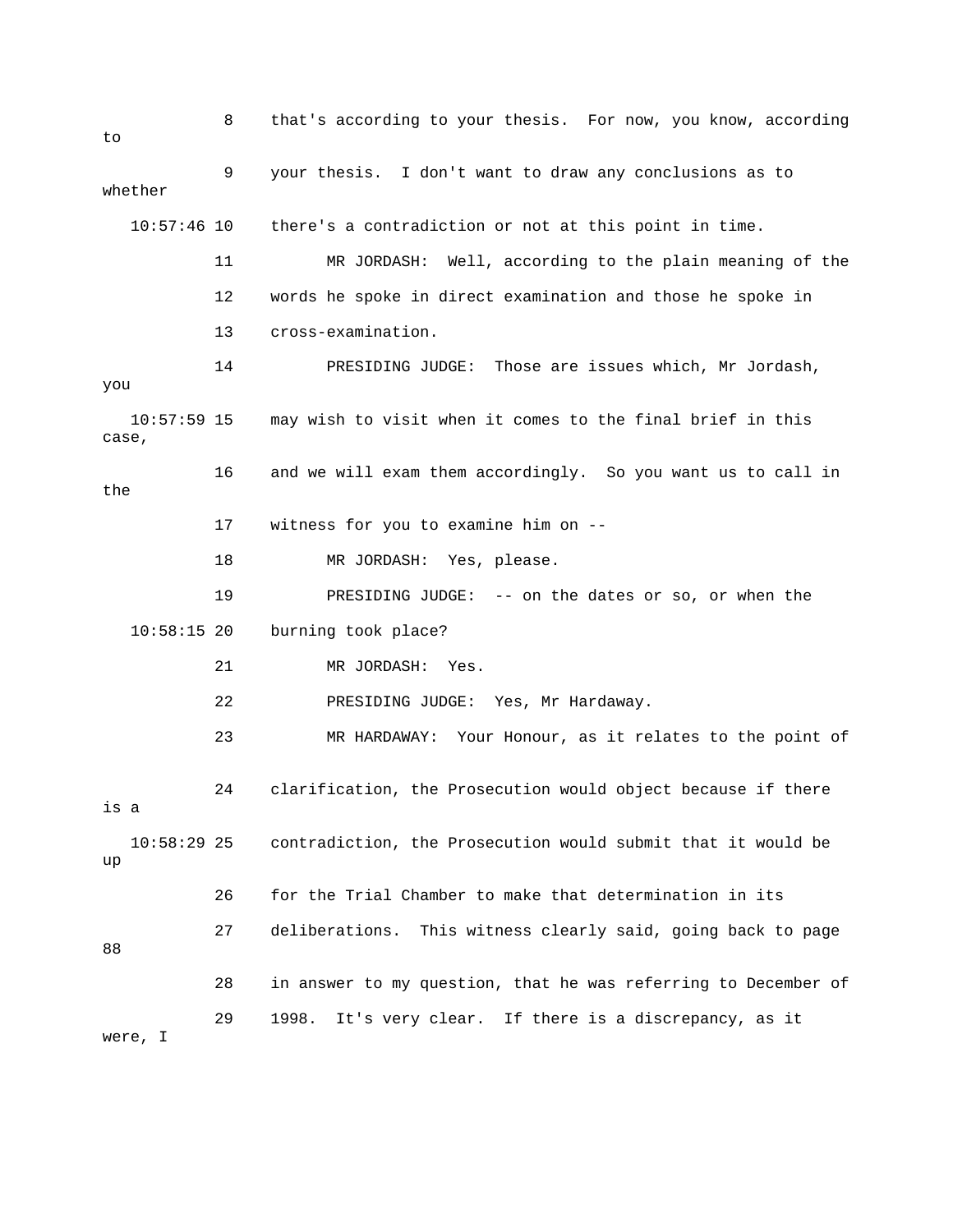|         | SESAY ET AL      |              |
|---------|------------------|--------------|
| Page 32 |                  |              |
|         | 26 FEBRUARY 2008 | OPEN SESSION |

| enough                | 1  | would submit that the discrepancy in and of itself is not      |
|-----------------------|----|----------------------------------------------------------------|
| submissions           | 2  | for cross-examination. It would be based upon final            |
| that                  | 3  | and ultimately when the Bench has the entire facts to make     |
| the                   | 4  | determination. So as it relates to issues of clarification,    |
| 10:59:14              | 5  | Prosecution will still object.                                 |
|                       | 6  | MR JORDASH: Well, the --                                       |
|                       | 7  | PRESIDING JUDGE: Yes, Mr Jordash.                              |
| over                  | 8  | MR JORDASH:<br>The problem was, and my client called me        |
| understood            | 9  | immediately, and when this happened yesterday, and I           |
| $10:59:27$ 10<br>from |    | why because my learned friend was jumping the witness around   |
| that                  | 11 | December to February and back from crimes, to this crime to    |
|                       | 12 | crime, and obviously in that context mistakes can happen. And  |
| Did                   | 13 | there is, on the face of the transcript, a lack of clarity.    |
|                       | 14 | the RUF go around Mabeko where the CDF was stationed thereby   |
| $11:00:01$ 15         |    | getting to Masingbi, or did the RUF actually get to Mabeko and |
| the                   | 16 | burn it, is completely contradictory, and the witness is in    |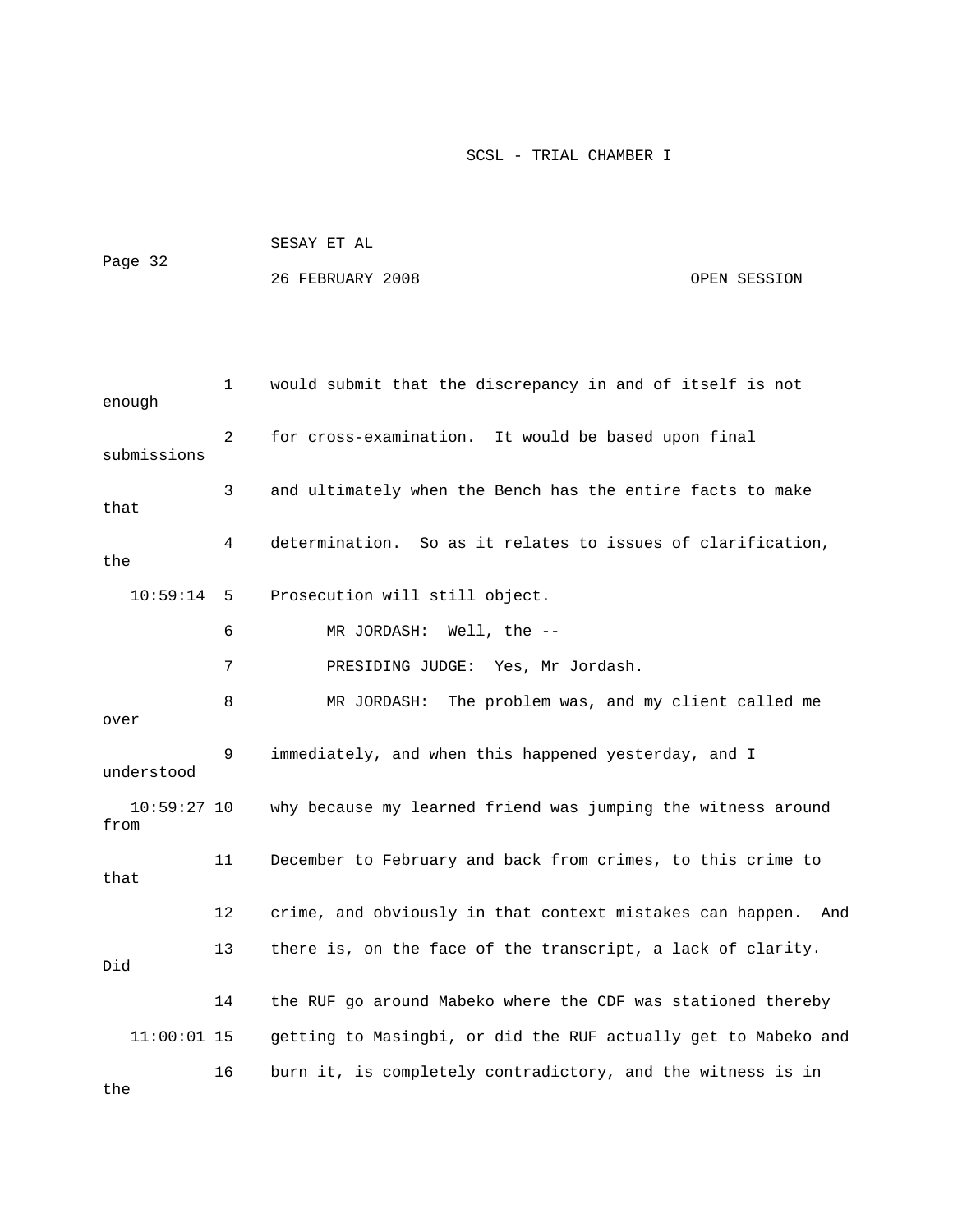| would         | 17 | best position -- he may not actually give the answer that I    |
|---------------|----|----------------------------------------------------------------|
| Honours       | 18 | like; what I'm expecting him to say. But at least Your         |
| And I         | 19 | then will have a better idea of where the truth might lie.     |
| $11:00:32$ 20 |    | expected the witness to deal with at least Mabeko and actually |
|               | 21 | both towns, and I expect him to say the burning took place in  |
|               | 22 | February. And that's why I was surprised when we had this      |
|               | 23 | contradiction because in chief he was consistent with what I'd |
|               | 24 | expected; in cross, he wasn't. And the two --                  |
| $11:00:53$ 25 |    | PRESIDING JUDGE: Who's role is it? Is the role of              |
| the           | 26 | re-examination to cure contradictions, or is it the role of    |
| impact        | 27 | Chamber to visit and exam contradictions and see how they      |
|               | 28 | on the credibility of the witnesses?                           |
| is            | 29 | MR JORDASH: Well, Your Honours have in the past said it        |

|         | SESAY ET AL      |              |
|---------|------------------|--------------|
| Page 33 |                  |              |
|         | 26 FEBRUARY 2008 | OPEN SESSION |

```
 1 the role of re-examination to deal with contradiction. That 
2 why Your Honours have allowed witness statements to be filed
is
by
```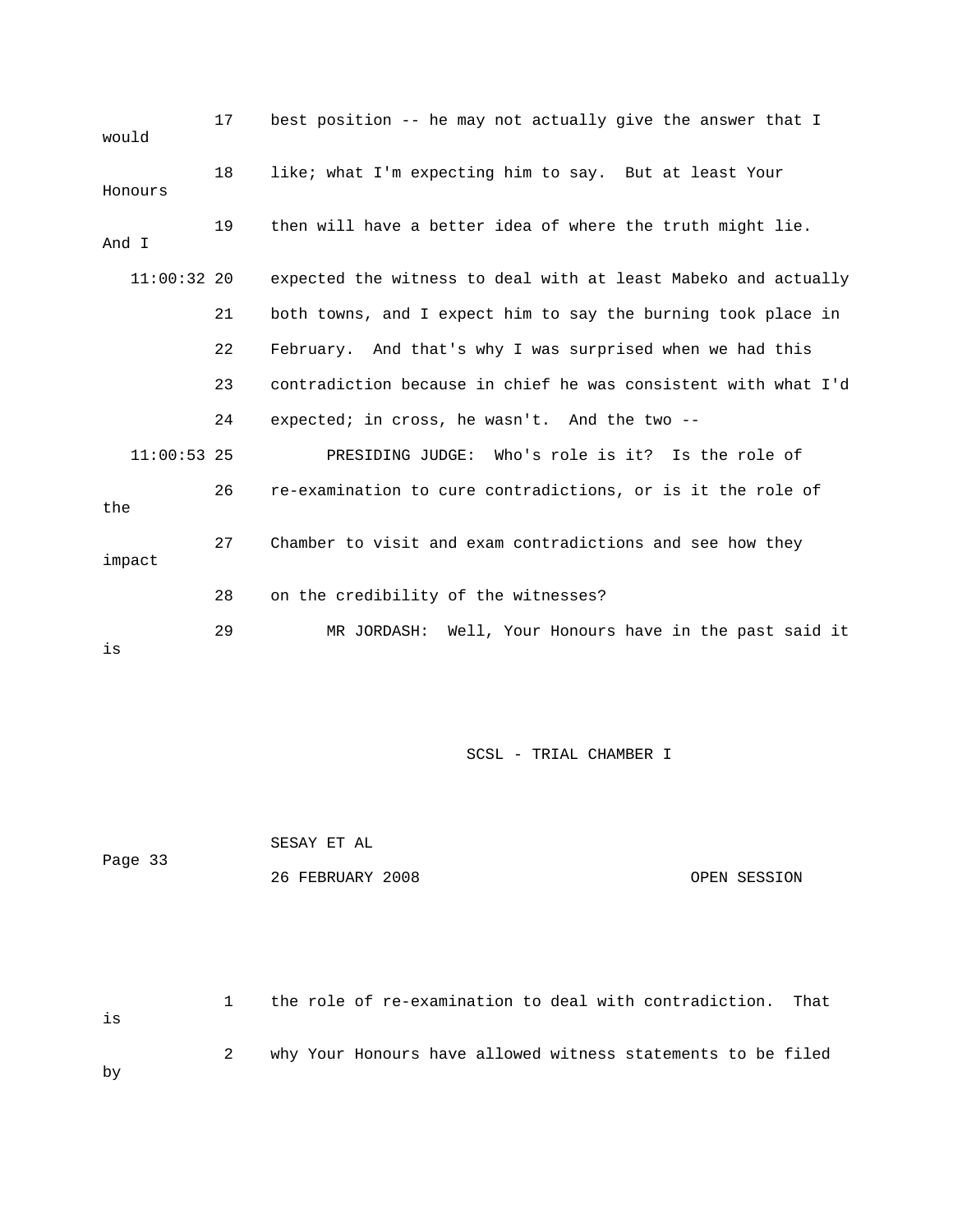3 the re-examining party as answers to the contradictions. That 4 no different in substance -- PRESIDING JUDGE: That was a special situation, you know, 6 in relation to the witnesses, you know, because if they were 8 party filing those statements, you know, was not aware that 11:01:47 10 cross-examination. For statements, you know, I am very sure e 12 MS CARLTON-HANCILES: Sorry, Your Honour, may Mr Gbao b 13 excused? 14 PRESIDING JUDGE: Yes, please, he may. Mr Gbao, you 11:02:03 15 yes. 16 MR JORDASH: Could I -- I mean, I can take you to the 17 when Your Honours -- I can, sorry. I can take Your Honours 19 re-examination during the Prosecution case and the reasons for it. And what I'm asking to do falls well within the various 21 principles annunciated during the Prosecution case. During 22 Prosecution case Your Honours allowed re-examination if new 23 materials came out in cross-examination, which is exactly this 11:03:00 25 PRESIDING JUDGE: Which is the new material at this 26 MR JORDASH: The burning of the two villages, which is  $11:01:29$  5 7 filed and there was re-examination allowed, it is because the those 9 portions, you know, would be used for purposes of that 11 that is what dragged the Tribunal -- yes - may, times 18 through the different occasions that Your Honours allowed  $11:02:40$  20 the 24 point. point? wasn't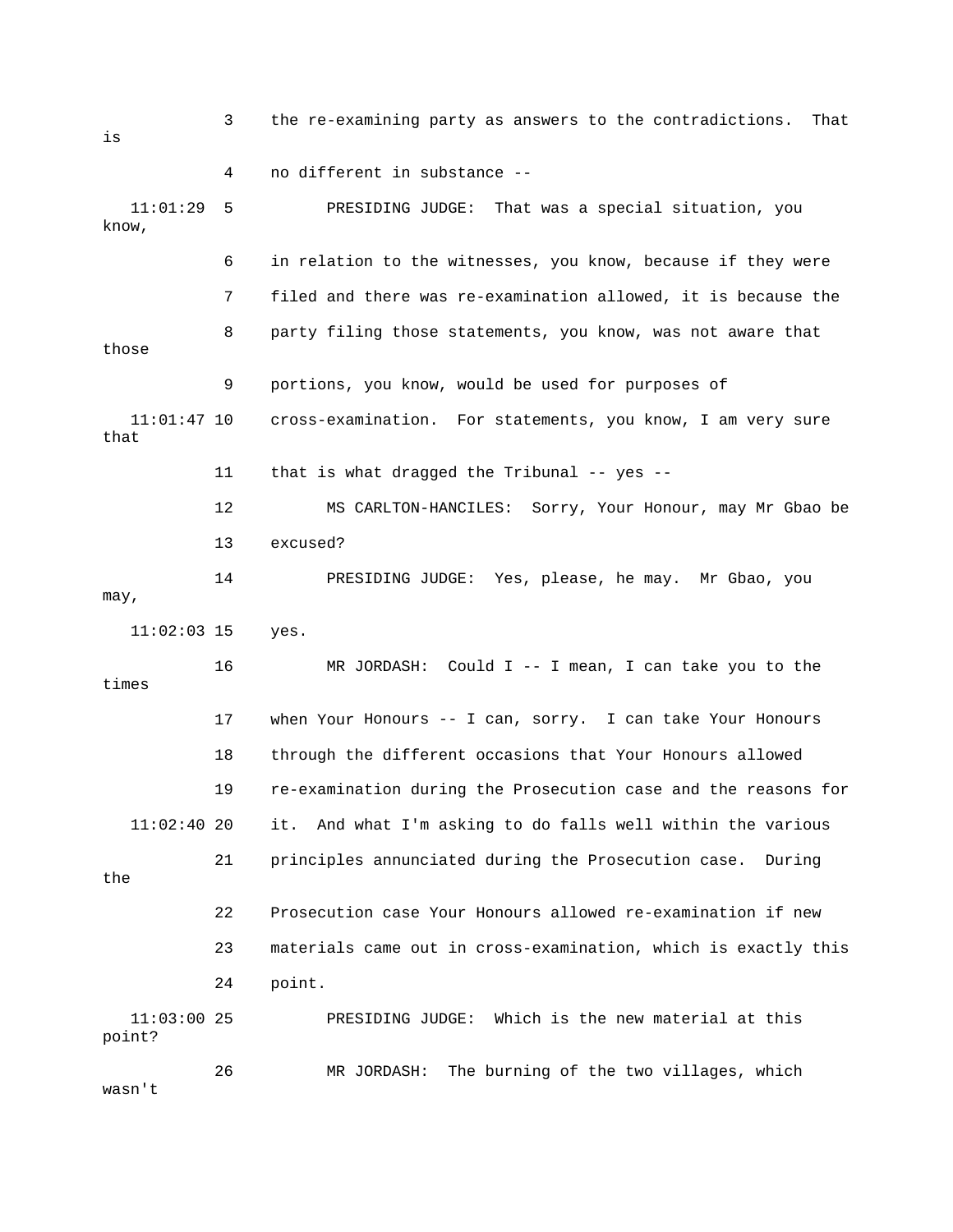27 dealt with in direct.

28 PRESIDING JUDGE: Yes, yes.

29 MR JORDASH: If the witness had mentioned something in

|         | SESAY ET AL      |              |
|---------|------------------|--------------|
| Page 34 |                  |              |
|         | 26 FEBRUARY 2008 | OPEN SESSION |

| examination   | $\mathbf{1}$      | direct -- sorry. If there was a discrepancy between            |
|---------------|-------------------|----------------------------------------------------------------|
|               | $\overline{a}$    | in chief and something brought up in cross-examination,        |
| and           | 3                 | re-examination has been allowed to deal with that discrepancy  |
|               | 4                 | that's on 19 of July 2006.                                     |
| 11:03:37      | 5                 | PRESIDING JUDGE: I am not very sure of the context, you        |
|               | 6                 | know, and I can't remember, you know, that this was --         |
|               | 7                 | MR JORDASH: Well, I can take Your Honours to the               |
|               | 8                 | transcripts which I have in front of me.                       |
|               | 9                 | PRESIDING JUDGE: May we -- well, the Chamber, after a          |
| $11:06:13$ 10 |                   | deliberation has decided that it will take that question by Mr |
| towns         | 11                | Jordash in re-examination because the burning of these two     |
|               | $12 \overline{ }$ | was a new matter that was raised in cross-examination. It was  |
|               | 13                | not canvassed during the direct of this witness. So may the    |
|               | 14                | witness be brought in, please? Yes.                            |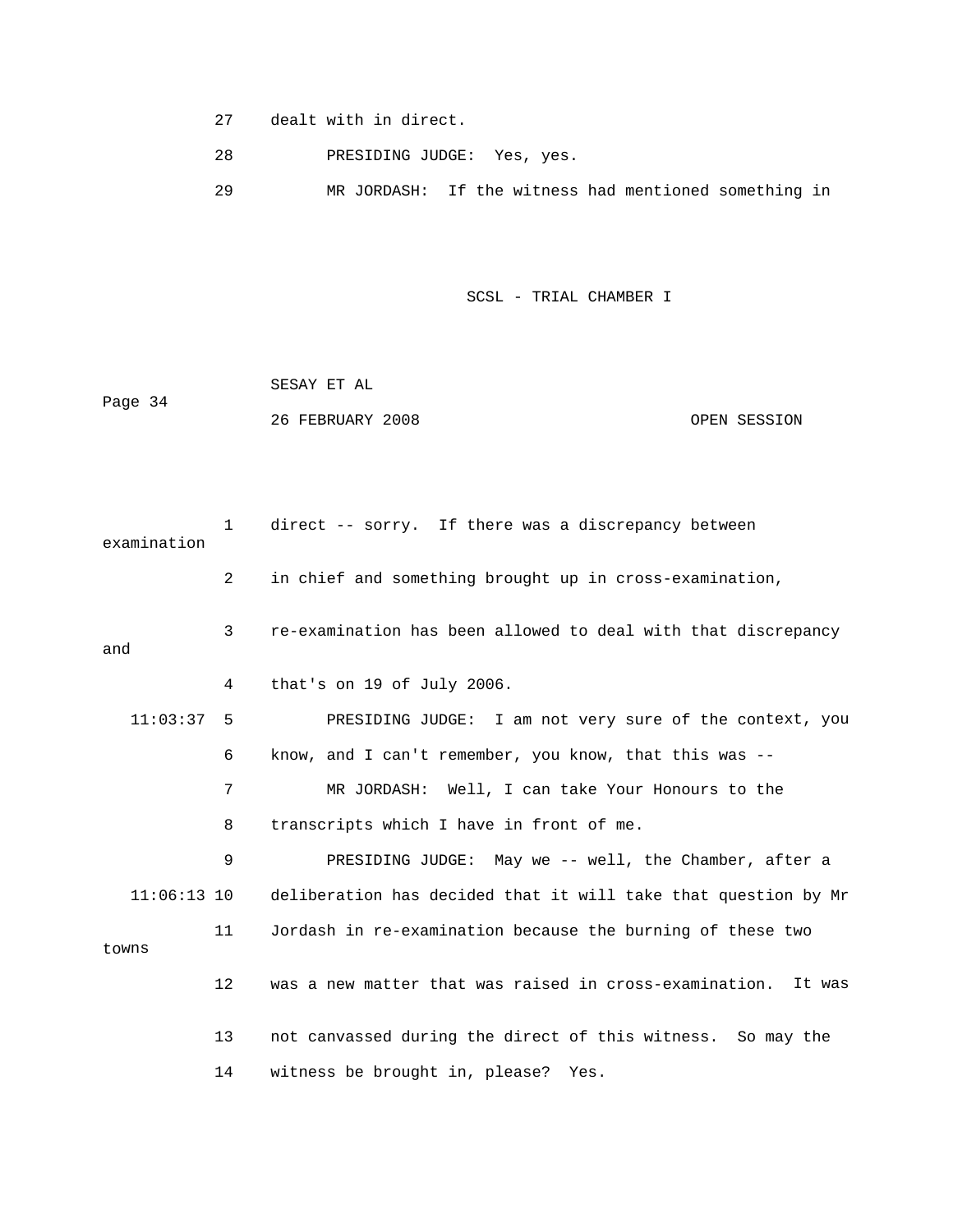11:06:46 15 MR HARDAWAY: So, just for clarification, Your Honour, it 17 issues of clarification -- 18 JUDGE BOUTET: Time. Burning as to time. When. 19 PRESIDING JUDGE: Time. MR HARDAWAY: Very well, Your Honour. 24 PRESIDING JUDGE: Just a minute. Yes, Mr Jordash. 26 Q. I want to -- I've just got one or two questions left, to 27 deal specifically with Mabeko/Masekoray, two villages. I want 28 ask you about some of the evidence you've given about those SCSL - TRIAL CHAMBER I 16 will deal just strictly with the burning as it relates to the  $11:07:01$  20 21 **Example 21** [The witness entered Court] 22 MR JORDASH: 23 Q. Mr Witness -- 11:09:05 25 MR JORDASH: Thank you. to two 29 places to see if we can --

 SESAY ET AL Page 35 26 FEBRUARY 2008 OPEN SESSION

 1 PRESIDING JUDGE: Are you taking him through the evidence? 2 MR JORDASH: Well, I was going to take him through what 3 said in chief, take him through what he said in cross and then he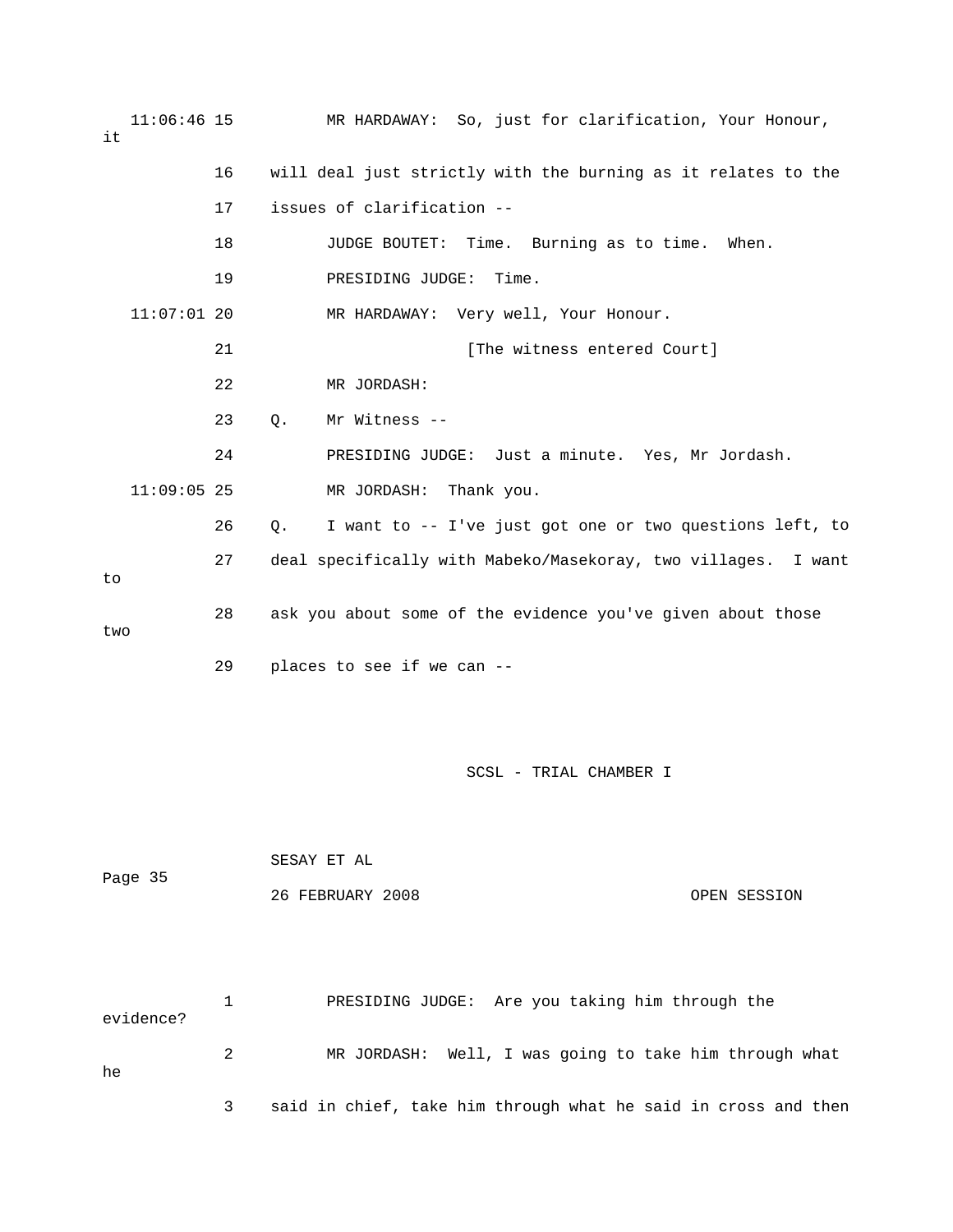4 ask him if he can offer any clarification.

11:10:06 5 PRESIDING JUDGE: All right.

 6 MR JORDASH: I thought that was the fairest way to do 7 PRESIDING JUDGE: Okay. All right. 9 Q. Now, listen carefully, take your time. There is no 11:10:19 10 pressure. Just answer in the best way you can. When I was 11 asking you questions two days ago -- actually yesterday I think 12 it was, sorry. Your Honours page 27, you were talking about e 13 middle of December 1998 when the RUF were advancing from th e 14 direction of Kono, and you said this at line 25: "Well, whil were going to Mabeko, the RUF had already bypassed and entered 17 returning, we fell into their hands in Masingbi." And then 23 A. I said that, but the deployment of the Kamajors in -- 24 THE INTERPRETER: Your Honours, would the witness go 11:12:25 25 MR JORDASH: Go slow, Mr Witness. We need to get your 26 answer. Go ahead. it. 8 MR JORDASH: the we  $11:11:08$  15 16 Masingbi. We did not know. So when we went there, as we were going 18 over the page to line five, line six, you then said, I asked you 19 the question: "So the CDF had deployed at Mabeko, but the RUF 11:11:56 20 had gone around Mabeko and went into Masingbi; is that right?" 21 You said: "That's correct, sir." Do you remember saying those 22 things? slow.

ESIDING JUDGE: You see, I would like us to limit 27 PR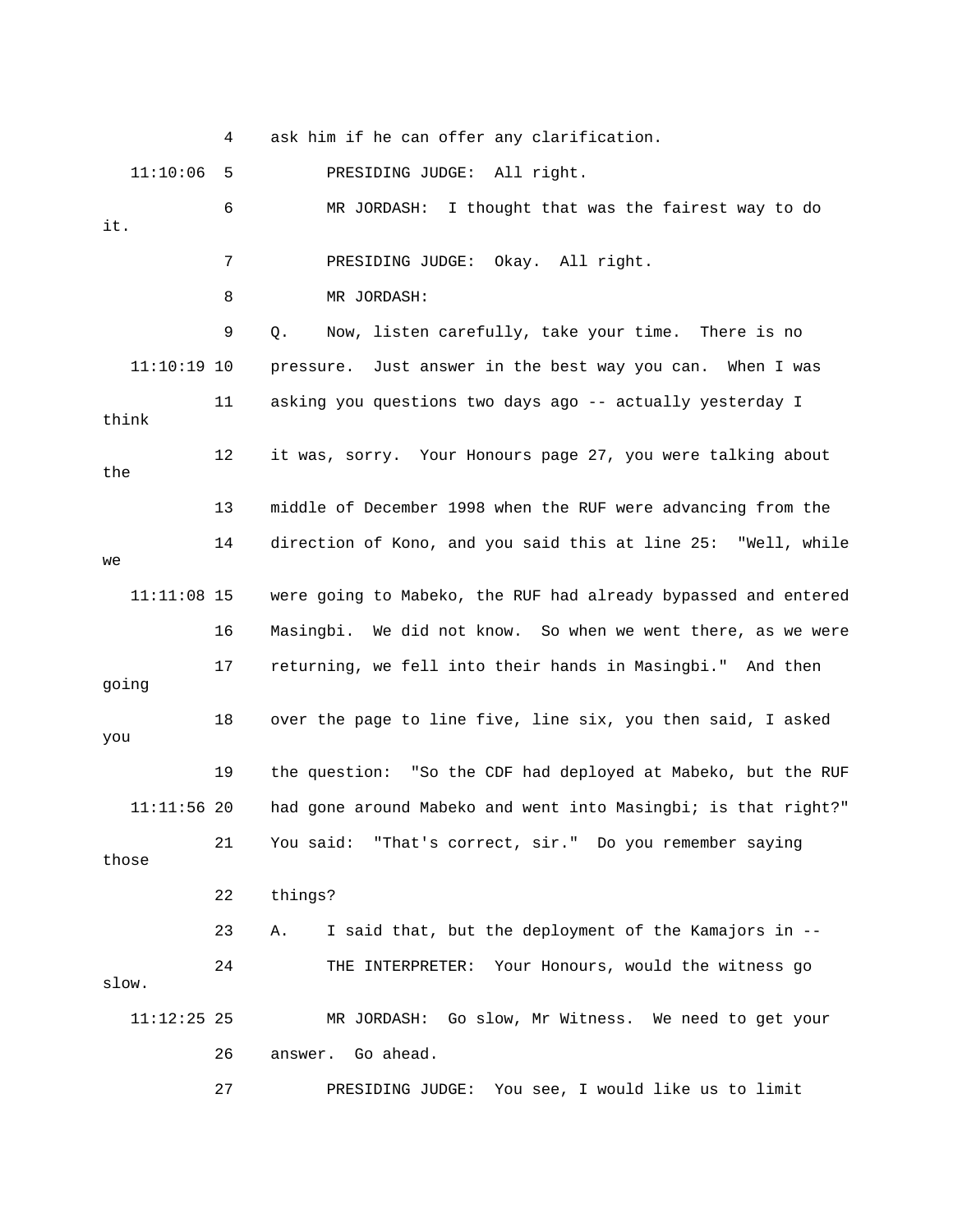|      | ourselves, you know, to the evidence as it is. Because if he |
|------|--------------------------------------------------------------|
| will | starts expanding, you know, the way he would expand then, we |

 SESAY ET AL Page 36 26 FEBRUARY 2008 OPEN SESSION

 1 run into troubled waters again, you know, with this process of 3 better guide the witness, you know, and let's get what we want 4 from him as agreed upon after a lengthy -- 11:13:03 5 MR JORDASH: I didn't want to be accused of -- 9 of stopping the witness from offering any explanation. 11:13:14 10 PRESIDING JUDGE: No. If you don't -- if you know -- you 13 Q. Mr Witness, limit your answers at the moment to "yes" or 14 "no." Do you recall saying that? 16 Q. Wait. Wait. You'll have a chance to explain in a 2 re-examination. This is -- this is my worry. Please be -- 6 PRESIDING JUDGE: Exchange of ideas, you know, on this 7 issue. 8 MR JORDASH: Your Honour, I just didn't want to be accused 11 know, if you don't stop him he will -- he will stop at nothing. 12 MR JORDASH: 11:13:30 15 A. Yes, I said so. minute.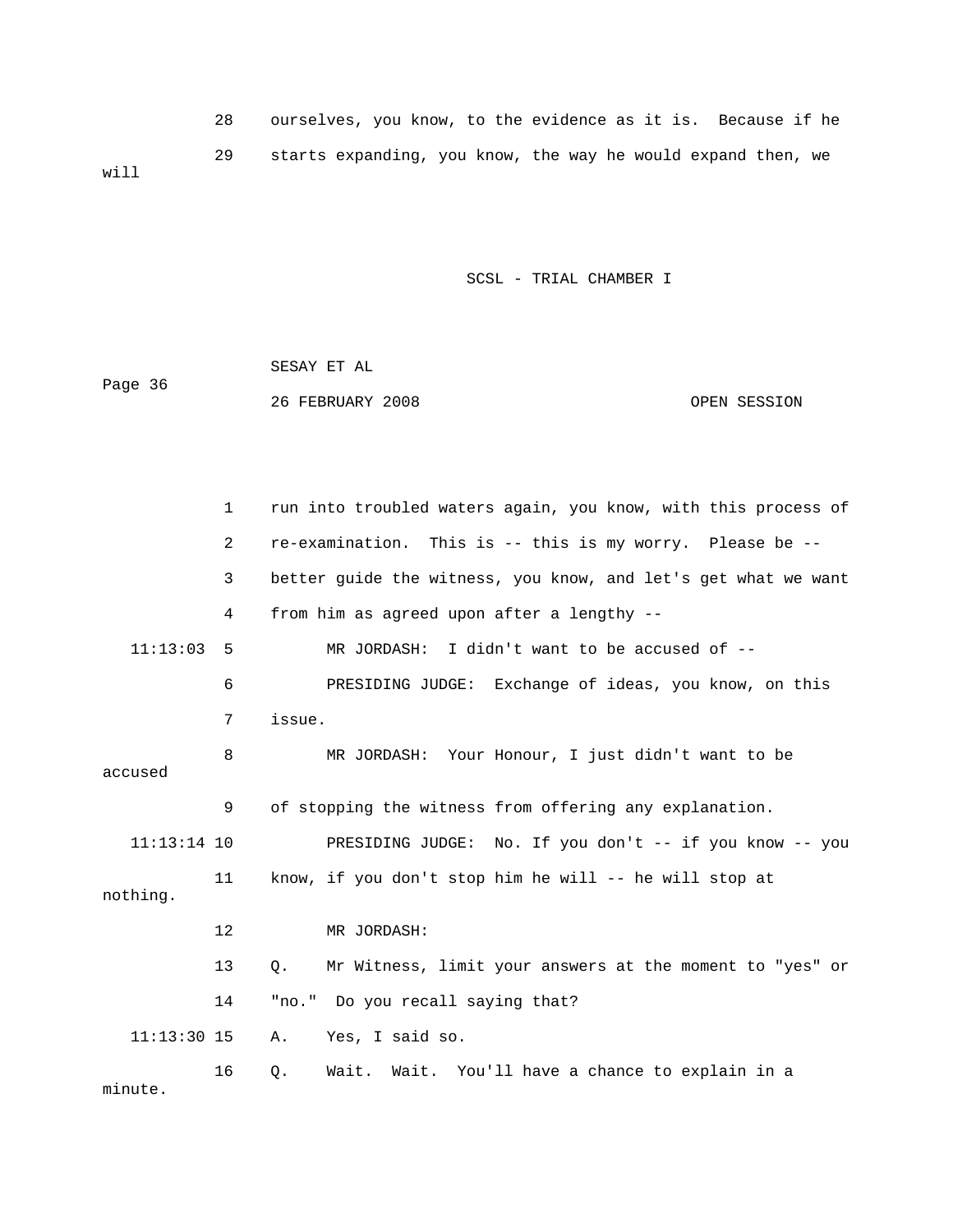17 Okay? You remembered saying that?

18 A. I said so.

19 Q. Then when my learned friend for the Prosecution to your 11:13:49 20 left was asking you questions in the afternoon about the 21 from Kono, in December 1998, Your Honours, page 88, you said 22 this, line 18: "When -- well, when they were going through 24 they arrived there, that is Mabeko. The junta said: Oh, this 27 A. That is correct, sir. 29 A. Okay. advance the 23 Kono Highway, the town which we used to attack the junta, when is 11:14:33 25 the village where they used to attack us. So let us burn it 26 down." 28 Q. Just wait until I ask you a question.

SCSL - TRIAL CHAMBER I

|         | SESAY ET AL      |              |
|---------|------------------|--------------|
| Page 37 |                  |              |
|         | 26 FEBRUARY 2008 | OPEN SESSION |

 1 Q. "So the junta burnt the place and went away and that was 3 Oh, this was the Kamajor base. This was the area they used to 4 mount a barrier and they burnt that place again. That's correct 2 Mabeko." Wait. "When they arrive at Masekoray, again they said: 11:15:17 5 sir." Wait. Do you recall saying that "yes" or "no"?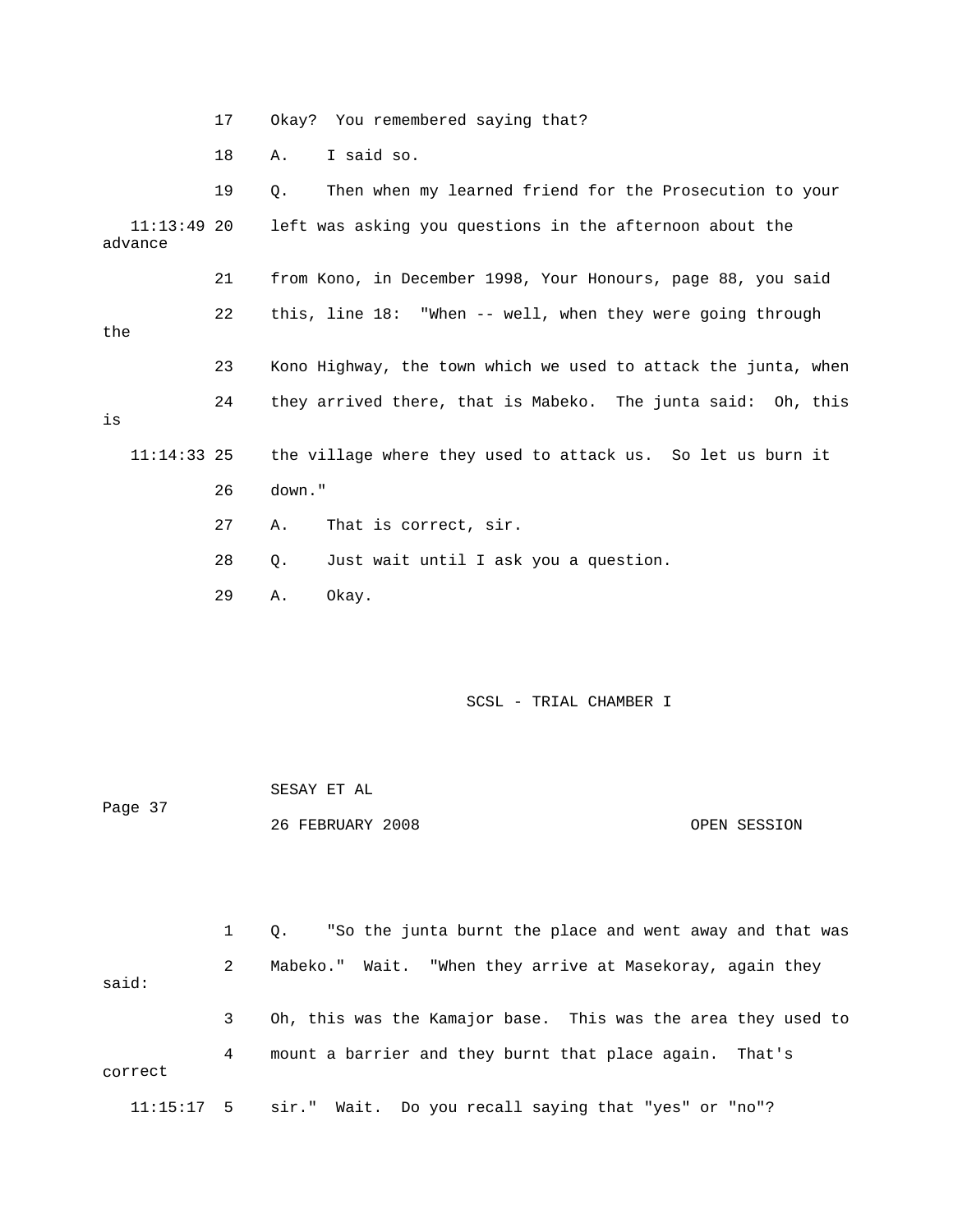6 A. I said so.

 7 Q. Now, what I want to ask is this, so don't rush and 11:16:00 10 A. Mabeko/Masekoray were burnt in 1996, when the junta was 11 going up with the Johnny Paul. That was the time that these 13 Q. Well, let me just say this: We all agree in this -- 14 PRESIDING JUDGE: Just a minute. You say Mabeko and 16 MR JORDASH: Yes. nt by the junta in 17 PRESIDING JUDGE: Masekoray, were bur PRESIDING JUDGE: By the junta in 1996 when Johnny Paul 21 THE WITNESS: When they were going up with him. 23 They were going up to where? 11:17:22 25 JUDGE BOUTET: So when they are going up with Johnny 26 to Kono, you mean to say when Johnny Paul was leaving Freetown 27 because he's been forced out. Is this what you mean? What do 28 you mean when Johnny Paul was going up to Kono -- 29 THE WITNESS: When -- when they were ousted out of answer; 8 think it through. When -- at what stage in 1998 were the towns 9 Masekoray and Mabeko burned? two 12 villages were burnt. It was not in 1998. 11:16:30 15 Masekoray? 18 1996? 19 THE WITNESS: That's correct, sir, My Lord.  $11:16:46$  20 -- 22 PRESIDING JUDGE: When they were going up with Johnny Paul. 24 THE WITNESS: They were going to Kono, sir. Paul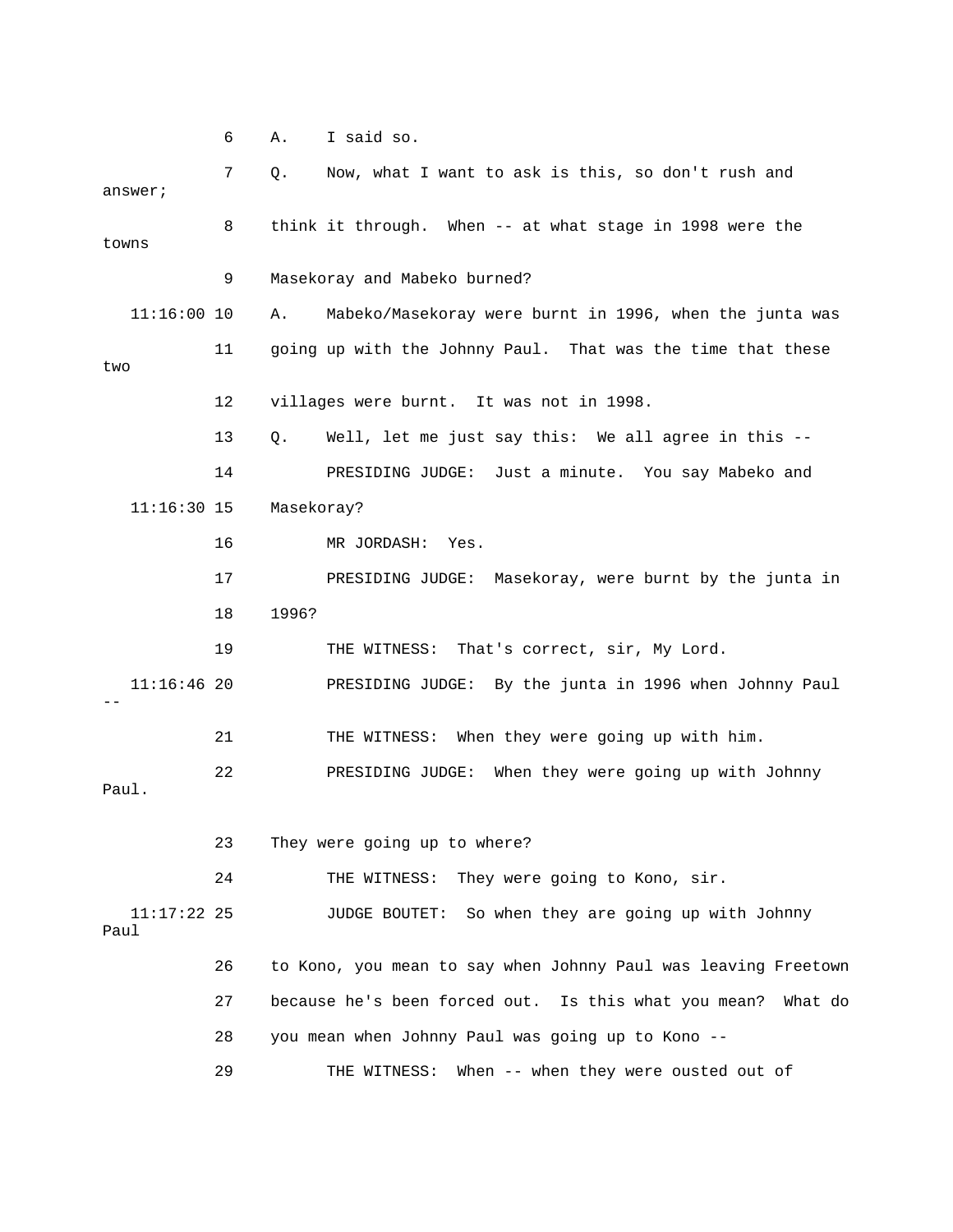| rage so |               |              | 26 FEBRUARY 2008                                                | OPEN SESSION |
|---------|---------------|--------------|-----------------------------------------------------------------|--------------|
|         |               |              |                                                                 |              |
|         |               |              |                                                                 |              |
|         |               | $\mathbf{1}$ | Freetown, when they were going to Kono, that was what I meant,  |              |
|         |               | 2            | sir.                                                            |              |
|         |               | 3            | JUDGE BOUTET: Thank you, Mr Witness.                            |              |
|         |               | 4            | MR JORDASH: I think -- I'm not sure it's strictly               |              |
|         | $11:18:03$ 5  |              | necessary but if I can ask about the year.                      |              |
|         |               | 6            | JUDGE BOUTET: I would say it's sufficient for your              |              |
|         |               | 7            | re-examination purposes, yes.                                   |              |
|         |               | 8            | PRESIDING JUDGE: It is okay. Yes.                               |              |
|         |               | 9            | JUDGE BOUTET: I don't think the pull-out of Freetown is         |              |
|         | $11:18:17$ 10 |              | disputed in a major way as to the time?                         |              |
| very    |               | 11           | MR JORDASH: Right. I'll leave it at that. Thank you             |              |
|         |               | 12           | much, Mr Witness. Sorry to stop you talking. But thank you.     |              |
|         |               | 13           | THE WITNESS: Yes, sir.                                          |              |
|         |               | 14           | PRESIDING JUDGE: Yes, Mr Witness, we have --                    |              |
|         | $11:19:39$ 15 |              | THE WITNESS: Yes, sir, My Lord.                                 |              |
|         |               | 16           | PRESIDING JUDGE: We have come to the end of your                |              |
| to      |               | 17           | We want to thank you as the Chamber for accepting<br>testimony. |              |
|         |               | 18           | come and testify before this Chamber, and to let it share your  |              |
|         |               | 19           | the facts which you have, which you had about this conflict     |              |

Page 38

## SESAY ET AL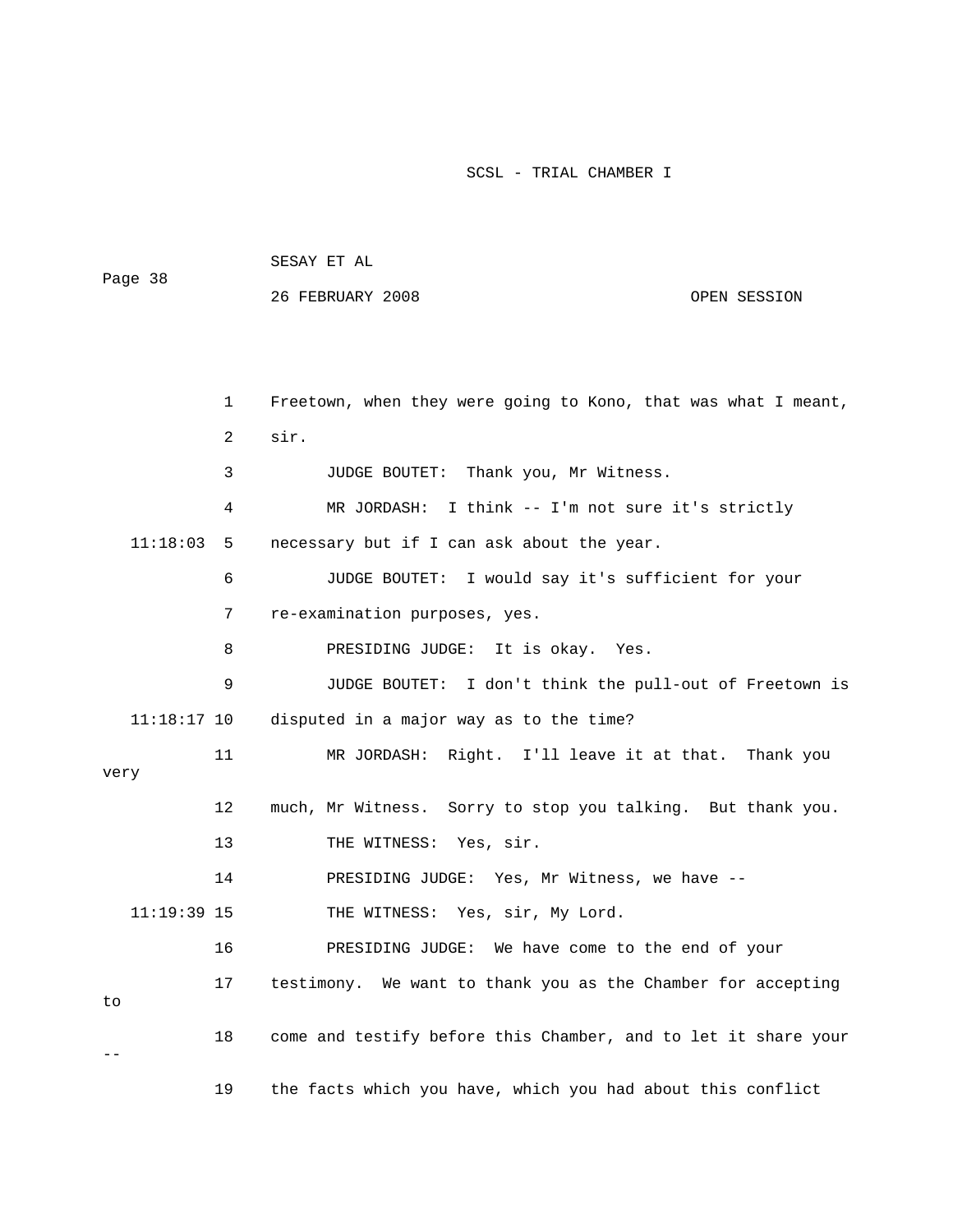| $11:20:08$ 20 |    | [indiscernible] and we thank you very much for coming, and we |
|---------------|----|---------------------------------------------------------------|
| the           | 21 | wish you a safe journey back to your place of abode. And all  |
| profession    | 22 | best in the pursuit of your everyday life and in your         |
|               | 23 | as well. Thank you very much.                                 |
|               | 24 | Can the witness be assisted out of Court, please?             |
| $11:20:38$ 25 |    | THE WITNESS: Thank you, sir.                                  |
|               | 26 | [The witness stood down]                                      |
|               | 27 | PRESIDING JUDGE: Yes, Mr Jordash.                             |
| 065,          | 28 | MR JORDASH: Can I call our next witness, witness DIS-         |
|               | 29 | who will testify in Krio. He's I think our 41st. I always     |

| Page 39 | SESAY ET AL      |              |
|---------|------------------|--------------|
|         | 26 FEBRUARY 2008 | OPEN SESSION |

|              | 1 | forget the number of witnesses, it's been so many. Apologies. |
|--------------|---|---------------------------------------------------------------|
| out          | 2 | PRESIDING JUDGE: I know. The witness who has just gone        |
|              | 3 | is $DIS-103$ .                                                |
|              | 4 | MR JORDASH: 103, yes.                                         |
| $11:22:53$ 5 |   | PRESIDING JUDGE: 1-0, he was the 38th witness.                |
|              | 6 | Thirty-eighth.                                                |
|              | 7 | Thirty-ninth. I'm ahead of myself.<br>MR JORDASH:             |
| Jordash,     | 8 | PRESIDING JUDGE: Yes. This will be the 39th.<br>Mr            |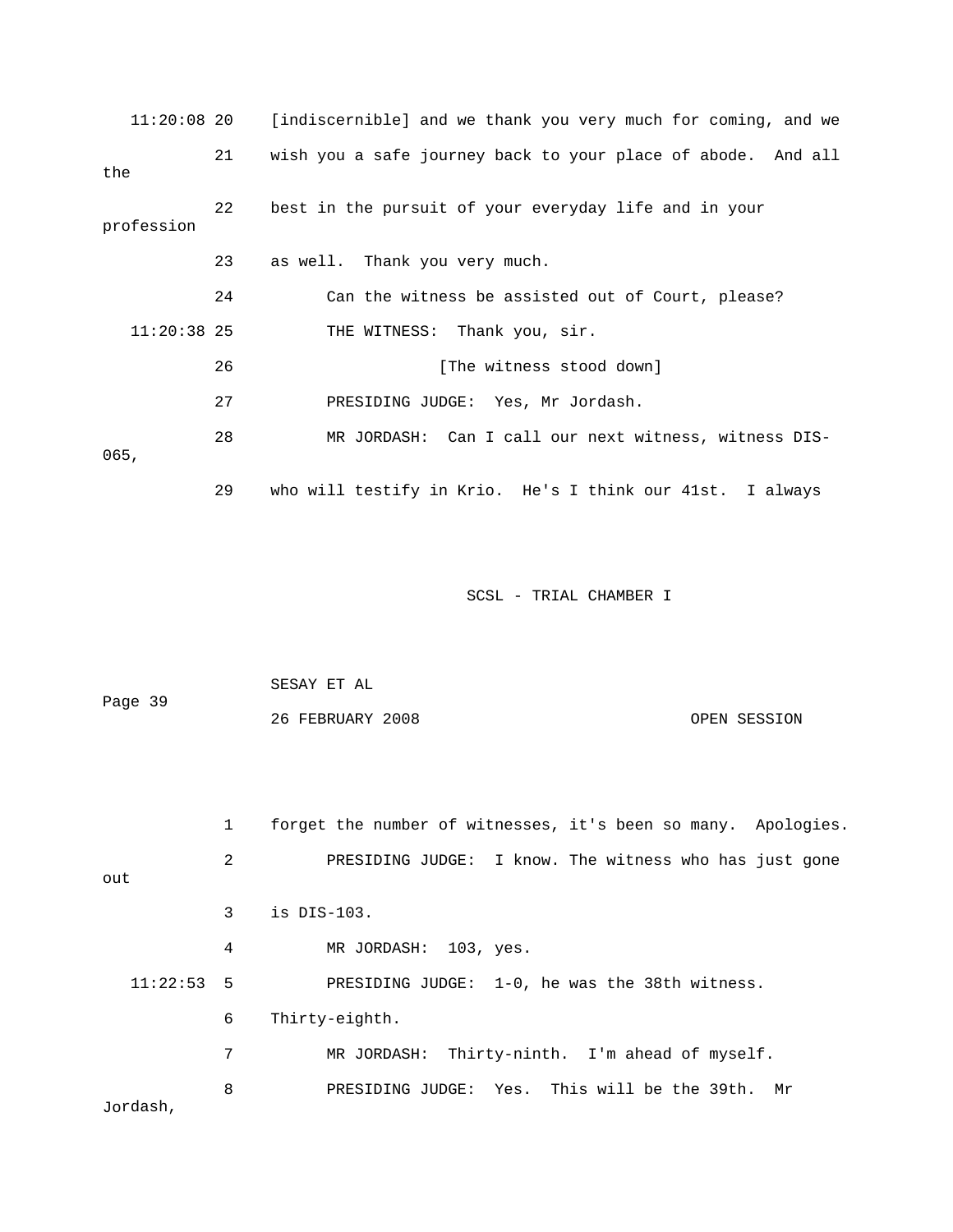9 you say he's testifying in? 11:23:28 10 MR JORDASH: In Krio. 11 PRESIDING JUDGE: We see, Mr Jordash, that you -- there 13 information that was provided by this witness. It was filed 14 yesterday. I hope that the -- 11:24:15 15 MR JORDASH: This actually sent to the Prosecution on 16 23rd. 18 MR JORDASH: But -- 19 PRESIDING JUDGE: So there isn't -- there isn't much :24:25 20 really. Additional information is not that copious to create 11 any 22 MR JORDASH: No. It's simply to talk about mining at 23 different stages, and what the witness did during those [The witness entered Court] PRESIDING JUDGE: Yes, can you swear the witness in? 's He 27 being sworn on the bible? 29 PRESIDING JUDGE: On the Koran. Sorry. is 12 confidential annex where you are giving some additional the 17 PRESIDING JUDGE: On the 23rd, I see. 21 alarm. 24 activities.  $11:25:59$  25 26 PR 28 MS KAMUZORA: On the Koran.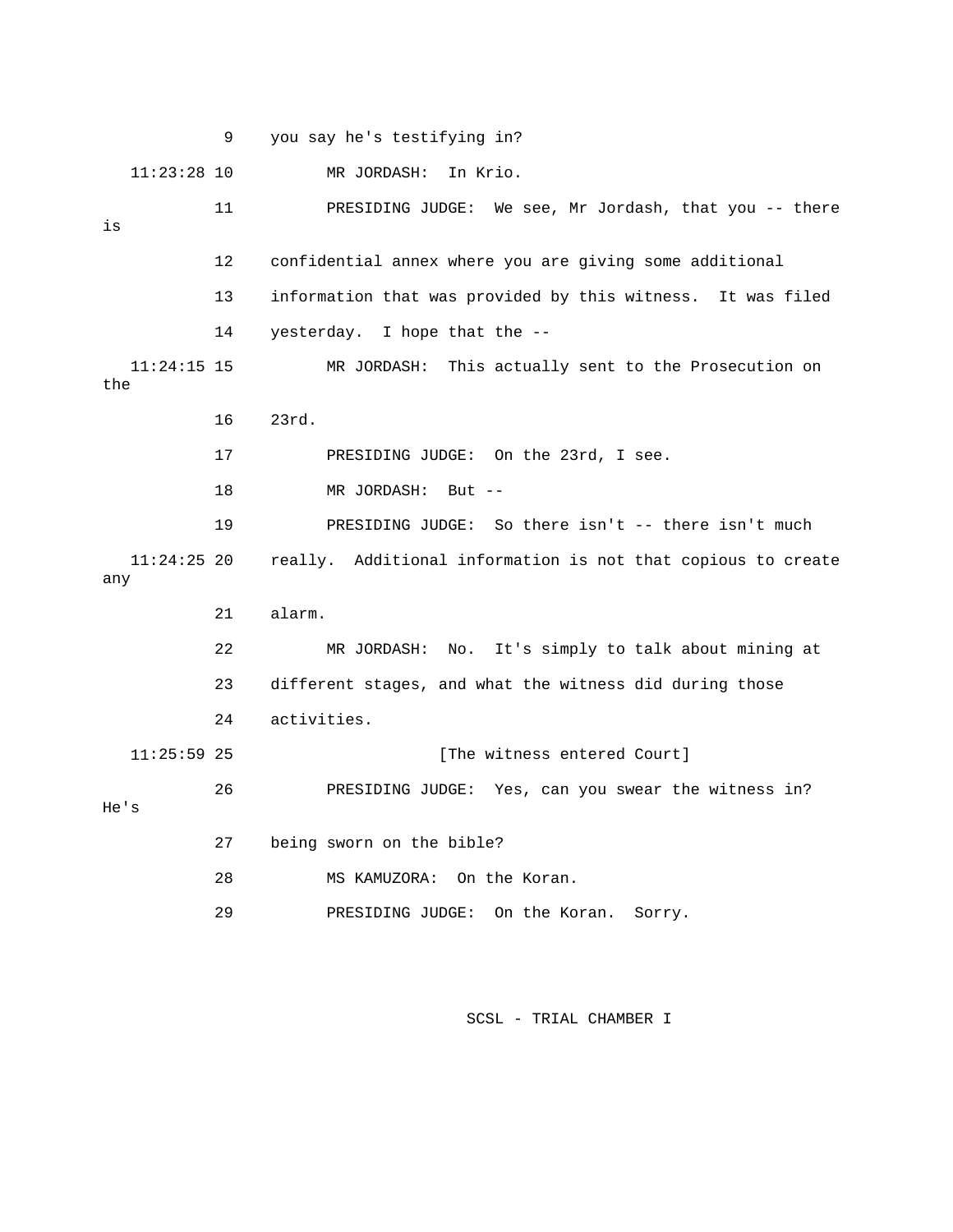26 FEBRUARY 2008 OPEN SESSION

 1 WITNESS: DIS-065 [Sworn] r] 2 [The witness answered through interprete 3 PRESIDING JUDGE: Yes, Mr Jordash, you may proceed please. 4 EXAMINED BY MR JORDASH: 11:27:41 5 MR JORDASH: Good morning -- thank you, Your Honour. 8 Q. I'm going to ask you questions first, then others will 11:28:03 10 If you don't understand the question, please say and I'll repeat 12 A. Clear. 13 Q. Be careful not to give details of your identity, okay? 11:28:33 15 Q. I'm going to ask you some personal questions quickly, 16 then we'll move onto some of your experiences during the war. 18 A. I'm in Kono. 11:28:54 20 THE INTERPRETER: Your Honours, would the witness be 22 MR JORDASH: 6 Q. Good morning, Mr Witness. 7 A. Good morning, sir. 9 probably ask you questions, including Prosecution to your left. 11 it; you follow me? 14 A. Okay. and 17 Where do you live now? 19 Q. How old are you? 21 instructed to speak louder?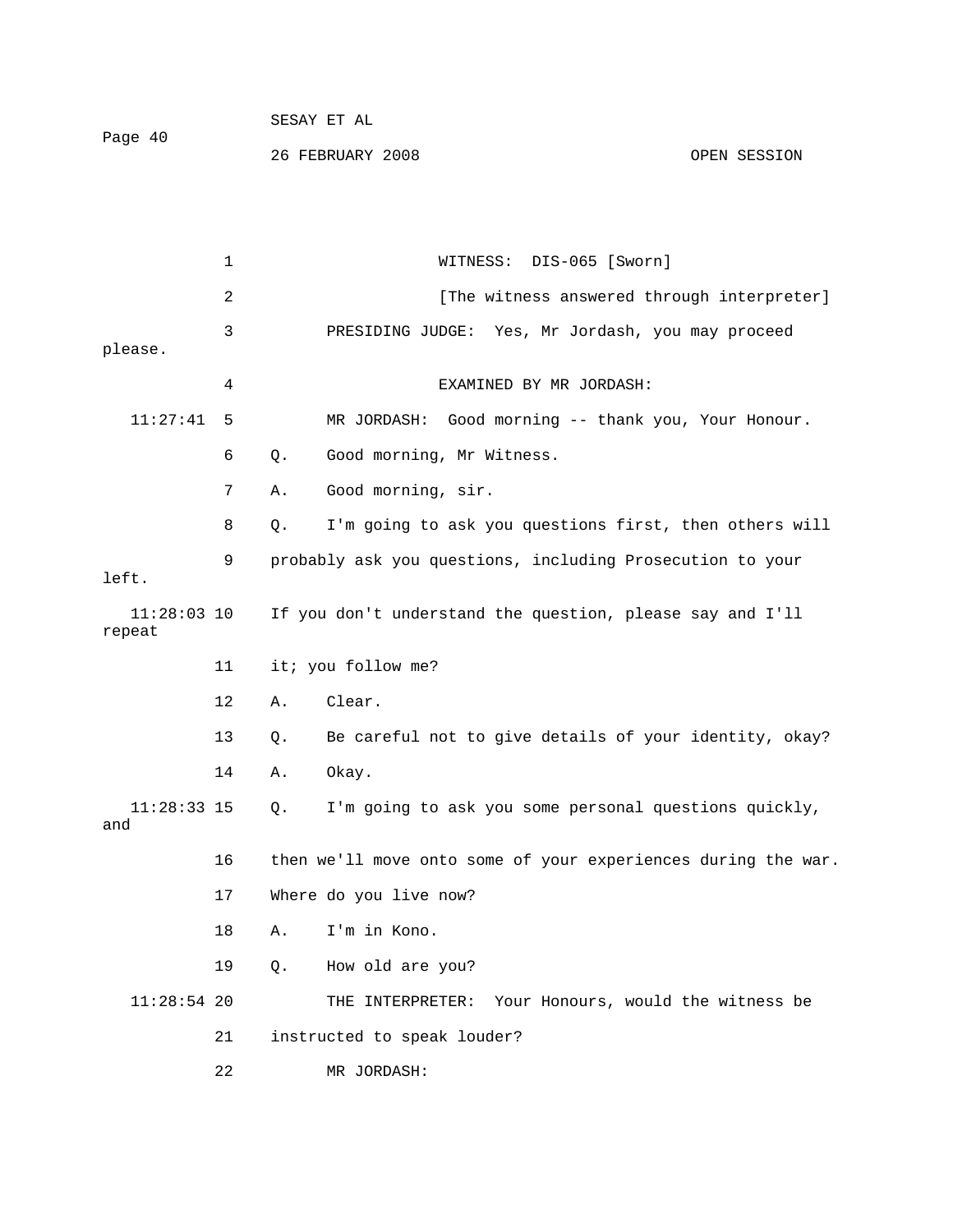| that          | 23 | Mr Witness, just move your chair forward a little so<br>0.     |
|---------------|----|----------------------------------------------------------------|
| you're        | 24 | you're near the microphone. And just remember that what        |
| $11:29:14$ 25 |    | saying will be translated, so the translator has to be able to |
| am            | 26 | hear you, and keep up with you. You could see the distance I   |
|               | 27 | from the microphone, that's probably okay.                     |
|               | 28 | Okay.<br>Α.                                                    |
| married?      | 29 | You're 40 years old. You live in Kono. Are you<br>0.           |

 SESAY ET AL ge 41 26 FEBRUARY 2008 OPEN SESSION Pa

|                      | $1 \quad \blacksquare$ |    | A. Yes.                             |
|----------------------|------------------------|----|-------------------------------------|
|                      | $\mathbf{2}$           |    | Q. One wife, more than one wife?    |
|                      | 3                      |    | A. One.                             |
|                      | 4                      |    | Q. Do you have children?            |
| $11:29:43$ 5 A. Yes. |                        |    |                                     |
|                      | 6                      | Q. | How many?                           |
|                      | $7^{\circ}$            |    | A. They are three.                  |
|                      | 8                      |    | Q. Do you speak Krio?               |
|                      | 9                      |    | A. Yes.                             |
| $11:29:58$ 10        |                        |    | Q. Do you speak any other language? |
|                      | 11                     | Α. | Yes.                                |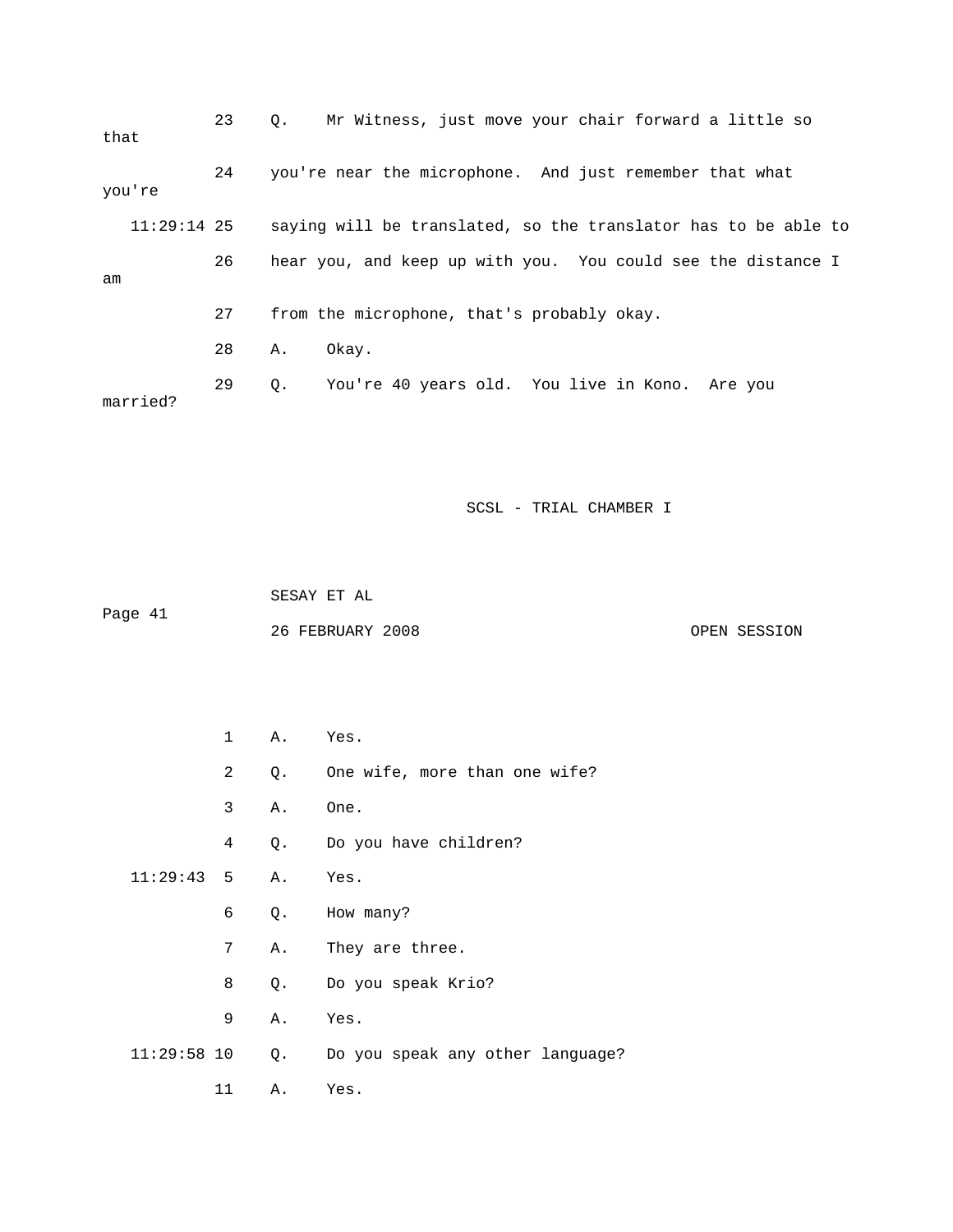|               | 12 | Q.    | What do you speak?                                      |
|---------------|----|-------|---------------------------------------------------------|
|               | 13 | Α.    | I speak Temne.                                          |
|               | 14 | Q.    | Did you go to school?                                   |
| 11:30:12 15   |    | Α.    | Yes.                                                    |
|               | 16 | Q.    | Until which age?                                        |
|               | 17 | Α.    | Four.                                                   |
|               | 18 | Q.    | Four years old or form four?                            |
|               | 19 | Α.    | Form four. Form four.                                   |
| $11:30:27$ 20 |    | Q.    | Now, what do you do now in Kono?                        |
|               | 21 | Α.    | Presently, I do mining.                                 |
| company?      | 22 | $Q$ . | And do you mine for yourself, or do you work for a      |
|               | 23 | Α.    | Well, I'm working for a company while at the same time  |
|               | 24 |       | doing mining.                                           |
| $11:30:59$ 25 |    | Q.    | And your own mining; do you employ people?              |
|               | 26 | Α.    | No.                                                     |
|               | 27 | Q.    | So you mine -- you actually do the digging for yourself |
| as            |    |       |                                                         |
|               | 28 |       | well as working for this company?                       |
| just          | 29 | Α.    | Well, I said it was not an employment. Because it is    |

| Page 42 | SESAY ET AL      |              |
|---------|------------------|--------------|
|         | 26 FEBRUARY 2008 | OPEN SESSION |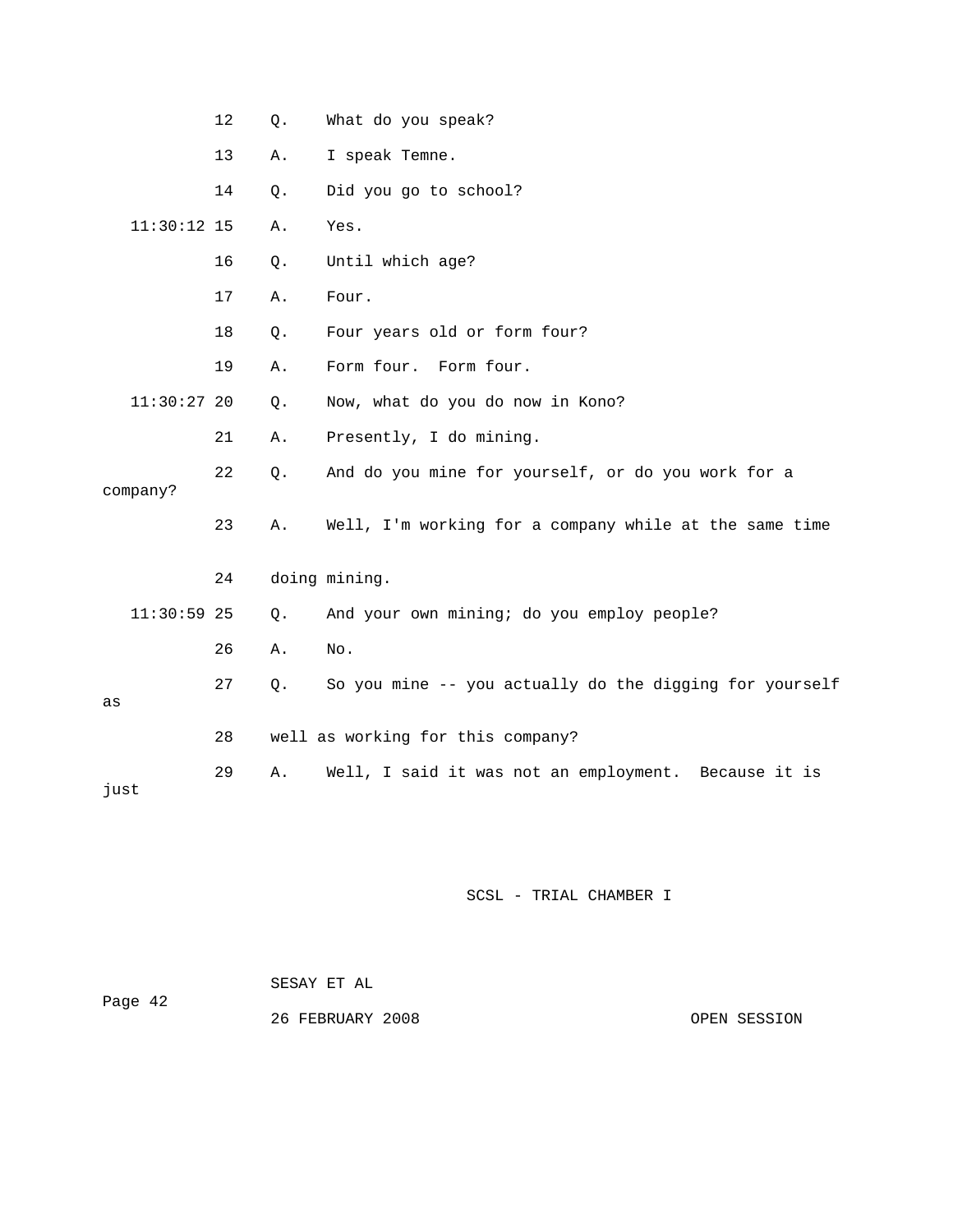|               | 1  |       | an arrangement with a few people to do the mining.        |
|---------------|----|-------|-----------------------------------------------------------|
| 1994          | 2  | $Q$ . | Okay. Let me take you to the war years. From 1990 to      |
|               | 3  |       | where were you?                                           |
|               | 4  | Α.    | I was at Baomao.                                          |
| 11:32:08      | 5  | $Q$ . | Where is Baomao?                                          |
|               | 6  | Α.    | It's Bo District, Valunia Chiefdom.                       |
|               | 7  |       | PRESIDING JUDGE: Mr Jordash you say 1990 to.              |
|               | 8  |       | MR JORDASH:<br>1994.                                      |
|               | 9  |       |                                                           |
|               |    |       | PRESIDING JUDGE:<br>1994.                                 |
| $11:32:22$ 10 |    |       | THE WITNESS:<br>You mean.                                 |
|               | 11 |       | MR JORDASH: 1990 to 1994?                                 |
|               | 12 |       | THE WITNESS:<br>Yes.                                      |
|               | 13 |       | PRESIDING JUDGE: He was in?                               |
|               | 14 |       | THE WITNESS:<br>Baomao.                                   |
| $11:32:36$ 15 |    |       | MR JORDASH: In Bo District.                               |
|               | 16 | Q.    | In 1994 did you go --                                     |
|               | 17 |       | PRESIDING JUDGE: In what district.                        |
|               | 18 |       | MR JORDASH: Bo District, Your Honour.                     |
|               | 19 |       | PRESIDING JUDGE: Bo.<br>Okay.                             |
| $11:32:47$ 20 |    |       | MR JORDASH:                                               |
|               | 21 | Q.    | Did you go anywhere in 1994?                              |
|               | 22 | Α.    | Well, I moved to Magburaka.                               |
|               | 23 | Q.    | And did you in 1994 go to Kono at all?                    |
|               | 24 | Α.    | Yes, no. After early 1995 -- after December.              |
| $11:33:20$ 25 |    | Q.    | You went to Kono?                                         |
|               | 26 |       | PRESIDING JUDGE: You say in 1995 after December.          |
|               | 27 |       | Pardon?<br>THE WITNESS:                                   |
|               | 28 |       | Was he saying in 1995 after December;<br>PRESIDING JUDGE: |
|               |    |       |                                                           |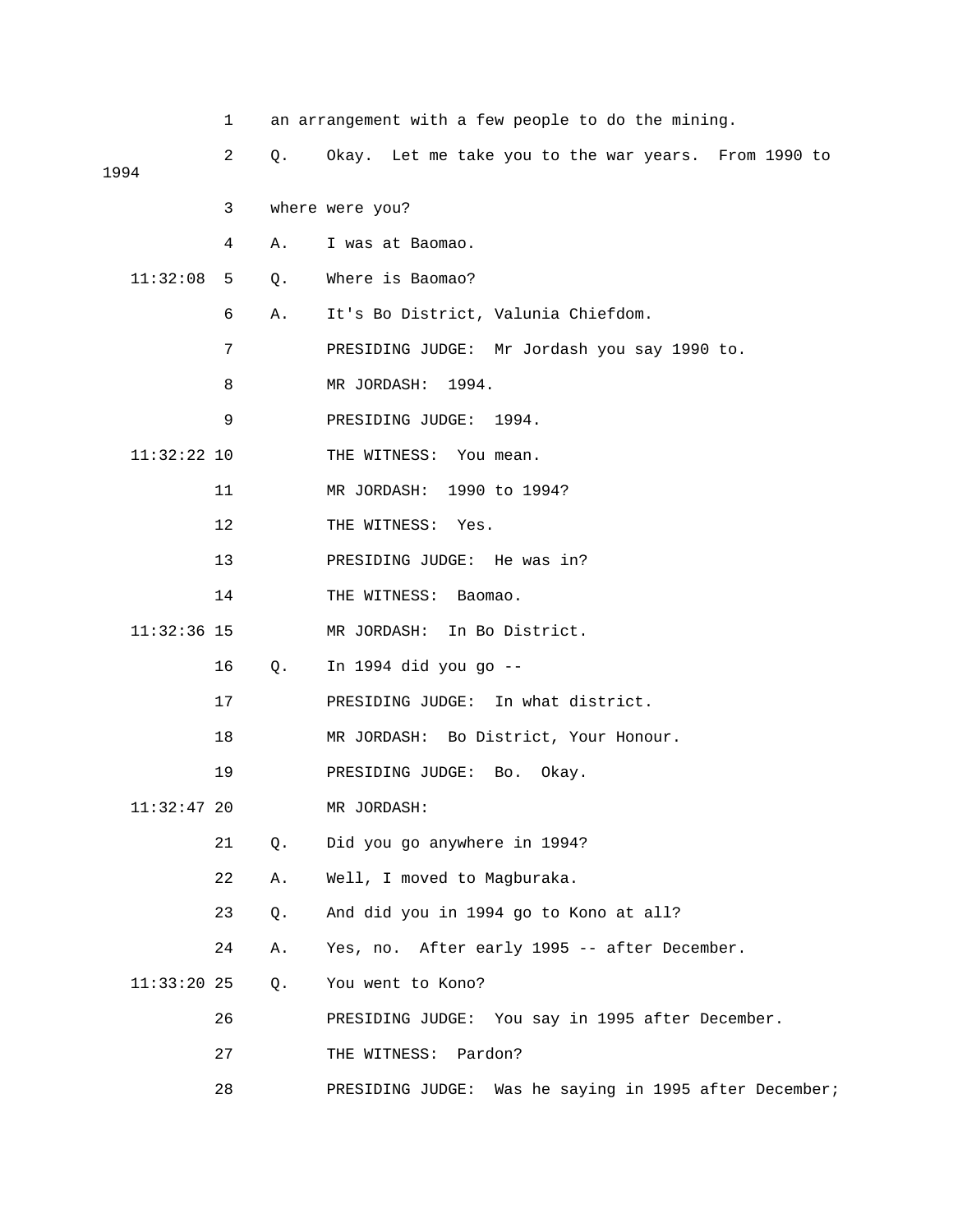29 then why doesn't he say in January 1996.

SCSL - TRIAL CHAMBER I

 SESAY ET AL Page 43 26 FEBRUARY 2008 OPEN SESSION

|       |               | $\mathbf{1}$   |           | MR JORDASH:                                              |
|-------|---------------|----------------|-----------|----------------------------------------------------------|
|       |               | $\overline{a}$ | Q.        | Which year did you go to Kono?                           |
|       |               | 3              | Α.        | I said after December 1994.                              |
|       |               | 4              | $Q$ .     | So 1995?                                                 |
|       | 11:33:46      | 5              | Α.        | Yes.                                                     |
|       |               | 6              | Q.        | And did you mine at that time?                           |
|       |               | 7              | Α.        | Yes, I did mining there.                                 |
|       |               | 8              | $Q$ .     | And did you stay in Kono or did you go somewhere else?   |
|       |               | 9              | Α.        | You mean Kono District.                                  |
| 1995? | $11:34:15$ 10 |                | Q.        | When did you leave Kono District, if you did, after      |
|       |               | 11             | Α.        | The same year that I left Kono.                          |
|       |               | 12             | $Q$ .     | And where did you go?                                    |
|       |               | 13             | Α.        | Well, I came to Freetown.                                |
| time? |               | 14             | Q.        | Was there a reason why you came to Freetown at that      |
| SO    | $11:34:40$ 15 |                | Α.        | Well, I went and did mining so luckily I was successful, |
|       |               | 16             |           | I decided to come to Freetown to do business.            |
|       |               | 17             | 0.        | So you arrived in Freetown in 1995 and did you stay in   |
|       |               | 18             | Freetown? |                                                          |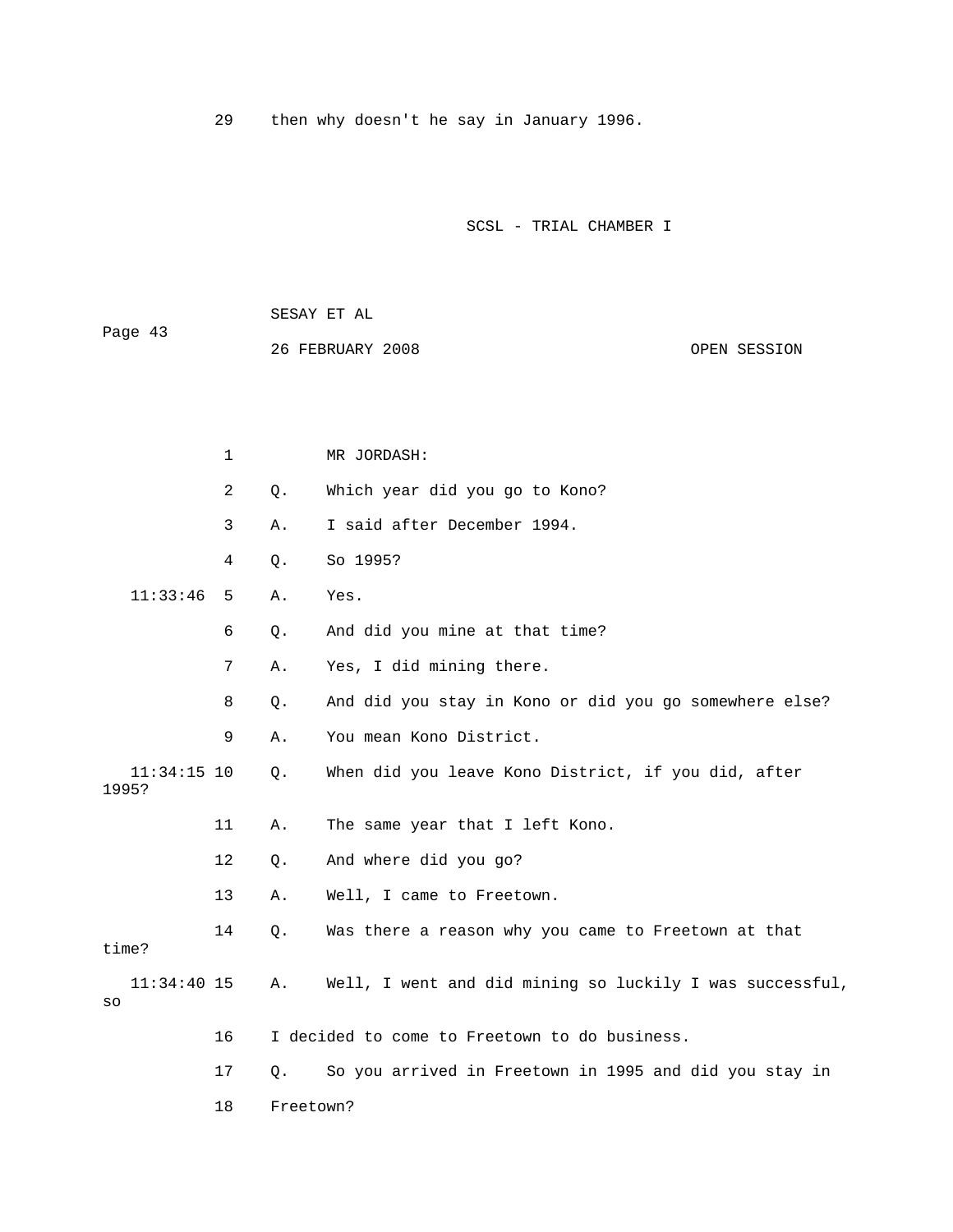19 A. Yes. 11:35:05 20 Q. Were you in Freetown when the AFRC overthrew the Kabbah 21 government? 22 A. I was not in Sierra Leone. I was in Guinea. There I 23 doing business. I would come and buy articles then I would go 24 Guinea. By then I had gone to do business in Guinea. 11:35:33 25 Q. So you were out of the country at the time of the 26 overthrow? 28 instructed to wait for the interpretation. 29 MR JORDASH: was to 27 THE INTERPRETER: Your Honours, would the witness be

SCSL - TRIAL CHAMBER I

 SESAY ET AL Page 44 26 FEBRUARY 2008 OPEN SESSION

1 Q. I think you might be picking up my voice and I know you

2 speak a little English. So just listen to the translation,

3 ignore my voice.

4 A. Okay.

11:36:00 5 Q. Did you return from Guinea to Freetown during the

6 overthrow?

7 A. Yes.

8 Q. The overthrow took place in May of 1997. When did you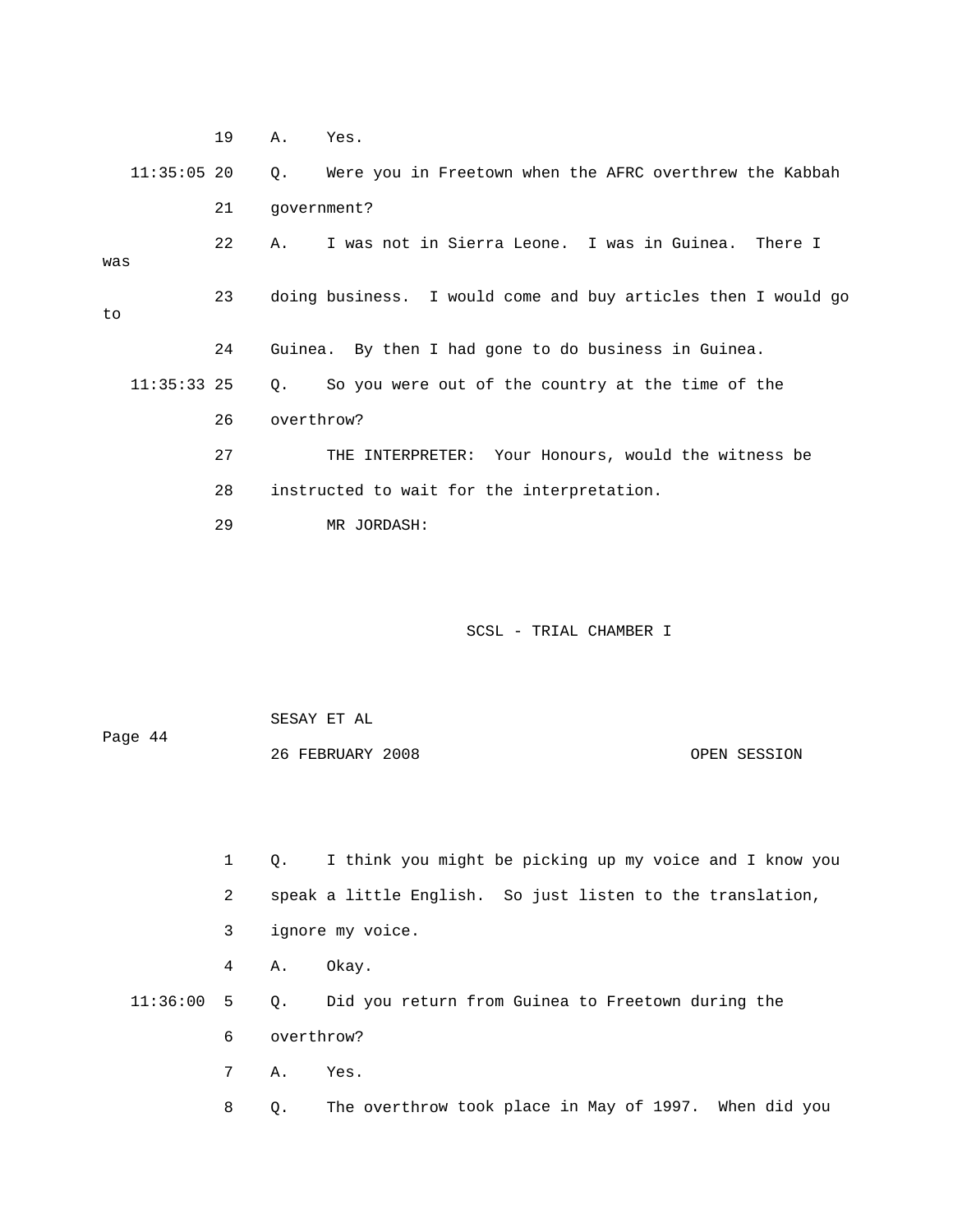9 return to Freetown from Guinea? 11 two to three days and I will return. So I did not stay there 13 Q. So was it May or June when you returned to Freetown? 11:36:48 15 Q. Okay. Now, did you stay in Freetown during the junta 16 period? 17 A. Well, I was there for some time. 19 A. Well, I decided to go when the AFRC had overthrown, I got 11:37:13 20 message that they had started mining in Kono so I decided to - 21 because during that time I did not have any cash anymore. So 22 decided to go back to Kono. 23 Q. So the overthrow was in May. When do you think you went 26 overthrow but if I should tell you that it was during 27 such-and-such a month, I would not be able to tell you the 28 Q. Well, let me try to -- I'm not asking you to give a But 11:36:23 10 A. Well, I just went there to do business. I would go there for 12 even one month. 14 A. I cannot tell you the exact month. 18 Q. Are you able -- where did you go from Freetown? - I to 24 Kono because you'd heard the mining had begun? 11:37:50 25 A. It was -- so it was -- so it was immediately after the date. month 29 if you can't, it's fair enough, it's long after the event.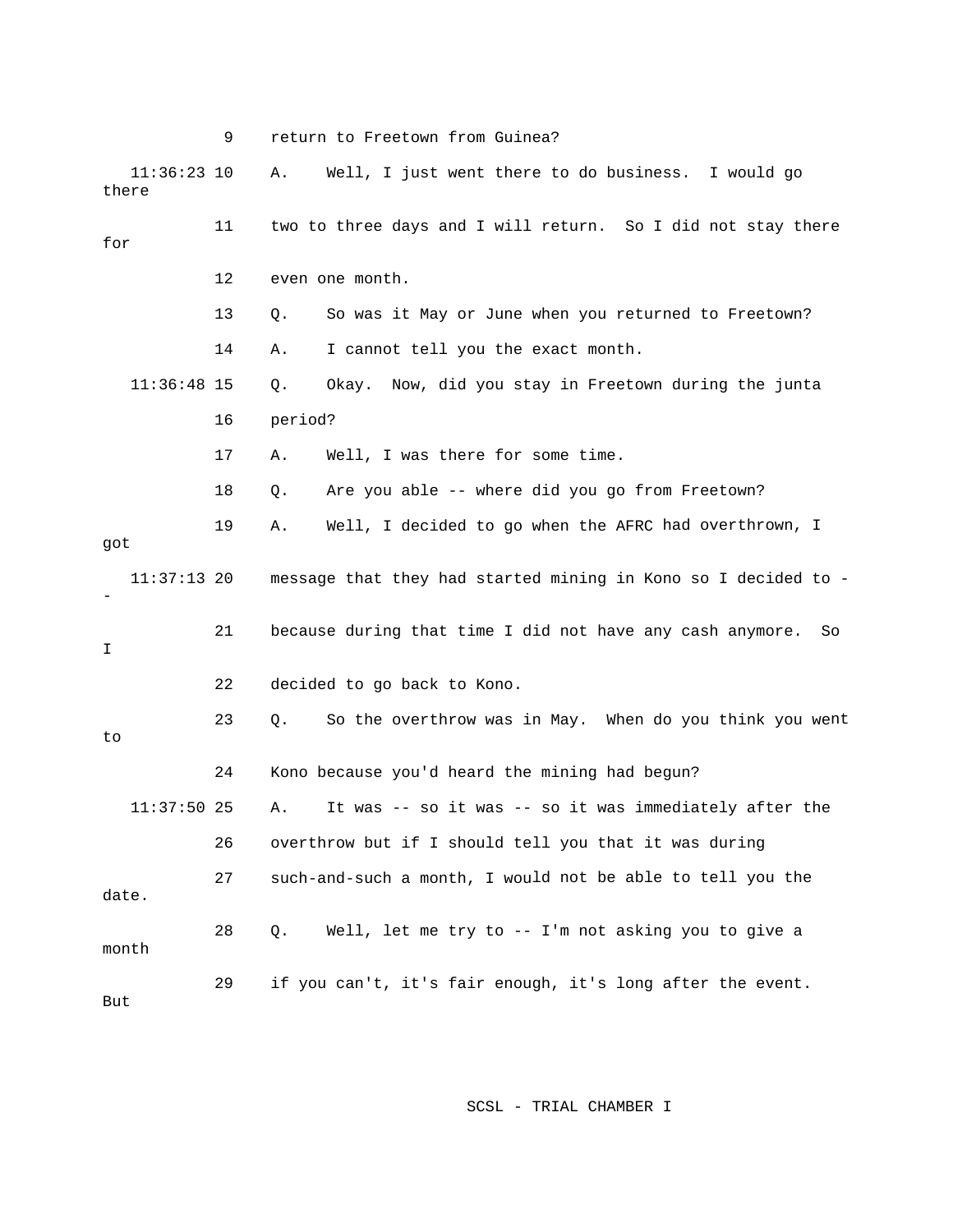Page 45

26 FEBRUARY 2008 OPEN SESSION

|                  | 1  | the overthrow took place in May --                             |
|------------------|----|----------------------------------------------------------------|
|                  | 2  | Α.<br>Yes.                                                     |
|                  | 3  | $--$ and it was in 1997 $--$<br>Q.                             |
|                  | 4  | Α.<br>Yes.                                                     |
| 11:38:14<br>Kono | 5  | -- and it lasted until February 1998. Did you go to<br>Q.      |
|                  | 6  | in 1997?                                                       |
|                  | 7  | 1997, I went to Kono.<br>Α.                                    |
|                  | 8  | And was it the rainy season or the dry season of 1997?<br>Q.   |
|                  | 9  | It was early-dry season. It was during the dry season.<br>Α.   |
| $11:39:02$ 10    |    | Did you say early-dry season or the dry season?<br>Q.          |
|                  | 11 | Yes, early-dry season.<br>Α.                                   |
| had              | 12 | Thank you. And who was it who told you that the mining<br>Q.   |
|                  | 13 | bequn?<br>Do you remember how you learnt that information?     |
| and              | 14 | Well, when we were in town here, we would move around<br>Α.    |
| $11:39:28$ 15    |    | we'd meet some of our companions with whom we had been mining. |
|                  | 16 | So they would give you the information that the mining has     |
| able             | 17 | So to be able to cite individuals, I would not be<br>started.  |
|                  | 18 | to.                                                            |
| you              | 19 | Okay. Just so that the Court is clear, Mr Witness, did<br>Q.   |
| 11:39:5020       |    | have anything to do with the AFRC or the RUF or were you a     |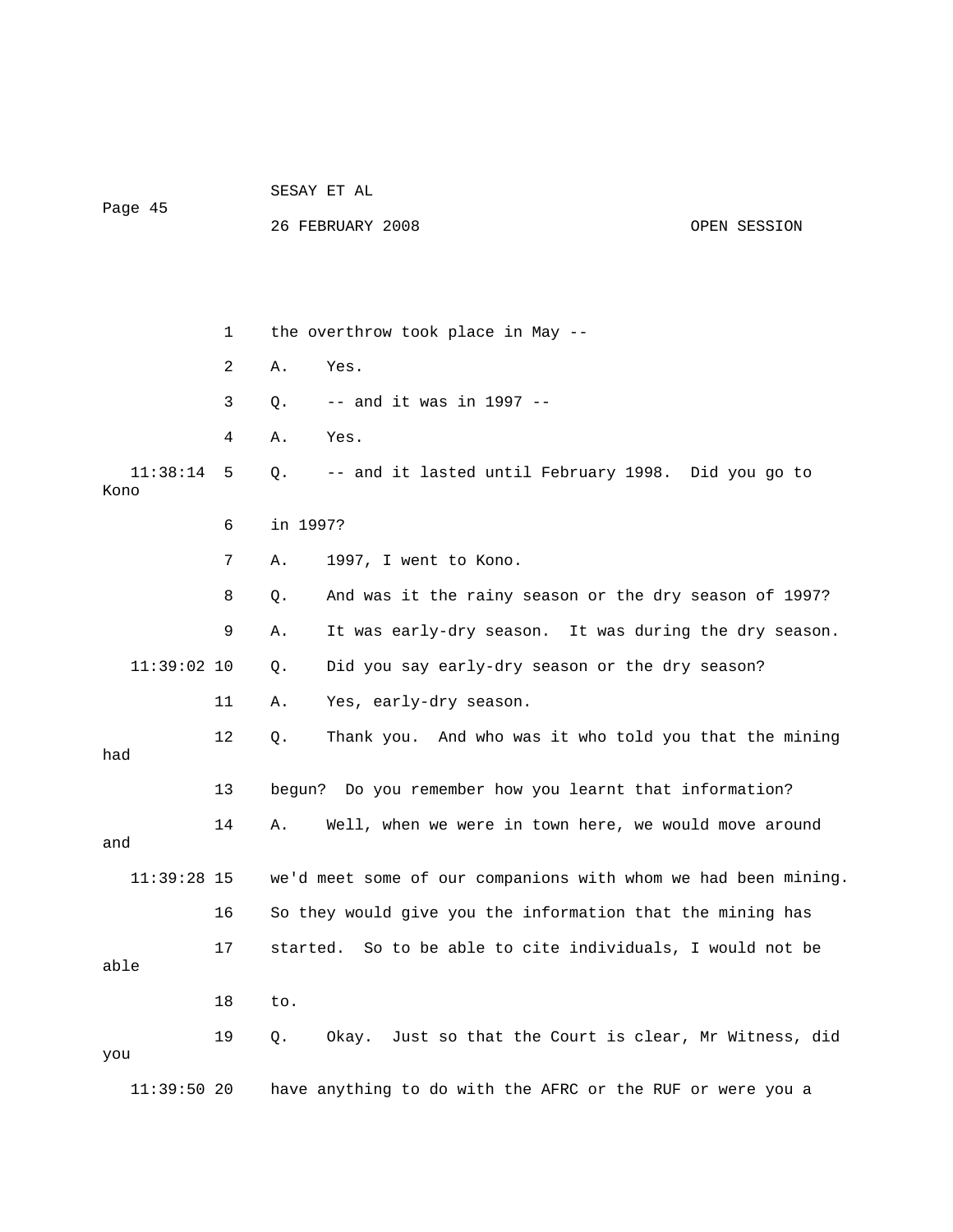- 22 A. No. I am just an ordinary civilian.
- And did you then travel to Kono? 23 Q.
- 24 A. Yes, I went to Kono.
- 11:40:22 25 Q. Which route did you take to Kono?
- 26 A. Well, it was the Masingbi Highway that I used.
	- 27 Q. Were you the only civilian --
	- 28 PRESIDING JUDGE: Which, which highway?
- 29 MR JORDASH: The Masingbi Highway.

 26 FEBRUARY 2008 OPEN SESSION 1 PRESIDING JUDGE: Masingbi Highway. 2 MR JORDASH: The same highway -- 3 THE WITNESS: Yes. 4 MR JORDASH: -- as the one that we were dealing with, with 11:40:36 5 the last witness. 6 Q. Were you the only civilian to travel to Kono at that time? 7 PRESIDING JUDGE: Some of us need to go for an excursion 9 THE WITNESS: Are you talking about -- are you talking 11:40:58 10 about the vehicle that I boarded or whether I was the only SESAY ET AL Page 46 to 8 see where you had been to.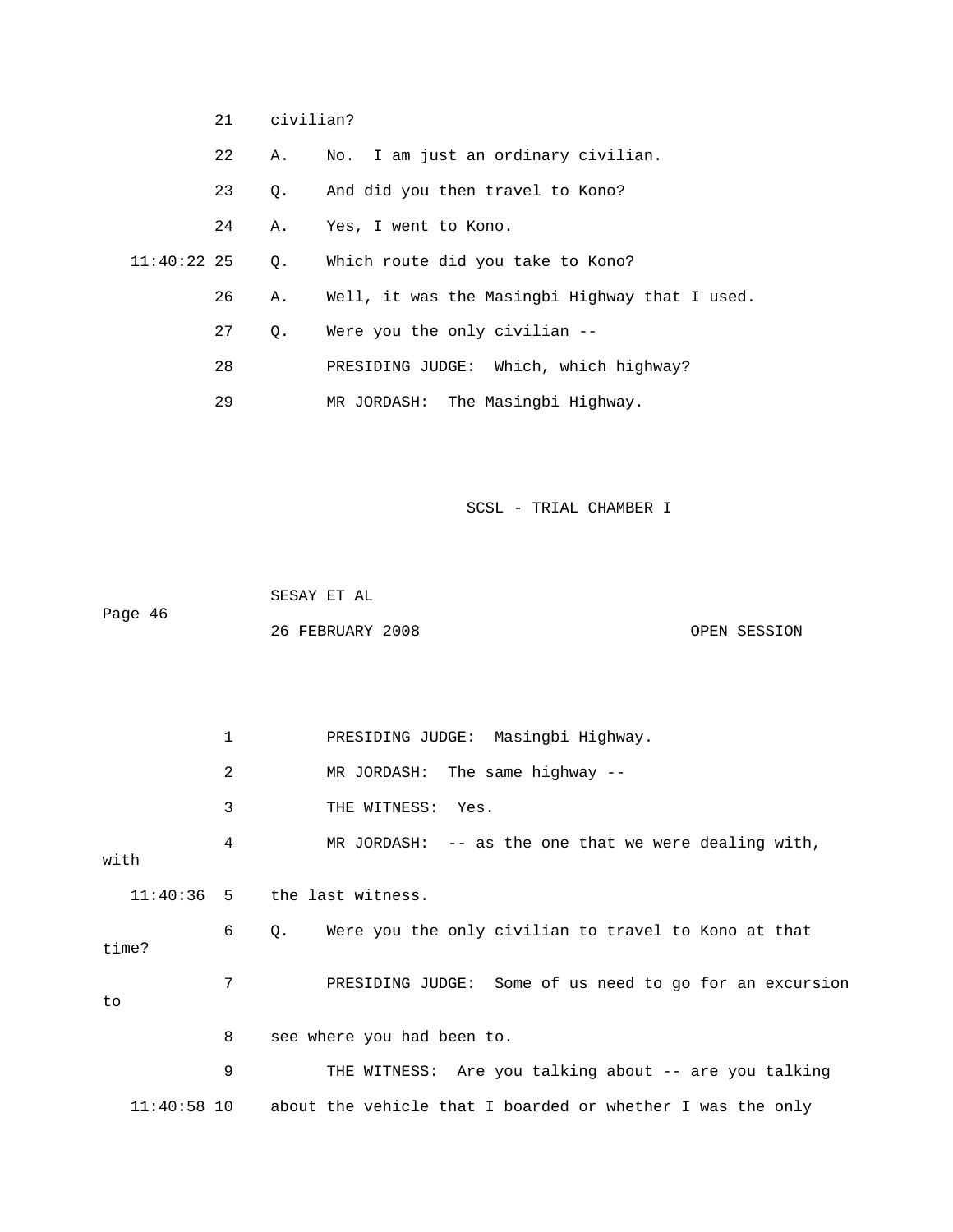|                        | 11      | civilian that went to Kono? I want to get the question clear.   |  |  |  |
|------------------------|---------|-----------------------------------------------------------------|--|--|--|
|                        | $12 \,$ | MR JORDASH:                                                     |  |  |  |
|                        | 13      | The question may seem a bit silly to you, but what I'm<br>Ο.    |  |  |  |
| or                     | 14      | asking is: Were other civilians travelling to Kono when you     |  |  |  |
| $11:41:19$ 15          |         | around the time you travelled to Kono?                          |  |  |  |
|                        | 16      | Yes, other civilians had been going.<br>Α.                      |  |  |  |
| time?                  | 17      | Was there any restriction on travel to Kono at that<br>Ο.       |  |  |  |
|                        | 18      | During that time except for the fact that people were<br>Α.     |  |  |  |
|                        | 19      | afraid of the Kamajors because we were along Masingbi to Ma --  |  |  |  |
| $11:41:40$ 20<br>fear  |         | Sewafe and they had been laying ambush. That was the only       |  |  |  |
|                        | 21      | that one had.                                                   |  |  |  |
| be                     | 22      | THE INTERPRETER: Your Honours, would the witness still          |  |  |  |
|                        | 23      | instructed to go slow.                                          |  |  |  |
|                        | 24      | MR JORDASH:                                                     |  |  |  |
| $11:41:55$ 25<br>would |         | You have to take your time. I know that you really<br>Q.        |  |  |  |
|                        |         |                                                                 |  |  |  |
|                        | 26      | like to get back to your job, but the faster -- we can move     |  |  |  |
|                        | 27      | faster if you give the translator a chance to translate.<br>And |  |  |  |
|                        | 28      | then I won't need to keep asking you to go slow which wastes    |  |  |  |
|                        | 29      | time?                                                           |  |  |  |

ge 47 Pa

SESAY E

T AL

26 FEBRUARY 2008 OPEN SESSION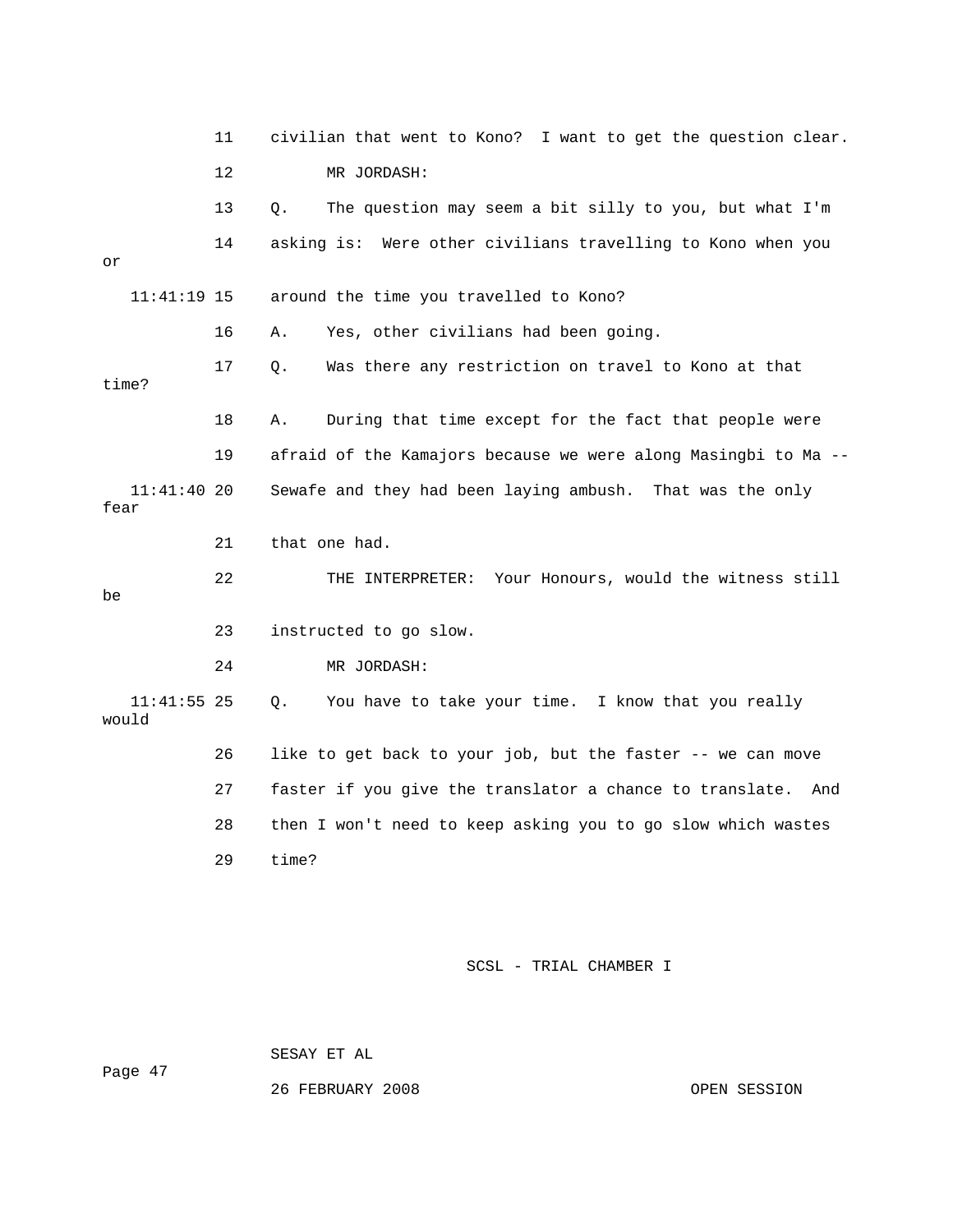1 A. Okay.

2 Q. You get me?

3 A. Okay. Okay.

 4 PRESIDING JUDGE: [Indiscernible] we may move faster now 11:42:19 5 recessing a bit in order to recruit some energies to pursue the 6 process. So, Mr Jordash, we will rise at this time and we 7 recess for now and resume in the next couple of minutes. 9 [Break taken at 11.32 a.m.] [RUF26FEB08\_B] 12 PRESIDING JUDGE: Yes, Mr Jordash you may -- 14 PRESIDING JUDGE: You may continue please. 12:14:53 15 MR JORDASH: 16 Q. Okay. We were dealing with civilians travelling to 17 You went, as you've told us, to Kono, to mine. But do you know 18 why other civilians were travelling to Kono at that time? 19 A. Well, at that time, everybody had a different mission to 12:15:17 20 go. Some were going there to do business, some were going to 21 mine, and some would go only to visit people, so I wouldn't be so will 8 The Chamber will rise, please.  $11:43:08$  10 11 [Upon resuming at 12.14 p.m.] 13 MR JORDASH: Thank you. Kono. 22 able to tell. 23 Q. Did you observe if there were fighters or armed men 24 travelling to Kono at that time?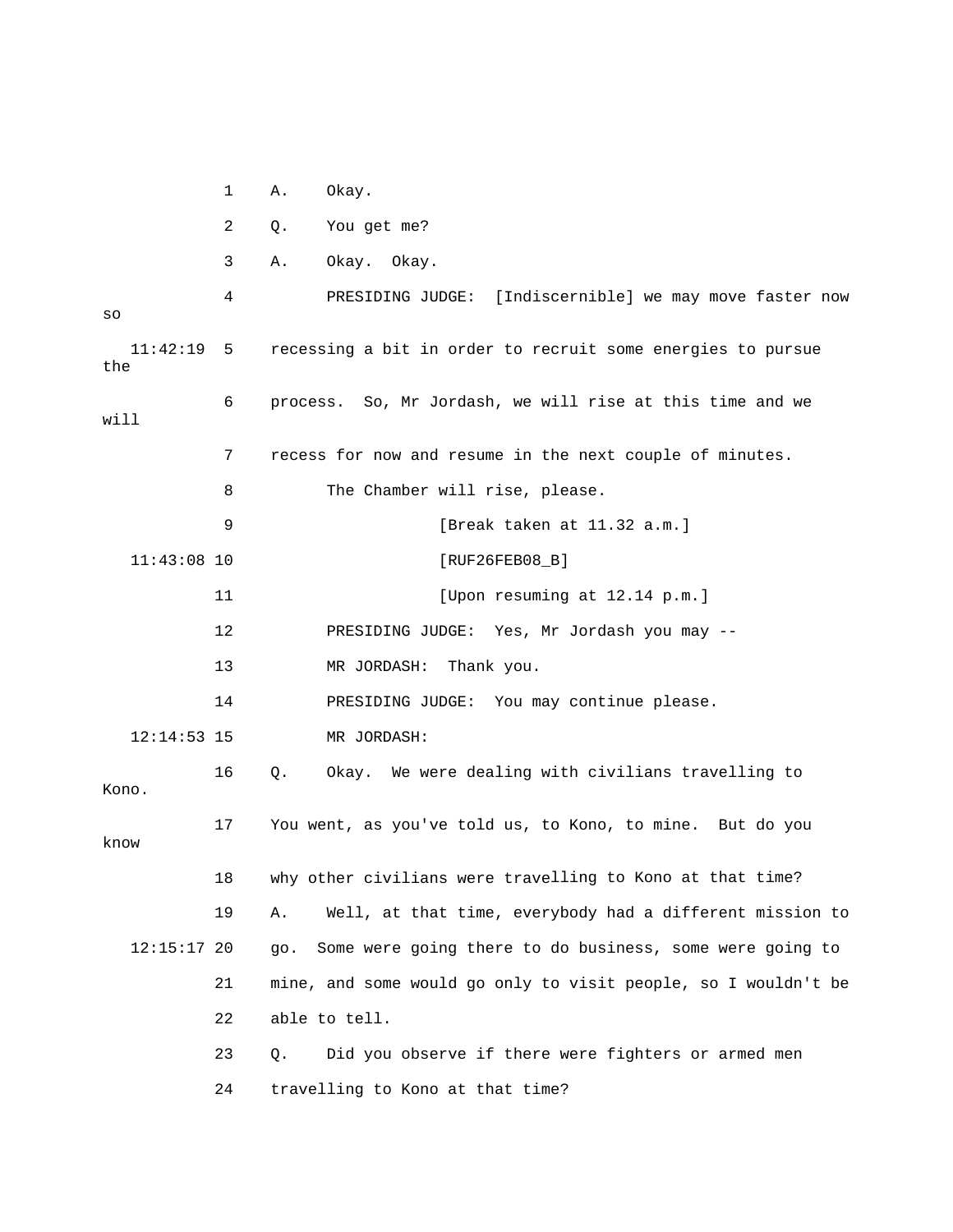| 12:15:38 25           |    | Well, you had fighters in Kono.<br>Α.                         |  |  |  |  |
|-----------------------|----|---------------------------------------------------------------|--|--|--|--|
| What                  | 26 | Did you -- what did you do when you arrived in Kono?<br>Q.    |  |  |  |  |
|                       | 27 | was the $--$                                                  |  |  |  |  |
| I'd                   | 28 | Well, I tried to search for a mining area, to see where<br>Α. |  |  |  |  |
|                       | 29 | be able to locate my people.                                  |  |  |  |  |
|                       |    |                                                               |  |  |  |  |
|                       |    | SCSL - TRIAL CHAMBER I                                        |  |  |  |  |
|                       |    |                                                               |  |  |  |  |
|                       |    | SESAY ET AL                                                   |  |  |  |  |
| Page 48               |    | 26 FEBRUARY 2008<br>OPEN SESSION                              |  |  |  |  |
|                       |    |                                                               |  |  |  |  |
|                       | 1  | And who do you mean by my people?<br>Q.                       |  |  |  |  |
|                       | 2  | Well, because when you went there you should get people<br>Α. |  |  |  |  |
|                       | 3  | with whom you'd mine.                                         |  |  |  |  |
| to                    | 4  | So just tell the Court, what did you do to find people<br>Q.  |  |  |  |  |
| 12:16:19              | 5  | mine?                                                         |  |  |  |  |
| to                    | 6  | Well, I'd been searching around the town and I was able<br>Α. |  |  |  |  |
|                       | 7  | get five boys with whom I started mining.                     |  |  |  |  |
|                       | 8  | And how was the town? Who was in the town? Fighters or<br>Q.  |  |  |  |  |
|                       | 9  | civilians or both?                                            |  |  |  |  |
| $12:16:41$ 10<br>were |    | You had fighters with the civilians. All of us<br>Yes.<br>Α.  |  |  |  |  |
|                       | 11 | there.                                                        |  |  |  |  |
| whether               | 12 | And how was it in terms of whether it was calm or<br>Q.       |  |  |  |  |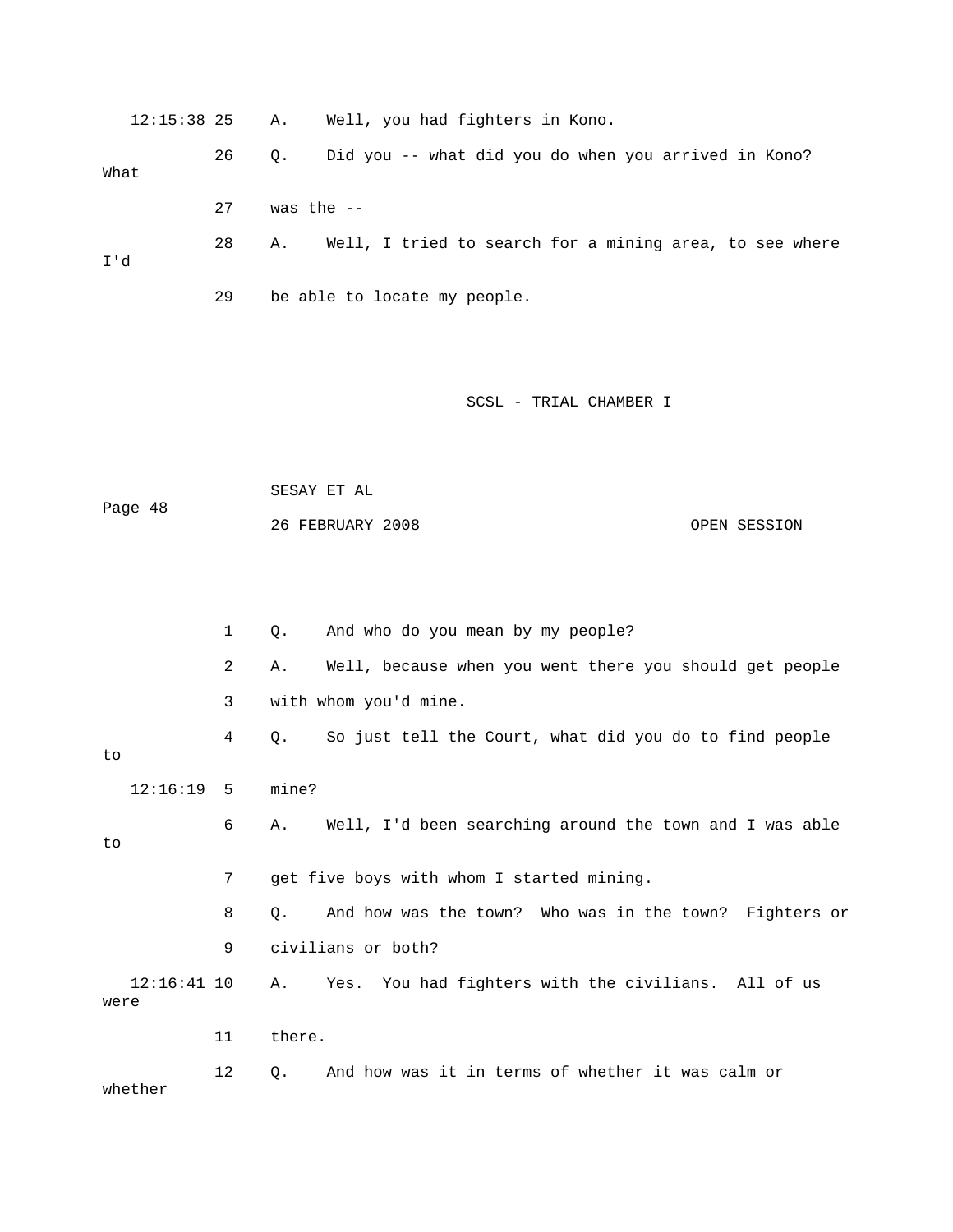13 it was chaotic? What was the state of the town?

 14 A. Anyway, at the time that I entered, there was no problem because, except later when we had a threat from the Mende land 16 Kamajors, who said they were coming to attack Kono. So during  $12:17:10$  15 17 that time the intervention was almost at the threshold.

18 Q. And that was the first time that you observed a problem

of

19 security?

- 22 mining. In the morning or evening, there was no curfew. But 24 started to give some security boundaries. 12:17:31 20 A. Yes. Because when we went there initially the place was 21 normal. Everybody was going with his normal business doing 23 when we started experiencing threat from the Kamajors, so we
	- 12:17:57 25 Q. Now you found your -- did you say five boys?
		- 26 A. Yes.
		- 27 Q. These civilians or fighters?
		- 28 A. It was civilians.
		- 29 Q. And did you find a place to mine?

| Page 49 | SESAY ET AL      |              |
|---------|------------------|--------------|
|         | 26 FEBRUARY 2008 | OPEN SESSION |

- 1 A. Yes, I was able to find a place.
- 2 Q. How did you find the place?
- 3 A. Well, I just asked, directed by some friends who were in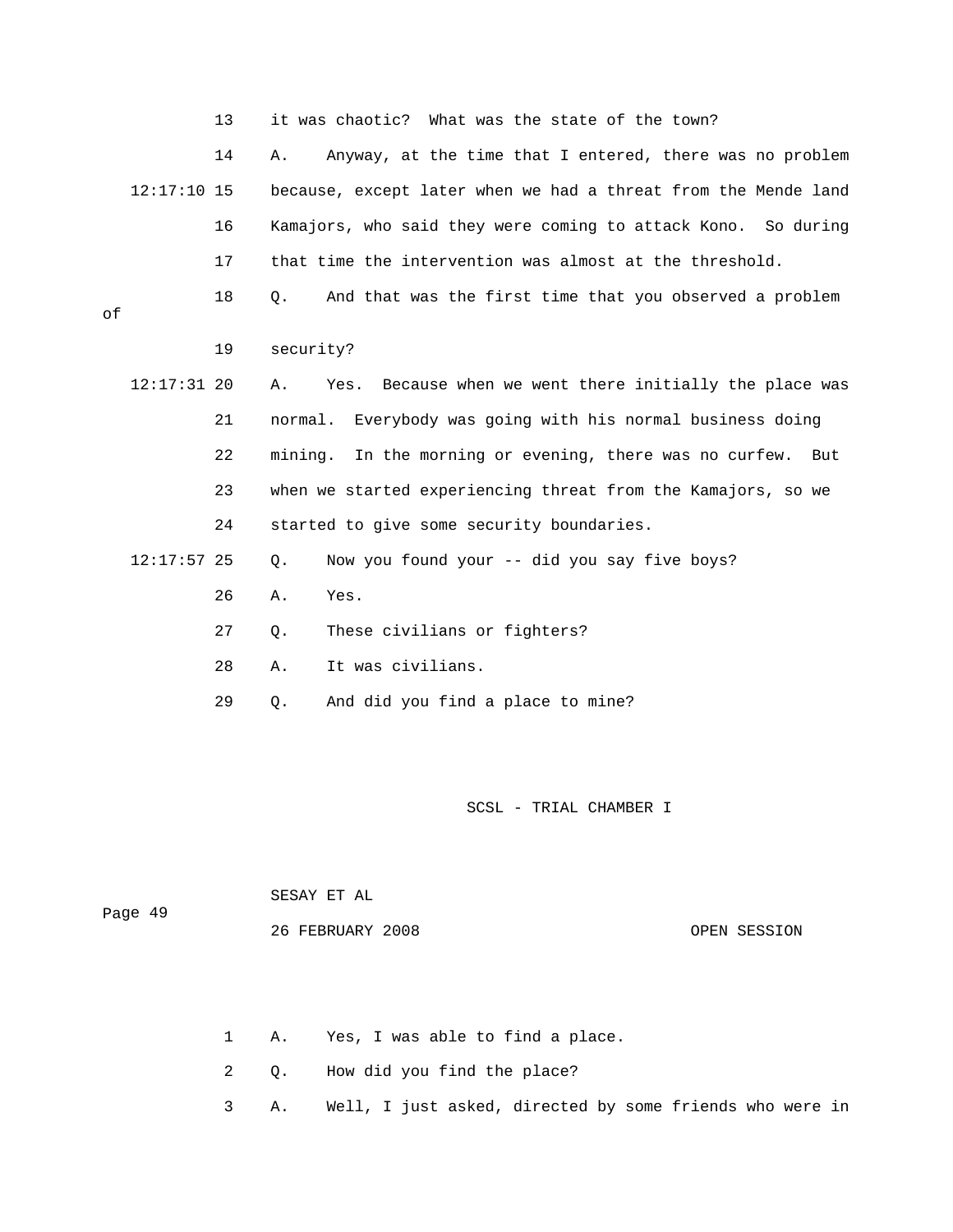|      |               | 4  |              | the Number 6 area. There I went and there I was able to get a  |
|------|---------------|----|--------------|----------------------------------------------------------------|
|      | 12:18:43      | 5  |              | place to start mining.                                         |
| а    |               | 6  | Q.           | The Number 6 area, is that inside Koidu Town or outside        |
|      |               | 7  | bit?         |                                                                |
|      |               | 8  | Α.           | It was outside Koidu Town.                                     |
|      |               | 9  | Q.           | Is it on the way to any place?                                 |
|      | $12:18:58$ 10 |    | Α.           | Yes, it led to Yomandu.                                        |
|      |               | 11 | Q.           | And how many miles from the town is that?                      |
|      |               | 12 | Α.           | You mean Koidu?                                                |
|      |               | 13 | Q.           | How many miles from Koidu Town is Number 6?                    |
|      |               | 14 | Α.           | I can't tell you the mileage, for that place anyway.           |
| do   | $12:19:24$ 15 |    | Q.           | Okay. Now, when did you go to Number 6? What did you           |
|      |               | 16 |              | when you arrived there to organise your mining?                |
| no,  |               | 17 | Α.           | Well, I just met the town chief, then I lodged myself,         |
| for  |               | 18 |              | they lodged me, I mean. And I lodged my workers.<br>So I asked |
|      |               | 19 | a site.      |                                                                |
|      | $12:19:50$ 20 |    | Q.           | Who was the town chief?                                        |
| It   |               | 21 | Α.           | Well, during that time, the town chief was not there.          |
| care |               | 22 |              | was the acting who had been taking time, who had been taking   |
|      |               | 23 | of the town. |                                                                |
|      |               | 24 | Q.           | Who was that?                                                  |
|      | $12:20:04$ 25 |    | Α.           | What?                                                          |
|      |               | 26 | Q.           | Do you know his name?                                          |
|      |               | 27 | Α.           | He was called one Mr T.                                        |
|      |               | 28 | Q.           | Was he is civilian or a fighter?                               |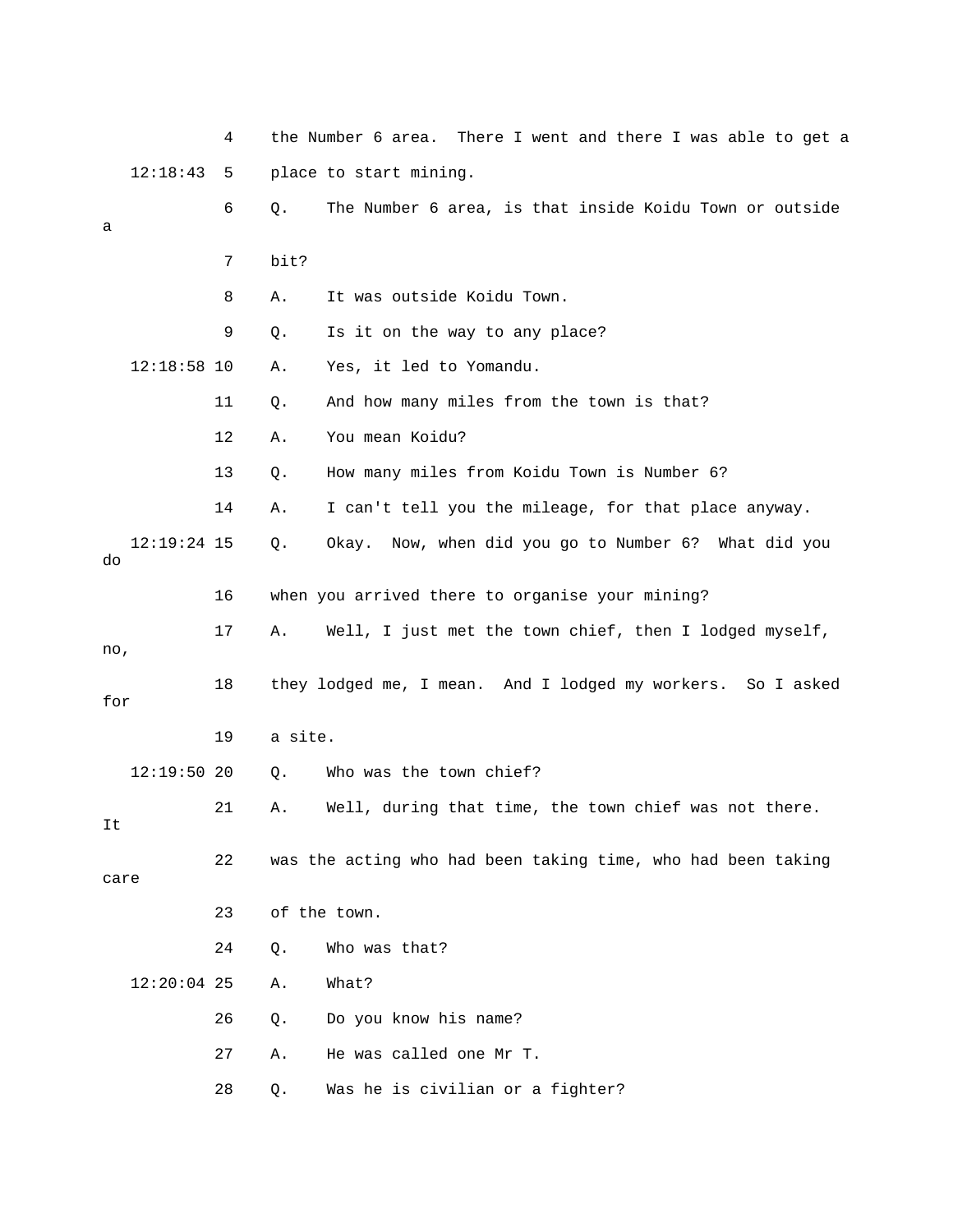29 A. He was a civilian.

SESAY ET AL

Page 50

SCSL - TRIAL CHAMBER I

 OPEN SESSION 1 Q. So did you ask him for assistance? 3 Q. What help did you ask him for? Q. And did he respond? 6 A. Yes, he answered and he gave me the place. 7 Q. And when he gave you the place, did he -- sorry, let me 8 start that again. When he gave you the place, did you start 9 mining? 12:21:04 10 A. Yes, I started mining anyway. 11 Q. And try to give the Court a picture of where your place, 12 your mining place was. Were there other civilians there? 13 A. Yes, because there were civilians anyway. It was just 14 because the whole of the Kono District during that time you 16 would see fighters around. 17 Q. And at Number 6 were there civilians and fighters there? 26 FEBRUARY 2008 2 A. I asked him to help me. 4 A. Well, I asked him for a place to do mining.  $12:20:35$  5 had 12:21:32 15 fighters, you had civilians. So you would see civilians, you 18 A. They were there anyway. 19 Q. And at Number 6, what was the -- was there a working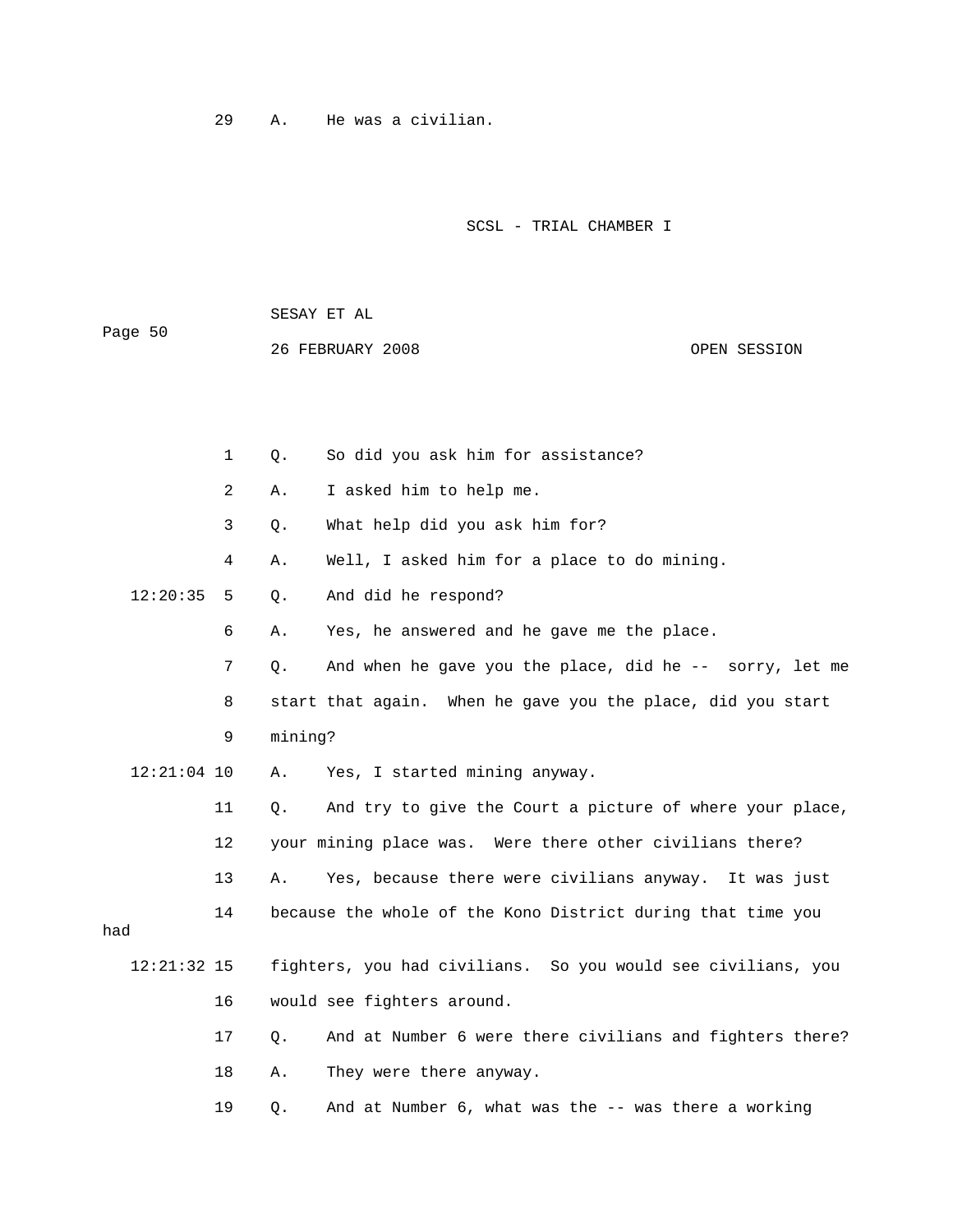|          |    | 12:21:55 20 relationship between the soldiers and civilians?      |
|----------|----|-------------------------------------------------------------------|
|          | 21 | It was there. It was too cordial. There was no problem<br>Α.      |
|          | 22 | between us.                                                       |
| we'll    | 23 | So, let's just start then with your mining, and then<br>$\circ$ . |
| describe | 24 | go back to the soldiers and the civilians. Your mining,           |
|          |    | $12:22:20$ 25 how it worked.                                      |
| start    | 26 | Well, when I started the mining -- because before you<br>A.       |
| if       | 27 | mining you have to go to conditions. The owner of the area,       |
| into     | 28 | it is a licensed place it is not a loose place. You will go       |
| is       | 29 | arrangement. You agree whether it is two-pile system.<br>That     |

| Page 51 | SESAY ET AL      |              |
|---------|------------------|--------------|
|         | 26 FEBRUARY 2008 | OPEN SESSION |

 1 the bush owner one pile, and the labour is one pile. Or you 2 into one pile, and 30 per cent for the bush owner. That is you 3 and the labour have the 70 per cent. So that was the first 12:23:08 5 Q. Pause there a minute. Who's the bush -- bush owner? Can go 4 arrangement you have to make before you start mining.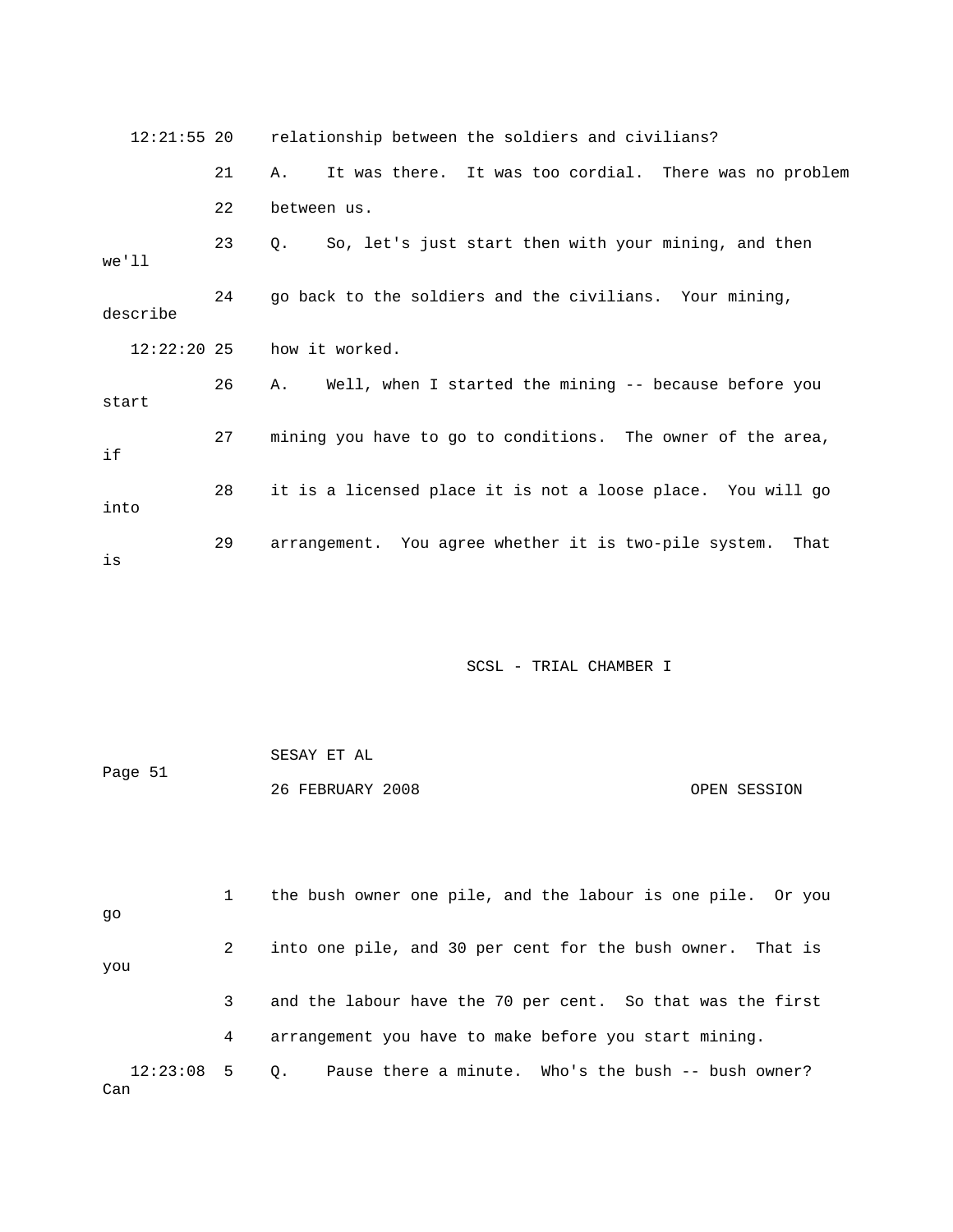6 you describe who the bush owner is?  $12:23:42$   $10$  Q. What is the, or what was the bush owner? What did the bush 11 owner own? 12 A. He owns the land. The land that -- where we hope to do 13 mining, he owns the land. 17 war period, most of the people had gone out. Only a few were 19 Q. And are you able to generalise, in a particular bush at  $12:24:33$  20 Number 6, how many mining sites might there have been? 21 A. No. No. I can't tell because there were many that were 22 there. 23 Q. And you've talked about the acting chief and the actions 24 allocating a place to mine. How can the, how could the acting 28 Sometimes, if you ask him he will take you to the individual 29 owns the area, because sometimes they too have their own area. 7 A. The bush owner? The boy who was there was one, one Thomas. 8 His father, because his father was not there, it was the son who 9 was there. Anyway the name has escaped me. the 14 Q. And at Number 6 was there one bush owner or was there more 12:24:14 15 then one bush owner? 16 A. There were many but since that time, during that time was 18 left. 12:25:13 25 chief allocate a place to mine if the land is owned by a bush 26 owner? 27 A. Well, actually he's not the one who would give the place. that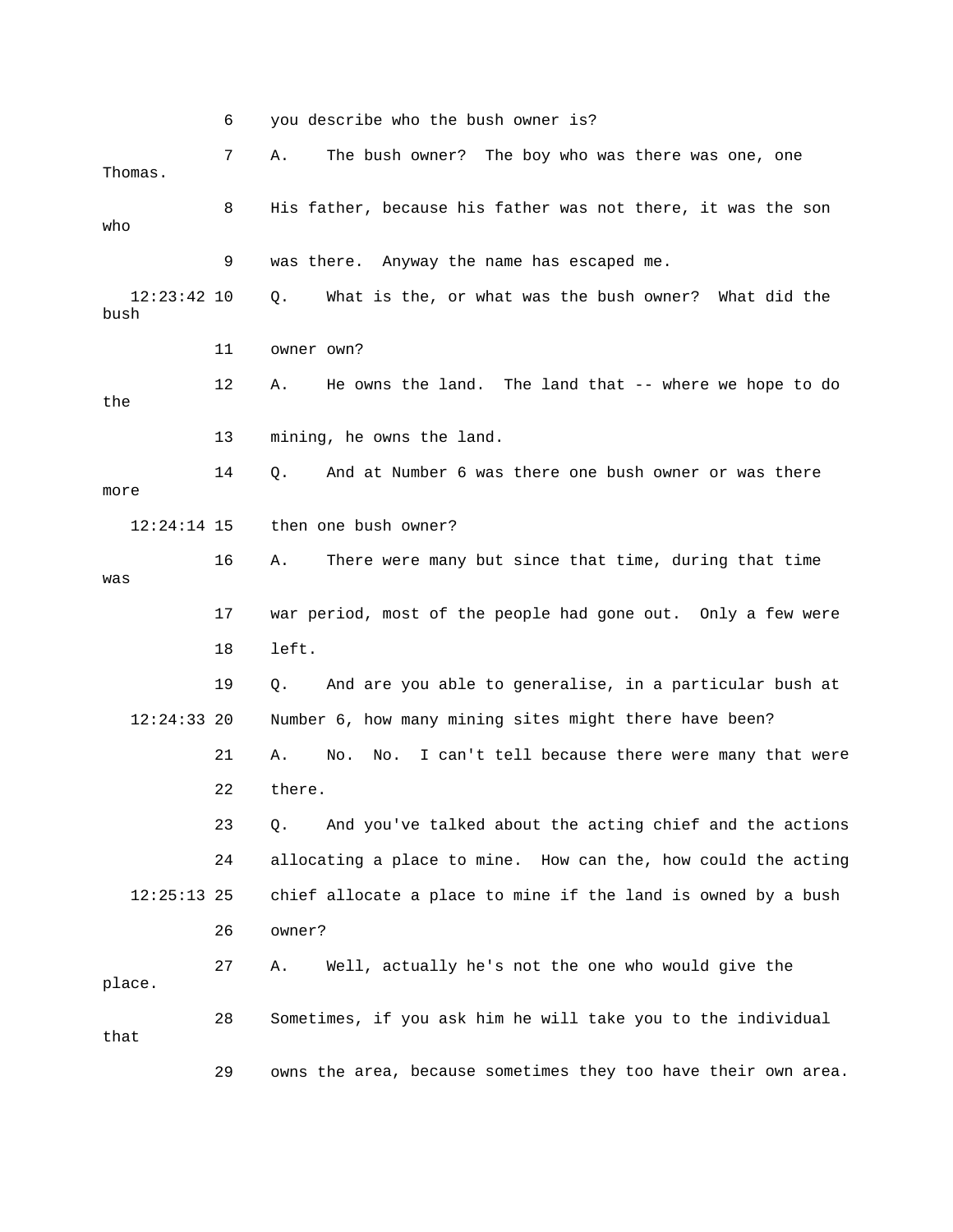|               |    | SESAY ET AL                                                    |              |
|---------------|----|----------------------------------------------------------------|--------------|
| Page 52       |    | 26 FEBRUARY 2008                                               | OPEN SESSION |
|               |    |                                                                |              |
|               |    |                                                                |              |
| do            | 1  | But, if you have pointed a particular place that you want to   |              |
| belong        | 2  | the mining, then he will tell you, if that place doesn't       |              |
|               | 3  | to him, he will tell you that that place doesn't belong to me  |              |
| the           | 4  | but, I will take you to the owner. Then you'll go and meet     |              |
| 12:25:59      | 5  | owner, then you negotiate.                                     |              |
|               | 6  | Right. And with respect to your mining, Mr Witness, did<br>Q.  |              |
|               | 7  | you decide on the two-pile or did you decide on the 30 per     |              |
| cent          |    |                                                                |              |
|               | 8  | to the bush owner?                                             |              |
|               | 9  | Well, we decided on the two-pile system.<br>Α.                 |              |
| $12:26:19$ 10 |    | Who decided on the two-pile? Who made that decision?<br>Q.     |              |
|               | 11 | I made that decision, because the man gave us the<br>Α.        |              |
|               | 12 | alternative for us to choose.<br>Then I chose one.             |              |
| who           | 13 | And with your particular mining operation, Mr Witness,<br>Q.   |              |
|               | 14 | dug the gravel?                                                |              |
| $12:26:52$ 15 |    | My workers.<br>Α.                                              |              |
|               | 16 | Who supplied the necessary logistical items such as food<br>Q. |              |
|               | 17 | and shovels?                                                   |              |
|               | 18 | I provided them with logistics.<br>Α.                          |              |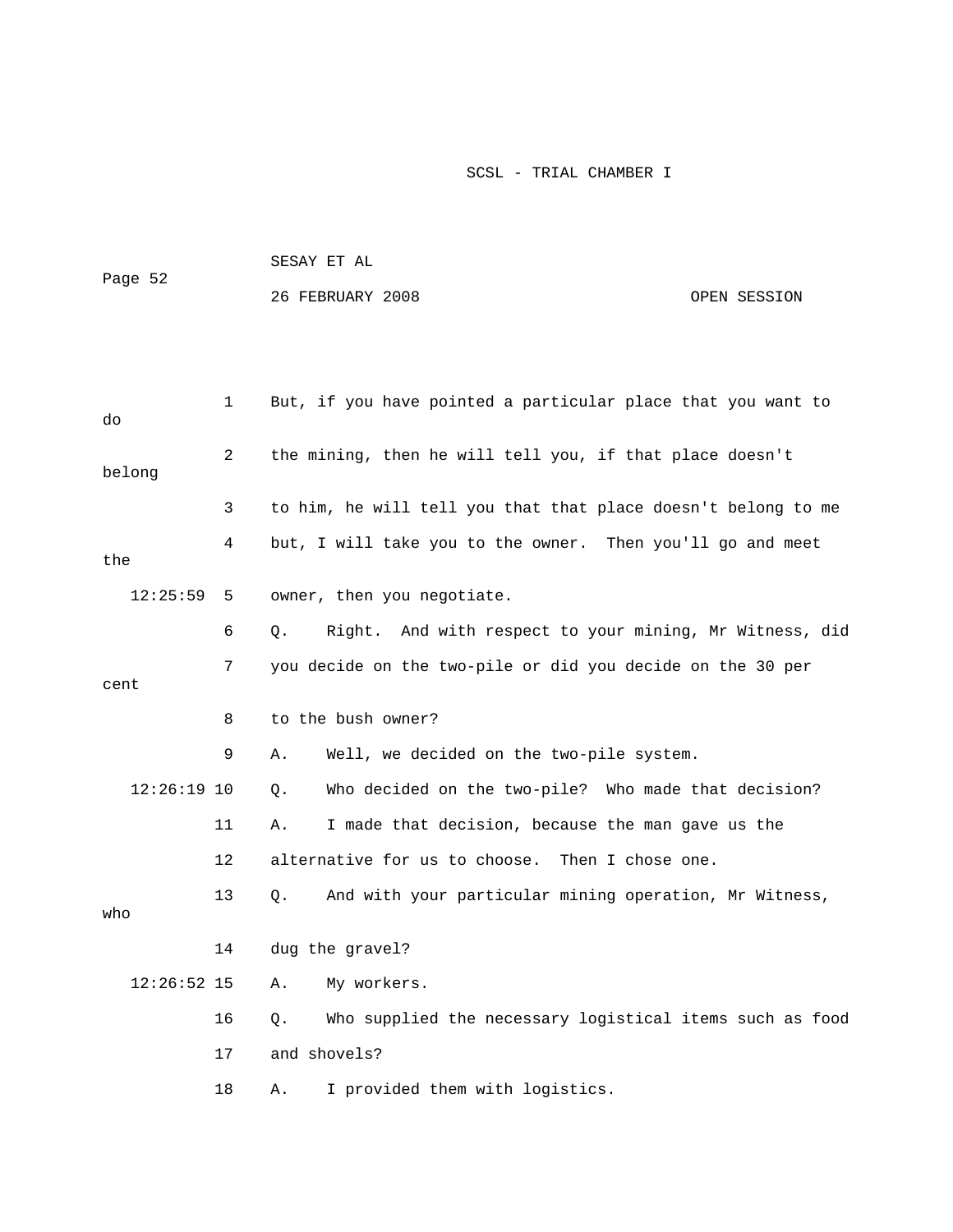|               | 19 | $Q_{\star}$ | Did you mention the word supply?                              |
|---------------|----|-------------|---------------------------------------------------------------|
| $12:27:20$ 20 |    | A.          | No, I, it was not a supply. I was the one supporting          |
|               | 21 | anyway.     |                                                               |
|               | 22 | $\circ$ .   | And when one of your -- so your workers would dig the         |
|               | 23 |             | gravel, and once it had been dug, who divided it?             |
| then          | 24 |             | A. Well, after digging, you can divide it in the middle       |
|               |    |             | $12:27:56$ 25 the bush owner will come and choose.            |
|               | 26 | $\circ$ .   | And the pile that's left after the bush owner took his,       |
|               | 27 |             | what happened to that pile that was left, Mr Witness, in your |
|               | 28 | operation?  |                                                               |
|               | 29 | A.,         | Well, it is left with the labour. We are responsible to       |

 SESAY ET AL Page 53

OPEN SESSION

1 wash it anyway.

26 FEBRUARY

 2 Q. And if a diamond was found in the labour pile, in your 3 operation, what would happen?

 4 A. Well, the law of the mining up to date, if you get a 12:28:40 5 diamond, you and your workers, you'll negotiate the price. If 6 you are unable to conclude, there is a law which stipulates that

7 the worker and the supporters will go and sell the diamond to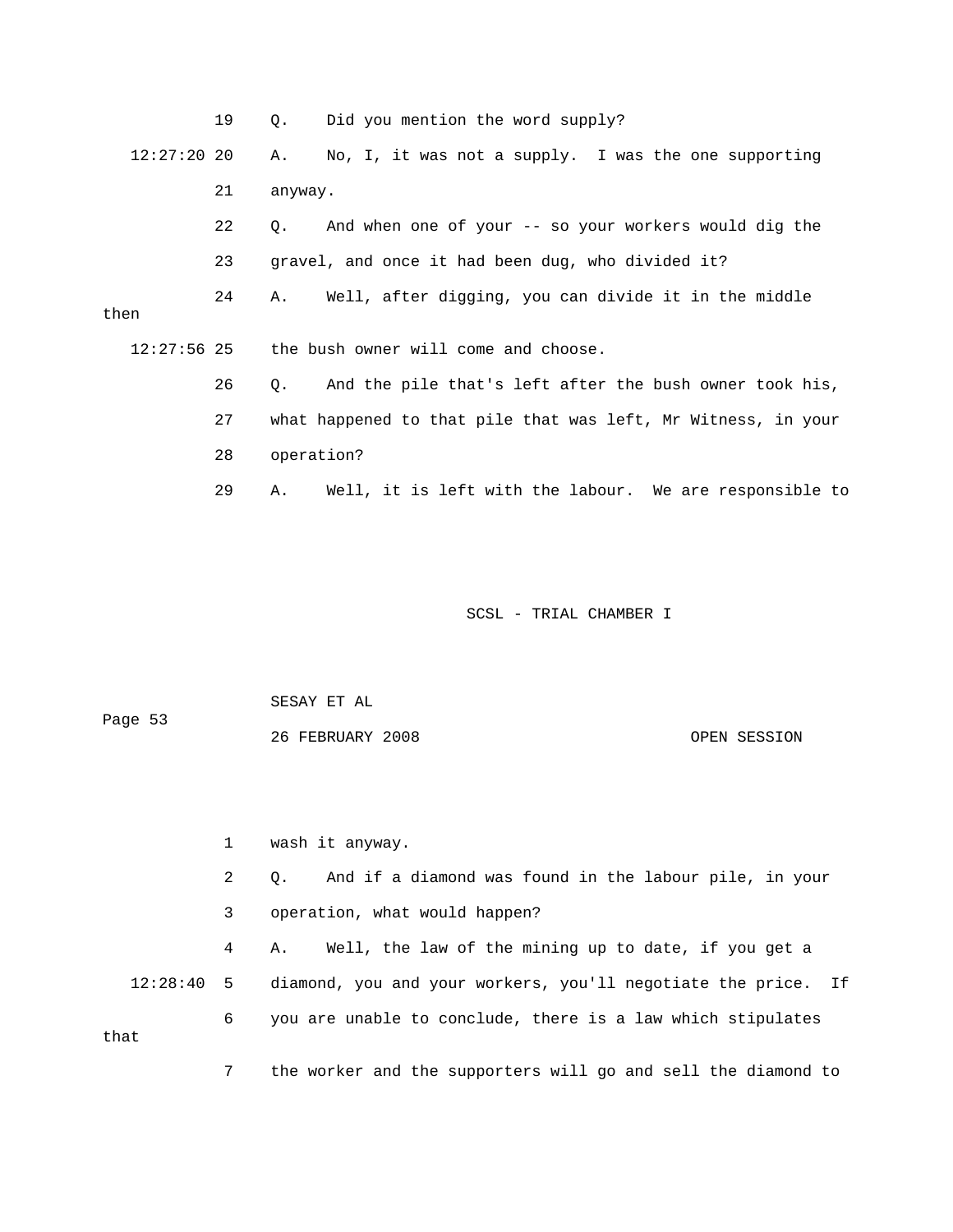8 their satisfaction, and at the end you'll divide the money in 12:29:01 10 Q. Is that the way you and your five workers worked at 13 Q. Now, that's your operation. What's going on around you conducted? If I should venture that area, I'm going to tell lies 17 only about my own agreement. give 19 us some idea. Did you see any soldiers mining at Number 6? 12:30:07 20 A. Yes, soldiers do mine. They too had their own people that 22 Q. How do you know that the soldiers were supporting people? 23 A. Well, something you know, our pits are sometimes closed, 24 then their boys will tell you, if you ask them, who is your 12:30:41 25 supporter, then you will say, this is my boss man who is 26 supporting me. He will point at him that this is the soldier 27 that is supporting me. Then straight off you'll know that it 28 a soldier that is supporting this pit. 29 Q. And apart from soldiers at Number 6 being supporters and two 9 parts. Number 11 6? 12 A. Well, yes. It's a general law to every diamond digger. at 14 Number 6 with other operations? How were they being 12:29:39 15 A. 16 because I don't know what was their agreement. I'm here to tell 18 Q. Well, let me ask you a few questions to see if you can 21 they were supporting. is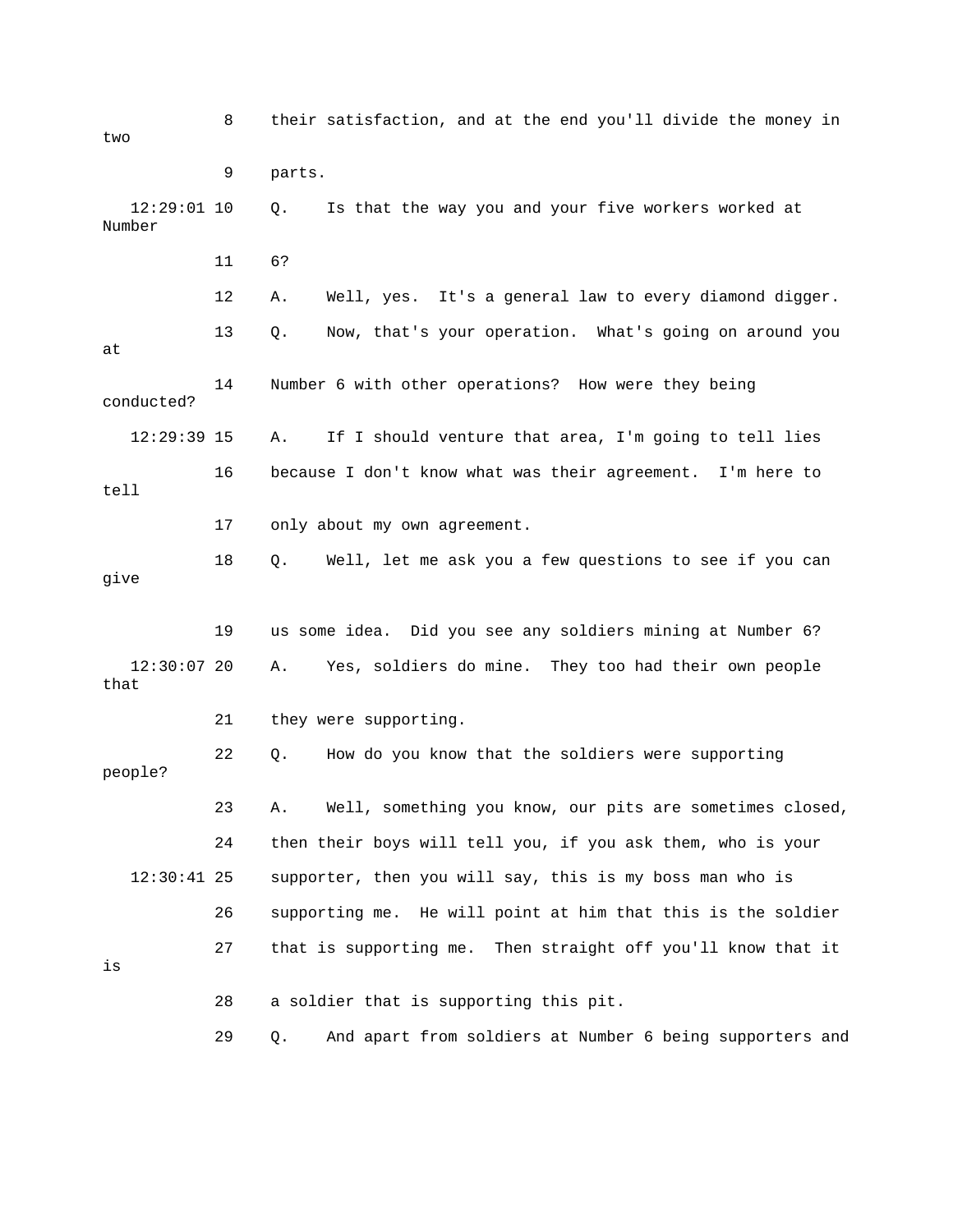|               |    | SESAY ET AL                                                    |  |
|---------------|----|----------------------------------------------------------------|--|
| Page 54       |    | 26 FEBRUARY 2008<br>OPEN SESSION                               |  |
|               |    |                                                                |  |
|               |    |                                                                |  |
|               | 1  | yourself, were any civilians supporters?                       |  |
|               | 2  | A lot. A lot were there.<br>Α.                                 |  |
|               | 3  | You mentioned that the relationship between the soldiers<br>Q. |  |
|               | 4  | and the civilians was cordial.                                 |  |
| 12:31:19      | 5  | Yes.<br>Α.                                                     |  |
|               | 6  | Could you elaborate what you mean?<br>Q.                       |  |
|               | 7  | Well, what made me to say that it was cordial because at<br>Α. |  |
| there         | 8  | that time we were doing things together, we mine together,     |  |
| threat        | 9  | was no threat of, threat of soldiers taking our gravel, or     |  |
| $12:31:50$ 10 |    | from soldiers that you should go and do this. Except on        |  |
|               | 11 | Saturdays when they do general cleaning and during that time   |  |
| then          | 12 | there will be no mining except to do the cleaning. So since    |  |
| the           | 13 | there has been no threat from them. So that was why I said     |  |
|               | 14 | relationship was cordial at that time.                         |  |

Q. How long did you work at Number 6, Mr Witness? 16 A. Well, because the mining that I was involved in was deep 17 mining, so we worked there for a month plus. Then came the  $12:32:11$  15 18 intervention. We just started removing the gravel. We don't 19 even wash it, and we had to leave.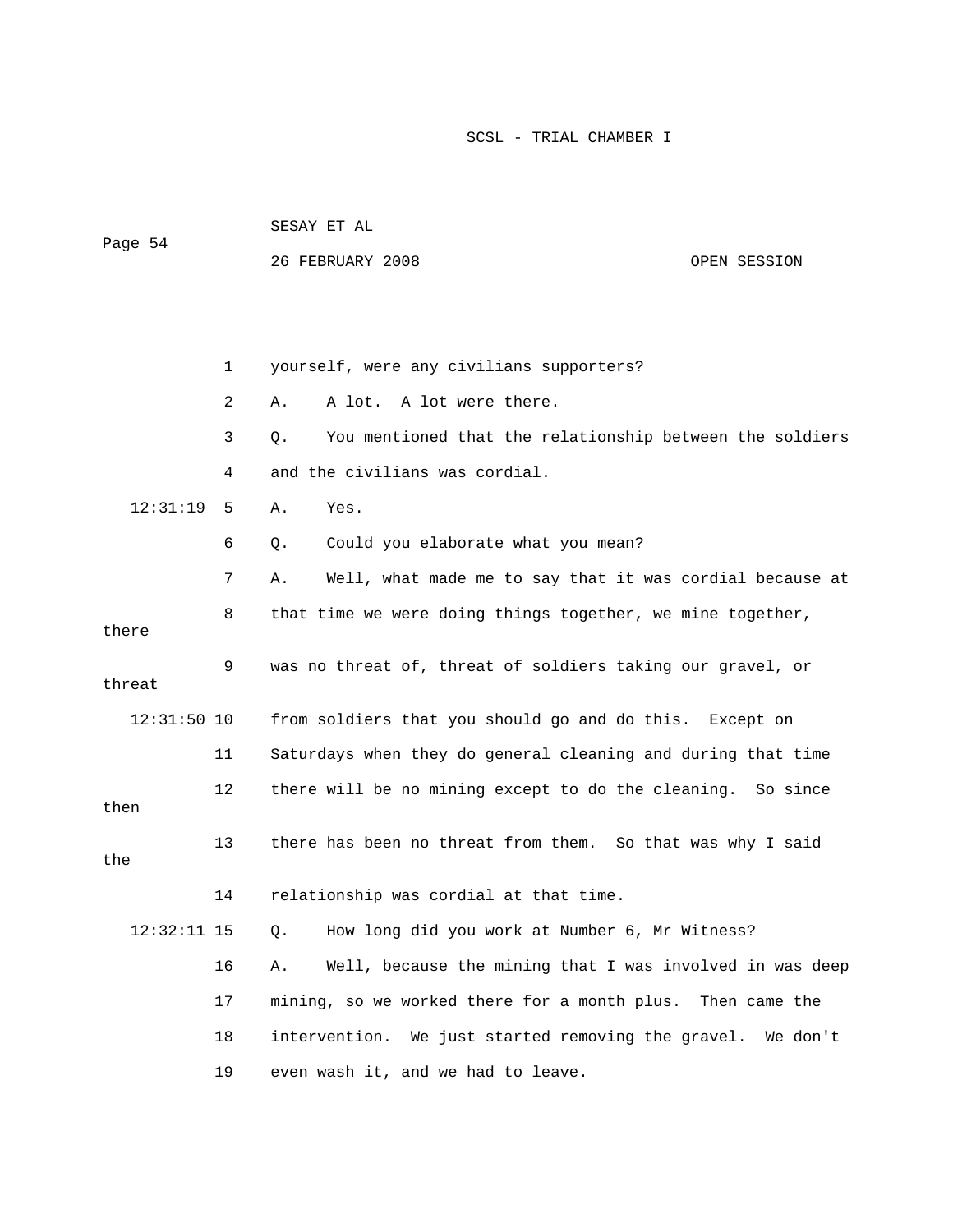12:32:45 20 Q. Just for the Court's information, Mr Witness, is it usual 21 to -- how often does it take in deep mining -- sorry, let me 22 start that again. How long might it take you with deep mining yourself. 12:33:28 25 Some areas, a day you'll meet the gravel. Some areas you stay 26 there up to six months without meeting the gravel. So it is 27 dependent on the area that you find yourself. 28 Q. And the system which involved giving 30 per cent to the 29 bush owner, is this, was this system common at Number 6? to 23 actually reach the gravel? 24 A. Well, it is dependent on the area that you find

SCSL - TRIAL CHAMBER I

 1 A. You mean it was -- come again? 2 Q. Well, did you observe the system whereby the bush owner was 3 given 30 per cent as opposed to the two-pile system at Number 4 A. If that system was common at Number 6, is that what you 12:34:25 5 mean? 6 Q. Yes. How common was it? 7 A. Well, 30 per cent and two-pile, since the time the NPRC SESAY ET AL Page 55 26 FEBRUARY 2008 OPEN SESSION 6?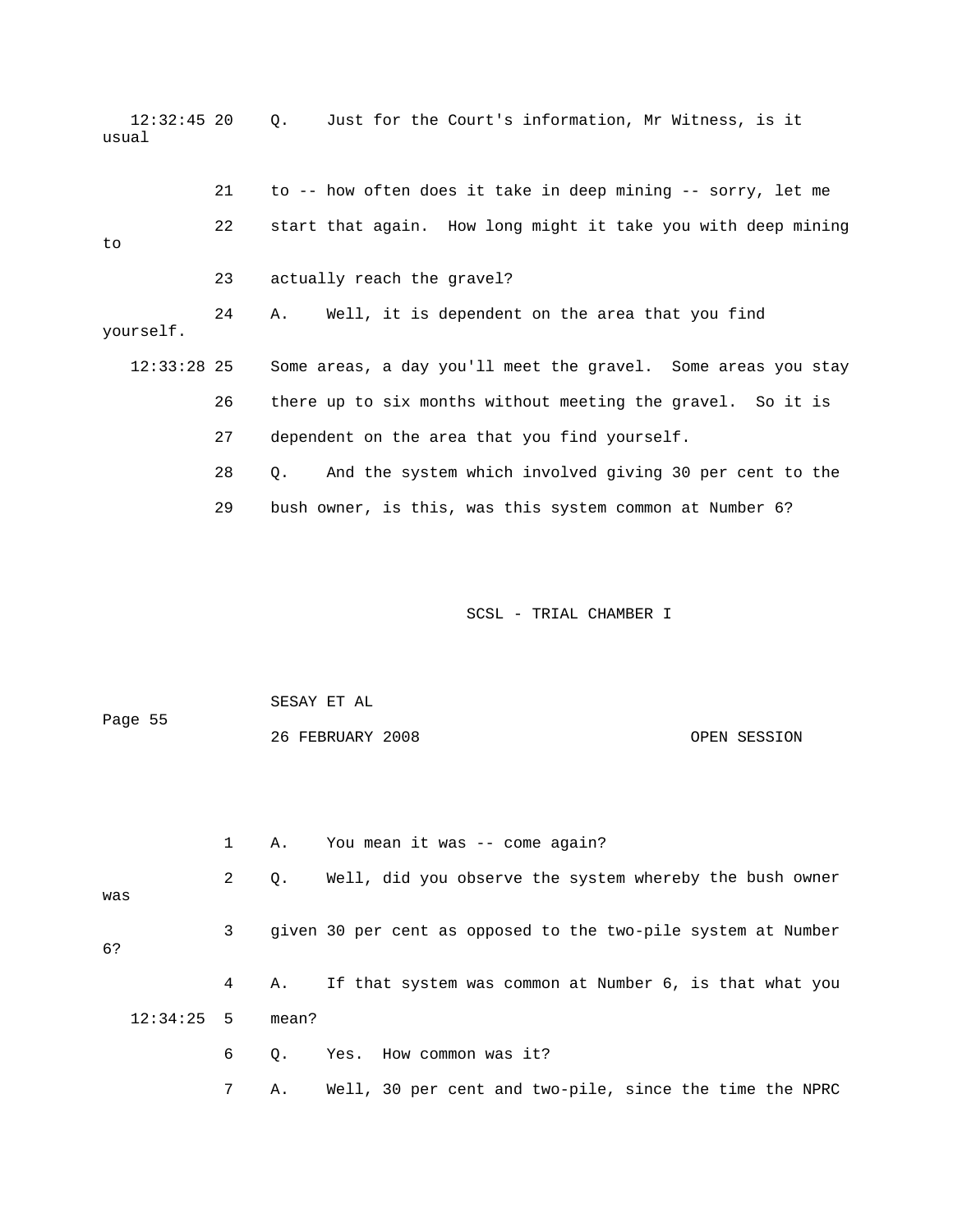8 change the two-pile system, even presently the 30 per cent is 9 common in Kono. Since that time up till now, 30 per cent is 11 Q. And so with the 30 per cent system, the 70 per cent goes 13 A. To the supporter and the labour. 14 Q. I want you to try your best, and nobody expects an exact 16 civilians were working there in the conditions you've just 18 A. No. Because where they made their agreement, well, it a young man who is 19 just a man who needed the area, and he's the you'll 21 be, your pit will be closer but it is difficult for you to TERPRETER: Your Honours, can the witness please 23 THE IN 24 little slower, he's too fast. 26 Q. Go a little slower. You're very clear but you're a bit 27 fast. Just repeat the last two sentences? unable 29 to tell whether it is common or to tell those that were 12:34:51 10 common. to 12 who? 12:35:44 15 answer. Are you able to say while you were at Number 6, how many 17 described? was 12:35:58 20 bush owner. Both of them will make the arrangement. So 22 know - go a 12:36:17 25 MR JORDASH: 28 A. I mean the arrangement of the 30 per cent, why I am involved,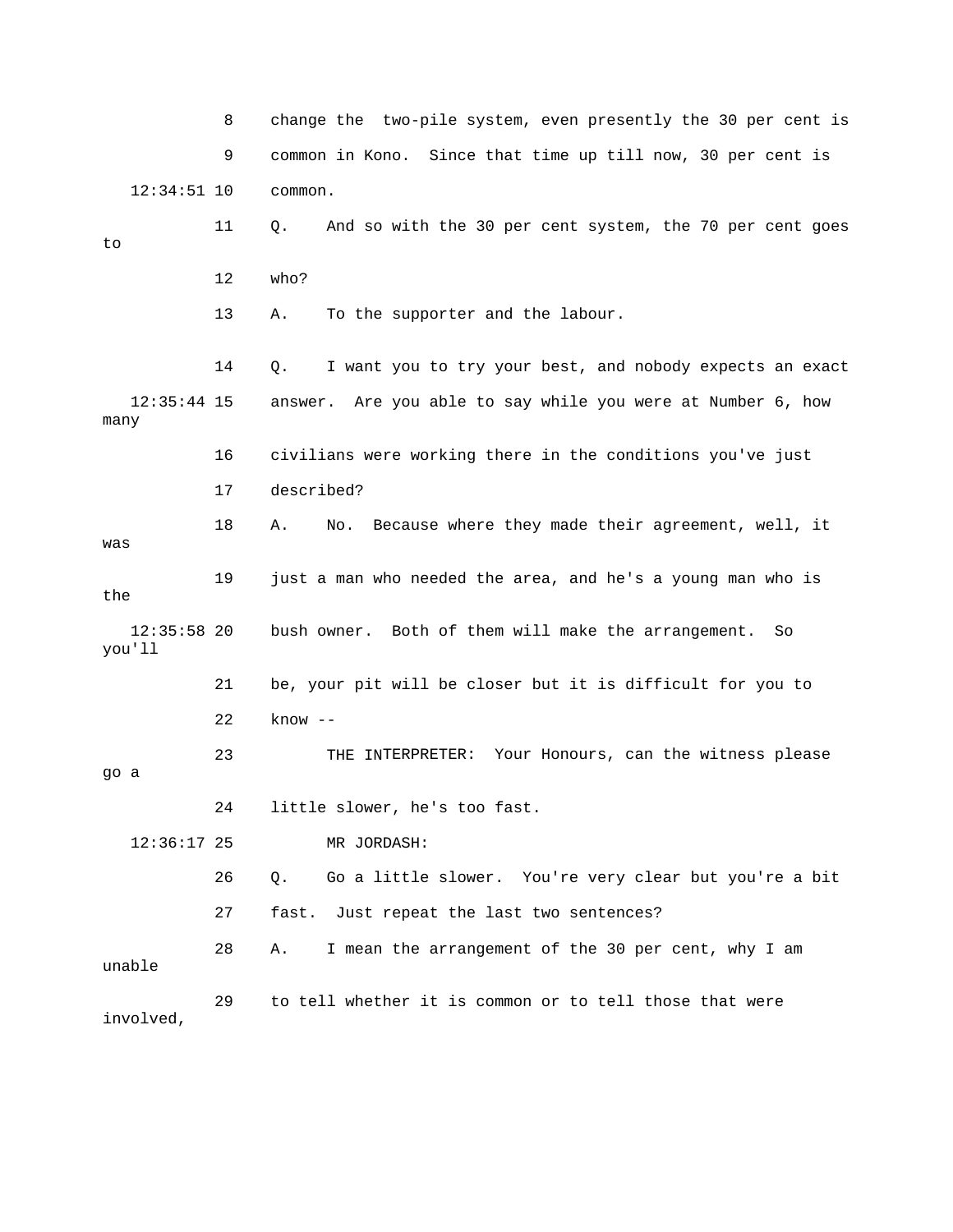| Page 56 | SESAY ET AL      |              |
|---------|------------------|--------------|
|         | 26 FEBRUARY 2008 | OPEN SESSION |

| the           | 1              | it was an arrangement. The arrangement is normally between     |
|---------------|----------------|----------------------------------------------------------------|
| you           | $\overline{2}$ | two parties. Everybody has his own arrangement. Sometimes      |
|               | 3              | will be closer, your pit will be closer but you don't know the |
| the           | 4              | type of arrangement it's operating on. Maybe at the end when   |
| 12:36:55      | 5              | two-pile is divided, it is only then that you'll realise that  |
|               | 6              | this one is operating on a 30 per cent basis.                  |
| me            | 7              | Okay. What I was trying to ask you about is, well, let<br>Q.   |
|               | 8              | ask you this. Did you see any forced mining? Did you see       |
| Number        | 9              | anybody forced to mine against their will when you were at     |
| $12:37:22$ 10 |                | 6, during this time?                                           |
|               | 11             | PRESIDING JUDGE: I thought you asked the number of             |
| he,           | 12             | civilians who were in those mining areas at that time.<br>Has  |
|               | 13             | has he answered the question?                                  |
|               | 14             | I was going to return to it by asking this<br>MR JORDASH:      |
| $12:37:36$ 15 |                | question first.                                                |
|               | 16             | PRESIDING JUDGE: All right.                                    |
|               | 17             | MR JORDASH:                                                    |
| by            | 18             | Did you see any forced mining, civilians forced to mine<br>Q.  |
|               | 19             | anyone at Number 6?                                            |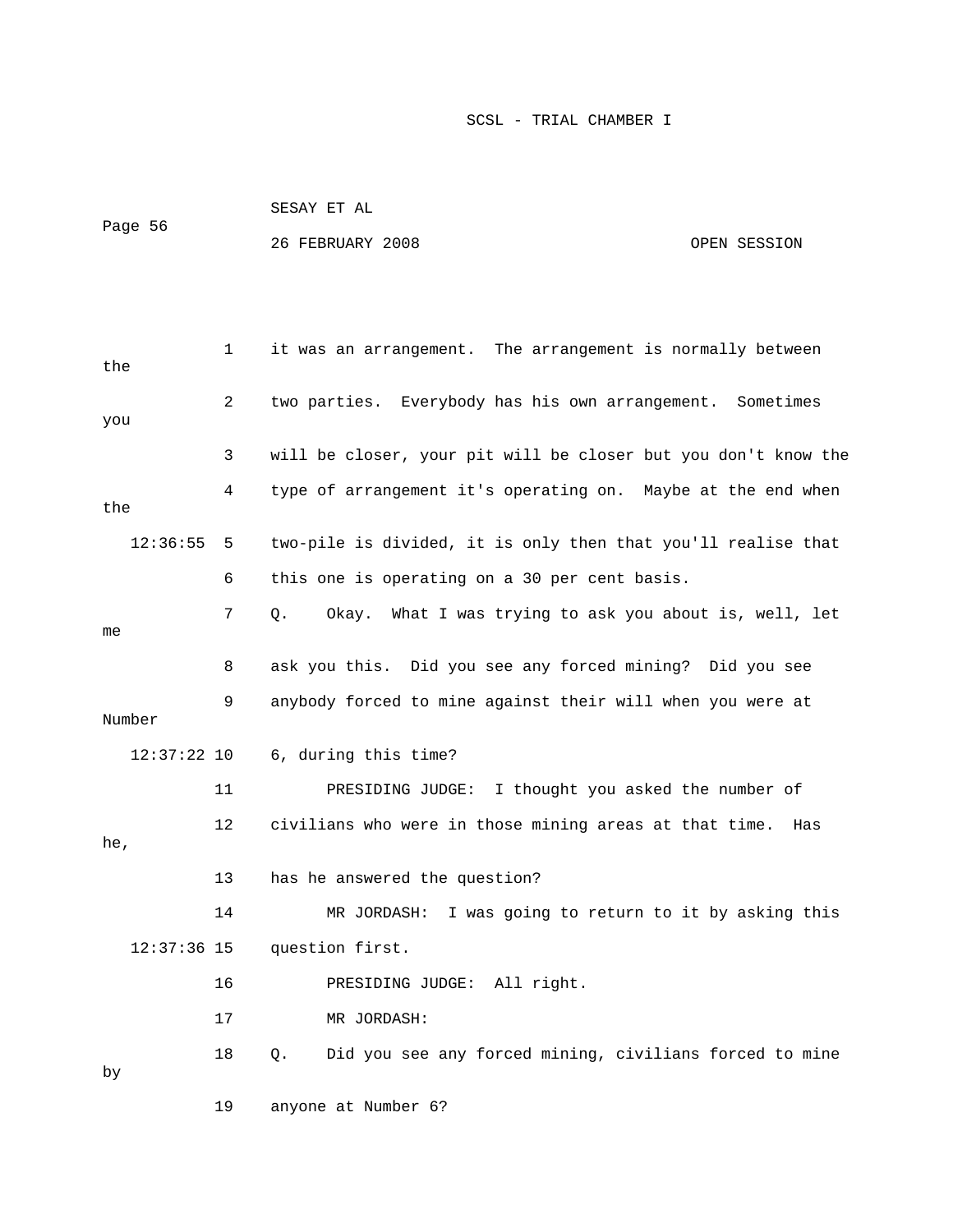12:37:47 20 A. Well, as for myself during the AFRC time, since I was there 21 up to the time I left because by then even it was a forced 22 mining, I wouldn't be in a position to have people to tell 23 to go on the pit to mine, so I will say no. 12:38:14 25 position to tell people to go on the pits to mine, what does that 26 mean? d 27 PRESIDING JUDGE: Let him tell us whether he saw force 29 THE WITNESS: No, I didn't see. Where I was mining at Page 57 OPEN SESSION 1 Number 6, I didn't see any forced mining. 3 Q. Now at Number 6, I'm just going to try to have you give 12:38:43 5 PRESIDING JUDGE: What you want to say is that he didn't 6 see civilians being forced to mine around that area. them 24 Q. What do you mean by the last sentence. I wouldn't be in a 28 mining or not. You said for myself. SCSL - TRIAL CHAMBER I SESAY ET AL 26 FEBRUARY 2008 2 MR JORDASH: a 4 picture to the Judges?

7 THE WITNESS: I don't see any civilian around my area.

No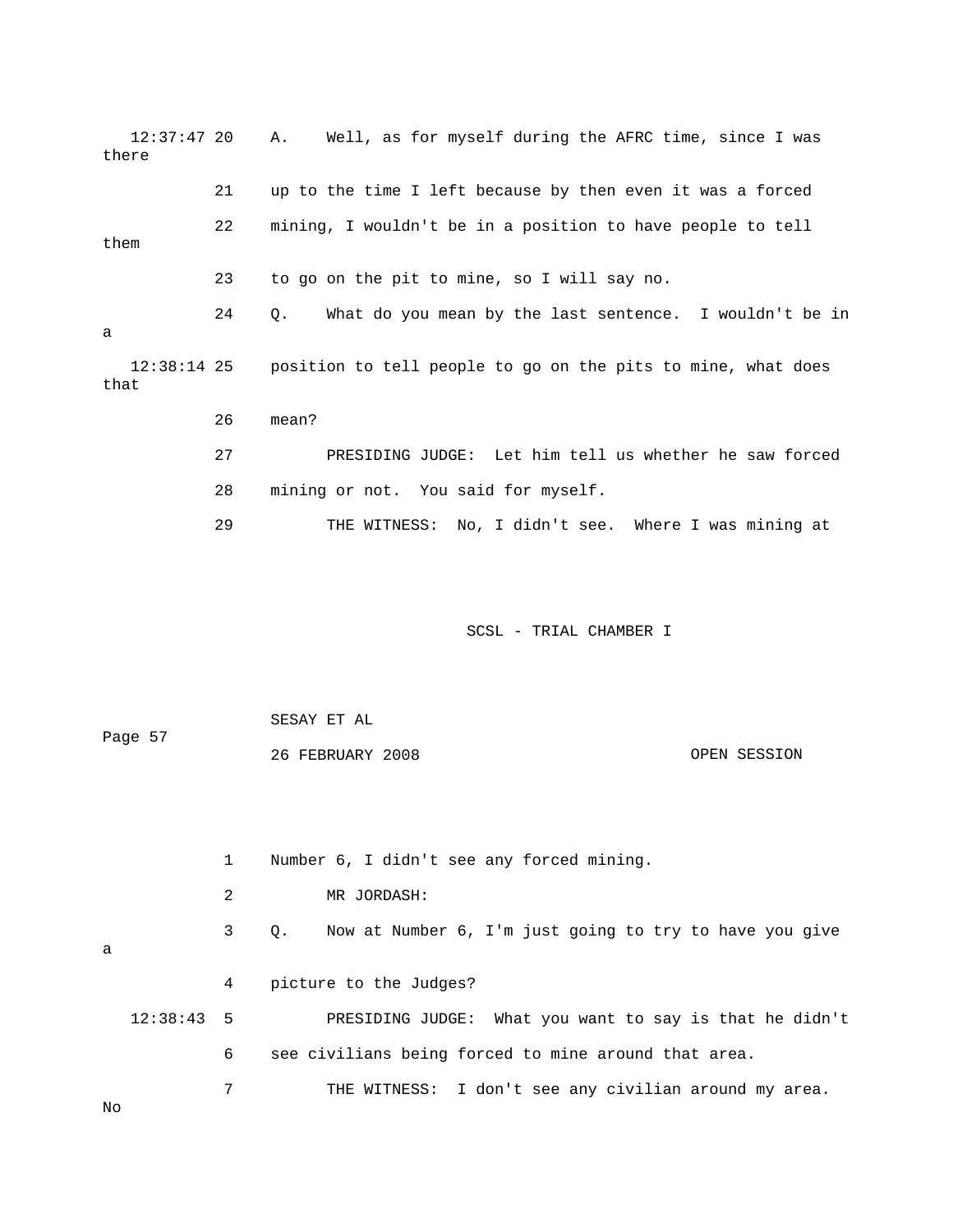8 civilian. Everybo dy was busy doing his own mining.

9 MR JORDASH:

 $12:39:09$  10 0. Are you able to  $-$ - are you able to give an idea as to w ho 11 many civilians were doing their own mining at that time? Are 12 talking tens, hundreds, thousands, what kind of number? 14 Q. Or just the general picture you got of Number 6, the 12:39:42 15 general numbers of civilians? 17 Number 6? 12:39:55 20 A. Okay. Well yes the population was there. Only that I 22 Q. And during your time in Number 6, where were you living? 12:40:29 25 Q. And where were your five workers living? 26 A. They were there. They were inside there. we 13 A. The area where I was operating you mean? 16 A. That is the question I'm asking. Are you referring to 18 Q. Let's start with Number 6 and see if you can give us a 19 picture? am 21 unable to tell but it is over hundred, above hundred miners. 23 A. Well, at that time I was not living at Number 6, I was at 24 Lebanon. 27 Q. How often would you return to Lebanon? 28 A. Sometimes everyday, except on certain occasions if I'm 29 tired, if I decided not to, then I don't. Sometimes I will go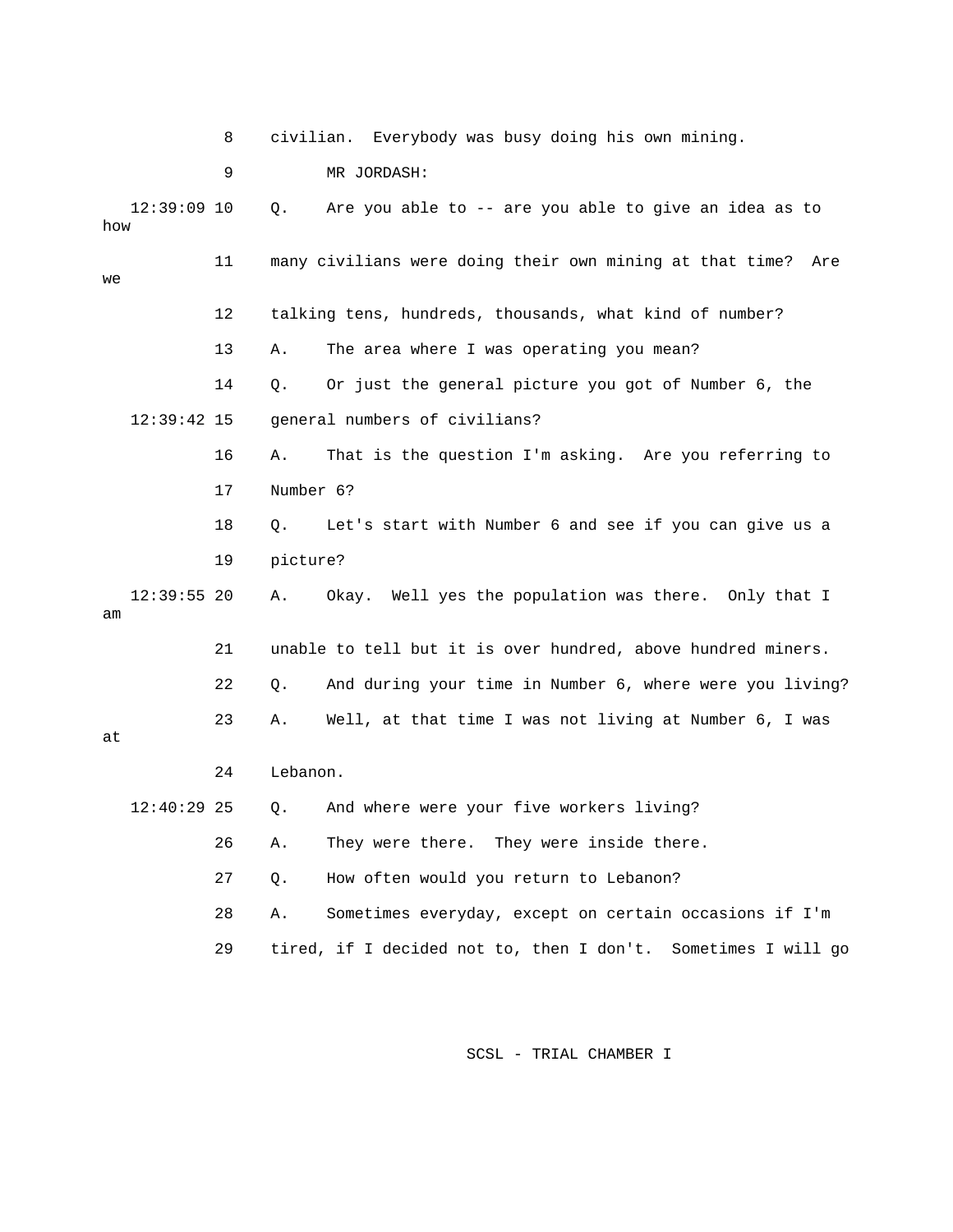|         | SESAY ET AL      |              |
|---------|------------------|--------------|
| Page 58 | 26 FEBRUARY 2008 | OPEN SESSION |

|                       | 1  | there, I spend the night.                                      |
|-----------------------|----|----------------------------------------------------------------|
| would                 | 2  | Q.<br>And when you went back to spend the night at Lebanon     |
|                       | 3  | your journey take you past other places?                       |
|                       | 4  | We had no pass in Kono there was no pass in Kono.<br>Α.<br>No. |
| 12:41:19              | 5  | PRESIDING JUDGE:<br>No.                                        |
|                       | 6  | MR JORDASH:<br>But would you -- I'm happy with the answer      |
|                       | 7  | even though that wasn't the question.                          |
| through               | 8  | And your journey would take you, would it take you<br>Q.       |
| Koidu                 | 9  | other towns or villages or mining sites, from Number 6 to      |
| $12:41:39$ 10         |    | Town, Lebanon?                                                 |
| the                   | 11 | There are other villages and other mining sites along<br>Α.    |
|                       | 12 | highway. Maybe I will use the Yengema route.                   |
|                       | 13 | Are you able to name some of the places you would pass?<br>Q.  |
| junction              | 14 | Well, after Number 6, some towns are based at the<br>Α.        |
| $12:42:07$ 15         |    | but they are not along the main highway, you see.              |
|                       | 16 | What kind of places would you be able to pass?<br>Q.           |
| them                  | 17 | These are junctions, junctions only. When you pass by<br>Α.    |
| Makeni,               | 18 | then you go to prospecting junction, then you go to small      |
|                       | 19 | then you climb up to Yengema, Gieya, then you travel by the    |
| $12:42:35$ 20<br>come |    | highway, Motema then you'll go up this village, then you'll    |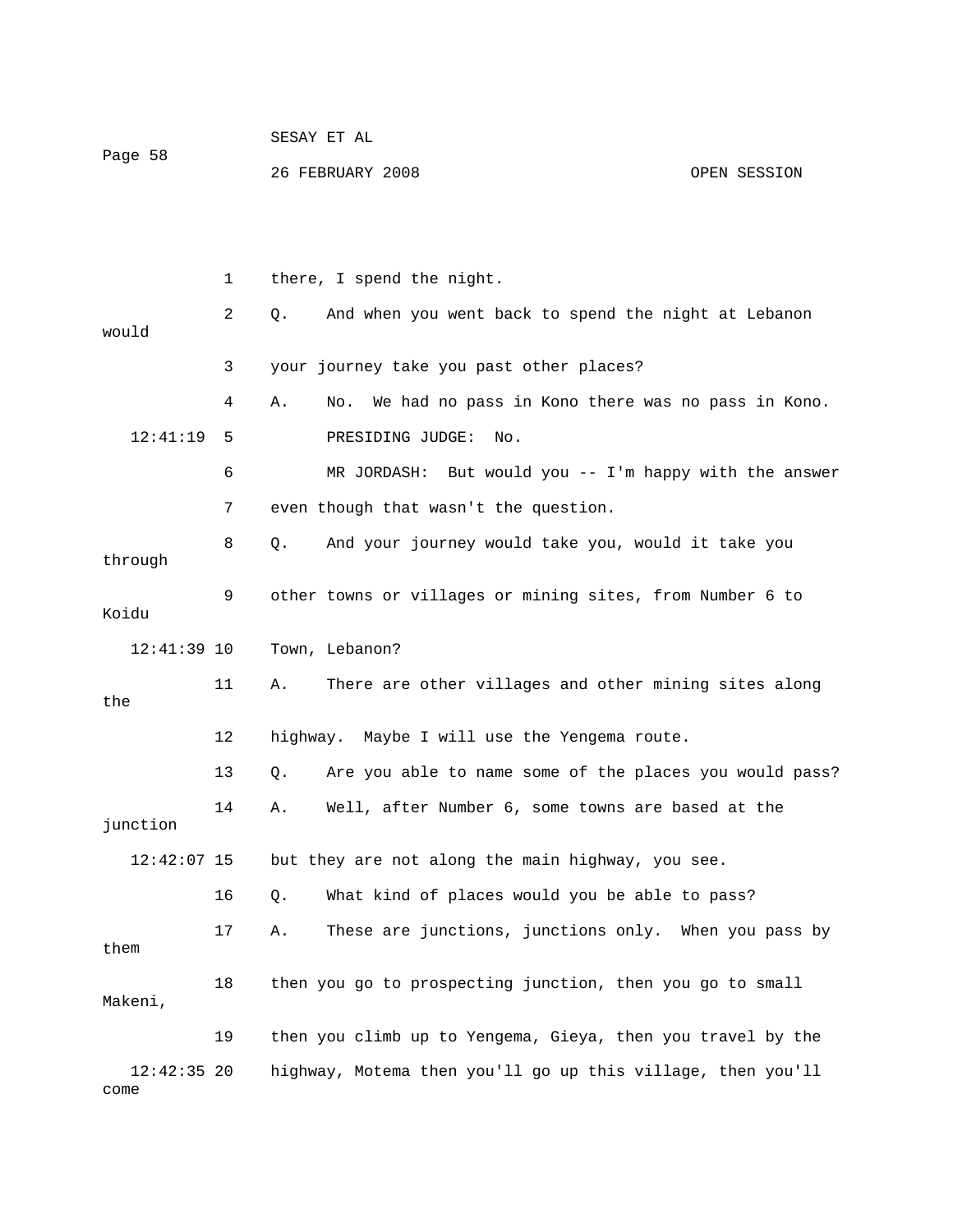21 to Koakoyima. 22 Q. And did you observe if there was mining going on in 24 A. Yes, I usually see miners. If you travel in the morning you will see them with their shovels, or when you pass through 28 A. Appear? Well, I don't see them in any threatened these 23 places?  $12:43:06$  25 26 the swamps you will see miners, you meet them there. 27 Q. And how did the civilians appear to you when you saw them? 29 condition. They were just saying that they are doing their own

SCSL - TRIAL CHAMBER I

|         | SESAY ET AL      |              |
|---------|------------------|--------------|
| Page 59 |                  |              |
|         | 26 FEBRUARY 2008 | OPEN SESSION |

 1 mining. 2 Q. Was there any -- sorry, they said, they said what? 3 A. When you asked how I saw the civilians, then I said, I 4 don't see them in any mood of threat. I saw them normal doing 7 mining sites during these periods? 8 A. Please repeat the question. 9 Q. During the time you were working at Number 6 and the time 12:43:50 5 their own mining. 6 Q. Did you have cause to meet any of these miners from other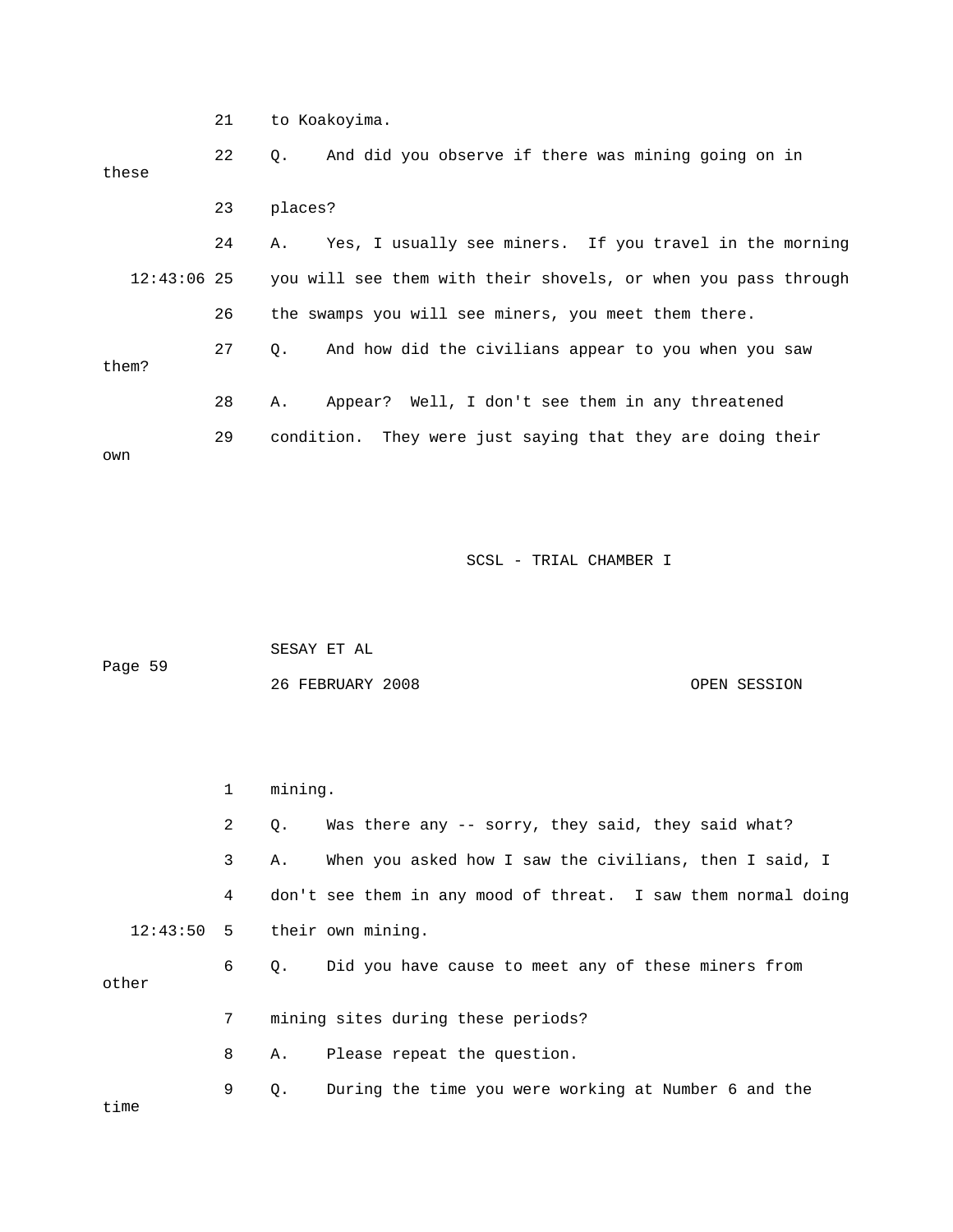|      | $12:44:15$ 10 |    | you would be staying at Lebanon, travelling from Number 6 to   |
|------|---------------|----|----------------------------------------------------------------|
|      |               | 11 | Lebanon, spending time in Koidu Town, did you speak to other   |
|      |               | 12 | miners, civilian miners?                                       |
|      |               | 13 | Α.<br>Well, except those that we had close relationship or a   |
|      |               | 14 | friend, then I will ask how is the mining, how are you going   |
|      | $12:44:50$ 15 |    | about the mining? I don't have time to talk to people that we  |
|      |               | 16 | don't have any business, you see.                              |
| to,  |               | 17 | From what you saw travelling, from the people you spoke<br>Q.  |
|      |               | 18 | from what you could observe generally, did you receive any     |
|      |               | 19 | information at this time concerning forced mining in Koidu or  |
|      | $12:45:17$ 20 |    | Kono District in general?                                      |
| in   |               | 21 | As far as my observations is concerned and my presence<br>Α.   |
|      |               | 22 | Kono, up to the time of intervention in Freetown when I had to |
| my   |               | 23 | leave, I heard no information about it and I don't saw it with |
|      |               | 24 | own eyes.                                                      |
| this | $12:45:38$ 25 |    | In terms of -- in terms of activities in Koidu Town at<br>О.   |
|      |               | 26 | time, were there any offices in Koidu Town?                    |
|      |               | 27 | Which type of office are you referring to?<br>Office?<br>Α.    |
|      |               | 28 | Were there any diamond offices?<br>Q.                          |
|      |               | 29 | Well, maybe if they were there because they were buying<br>Α.  |
|      |               |    |                                                                |

SESAY ET AL

Page 60

26 FEBRUARY 2008 OPEN SESSION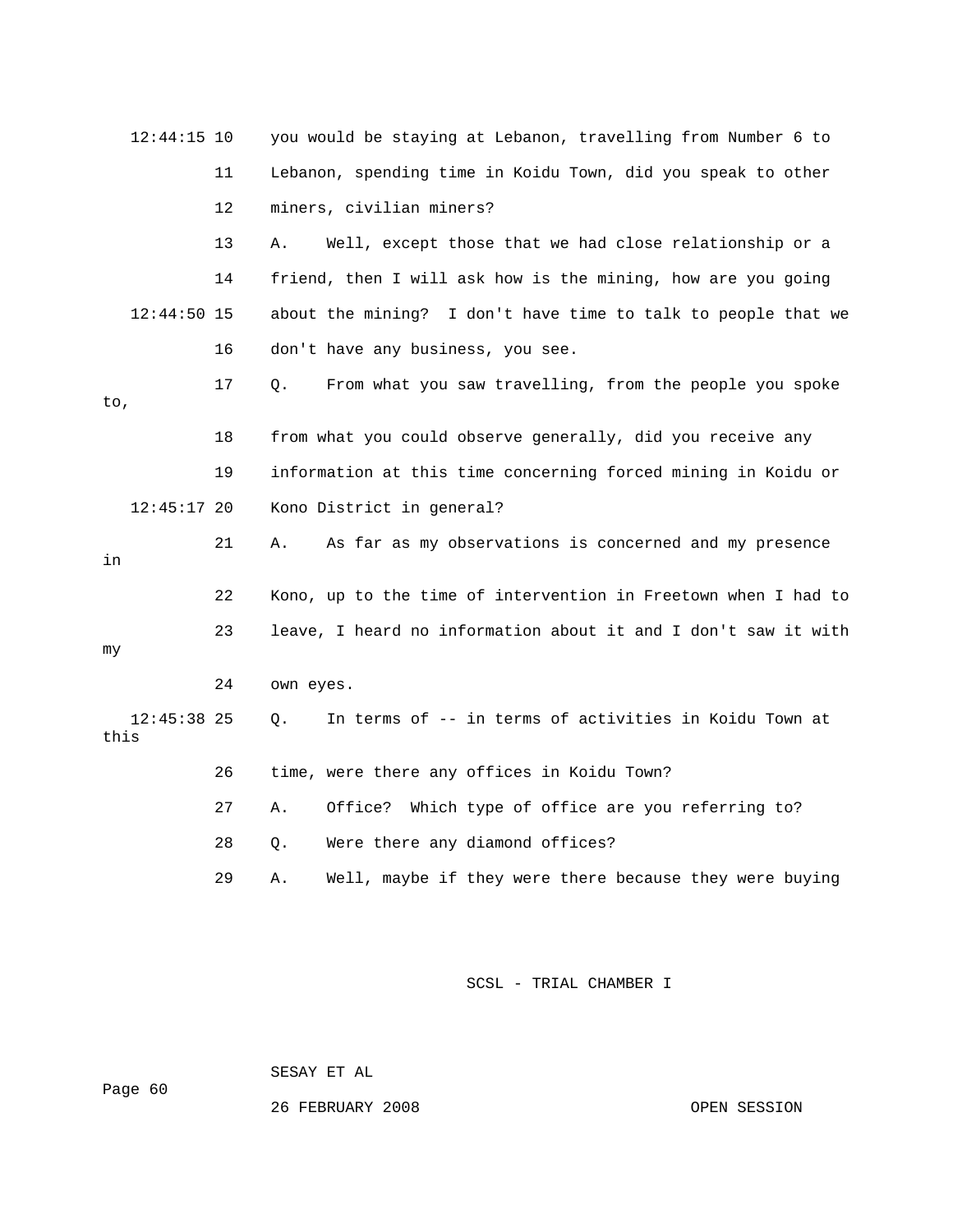|    |                         | 1  | diamonds, maybe they were not exposing it, or you will see the  |
|----|-------------------------|----|-----------------------------------------------------------------|
|    |                         | 2  | Marakas sitting in their verandas, they were buying diamonds.   |
|    |                         | 3  | What about other sort of more social activities?<br>Q.<br>Were  |
| Do |                         | 4  | there any recreational facilities in Koidu Town at this time?   |
|    | 12:47:40                | 5  | you understand my question?                                     |
|    |                         | 6  | Yes, I understand. Well, you see, AFRC time, the time I<br>Α.   |
| а  |                         | 7  | was there, it was a very short time because by then there was   |
|    |                         | 8  | threat from the surrounding Kamajors so, you know, people were  |
|    |                         | 9  | afraid to organise social functions, so there were not much     |
|    | $12:48:07$ 10           |    | social activities. Also I did not spend a long time in that     |
|    |                         | 11 | By the time social life was organised, then came the<br>area.   |
|    |                         | 12 | intervention.                                                   |
| in |                         | 13 | Well, were there any restaurants or cafes or such things<br>Q.  |
|    |                         | 14 | Koidu Town?                                                     |
|    | $12:48:40$ 15           |    | Restaurants were people go to eat?<br>Α.                        |
|    |                         | 16 | Yes.<br>Q.                                                      |
|    |                         | 17 | Yes, they were there because we used to go and purchase<br>Α.   |
|    |                         | 18 | rice to eat.                                                    |
|    |                         | 19 | Was there trade going on in Koidu Town?<br>$Q$ .                |
|    | $12:48:58$ 20<br>around |    | Well, at that time then, the business was centered<br>Α.        |
|    |                         | 21 | It was mainly Koakoyima where business was.<br>Koakoyima.       |
| on |                         | 22 | Did you observe if there were any restrictions imposed<br>$Q$ . |
|    | District?               | 23 | civilians concerning movement within Koidu, within Kono         |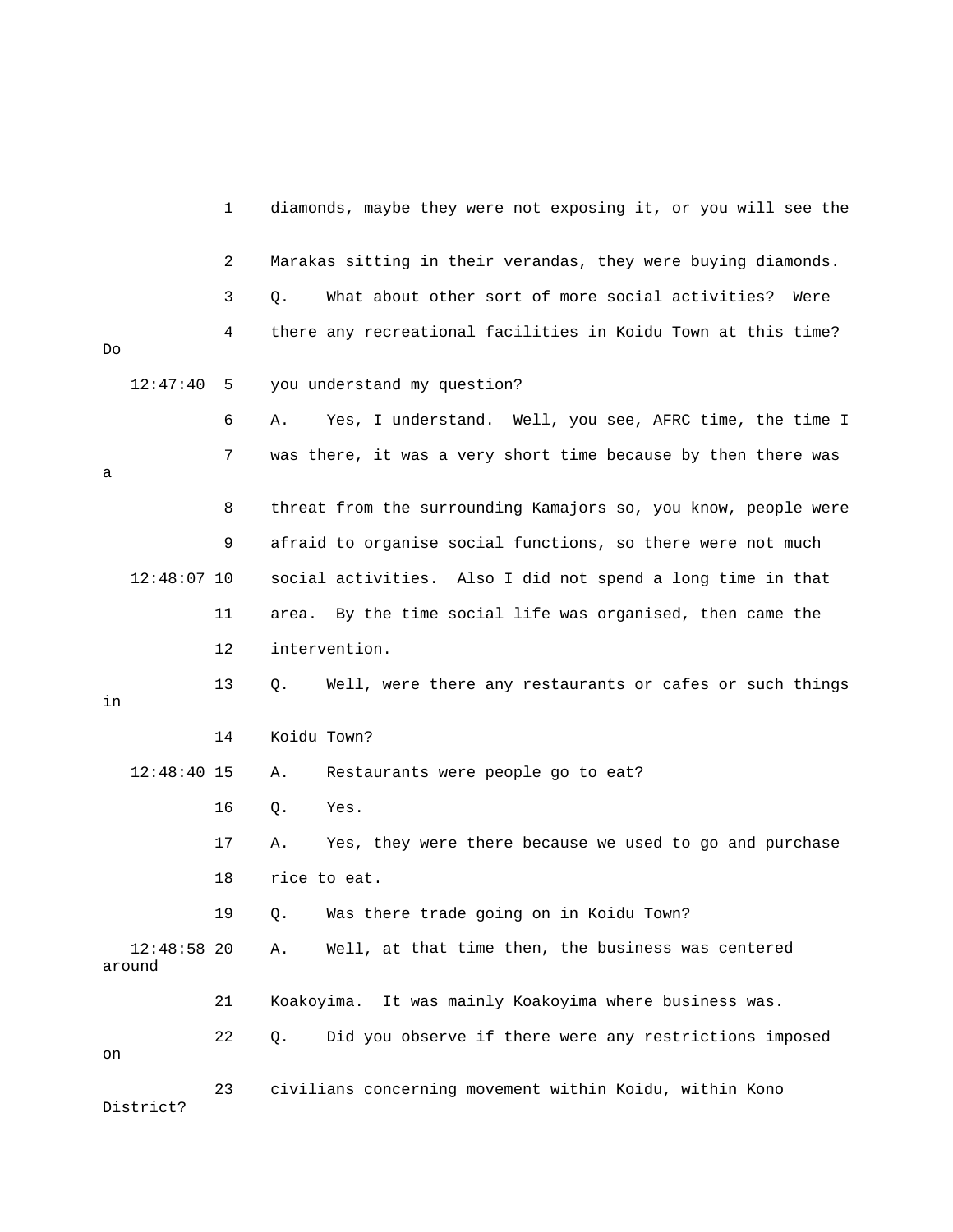24 A. Well, that was one of the -- we are very lucky on that part 12:49:50 25 because we had freedom of movement. There was no curfew. So 27 Q. What if you as a civilian, or other civilians wanted to 29 A. Well, if you want to leave Kono? you 26 can stay out for the rest of the night, no problem. No problem. 28 leave Kono?

SCSL - TRIAL CHAMBER I

 SESAY ET AL Page 61 26 FEBRUARY 2008 OPEN SESSION

 1 Q. Yes, was it possible? 2 A. Yes, yes. That was why I said we had freedom of movement. 3 There were no boundaries. If you want to go out they will say 4 yes, or if you want to go anywhere they will question you, no. 6 when news of the intervention came? 7 A. Yeah, yeah, yeah. 8 Q. And the information was what? Can you remember? 9 A. Well, the information we had, the information we heard 12:51:25 10 that they have, the Kamajor had come in there on their way, 12:50:42 5 Q. Now, let me take you to the intervention. Were you in Kono was

they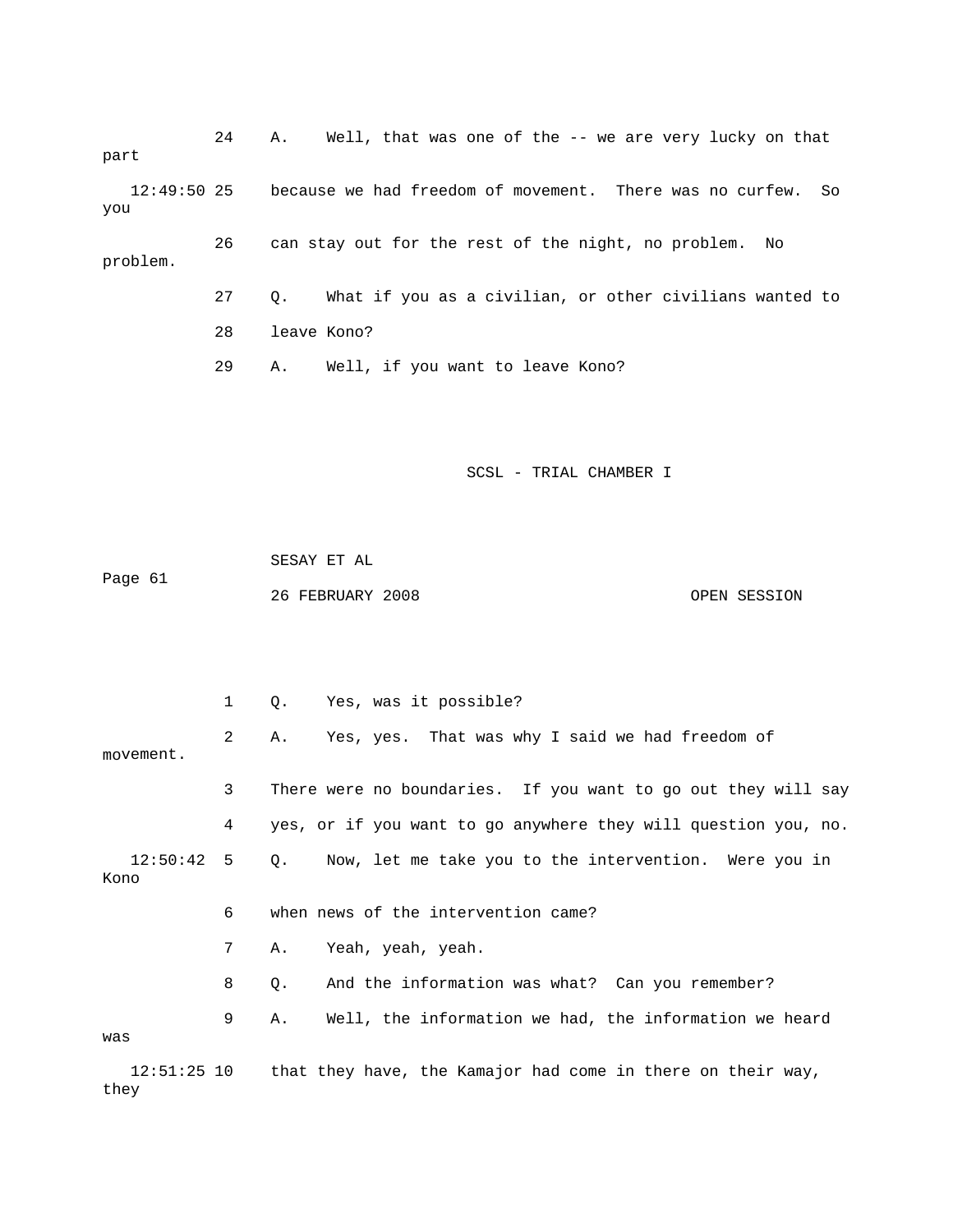11 were around Bumpe area.

12 Q. Did any information come about how the Kamajors were

13 conducting themselves at Bumpe?

 14 A. No. YOu see, at that time, it was a very short time. 16 a day -- the following day they said they have brought 17 around Bumpe area. So that very day I did not sleep there, I 12:52:18 20 A. Well, generally because from the start of this war in 21 country there were times we were afraid to go to the areas 22 the Kamajors were, than the RUF. Because if you go to the 23 Kamajor areas, they will come and smell you and if they say zone 12:52:49 25 was safer to us. So when you heard the Kamajors especially 27 there, so -- 28 THE INTERPRETER: Your Honours, can the witness please 29 over the last segments? The 12:51:57 15 very day we heard that intervention has taken place in Freetown, Kamajors 18 leave -- I left, sorry. 19 Q. Why did you leave because of this news? this where you 24 are a rebel then they will kill you. So by then the rebel for 26 some of us coming from the hut you have no alternative to go go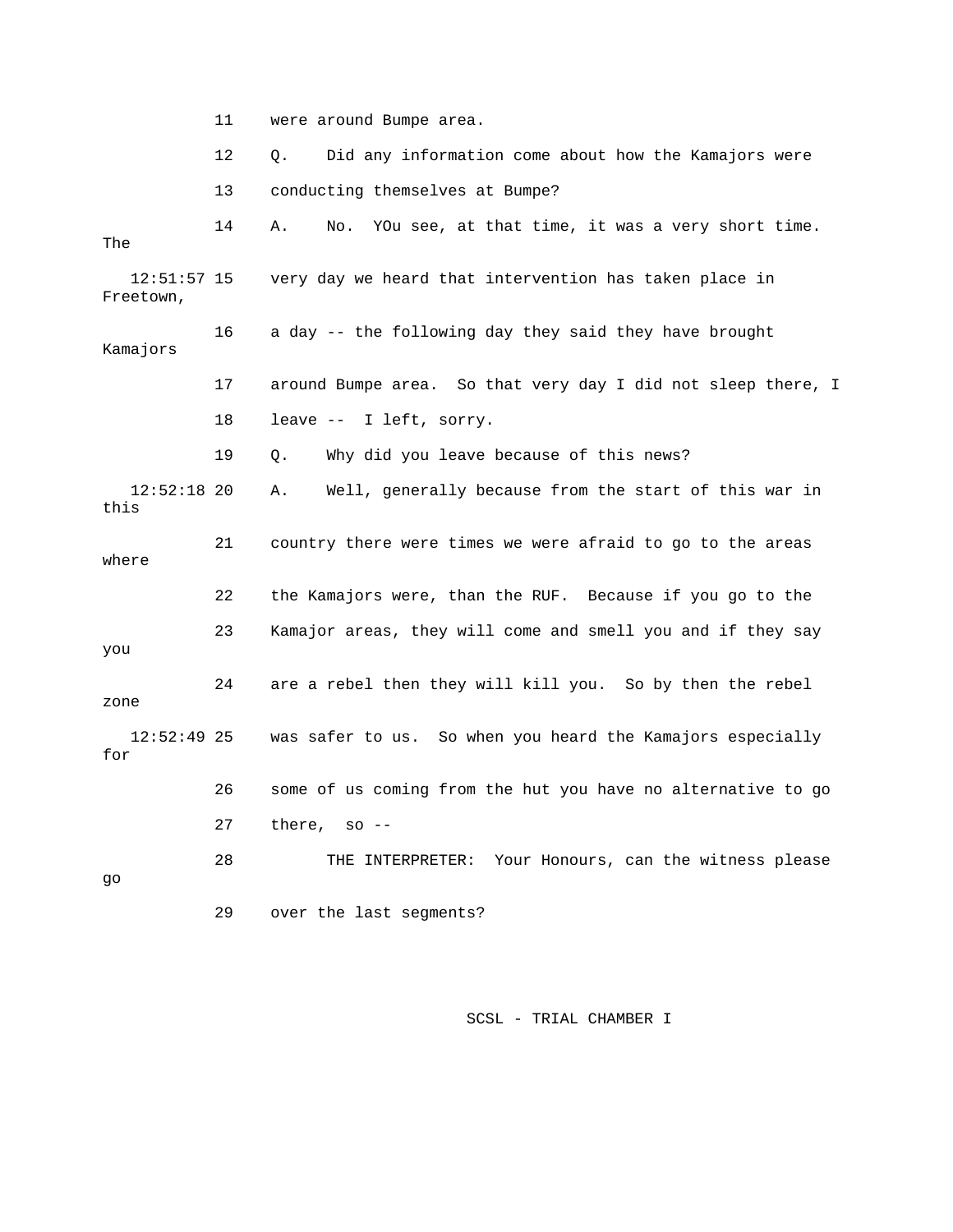| Page 62 | SESAY ET AL      |              |
|---------|------------------|--------------|
|         | 26 FEBRUARY 2008 | OPEN SESSION |

|                      | 1  |             | MR JORDASH:                                                      |
|----------------------|----|-------------|------------------------------------------------------------------|
| secondly.            | 2  | Q.          | You told us the first reason, and then you said                  |
|                      | 3  |             | So just deal with secondly and take your time.                   |
|                      | 4  | Α.          | The time we were living with the juntas in Kono, so if           |
| 12:53:35<br>civilian | 5  |             | Kamajors would have come and met us, even if you are a           |
|                      | 6  |             | they will term you as a collaborator, so no alternative.<br>They |
| heard                | 7  |             | will kill you without a question. So that was why when we        |
| heard                | 8  |             | that were at Bumpe those who were not fortunate to move, we      |
|                      | 9  |             | that they had been killed. So after we have ran --               |
| $12:54:04$ 10        |    | Q.          | Did you run alone or were others running with you?               |
|                      | 11 | Α.          | Yes, we were many.                                               |
|                      | 12 | Q.          | Civilians or fighters?                                           |
| to                   | 13 | Α.          | Well, by then civilians, fighters, everybody was trying          |
|                      | 14 |             | rescue him or herself.                                           |
| $12:54:27$ 15        |    | Q.          | Where did you go, Mr Witness?                                    |
| It                   | 16 | Α.          | Well, by then the time we went I didn't know the place.          |
|                      | 17 |             | was one of my brother by the name of xxxx xxxxx. He lead me      |
|                      | 18 | to Bumbuna. |                                                                  |
|                      | 19 | Q.          | Bumbuna?                                                         |
| $12:54:51$ 20        |    | Α.          | Yes.                                                             |
|                      | 21 | Q.          | Which district is Bumbuna in?                                    |
|                      | 22 | Α.          | Tonkolili District.                                              |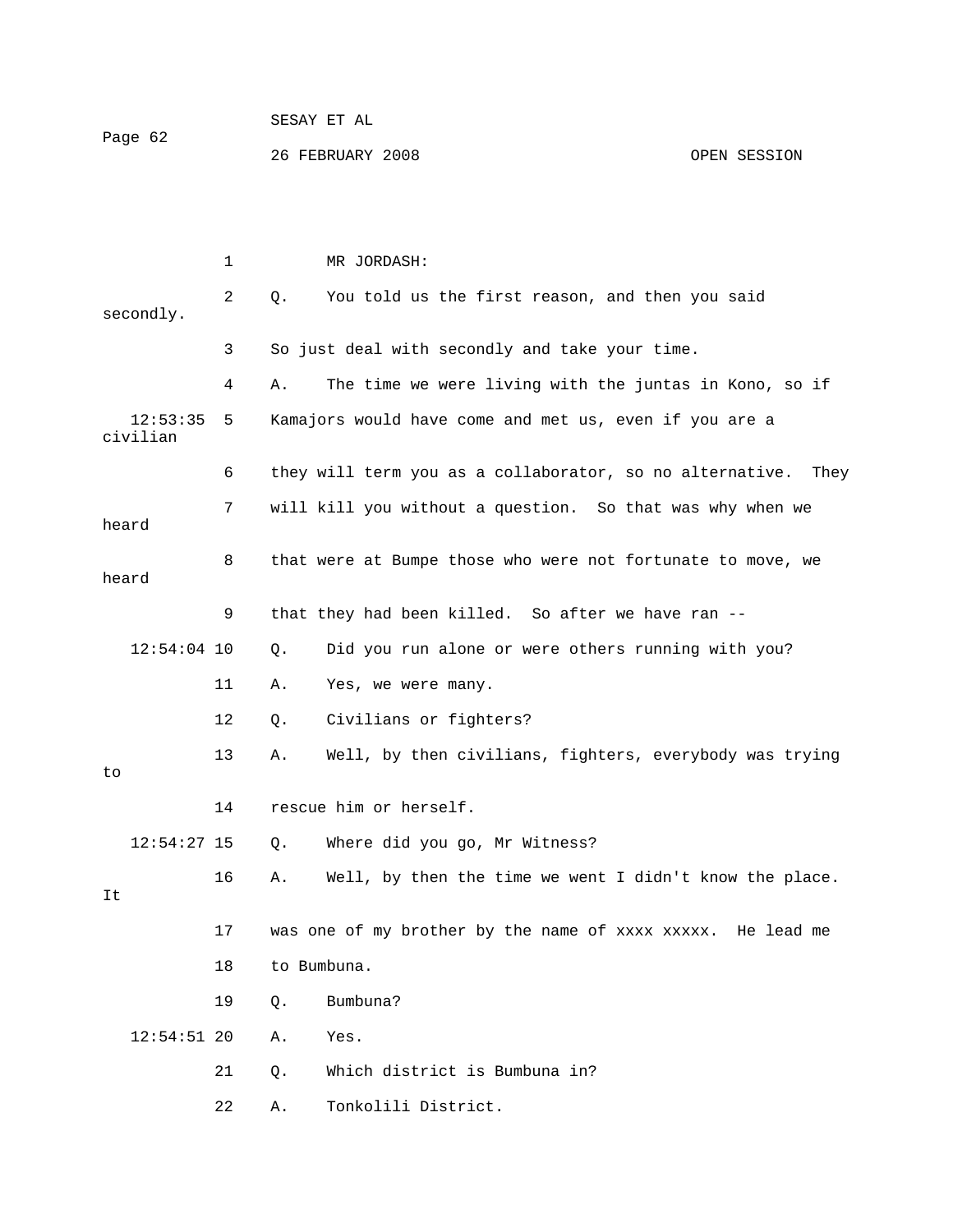|             | 23 | Who was -- was there an armed force in Bumbuna?<br>$\circ$ .   |
|-------------|----|----------------------------------------------------------------|
| place       | 24 | Well, that -- by then the intervention has just taken<br>Α.    |
| 12:55:13 25 |    | in Freetown, so armed men were running. They use the Kabala    |
|             | 26 | Highway, they were using different axises to escape from       |
| Freetown.   | 27 | Freetown. So we met a few juntas who were coming from          |
|             | 28 | The juntas who you met remain in Bumbuna?<br>$\circ$ .         |
|             | 29 | No. One day, the following day, ECOMOG was sent.<br>When<br>Α. |

|         | SESAY ET AL      |              |
|---------|------------------|--------------|
| Paqe 63 |                  |              |
|         | 26 FEBRUARY 2008 | OPEN SESSION |

 1 they heard that the ECOMOG were coming, all of them pulled out 2 and they left. 3 Q. And did the ECOMOG remain? 4 A. Well, they stayed there for some time, but they later left 6 Q. Did you -- 7 PRESIDING JUDGE: ECOMOG in where? 8 MR JORDASH: Bumbuna. They stayed for some time but 12:56:17 10 Q. Did you meet any one called Moses? 12:56:01 5 the place. then 9 later left.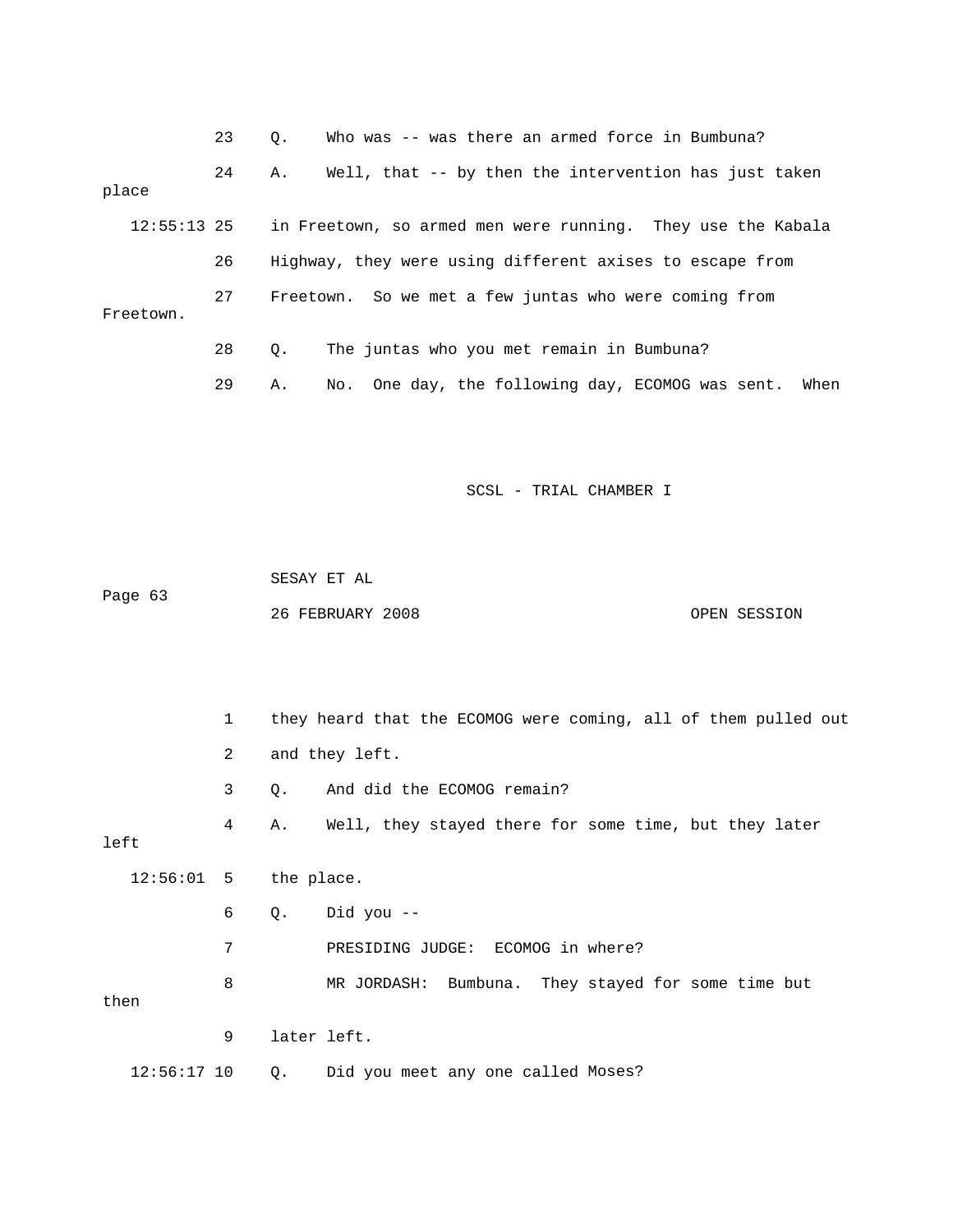| on                    | 11 | He was one of the soldiers who struck me a stick<br>Α.<br>Yes. |
|-----------------------|----|----------------------------------------------------------------|
|                       | 12 | my head and give me a split.                                   |
|                       | 13 | Why did -- why did he do that?<br>О.                           |
| they                  | 14 | Well, by then we who run from Kono we came to Bumbuna<br>Α.    |
| $12:56:48$ 15<br>men. |    | said we are collaborators, so we were with their men -- the    |
| а                     | 16 | That was the treatment they gave to us, and he struck me with  |
|                       | 17 | stick.                                                         |
| long                  | 18 | Did you receive any news about ECOMOG -- sorry.<br>Q.<br>How   |
|                       | 19 | did you stay in Bumbuna; do you know?                          |
| $12:57:29$ 20         |    | Well, I stayed there for well over one year.<br>Α.             |
| over                  | 21 | Did you receive any information about the junta taking<br>О.   |
|                       | 22 | Kono?                                                          |
|                       | 23 | I got that information that they have taken over Kono.<br>Α.   |
|                       | 24 | Did you receive any information about the ECOMOG pushing<br>Q. |
| $12:58:11$ 25         |    | the RUF out of the Kono at some stage?                         |
|                       | 26 | When?<br>Α.                                                    |
| sorry,                | 27 | In 1998, the same year with RUF taking over Kono or<br>Q.      |
|                       | 28 | RUF taking over Koidu Town and then RUF losing Koidu Town to   |
|                       | 29 | ECOMOG?                                                        |

SESAY ET AL

26 FEBRUARY 2008 OPEN SESSION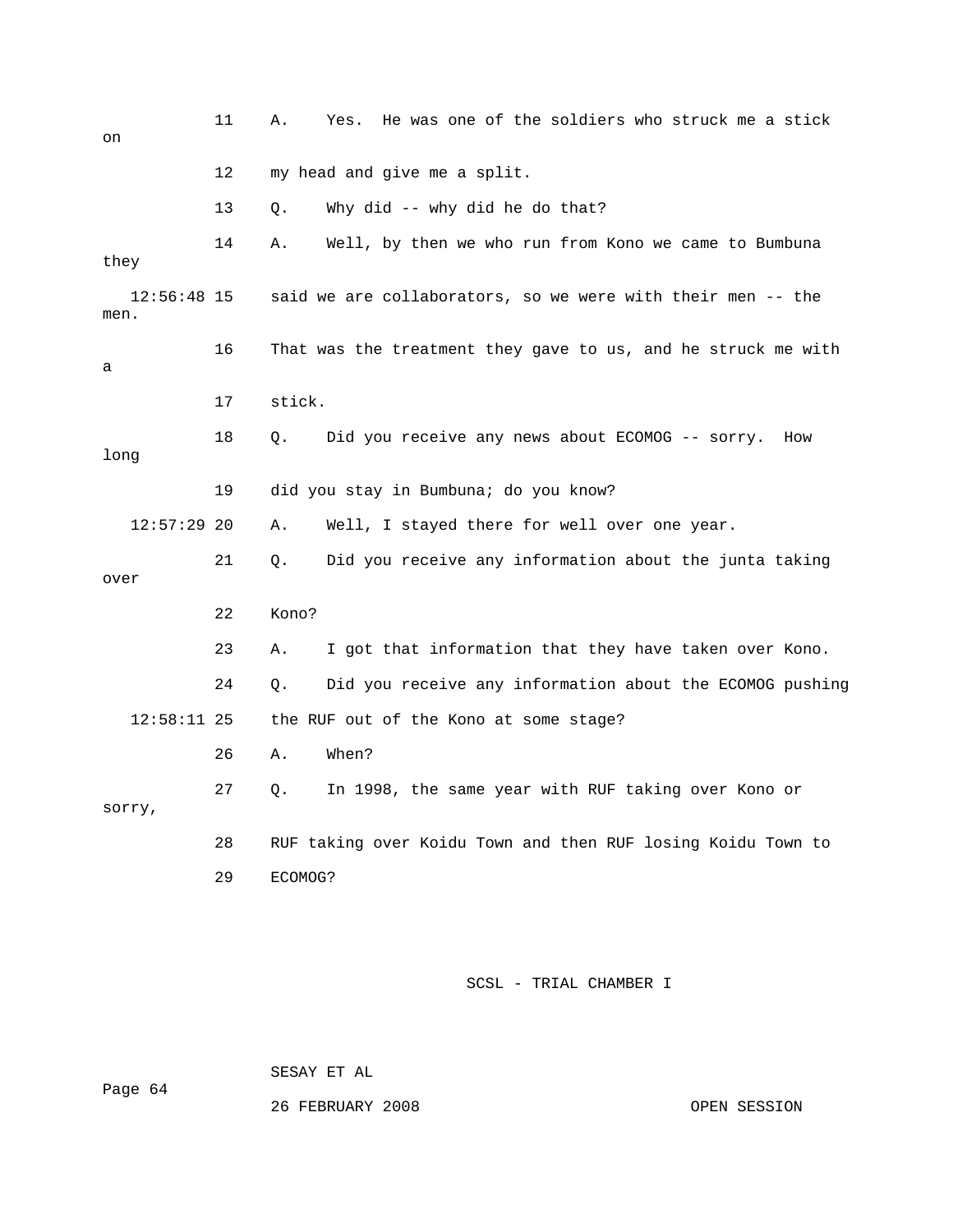|                    | 1  | Α.    | When RUF took over Koidu Town; is that what you mean?   |
|--------------------|----|-------|---------------------------------------------------------|
|                    | 2  | Q.    | Yes, and I'm asking whether you heard about RUF being   |
|                    | 3  |       | pushed out of Koidu Town by ECOMOG?                     |
| Koidu              | 4  | Α.    | When the intervention took place, when ECOMOG went to   |
| 12:59:16           | 5  | Town? | We heard about that, that they were pushed out.<br>Yes. |
|                    | 6  | Q.    | Did you here about ECOMOG retaking Koidu Town?          |
|                    | 7  | Α.    | Well, this question is a little doubtful.               |
| your               | 8  | Q.    | Okay. When you left Kono to go to Bumbuna, did any of   |
|                    | 9  |       | relatives remain in Kono?                               |
| $12:59:46$ 10      |    | Α.    | My own relatives?                                       |
|                    | 11 | Q.    | Yes.                                                    |
|                    | 12 | Α.    | No.                                                     |
| Where              | 13 | Q.    | You remained in Bumbuna for I think you said a year.    |
|                    | 14 |       | did you go after Bumbuna?                               |
| $13:00:19$ 15<br>I |    | Α.    | When I left Bumbuna, I came to Magburaka. It was there  |
|                    | 16 |       | left and moved to Kono.                                 |
|                    | 17 | Q.    | Do you know the year that you went back to Kono?        |
|                    | 18 | Α.    | Early 2000, anyway.<br>No, 1999.                        |
|                    | 19 | Q.    | I paused because I could see you trying to work it out. |
| $13:01:37$ 20      |    | Α.    | Early 1999.                                             |
|                    | 21 |       | PRESIDING JUDGE: Was it early 1999 or because you said  |
|                    | 22 |       | just early 2000. Is this early 1999?                    |
|                    | 23 |       | THE WITNESS:<br>No.<br>Not early 1999. It was after the |
|                    | 24 |       | ceasefire in July.                                      |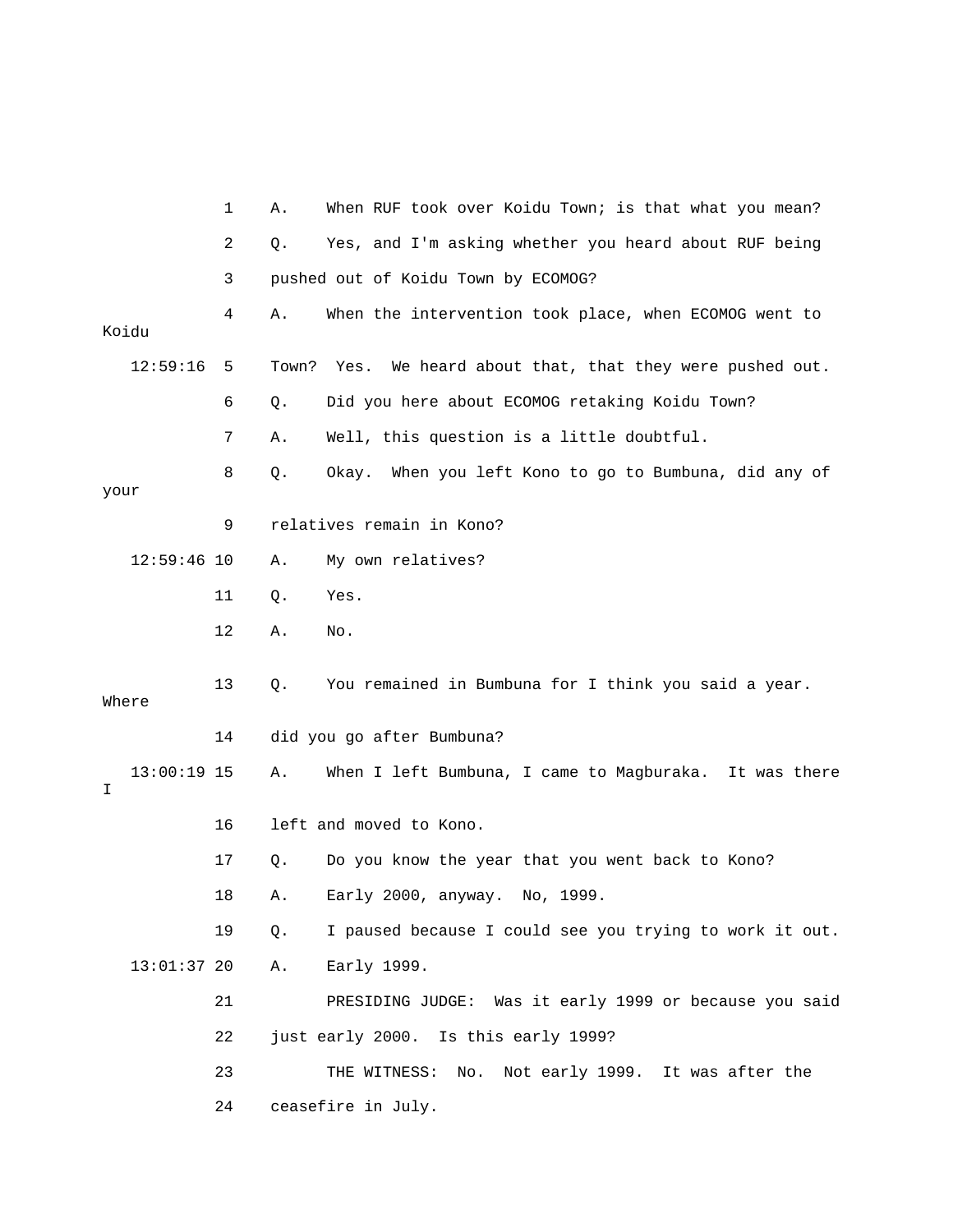13:01:53 25 MR JORDASH: 26 Q. Okay. So you think you arrived in back to Kono July 28 not enter there in July. It was at the end of the year. At the 29 ending of the year, November. 1999? 27 A. No, not July. It was after the ceasefire in July, I did

SCSL - TRIAL CHAMBER I

 26 FEBRUARY 2008 OPEN SESSION SESAY ET AL Page 65

|     |               | 1  | $Q$ .     | Okay. In terms of dry season, had the dry season begun?     |
|-----|---------------|----|-----------|-------------------------------------------------------------|
|     |               | 2  | Α.        | Well, yes. Yes.                                             |
| is  |               | 3  | Q.        | And was it -- just so I'm trying to make sure we get --     |
|     |               | 4  |           | this the right time? Do you know if it was the beginning or |
|     | 13:02:53      | 5  |           | later than that, the dry season?                            |
|     |               | 6  | Α.        | Well, it was the beginning of the dry season.               |
| dry |               | 7  | Q.        | Okay. And why did you go back to Kono beginning of the      |
|     |               |    |           |                                                             |
|     |               | 8  |           | season, in 1999?                                            |
|     |               | 9  | Α.        | To go and continue with my mining, that was why I went      |
|     | $13:03:23$ 10 |    | back.     |                                                             |
|     |               | 11 | Q.        | Did you go back alone?                                      |
|     |               | 12 | Α.        | No, I went with one of my brother, Alfred, we went          |
|     |               | 13 | together. |                                                             |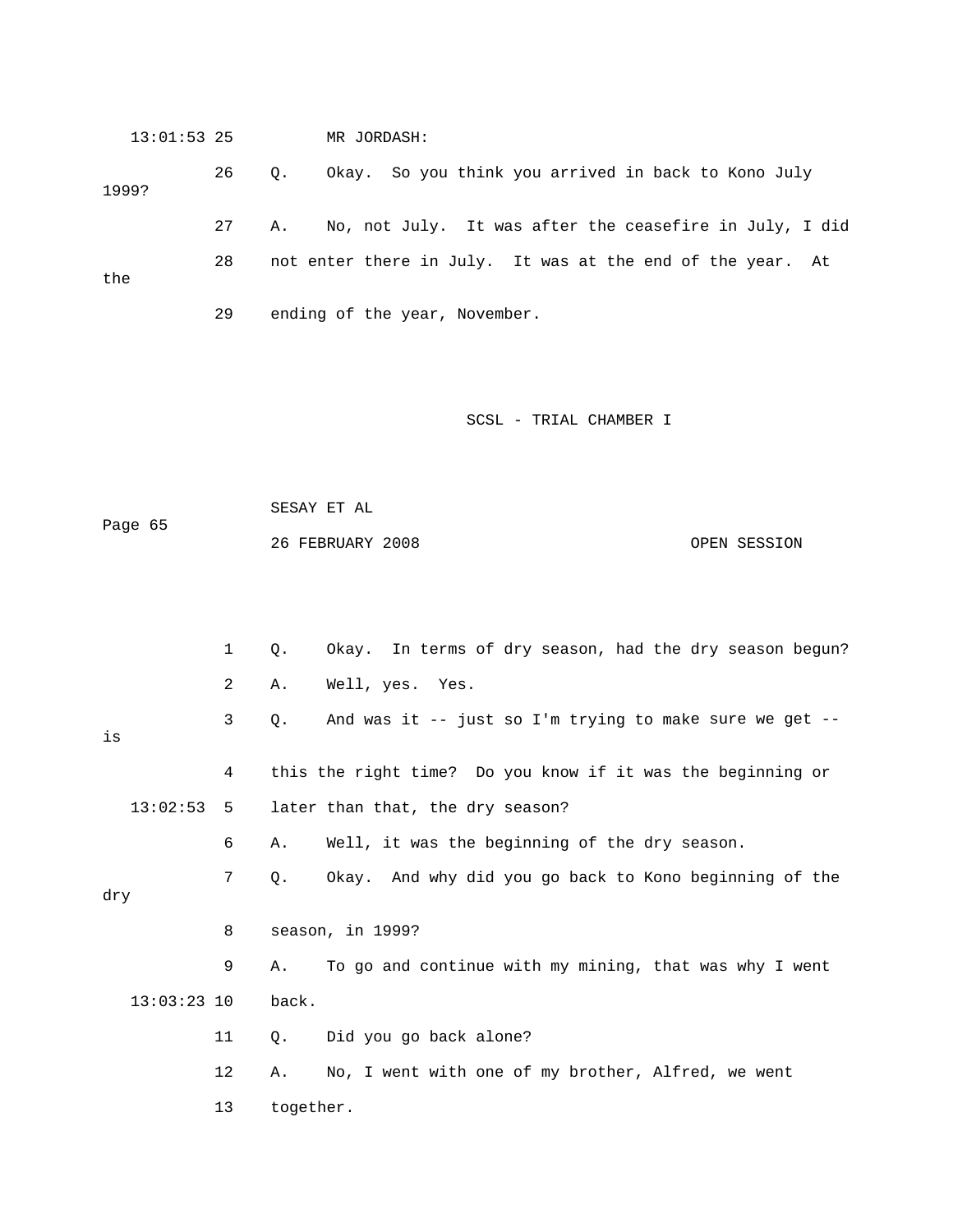14 Q. Is Alfred is civilian or a fighter? 13:03:45 15 A. He was a civilian. 16 Q. Were you the only civilians with who went from Bumbuna 19 A. No. We were many because by then after the ceasefire, plying 21 the route to Kono. 22 Q. From where, Mr Witness, were vehicles plying the route 24 A. The highway. The Masingbi, Matotoka, Masingbi to go to 13:04:36 25 Sewafe that was the highway they use. So you mentioned a Masingbi and Matotoka? 27 A. I call Matotoka, Makali, Masingbi, Sewafe. 28 Q. Did you know the situation at Makeni? 29 A. Well, before then, since we were at Bumbuna, we heard about to 17 Kono around that time? Sorry, from Magburaka to Kono at that 18 time? 13:04:05 20 every day people were going; every day there were vehicles to 23 Kono? 26 Q.

SCSL - TRIAL CHAMBER I

|         | SESAY ET AL      |              |
|---------|------------------|--------------|
| Page 66 |                  |              |
|         | 26 FEBRUARY 2008 | OPEN SESSION |

1 an infighting at Makeni. We heard about that.

2 Q. Do you know -- sorry. Do you know if there was anything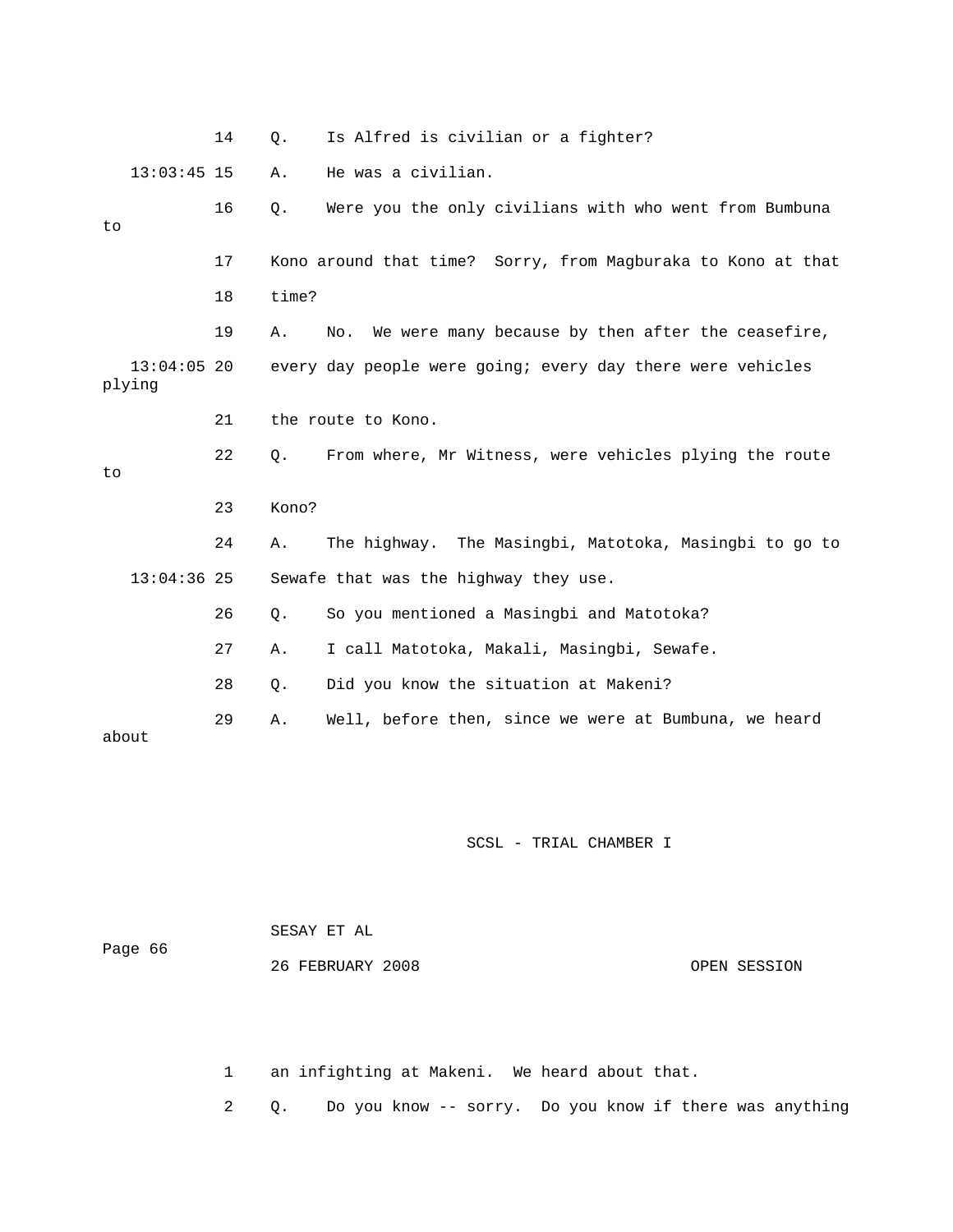| guess,                    | 3  | restricting movement between Makeni and Masingbi? Don't        |
|---------------------------|----|----------------------------------------------------------------|
|                           | 4  | if you don't know, you don't know, but, if you do, please say. |
| 13:05:43<br>travelling    | 5  | If anything, that would disturb civilians from<br>Α.           |
|                           | 6  | or what?                                                       |
|                           | 7  | Yes, exactly that.<br>Q.                                       |
|                           | 8  | No.<br>Α.                                                      |
|                           | 9  | No nothing --<br>Q.                                            |
| $13:06:00$ 10             |    | Α.<br>No.                                                      |
|                           | 11 | -- or no you don't know?<br>Q.                                 |
|                           | 12 | No, not that I don't know. There was nothing disturbing<br>Α.  |
|                           | 13 | them.                                                          |
|                           | 14 | Q.<br>Thank you.                                               |
| $13:06:15$ 15<br>in       |    | I'm just about to ask about a new subject<br>MR JORDASH:       |
|                           | 16 | Kono.                                                          |
| here.                     | 17 | PRESIDING JUDGE: Okay. We can take the lunch break             |
|                           | 18 | MR JORDASH:<br>Thank you.                                      |
|                           | 19 | PRESIDING JUDGE: And continue in the afternoon.                |
| $13:07:36$ 20             |    | Well, the Chamber will recess for lunch. We will rise,         |
|                           | 21 | please.                                                        |
|                           | 22 | [Luncheon recess taken at 13.07 p.m.]                          |
|                           | 23 | $[RUF26FEB08C - DG]$                                           |
|                           | 24 | [Upon resuming at 2.45 p.m.]                                   |
| 14:50:39 25<br>afternoon. |    | PRESIDING JUDGE: Well, learned counsel.<br>Good                |
|                           | 26 | We are resuming the session. Mr Jordash, please.               |
|                           | 27 | Thank you.<br>MR JORDASH:                                      |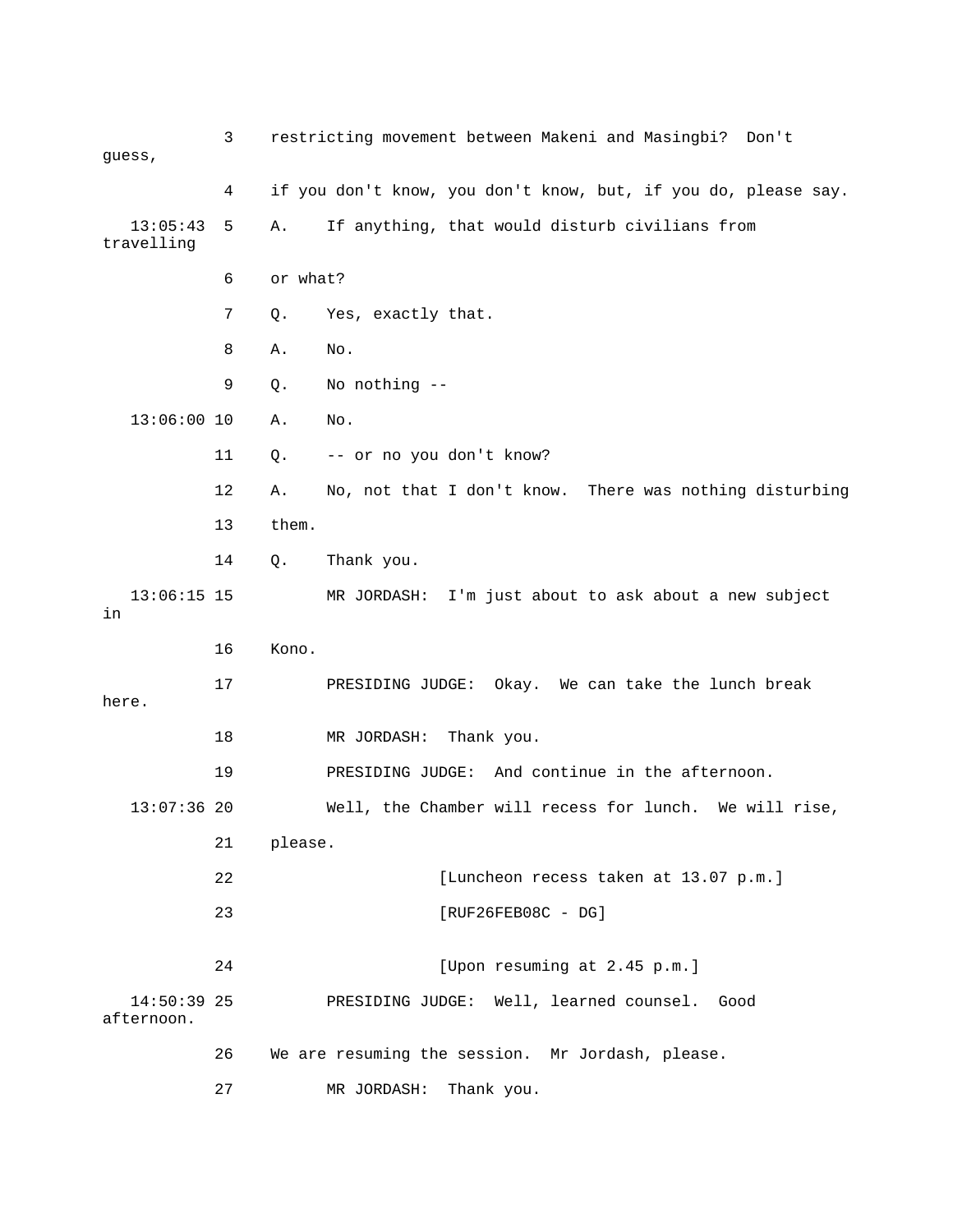- 28 Q. Good afternoon, Mr Witness?
- 29 A. Good afternoon.

```
 SCSL - TRIAL CHAMBER I
```

|         | SESAY ET AL      |              |
|---------|------------------|--------------|
| Page 67 |                  |              |
|         | 26 FEBRUARY 2008 | OPEN SESSION |

|                        | 1  | We were dealing with free passage of civilians after the<br>Q. |
|------------------------|----|----------------------------------------------------------------|
| Sewafe                 | 2  | ceasefire from Makeni, Masingbi, Magburaka to Kono via the     |
| Magburaka              | 3  | And just picking up on that, you travelled from<br>route.      |
| at                     | 4  | to Kono to mine, why were other civilians travelling to Kono   |
| 14:51:24               | 5  | that time?                                                     |
|                        | 6  | Pardon.<br>Α.                                                  |
| your                   | 7  | PRESIDING JUDGE: He's asking -- I don't think he got           |
|                        | 8  | question.                                                      |
| and I                  | 9  | MR JORDASH: No, I didn't get the translation either,           |
| $14:51:52$ 10          |    | heard something.                                               |
|                        | 11 | Did you -- let me repeat the question, I didn't hear the<br>Q. |
|                        | 12 | translation. You travelled from Magburaka to Kono for mining.  |
|                        | 13 | You told the Court that other civilians had free passage from  |
| and                    | 14 | Makeni through the various towns on the Kono Highway to Kono   |
| $14:52:19$ 15<br>other |    | the question I asked was: Do you know for what reason the      |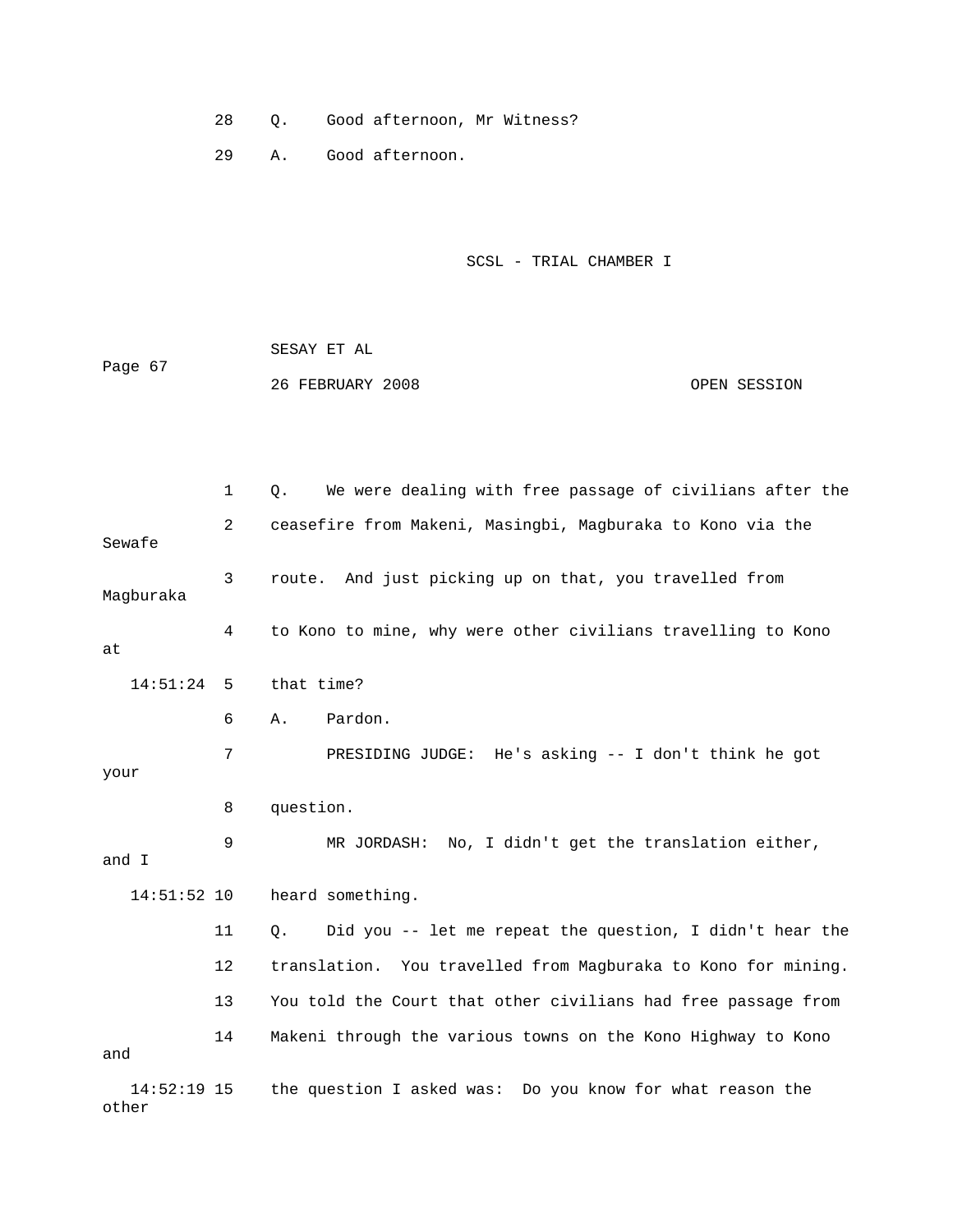|               | 16 | civilians were travelling to Kono after the ceasefire?        |
|---------------|----|---------------------------------------------------------------|
| civilians     | 17 | Well, at that time, after the ceasefire, we the<br>Α.         |
|               | 18 | travel to Kono in different cases. Some went on mining; some  |
|               | 19 | went on business; some went to visit their relations. So that |
| $14:52:57$ 20 |    | was how civilians went to Kono.                               |
|               | 21 | You arrived in Kono, what do you do after arrival?<br>Ο.      |
| through       | 22 | Α.<br>Well, at that time, when we went to Kono, we went       |
|               |    |                                                               |
|               | 23 | Gieya, so we went to Yengema. We stayed there.                |
|               | 24 | Did you take a place to live in Yengema?<br>Ο.                |
| $14:53:39$ 25 |    | Yes, they gave us a place where we lived.<br>Α.               |
|               | 26 | I'm sorry. Who gave you a place?<br>Q.                        |
| please        | 27 | THE INTERPRETER: Your Honours, can learned counsel            |
|               |    |                                                               |
|               | 28 | ask the witness to speak loudly a bit.                        |
|               | 29 | MR JORDASH:                                                   |

 SESAY ET AL Page 68 26 FEBRUARY 2008 OPEN SESSION

 1 Q. Sorry. You have a very soft voice. So just raise your 2 voice a little? 3 A. Okay. Should I continue with this now? So, the one who 4 gave us a place was one of the indigenes of that place. The

man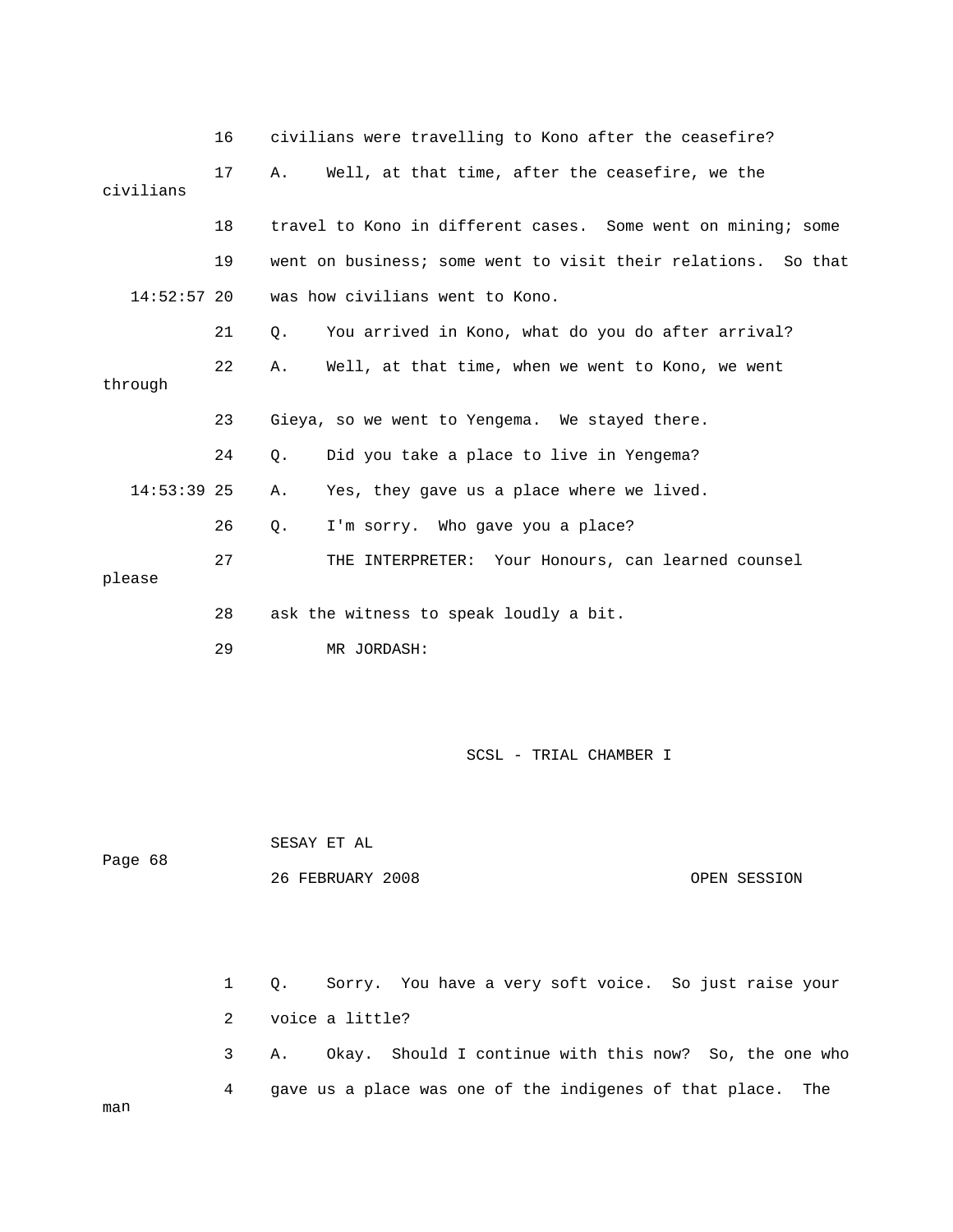14:54:19 5 who lodged us, gave us the place. He was called Peter. He gave 6 us the place. 7 Q. And what did -- did you take steps to begin mining? 8 A. Well, when we went, we went and stayed with one 9 who was in Gieya, since he was the commander in that area called 14:54:49 10 Kennedy. 11 Q. How far is Gieya from Koakoyima? 13 Q. Was Kennedy -- residing -- 14:55:13 15 MR JORDASH: Koakoyima. 16 THE WITNESS: From Gieya to Koakoyima. 18 Q. Was Kennedy residing at Gieya or was he working there? 14:55:30 20 A. He was based there. He was the area commander in that 23 A. Kennedy is a tall man, with a lot of beard. 24 Q. What did you do to take steps to commence mining? 14:56:31 25 A. Well, when we went there, they procedure we met was the 27 commander who was in the place should know where you're coming 29 on mining and how to go about it. commander 12 A. Gieya, I think three miles. 14 PRESIDING JUDGE: Three miles from where. 17 MR JORDASH: In 19 what sense was he there? 21 area. 22 Q. Was this Kennedy a tall or a short man? 26 procedure we followed. We saw the commander in the place. The 28 from, who are you. We did that. From then he gave us conditions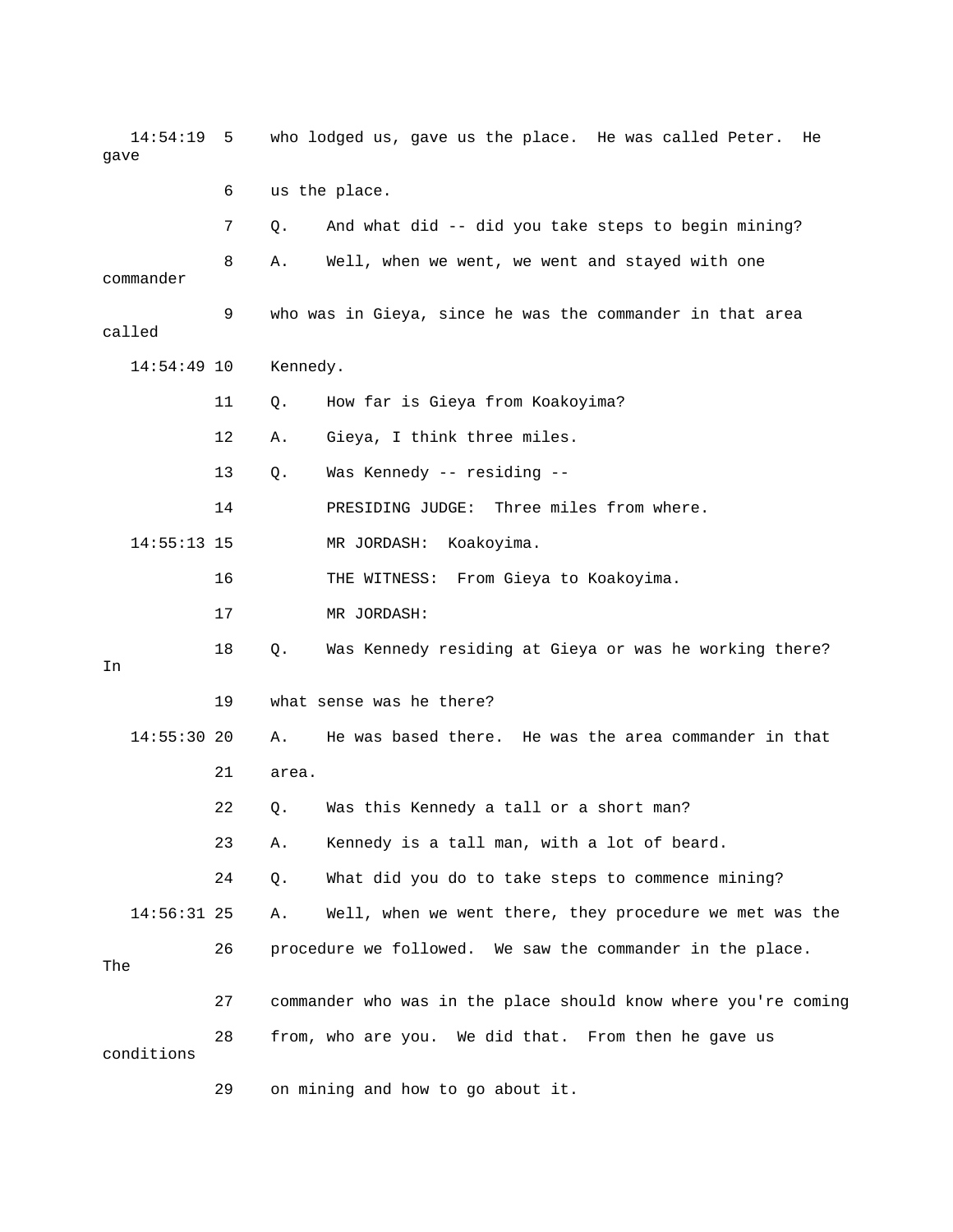| Page 69             |    | SESAY ET AL                                                      |  |  |  |
|---------------------|----|------------------------------------------------------------------|--|--|--|
|                     |    | 26 FEBRUARY 2008<br>OPEN SESSION                                 |  |  |  |
|                     |    |                                                                  |  |  |  |
|                     |    |                                                                  |  |  |  |
| conditions          | 1  | And do you remember what he explained about the<br>Q.            |  |  |  |
|                     | 2  | or procedure of the mining?                                      |  |  |  |
|                     | 3  | Well, the conditions on the mining --<br>Α.                      |  |  |  |
|                     | 4  | PRESIDING JUDGE: Who gave you the place to mine?                 |  |  |  |
| 14:57:11<br>there   | 5  | THE WITNESS: Well, at that time, the man who took us             |  |  |  |
| to                  | 6  | he was called Peter. He gave us a place to lodge and a place     |  |  |  |
|                     | 7  | work.                                                            |  |  |  |
|                     | 8  | MR JORDASH:                                                      |  |  |  |
|                     | 9  | And was Peter a fighter or a civilian?<br>Q.                     |  |  |  |
| $14:57:28$ 10       |    | He was a civilian.<br>Α.                                         |  |  |  |
| did                 | 11 | And in terms of Peter giving you a place to work, how<br>Q.      |  |  |  |
|                     | 12 | he -- how was he able to give you a place to work?               |  |  |  |
|                     | 13 | Well, when I said he was the one who gave us a place to<br>Α.    |  |  |  |
| not                 | 14 | work, in a sense, we were strangers in that place and we did     |  |  |  |
| $14:57:56$ 15<br>οf |    | know any mining site and the mining areas. He was an indigene    |  |  |  |
|                     | 16 | that place. So he directed us to places where we should do       |  |  |  |
|                     | 17 | That was why I said he gave us a place to mine and he<br>mining. |  |  |  |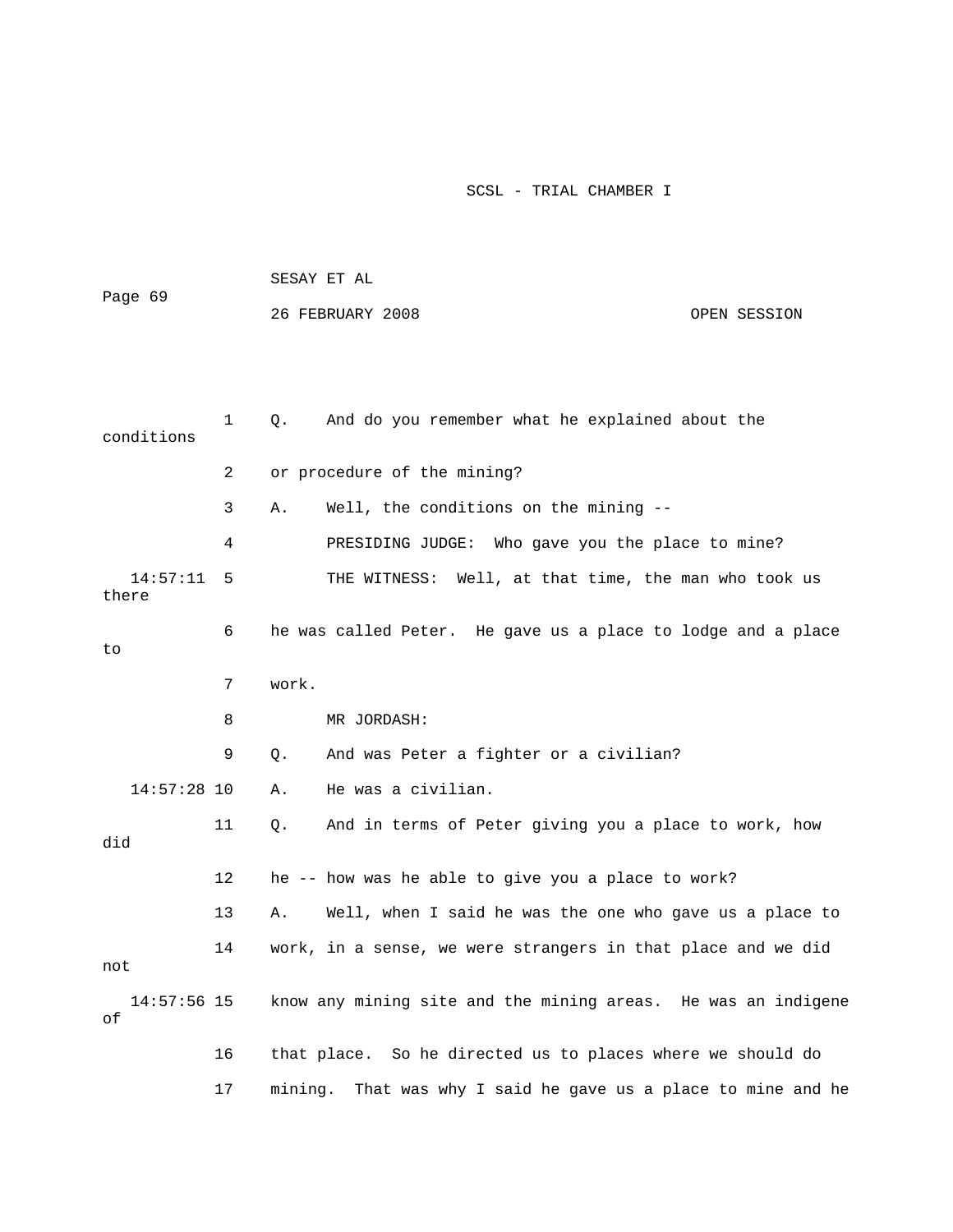18 directed us.

|     |               | 19 | Q. | When you say he directed us, who are you referring to? |
|-----|---------------|----|----|--------------------------------------------------------|
| me. | $14:58:23$ 20 |    | Α. | Well, me and the men who were with me, who worked for  |
|     |               | 21 | Q. | Who were those men? How did you come to be with them?  |
|     |               | 22 | Α. | Well, those men? I went with them.                     |
|     |               | 23 | О. | You went with them from where?                         |
|     |               | 24 | Α. | From Magburaka. I took them from Magburaka.            |
|     | $14:58:54$ 25 |    | 0. | How many of them was there?                            |
|     |               | 26 | Α. | I went with ten initially.                             |
|     |               | 27 | Q. | Were they civilians or fighters?                       |
|     |               | 28 | Α. | They were all civilians.                               |
|     |               | 29 | Q. | And after you'd been allocated a place, did you begin  |

| Page 70 | SESAY ET AL      |              |
|---------|------------------|--------------|
|         | 26 FEBRUARY 2008 | OPEN SESSION |

| 1            | mining?                                                        |
|--------------|----------------------------------------------------------------|
| $\mathbf{2}$ | A. Yes, then I did started mining.                             |
| 3            | And can you explain what the operation was that you had?<br>0. |
| 4            | How did it work?                                               |
|              | 14:59:35 5 A. The mining operation?                            |
| 6            | Q. Yes. Was there a support -- just give us what kind of       |
| 7            | mining it was?                                                 |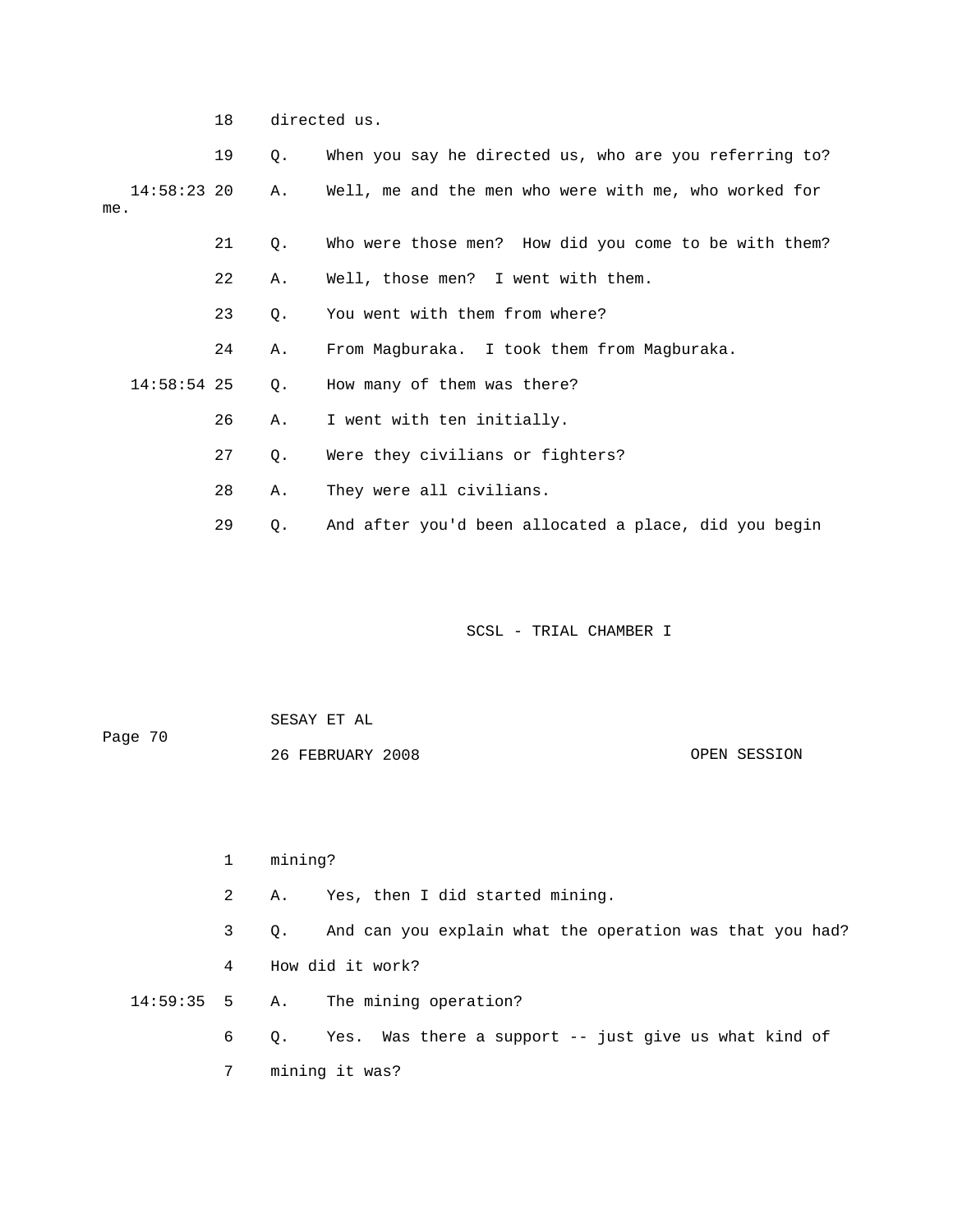8 A. Okay. I went with the workers. I was a supporter for 9 particular mining. 14:59:58 10 Q. And the ten others that you'd gone with, what did they 11 A. They were the workers. They were the workers. I was a 14 A. Well, the system that operated was a two-pile system. Yengema? 16 A. I have not got the question clear. 18 system. 19 MR JORDASH: Yes. I don't know if he was referring to 22 place. Within Yengema Town, I mean, because that was where I 26 based. That is where I would be able to talk about. 27 Q. And are you able to give an idea to the Court, how many 29 Yengema at that time? that do? 12 supporter. 13 Q. And what kind of system was the mining? 15:00:37 15 Q. Was that your system or the system of operation in 17 PRESIDING JUDGE: He said they were operating a two-pile his 15:00:58 20 own operation only or the operation in Yengema. 21 THE WITNESS: Well, this two-pile system was all over the 23 MR JORDASH: 24 Q. Sorry to press you, but all over which place?  $15:01:21$  25 A. was 28 mining sites there was at -- there were at -- there were at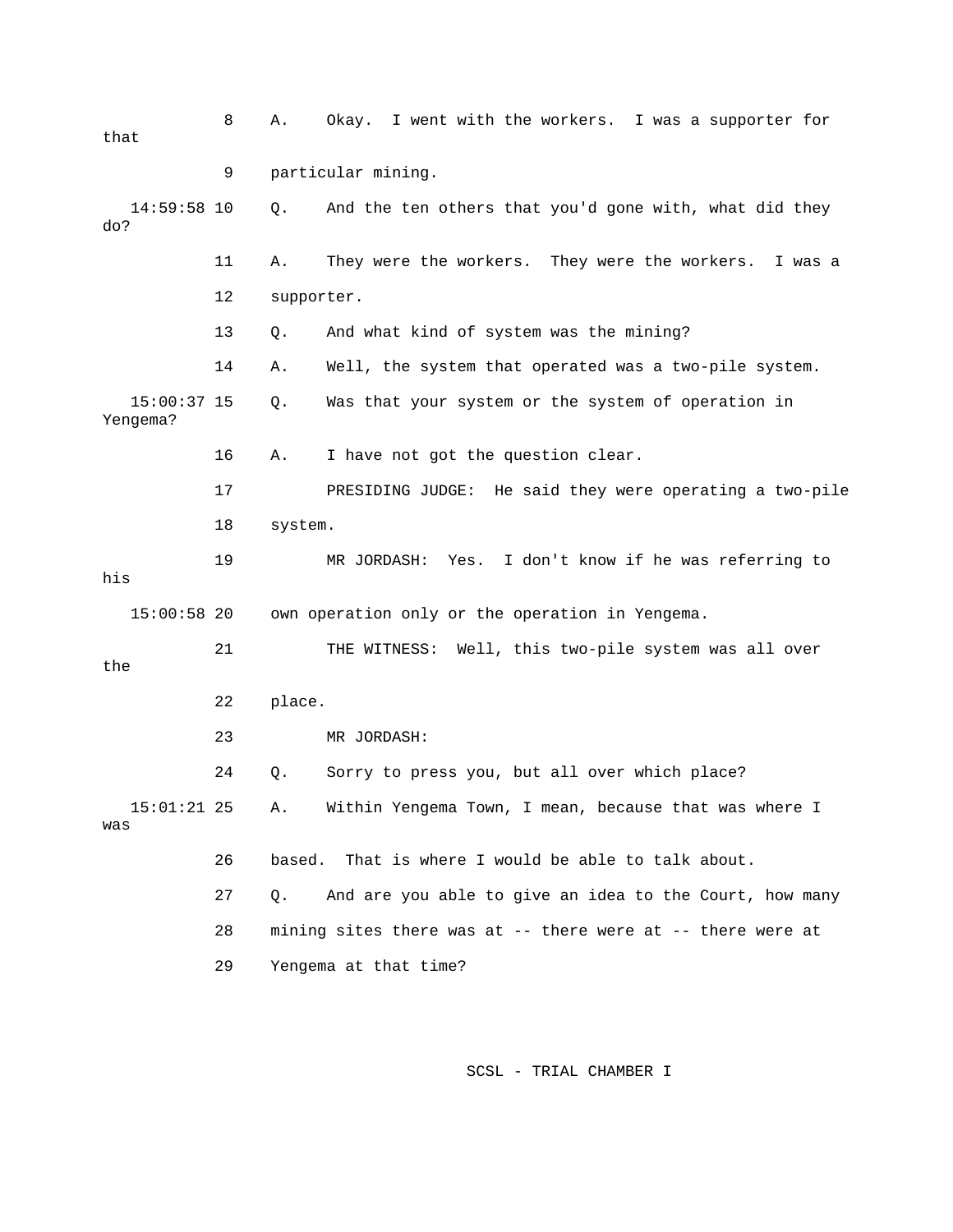| Page 71       |    | SESAY ET AL |                                                                |              |  |
|---------------|----|-------------|----------------------------------------------------------------|--------------|--|
|               |    |             | 26 FEBRUARY 2008                                               | OPEN SESSION |  |
|               |    |             |                                                                |              |  |
|               |    |             |                                                                |              |  |
|               | 1  | Α.          | The names of the mining site?                                  |              |  |
| many          | 2  | Q.          | I won't press you for that but I will ask you how<br>No.       |              |  |
|               | 3  |             | approximately there were at that time?                         |              |  |
|               | 4  |             |                                                                |              |  |
| were          |    | Α.          | The sums -- around Yengema Town are so many. So there          |              |  |
| 15:02:06      | 5  |             | many, I can't calculate it and give you a fixed amount.        | There        |  |
|               | 6  |             | were lot of mining places.                                     |              |  |
|               | 7  | Q.          | Are you able to say whether there was tens, hundreds,          |              |  |
|               | 8  |             | thousands, what kind of --                                     |              |  |
|               | 9  | Α.          | Tens, not hundreds.                                            |              |  |
| $15:02:27$ 10 |    | Q.          | So these tens of mining sites --                               |              |  |
|               | 11 | Α.          | Uh-huh.                                                        |              |  |
|               | 12 | Q.          | -- and the two-pile system was all over these sites?           |              |  |
|               | 13 | Α.          | Yes, that was what operated.                                   |              |  |
| those         | 14 | Q.          | Was there any other system other than the two-pile in          |              |  |
| $15:02:53$ 15 |    | sites?      |                                                                |              |  |
|               | 16 | Α.          | Well, if it was even there, I did not know about it.           | I.           |  |
|               | 17 |             | knew about the two-pile.                                       |              |  |
|               | 18 | Q.          | And of these tens of mining sites operating a two-pile         |              |  |
|               | 19 |             | system, are you able to tell us who was mining in these sites, |              |  |
| $15:03:17$ 20 |    |             | civilians or fighters, or both?                                |              |  |
| from          | 21 | Α.          | It came to a time, you will not know a civilian<br>Okay.       |              |  |
|               | 22 | a fighter.  |                                                                |              |  |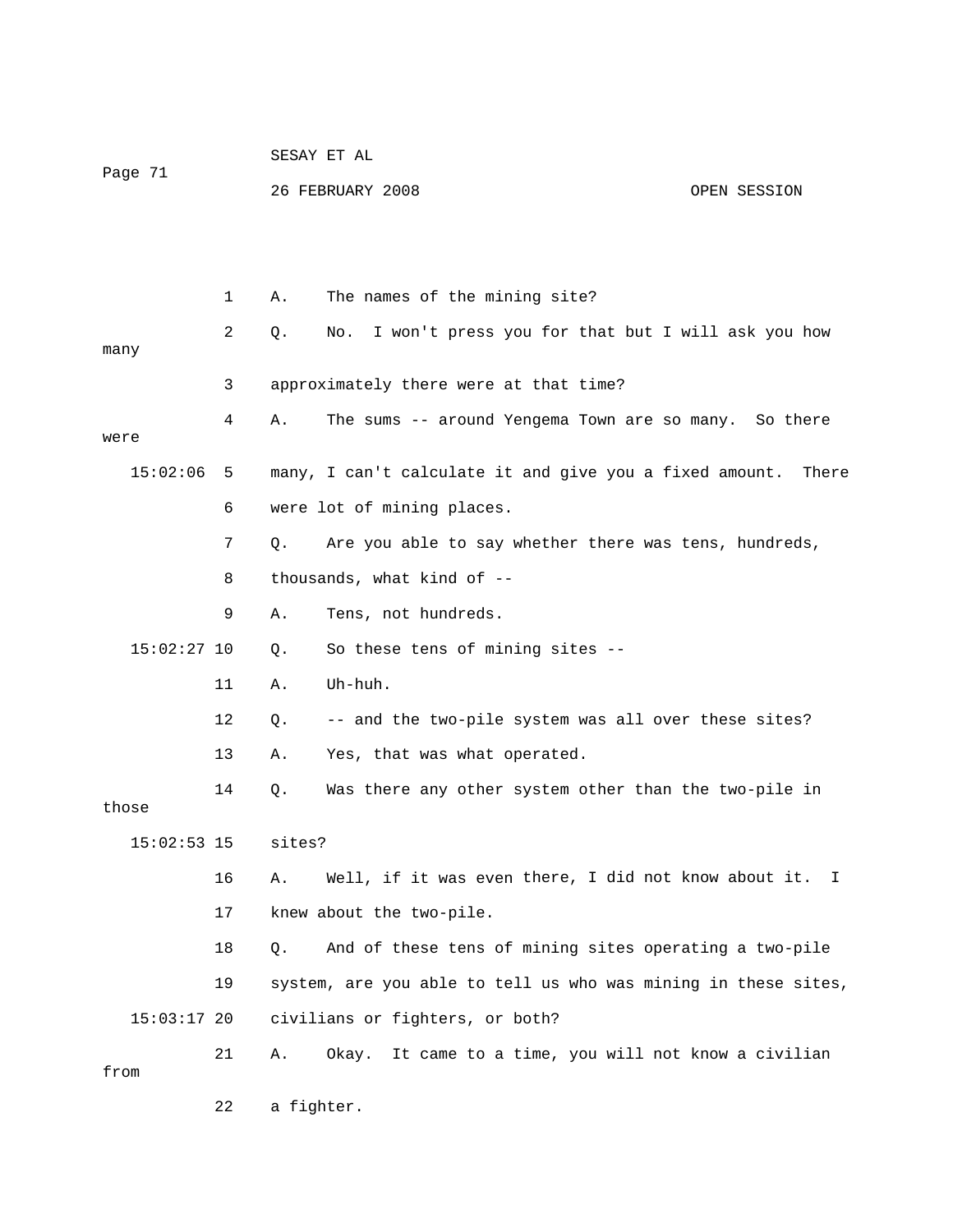23 Q. Why not?

 24 A. Because we are all in the site. You did not see anybody 15:03:41 25 putting on a uniform to identity as a soldier or fighter going 26 the site with guns, so you can't actually differentiate distinguish to between a 27 fighter and a civilian. 28 Q. When you arrived in Yengema, were you able to

29 between civilians and fighters, at that time?

|         | SESAY ET AL      |              |
|---------|------------------|--------------|
| Page 72 |                  |              |
|         | 26 FEBRUARY 2008 | OPEN SESSION |

|          | $\mathbf{1}$ | Well, at the time we went, there was a law that was<br>Α.  |
|----------|--------------|------------------------------------------------------------|
| passed   |              |                                                            |
|          | 2            | that because we met so many civilians who had gone ahead   |
| before   |              |                                                            |
|          | 3            | us.                                                        |
|          | 4            | Go ahead.<br>Q.                                            |
| 15:04:21 | -5           | So a law was passed that no one should carry weapons<br>Α. |
|          | 6            | because there was civilians among them. So we did not see  |
| arms,    |              |                                                            |
|          | 7            | except once in a while you'll see a soldier who puts on a  |
|          | 8            | uniform, then you know that he belong to that group, but   |
| normally |              |                                                            |
|          | 9            | we are all just the same people.                           |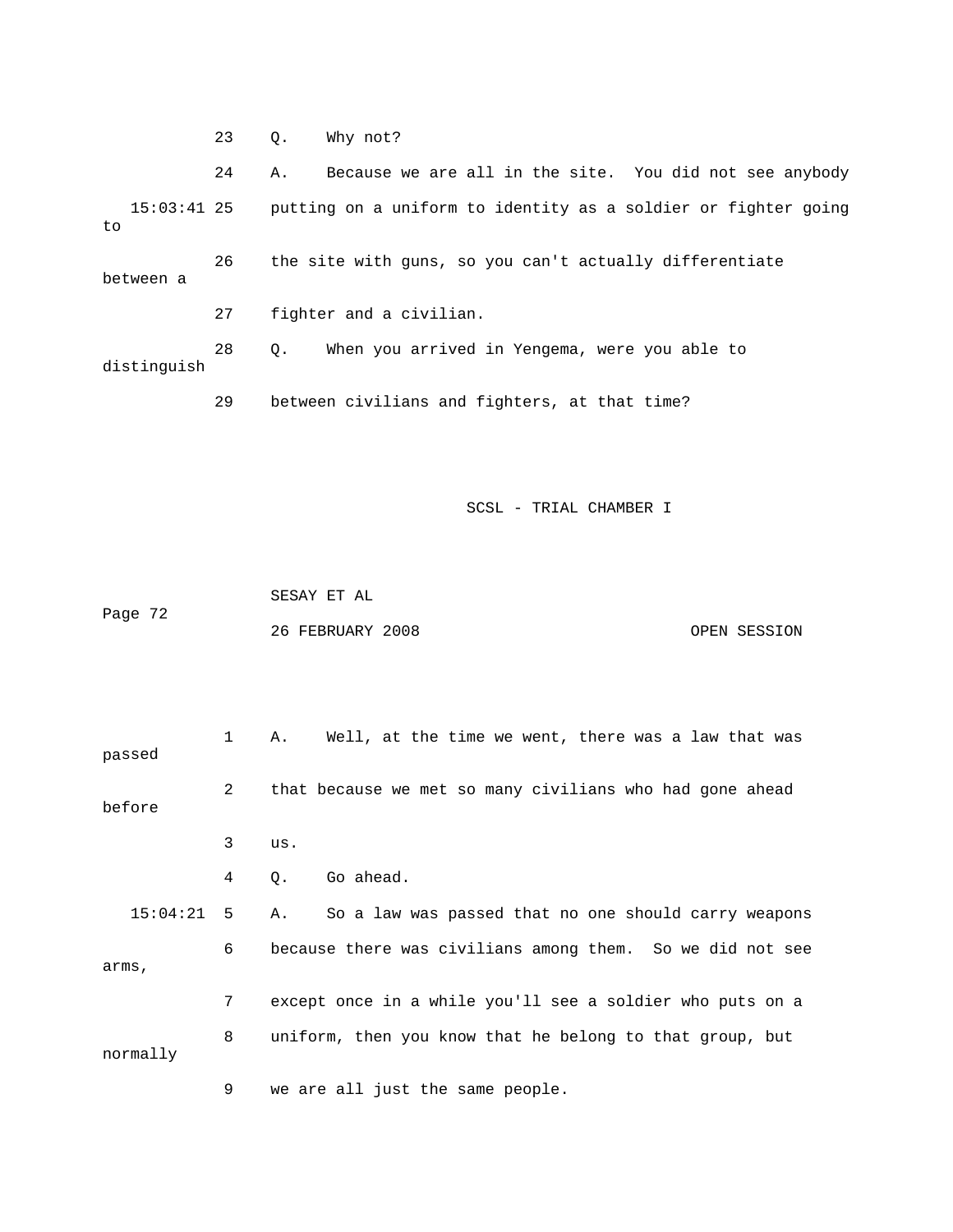|      | $15:04:45$ 10 |    | And were you able to observe the relationship between<br>Q.      |
|------|---------------|----|------------------------------------------------------------------|
|      |               | 11 | people whether soldiers or civilians within the Yengema area.    |
|      |               | 12 | What was the state of relationships, generally?                  |
|      |               | 13 | Well, at the time when I went to Yengema, the gunmen and<br>Α.   |
|      |               | 14 | the civilians, there was no problem in the place.<br>It was      |
| а    | $15:05:39$ 15 |    | Like I had earlier told you, you can't differentiate<br>cordial. |
|      |               | 16 | civilian from a fighter. Because a soldier was not putting on    |
|      |               | 17 | anything that would identify him as a soldier. At that time      |
|      |               | 18 | nothing like that existed any longer.                            |
| this |               | 19 | Do you remember any of the -- just answer yes or no to<br>Q.     |
|      | $15:06:05$ 20 |    | question, Mr Witness. Do you remember any of the names of the    |
|      |               | 21 | civilians you were working with, yes or no?                      |
|      |               | 22 | Some I can remember.<br>Α.                                       |
| be   |               | 23 | So, if anyone wants to ask you about the names, you'll<br>Q.     |
|      |               | 24 | able to tell them, if any lawyers in the Court want to ask you   |
|      | $15:06:27$ 25 |    | about these civilians?                                           |
|      |               | 26 | Yes, I can tell some of the names.<br>Α.                         |
|      |               | 27 | Well, we'll leave that there for now.<br>О.                      |
|      |               | 28 | PRESIDING JUDGE: You don't want to ask him the names?            |
| into |               | 29 | Well, I could but it would involve going<br>MR JORDASH:          |

Page 73 SESAY ET AL

26 FEBRUARY 2008

OPEN SESSION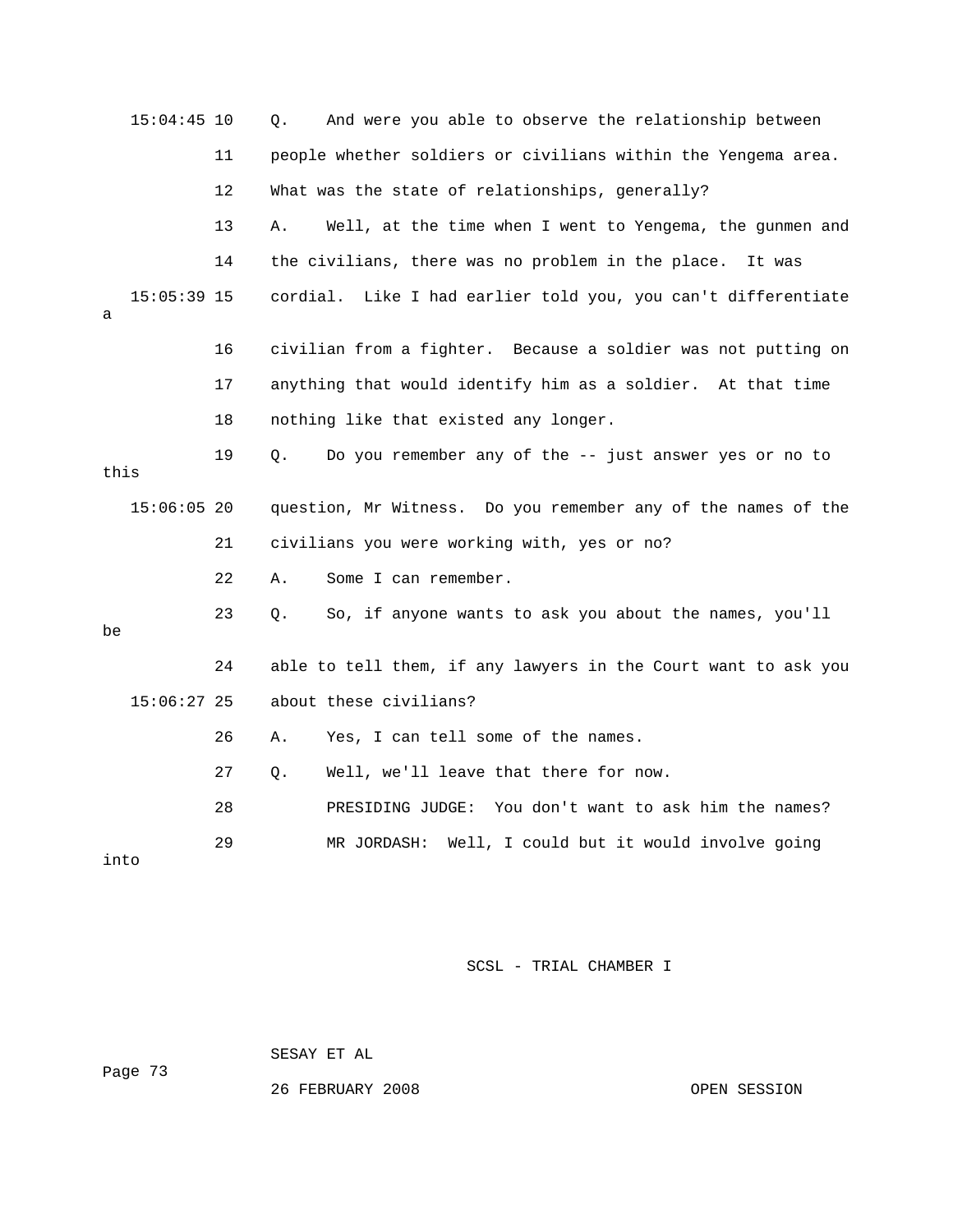1 a closed session. If my learned friends will dispute that he was 2 with civilians then -- 3 PRESIDING JUDGE: Again, we can use our usual methods. 4 is literate. He can write down the names of those civilians and 15:07:09 5 we'll admit that the piece of that documents, you know, 6 confidentially. 7 MR JORDASH: If Your Honours, think it's useful then ll I' 8 do it. 14 PRESIDING JUDGE: The names of some of those civilians 16 THE WITNESS: I'll try. I'll try. MR JORDASH: If it's easier -- 18 PRESIDING JUDGE: If you can write, why not? You can write 19 their names. Is it civilians who were with him in Yengema or 15:09:02 20 worked with him in Yengema? And can we get some clarification 21 to what he's writing there. 22 MR JORDASH: He 9 PRESIDING JUDGE: I'm sure nobody will have an objection to 15:07:24 10 that. 11 MR JORDASH: Well, I was thinking it may not be disputed so 12 I won't -- but I -- can you write down the names? Are you able 13 to write the names, Mr Witness? 15:07:42 15 whose names that you can remember. 17 M who as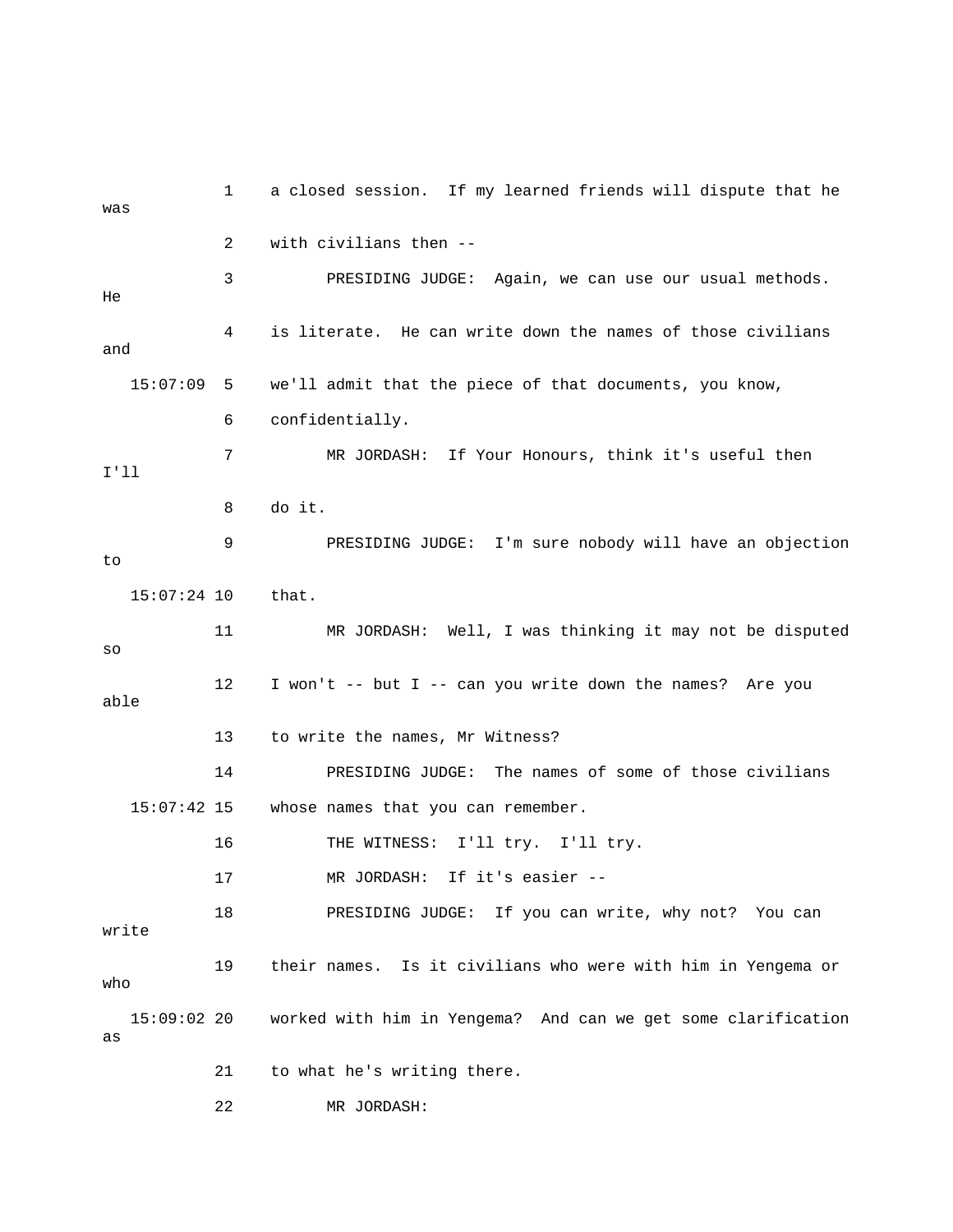| 23            | Are you writing the names of the $-$ - some of the ten that<br>$\circ$ . |
|---------------|--------------------------------------------------------------------------|
| 24            | you worked with? Or are you writing the names of --                      |
| $15:09:21$ 25 | Those were working with me. These are the names I'm<br>A.,               |
| 26            | writing.                                                                 |
| 27            | PRESIDING JUDGE: Is that what you want?                                  |
| 28            | MR JORDASH: Yes.                                                         |

29 PRESIDING JUDGE: All right.

|         | SESAY ET AL      |              |
|---------|------------------|--------------|
| Page 74 |                  |              |
|         | 26 FEBRUARY 2008 | OPEN SESSION |

|              | 1              | MR JORDASH: I tender.                                          |
|--------------|----------------|----------------------------------------------------------------|
|              | $\overline{2}$ | PRESIDING JUDGE: You're tendering it.                          |
|              | 3              | MR JORDASH: Yes, please, Your Honour,                          |
|              | 4              | PRESIDING JUDGE: No objection, Mr Wagona.                      |
| $15:14:11$ 5 |                | MR WAGONA: No objection.                                       |
| containing   | 6              | PRESIDING JUDGE: All right. The piece of paper                 |
|              | 7              | the names of those who worked with witness DIS-065 is admitted |
|              | 8              | and marked confidentially as Exhibit.                          |
|              | 9              | MS KAMUZORA: Number 296, My Lord.                              |
| 15:14:36 10  |                | PRESIDING JUDGE: 296, yes. Can you hand this -- please         |
| оf           | 11             | put the pseudo name, you know, of the witness, on that piece   |
|              | 12             | paper, you know, that exhibit. So that we relate it to his     |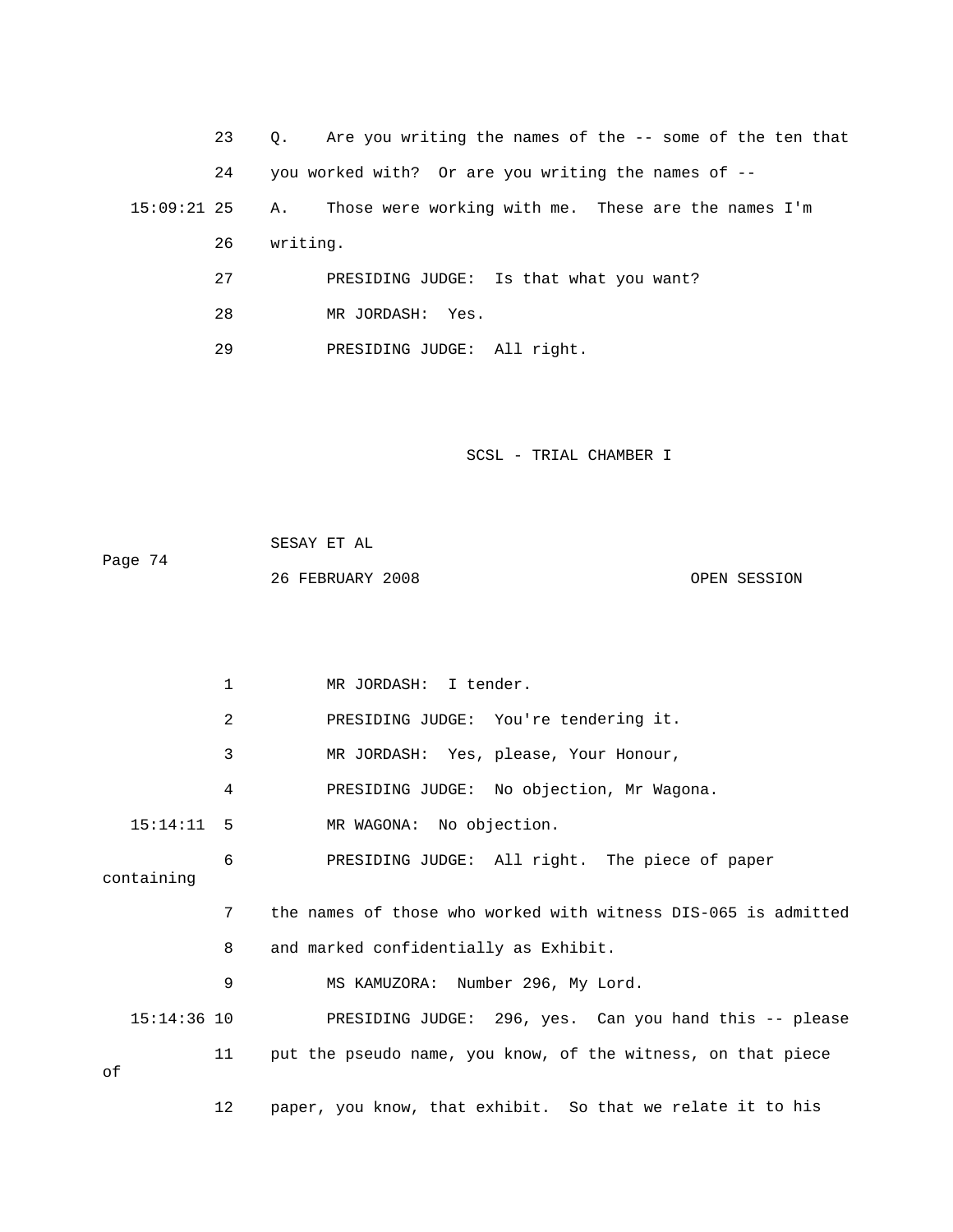13 testimony. You say it's 297? 14 MS KAMUZORA: 296, My Lord. 17 [Exhibit No. 296 was admitted] 18 PRESIDING JUDGE: Yes. Yes, you may proceed, Mr 22 this two-pile system operated in Yengema. Mr Witness -- Mr 24 A. Who gets the one-pile or the two-pile? Who goes -- who has  $15:16:08$  25 the two-pile; is that what you want to know? 26 Q. Yes. You told us that it's a two-pile system? 28 Q. Who gets the pile -- who got the piles? 29 A. Well, what I meant by the two-pile system because when 15:15:08 15 PRESIDING JUDGE: 296? 16 MS KAMUZORA: Yes. Jordash. 19 MR JORDASH: 15:15:25 20 Q. Let me return just briefly to the two-pile system so that 21 it's clear who's getting what. Who received the two piles in 23 Witness? 27 A. Yes. you

| Page 75 | SESAY ET AL      |              |
|---------|------------------|--------------|
|         | 26 FEBRUARY 2008 | OPEN SESSION |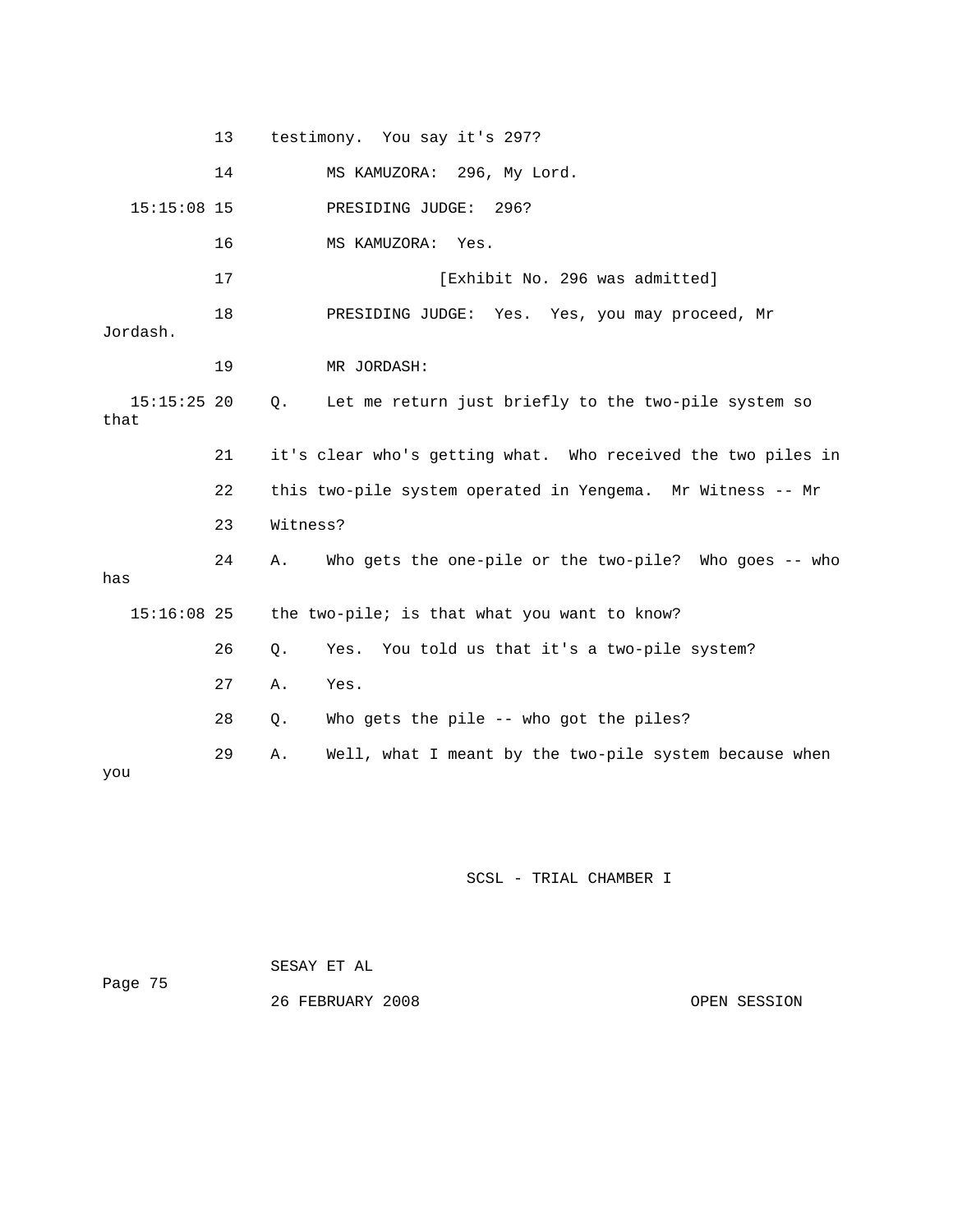| have                | 1  | dug your gravel you divide it into two parts. You see, you    |
|---------------------|----|---------------------------------------------------------------|
|                     | 2  | the one and the other part goes to the soldiers.              |
| was                 | 3  | That's -- that's what I was -- that's the information I<br>Q. |
|                     | 4  | seeking. The pile which went to -- that did not go to the     |
| 15:16:45            | 5  | soldier, it went to who?                                      |
|                     | 6  | It goes to the supporter. The person who supports the<br>Α.   |
|                     | 7  | work.<br>The person who supports the work has the one pile.   |
| and                 | 8  | And so that mean you as the supporter received the pile<br>Q. |
|                     | 9  | what did the workers receive?                                 |
| $15:17:14$ 10       |    | Me and the workers will have the one pile.<br>Α.<br>We?       |
|                     | 11 | Right. So you shared the one pile?<br>Q.                      |
|                     | 12 | We don't share it, we wash it and then --<br>Α.               |
|                     | 13 | What happens to the diamonds?<br>Q.                           |
| we                  | 14 | Like what I've explained earlier, if we have a diamond,<br>Α. |
| 15:17:45 15<br>then |    | negotiate the price with the workers. If you negotiate and    |
| don't               | 16 | you agree, then it would be yours. If you don't -- if you     |
| into                | 17 | conclude as one, then it would be sold and share the money    |
|                     | 18 | two parts.                                                    |
|                     | 19 | And the pile which went to the RUF --<br>Q.                   |
| $15:18:03$ 20       |    | PRESIDING JUDGE: Sorry. Let's get the procedure again.        |
|                     | 21 | If you negotiate the what, you say?                           |
|                     | 22 | THE WITNESS: The price. The price.                            |
|                     | 23 | PRESIDING JUDGE: With your workers?                           |
|                     | 24 | THE WITNESS: Yes, sir.                                        |
| $15:18:21$ 25       |    | You negotiate the price with the<br>PRESIDING JUDGE:<br>Yes.  |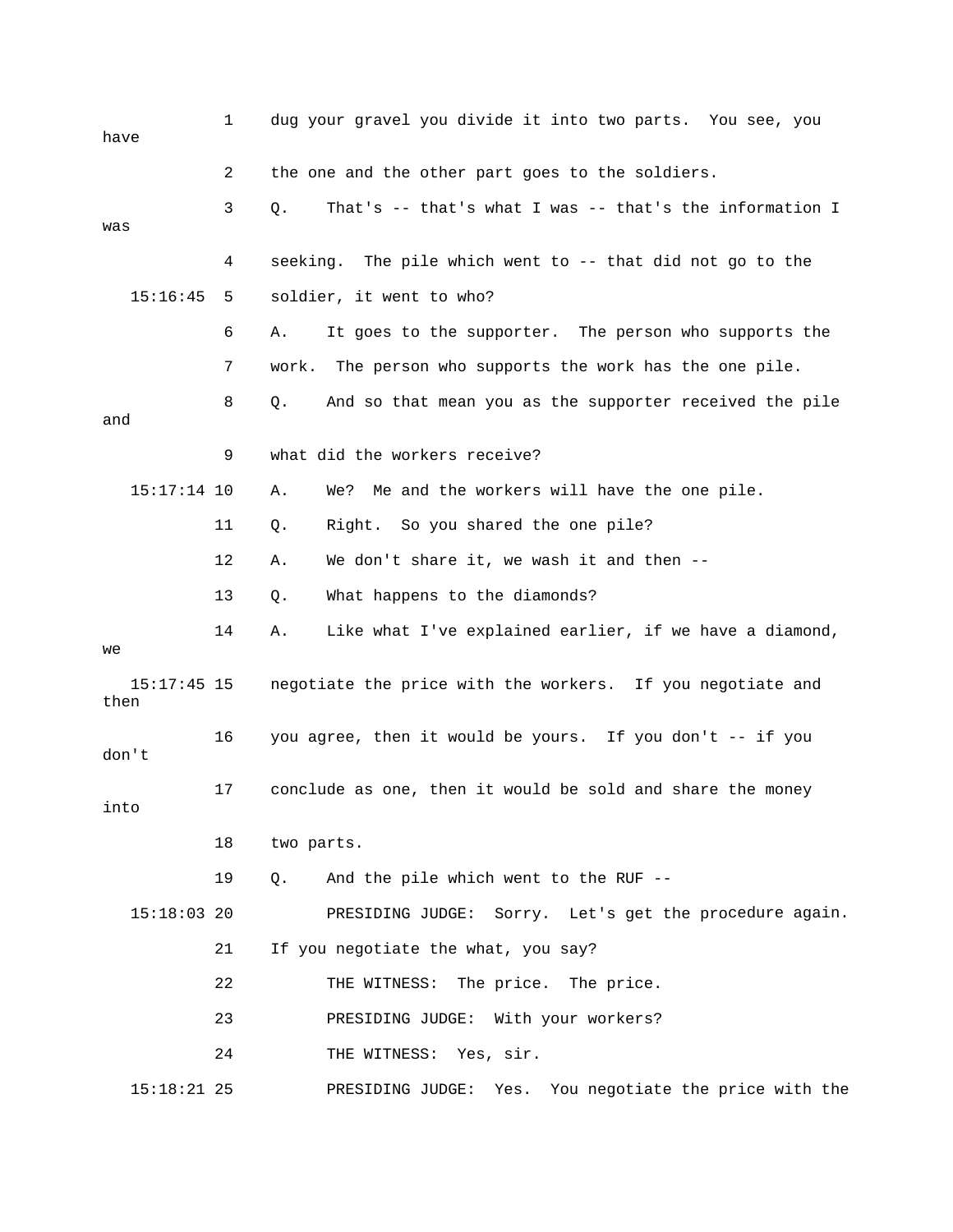26 workers. Is it you telling them the price or they telling you 27 the price or both? 28 THE WITNESS: They'll give you the price. They'll say this 29 is what I want for this and then you say this is what I'll pay.

SCSL - TRIAL CHAMBER I

```
 26 FEBRUARY 2008 OPEN SESSION 
             SESAY ET AL 
Page 76
```
 2 pay them? 3 THE WITNESS: Yes. 4 PRESIDING JUDGE: If they don't you go and sell it to -- 15:18:49 5 THE WITNESS: If they don't accept, we all go together and 8 THE WITNESS: Well, sometimes it would be sold to Maraka. 9 Sometimes it would be sold to anybody. Be it black, Lebanese, 5:19:24 10 whoever. 1 11 PRESIDING JUDGE: And what do you do with the proceeds? 1 PRESIDING JUDGE: Yes. If they agree with your price, you 6 sell it. 7 PRESIDING JUDGE: You sell it to a Malaka man? or 12 THE WITNESS: Well --13 PRESIDING JUDGE: How do you share the proceeds, that's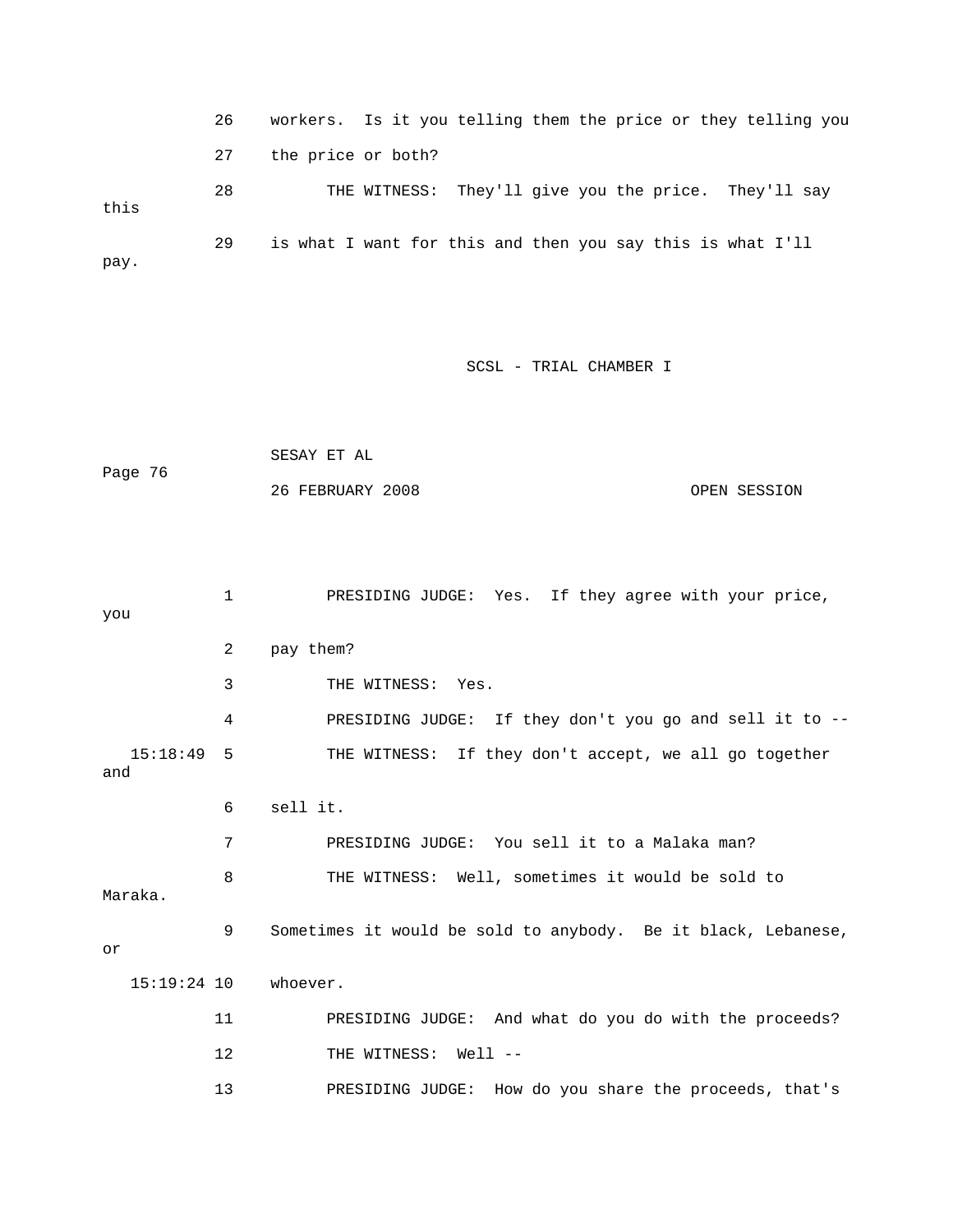$14$  what  $I$  -- 15:19:46 15 THE WITNESS: We divide it in two. 16 PRESIDING JUDGE: One for you and the other one for the 17 workers. 18 THE WITNESS: Yes. 15:20:15 20 MR JORDASH: Thank you. 21 Q. At this time, was there a central place where these 22 were based or were they in different places? 24 one or two Jola men, but the main side was Koakoyima. 15:20:56 25 Q. And in this process of selling to these various Yolas or 27 A. Yes, I went to Koakoyima. 28 Q. Okay. I'll come back to the subject about what you found 29 in Koakoyima shortly. But just staying with Yengema for the 19 PRESIDING JUDGE: Yes, Mr Jordash. buyers 23 A. They would be in different places. Every town would get 26 buyers, would you, Mr Witness, go to Koakoyima?

SCSL - TRIAL CHAMBER I

| Page 77 | SESAY ET AL      |              |
|---------|------------------|--------------|
|         | 26 FEBRUARY 2008 | OPEN SESSION |

 1 moment, the other pile which you said went to the RUF -- I 2 you said that -- who was it from the Yengema area that the think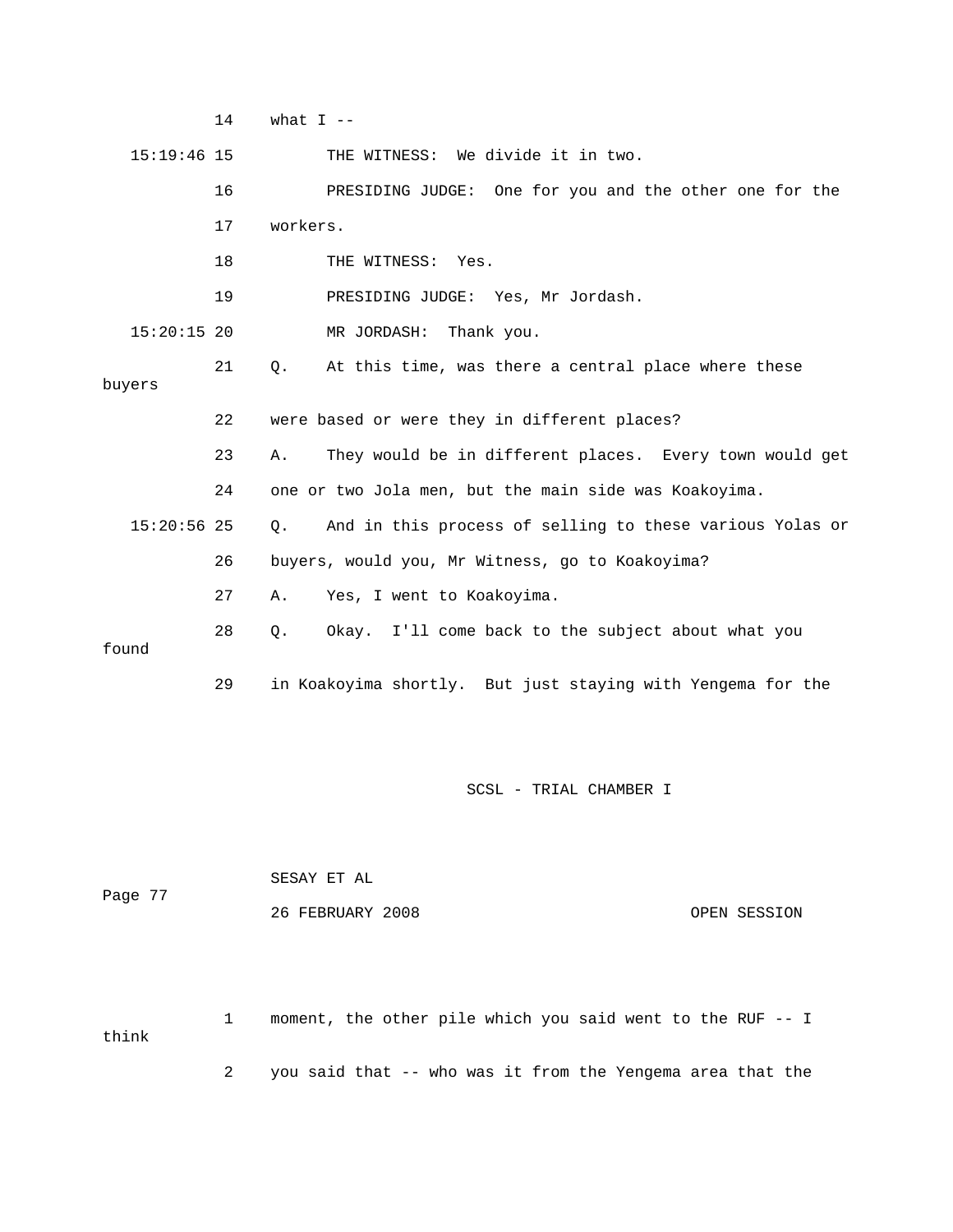| named                      | 3  | diamonds -- sorry, that the pile was given to? Was there a        |
|----------------------------|----|-------------------------------------------------------------------|
|                            | 4  | person?                                                           |
| 15:22:06<br>He             | 5  | The commander who was in that area was called Kennedy.<br>Α.      |
| was                        | 6  | was the commander in that area. So I don't know whether he        |
| was                        | 7  | the one who left his boys to go and collect the piles, but he     |
|                            | 8  | there.                                                            |
| said                       | 9  | Okay. Let me ask a few questions about Kennedy.<br>Q.<br>You      |
| $15:22:18$ 10              |    | he was a tall man. Were you aware of any --                       |
|                            | 11 | Α.<br>Yes.                                                        |
|                            | 12 | Were you aware of any other Kennedy within Koidu at this<br>Q.    |
|                            | 13 | time?                                                             |
| He's                       | 14 | Well, the one I know and I saw I know him very well.<br>Α.        |
| $15:22:40$ 15              |    | a tall Kennedy.                                                   |
|                            | 16 | Did you hear of another Kennedy?<br>Q.                            |
|                            | 17 | I heard of him but I don't know him.<br>Α.                        |
|                            | 18 | Was he in Koidu at this time?<br>Q.                               |
|                            | 19 | Well, I don't know whether he was there.<br>Α.                    |
| $15:22:57$ 20<br>functions |    | Okay. Did Kennedy, tall Kennedy have any other<br>Q.              |
| procedure                  | 21 | in terms of -- you told us he was there to explain the            |
|                            | 22 | of the mining in Yengema and he also received the gravel or a     |
|                            | 23 | pile from the two-pile system; was he at the site regularly or    |
|                            | 24 | sites?                                                            |
| $15:23:37$ 25<br>he        |    | Whether he was there almost all the time?<br>I think<br>Α.<br>No. |
|                            | 26 | had boys whom he sent. After the gravel was removed, he sent      |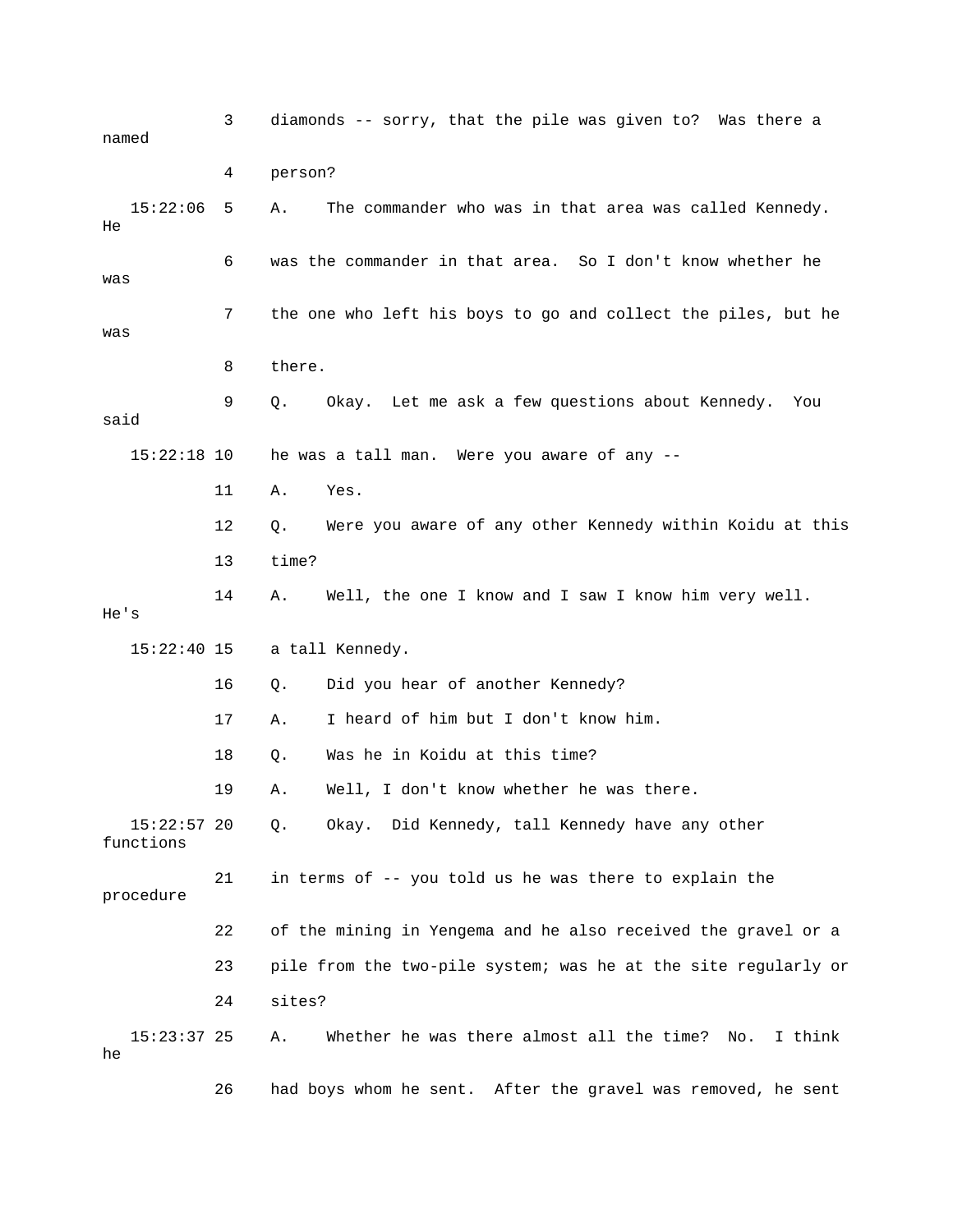|  |  |  |  |  | ?7 people. He doesn't go there all the time. He went there |
|--|--|--|--|--|------------------------------------------------------------|
|--|--|--|--|--|------------------------------------------------------------|

28 seldomly.

29 Q. Do you know if he was in charge of any other areas of

|         | SESAY ET AL      |              |
|---------|------------------|--------------|
| Page 78 |                  |              |
|         | 26 FEBRUARY 2008 | OPEN SESSION |

|               | $\mathbf{1}$   |        | mining production?                                       |
|---------------|----------------|--------|----------------------------------------------------------|
|               | $\overline{a}$ | Α.     | Well, within Gieya, Yengema and Bumpe areas, that is the |
|               | 3              |        | only place I know about him.                             |
|               | 4              | О.     | In the Gieya and Bumpe areas are they separate from      |
| 15:24:19      | 5              |        | Yengema? Are they different places or the same place?    |
|               | 6              | Α.     | They are different towns.                                |
|               | $\sqrt{ }$     | $Q$ .  | How far is Gieya from Yengema?                           |
|               | 8              | Α.     | It's just a few yards about a hundred.                   |
|               | 9              | Q.     | Hundred?                                                 |
| $15:24:41$ 10 |                | Α.     | Hundred yards.                                           |
|               | 11             | $Q$ .  | And Bumpe from Yengema?                                  |
|               | 12             | Α.     | No. Gieya and Yengema.                                   |
|               | 13             | Q.     | Sorry. How far is Bumpe from Yengema?                    |
|               | 14             |        | PRESIDING JUDGE: He said Gieya and Yengema are just a    |
| few           |                |        |                                                          |
| $15:25:08$ 15 |                | yards? |                                                          |
|               | 16             |        | THE WITNESS: Hundred yards. Hundred yards.               |
|               | 17             |        | PRESIDING JUDGE:<br>Hundred yards.                       |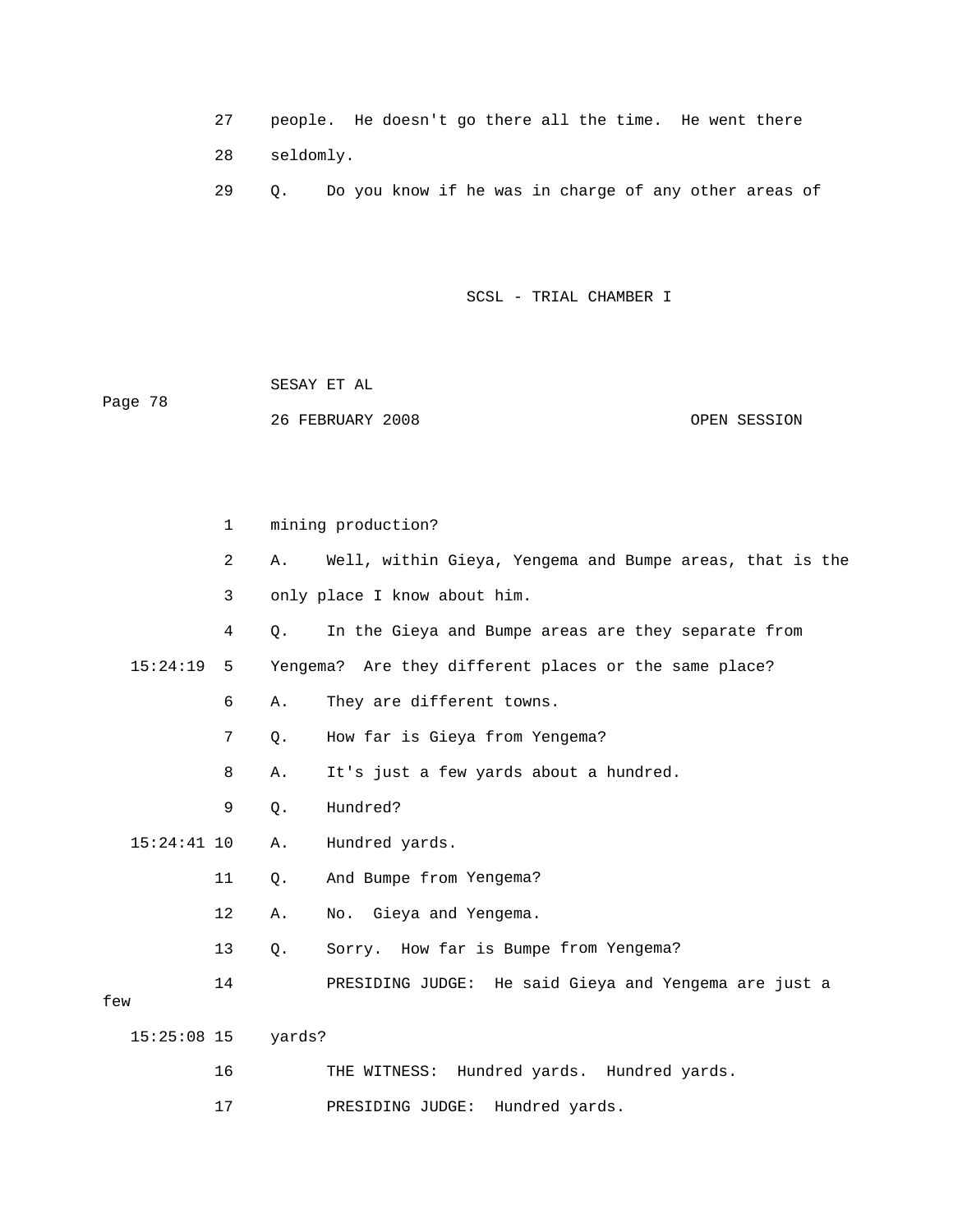18 MR WITNESS: Yards. 19 MR JORDAS H: 15:25:17 20 Q. Bumpe from Yengema? 21 A. About one-and-a-half miles or so. 22 Q. And were there mining -- yes, these were mining areas. 24 any information about what was happening in these areas? 15:25:46 25 A. Well, yes. We used to travel and when you are in Kono and 26 you are engaged in mining, you don't stay in one place. You 27 to different areas to search. 28 Q. So did you and/or any of your workers or any of your e, in 1999? 29 friends have cause to go to Gieya or Bump Did 23 you have cause to travel to these areas at all. Or did you hear go

SCSL - TRIAL CHAMBER I

| Page 79 | SESAY ET AL      |              |
|---------|------------------|--------------|
|         | 26 FEBRUARY 2008 | OPEN SESSION |

1 A. Well, Bumpe, yes. We worked there. We went to Gieya, 2 Yengema. 3 Q. Can you think of any other places you or your friends or 4 workers went to mine in 1999? 15:26:33 5 A. Tombodu.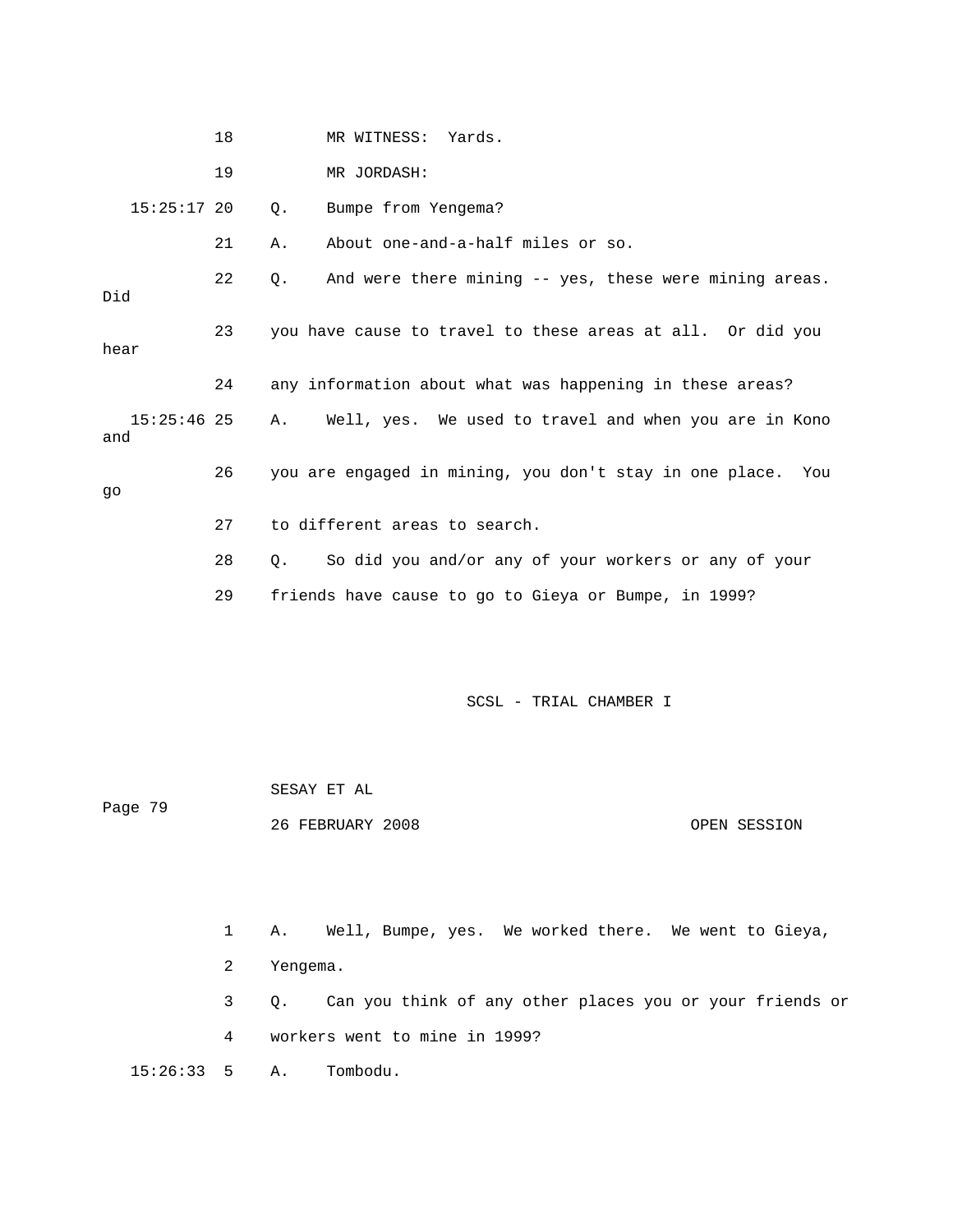| else                     | 6  | Anywhere else to mention? Can you think of anywhere<br>Q.       |
|--------------------------|----|-----------------------------------------------------------------|
|                          | 7  | you went to?                                                    |
|                          | 8  | Like Gbeko.<br>Α.                                               |
| had                      | 9  | Think now whilst you're in the witness box, whether you<br>Q.   |
| $15:27:11$ 10<br>Take    |    | friends in other places mining in 1999, civilian friends?       |
|                          | 11 | It's not hurry?<br>your time.                                   |
|                          | 12 | Yes, there were friends do work. Some work at Koidu,<br>Α.      |
|                          | 13 | Koakoyima, Bandafi, all those areas; I had friends that were    |
|                          | 14 | working there.                                                  |
| $15:27:33$ 15<br>friends |    | And when the day's work was done, did you see those<br>Q.       |
|                          | 16 | in 1999?                                                        |
|                          | 17 | We used to meet, we meet occasionally.<br>Α.<br>Yes.            |
| mining                   | 18 | Did you receive any complaints from them about the<br>Q.        |
|                          | 19 | conditions in these various places?                             |
| $15:28:20$ 20            |    | Well, since the time I started this last mining, when we<br>Α.  |
|                          | 21 | used to interact in different areas, except we discuss about    |
| or                       | 22 | saying that area is not productive or that area is productive   |
|                          | 23 | we have not had anything from that other area, those were the   |
|                          | 24 | only complaints that we had. These were just production         |
| $15:28:51$ 25            |    | complaints from one another.                                    |
| were                     | 26 | And the civilians friends that you had, were they --<br>Q.      |
|                          | 27 | they making a living through the mining or not?                 |
|                          | 28 | Well, you see mining is -- sometimes you will have a<br>Α.      |
| to                       | 29 | He will get some money but he will not disclose that<br>friend. |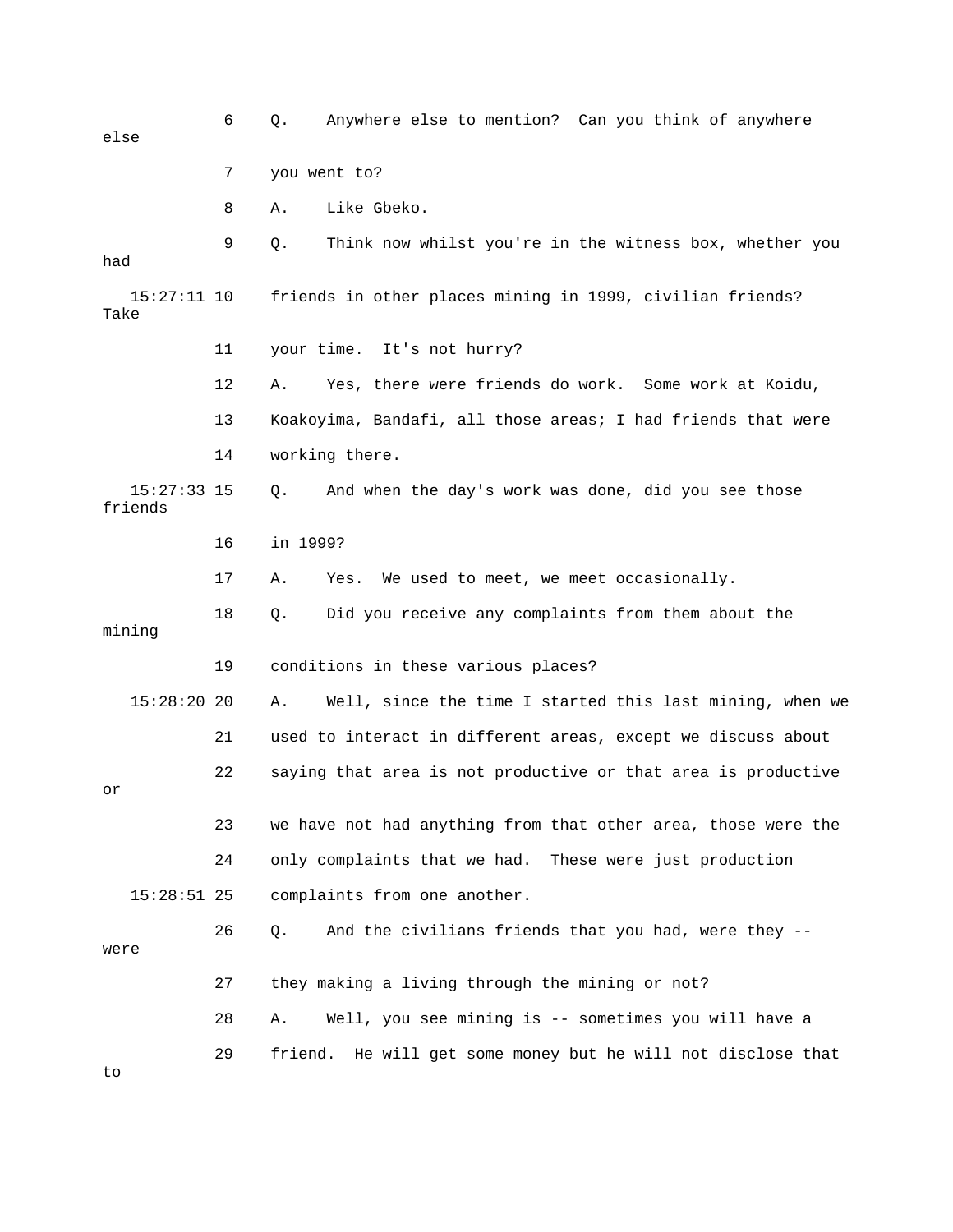|                   |    | SESAY ET AL                                                          |  |  |  |  |
|-------------------|----|----------------------------------------------------------------------|--|--|--|--|
| Page 80           |    | 26 FEBRUARY 2008<br>OPEN SESSION                                     |  |  |  |  |
|                   |    |                                                                      |  |  |  |  |
|                   |    |                                                                      |  |  |  |  |
| very              | 1  | you. Maybe he will not like you to know about it. Some are           |  |  |  |  |
|                   | 2  | secretive or discrete.                                               |  |  |  |  |
|                   | 3  | The civilians you --<br>Q.                                           |  |  |  |  |
|                   | 4  | PRESIDING JUDGE: But you agree that they were living on              |  |  |  |  |
| 15:29:39<br>know. | 5  | the mining. I'm sure that's what learned counsel wants to            |  |  |  |  |
| mining            | 6  | They wouldn't disclose their income. They lived on their             |  |  |  |  |
|                   | 7  | activities, those friends of yours?                                  |  |  |  |  |
|                   | 8  | THE WITNESS: Yes. All those that I'm referring to were               |  |  |  |  |
|                   | 9  | miners. We were all dependent on mining.                             |  |  |  |  |
| $15:30:08$ 10     |    | MR JORDASH:                                                          |  |  |  |  |
|                   | 11 | And just staying with 1999 for a moment. Yengema, was<br>$Q_{\star}$ |  |  |  |  |
|                   | 12 | there any school in Yengema at that time?                            |  |  |  |  |
| XXXXXX.           | 13 | Yes, at that time, we had one teacher xxxxxx, late<br>Α.             |  |  |  |  |
| is                | 14 | He had died. He was the teacher of that school. The school           |  |  |  |  |
| $15:30:31$ 15     |    | called UMC Primary School.<br>Then $--$                              |  |  |  |  |
|                   | 16 | Do you know who gave the supplies to that school in<br>Q.            |  |  |  |  |
|                   | 17 | Yengema?                                                             |  |  |  |  |
| was               | 18 | Well, the supply normally comes from Issa, by then he<br>Α.          |  |  |  |  |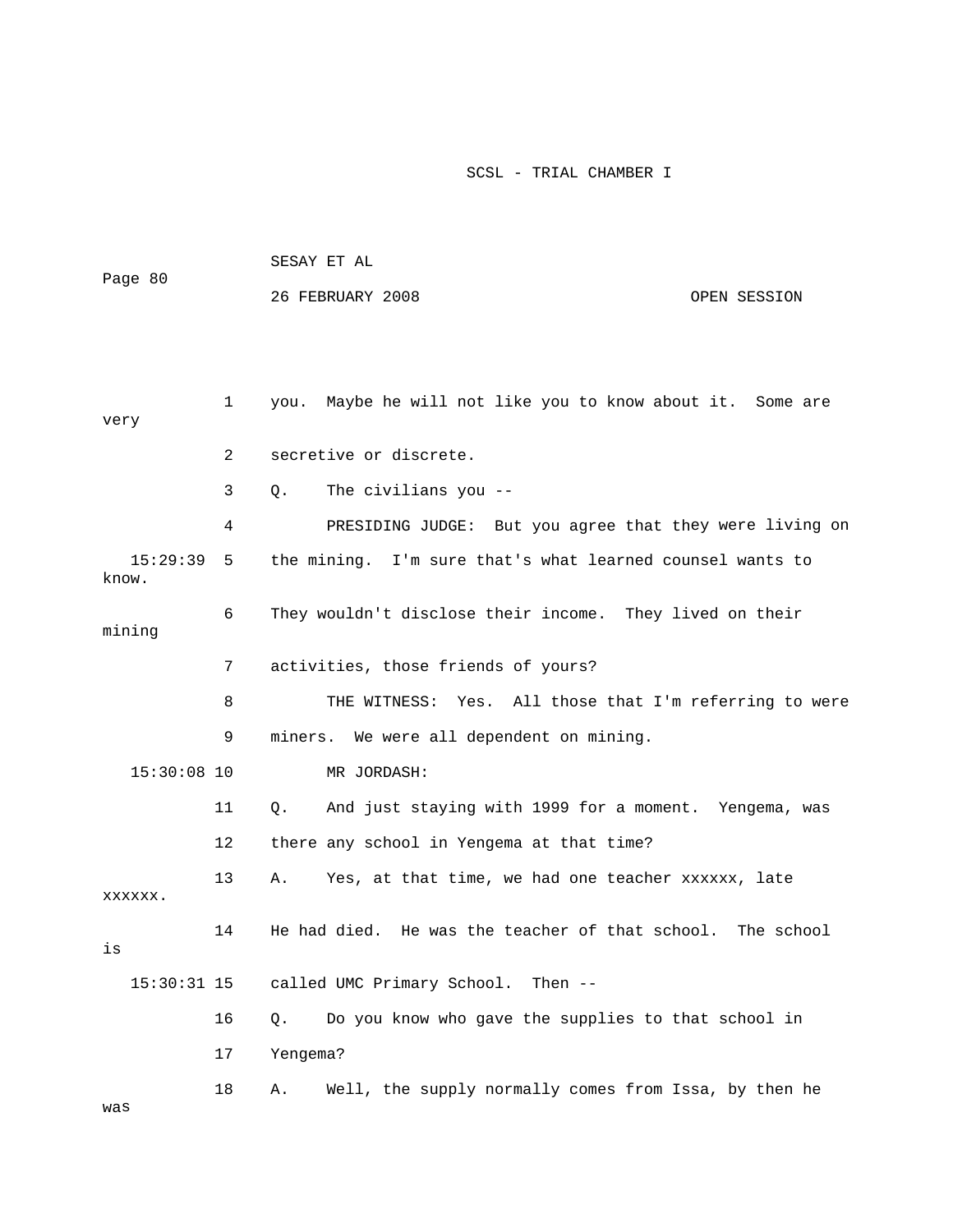| Μr   |               | 19 | residing at Lebanon. He used to come to Mr xxxxxx. Because           |
|------|---------------|----|----------------------------------------------------------------------|
|      |               |    | 15:31:03 20 xxxxxx was not a miner. Even the payment, he was the one |
| with |               | 21 | responsible for paying Mr xxxxxx, because I was very close           |
|      |               | 22 | Mr xxxxxxx. Look at my house, look at his house.                     |
|      |               | 23 | Q. Was there any --                                                  |
|      |               | 24 | PRESIDING JUDGE: Paying? Paying what.                                |
|      | $15:31:20$ 25 |    | THE WITNESS: Because he was teaching. Whilst he was                  |
|      |               | 26 | teaching at the school.                                              |
|      |               | 27 | PRESIDING JUDGE: And you say it was Issa who was paying              |
|      |               | 28 | him?                                                                 |
|      |               | 29 | THE WITNESS: Yes.                                                    |

 26 FEBRUARY 2008 OPEN SESSION JUDGE BOUTET: How do you know that? 2 THE WITNESS: Well, the man is my neighbour. Sometimes 3 we'll sit and discuss. Sometimes when he's paid he will say, , oh 4 my friend I have received my package oh, because we are 15:31:51 5 He will give me some token out of it. SESAY ET AL Page 81 1 miners.

 6 PRESIDING JUDGE: You should have been the one giving him.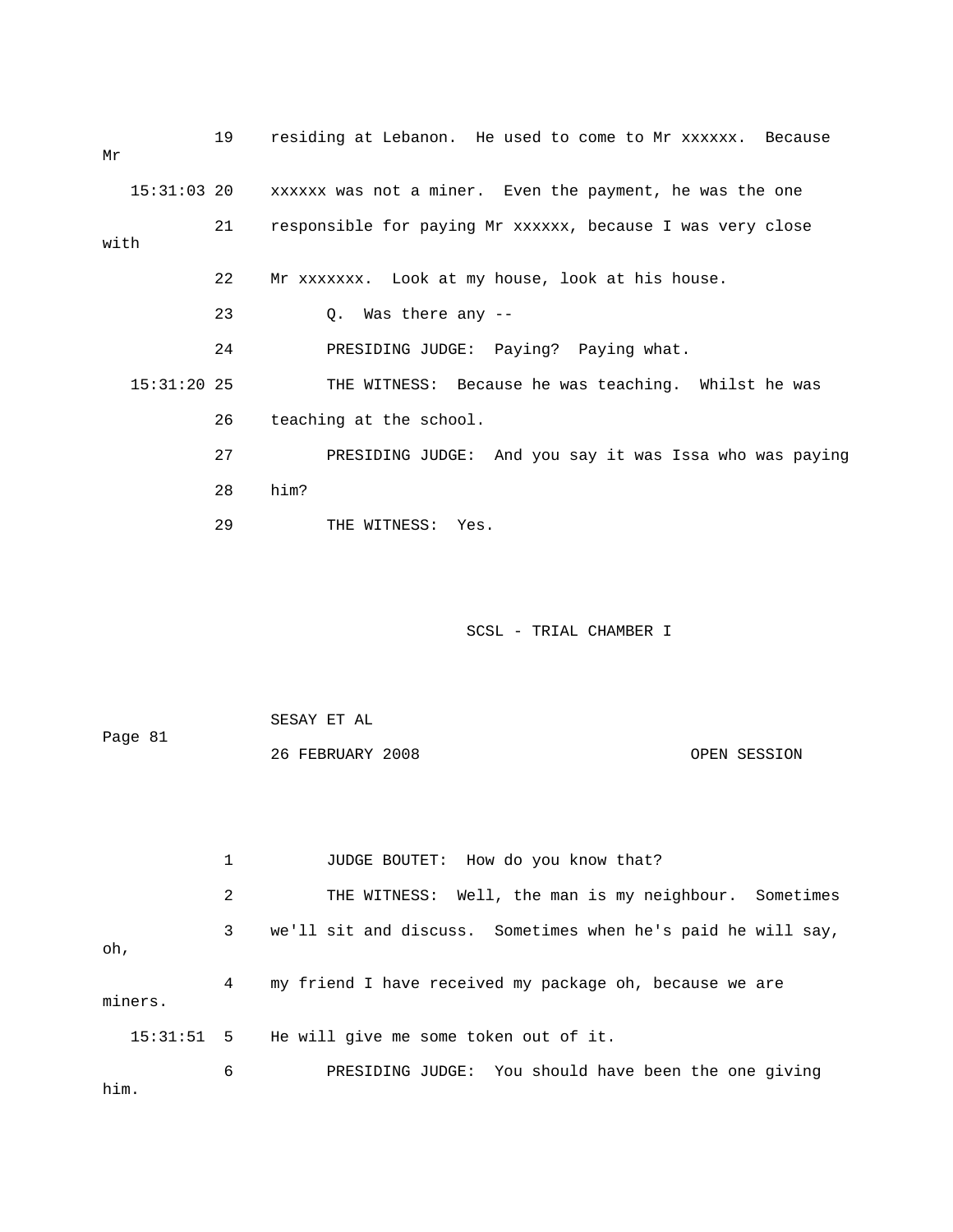|     | first,        | 7  |         | THE WITNESS: Well, since he's a friend. If he gets       |
|-----|---------------|----|---------|----------------------------------------------------------|
|     |               | 8  |         | he will give to your friend.                             |
|     |               | 9  |         | PRESIDING JUDGE: When you get, you pay back, huh.<br>All |
|     | $15:32:13$ 10 |    | right.  |                                                          |
|     |               | 11 |         | THE WITNESS: Yes.<br>Yes.                                |
|     |               | 12 |         | MR JORDASH:                                              |
|     |               | 13 | Q.      | Medical care, was there any in Yengema, 1999?            |
|     | Isatu.        | 14 | Α.      | We had one woman by the name of mammy Isatu, nurse       |
|     | $15:32:35$ 15 |    | Q.      | Markets. Did you have any markets in --                  |
|     |               | 16 | Α.      | There were markets. They were on the highway.            |
|     |               | 17 |         | PRESIDING JUDGE: You said mammy Isatu was in charge of   |
|     |               | 18 | what?   |                                                          |
|     |               | 19 |         | THE WITNESS: Medical.                                    |
|     | $15:32:53$ 20 |    |         | MR JORDASH:                                              |
|     |               | 21 | Q.      | Mosques?                                                 |
|     |               | 22 | Α.      | There were two mosques.                                  |
|     |               | 23 | Q.      | G5?                                                      |
|     |               | 24 | Α.      | Yes.                                                     |
| the | $15:33:12$ 25 |    | Q.      | What did the G5 -- did the G5 have anything to do with   |
|     |               | 26 | mining? |                                                          |
|     |               | 27 | Α.      | They had nothing to do with the mining.<br>No.           |
|     |               | 28 | Q.      | What did the G5 there do, if anything?                   |
|     |               | 29 | Α.      | Well, if the G5 were doing anything?                     |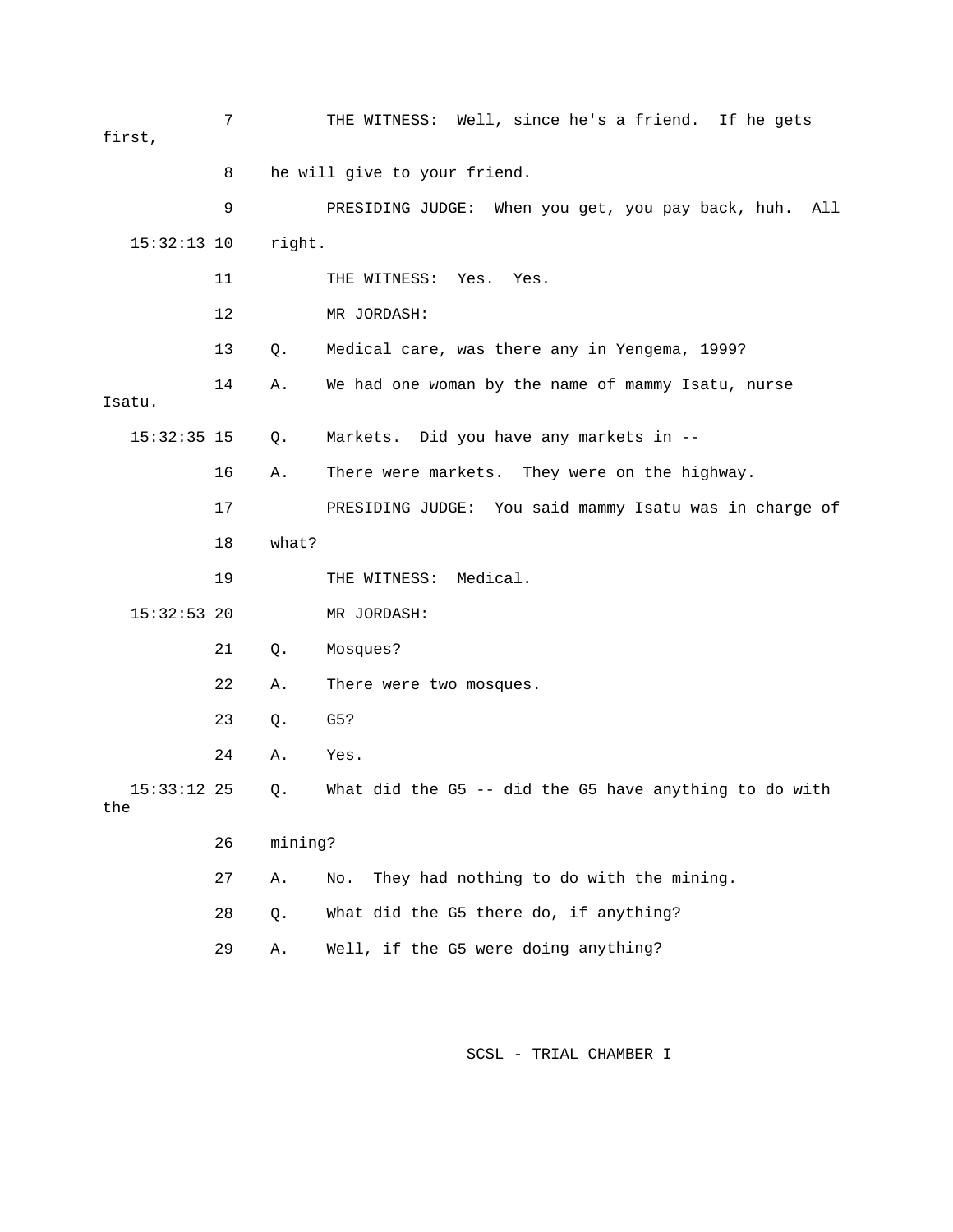SESAY ET AL Page 82 26 FEBRUARY 2008 OPEN SESSION

 1 Q. Yes. 2 A. Yes. G5, they were -- the G5 was responsible to mediate 3 between RUF and the civilians. Because if there is any problem 4 from the RUF, it is the G5's responsibility to settle that 15:33:54 5 problem. They are responsible to settle issues between fighters 6 and civilians. 8 BRESIDING JUDGE: So Mr Witness, you are saying that the 9 was not involved in mining? 15:34:22 10 THE WITNESS: In a sense mining activities. I don't 12 directly in the mining, no. I don't know, possibly he's doing 13 personally. 14 JUDGE BOUTET: But if there is a dispute between a miner 15:34:44 15 and a fighter, would the G5 get involved? 18 civilians. 19 MR JORDASH: 0. Would that include disputes about mining? 21 A. Yes, they can settle that. Those that they can settle, 7 Q. Okay. Thank you. You mentioned Tombodu, Mr Witness? G5 know 11 whether personally he is involved but to say that he is involved it 16 A. Well, well, that was their responsibility. That is the 17 responsibility of the G5 to mediate between fighters and  $15:35:06$  20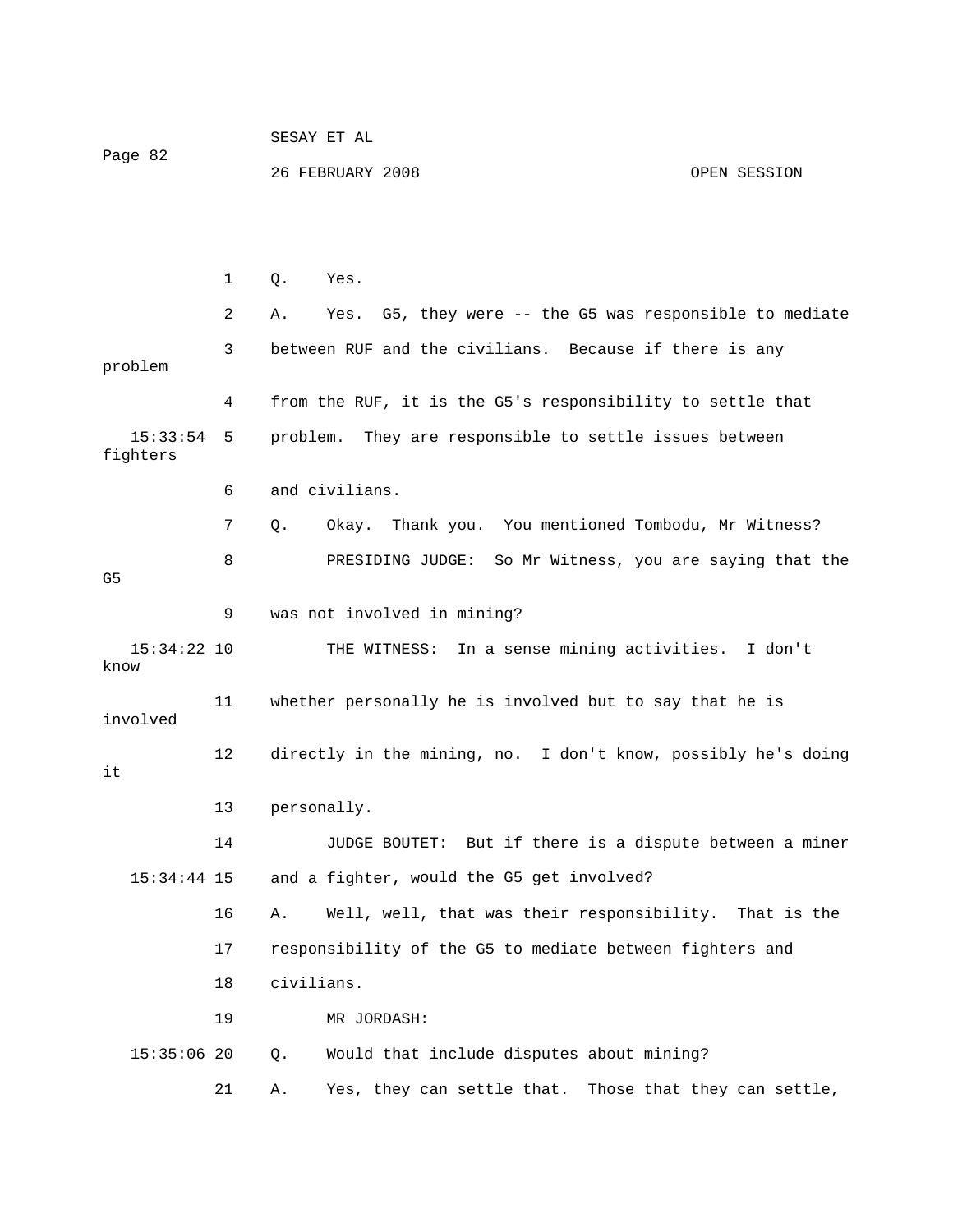22 they will settle it.

 23 Q. And this may sound like a very difficult question, but 24 if you could help. 1999 mining, in Koidu and Kono, are you 15:35:38 25 to estimate how many civilians you think were involved in the 27 exact number but are we talking tens, hundreds, thousands? 28 JUDGE BOUTET: Mr Jordash, I'm sorry what time frame did 29 you? see able 26 kind of mining which you were involved in. I'm not asking for an

SCSL - TRIAL CHAMBER I

Page 83 SESAY ET AL 26 FEBRUARY 2008 OPEN SESSION

 1 MR JORDASH: 1999. 2 PRESIDING JUDGE: 1999. JUDGE BOUTET: 1999. Yes thank you. 4 MR JORDASH: From when the witness arrived. 15:36:08 5 Q. In the Kono District from your movement around the 6 different areas to your seeing the site at Yengema, seeing these 7 other sites, speaking to your friends, can you give an idea of 8 the kind of number of civilians mining two-pile? 9 PRESIDING JUDGE: Who were involved in your type of ning? mi 15:36:31 10 That is the question. 3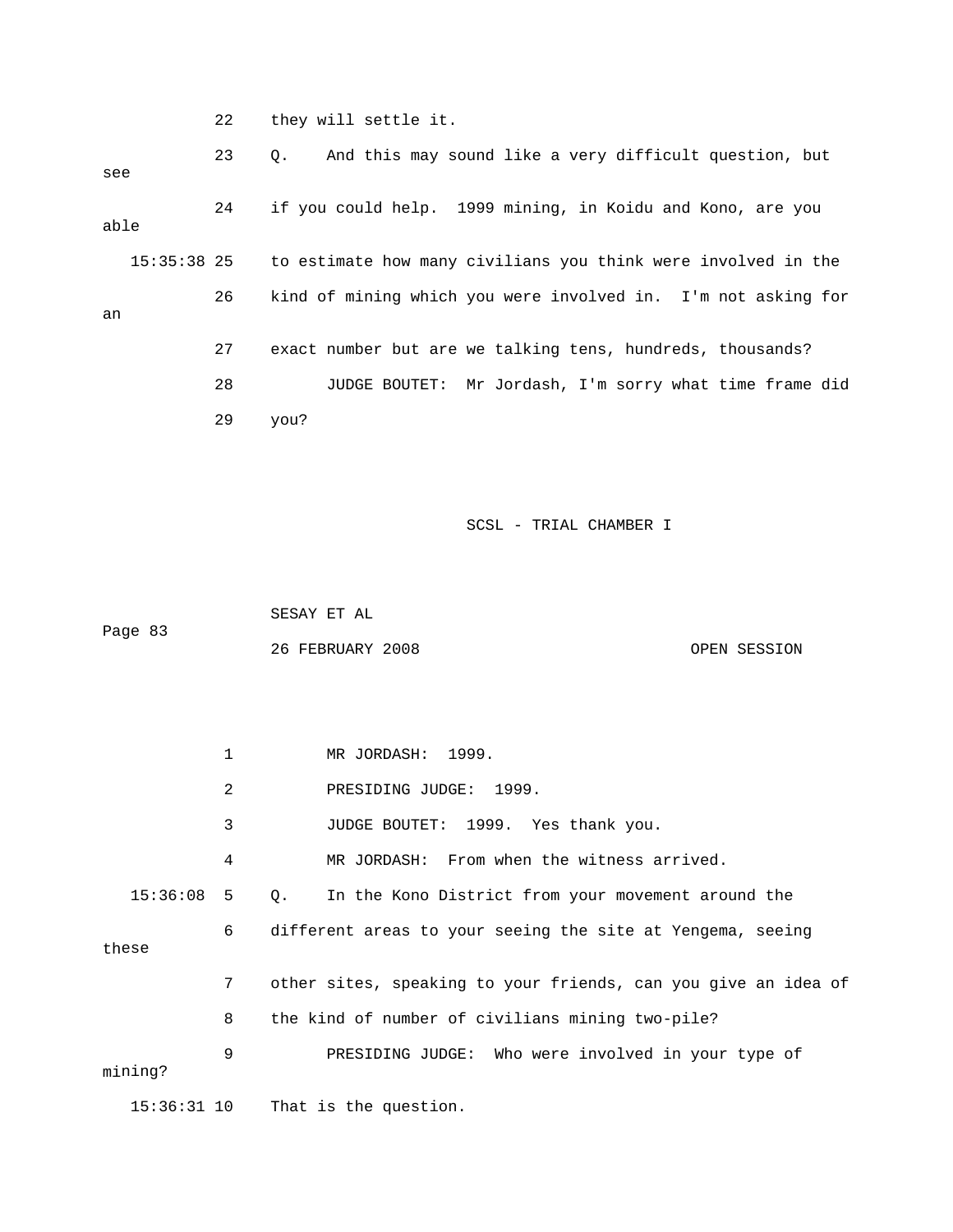11 MR JORDASH: Well I think -- 12 **DRESIDING JUDGE:** To a two-pile you're changing it. 13 MR JORDASH: I suppose what I'm -- let me try and clarify 14 it. 16 MR JORDASH: 18 the various sites, civilians were mining and it seems 19 yes? 15:37:09 20 A. Okay. Well, in terms of mining during those days 22 populated. This is not hundreds. It is thousands. If you 23 about Kono, Koidu, Koakoyima, all those areas if you talk 24 them, it is thousands. It is not a matter of hundreds. 15:37:30 25 Q. That's what I was getting at. And did you hear of RUF 28 THE WITNESS: Yes. Yes. MR JORDASH: 15:36:38 15 PRESIDING JUDGE: All right. Okay 17 Q. What you've described is voluntary mining; am I right? In willingly; because 21 the mining sites were populated, most of the sites were talk about 26 forcing -- 27 PRESIDING JUDGE: So they were in the thousands? 29

SCSL - TRIAL CHAMBER I

SESAY ET AL

26 FEBRUARY 2008 OPEN SESSION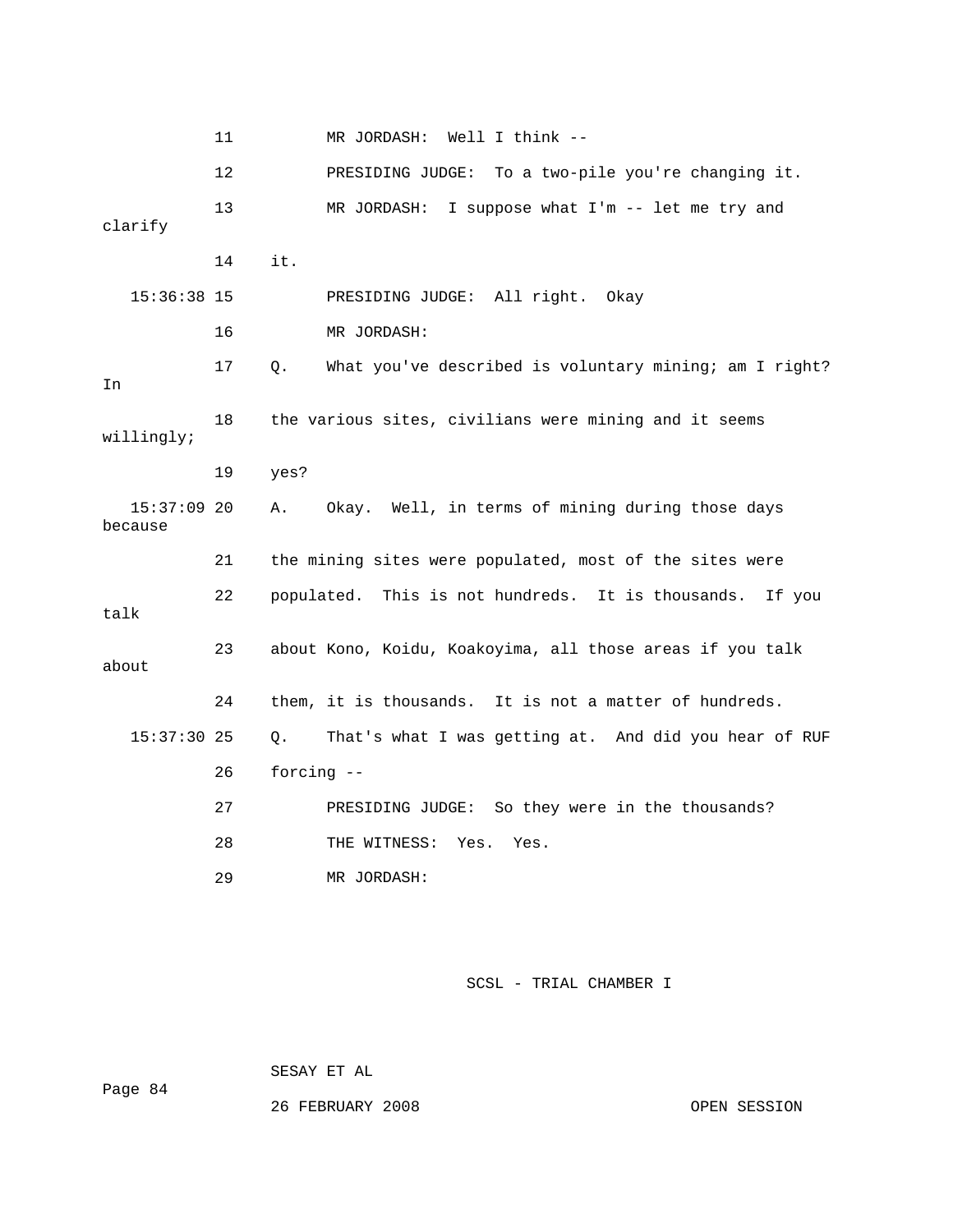|                   | 1  | Did you hear of RUF forcing civilians to mine, in 1999<br>Q.   |
|-------------------|----|----------------------------------------------------------------|
|                   | 2  | after you'd arrived amongst these thousands of civilians?      |
|                   | 3  | Okay. You see that question in 1999 up to disarmament I<br>Α.  |
|                   | 4  | was in Kono, I never went anywhere. I had no idea of forced    |
| 15:38:39<br>there | 5  | mining. I don't have that knowledge because when we went       |
|                   | 6  | we had no blockage. There was no curfew. So and it was not a   |
| was               | 7  | There were several ways to go to Kono. So if there<br>one-way. |
|                   | 8  | any forced labour in Kono, I wouldn't have settled in Kono     |
| was               | 9  | because it would have been a fruitless endeavour.<br>So there  |
| $15:39:32$ 10     |    | no forced mining at all.                                       |
| told              | 11 | Thank you. Now, I said we return to Koakoyima.<br>Q.<br>You    |
| is                | 12 | the Court that you had friends who were mining in Koakoyima;   |
|                   | 13 | that right?                                                    |
|                   | 14 | Yes.<br>Α.                                                     |
| $15:39:32$ 15     |    | And did you, yourself, go to Koakoyima, in 1999?<br>Q.         |
|                   | 16 | Yeah. I go there frequently.<br>Α.                             |
|                   | 17 | What would you go there to do?<br>Q.                           |
|                   | 18 | Well, since that was the major area, sometimes if we go<br>Α.  |
| that              | 19 | there to purchase things then if you have your number ten,     |
| $15:39:46$ 20     |    | is where you take it to sell.                                  |
|                   | 21 | If you had your number?<br>Q.                                  |
| is                | 22 | The small diamond, that is where you'll take it -- that<br>Α.  |
|                   | 23 | where the Jolas are.                                           |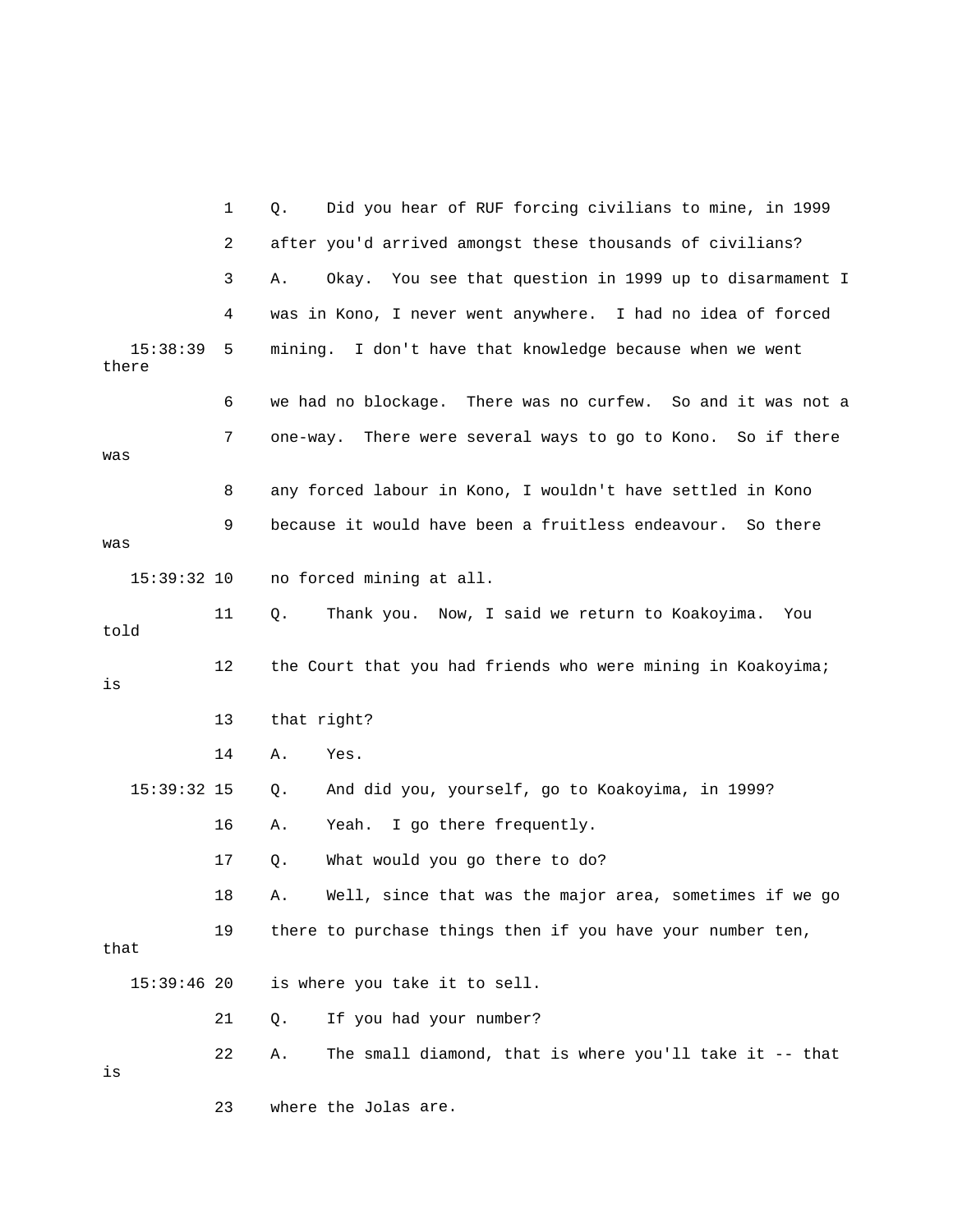24 Q. You called it a number ten, is that what you called a small 26 A. Yes. Because we refer to the small diamond as number 29 Koakoyima was a major area? What do you mean? 15:40:01 25 diamond? ten. 27 That is their name. 28 Q. Right. And you called it a major area, why do you say

SCSL - TRIAL CHAMBER I

OPEN SESSION

 SESAY ET AL Page 85 26 FEBRUARY 2008

there

 1 A. Because all the transportation vehicles will alight 3 Q. And are you able to give the Court an idea of how many 4 houses in Koakoyima.  $15:40:57$  5 A. There are many, I can't recall the number but there are 6 many. 7 Q. Are you able to say how long it would take you to walk 9 A. Well, if we can average it up to 30 minutes from one point 11 Q. And was mining going on within Koakoyima itself, were there 2 and all the major traders are based there. from 8 one side of Koakoyima to the other? 15:41:25 10 to the other.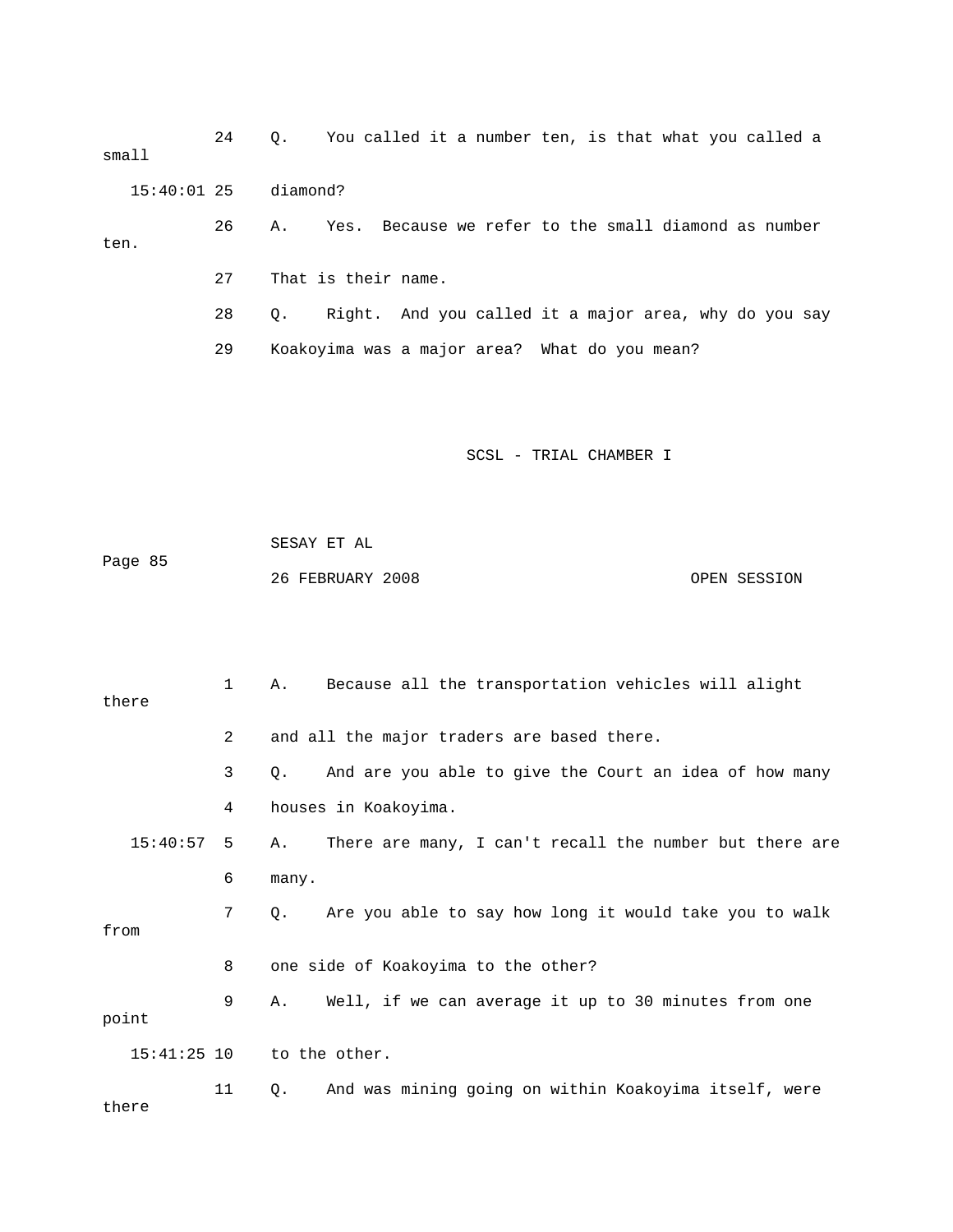|               | 13 | Not the township, there are swamps around the town, the<br>Α.  |
|---------------|----|----------------------------------------------------------------|
|               | 14 | peripherals of the town.                                       |
| $15:41:43$ 15 |    | And at the time of 1999, were those swamps occupied by<br>Q.   |
|               | 16 | miners?                                                        |
|               | 17 | Yes, they were mining there.<br>Α.                             |
|               | 18 | And I again -- sorry to press you on numbers but are you<br>Q. |
|               | 19 | able to give the Court an idea how many civilians were mining  |
| $15:42:07$ 20 |    | there?                                                         |
|               | 21 | Well, that was what I said earlier, that within the Kono<br>Α. |
| is            | 22 | I said earlier on that within the Kono township where diamond  |
|               | 23 | being mined, We had a lot of population. So it's difficult to  |
| particular    | 24 | give an exact figure of the number of people and that          |
| $15:42:40$ 25 |    | area, Koakoyima, is the most populated area. So most of the    |
| but           | 26 | mining that was taking place in that area was not in hundreds  |
|               | 27 | in thousands, you know.                                        |
| there         | 28 | And did you observe whether -- were the mining sites<br>Q.     |
| open          | 29 | at Koakoyima enclosed by any fence or barrier or were they     |

Page 86

SESAY ET AL

12 mining sites?

26 FEBRUARY 2008 OPEN SESSION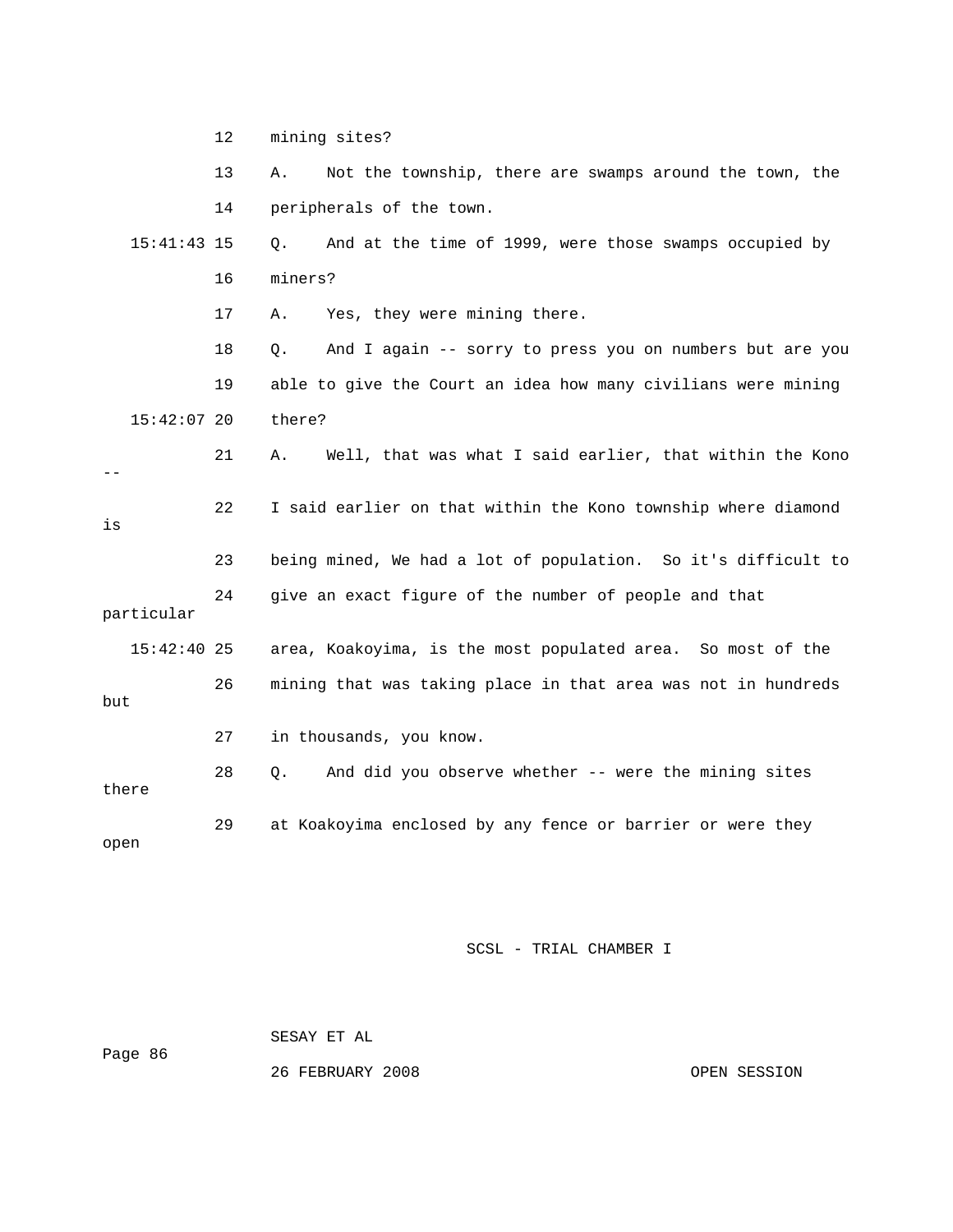1 for all to see? 2 THE INTERPRETER: Your Honours, can learned counsel please 3 go over his question. 4 MR JORDASH: 15:43:31 5 Q. If -- if -- if -- when you went to Koakoyima, were you able 6 to move around Koakoyima mining sites? 8 Q. Was it possible for any civilian to also walk around the 9 mining sites? 15:43:51 10 A. You know, like this statement, I had already said this 11 while I was referring to Yengema. This -- the time I'm referring 12 to Koakoyima, this is the most populated area. If you arrive 13 there, you go to the swamp --14 THE INTERPRETER: Your Honours, can the witness please -MR JORDASH: 16 Q. You're going a bit fast again. I think we're -- we're 17 almost done. So slow down. We're making good progress. 18 that answer again. 19 A. Okay. You said if civilians had chance to travel 15:44:38 20 the swamps. Like what I said, if you are travelling along the 21 mining areas, you will not tell whether this is a civilian or 22 soldier. There was no boundary, no blockage at all. 7 A. Yes. - 15:44:14 15 Start through a 23 Q. When you went there, were any civilians under any gunpoint?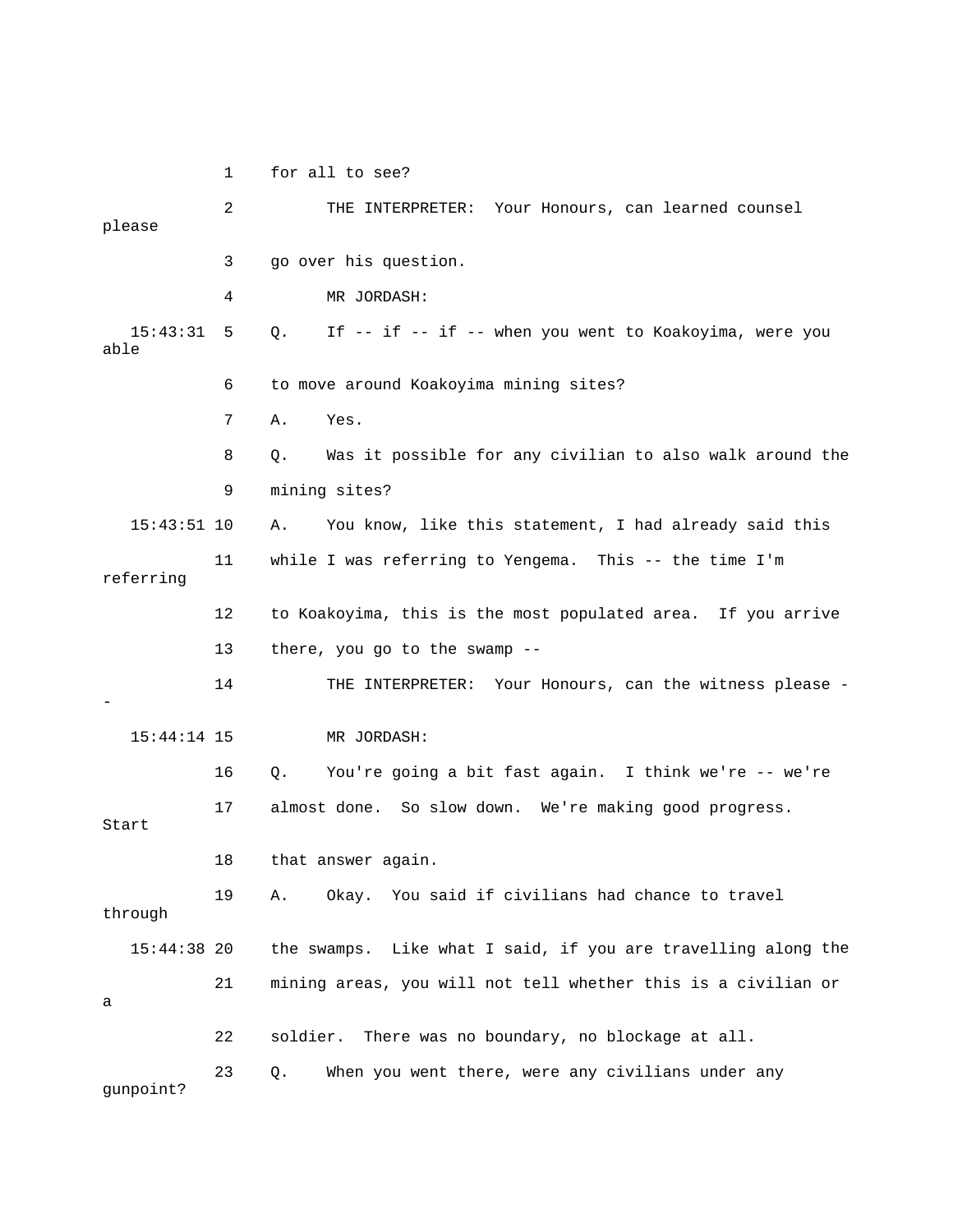24 A. Well, if that is the case then they have allowed to take 26 no guns are allowed to be taken to the site, even the township. 27 Q. I know this may sound obvious, but if there had been 28 anybody being forced to mine in Koakoyima, is it the sort of 15:45:11 25 guns to the site. But there was a law, Issa passed the law, that 29 place you would have known or could it have been hidden?

SCSL - TRIAL CHAMBER I

 SESAY ET AL Page 87 26 FEBRUARY 2008 OPEN SESSION

 3 guns, you know, carried in the mining sites. 4 MR JORDASH: Yes. 15:46:14 5 Q. Would it have been possible to hide -- is it the sort of 6 place you could have hidden people being forced to mine? What's 9 Q. If there was -- if there had been a group of civilians 15:46:33 10 being forced to mine in 1999, when you were in Koidu and at 12 A. Yes. 1 PRESIDING JUDGE: So what is logically -- what is his 2 response to the question -- so you're saying that there were no 7 your comment on what you know -- 8 A. If? 11 Koakoyima, is that something --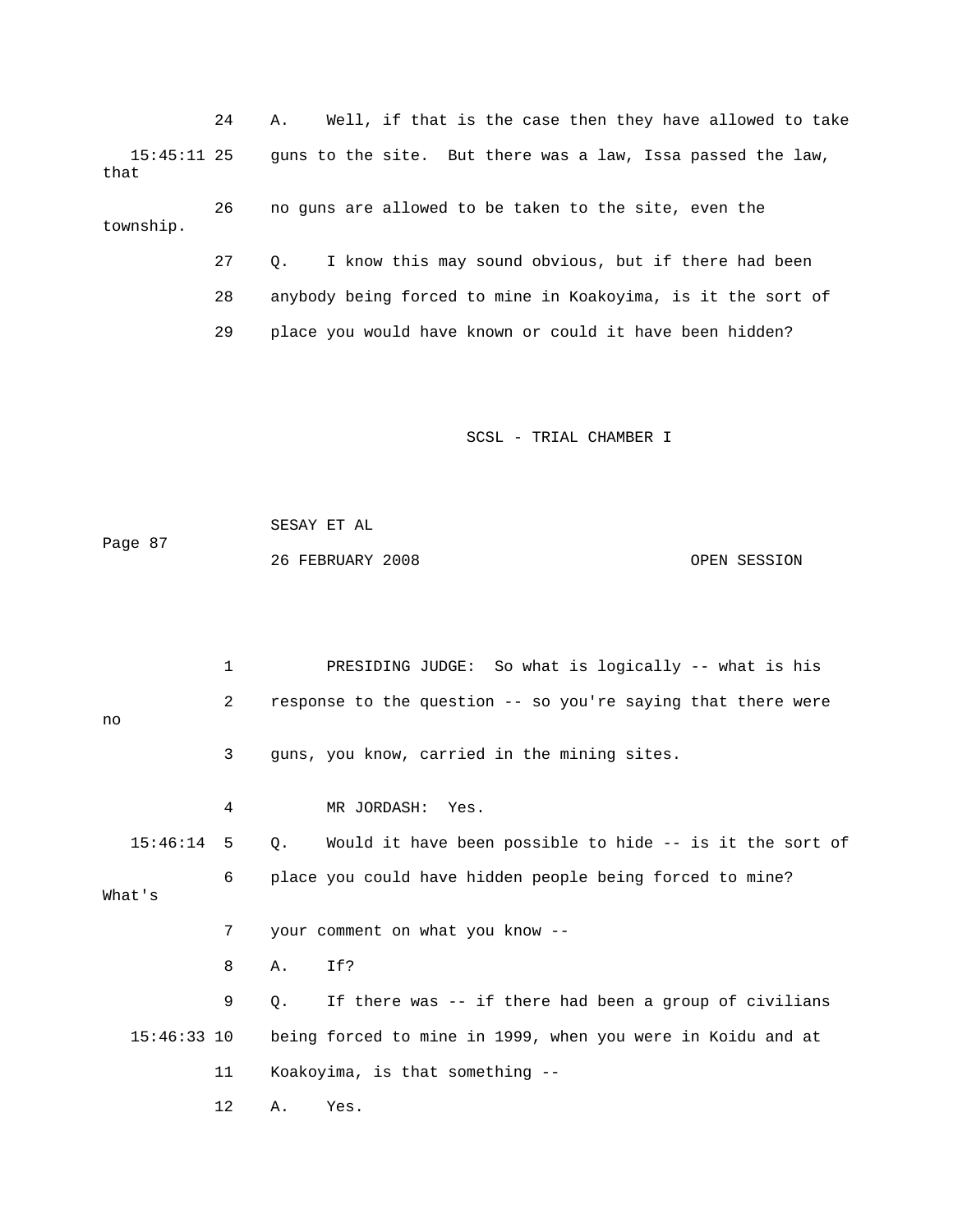13 Q. Is that something you and others would have known or is 14 something which could have been hidden in your experience? 15:46:52 15 A. Yes. If that was the case because all the mining sites 17 this part or that part. So if that was the case, that there 18 a forced labour, I think I ought to have known. 19 Q. And same question, if for example, there had been a 15:47:25 20 civilians living in Koakoyima and marched out of Koakoyima 21 day to be forced to mine somewhere else, would you have 22 to know that or not? 23 THE INTERPRETER: Your Honours can learned counsel, please 24 take back his question. 26 Q. If you went to Koakoyima you had friends in -- sorry. 27 me ask the question again. You told us that you would have 28 if there had been civilians being forced to mine in Koakoyima. 29 So the next question I want to ask is this: If there had been it 16 were open sites. There is no way to stop somebody from going was hundred every expected 15:47:49 25 MR JORDASH: Let known a

SCSL - TRIAL CHAMBER I S

Page 88

26 FEBRUARY 2008

SESAY ET AL

OPEN SESSION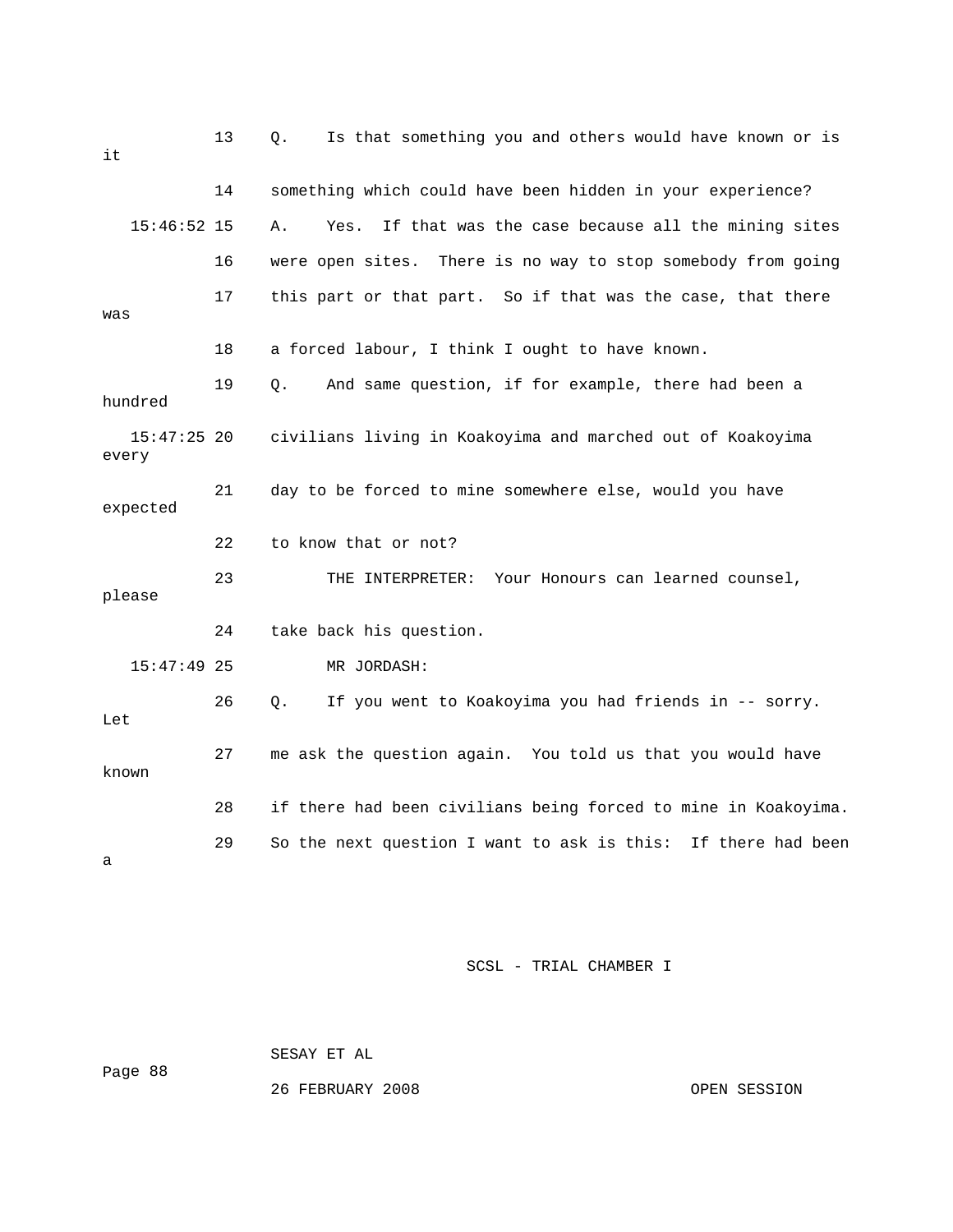|               | 1  | collection of civilians, say a hundred civilians living in      |
|---------------|----|-----------------------------------------------------------------|
| mine          | 2  | Koakoyima and forced to leave Koakoyima every day to go and     |
|               | 3  | in another part of Koidu, under force, under gunpoint, is that  |
|               | 4  | something you would have expected to hear about?                |
| 15:48:39      | 5  | Because -- yes, I would have heard.<br>Α.<br>Yes.               |
|               | 6  | Why do you say that with such certainty?<br>Q.                  |
|               | 7  | Why I believe, because I had friends who were living in<br>Α.   |
|               | 8  | Koakoyima, Koidu and the surrounding villages, all over and we  |
|               | 9  | have miners who have friends who were deployed in all those     |
| $15:49:12$ 10 |    | So as such if there is anything like that going on, I<br>areas. |
| say           | 11 | believe such information are not even informations.<br>Then to  |
| information   | 12 | that people have been forced to mine. I believe that            |
| is            | 13 | would have circulated. Everybody ought to have known.<br>That   |
|               | 14 | why I believe that there was no forced mining.                  |
| $15:49:37$ 15 |    | Thank you. If you could just give me a moment, we're<br>0.      |
|               | 16 | nearly there. Did the -- sorry. Let me ask this: When you       |
|               | 17 | arrived at Yengema, was there a training base at Yengema?       |
|               | 18 | Well, the training base in Yengema, by the time I went<br>Α.    |
|               | 19 | there, it was not there. I never saw it with my eyes.           |
| $15:50:24$ 20 |    | Thank you. Now, did the system of mining, the two-pile<br>Q.    |
|               | 21 | system you described, change at any time after you arrived in   |
|               | 22 | 1999 or after?                                                  |
|               | 23 | The two-pile system?<br>Α.                                      |
|               | 24 | Did it remain through 1999 and 2000?<br>Q.                      |
|               |    |                                                                 |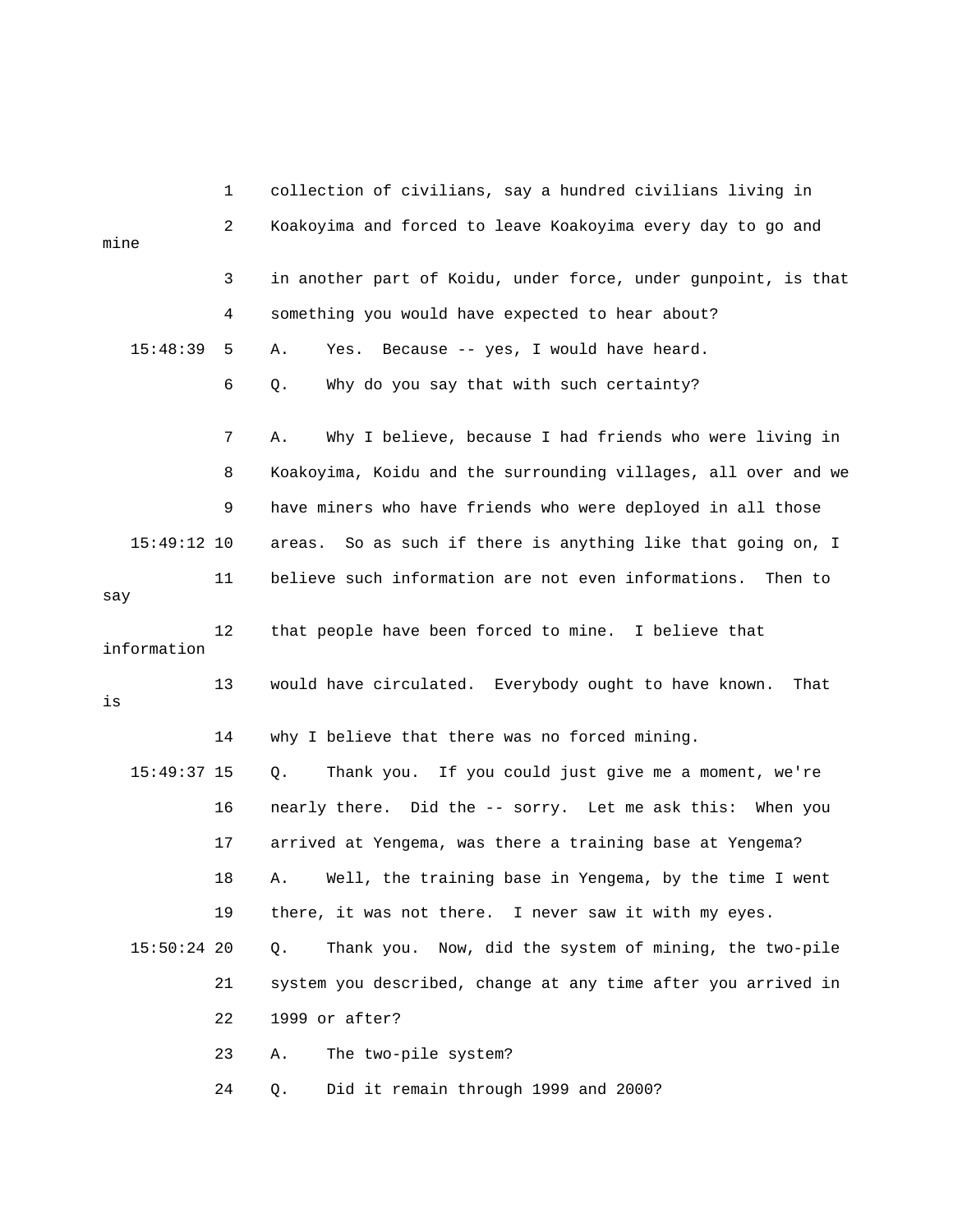15:50:52 25 A. Up to date, up to now, it is there. 26 Q. Was there a time? 27 JUDGE BOUTET: When you say up to now, it's still there. 28 Who is the second pile? 29 THE WITNESS: Well, the -- I had explained that statement

SCSL - TRIAL CHAMBER I

 SESAY ET AL OPEN SESSION Page 89 26 FEBRUARY 2008

1 earlier. The -- that pile belongs to the bush owner. 2 JUDGE BOUTET: Thank you. 3 MR JORDASH: 4 Q. Did the chiefs of Kono ever have anything to do with the 15:51:46 5 mining in '99 or 2000? 6 A. Well, in '99, yes, later. Not '99, it was 2000. 7 Q. Can you explain what happened in 2000 which -- 8 A. In 2000, the chiefs made a group and they met Issa at 9 Koakoyima. They said, well, they too -- because most of them 15:52:32 10 were not with him. They'd come to a time they were returning. 11 They were coming back to Kono. So it came to a time, they made 12 an arrangement with Issa that they were also interested in the 13 mining. So, Issa gave them the go ahead that that was not a 14 problem and that -- they had the two-pile system. And the one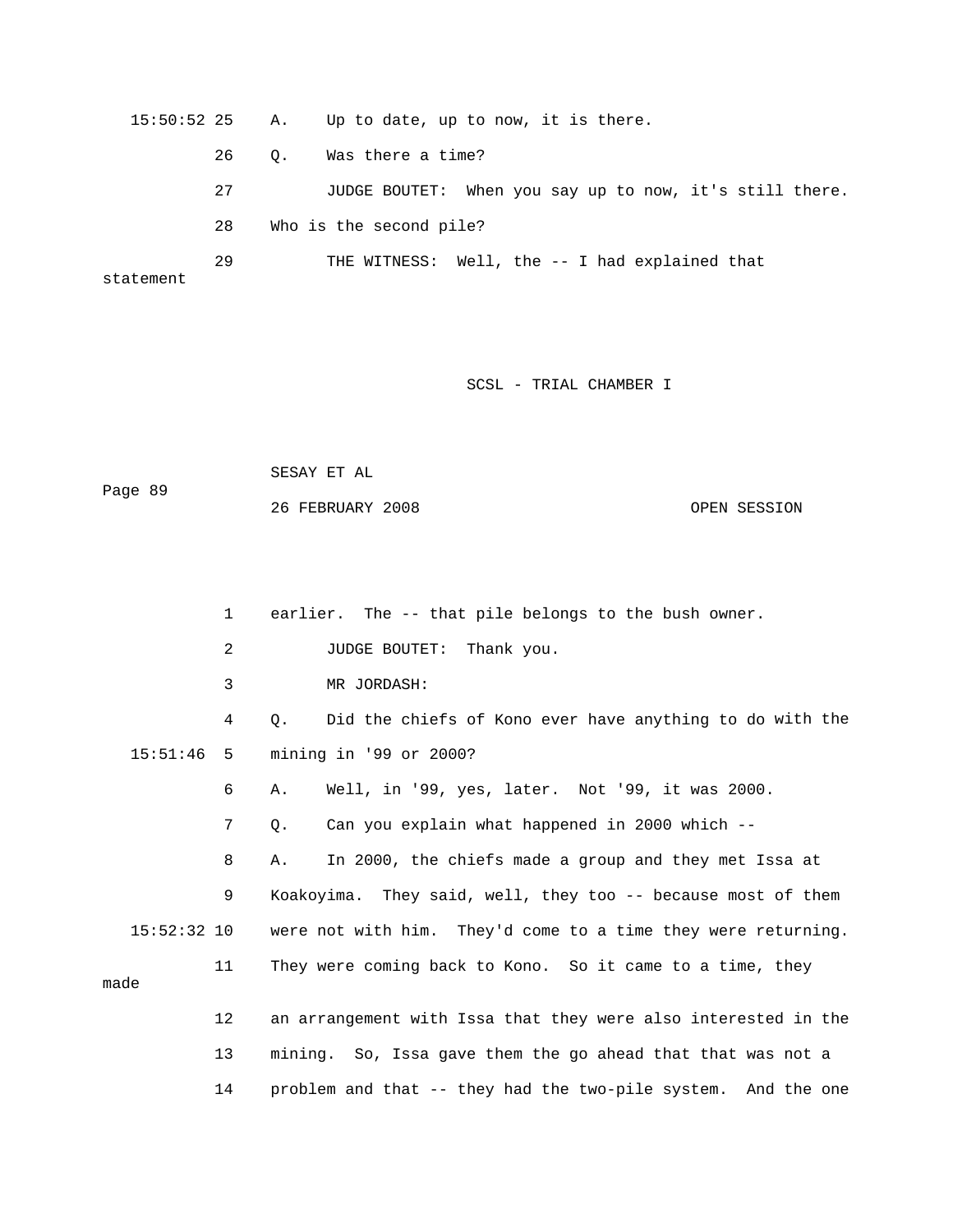15:53:01 15 pile will go to the chiefs and the one pile goes to the 17 Q. Sorry. Just so we're clear, who introduced that system? 18 A. The chiefs. They went and met Issa at Koakoyima, in old 19 Lebanon. Sorry. They said they too would like to be involved between chiefs 24 Q. And -- PRESIDING JUDGE: One pile to the chiefs and the RUF. 27 MR JORDASH: 28 Q. Was this still called the two-pile system? labour. 16 So that was how the chiefs became involved later in the mining. in 15:53:33 20 the mining. Then Issa said okay you will -- we will be together 21 and when they divide the pile the one pile will be shared 22 the chiefs and the RUF. So the one pile belonged to the 23 and the RUF and the one pile goes to the labour. 15:53:54 25 26 THE WITNESS: Yes. 29 A. Yes, that was how we used to refer to it. That was how we

SCSL - TRIAL CHAMBER I

|         | SESAY ET AL      |              |
|---------|------------------|--------------|
| Page 90 |                  |              |
|         | 26 FEBRUARY 2008 | OPEN SESSION |

1 referred to it. Although some called it three-pile but we

took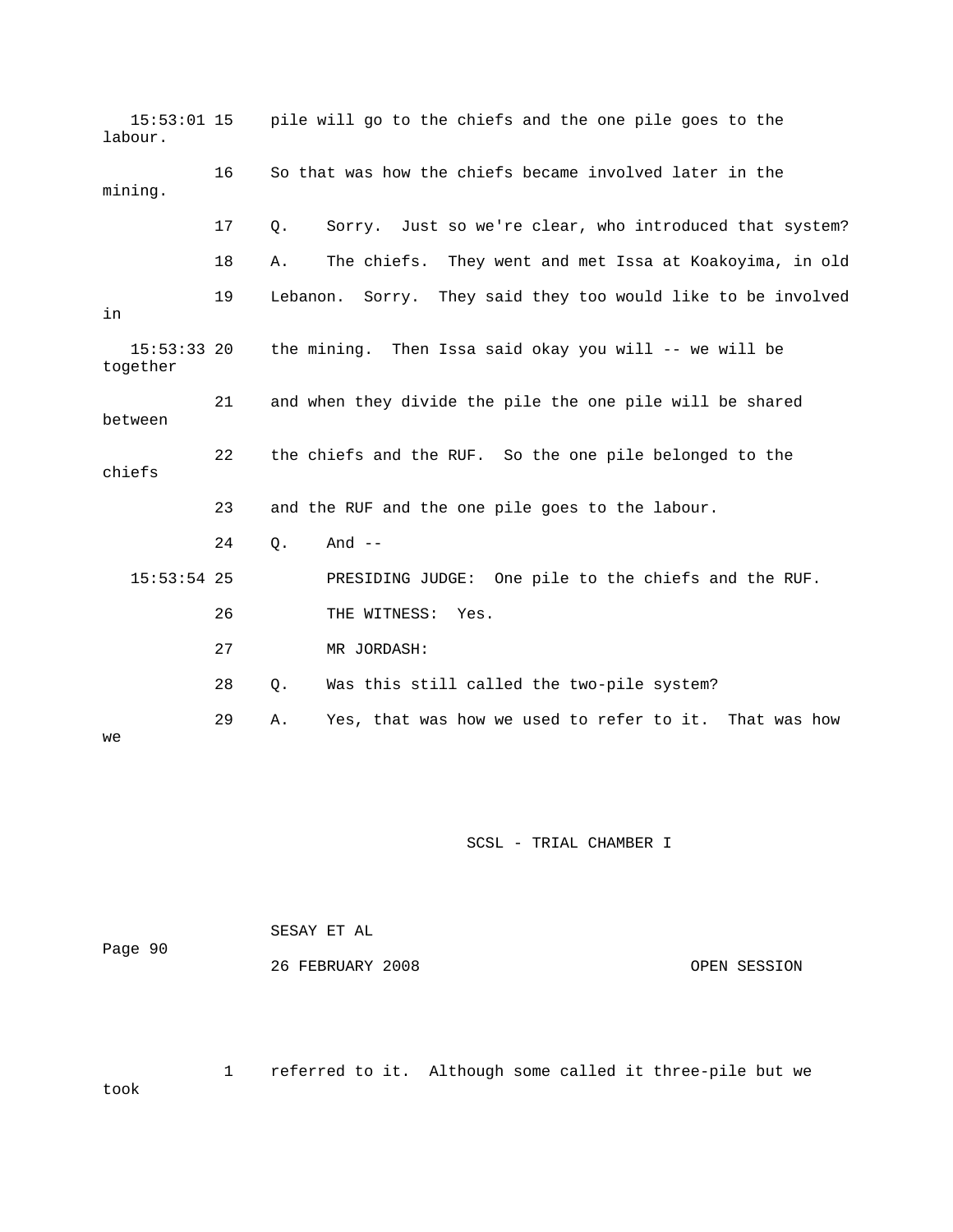|                       | 2  | it as two-pile because the other pile it is divided among two   |
|-----------------------|----|-----------------------------------------------------------------|
|                       | 3  | groups.                                                         |
| between               | 4  | And in the year 2000 when this arrangement was made<br>Q.       |
| 15:54:49              | 5  | Issa Sesay and the chiefs, were there more or less civilians    |
|                       | 6  | mining in Kono, in 2000 as compared to --                       |
| as                    | 7  | It was an addition of civilians. Since that time<br>Α.<br>No.   |
|                       | 8  | they get the information about Kono as they receive good        |
| Kono.                 | 9  | information about Kono, the more civilians will pour into       |
| $15:55:16$ 10         |    | So it was an addition.                                          |
|                       | 11 | And did you remain through 2000, Mr Witness?<br>Q.              |
|                       | 12 | Yes, I was there.<br>Α.                                         |
|                       | 13 | In terms of the conditions of civilians, were they any<br>$Q$ . |
|                       | 14 | different in 2000 to the time you'd been present in 1999, in    |
| $15:55:43$ 15         |    | Koidu Town and Kono District?                                   |
|                       | 16 | Well, some areas it is different. They still operate on<br>Α.   |
|                       | 17 | two-piles. Some areas the chiefs are not involved but areas     |
|                       | 18 | wherein the chiefs are involved that was where you have those   |
|                       | 19 | conditions.                                                     |
| 15:56:14 20           |    | Any reports of forced mining to you in 2000?<br>Q.              |
| the                   | 21 | Well, my workers, my friends that I had in Kono, up to<br>Α.    |
|                       | 22 | disarmament period. I had no report from my people.             |
| activities            | 23 | Mr Sesay, in Lebanon, did you observe any of his<br>$Q$ .       |
|                       | 24 | in Lebanon, in 2000, concerning his soldiers?                   |
| $15:57:16$ 25<br>laws |    | Since we were not living in the same area, but all the<br>Α.    |
|                       | 26 | that he used to pass for the soldiers we used to hear about     |

them.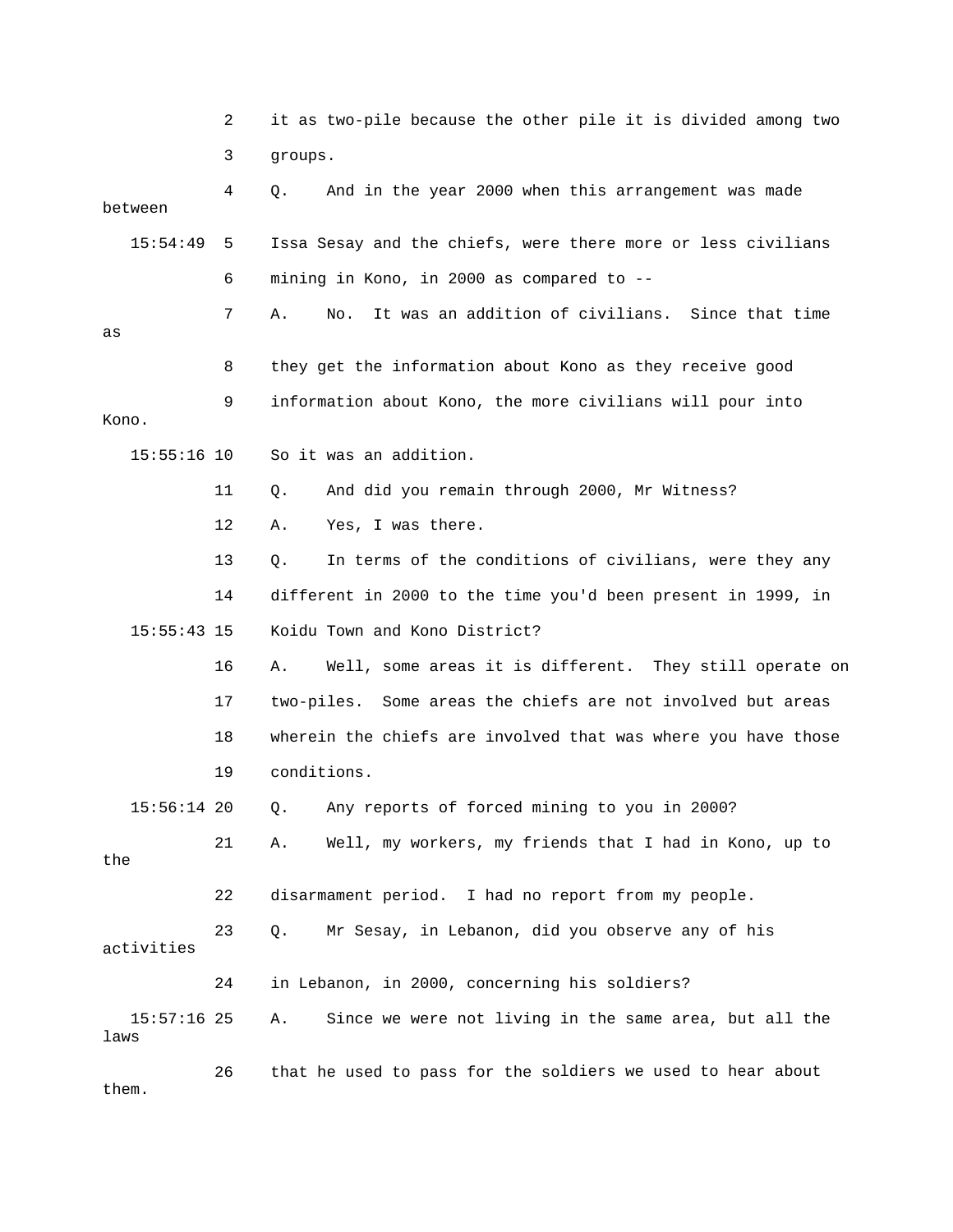- 27 Because they were general laws.
- 28 Q. Such as?
- 29 A. Well, since the time he passed the law that they did not

 26 FEBRUARY 2008 OPEN SESSION SESAY ET AL Page 91

 1 want to see any soldier moving with arms within the township 2 the swamp. That law was disseminated throughout Kono. I was 3 there -- 4 PRESIDING JUDGE: You said -- he passed a law that all 15:58:09 5 soldiers should not do what? 6 THE WITNESS: Should not move along with guns within the 7 township or the swamps. 8 MR JORDASH: Can I just take instructions please, Your 9 Honour? I see. Let's just finish before that. 15:58:43 10 PRESIDING JUDGE: Was that the only law. 11 MR JORDASH: Yes. That's what I was going to ask. 12 THE WITNESS: Well, there were other laws. Another law 13 because when we had this two-pile system, other soldiers had 15:59:06 15 again, he stopped the soldiers saying that: If you want or not 14 wanted to use the civilians to wash their own pile. So that,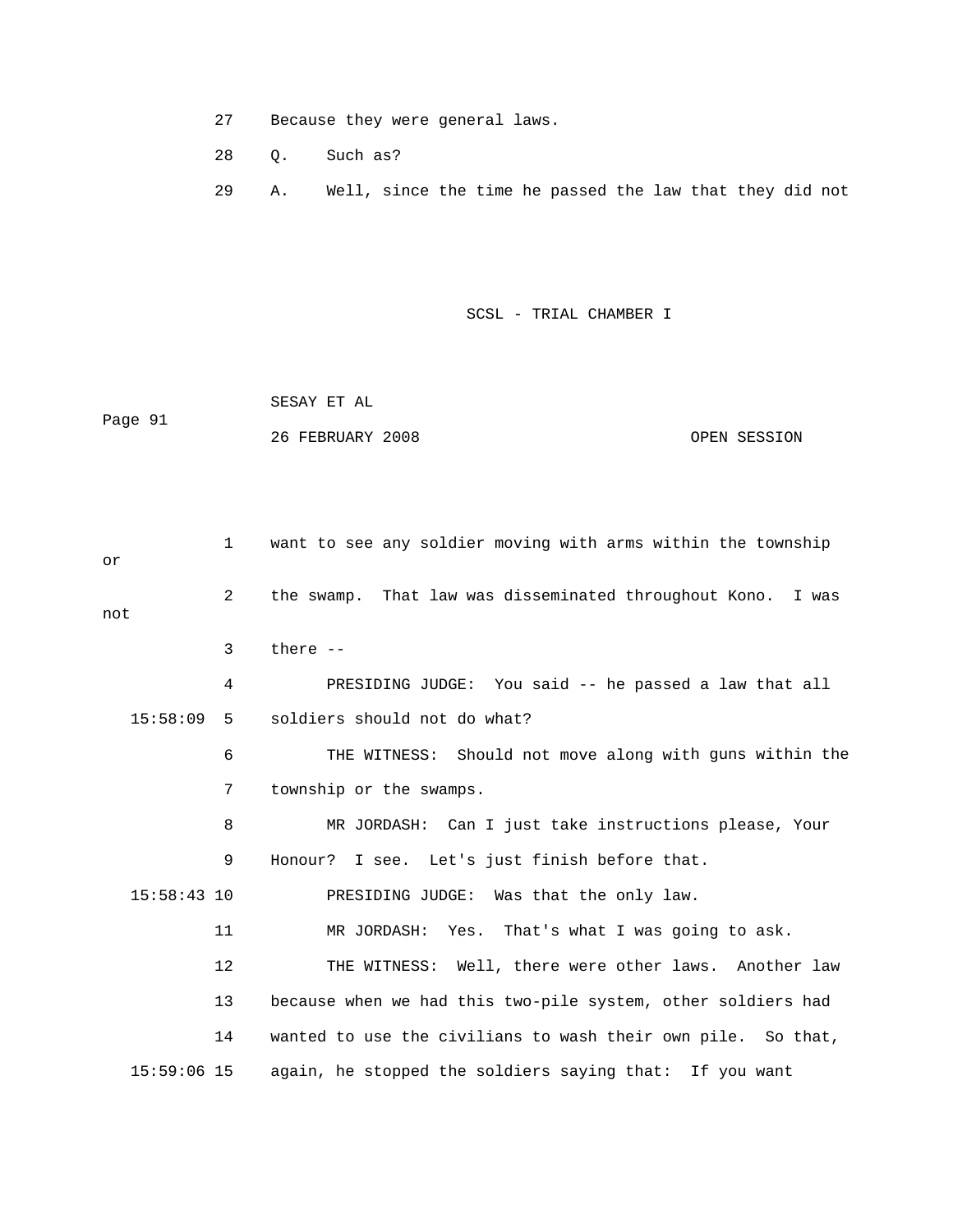| for  |               | 16 |           | civilians to wash your pile, you either pay them or you look  |
|------|---------------|----|-----------|---------------------------------------------------------------|
|      |               | 17 |           | your own workers. So that was another -- in fact, they didn't |
| law. |               | 18 |           | continue. They had wanted to start it when he passed that     |
|      |               | 19 |           | MR JORDASH:                                                   |
| оf   | $15:59:28$ 20 |    | Q.        | Do you know of any actions he took if RUF breached any        |
|      |               | 21 |           | these laws? Were you aware of any?                            |
| be   |               | 22 | Α.        | Well, there are laws. If you break a law, then you will       |
|      |               | 23 |           | flogged publicly.                                             |
|      |               | 24 | $\circ$ . | Did you see that or hear about it?                            |
|      | $15:59:59$ 25 |    | Α.        | I heard about it. I never witnessed it.                       |
|      |               | 26 | Q.        | Mr Witness, do you know when it was Mr Sesay came to be       |
|      |               | 27 |           | permanently stationed in Kono?                                |
|      |               | 28 | Α.        | I can't recall the time.                                      |
| if   |               | 29 | О.        | Do you know if it was -- I don't want you to quess, but       |

 OPEN SESSION SESAY ET AL Page 92 26 FEBRUARY 2008

> 2 A. That is why I said I can't recall the time. 3 MR JORDASH: Fair enough. Can I just take instructions 4 please. 1 you know, do you know the --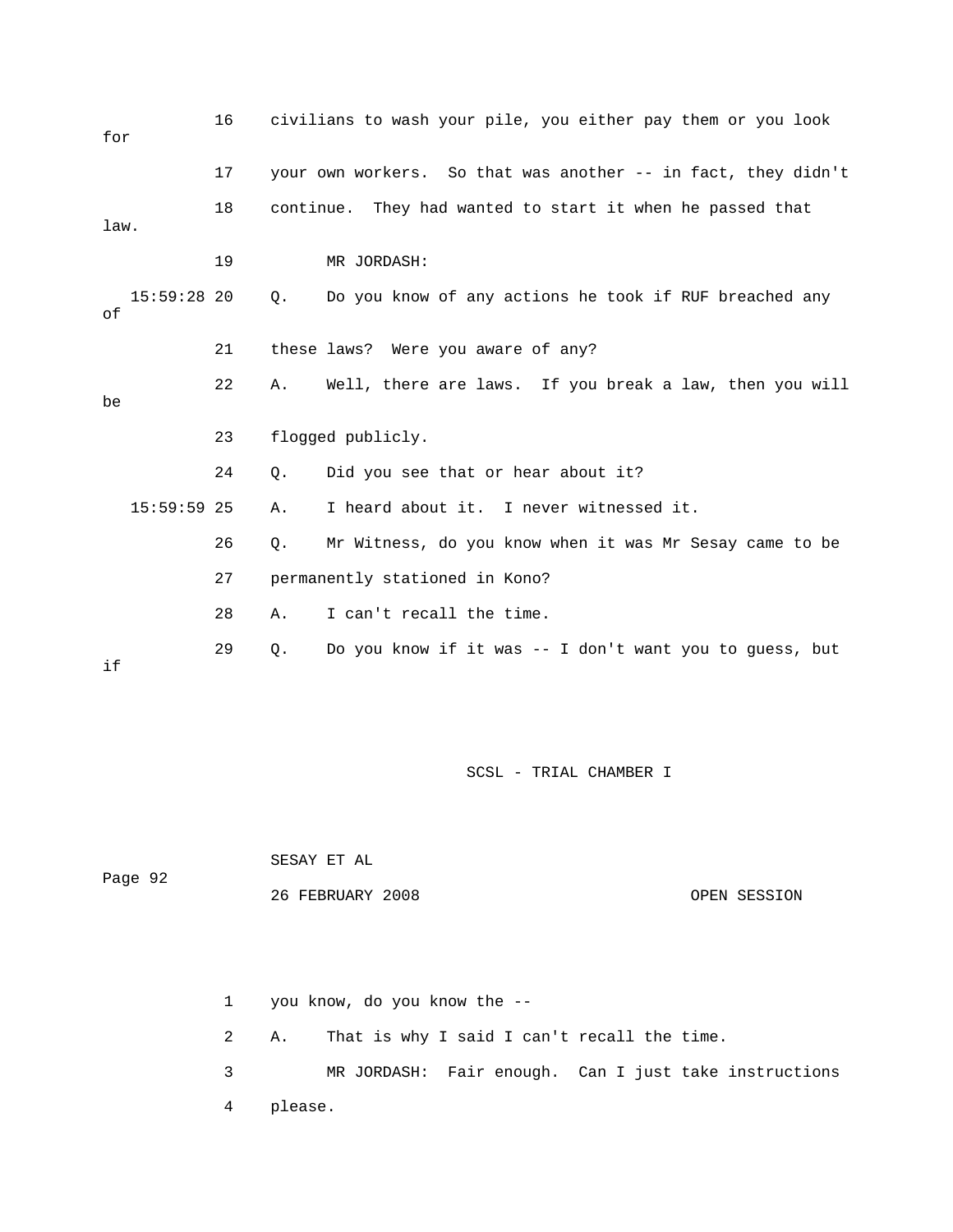| 16:00:42      | - 5 | PRESIDING JUDGE: Yes, please you may.                          |
|---------------|-----|----------------------------------------------------------------|
| Mr            | 6   | MR JORDASH: No more questions. Thank you. Thank you,           |
|               | 7   | Witness.                                                       |
|               | 8   | PRESIDING JUDGE: Yes, Mr Ogeto, any questions.                 |
|               | 9   | MR OGETO: No questions. Thank you.                             |
| $16:01:51$ 10 |     | PRESIDING JUDGE: Ms. Hanciles, any questions.                  |
|               | 11  | MS HANCILES: No questions, Your Honour.                        |
| imagine       | 12  | PRESIDING JUDGE: No questions. Yes, Mr Wagona, I               |
|               | 13  | it's your witness.                                             |
|               | 14  | MR WAGONA: Yes, My Lord.                                       |
| $16:02:29$ 15 |     | PRESIDING JUDGE: Right. You may proceed, please.               |
|               | 16  | Thank you, My Lord.<br>MR WAGONA:                              |
|               | 17  | CROSS-EXAMINED BY MR WAGONA:                                   |
|               | 18  | MR WAGONA:                                                     |
|               | 19  | Good afternoon, Mr Witness?<br>Q.                              |
| $16:02:49$ 20 |     | Good afternoon.<br>Α.                                          |
|               | 21  | I'll ask you some questions first concerning the mining<br>Q.  |
|               | 22  | that you talked about during the junta; is that okay?          |
|               | 23  | Okay.<br>Α.                                                    |
| were          | 24  | Now, is it fair to say that during the junta when you<br>Q.    |
| $16:03:18$ 25 |     | in Kono and at Number 6, you were there for only one month; is |
|               | 26  | that correct?                                                  |
|               | 27  | It was more than a month.<br>Α.                                |
| month         | 28  | I thought you said that you did the mining for only a<br>Q.    |
|               | 29  | and then the intervention happened?                            |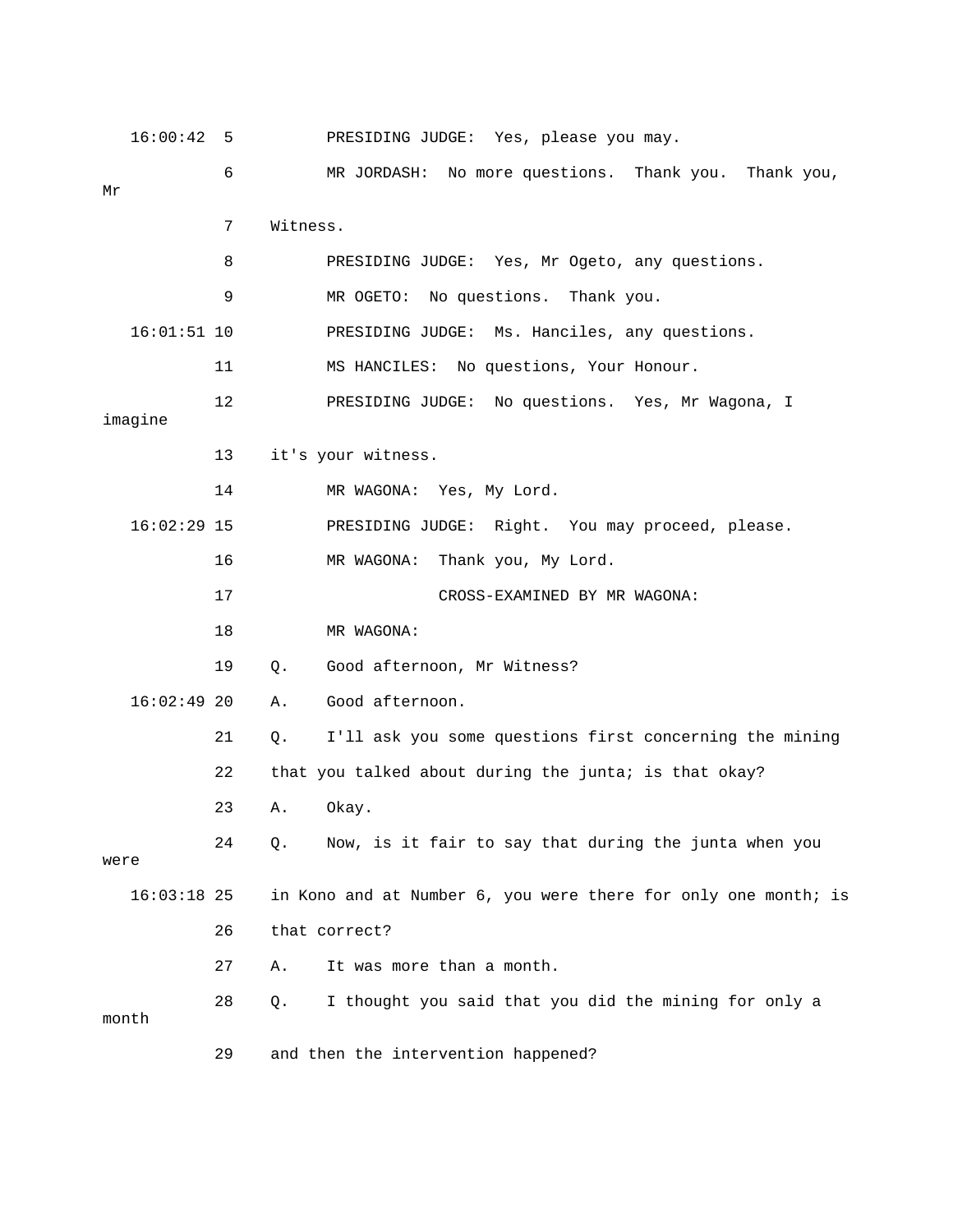| Page 93         |              | 26 FEBRUARY 2008                                               | OPEN SESSION |
|-----------------|--------------|----------------------------------------------------------------|--------------|
|                 |              |                                                                |              |
|                 | $\mathbf{1}$ | I said one month and some.<br>Α.                               |              |
|                 | 2            | And some what?<br>Q.                                           |              |
|                 | 3            | Well, I can't estimate the number of days above the one<br>Α.  |              |
|                 | 4            | month, but it was not up to two months.                        |              |
| 16:04:12<br>not | 5            | And is it fair to say that during this period you were<br>О.   |              |
|                 | 6            | able to know the mining arrangement that pertained between the |              |
|                 | 7            | soldiers and the civilians at Number 6?                        |              |
|                 | 8            | I don't know the arrangement.<br>Α.                            |              |
|                 | 9            | Yes, that's what I'm asking you. Were you able to know,<br>Q.  |              |
| $16:04:54$ 10   |              | for example, if they were involved in a one-pile, two-pile,    |              |
| cent            | 11           | whether they were paying -- whether it was under the 30 per    |              |
|                 | 12           | and 70 per cent arrangement?                                   |              |
|                 | 13           | That was what I said earlier, that in Number 6 not<br>Α.       |              |
|                 | 14           | Koakoyima or Koidu or [indiscernible] a Number 6.              |              |
| $16:05:23$ 15   |              | Q.<br>Yes?                                                     |              |
| They            | 16           | Number 6. No soldier had any arrangement on mining.<br>Α.      |              |
|                 | 17           | had no agreement.                                              |              |
| not             | 18           | What do you mean by that? Are you saying soldiers were<br>Q.   |              |
|                 | 19           | involved with mining at Number 6?                              |              |

SESAY ET AL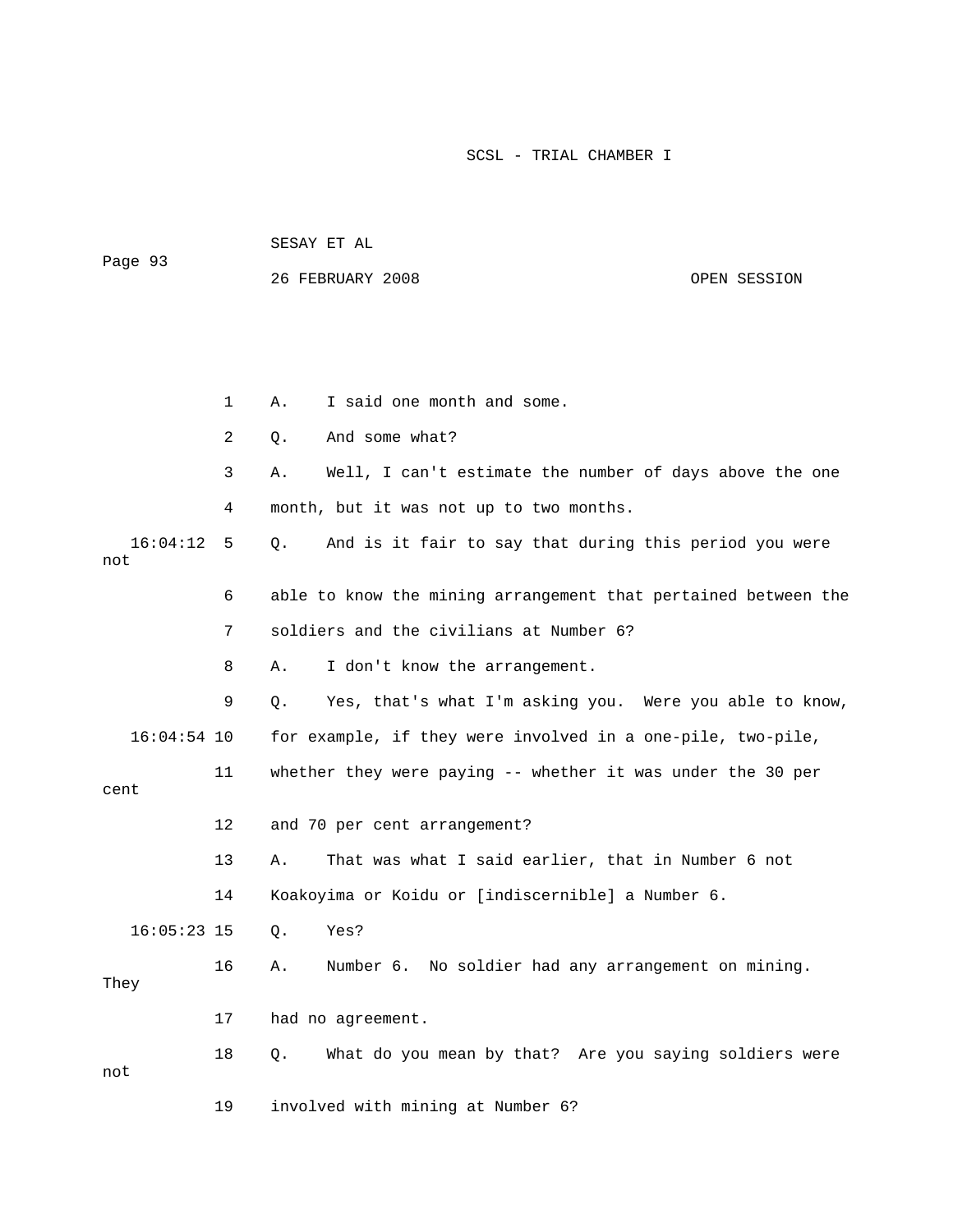| $16:05:50$ 20<br>mining. |    | They were involved in a sense, they had their own<br>Α.               |
|--------------------------|----|-----------------------------------------------------------------------|
| own                      | 21 | Because some soldiers had two or three boys. They had their           |
| involved.                | 22 | mining that they are sponsoring. So it means they were                |
|                          | 23 | But, what I am suggesting to you is that you do not know<br>$\circ$ . |
| owner;                   | 24 | whether they were giving piles or a percentage to any bush            |
| 16:06:29 25              |    | is that correct?                                                      |
|                          | 26 | If I didn't know. The question is not clear.<br>Α.                    |
| Number 6                 | 27 | Well, do you know whether the soldiers who were at<br>0.              |
|                          | 28 | were giving percentages to any bush owner or piles to any bush        |
|                          | 29 | owner?                                                                |
|                          |    |                                                                       |
|                          |    |                                                                       |
|                          |    | SCSL - TRIAL CHAMBER I                                                |

 SESAY ET AL Page 94 26 FEBRUARY 2008 OPEN SESSION

1 A. Okay. Okay. Well, that one I did not monitor it so I 3 Q. Do you know whether the soldiers were paying the 4 who were mining for them? 16:07:20 5 A. Most of the ones that I know about was an agreement. It 6 was support. They provided support. If they had diamonds they 2 can't say anything about that. civilians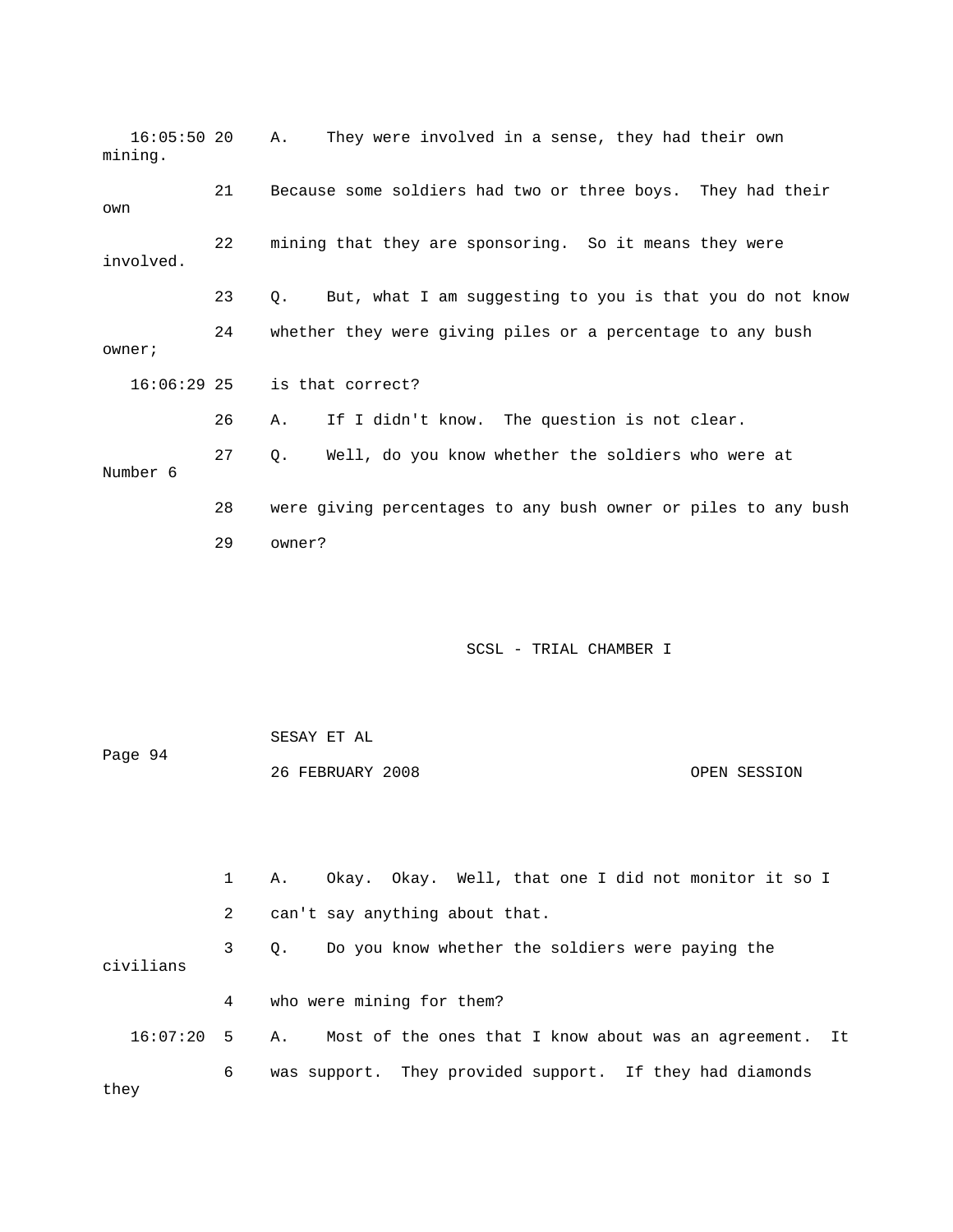7 would buy it from them. That is all I know. 8 Q. And were the soldiers who were mining at Number 6 armed 9 not? 16:08:03 10 A. Well, AFRC time -- AFRC time, there were weapons. Weapon 11 was common since by then there was threat among themselves so 13 Q. Well, I'm asking you whether the soldiers who mined at 16:08:23 15 A. Well, we who were there unless if they remove a gravel 18 THE INTERPRETER: Your Honours, can the witness please 16:08:49 20 MR WAGONA: 21 Q. Witness, all I am interested in knowing is whether at 24 were some with guns. 16:09:14 25 Q. And I would suggest to you that the soldiers at Number 6 26 were forcing civilians to mine for them? 27 A. Well, if that was the case, that was in my absence because 28 they don't have a single pit, saying this is the pit for or 12 weapons were common. 14 Number 6 were armed? then 16 at night we'll go there to guard it. Even at that, it is not 17 easy to see them with weapons in the bush except - take 19 the last bit? 22 Number 6 you saw the soldiers with guns or not? 23 A. Yes, there was some with guns. Some did not have. There soldiers 29 or to say all the soldiers had a pit. But you'll see a soldier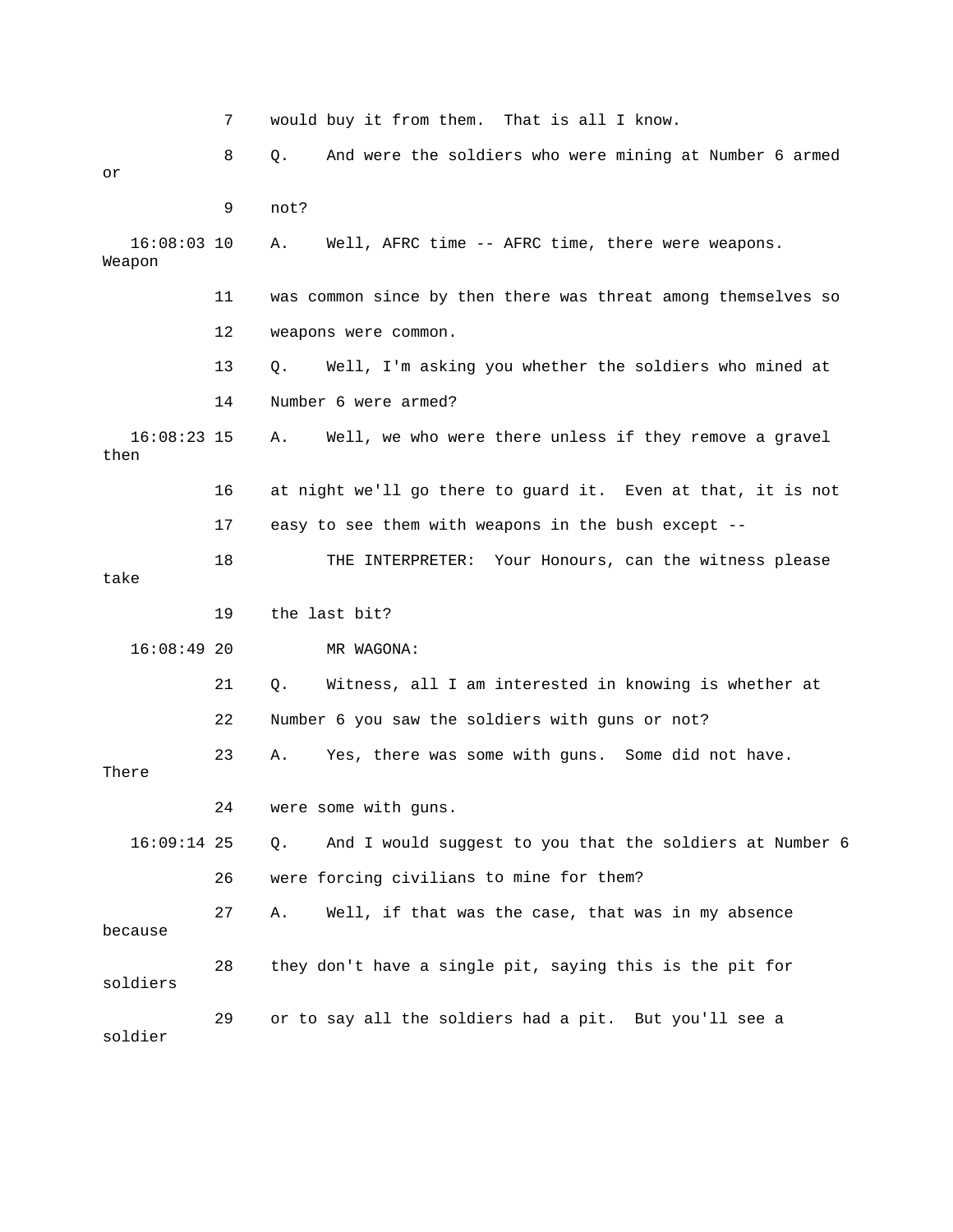| Page 95 | SESAY ET AL      |              |
|---------|------------------|--------------|
|         | 26 FEBRUARY 2008 | OPEN SESSION |

|               | 1  | with two or three boys. Another will have two or three boys.  |
|---------------|----|---------------------------------------------------------------|
|               | 2  | So, I don't think that was -- there was any forced mining at  |
|               | 3  | Number 6.                                                     |
| if            | 4  | And do you know where the soldiers took their diamonds<br>Q.  |
| 16:10:10      | 5  | they found any?                                               |
| will          | 6  | That -- for that, even if I get my own diamond, they<br>Α.    |
| they          | 7  | not know where I will take my diamond to. So, likewise, if    |
|               | 8  | have their own diamond, I don't know where they take it to.   |
| their         | 9  | JUDGE BOUTET: Mr Witness, you said the soldiers had           |
| $16:10:39$ 10 |    | boys. They were mining with their boys. What do you mean by   |
|               | 11 | that?                                                         |
|               | 12 | THE WITNESS: Their workers.<br>Their workers.<br>Those that   |
|               | 13 | they -- those that they were supporting. Those that were      |
|               | 14 | supporting.                                                   |
| $16:10:53$ 15 |    | JUDGE BOUTET: Thank you.                                      |
|               | 16 | MR WAGONA:                                                    |
|               | 17 | And these were civilians; is that correct?<br>О.              |
|               | 18 | Α.<br>Yes. Yes.                                               |
| 6?            | 19 | Now, during that period, did you get diamonds at Number<br>Q. |
|               |    |                                                               |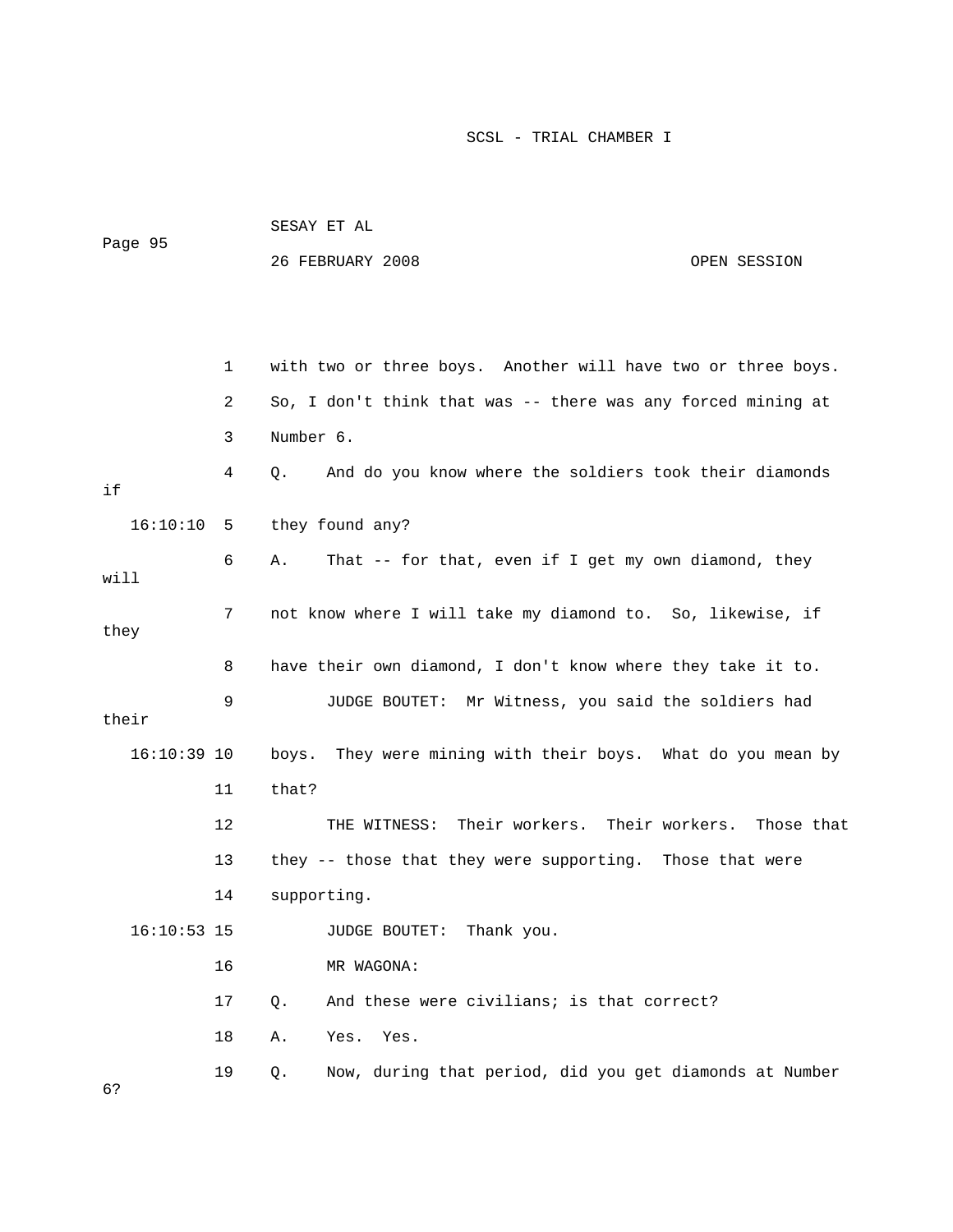16:11:17 20 A. Well, I had said earlier on that I could end up the -- 21 where I went initially I did not end up the mining because 22 before -- before I could end up the intervention happened. 23 Q. So you had not got any diamonds; is that correct? 24 A. We were on the mining. We were not yet completed. We intervention 27 Q. So would I be right to say that Number 6 is not a place 28 that you would have said was productive for mining? 29 A. I cannot say that because diamond was put on -- put in the not 16:11:55 25 yet completed because the place was deep, when the 26 happened.

SCSL - TRIAL CHAMBER I

|         | SESAY ET AL      |              |
|---------|------------------|--------------|
| Page 96 |                  |              |
|         | 26 FEBRUARY 2008 | OPEN SESSION |

1 ground by God.

 2 THE INTERPRETER: Your Honours can the witness take that 3 again.

4 MR WAGONA:

Q. Witness, can you start your answer again, please.  $16:12:38$  5

- 6 A. Okay. Can I get the question again?
- 7 Q. Okay. I'm suggesting to you that Number 6 was not a
- 8 productive or fertile place for mining?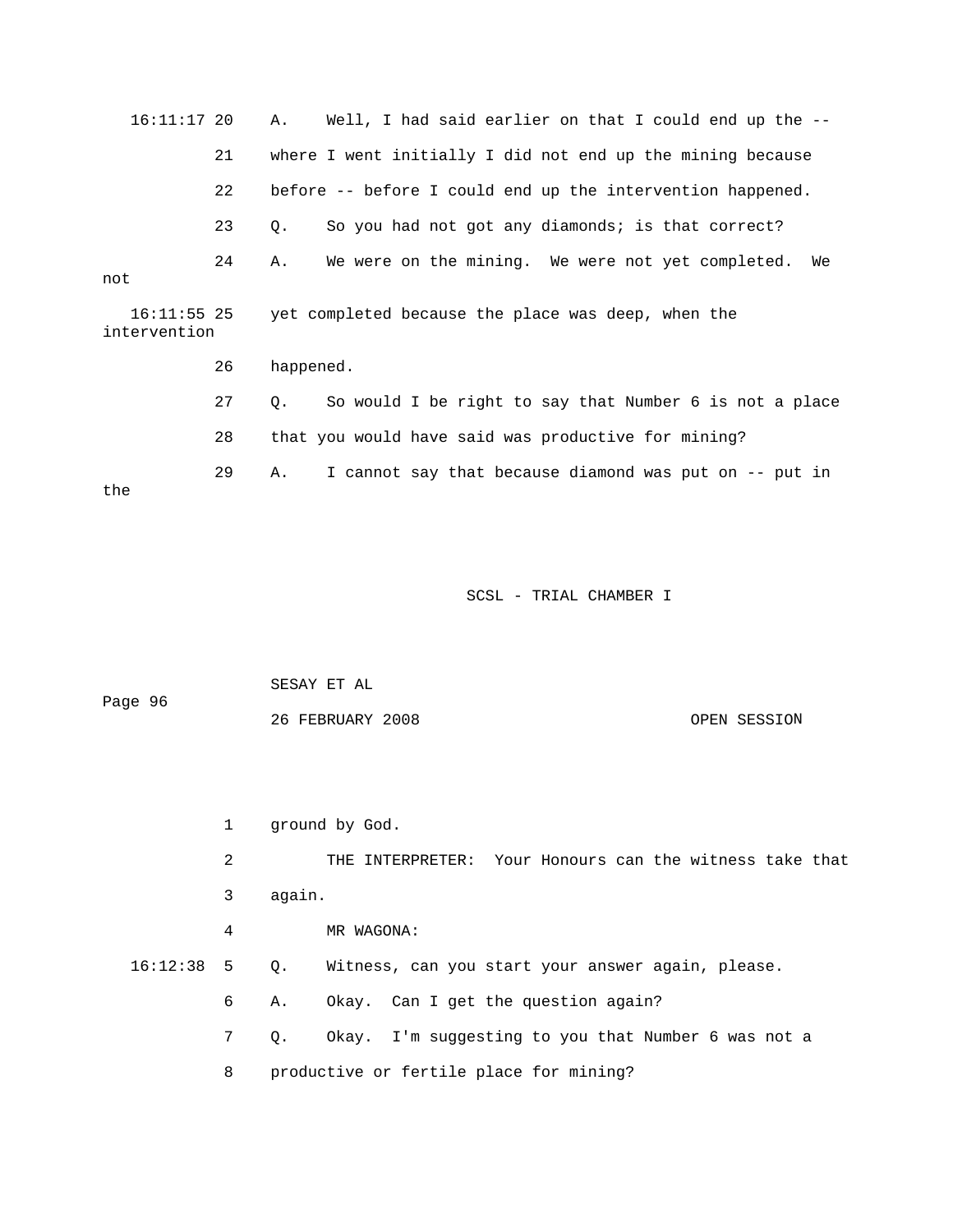| $-$ I                | 9  | Yes, that is what I said. I cannot say that because I -<br>Α.   |
|----------------------|----|-----------------------------------------------------------------|
| $16:13:06$ 10        |    | extracted the gravel and I had not yet washed it. When you      |
|                      | 11 | remove you extract gravel and you wash it, then you would know  |
| if                   | 12 | whether that was fertile, the ground was fertile or not.<br>But |
|                      | 13 | you have not yet washed it, you wouldn't know.                  |
|                      | 14 | Okay. Let me put it this way. When you went to Kono to<br>Q.    |
| $16:13:33$ 15<br>6 ; |    | look for a place to mine, you easily found a place at Number    |
|                      | 16 | is that correct?                                                |
|                      | 17 | Yes, quite correct. Is in the sense --<br>Α.                    |
| Number               | 18 | That there was no ID man for people wanting to go to<br>Q.      |
|                      | 19 | 6, that's why it was easy for you to get a place at Number 6?   |
| $16:13:58$ 20<br>was |    | Yes, because there were many people there, but since it<br>Α.   |
| friend               | 21 | a village, some who came would settle in the town, but my       |
|                      | 22 | advised me --                                                   |
|                      | 23 | THE INTERPRETER: Your Honours the witness is --                 |
|                      | 24 | MR WAGONA:                                                      |
| $16:14:26$ 25        |    | Witness could you speak a bit louder -- could you speak<br>Q.   |
| could                | 26 | little louder, the interpreters are not hearing you.<br>And     |
|                      | 27 | you go slowly and explain your answer again please?             |
| start                | 28 | Okay. The mining -- it's not that I decided to just<br>Α.       |
| Мy                   | 29 | mining. That was a hidden place. That's why I went there.       |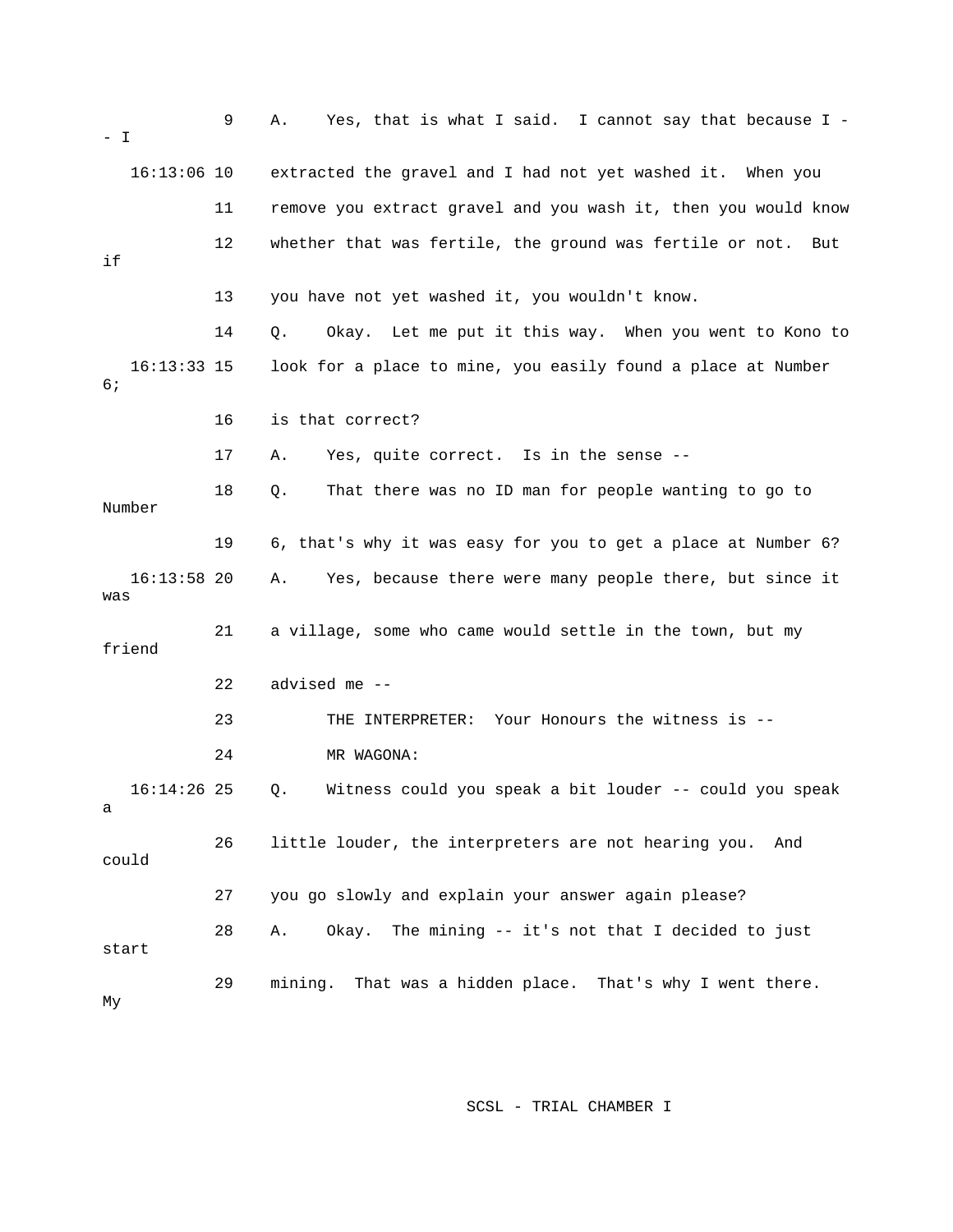Page 97

SESAY ET AL

26 FEBRUARY 2008 OPEN SESSION

|               | $\mathbf 1$ | friend directed me there. I asked him for a favour and he     |
|---------------|-------------|---------------------------------------------------------------|
|               | 2           | directed me there. So that's why I went there because some    |
| not           | 3           | people love to mine in the city, like Koidu mining. Some did  |
|               | 4           | like to go into the village to do mining. So, from that you   |
| 16:15:12      | 5           | would realise that there were many people in those -- those   |
|               | 6           | villages. When my friend directed me there, since I was not a |
| he            | 7           | native of that land, if someone was a native of that land and |
|               | 8           | directed me to do that, I would follow him.                   |
| village       | 9           | Q.<br>So the town was more attractive to mine in than the     |
| $16:15:47$ 10 |             | where you went; not so?                                       |
| people        | 11          | Really, that was what I observed, because -- because<br>Α.    |
| the           | 12          | decided to settle in the big towns to do mining than going to |
|               | 13          | villages.                                                     |
|               | 14          | And apart from Number 6 during this time you did not<br>О.    |
| $16:16:14$ 15 |             | mine -- visit other mining sites; did you?                    |
|               | 16          | You mean to go on a visit there or what?<br>Α.                |
|               | 17          | Yes, for any reason?<br>Q.                                    |
| boys          | 18          | Yes, since I had been there once to do mining when the<br>Α.  |
|               | 19          | were -- since the boys were there I would move around on the  |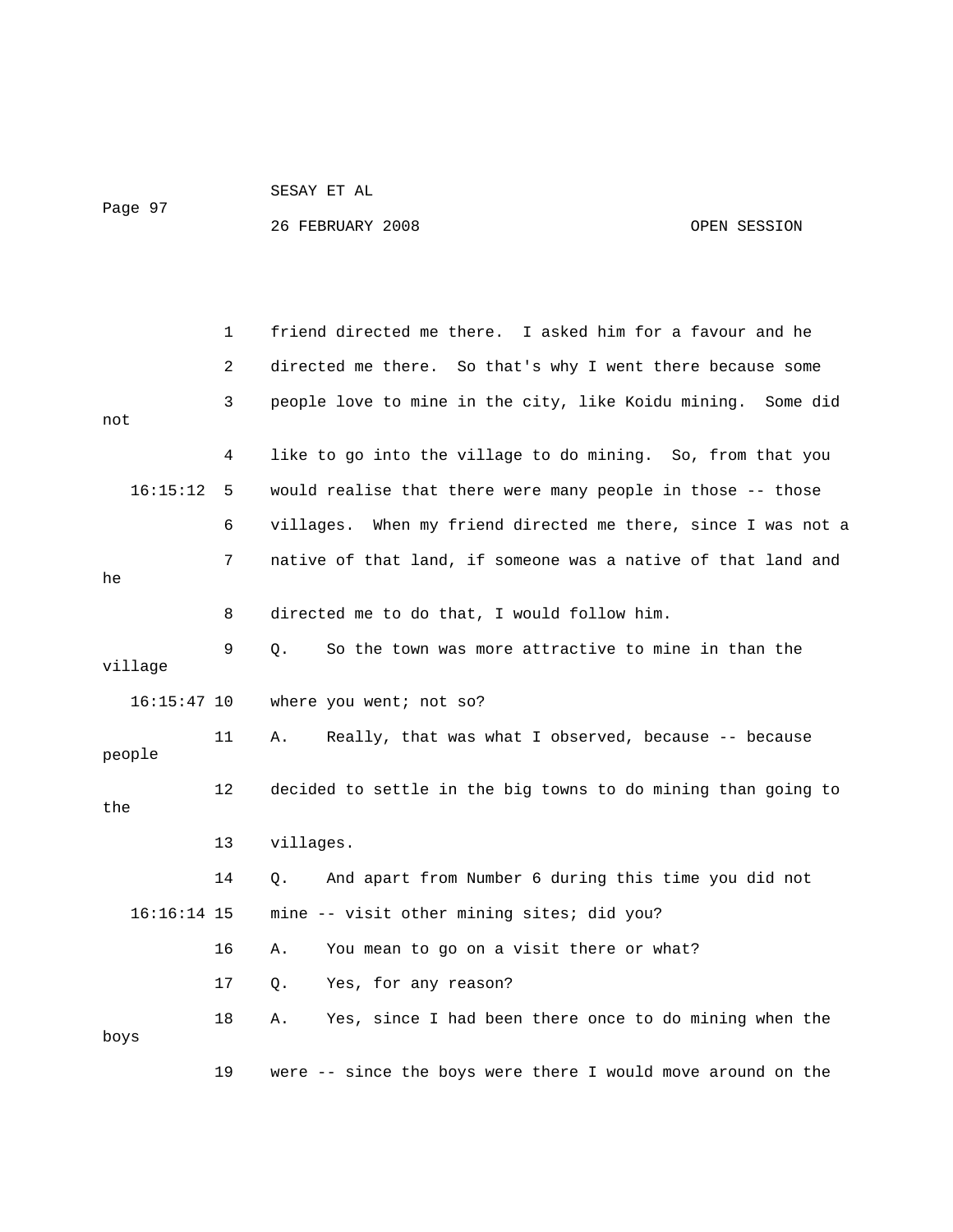16:16:38 20 other -- to the other side just to observe how mining was going 21 on in the other areas, in the other swamps. 22 Q. And this was in the other areas in the villages; not so? 24 Q. Now, after the intervention you fled to Bumbuna, where a soldier harassed you; do you remember saying that? 26 A. They were not soldiers, they were not Sierra Leone 27 soldiers. They were ECOMOG soldiers by the name of Moses. 28 Q. Okay. I thought it was a junta soldier? 29 A. No. 23 A. Yes, in the same village. In the same Number 6.  $16:17:12$  25

SCSL - TRIAL CHAMBER I

| Page 98      |                |                                                             | 26 FEBRUARY 2008                                         | OPEN SESSION |  |  |
|--------------|----------------|-------------------------------------------------------------|----------------------------------------------------------|--------------|--|--|
| in           | $\mathbf{1}$   | $Q_{\star}$                                                 | Now, witness, I would suggest to you that all the mining |              |  |  |
| the          | $\overline{2}$ | which Kennedy was involved in at Yengema was being done for |                                                          |              |  |  |
|              | 3              |                                                             | RUF; is that correct?                                    |              |  |  |
|              | 4              | Α.                                                          | Well, the man was an RUF man.                            |              |  |  |
| $16:18:10$ 5 |                | $Q_{\star}$                                                 | I didn't hear that please. Are you saying Kennedy was -  |              |  |  |
|              | 6              | Α.                                                          | Kennedy was RUF.                                         |              |  |  |
| the          | 7              | Q.                                                          | And I would suggest to you that the civilians mined for  |              |  |  |

SESAY ET AL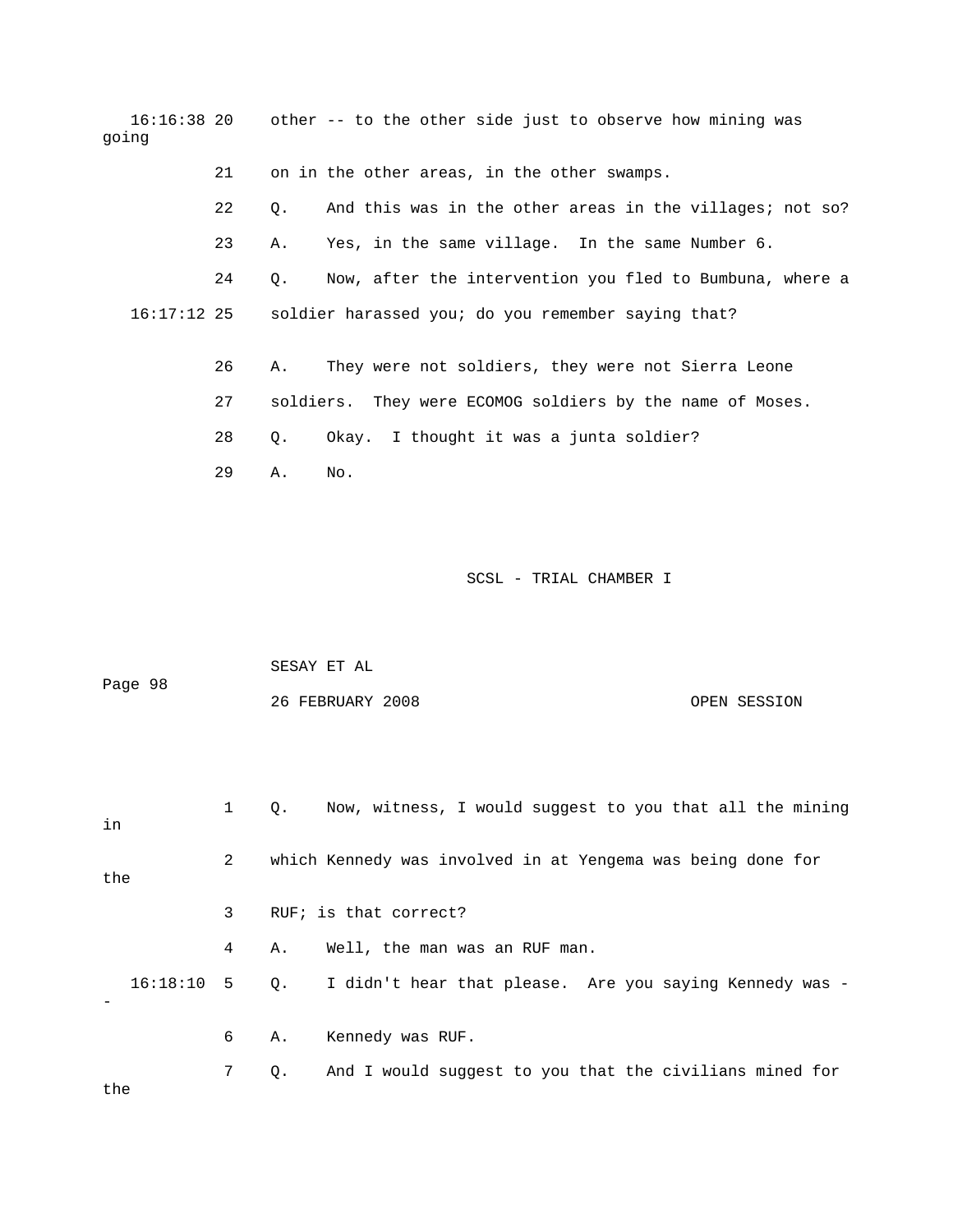|  | RUF at Yengema; is that correct? |  |  |
|--|----------------------------------|--|--|
|  |                                  |  |  |

| it   |               | 9  | Well, that's a suggestion you're making but I didn't see<br>Α.   |
|------|---------------|----|------------------------------------------------------------------|
|      | $16:18:46$ 10 |    | for myself. It didn't happen in my presence at all.              |
|      |               | 11 | And I would also say to you, that the miners, civilian<br>Q.     |
|      |               | 12 | miners, who came to Yengema to mine for the RUF, lived in        |
|      |               | 13 | Koakoyima; what do you have to say about?                        |
|      |               | 14 | It did not happen in that way. Because in Yengema<br>Α.<br>No.   |
|      | $16:19:22$ 15 |    | there was no site per se for the RUF, but their own side of      |
|      |               | 16 | portion was the one-pile system. They did not even do mining.    |
|      |               | 17 | Only civilians did mining in that area.                          |
|      |               | 18 | And I would also suggest to you that the civilians were<br>Q.    |
|      |               | 19 | escorted from Koakoyima to come and mine and they would be       |
|      | 16:19:4920    |    | escorted back to Koakoyima. What do you say about that?          |
|      |               | 21 | From Koakoyima to Yengema you mean?<br>Α.                        |
| in   |               | 22 | Yes, to mine and they would be escorted back to the camp<br>Q.   |
|      |               | 23 | Koakoyima?                                                       |
| no   |               | 24 | There was no camp in Koakoyima, first of all.<br>There was<br>Α. |
| camp | $16:20:15$ 25 |    | No particular camp to say that there was a particular<br>camp.   |
|      |               | 26 | If they wanted to engage in mining to say that they<br>for RUF.  |
|      |               | 27 | were going to use a particular place, no, it was not existing.   |
|      | There         | 28 | That particular place was not existing even in Koakoyima.        |
| in   |               | 29 | was no certain place in Yengema to say that they were mining     |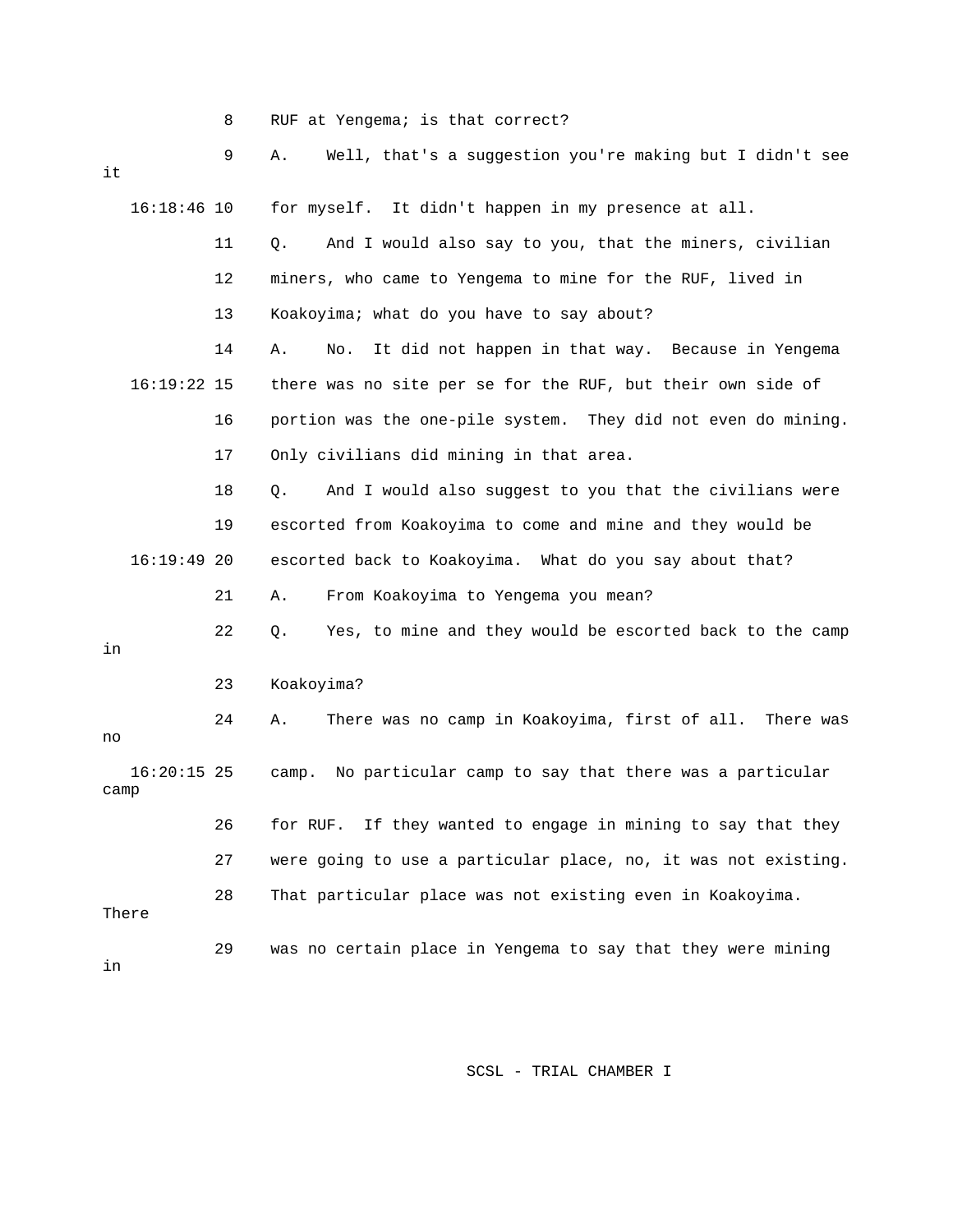| Page 99                 |    | 26 FEBRUARY 2008                                               | OPEN SESSION |
|-------------------------|----|----------------------------------------------------------------|--------------|
|                         |    |                                                                |              |
|                         | 1  | this particular place for RUF from the onset.                  |              |
|                         | 2  | And when you say there was no camp in Koakoyima, are you<br>Q. |              |
|                         | 3  | referring to 1999 or 2000?                                     |              |
|                         | 4  | Camp in a sense -- to say for instance, to say they were<br>Α. |              |
| 16:21:05<br>would       | 5  | escorted from Koakoyima to Yengema. After the mining, they     |              |
|                         | 6  | escort them again to Koakoyima. That means when they come to   |              |
| camp                    | 7  | them in Koakoyima, there's a certain area where they would     |              |
|                         | 8  | them and keep them. That's what I'm referring to, that it did  |              |
|                         | 9  | not exist.                                                     |              |
| $16:21:25$ 10<br>coming |    | But do you accept that the civilians who mined were<br>Q.      |              |
|                         | 11 | from Koakoyima?                                                |              |
| in                      | 12 | No. Civilians would come from Koakoyima and go to mine<br>Α.   |              |
|                         | 13 | Yengema or Bumpe or Gieya. Yes, it does happen, not even with  |              |
|                         | 14 | force.                                                         |              |
| $16:21:52$ 15<br>the    |    | And during your stay in Kono from 1999, do you know if<br>Q.   |              |
|                         | 16 | RUF had a mining unit?                                         |              |
|                         | 17 | Yes, there was a mining unit.<br>Α.                            |              |
|                         | 18 | And I would suggest to you that the mining unit --<br>Q.       |              |
|                         | 19 | PRESIDING JUDGE:<br>Mr Wagona, you said in what year, the      |              |
| $16:22:15$ 20           |    | mining unit.                                                   |              |

SESAY ET AL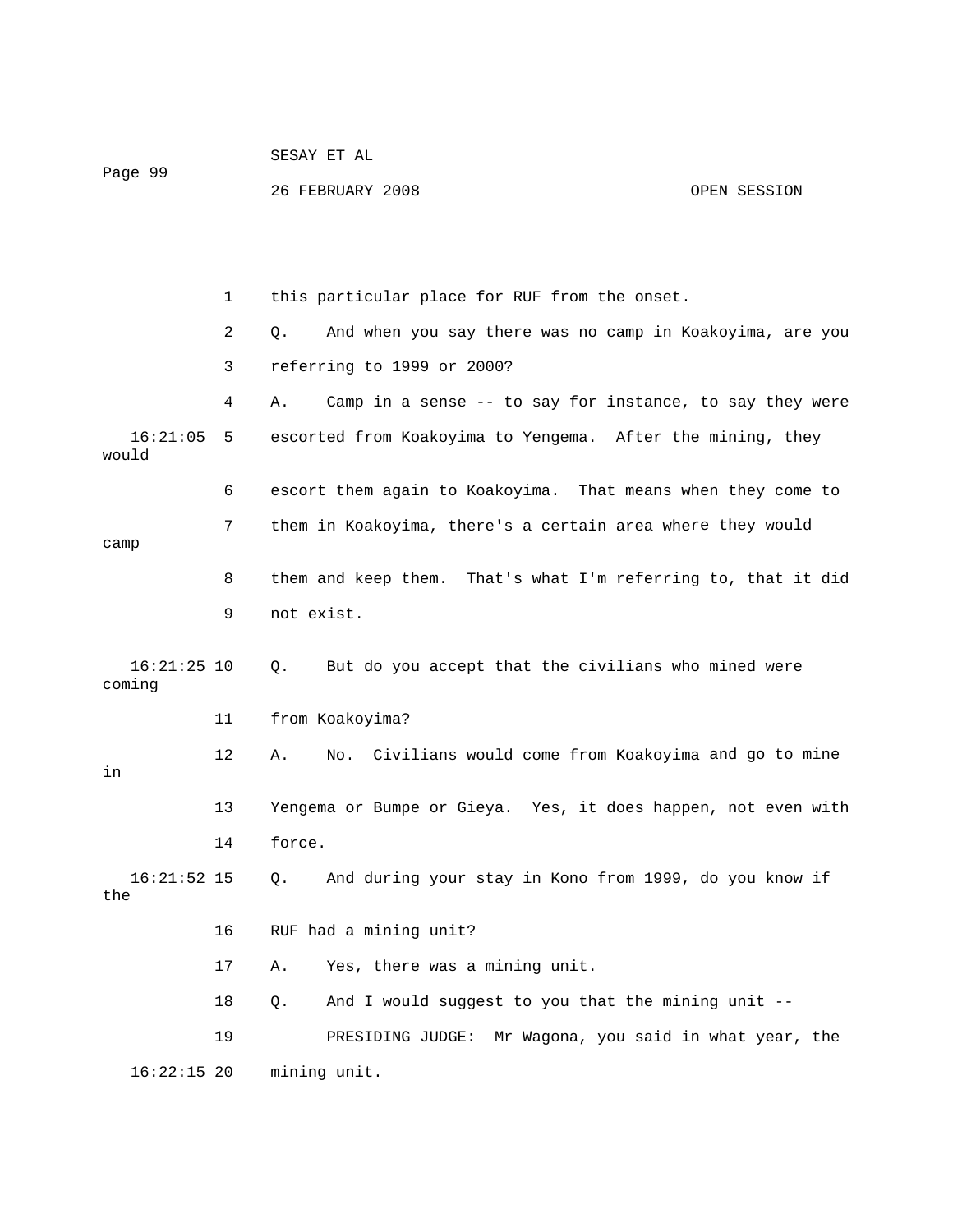| evidence      | 21 |    | MR WAGONA: Well, My Lord, I first asked for his             |
|---------------|----|----|-------------------------------------------------------------|
| '99.          | 22 |    | during the time he was there. He had said he was there from |
|               | 23 |    | PRESIDING JUDGE: Yes. So you are back to '99 now.           |
|               | 24 |    | MR WAGONA:                                                  |
| $16:22:29$ 25 |    | Q. | And you say you were there from '99 to which year?          |
|               | 26 | Α. | To 2000.                                                    |
|               | 27 |    | PRESIDING JUDGE: And what was he doing there?               |
|               | 28 |    | MR WAGONA: Well, My Lord he said --                         |
|               | 29 |    | PRESIDING JUDGE: You said you were in --                    |

| Page 100 | SESAY ET AL      |              |
|----------|------------------|--------------|
|          | 26 FEBRUARY 2008 | OPEN SESSION |

1 MR WAGONA: In Kono. nt to 2 PRESIDING JUDGE: -- in Kono. Okay. And you we 16:22:54 5 Q. And is it correct that the mining unit, during the time you 6 were in Kono, was based in Koakoyima? 7 A. Yes, there was a mining unit there. 8 Q. And I would suggest to you that the workers who worked 3 Koakoyima. 4 MR WAGONA: for 9 the mining unit, live in Koakoyima?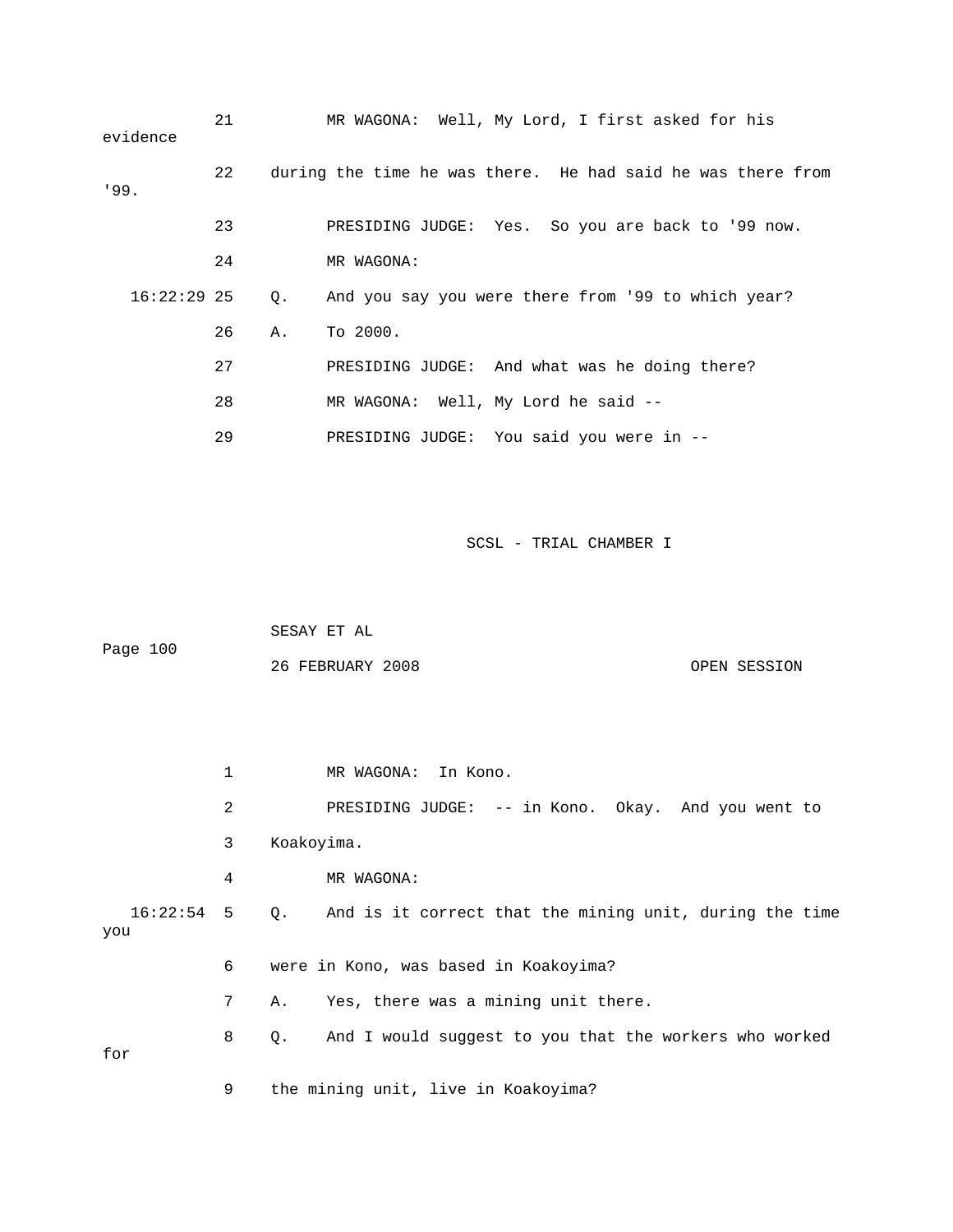16:23:23 10 A. No. The mining unit, it's a unit, not a unit that workers 11 would be in or there was a particular area where they would 12 The mining unit is there to control the mining. Even if an 13 member was involved in civilian mining, by then they were not 14 they had not yet started the G5. The mining unit was there to intervene if there was a case in  $-$ - the  $-$  it's not that they had 16 a store to keep shovels or what not. It was a unit to control 18 Q. And, witness, I would suggest to you that during this 19 when Kennedy was involved with mining, any diamond that was 16:24:31 20 was always submitted to Kennedy? 21 A. Well. 23 A. Huh. 24 Q. There was no two-pile system. All diamonds that were 28 to get that area clearly. 29 Q. Yes, I am saying there is no two-pile system. Whenever be. **RUF** --  $16:23:57$  15 17 the mining. time, found 22 Q. There was no two -- 16:24:49 25 found, were given to Kennedy? 26 A. You mean they were digging and they would give it to them? 27 Are you saying that there was no two-pile system by then? I want a

SCSL - TRIAL CHAMBER I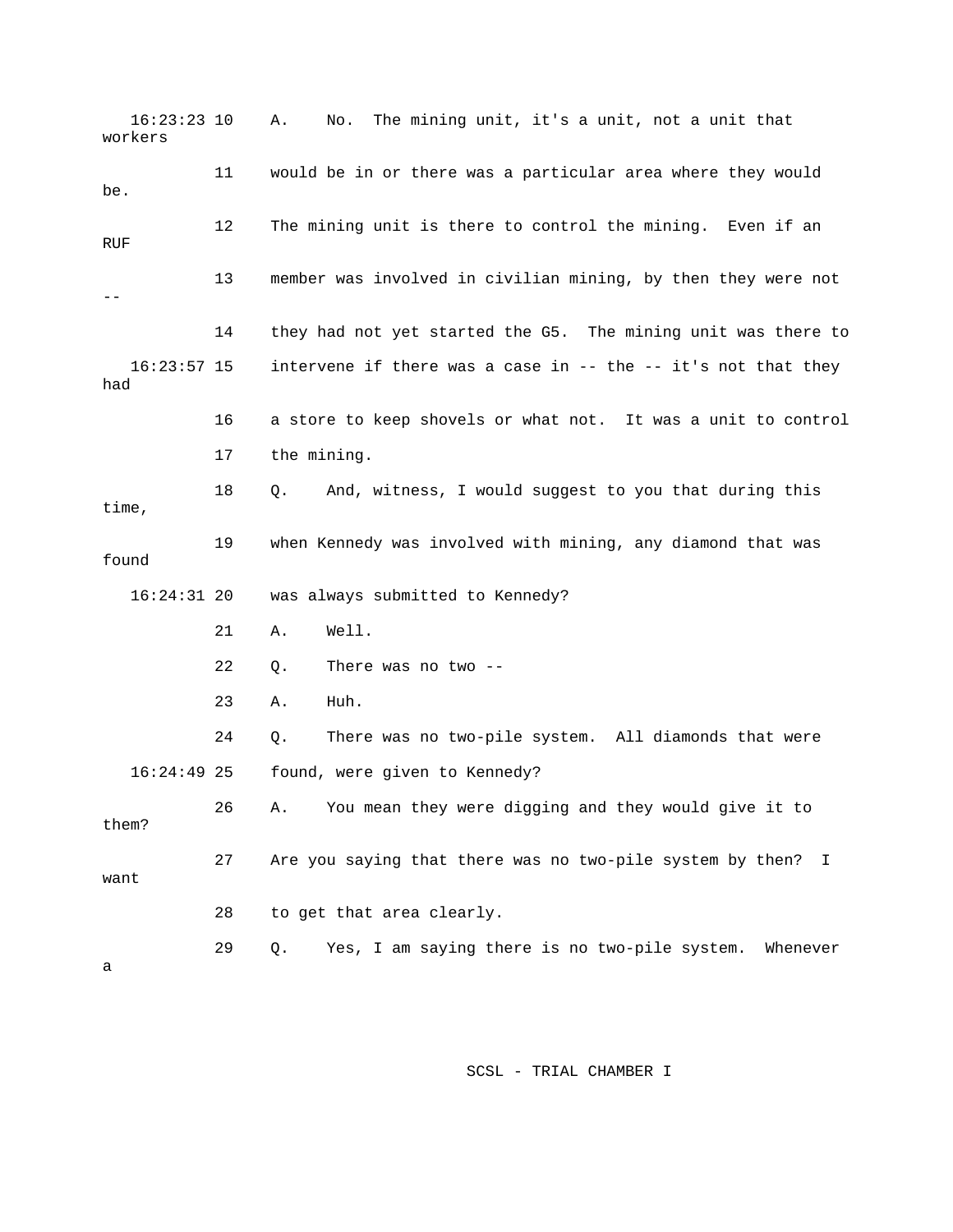| Page 101 | SESAY ET AL      |              |
|----------|------------------|--------------|
|          | 26 FEBRUARY 2008 | OPEN SESSION |

 2 A. No, there was a two-pile system. There was a two-pile 3 system existing. It operated in all sectors. 16:25:46 5 Yengema, the site was guarded by RUF, 6 A. Yes, because it was a single site -- it was a single site, 7 if a site like this they would guard it. The -- 8 THE INTERPRETER: Your Honours, can the witness take it 9 again? PRESIDING JUDGE: Was it guarded? 12 PRESIDING JUDGE: It was not guarded? 13 THE WITNESS: No, it was not guarded at all. 16:26:29 15 Q. So is it therefore correct to say that it is your 19 A. The armed men were not going to the site. 16:27:01 20 Q. But was Kennedy visiting the site? 22 single site. It was not a single site. If you had a friend 1 diamond was found, it was always given to Kennedy? 4 Q. And is it correct to say that at the mining site at 16:26:1 11 THE WITNESS: No, sir. 14 MR WAGONA: evidence 16 that there would be no armed person at the mining site? 17 A. No armed men or no arms. 18 O. No armed men. 21 A. Kennedy would go there at times. In fact, it was not a to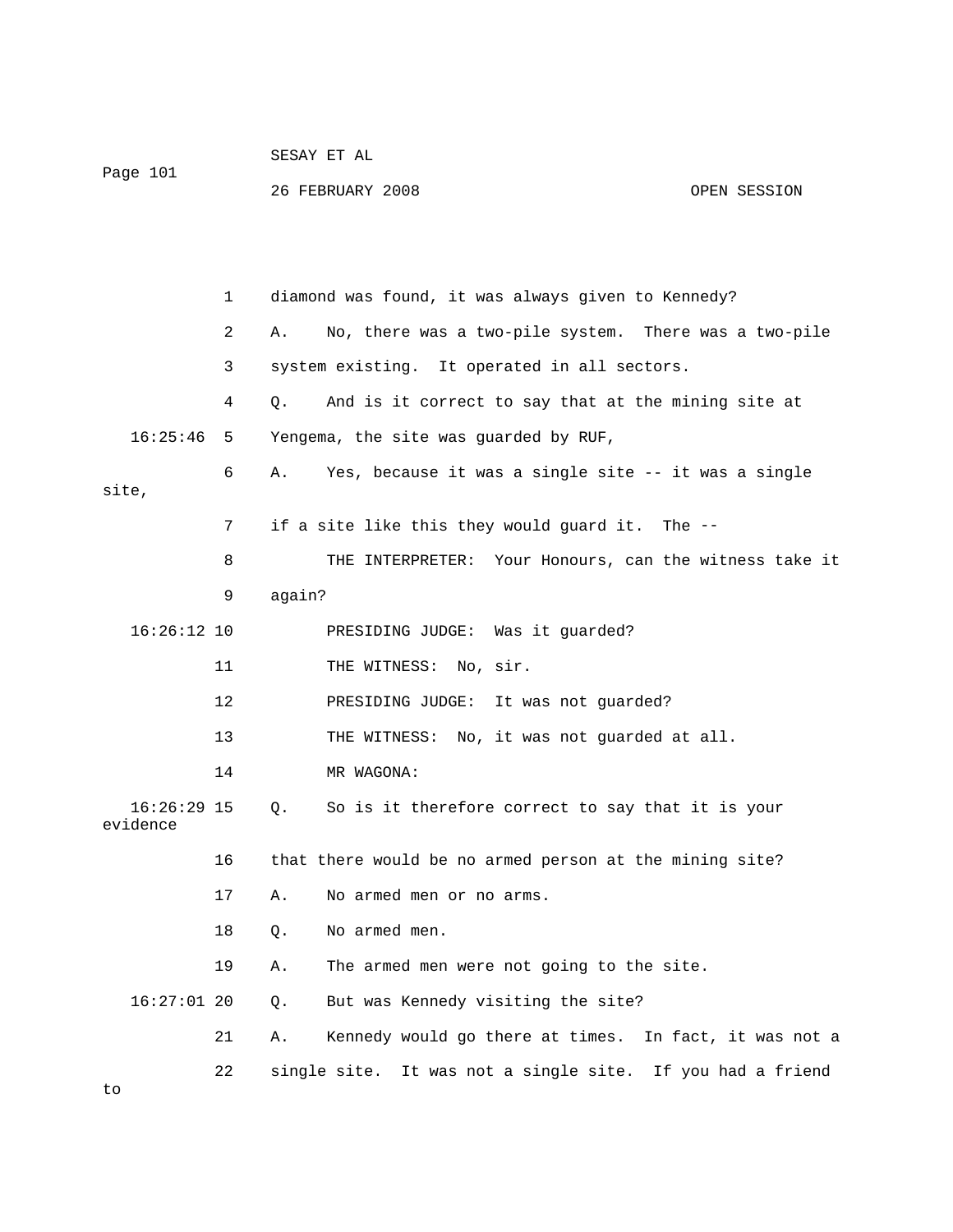|      |               | 23 |    | go and visit, you would go to the site. The swamp s were    |
|------|---------------|----|----|-------------------------------------------------------------|
|      |               | 24 |    | scattered all over.                                         |
|      | $16:27:21$ 25 |    |    | PRESIDING JUDGE: Did Kennedy 90?                            |
| sir. |               | 26 |    | THE WITNESS: Yes he would -- he usually went there,         |
|      |               | 27 |    | MR WAGONA:                                                  |
|      |               | 28 | Q. | Witness, I would put it to you that the RUF were forcing    |
| have |               | 29 |    | civilians to mine for them at the Yengema site; what do you |
|      |               |    |    |                                                             |

|          | SESAY ET AL      |              |
|----------|------------------|--------------|
| Page 102 |                  |              |
|          | 26 FEBRUARY 2008 | OPEN SESSION |

|       | 1            | to say?                                                        |
|-------|--------------|----------------------------------------------------------------|
| The   | 2            | No, that's not true. They were not forcing civilians.<br>A.,   |
| there | $\mathbf{3}$ | large scale of mining to say that there were particular --     |
| the   | 4            | was a particular pit where civilians were mining throughout    |
|       |              | 16:28:08 5 time I was there, it was not happening.             |
| no    | 6            | And I would also put it to you, that during this time,<br>Q.   |
|       | 7            | civilian supporters were involved with RUF mining; what do you |
|       | 8            | have to say?                                                   |
|       | 9            | The question is not clear.<br>Α.                               |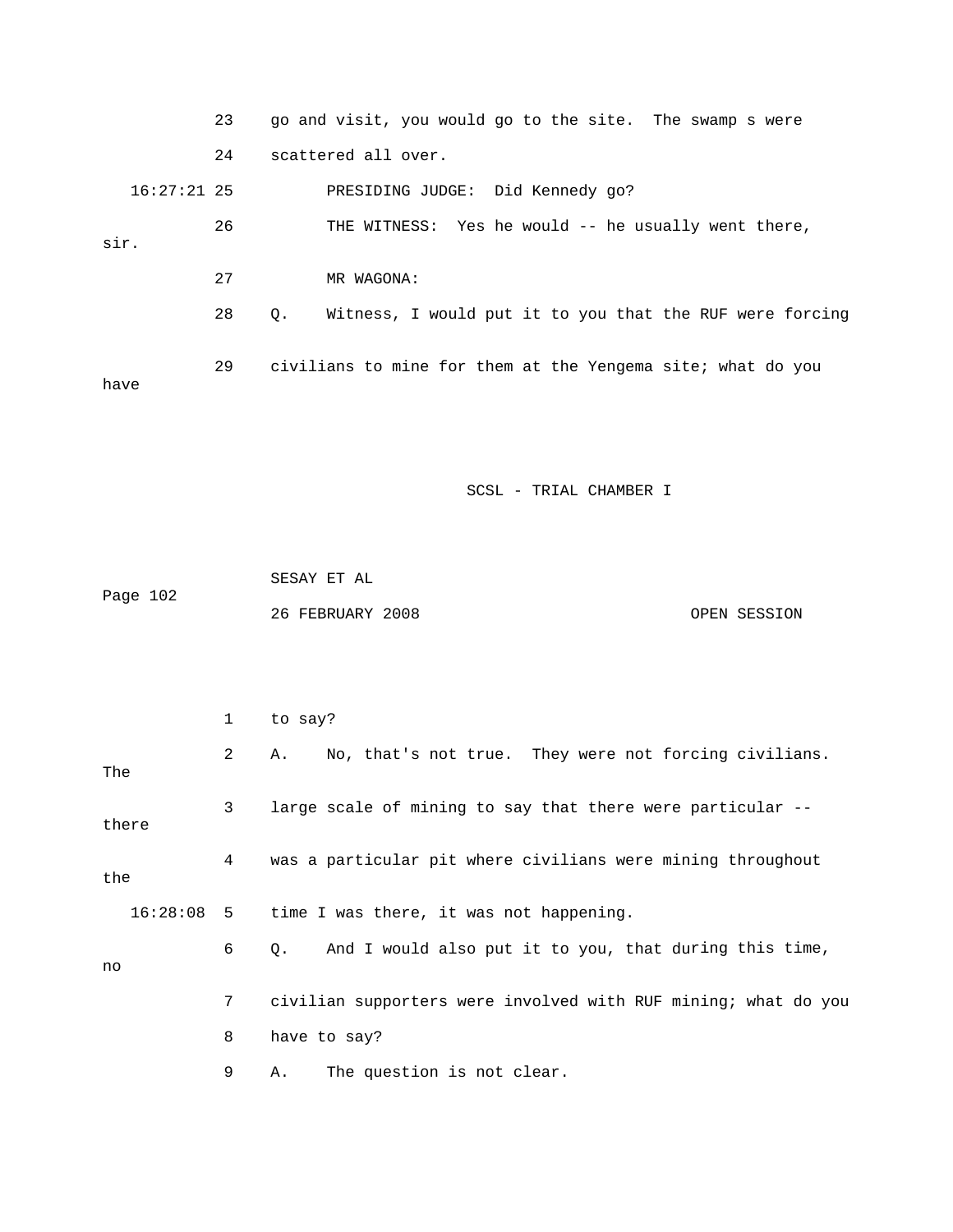16:28:38 10 Q. I'm saying that during this time there was no system where like you were allowed to support other civilians to 11 civilians 14 civilian and there are a lot of other examples. They allowed . yours 16 Q. Now, you talked about when Mr Issa Sesay was supporting 17 school in Yengema, was that in 1999? the 16:29:47 20 Q. Well, my question is: Was he supporting the school in 21 1999? . 23 school was functioning, up to 2000 26 Q. Was he already supporting the school when you went there 28 A. Well, I -- when I went there the school was functioning. 12 mine. There was no such system? 13 A. It was existent. I am an example, in fact. I was a 16:29:15 15 civilians to support mining. If you have a diamond, it's a 18 A. When I went in 1999, the school was functioning up to 19 year 2000. 22 A. I said when I went there the school was operating, the 24 Q. Okay. You went there in 1999? 16:30:11 25 A. Yes. in 27 1999? 29 The school functioning.

SCSL - TRIAL CHAMBER I

SESAY ET AL

Page 103

26 FEBRUARY 2008 OPEN SESSION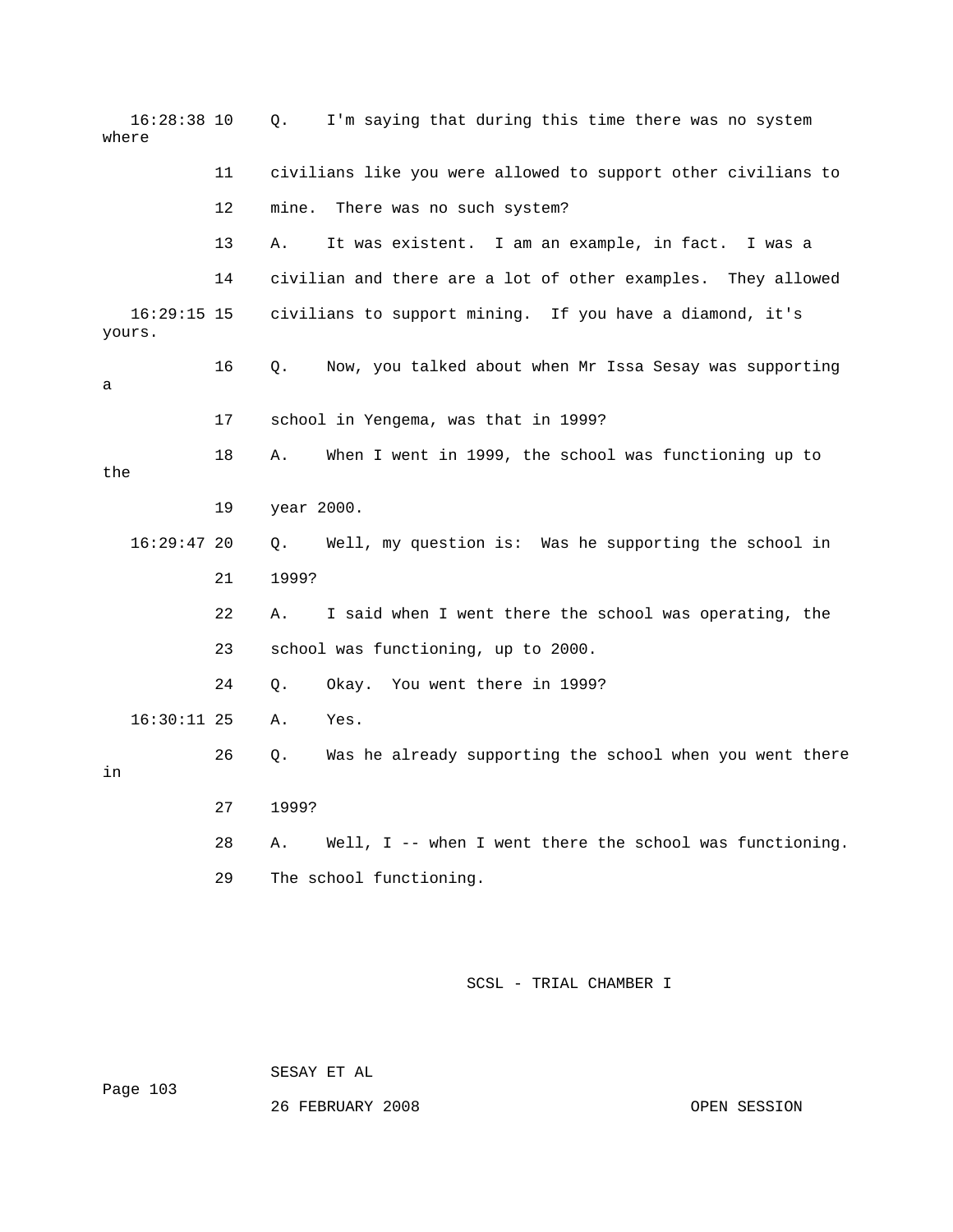| the                   | $\mathbf 1$ | PRESIDING JUDGE: You went there in 1999, and you met             |
|-----------------------|-------------|------------------------------------------------------------------|
|                       | 2           | school functioning?                                              |
|                       | 3           | THE WITNESS:<br>Yes, sir.                                        |
|                       | 4           | MR WAGONA:                                                       |
| 16:30:42              | 5           | $Q$ .<br>And then when Mr Issa Sesay passed a law prohibiting    |
|                       | 6           | fighters from going with guns to the mining site, was that in    |
|                       | 7           | 1999?                                                            |
| law.                  | 8           | That was the first law he passed. That was the first<br>Α.       |
| 1999?                 | 9           | Well, witness, I'm asking you about the time. Was it<br>Q.       |
| $16:31:09$ 10         |             | The time when I went in 1999 to Kono, I met the --<br>Α.<br>Yes. |
|                       | 11          | the law had been passed already.                                 |
|                       | 12          | Q.<br>And when Mr Issa Sesay said the RUF should not ask the     |
|                       | 13          | civilians to wash their pile for them, was that also in 1999?    |
|                       | 14          | It was in the same year because when you went there, you<br>Α.   |
| $16:31:42$ 15<br>were |             | would be aware of those things if you were working. If you       |
| <b>Because</b>        | 16          | mining, if they passed a law, you would be aware of it.          |
| the                   | 17          | when they would extract the gravel, the boys would send to do    |
|                       | 18          | washing, they wanted to take the civilian boys to wash the       |
|                       | 19          | diamonds.<br>So they passed a law that any RUF pile should be    |
| $16:32:05$ 20         |             | washed by themselves -- by the RUF themselves.                   |
|                       | 21          | PRESIDING JUDGE:<br>Was it in 1999?                              |
|                       | 22          | THE WITNESS:<br>Yes, sir.                                        |
|                       | 23          | MR WAGONA:                                                       |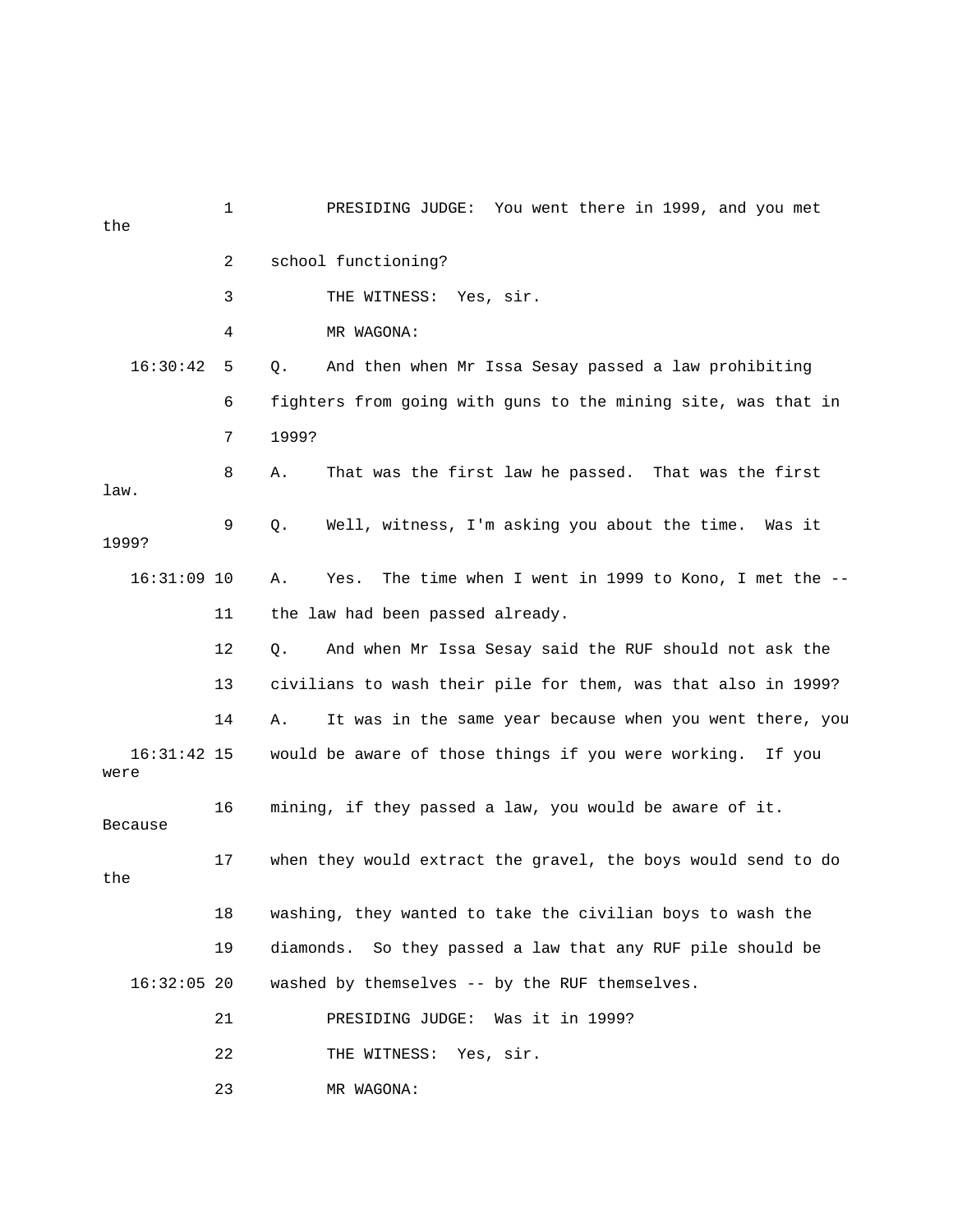| in |             | $\Omega$ . |  | And is it correct to say that in 1999 Mr Issa Sesay was     |  |  |  |  |  |
|----|-------------|------------|--|-------------------------------------------------------------|--|--|--|--|--|
|    | 16:32:30 25 |            |  | charge of RUF administration in Kono?                       |  |  |  |  |  |
|    |             |            |  | 26 A. Well, it was not put to him directly. It was later on |  |  |  |  |  |

| we |    |                                                                |
|----|----|----------------------------------------------------------------|
|    |    | came to understand, it was later on that we came to understand |
|    | 28 | that he was in -- the leader of the RUF because by then we did |
|    | 29 | not know him. We only knew of Foday Sankoh. It was later on    |

Page 104 SESAY ET AL 26 FEBRUARY 2008 OPEN SESSION

 2 held a meeting at Koidu Town. That was when we came to know 4 cannot recall because all along we knew Mosquito and Foday 16:33:36 5 Sankoh. 6 Q. But do you accept that in 1999 Mr Issa Sesay was the 7 highest RUF person based in Kono? 8 A. Yes. 9 MR WAGONA: My Lords, that will be all. 11 MR WAGONA: Thank you, Mr Witness. 12 THE WITNESS: Thank you too. 1 after some people left here to Kono, to go to Kono, when they that 3 Issa Sesay was the leader of the RUF by then, but for the time I 16:34:13 10 PRESIDING JUDGE: Thank you.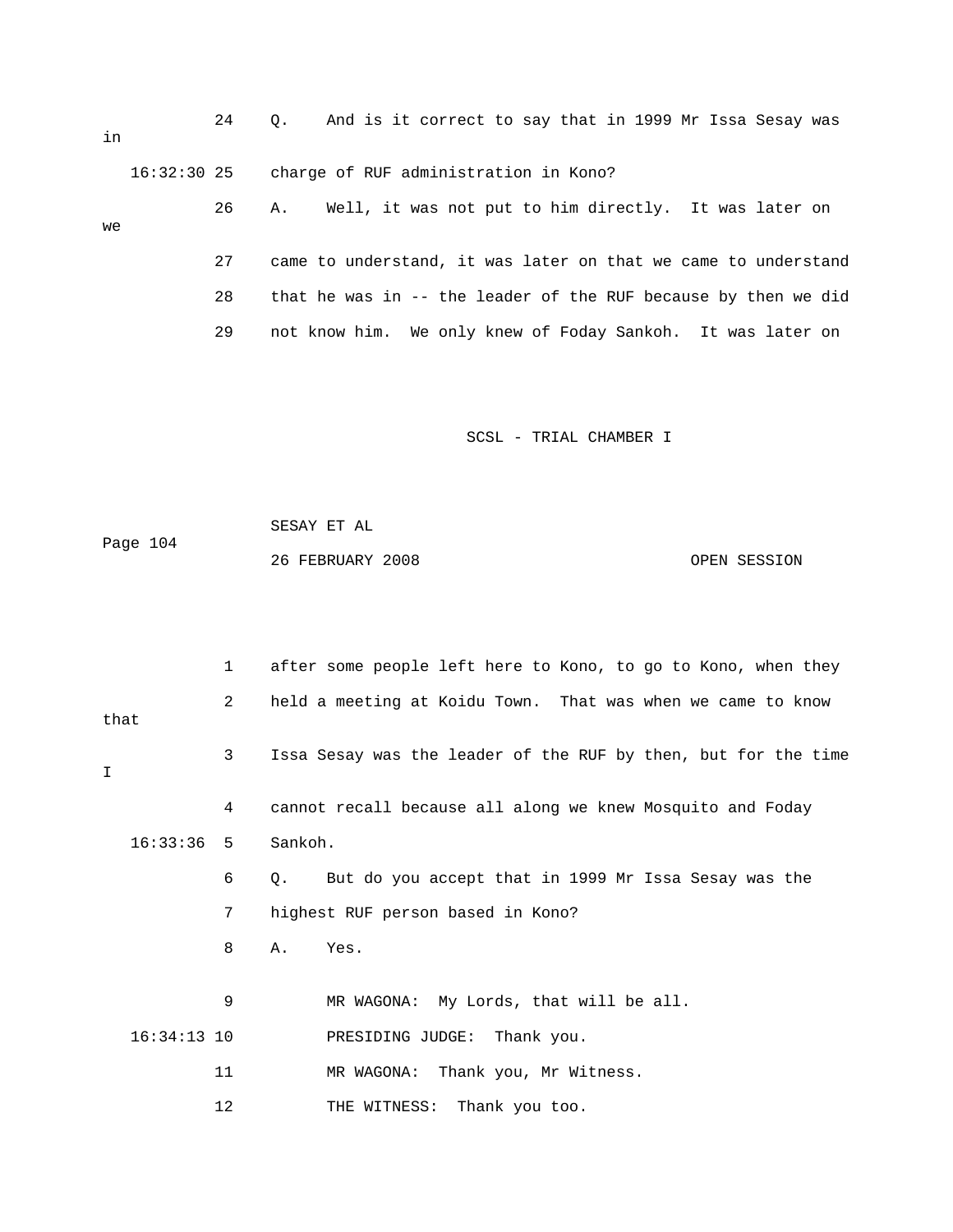|                       | 13 |           | PRESIDING JUDGE: Mr Jordash, any re-examination please.       |
|-----------------------|----|-----------|---------------------------------------------------------------|
|                       | 14 |           | MR JORDASH: Yes, please.                                      |
| $16:34:58$ 15         |    |           | RE-EXAMINED BY MR JORDASH:                                    |
|                       | 16 |           | MR JORDASH:                                                   |
| won't                 | 17 | Q.        | You just mentioned, Mr Witness, a time when -- no, I          |
| mining                | 18 |           | ask that question. Let me start again. You mentioned the      |
| by                    | 19 |           | unit. You were asked -- you were asked about the mining unit  |
| $16:35:50$ 20<br>said |    |           | my learned friend for the Prosecution to your left, and you   |
|                       | 21 |           | it wasn't a unit controlling a particular area. It was a unit |
| what                  | 22 |           | which would intervene in a particular case. I think that's    |
|                       | 23 | you said. |                                                               |
|                       | 24 | Α.        | Yes.                                                          |
| $16:36:04$ 25         |    |           |                                                               |
|                       |    | $\circ$ . | Could you explain what you meant by the mining unit --        |
|                       | 26 | Α.        | Yes.                                                          |
|                       | 27 | Α.        | Yes.                                                          |
| area.                 | 28 | Q.        | Intervening but not being in control of a particular          |

|          | SESAY ET AL      |      |
|----------|------------------|------|
| Page 105 |                  |      |
|          | 26 FEBRUARY 2008 | OPEN |

EN SESSION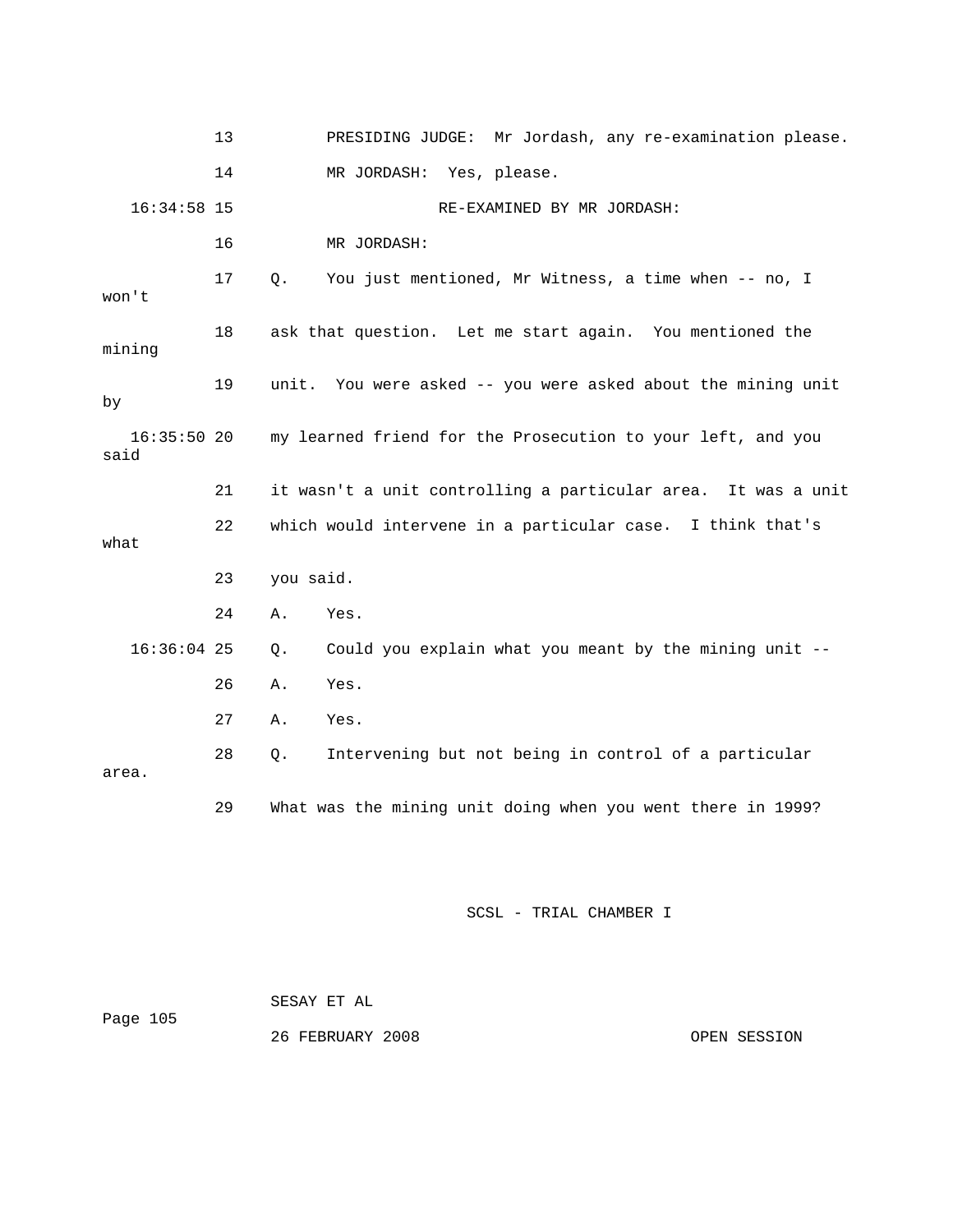1 A. My doubt is that --

2 Q. Please go slow.

3 A. What do you mean by area?

 16:36:47 5 inaccurately, that it was not a unit in a particular area, not 6 unit controlling a particular area but it would interfere or 7 intervene in a particular case; do you remember saying that? 8 A. That's not -- that's not the statement. 9 Q. Well, I think maybe we've lost something in translation 11 you remember being asked about the mining unit? 12 A. Yes. Yes. 13 Q. What were you trying to say about what it did? 14 A. I was trying to explain about the mining unit. The 16:37:44 15 unit, I was trying to explain about, I said the mining unit was 16 not a unit that occupied a particular place. They formed the 22 unit -- whether that was not the place they were camping the 23 workers which they forced to do the mining. Then I answered, 24 said no. The unit was there to take care of the mining 4 Q. Well, I think you said, unless I wrote this down a 16:37:19 10 then. Unless I wrote what was translated down inaccurately. Can mining 17 group to control the mining in the case of -- for example, if -- 18 you would have someone in control -- wherever you were you would 19 have someone in control of that area. 16:38:34 20 Q. Control in what sense? 21 A. Okay. For instance, when they asked me if the mining I affairs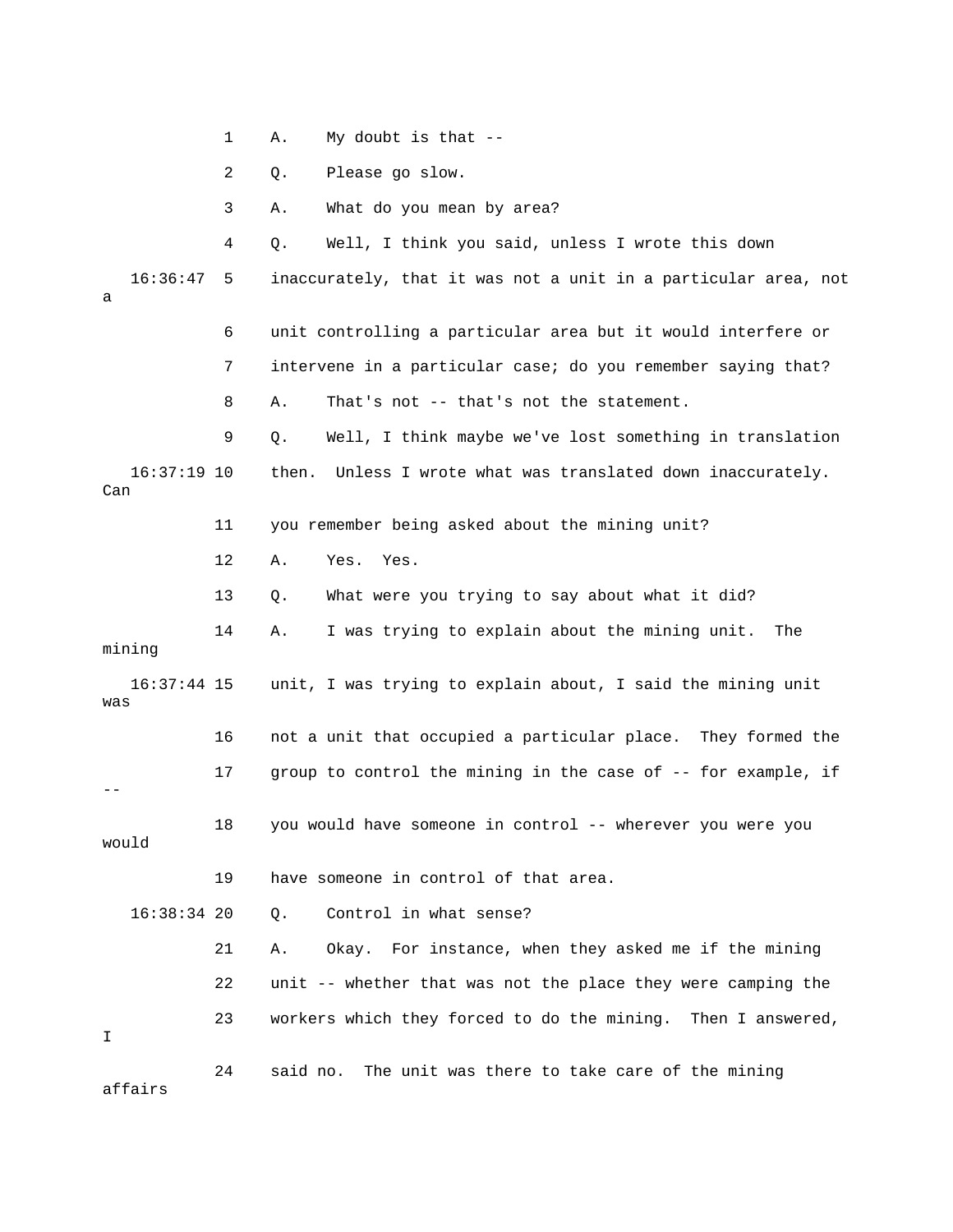16:38:54 25 in Kono. That was why the unit existed. 26 MR JORDASH: All right. I hope that's clear. 27 JUDGE BOUTET: I'm not sure it needed that kind of 28 clarification, but that's okay. 29 MR JORDASH: I wanted to be sure because it's part of our

SCSL - TRIAL CHAMBER I

```
Page 106
 SESAY ET AL 
 26 FEBRUARY 2008 OPEN SESSION
```
2 JUDGE BOUTET: That's fine. We didn't interfere with 3 re-examination this time. 4 MR JORDASH: I was expecting that. 6 PRESIDING JUDGE: Because mining units were a new subject. 7 So I was just listening. You asked your question and you 8 what you want from a reply. 9 MR JORDASH: That's it, I finished. Thank you very 11 PRESIDING JUDGE: Mr Witness is anxious to go home. 12 Well, Mr Witness, we've come to the end of your testimony. 1 case. your 16:39:29 5 JUDGE BOUTET: Yeah, I know. I know. heard much. 16:39:39 10 Thank you, Mr Witness.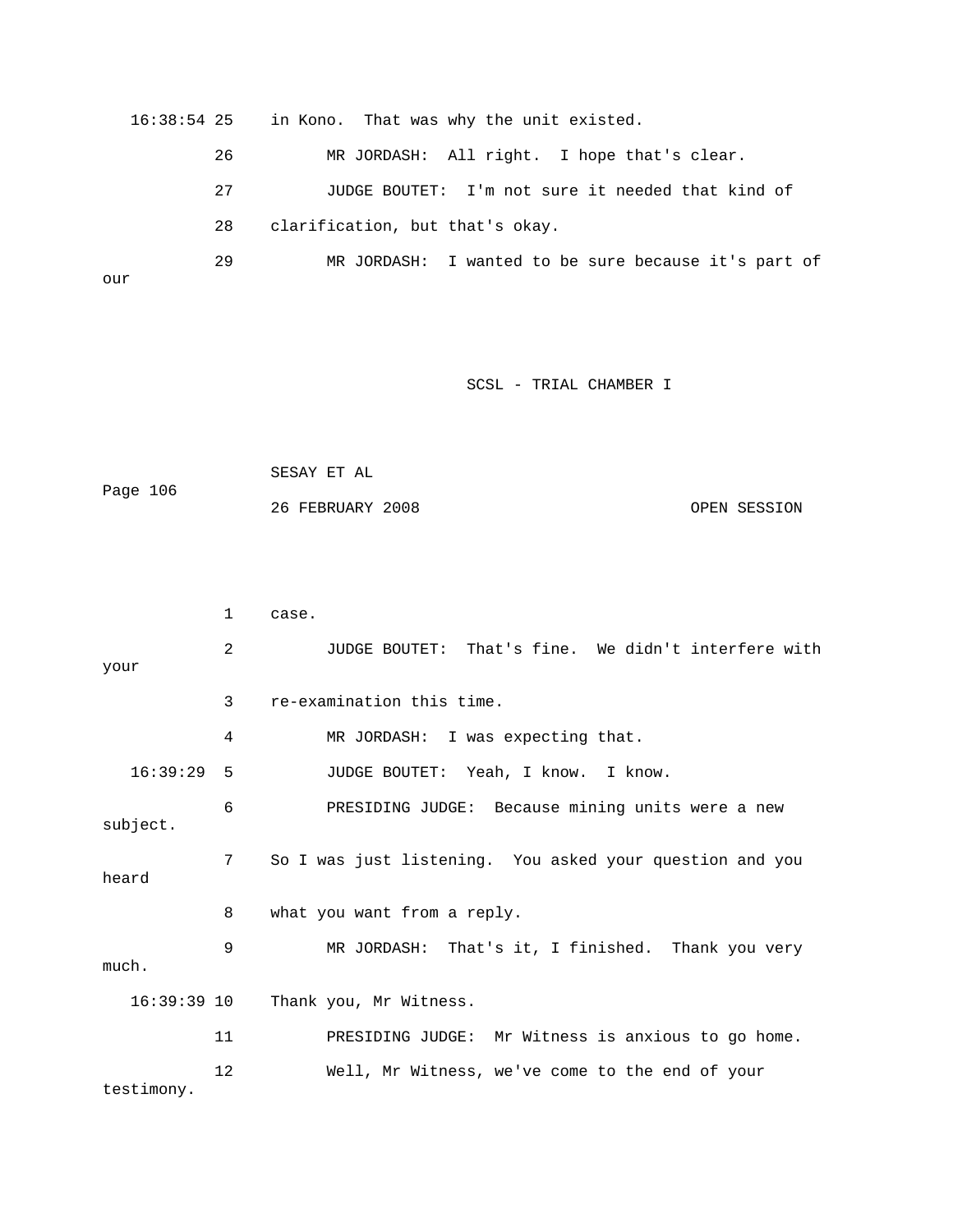| before | 13            | We want to thank you for finding time to come and testify    |
|--------|---------------|--------------------------------------------------------------|
| thank  | 14            | this Tribunal and to share your experiences with us. So we   |
|        | $16:40:25$ 15 | you very much for coming and you are released. We wish you a |
|        | 16            | save journey to wherever you are living now. You look like a |
|        | 17            | very mobile person. So have a safe journey to your place of  |
|        | 18            | abode. Thank you.                                            |
|        | 19            | Can he be let out of the courtroom please. And at this       |
|        | $16:41:12$ 20 | stage the Chamber will recess, and we'll resume in the next  |
|        | 21            | couple of minutes. We'll rise, please.                       |
|        | 22            | [The witness withdrew]                                       |
|        | 23            | [Break taken at 4.41 p.m.]                                   |
|        | 24            | [RUF26FEB08D]                                                |
|        | $17:16:54$ 25 | [Upon resuming at 17.16]                                     |
|        | 26            | [The witness entered Court]                                  |
|        | 27            | PRESIDING JUDGE: Yes, Mr Jordash, you may continue.          |
| in     | 28            | We would now call DIS-063, who will testify<br>MR JORDASH:   |

```
 29 Krio.
```

| Page 107 | SESAY ET AL      |              |
|----------|------------------|--------------|
|          | 26 FEBRUARY 2008 | OPEN SESSION |

 1 PRESIDING JUDGE: DIS-0 -- 2 MR JORDASH: -- 63. Testifying in Krio, Number 40.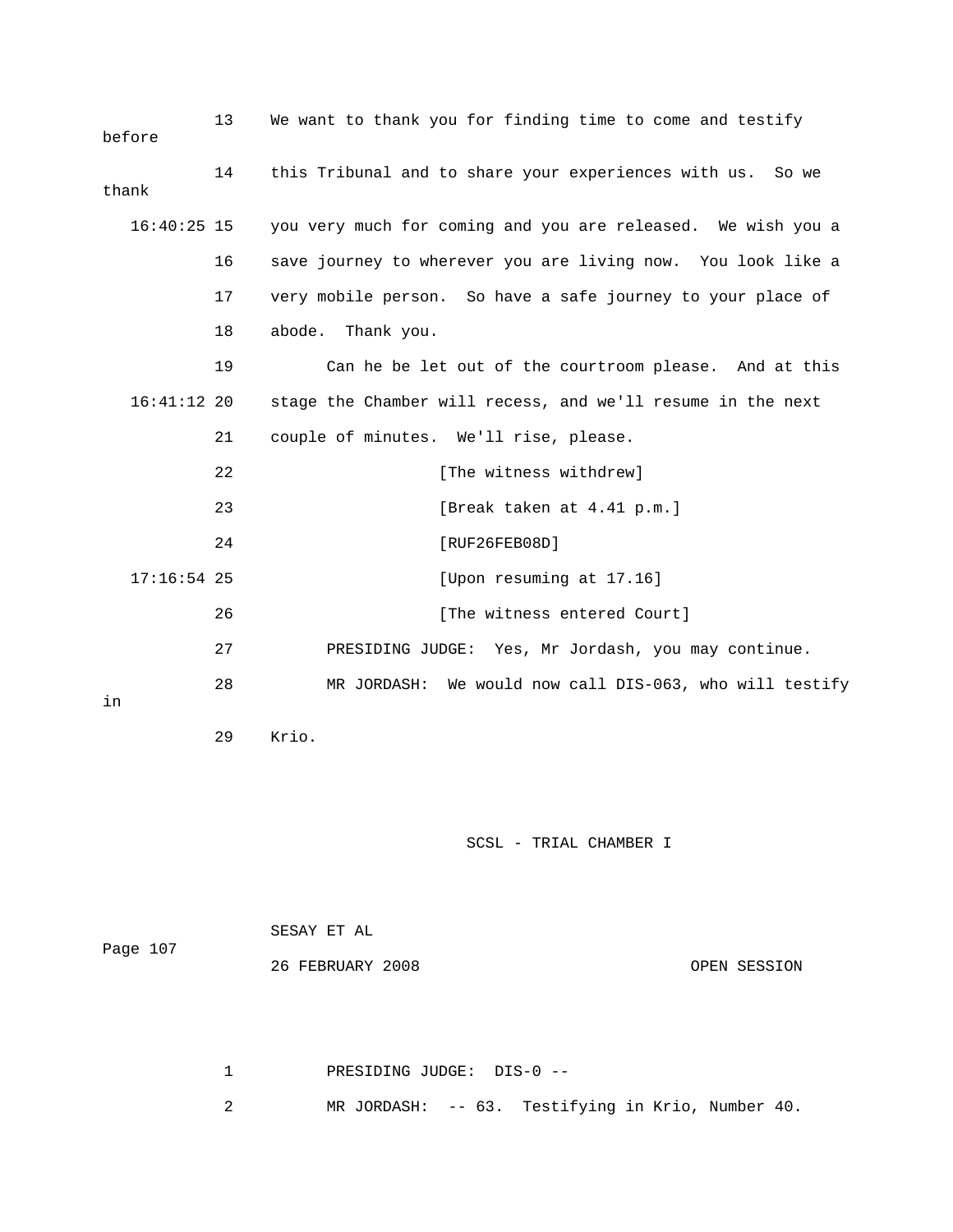3 PRESIDING JUDGE: Number what? 4 MR JORDASH: Number 40. I think I've got it right this 17:17:46 5 time. RESIDING JUDGE: You've passed the test this time. 7 MR JORDASH: Yes, one closer to the finish. 8 JUDGE BOUTET: It is always good news to hear. 17:18:19 10 PRESIDING JUDGE: Yes, can the witness be sworn in please. 13 JUDGE BOUTET: Thank you. 14 WITNESS: DIS-063 [Sworn] 17:19:30 15 **Interpreter** [The witness answered through interpreter] 16 MR JORDASH: Your Honour, in order to avoid going into a 17 closed session, I'd like to hand up a very brief personal --MR JORDASH: -- history. It may well be that the 17:19:48 20 Prosecution will want to cross-examined on it but, that's as 21 as I intend to -- well, I may touch upon it but, this should 22 us going into a closed session. 23 PRESIDING JUDGE: Can you show that to the Prosecution 24 please. 17:20:12 25 MR JORDASH: They've got a copy. ve got a copy, okay. Thank 26 PRESIDING JUDGE: Oh, they' 27 There is no objection. It is tendered. Mr Fynn, no 6 P 9 MR JORDASH: If -- 11 JUDGE BOUTET: What is the language of this witness? 12 MR JORDASH: Krio. Krio Your Honour. 18 PRESIDING JUDGE: Personal history. 19 M much save you. objection, I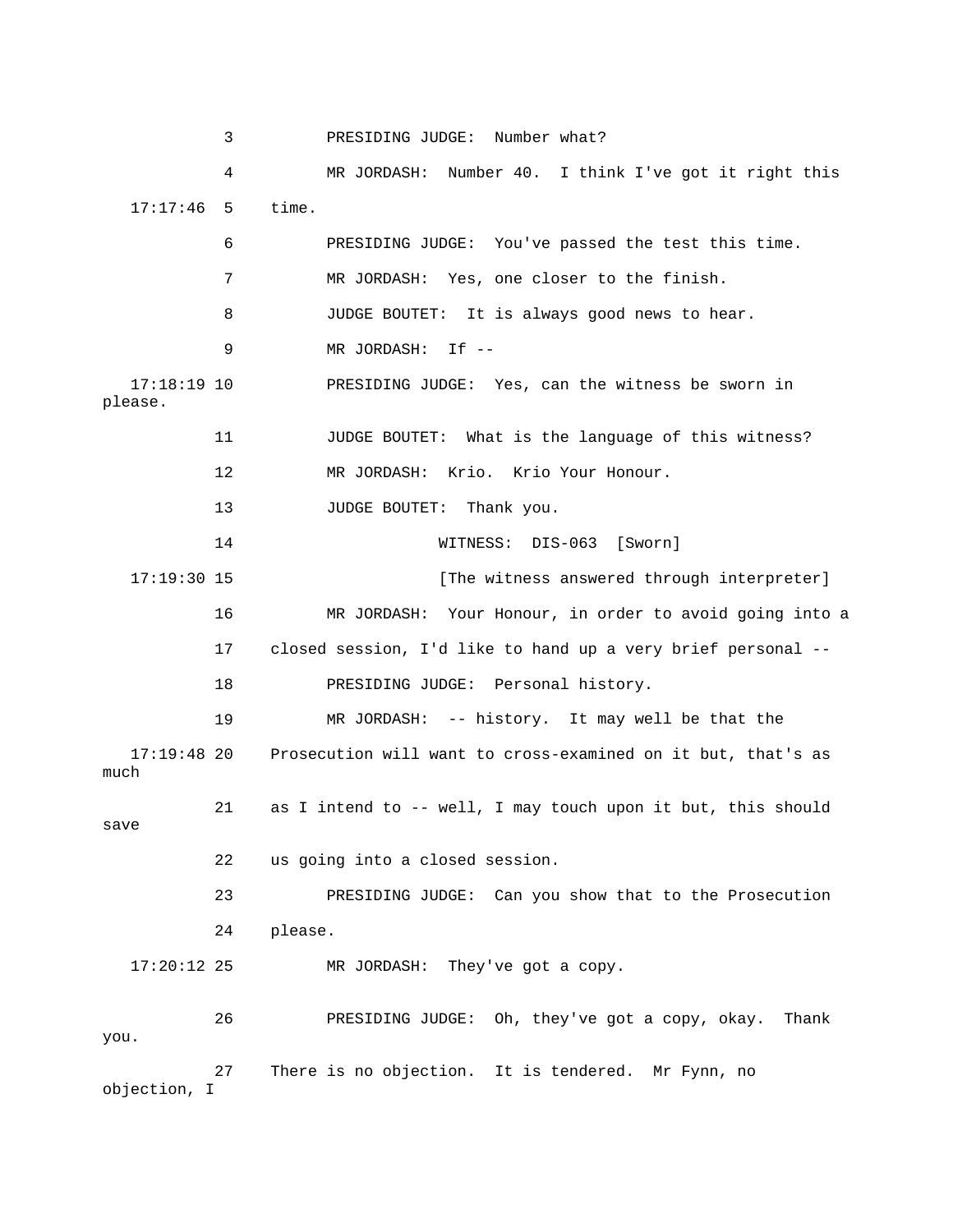```
 28 suppose?
```
 29 MR FYNN: There is no objection, my Lord, save that in the

SCSL - TRIAL CHAMBER I

| Page 108 | SESAY ET AL      |              |
|----------|------------------|--------------|
|          | 26 FEBRUARY 2008 | OPEN SESSION |

1 extreme of caution I wish my learned friend to confirm that IS 2 refers to the first accused. 4 PRESIDING JUDGE: You can confirm that, thank you. 6 PRESIDING JUDGE: Yes, it is admitted and marked as 7 Exhibit 297. 8 MS KAMUZORA: Yes, My Lord. 9 **Exhibit No. 297 was admitted**] 17:21:56 10 PRESIDING JUDGE: Marked confidentially. All right. Yes, 11 Mr Jordash, you may proceed please. 13 MR JORDASH: 14 Q. Good afternoon Mr Witness. You need to put -- can you 3 MR JORDASH: I can confirm that. Okay. 17:21:32 5 MR JORDASH: Can I tender that as an exhibit? 12 EXAMINED BY MR JORDASH: 17:22:17 15 put -- thank you. And again. Mr Witness, I'm going to ask you

16 questions first and there might be some questions from others,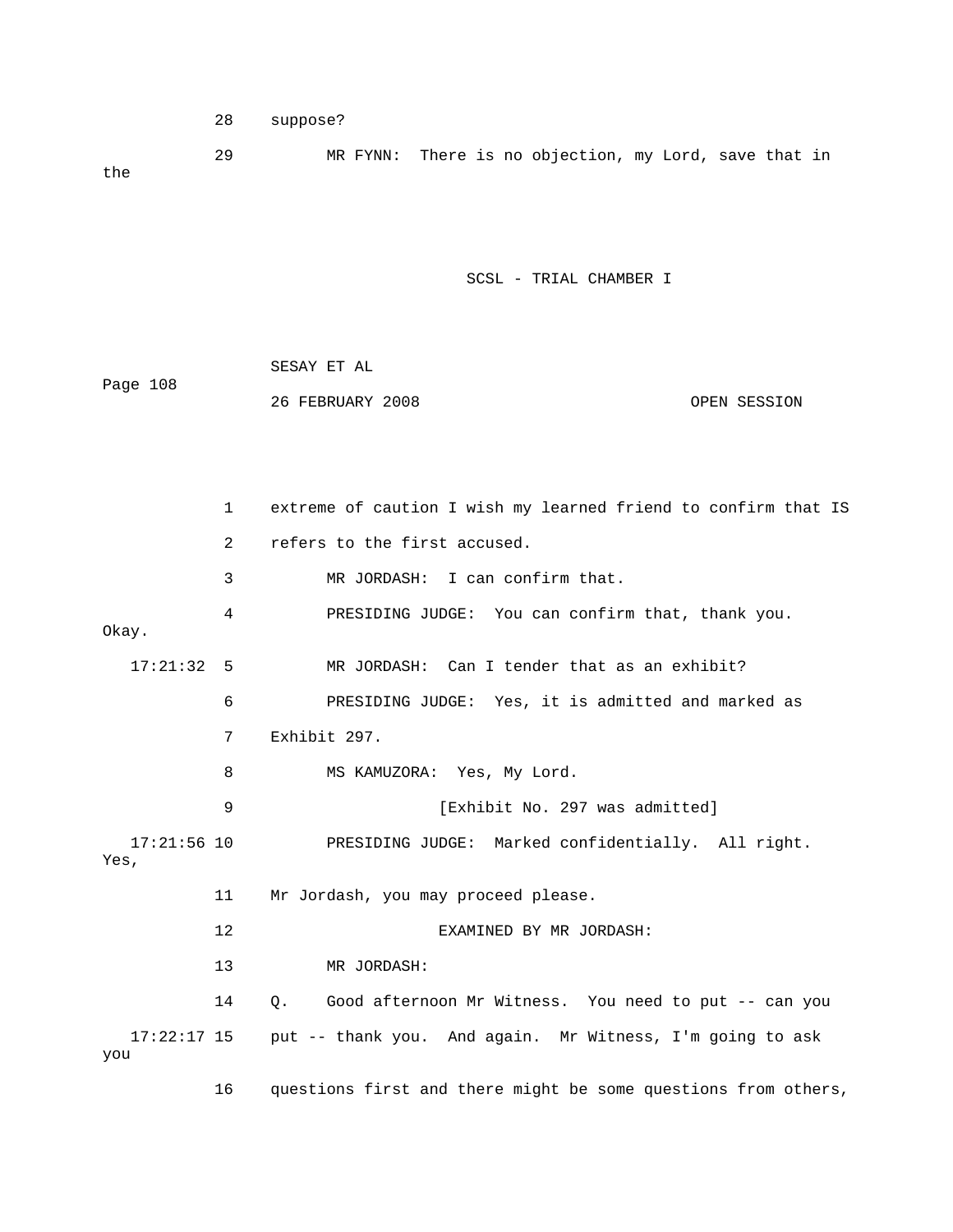|                         | 17 | and particularly the Prosecution who sit to your left. Now, I     |
|-------------------------|----|-------------------------------------------------------------------|
|                         | 18 | know that you speak very fast, so I can give you this warning     |
| say                     | 19 | now, to try to speak as slowly as you can. Because what you       |
| $17:23:15$ 20<br>chance |    | will be translated, so you need to give the translators a         |
|                         | 21 | to translate; okay?                                               |
|                         | 22 | Okay, sir.<br>Α.                                                  |
| repeat                  | 23 | If you don't understand a question, please ask me to<br>$\circ$ . |
| How                     | 24 | the question. Now, let me deal with a few personal details.       |
| $17:24:00$ 25           |    | old are you?                                                      |
|                         | 26 | 38 years.<br>Α.                                                   |
|                         | 27 | Are you married?<br>Q.                                            |
|                         | 28 | Yes, sir.<br>Α.                                                   |
|                         | 29 | Do you have any children?<br>Q.                                   |
|                         |    | SCSL - TRIAL CHAMBER I                                            |

 26 FEBRUARY 2008 OPEN SESSION 2 Q. How many? 3 A. Well I have two. 4 Q. You only have two children?  $17:24:31$  5 A. I gave birth to five in all but two of them are living Page 109 1 A. Yes, sir. with

SESAY ET AL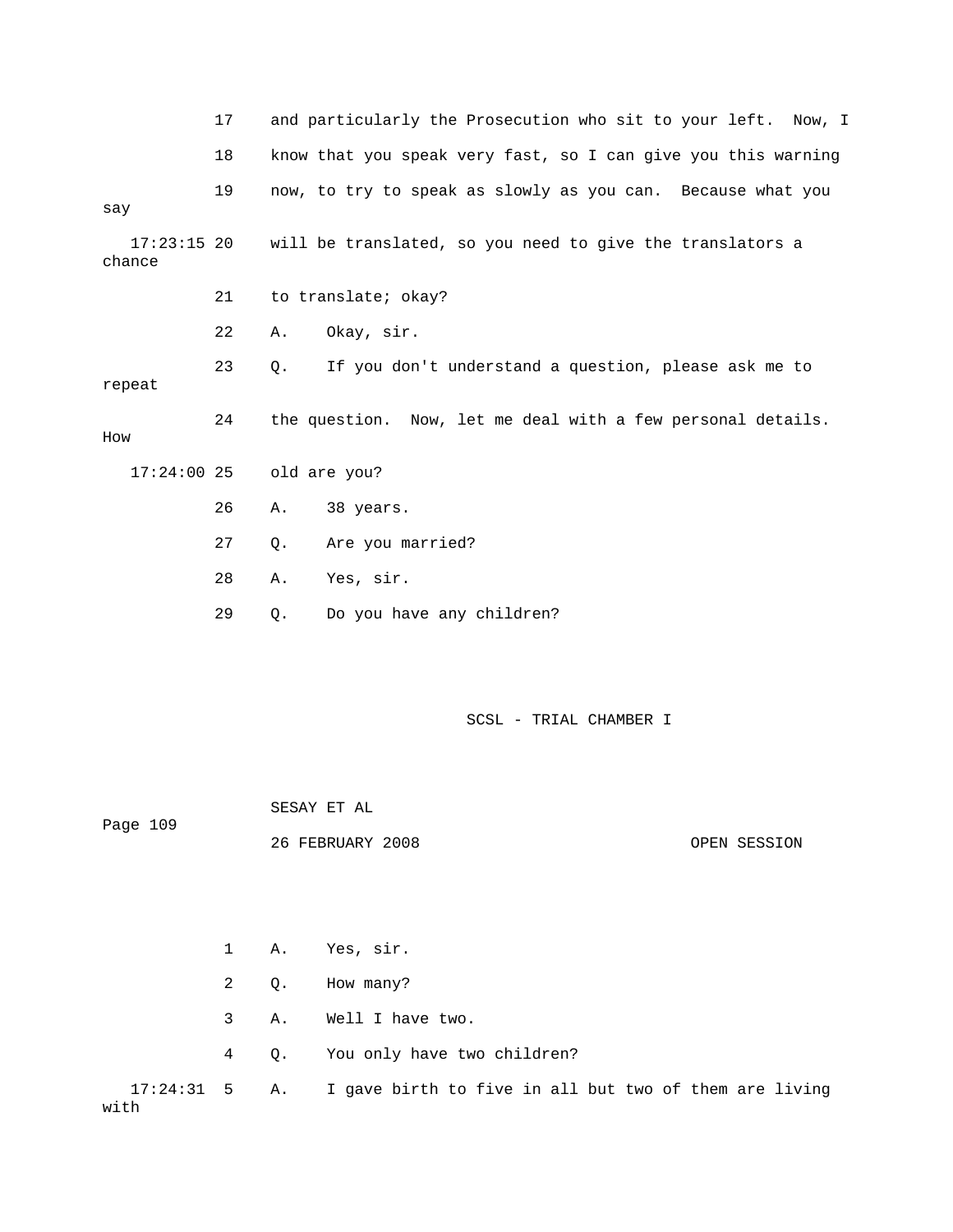6 me. The rest, the remaining they are living with their mother. 7 Q. Were you married before?

|               | 7  | Q. | Were you married before?                                    |
|---------------|----|----|-------------------------------------------------------------|
|               | 8  | Α. | Yes, sir.                                                   |
|               | 9  | Q. | Did you go to school?                                       |
| $17:24:55$ 10 |    | Α. | Yes, I went to school, sir.                                 |
|               | 11 | Q. | Until which form?                                           |
|               | 12 | Α. | I stopped at form four, sir.                                |
|               | 13 | Q. | Can you read and write?                                     |
|               | 14 | Α. | Yes, sir.                                                   |
| $17:25:11$ 15 |    | Q. | Who occupation do you have at the moment?                   |
|               | 16 | Α. | Presently I'm in business.                                  |
|               | 17 | Q. | Where do you live, presently?                               |
|               | 18 | Α. | [REDACTED]                                                  |
|               | 19 |    | That should be redacted.<br>PRESIDING JUDGE:                |
| $17:25:45$ 20 |    |    | MR JORDASH:<br>Thank you.                                   |
|               | 21 | Q. | Remember not to give such specifics which would enable      |
| you           |    |    |                                                             |
| open          | 22 |    | to be identified, such as your address, okay? We are in an  |
| you.          | 23 |    | session, so whilst the public can't see you, they can hear  |
| there's       | 24 |    | There is no one in the public gallery at the moment, so     |
| $17:26:12$ 25 |    |    | no problem. Now, I gave the Judges a short personal history |
| 1985          | 26 |    | which explained how you knew Mr Sesay between the years of  |
|               | 27 |    | to 1989; okay? And the fact that --                         |
|               | 28 | Α. | Yes, sir.                                                   |
|               | 29 | Q. | -- he disappeared from your life, at least, in 1989,        |
| then          |    |    |                                                             |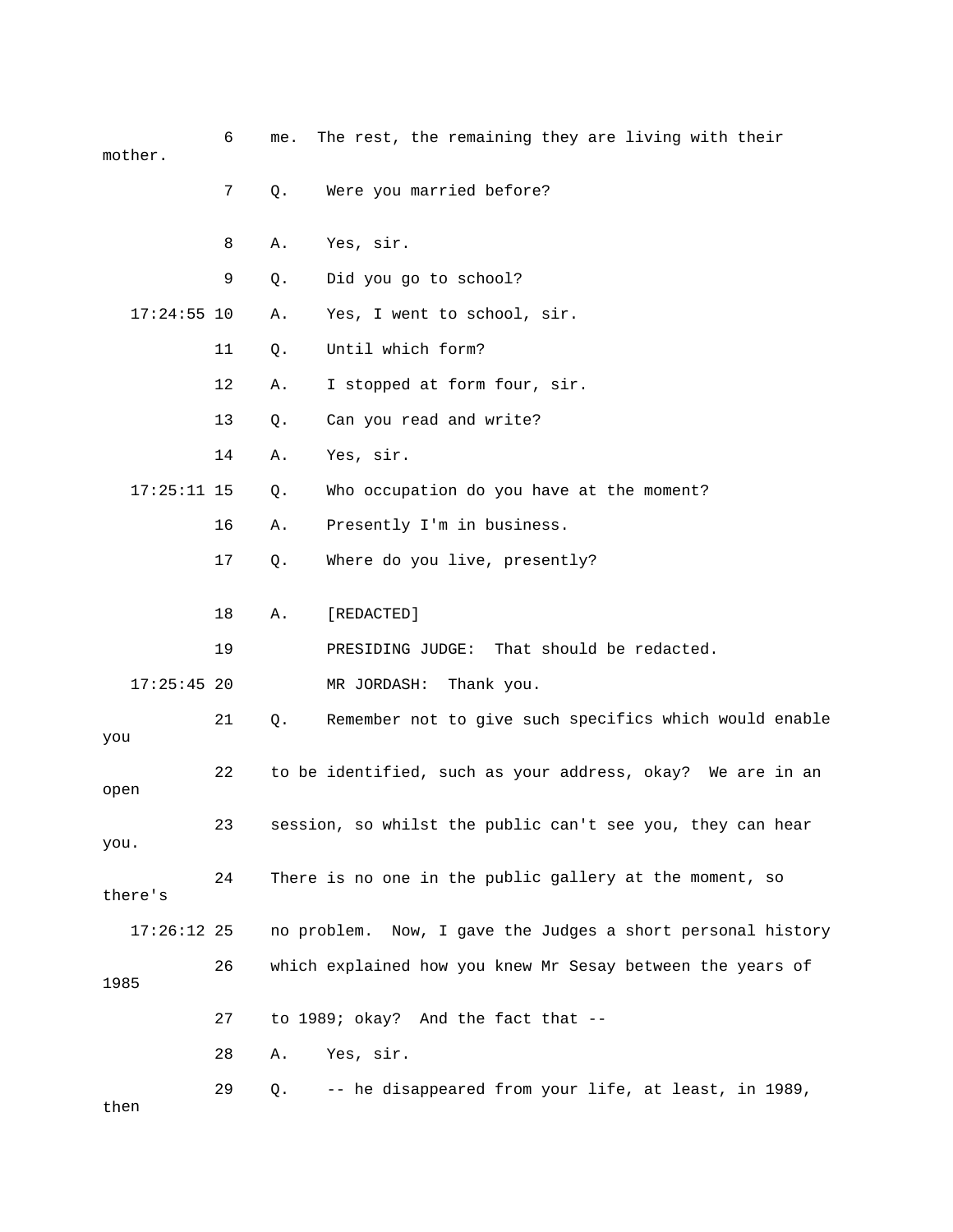| Page 110                |    | SESAY ET AL |                                                              |              |
|-------------------------|----|-------------|--------------------------------------------------------------|--------------|
|                         |    |             | 26 FEBRUARY 2008                                             | OPEN SESSION |
|                         |    |             |                                                              |              |
|                         |    |             |                                                              |              |
|                         | 1  |             | you came to know him again in 1997; is that right?           |              |
|                         | 2  | Α.          | Yes, sir.                                                    |              |
| relationship            | 3  | Q.          | So the Court can understand the nature of your               |              |
|                         | 4  |             | in 1985 to 1989, were you friends?                           |              |
| 17:27:19                | 5  | Α.          | Yes, sir.                                                    |              |
|                         | 6  | Q.          | And would you count yourself a friend now?                   |              |
| we                      | 7  | Α.          | I wouldn't count him as a friend again because by then       |              |
|                         | 8  |             | were friends, but now I would take him as a brother.         |              |
|                         | 9  | Q.          | And have you visited him in detention?                       |              |
| $17:28:08$ 10           |    | Α.          | No, sir.                                                     |              |
|                         | 11 | Q.          | When's the last time you saw him apart from today?           |              |
| after                   | 12 | Α.          | The last time I saw him was when he was in Freetown          |              |
|                         | 13 |             | the disarmament process. When he came to settle in Freetown, |              |
|                         | 14 |             | there was once when I went to visit him at Murray Town.      | Since        |
| $17:28:44$ 15<br>Court. |    |             | then I did not see him, not until today when I saw him in    |              |
|                         | 16 | Q.          | Thank you. Now let me take you to the --                     |              |
|                         | 17 |             | Was he staying with you in your house<br>PRESIDING JUDGE:    |              |

in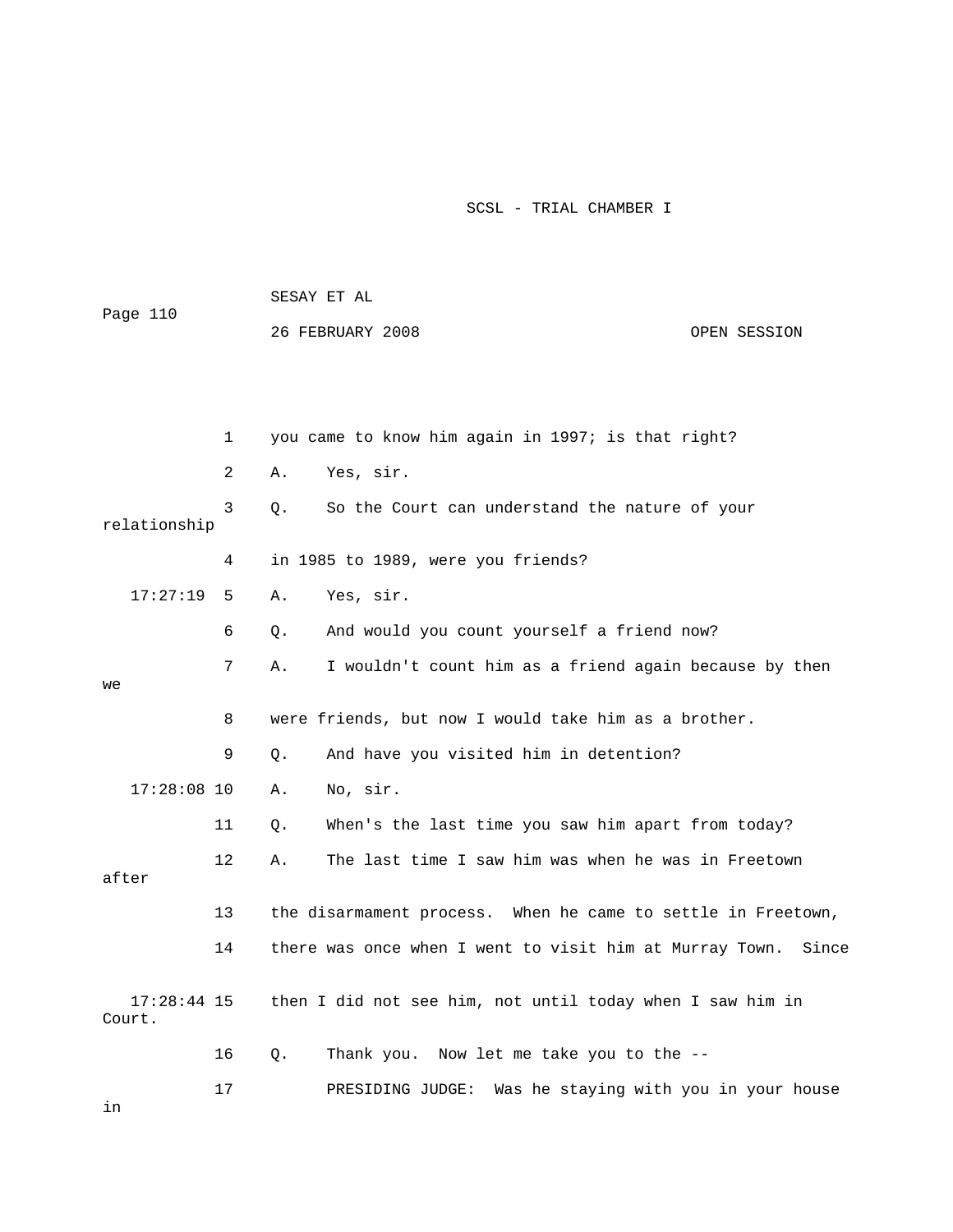18 [REDACTED] in 1989?

|               | 19 | MR JORDASH: Can that be redacted?                                          |
|---------------|----|----------------------------------------------------------------------------|
| $17:29:15$ 20 |    | THE WITNESS: Yes, sir.                                                     |
|               | 21 | PRESIDING JUDGE: The name is not --                                        |
|               | 22 | MR JORDASH: No, but --                                                     |
| take          | 23 | PRESIDING JUDGE: Oh, well well well well. Anyway, I                        |
|               | 24 | that back. It should be redacted. It should be redacted. I                 |
| $17:29:34$ 25 |    | see, I see the mischief. Mr Jordash you may go on, please.                 |
|               | 26 | MR JORDASH: Okay.                                                          |
|               | 27 | Don't worry there's nobody in the public gallery, and no<br>Q <sub>1</sub> |
|               | 28 | one will hear that except those in this room, okay?                        |
|               | 29 | A. Yes, sir.                                                               |
|               |    |                                                                            |

## SCSL - TRIAL CHAMBER I

 SESAY ET AL 26 FEBRUARY 2008 OPEN SESSION Page 111

 1 Q. Let me take you, Mr Witness, to the early years of the 3 A. Well, in 1991 I was in a mining village by the name of 6 JUDGE BOUTET: Yeah, we seem to have the same problem that war, 2 very briefly. Were you in -- where were you in 1991? 4 Makong. 17:30:36 5 MR JORDASH: Can you speak up a bit please?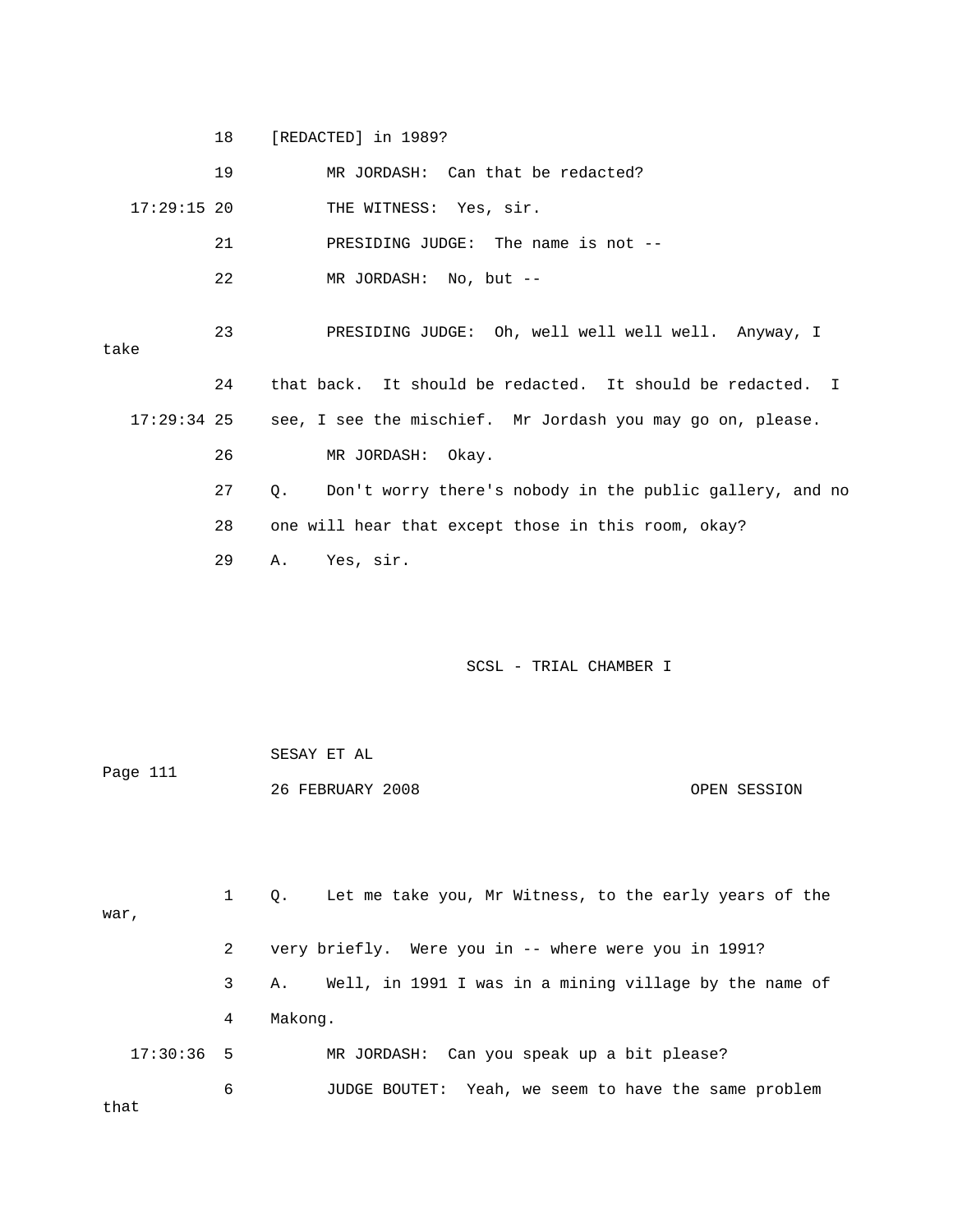| you |               | 7  |    | we had before with the translation booth. I don't know how   |
|-----|---------------|----|----|--------------------------------------------------------------|
|     |               | 8  |    | speak in the microphone, but your voice disappears at times. |
|     |               | 9  |    | THE INTERPRETER:<br>Sorry, Your Honours.                     |
|     | $17:30:54$ 10 |    |    | PRESIDING JUDGE: You are audible from the booth, you're      |
| not |               | 11 |    | quite audible, apparently. It's the witness I think who is   |
|     |               | 12 |    | sufficiently audible.                                        |
|     |               | 13 |    | JUDGE BOUTET:<br>It's both. Her voice recedes.               |
|     |               | 14 |    | PRESIDING JUDGE: It recedes, I see.                          |
|     | $17:31:11$ 15 |    |    | JUDGE THOMPSON: It's fluctuating between close to the        |
|     |               | 16 |    | microphone and back.                                         |
|     |               | 17 |    | MR JORDASH:<br>Yes.                                          |
|     |               | 18 | Q. | So, you are in a mining village by the name of Makomp        |
|     |               | 19 |    | [sic]; are you working at this time?                         |
|     | $17:31:28$ 20 |    | Α. | Yes, sir.                                                    |
|     |               | 21 |    | PRESIDING JUDGE: What's the name again?                      |
|     |               | 22 |    | MR JORDASH:<br>Makomp.                                       |
|     |               | 23 | Q. | Is that right, did you say Makomp?                           |
|     |               | 24 | Α. | Makong. Yes, sir.                                            |
|     | $17:31:44$ 25 |    | Q. | Makomp?                                                      |
|     |               | 26 | Α. | Makong.                                                      |
|     |               | 27 | Q. | $M - A - K - O - M - P$ ?                                    |
|     |               | 28 | Α. | $K-O-N-G$ .                                                  |
|     |               | 29 | Q. | I thought you said Makomp.<br>Which district is that?        |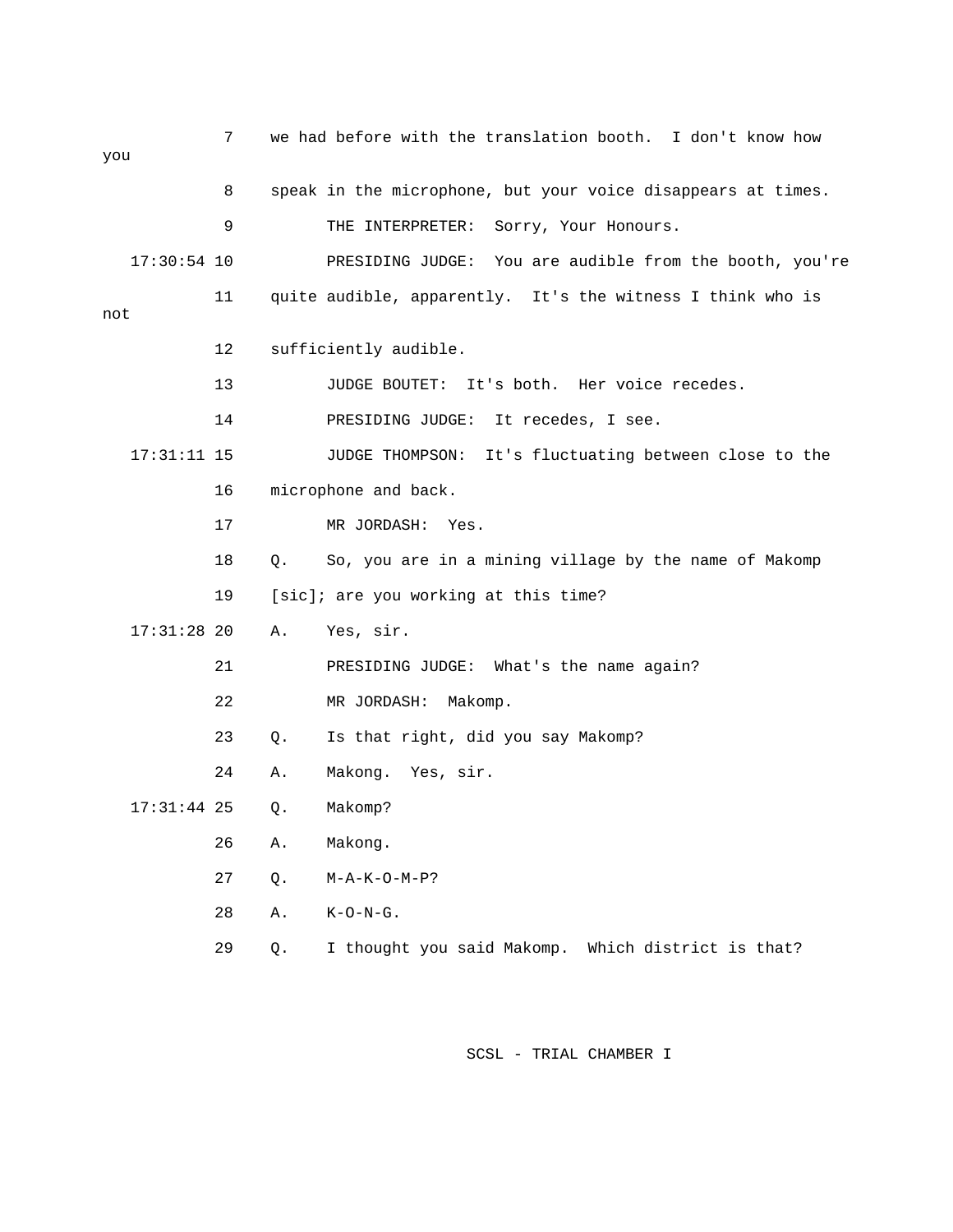|               |    |        | SESAY ET AL                                               |              |
|---------------|----|--------|-----------------------------------------------------------|--------------|
| Page 112      |    |        | 26 FEBRUARY 2008                                          | OPEN SESSION |
|               |    |        |                                                           |              |
|               |    |        |                                                           |              |
|               | 1  | Α.     | Tonkolili District.                                       |              |
|               | 2  | Q.     | Did you move from there at some stage?                    |              |
|               | 3  | Α.     | Yes, sir. I'm --                                          |              |
|               | 4  |        | Your Honours, can the witness take it<br>THE INTERPRETER: |              |
| 17:32:14      | 5  | again? |                                                           |              |
|               | 6  | $Q$ .  | Mr Witness, raise your voice slightly. You have a very    |              |
|               | 7  |        | deep and low voice which makes it difficult.              |              |
|               | 8  | Α.     | Okay sir.                                                 |              |
| working       | 9  | Q.     | Let me start again. You are in Makong. Were you           |              |
| $17:32:33$ 10 |    | there? |                                                           |              |
|               | 11 | Α.     | Yes, I used to buy gold there, sir.                       |              |
|               | 12 | Q.     | Did you remain there after 1991?                          |              |
|               | 13 | Α.     | No, sir. I moved to village, another mining village.      |              |
| name          | 14 |        | Your Honours I still cannot get the<br>THE INTERPRETER:   |              |
| $17:33:06$ 15 |    |        | of the village he moved to.                               |              |
|               | 16 |        | MR JORDASH:                                               |              |
|               | 17 | Q.     | Which village did you move to?                            |              |
|               | 18 | Α.     | Baomao.                                                   |              |
|               | 19 | Q.     | Did you stay in Baomao?                                   |              |
| $17:33:22$ 20 |    | Α.     | Yes, sir.                                                 |              |
|               | 21 | Q.     | Until which year?                                         |              |
|               | 22 | Α.     | 1994.                                                     |              |
|               | 23 | Q.     | And where did you go in 1994?                             |              |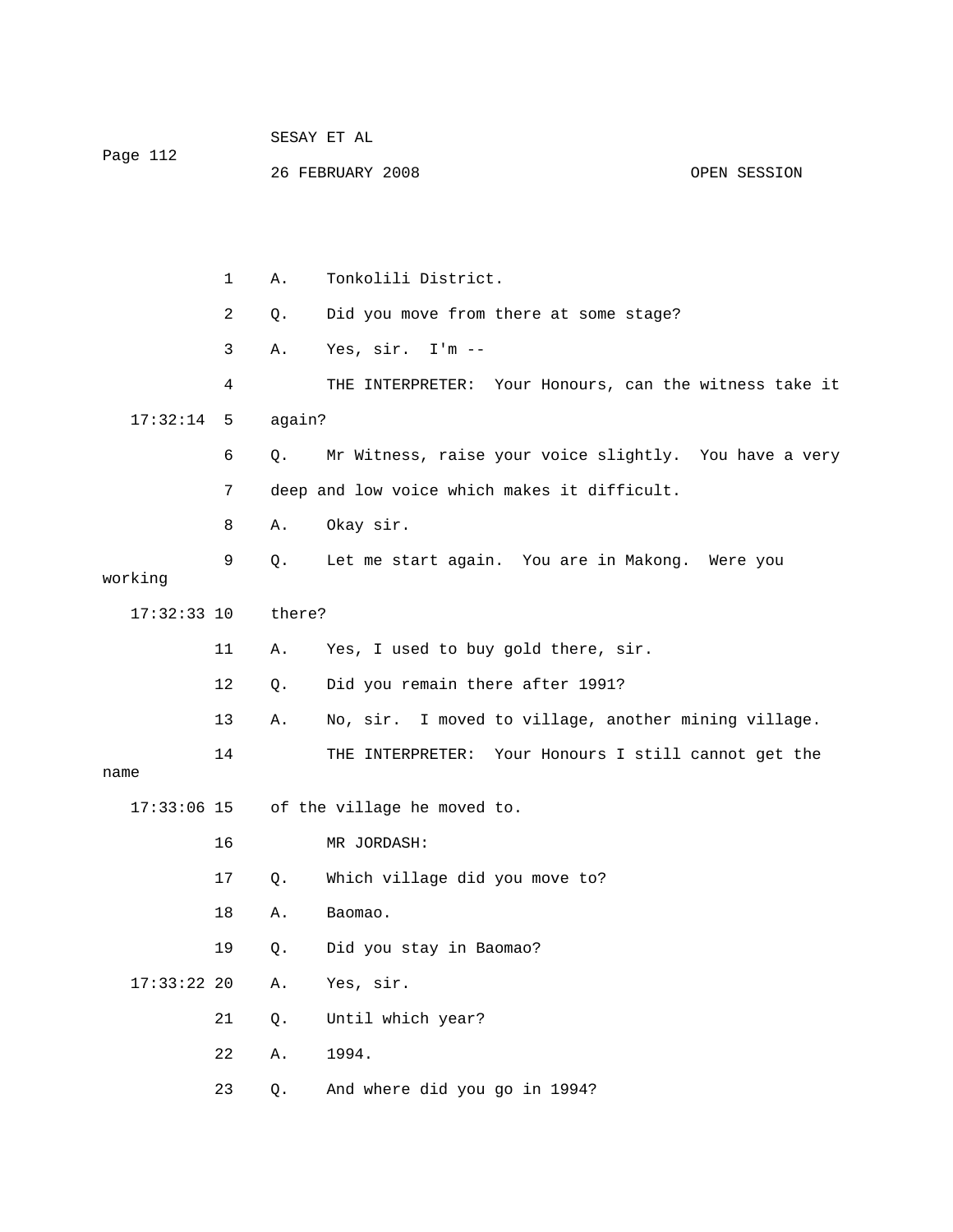24 A. Well, in 1994, it was my understanding that the war was 17:33:44 25 getting close to our home, and since my mother was an old 29 my mother was. woman I 26 decided to come close to her. 27 Q. Where was she? 28 A. I moved from Baomao and went to Makali, my home town where

SCSL - TRIAL CHAMBER I

 SESAY ET AL Page 113 26 FEBRUARY 2008

OPEN SESSION

1 Q. And did you remain in Makali in 1994? 2 A. Yes, sir. 3 Q. Did you move from there at some stage? 17:34:23 5 Q. Where did you go? 7 Q. And which year did you go to Makeni? 8 A. Well, it was after they attacked my home town Makali. Then 9 I left for Makeni. From Makeni, when it was cleared up I 11 Q. Which year did you go to Makeni;? 12 A. '94. 13 Q. From Makeni you went to Kono. Which year did you go to 4 A. Yes, sir. 6 A. Well, I went to Makeni. 17:34:49 10 returned. I decided then to go to Kono.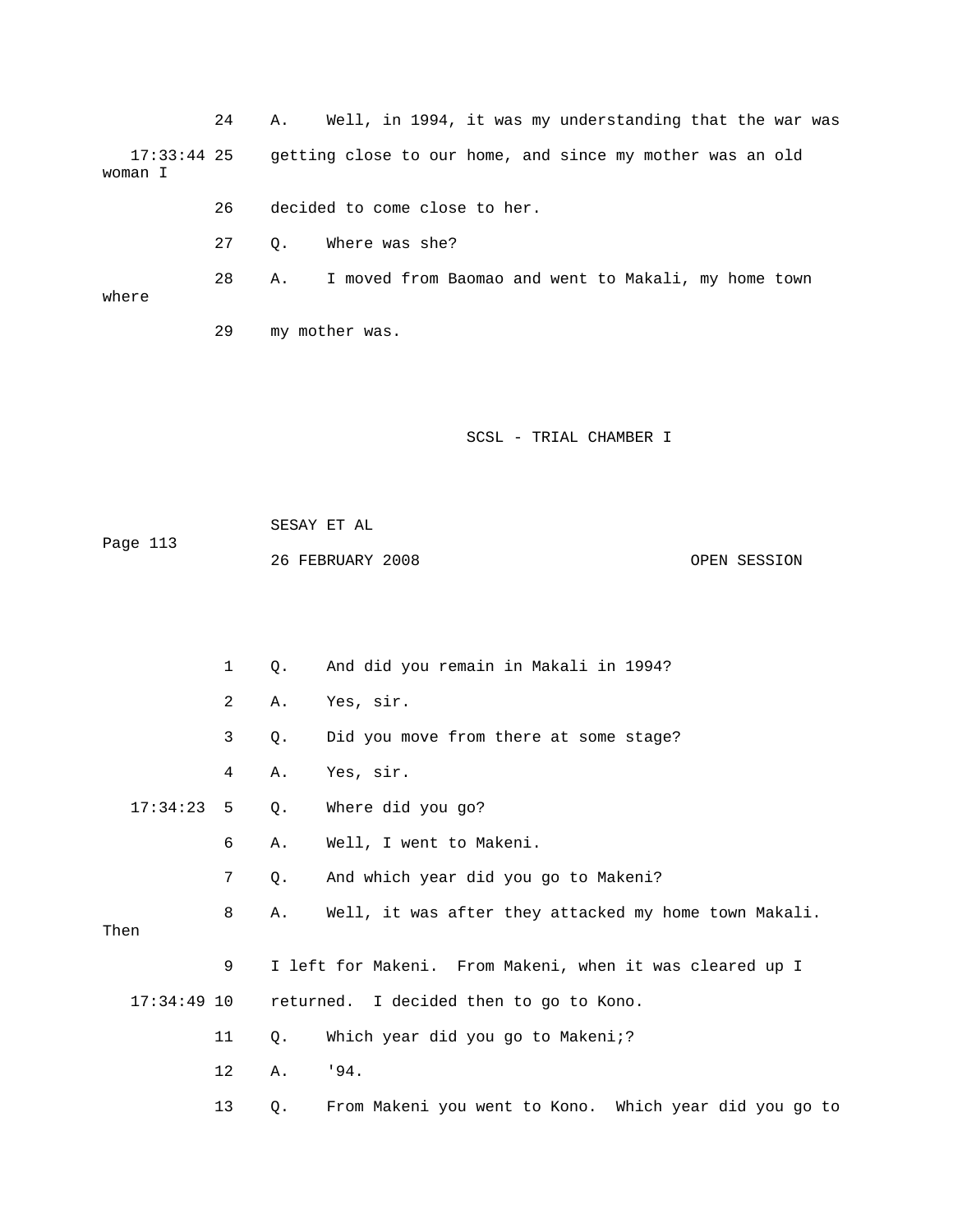|      |               | 14 | Kono? |                                                              |              |
|------|---------------|----|-------|--------------------------------------------------------------|--------------|
|      | $17:35:06$ 15 |    | Α.    | It was in the same, '94.                                     |              |
|      |               | 16 | Q.    | Why did you go to Kono in '94?                               |              |
| to   |               | 17 | Α.    | Well, because where I was doing my business, throughout      |              |
|      |               | 18 |       | the time at Makong and Baomao but since the war had got into |              |
|      |               |    |       |                                                              |              |
| went |               | 19 |       | those areas I had no access to go into the area again.       | So I         |
|      | $17:35:37$ 20 |    |       | to Kono to start off diamond mining.                         |              |
|      |               | 21 | $Q$ . | Do you recall when President Kabbaa's government was         |              |
|      |               | 22 |       | overthrown by the junta in 1997?                             |              |
|      |               | 23 | Α.    | Yes, yes, sir.                                               |              |
|      |               | 24 | Q.    | Where were you at that time?                                 |              |
|      | $17:36:01$ 25 |    | Α.    | At that time I was in Kono, sir.                             |              |
|      |               | 26 | Q.    | Had you remained in Kono from 1994 until that time?          |              |
|      |               | 27 | Α.    | Yes, sir.                                                    |              |
|      |               | 28 | Q.    | Did you remain in Kono after Johnny Paul Koroma took         |              |
| over |               | 29 |       | in Freetown?                                                 |              |
|      |               |    |       |                                                              |              |
|      |               |    |       |                                                              |              |
|      |               |    |       | SCSL - TRIAL CHAMBER I                                       |              |
|      |               |    |       |                                                              |              |
|      |               |    |       |                                                              |              |
|      |               |    |       | SESAY ET AL                                                  |              |
|      | Page 114      |    |       | 26 FEBRUARY 2008                                             | OPEN SESSION |

1 A. Yes, sir, I was still in Koidu Town, sir.

2 Q. Which area of Koidu Town were you living in, the area?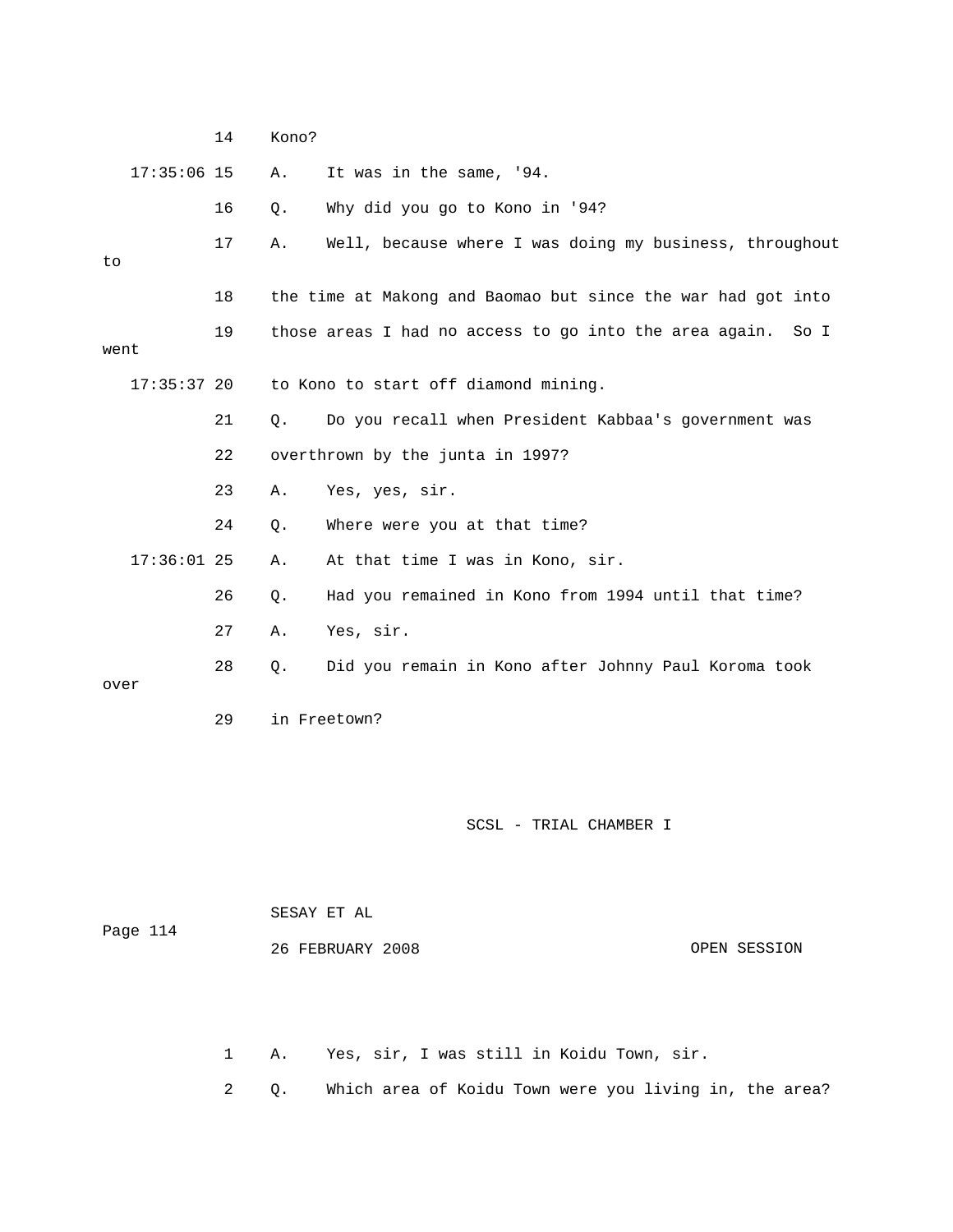3 A. [No interpretation] 4 PRESIDING JUDGE: Leave that. Leave that aside. 17:37:00 5 THE WITNESS: Okay, okay. I was in Koidu Town. 7 Q. In a particular area? 8 PRESIDING JUDGE: But, in a particular area, not mentioning 9 a particular address. 17:37:12 10 THE WITNESS: Okay sir. I was at Tonkoro. 11 MR JORDASH: 12 Q. And at the time of the overthrow, were you still mining? 13 A. Well, the day of the overthrow I was working at Number 14 so after the overthrow -- 17:37:47 15 PRESIDING JUDGE: You were working or mining? 18 Q. And did anything happen in Kono at the time of the 19 overthrow or soon there after; did any armed men come into Kono? 17:38:12 20 A. Well, the day they announced that they had overthrown 21 President Kabbaa, I did not see armed men. But after two 23 Q. Do you know which group, or groups these armed men 24 to? 17:38:45 25 A. No. I don't know, sir. 27 A. Yes, sir. 28 Q. Did you continue mining at Number 11? 6 MR JORDASH: 11, 16 THE WITNESS: I was mining, sir. 17 MR JORDASH: days, 22 then I started seeing armed men going in with, in Hilux vehicles. belonged 26 Q. Did you initially continue mining?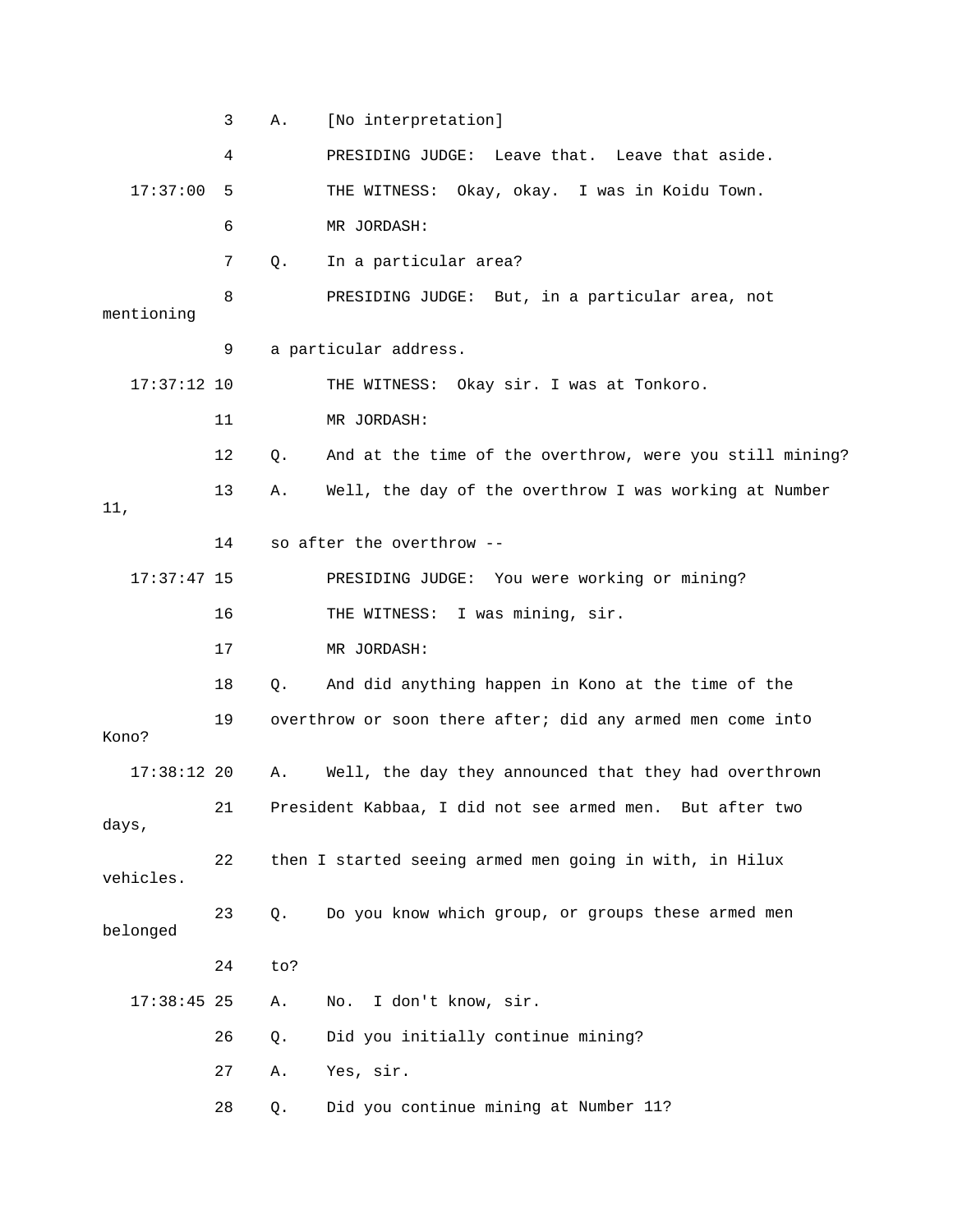29 A. No, sir. I was no longer mining at Number 11 because the

SCSL - TRIAL CHAMBER I

| Page 115 | SESAY ET AL      |              |
|----------|------------------|--------------|
|          | 26 FEBRUARY 2008 | OPEN SESSION |

| he  |               | $\mathbf{1}$   |       | person who owned the licence was not around anymore. By then |
|-----|---------------|----------------|-------|--------------------------------------------------------------|
|     |               | $\overline{2}$ |       | had gone with the gravel.                                    |
|     |               | 3              | Q.    | So what did you do after this person had left? Did you       |
|     |               | 4              |       | look for somewhere else to mine?                             |
|     | 17:39:35      | 5              | Α.    | Yes, sir.                                                    |
|     |               | 6              | $Q$ . | How did you look for somewhere else to mine?                 |
|     |               | 7              | Α.    | Well, a saw a friend, one of my friend who was at            |
|     |               | 8              |       | Koakoyima, xxxxx xxxxx, he was commonly called.              |
|     |               | 9              |       | THE INTERPRETER: Your Honours, can the witness go at a       |
|     | $17:40:03$ 10 |                |       | moderate pace?                                               |
|     |               | 11             |       | MR JORDASH:                                                  |
|     |               | 12             | Q.    | Remember to go -- take it, the best way to do it is to       |
|     |               | 13             |       | probably pause after two sentences. Try that?                |
|     |               | 14             | Α.    | Okay sir.                                                    |
|     | $17:40:14$ 15 |                |       | PRESIDING JUDGE: Don't distance yourself from the            |
| the |               | 16             |       | microphone because we get into that same scenario. We want   |
|     |               | 17             |       | interpreters to hear you audibly.                            |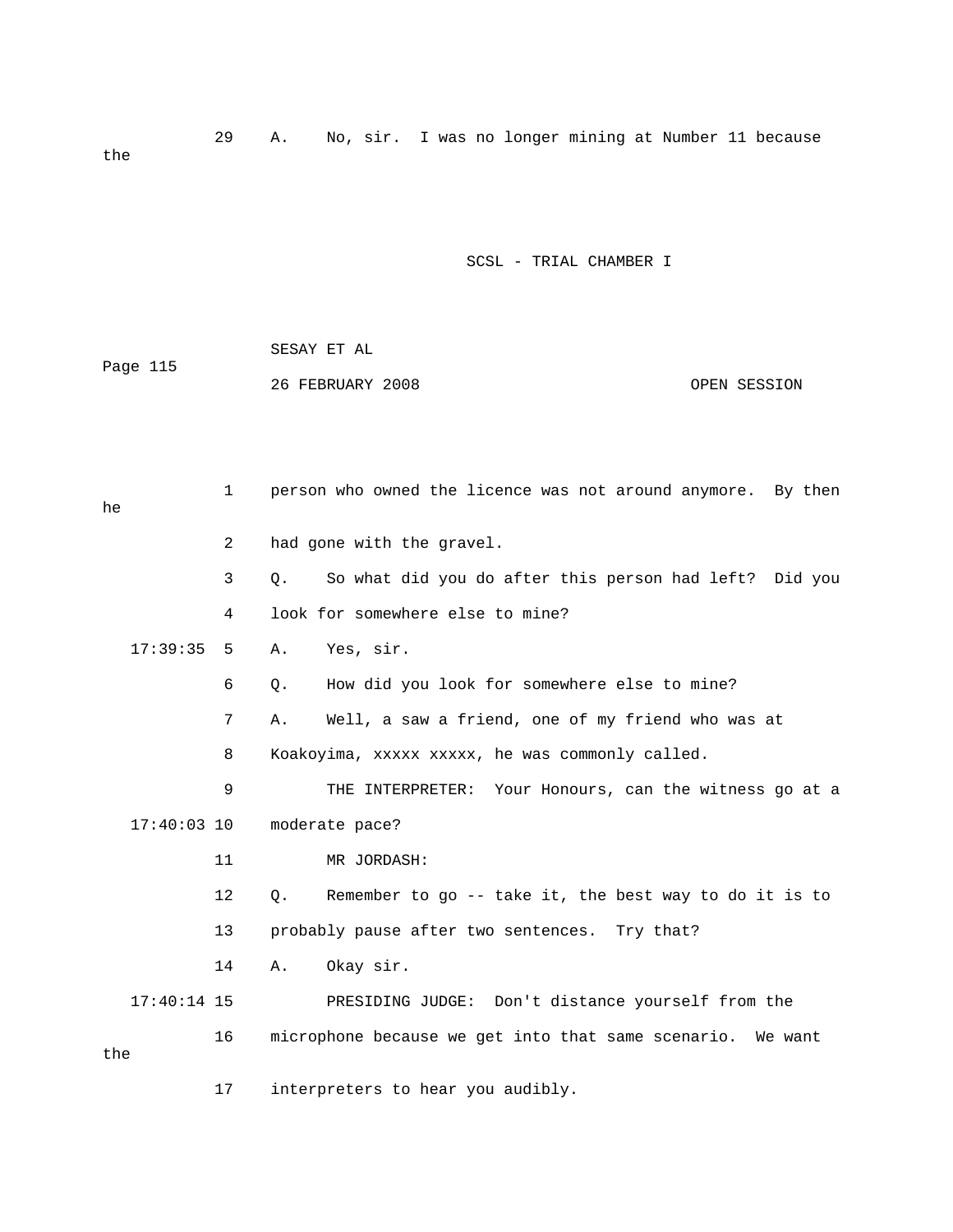|                           | 18 |       | THE WITNESS: Okay, sir.                                 |
|---------------------------|----|-------|---------------------------------------------------------|
|                           | 19 |       | MR JORDASH:                                             |
| $17:40:28$ 20<br>happened |    | Q.    | So you had a friend at Koakoyima. And go on, what       |
|                           | 21 |       | with this friend at Koakoyima?                          |
| his                       | 22 | Α.    | I went to see him and told him that I wanted to work in |
|                           | 23 | plot. |                                                         |
|                           | 24 | Q.    | Where was he mining?                                    |
| $17:40:56$ 25             |    | Α.    | Well his plot was located between Congo Bridge, towards |
|                           | 26 |       | Koidu Town.<br>That was where the plot was located.     |
|                           | 27 | $Q$ . | How far from the centre of town?                        |
|                           | 28 | Α.    | It's approximately about one mile off from Koidu Town,  |
|                           | 29 |       | towards Koakoyima.                                      |
|                           |    |       |                                                         |
|                           |    |       | SCSL - TRIAL CHAMBER I                                  |
|                           |    |       | SESAY ET AL                                             |
| Page 116                  |    |       | 26 FEBRUARY 2008<br>OPEN SESSION                        |
| his                       | 1  | Q.    | And what did he say when you asked if you could work in |
|                           | 2  | plot? |                                                         |
| working.                  | 3  | Α.    | He said it was not a problem, that I should start       |
|                           | 4  | Q.    | Was your friend a fighter or civilian?                  |

6 Q. And did you go to his plot and start working?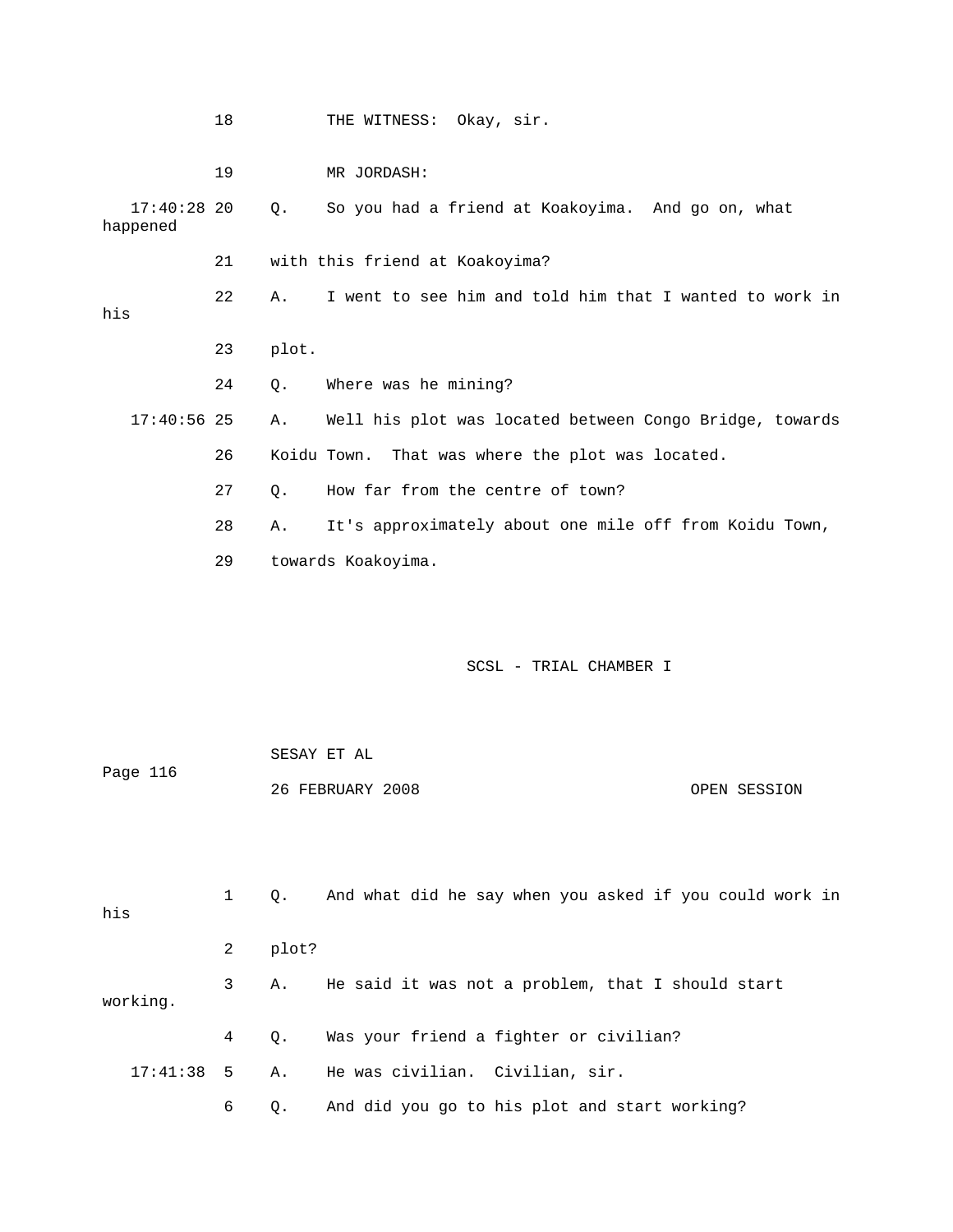|                        | 7  | Α.        | Yes, sir.                                                       |
|------------------------|----|-----------|-----------------------------------------------------------------|
|                        | 8  | Q.        | Who was at his plot working?                                    |
|                        | 9  | Α.        | I did not get the question clearly, sir.                        |
| $17:42:03$ 10          |    | Q.        | Where there other workers at the plot?                          |
|                        | 11 | Α.        | Yes, sir.                                                       |
|                        | 12 | Q.        | Civilians or fighters, or both?                                 |
|                        | 13 | Α.        | They were civilians there, sir.<br>No.                          |
| the                    | 14 | Q.        | Can you remember when you started working approximately         |
| $17:42:23$ 15          |    |           | number of civilians working there?                              |
|                        | 16 | Α.        | Well I was not the only one in the pit, sir. Because            |
| the                    | 17 |           | normally the way we operate, three boys form a group. Since     |
| working                | 18 |           | pit was large, sometimes it would be ten groups in a pit,       |
|                        |    |           |                                                                 |
|                        | 19 | in a pit. |                                                                 |
| $17:43:02$ 20          |    | Q.        | How many pits in that plot?                                     |
|                        | 21 |           | PRESIDING JUDGE: You said there could be ten groups             |
|                        | 22 |           | working in a pit or ten people working in a pit?<br>Ten groups? |
|                        | 23 |           | Can you take that again?                                        |
| as                     | 24 |           | Okay.<br>What I meant sir, the pit would be<br>THE WITNESS:     |
| $17:43:22$ 25<br>would |    |           | big as this courtroom but, because it was large, three men      |
|                        | 26 |           | not be able to work in it. Because of that, the bosses, like    |
| form a                 | 27 |           | about ten of us would have three boys, three workers would      |
|                        | 28 |           | group. So three by ten would be 30. So 30 would work in a       |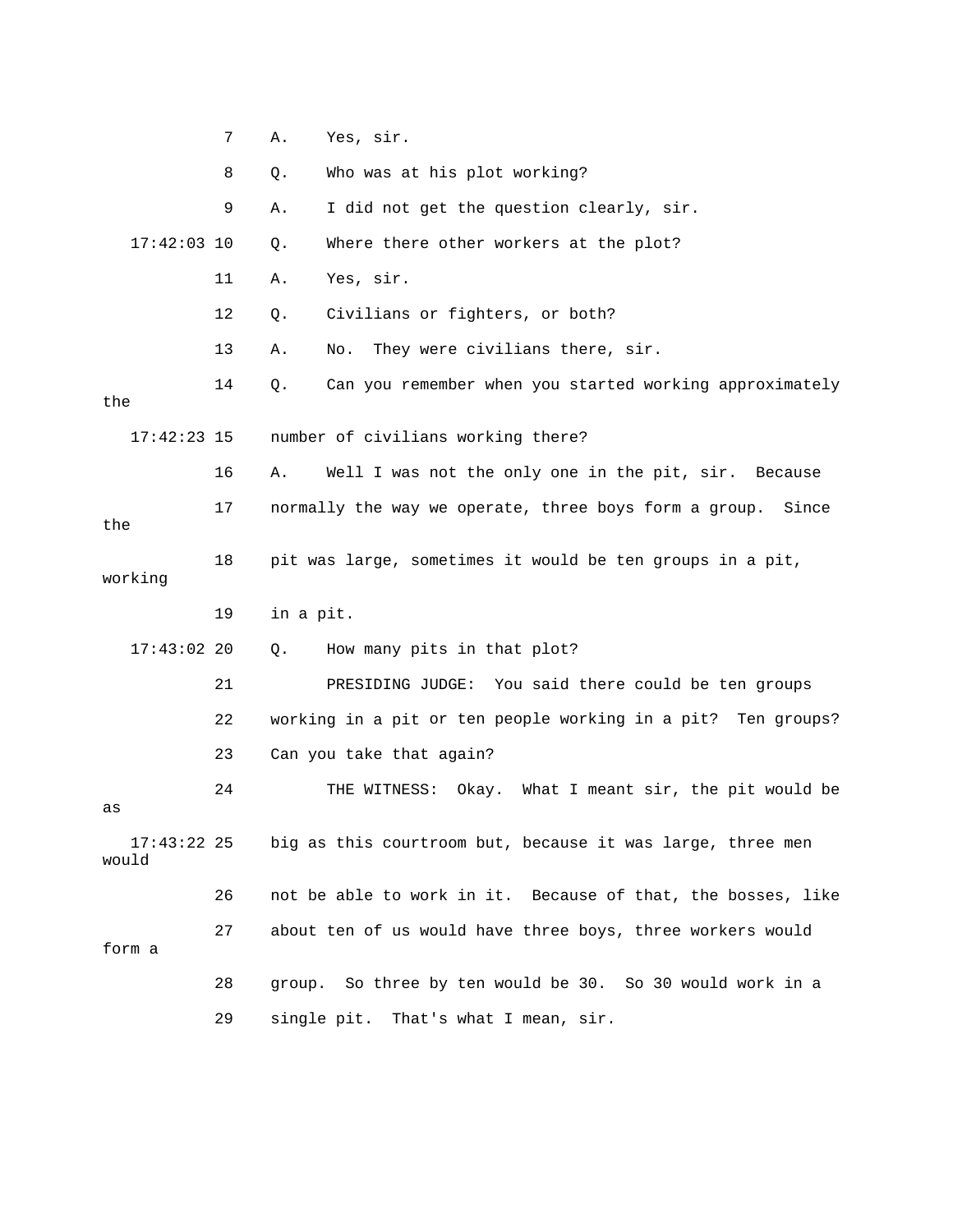|               |    | SESAY ET AL |                                                                |              |  |  |
|---------------|----|-------------|----------------------------------------------------------------|--------------|--|--|
| Page 117      |    |             | 26 FEBRUARY 2008                                               | OPEN SESSION |  |  |
|               |    |             |                                                                |              |  |  |
|               |    |             |                                                                |              |  |  |
|               | 1  |             | MR JORDASH:                                                    |              |  |  |
|               | 2  | Q.          | Did you say, and I want to make sure that it wasn't the        |              |  |  |
| that          | 3  |             | translation.<br>I think it might be clear but, were you saying |              |  |  |
|               | 4  |             | a pit this size, the size of this courtroom?                   |              |  |  |
| 17:44:12      | 5  | Α.          | Yes, a pit can be a size of this courtroom, yes.               |              |  |  |
|               | 6  | Q.          | And there can be 30 people working in a pit?                   |              |  |  |
|               | 7  | Α.          | Yes, sir.                                                      |              |  |  |
|               | 8  | Q.          | Are you able to say how many pits at this particular           |              |  |  |
|               | 9  |             | location where you were working?                               |              |  |  |
| $17:44:37$ 10 |    | Α.          | Yes, sir.                                                      |              |  |  |
|               | 11 | Q.          | How many?                                                      |              |  |  |
|               | 12 | Α.          | About three pits were there.                                   |              |  |  |
|               | 13 | Q.          | So around 90 people?                                           |              |  |  |
|               | 14 | Α.          | Yes, sir.                                                      |              |  |  |
| $17:44:56$ 15 |    | Q.          | Civilians or fighters when you were there, during --           |              |  |  |
|               | 16 | Α.          | Civilians, sir.                                                |              |  |  |
|               | 17 | Q.          | Was there a supporter for these 90 civilians?                  |              |  |  |
|               | 18 | Α.          | Yes, sir there were supporters. Even myself, I was a           |              |  |  |
|               | 19 | supporter.  |                                                                |              |  |  |
| $17:45:24$ 20 |    | Q.          | How many supporters for these 90 civilians?                    |              |  |  |
|               | 21 | Α.          | Well, that I cannot tell you because it depends on, on         |              |  |  |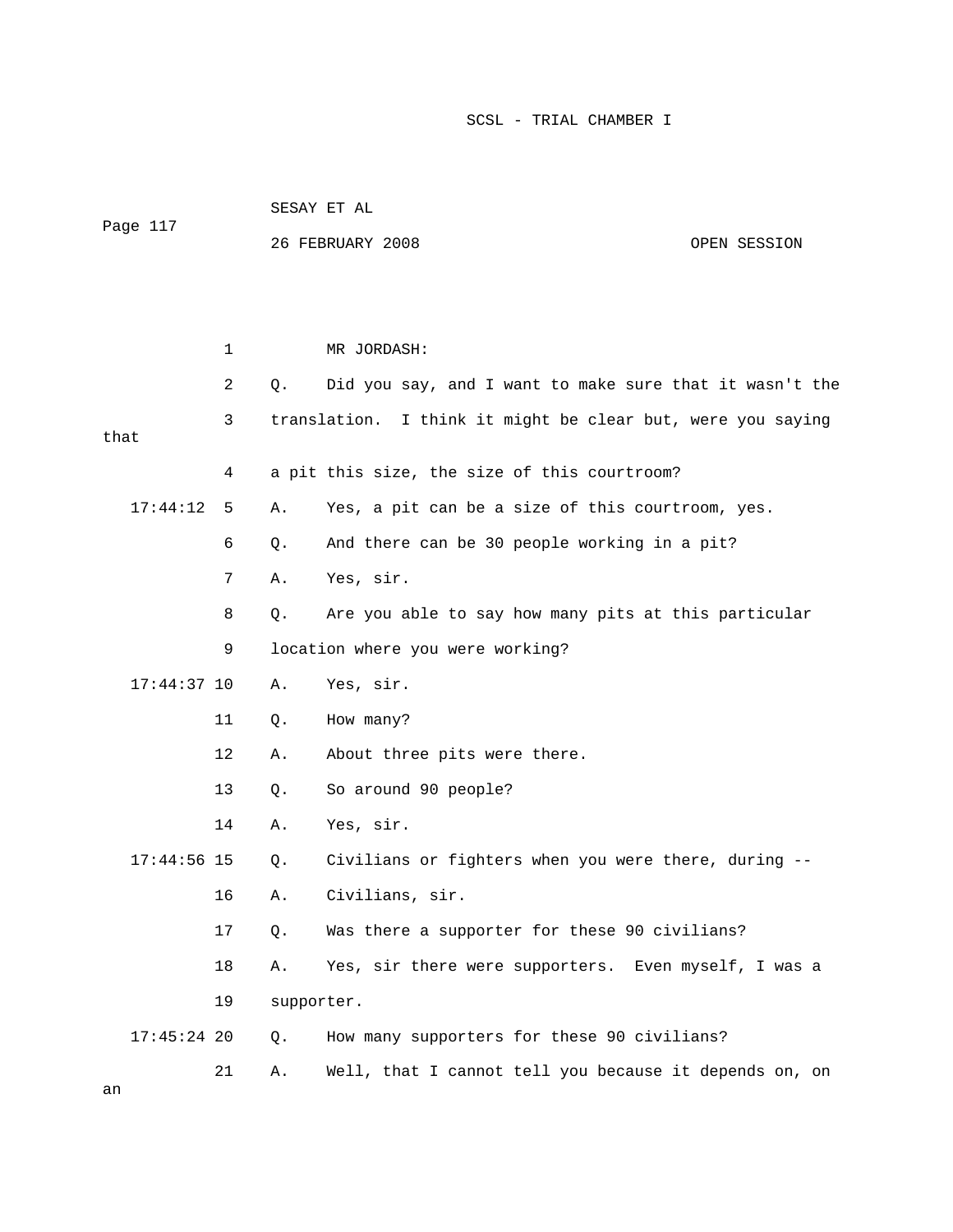| groups.                  | 22 |    | individual's earning power. Some people would have ten         |
|--------------------------|----|----|----------------------------------------------------------------|
|                          | 23 | 0. | I'm not sure I follow that.                                    |
|                          | 24 | Α. | What I mean, you cannot specifically tell that this, a         |
| $17:46:04$ 25<br>thing I |    |    | particular individual has three or four groups. The only       |
|                          | 26 |    | would say is that for each group there are three people in it. |
|                          | 27 |    | If you were, if you have money, you would have ten groups, in  |
| on                       | 28 |    | which ten people would be in each of those groups. It depends  |
|                          | 29 |    | your earning power. But, if you want me to say the amount of   |

Page 118 SESAY ET AL 26 FEBRUARY 2008 OPEN SESSION

|                     | $\mathbf{1}$ | supporters there, I would be unable to say that.               |
|---------------------|--------------|----------------------------------------------------------------|
| probably            | 2            | MR JORDASH: I don't know if it's $-$ I think it's              |
|                     | 3            | me but, I noticed the time and it may be a case of diminishing |
|                     | 4            | returns from my perspective but --                             |
| $17:47:05$ 5<br>not |              | PRESIDING JUDGE: But he has just told you that he is           |
|                     | 6            | able to say how many supporters, you know.                     |
|                     | 7            | MR JORDASH: Yes, but --                                        |
| there               | 8            | PRESIDING JUDGE: Where amongst the 90, he says that            |
| know.               | 9            | were three groups of 30, 90, how many supporters he doesn't    |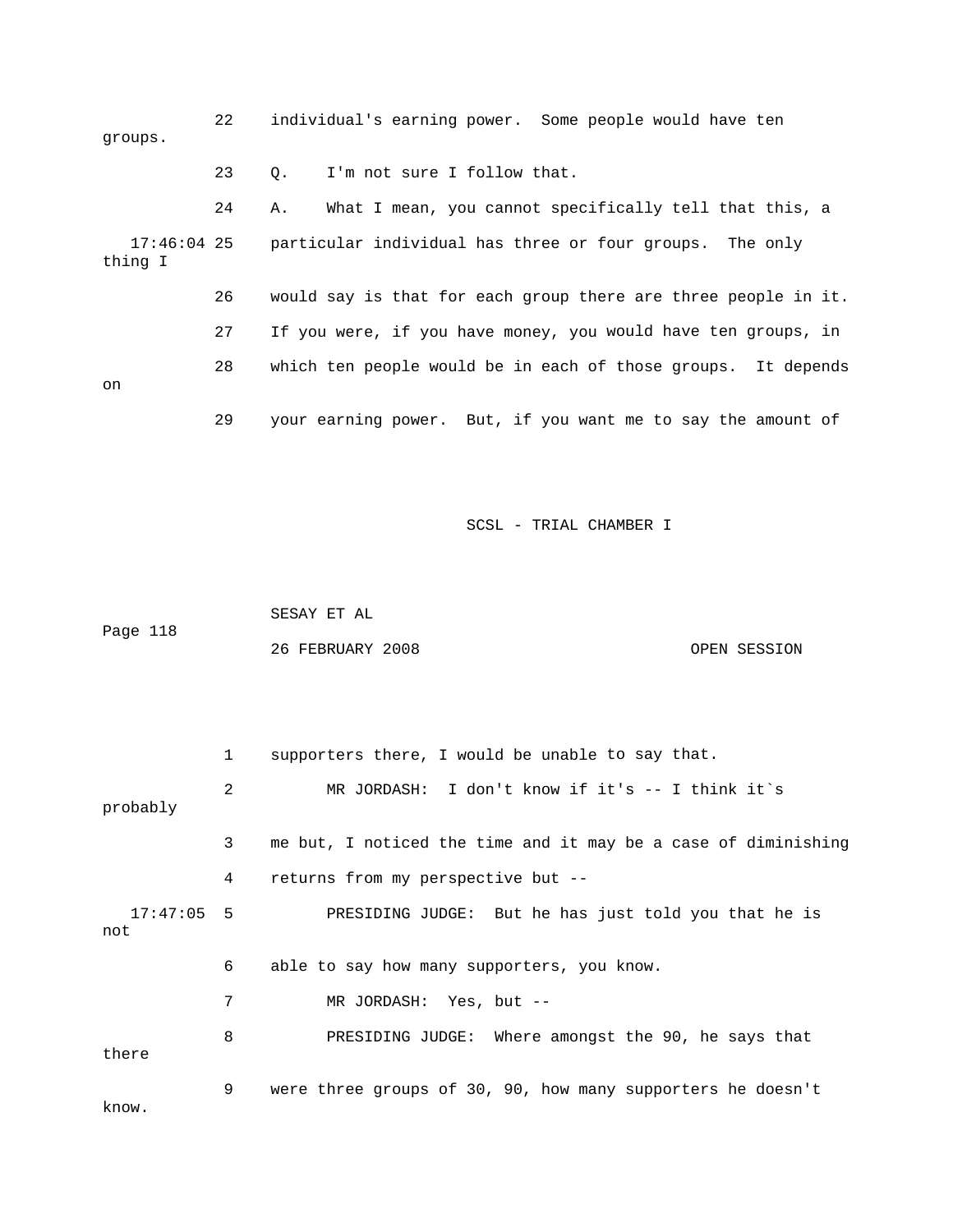| $17:47:13$ 10 |    |         | It's not very important a point. There were supporters there. |
|---------------|----|---------|---------------------------------------------------------------|
|               | 11 |         | The point is made. He was one of the supporters --            |
|               | 12 |         | MR JORDASH:<br>Yes.                                           |
|               | 13 |         | PRESIDING JUDGE: -- from what he says, yes.                   |
|               | 14 |         | MR JORDASH: Okay. Let's continue then.                        |
| $17:47:29$ 15 |    | Q.      | Mr Witness?                                                   |
|               | 16 | Α.      | Yes, sir.                                                     |
|               |    |         |                                                               |
|               | 17 | Q.      | How long did you work as a supporter at this particular       |
|               | 18 |         | plot; do you recall?                                          |
| worked        | 19 | Α.      | Yes, I worked -- the place was deep, so I worked, I           |
|               |    |         |                                                               |
|               |    |         |                                                               |
| $17:47:55$ 20 |    |         | for a month. I removed the gravel, I washed the gravel, and   |
|               | 21 |         | within two months.                                            |
|               | 22 | О.      | Did something happen after that two months?                   |
|               | 23 | Α.      | After the two months, petrol was scarce so I stopped the      |
|               | 24 | mining. |                                                               |
| $17:48:26$ 25 |    | Q.      | Okay, so let's just deal with that two months.                |
|               | 26 | Α.      | Yes, sir.                                                     |
|               | 27 | Q.      | Who received the gravel in the pits which made up --          |
|               | 28 | Α.      | Well, at that time it was xxxxx xxxxx who I would give        |
|               | 29 |         | the pile. When we extract, I would take my own portion and he |

SESAY ET AL

Page 119

26 FEBRUARY 2008 OPEN SESSION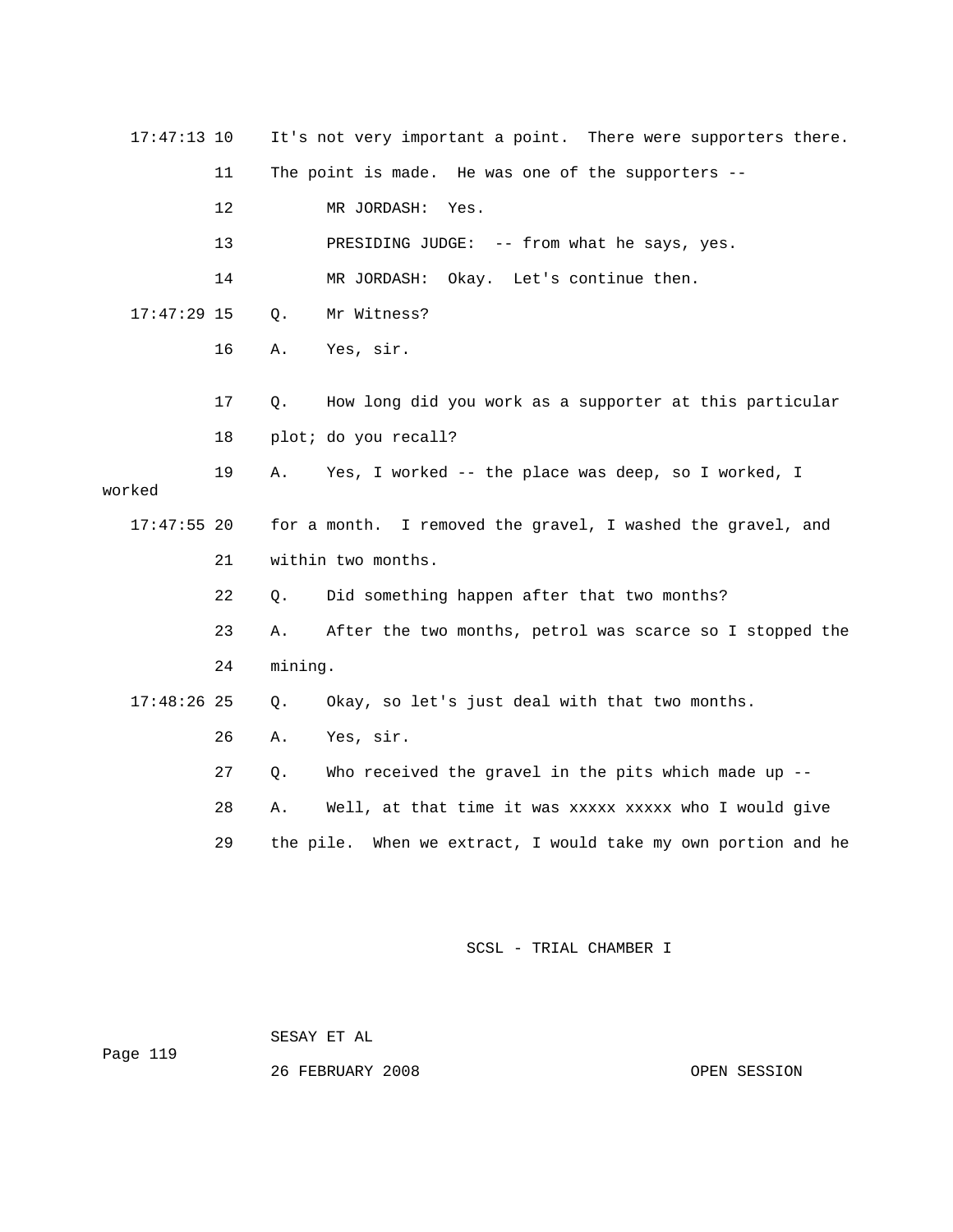|                            | 2  | Q.      | And the workers, did they receive anything?                  |
|----------------------------|----|---------|--------------------------------------------------------------|
|                            | 3  | Α.      | Yes, sir.<br>Because, what the workers got was mine.<br>When |
|                            | 4  |         | they washed it, I would have it. That was the bargain.       |
| 17:49:11                   | 5  | Q.      | And were there any armed men at the site during that two     |
|                            | 6  | months? |                                                              |
|                            | 7  | Α.      | Armed men were not present, sir.                             |
| armed                      | 8  | Q.      | Did anyone at the site have to give anything to any          |
|                            | 9  | men?    |                                                              |
| $17:49:33$ 10<br>mining    |    | Α.      | Well, they were not coming to the site where I was           |
|                            | 11 |         | so I cannot tell whether someone gave them something.        |
|                            | 12 | Q.      | Were you aware of any mining going on in other places?       |
|                            | 13 | Α.      | Yes, sir.                                                    |
|                            | 14 | Q.      | Other places within Koidu Town?                              |
| $17:50:17$ 15              |    | Α.      | Yes, sir. Yes, sir.                                          |
|                            | 16 | Q.      | Other places within Kono District?                           |
|                            | 17 | Α.      | Yes, sir. Mining was going on sir.                           |
|                            | 18 | Q.      | Do you know who was mining in Koidu Town?                    |
|                            | 19 | Α.      | Well Koidu Town, I knew they were mining there but I did     |
| $17:50:49$ 20<br>Koakoyima |    |         | not know who were mining there because I was based in        |
|                            | 21 |         | so I had no business going to the other mining site.         |
|                            | 22 | Q.      | Well did you receive any information as to whether           |
|                            | 23 |         | civilians or fighters were mining in Koidu Town?             |
|                            | 24 | Α.      | I did not get that information, sir.<br>No.                  |
| $17:51:24$ 25              |    | Q.      | Were you living in Koidu Town?                               |
|                            | 26 | Α.      | I was based in Koakoyima, sir.<br>No, sir.                   |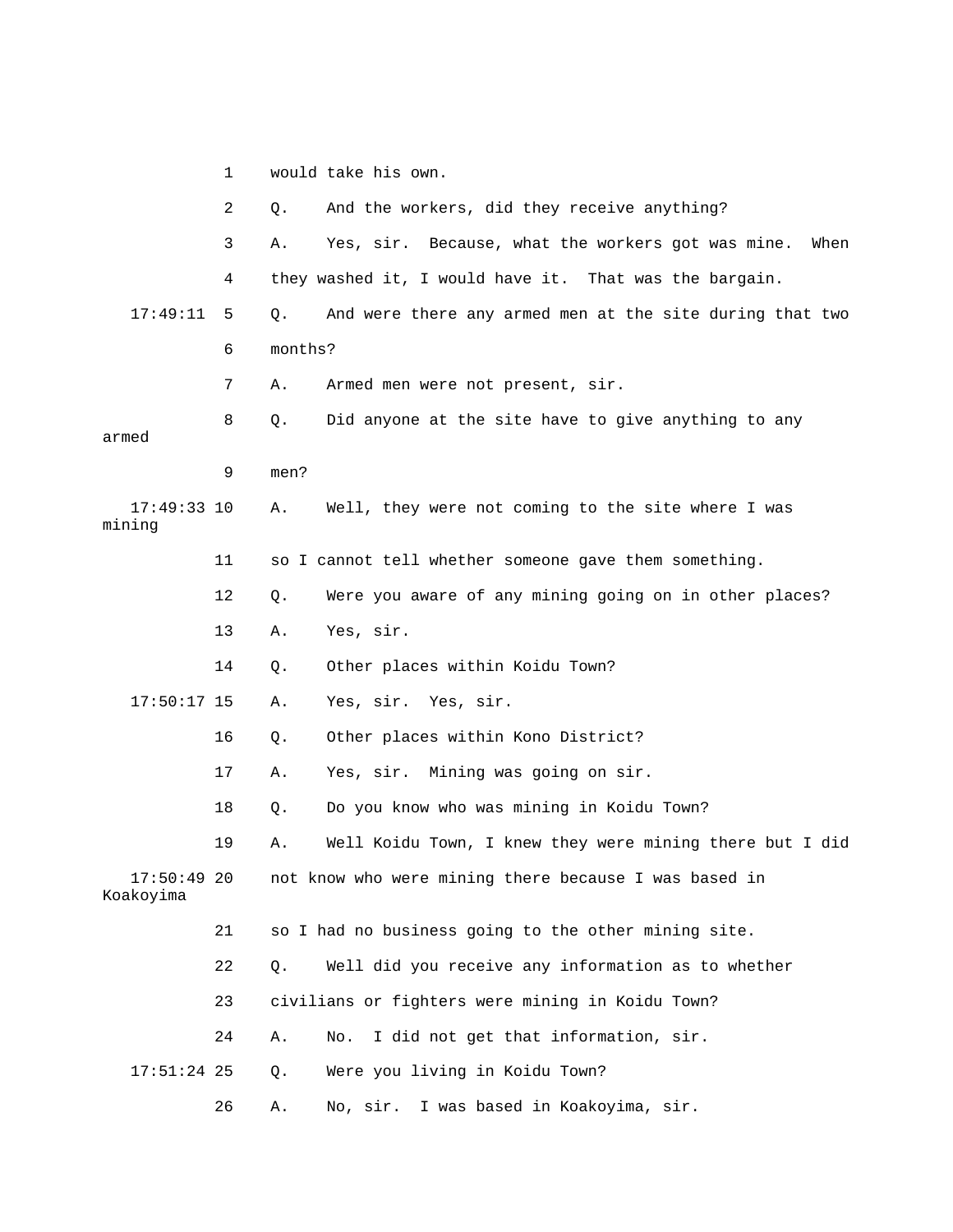27 Q. Did you travel and go into Koidu Town during these two 28 months?

29 A. I don't understand.

SCSL - TRIAL CHAMBER I

 26 FEBRUARY 2008 OPEN SESSION SESAY ET AL Page 120

1 Q. Did you have any cause to go into Koidu Town during the 2 months that you were living in Koakoyima? 3 A. Yes, sir. 4 Q. Did you observe who was moving around Koidu Town? 17:52:22 5 A. Well during that time, Koidu Town, after the overthrow 6 there were a lot of civilians. But once in a while soldiers 7 would leave Freetown and went to the place. 8 Q. Did you observe whether civilians were moving in Koidu Town 9 or was there a restriction of any kind? 17:52:41 10 A. No. During that time life was normal, after President 11 Kabbaa had been overthrown. We used to go to the nightclubs, 12 light, electric was there. The Lebanese were selling and a 14 restriction as to how people could move from one place to 17:53:10 15 another. two lot 13 of business transaction were going on. And there were no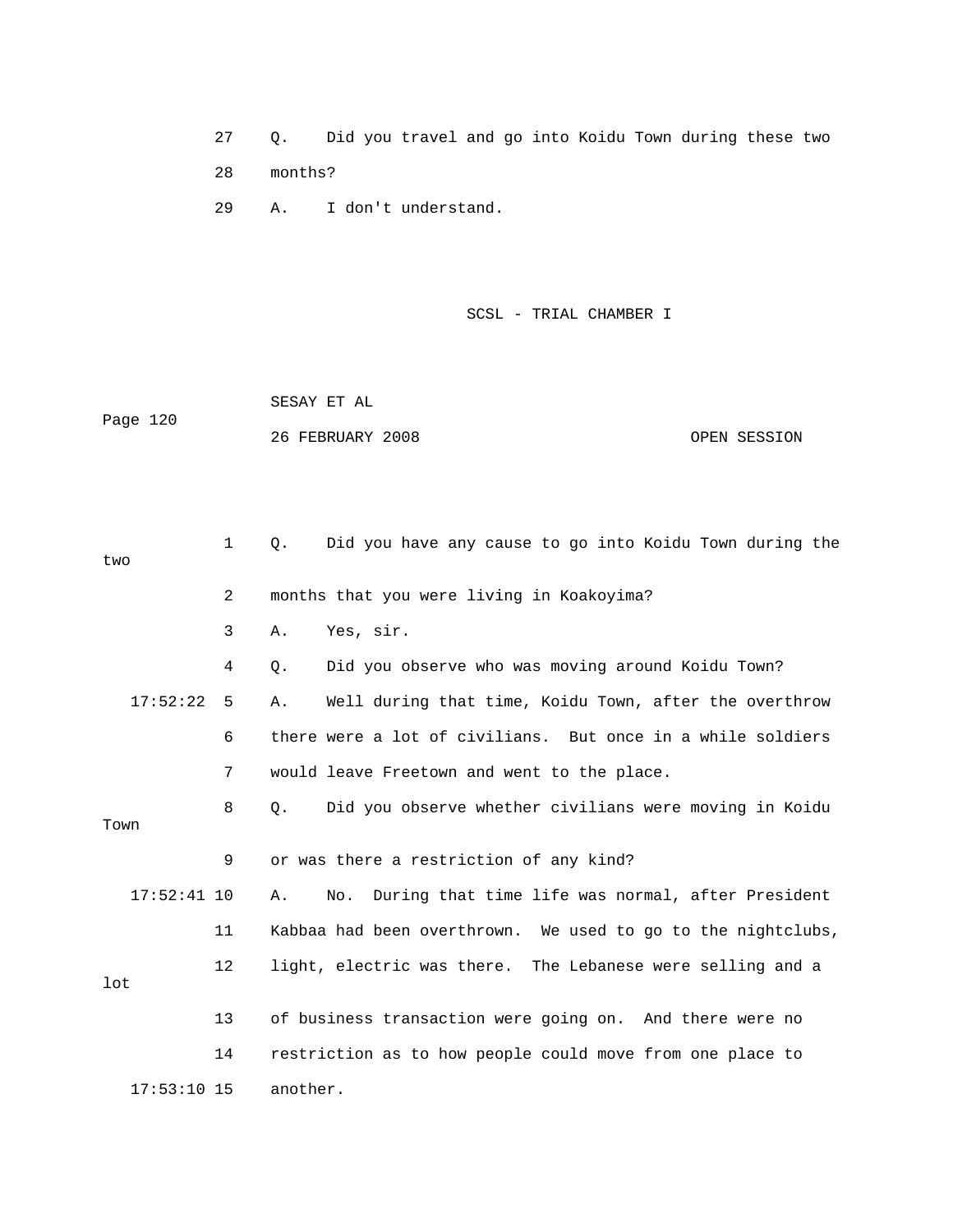|    |               | 16 | Are you -- were there any restrictions on how people,<br>О.          |
|----|---------------|----|----------------------------------------------------------------------|
|    |               | 17 | civilians could move from Koidu Town to the environs of Kono?        |
|    |               | 18 | No, sir. People were going about their business. There<br>Α.         |
|    |               | 19 | was no problem sir.                                                  |
| by | $17:53:28$ 20 |    | And business was? What kind of business was being done<br>0.         |
|    |               | 21 | civilians?                                                           |
| to |               | 22 | Well, they used to sell rice by bag, petrol. They used<br>Α.         |
|    |               | 23 | sell assorted goods as they used to sell in normal times.            |
|    |               |    |                                                                      |
|    |               | 24 | After the two months of working at that plot did you go<br>$\circ$ . |
|    | $17:54:00$ 25 |    | somewhere else?                                                      |
|    |               | 26 | I left there. I was involved in business because it was<br>Α.        |
|    |               | 27 | difficult to get petrol, even a single gallon. So the little         |
|    | mining.       | 28 | money I had I engaged in business instead of going into              |

 26 FEBRUARY 2008 OPEN SESSION SESAY ET AL Page 121

|              |   |           | profession from mining to -- yes, yes, okay? |
|--------------|---|-----------|----------------------------------------------|
|              | 2 |           | MR JORDASH: Just one question.               |
|              | 3 |           | PRESIDING JUDGE: Please, do go ahead.        |
|              | 4 |           | MR JORDASH:                                  |
| $17:54:38$ 5 |   | $\circ$ . | Why did you not mine without petrol?         |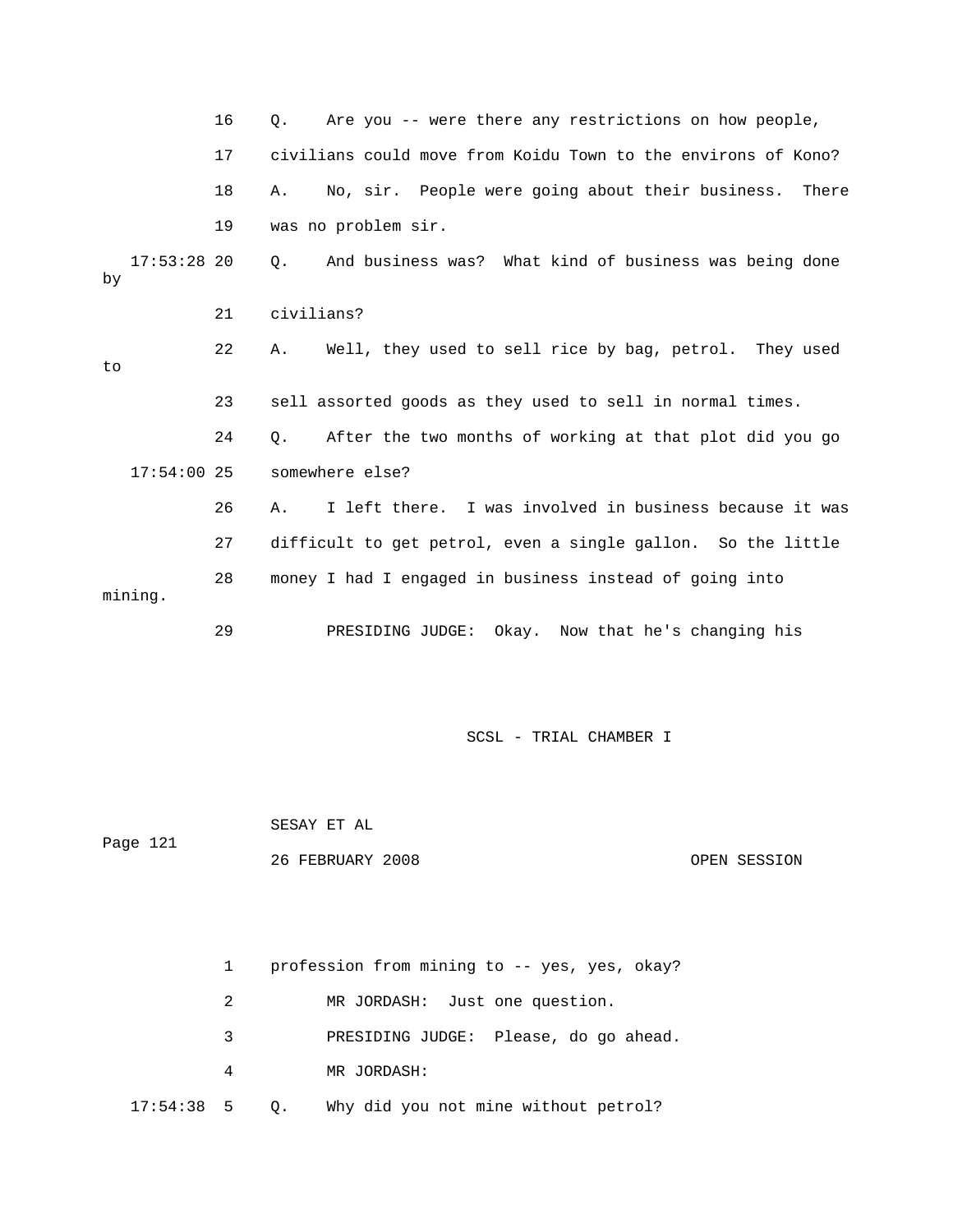|    |                          | 6  | Well, actually to start with, mining, during the early<br>Α.   |
|----|--------------------------|----|----------------------------------------------------------------|
| I  |                          | 7  | times when I left school I was not involved in mining at all.  |
|    |                          | 8  | was only involved in buying, in buying gold.                   |
|    |                          | 9  | But what I'm asking is, it is possible isn't it, to mine<br>Q. |
|    | $17:55:04$ 10            |    | without petrol, without --                                     |
|    |                          | 11 | You can mine without petrol but, I do not fancy mining.<br>Α.  |
| a  |                          | 12 | There are times when it looks difficult for me when I mine in  |
|    |                          | 13 | place without using petrol, even if --                         |
|    |                          | 14 | MR JORDASH: We are not getting this clearly. Perhaps I         |
|    | $17:55:35$ 15            |    | can save that question for Thursday. I think everyone's a bit  |
|    |                          | 16 | tired.                                                         |
|    |                          | 17 | THE WITNESS:<br>Okay.                                          |
|    |                          | 18 | PRESIDING JUDGE: That's your presumption. Well learned         |
|    | restful                  | 19 | counsel will have to rise. And I wish all of you a very        |
|    | $17:56:45$ 20<br>session |    | The Chamber will rise. We will resume the<br>mid-weekend.      |
|    |                          | 21 | on Thursday.                                                   |
|    | p.m.,                    | 22 | [Whereupon the hearing adjourned at 5.57                       |
| оf |                          | 23 | to be reconvened on Thursday, the 28th day                     |
|    |                          | 24 | February 2008, at 9.30 a.m.]                                   |
|    |                          | 25 |                                                                |
|    |                          | 26 |                                                                |
|    |                          | 27 |                                                                |
|    |                          | 28 |                                                                |
|    |                          | 29 |                                                                |